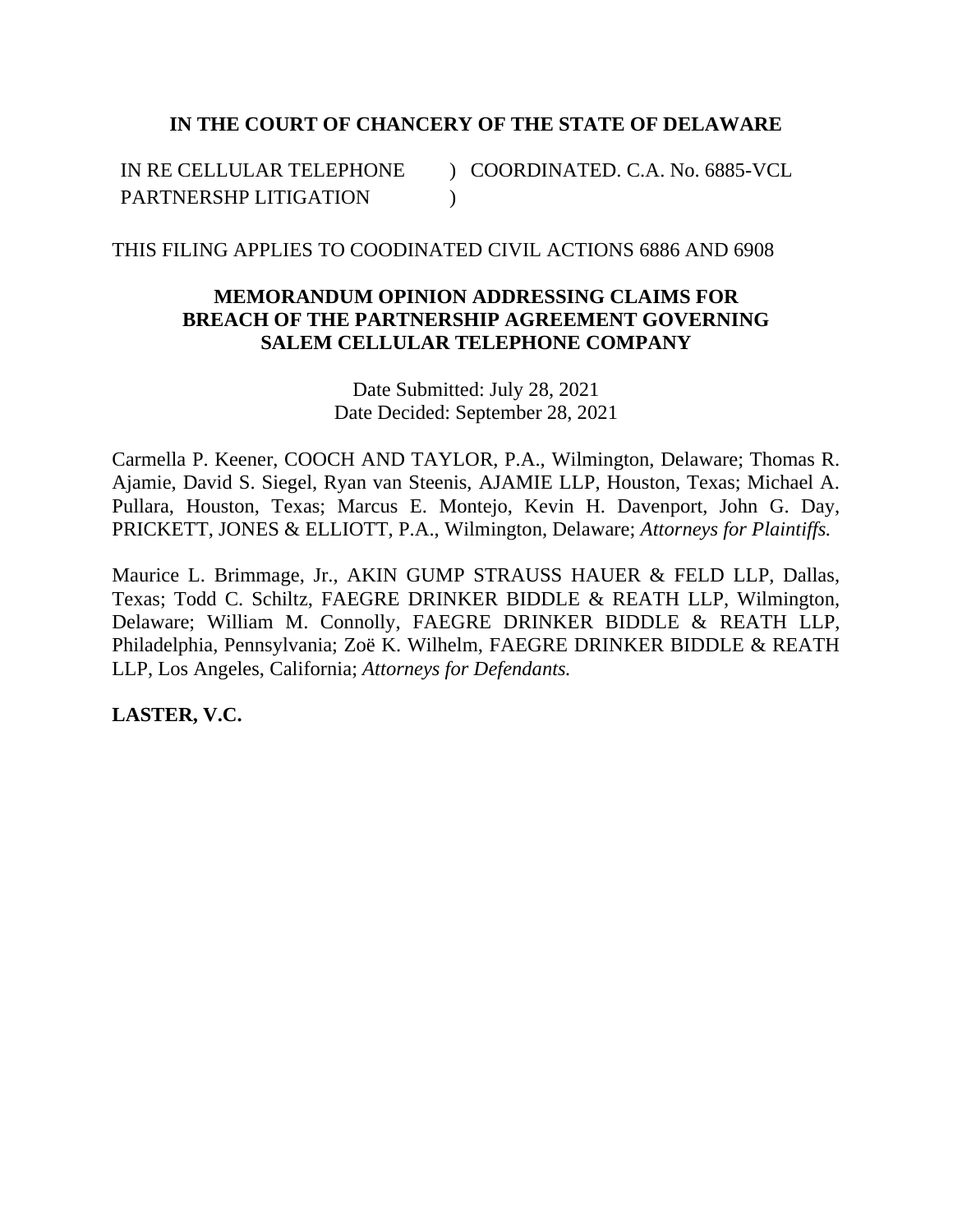Salem Cellular Telephone Company (the "Partnership") was a Delaware general partnership that held a license to provide cellular telephone services in a geographic area centered around Salem, Oregon. Defendant AT&T Mobility Wireless Operations Holdings LLC ("Holdings") owned 98.119% of the partner interest in the Partnership. Holdings is an indirect, wholly owned subsidiary of non-party AT&T Inc. Through Holdings and other affiliates, AT&T controlled the Partnership, directed its business and affairs, and managed its day-to-day operations.<sup>1</sup>

In October 2010, AT&T caused the Partnership to transfer all of its assets and liabilities to defendant New Salem Cellular Telephone Company LLC, another affiliate of AT&T. As consideration, AT&T paid the Partnership \$219 million in cash, reflecting the value of the Partnership as determined by a valuation firm retained by AT&T. The Partnership dissolved after selling all of its assets, and each partner received its pro rata share of the liquidating distribution. After the transaction, AT&T continued to operate the business of the former Partnership. The transaction thus functioned as a freeze-out of the minority partners (the "Freeze-Out").<sup>2</sup>

<sup>&</sup>lt;sup>1</sup> AT&T came to control the Partnership through a complex series of corporate transactions spanning years. The evolution of AT&T as an entity is not directly relevant to this proceeding. For simplicity, this decision refers to AT&T, unless the context requires a more specific referent. In footnotes, this decision provides context regarding the stage of AT&T's evolution.

<sup>&</sup>lt;sup>2</sup> Between October 2010 and June 2011, AT&T engaged in similar freeze-out transactions involving twelve other partnerships. The thirteen transactions resulted in the filing of fifteen civil actions in this court. The cases were coordinated for purposes of pretrial discovery under the caption *In re Cellular Telephone Partnership Litigation*, C.A. No.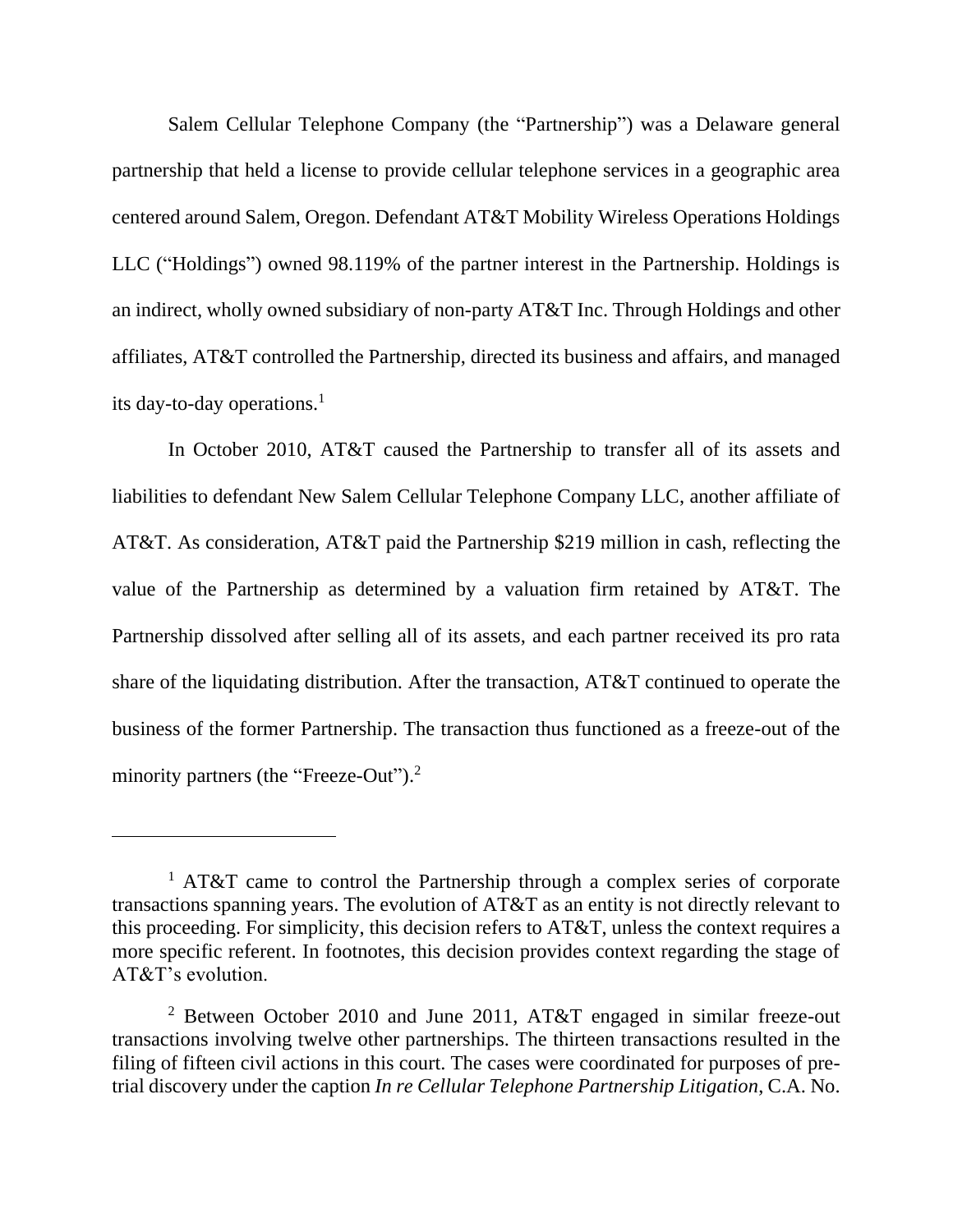The plaintiffs were minority partners who owned the 1.881% minority interest in the Partnership. At the price AT&T paid in the Freeze-Out, they received approximately \$4.1 million for their interest.

The plaintiffs assert that AT&T breached its fiduciary duties by effectuating the Freeze-Out. They also assert that AT&T breached the terms of the partnership agreement during the years leading up to the Freeze-Out. This post-trial decision addresses the claims for breach of the partnership agreement. It does not address the claim for breach of fiduciary duty.

The plaintiffs advanced three principal claims for breach of the partnership agreement, but they prevailed on only one. The plaintiffs proved that AT&T failed to comply with a provision requiring that Partnership assets be titled in the name of the

<sup>6885-</sup>VCL (the "Coordinated Action"). By agreement, the parties subsequently conducted a coordinated trial. The court therefore is issuing decisions in the Coordinated Action.

Five of the other partnerships have histories and governance structures that are substantially similar to the Partnership's. Those five are (1) Bremerton Cellular Telephone Company, (2) Melbourne Cellular Telephone Company, (3) Provo Cellular Telephone Company, (4) Visalia Cellular Telephone Company, and (5) Sarasota Cellular Telephone Company.

Seven of the other partnerships have histories and governance structures that differ to varying degrees from the Partnership. Those seven are (1) Alton CellTelCo, (2) Bellingham Cellular Partnership, (3) Bradenton Cellular Partnership, (4) Reno Cellular Telephone Company, (5) Bloomington Cellular Telephone Company, (6) Galveston Cellular Partnership, and (7) Las Cruces Cellular Telephone Company.

At times, this decision refers to the other partnerships. When referring to a specific partnership, this decision uses the name of its market. For example, a reference to "Melbourne" refers to the Melbourne Cellular Telephone Company.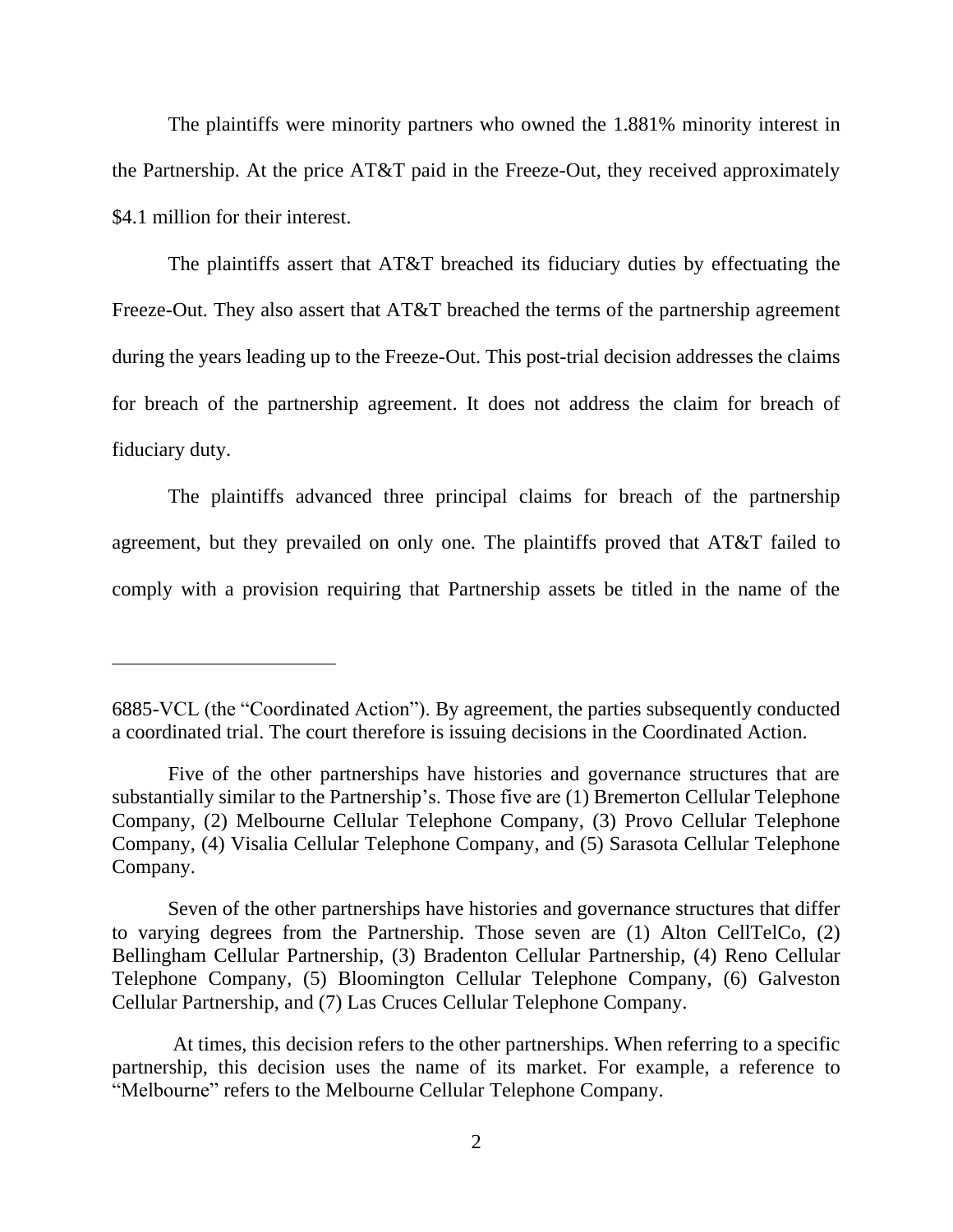Partnership. Under an exception to that requirement, any assets titled jointly with or in the name of another owner had to be held for the benefit of the Partnership. The plaintiffs proved that AT&T breached this provision by using AT&T affiliates to hold title to the contract rights with the Partnership's subscribers and to information generated by the Partnership's subscribers. AT&T monetized those Partnership assets for its own benefit without allocating a share of the income to the Partnership. AT&T thus held Partnership assets for its own benefit, rather than for the Partnership's benefit.

The plaintiffs pursued their claims for breach of the partnership agreement to obtain a damages award based on a contractual dissociation remedy. The partnership agreement called for any partner who breached a material provision of the agreement to be dissociated from the partnership. The agreement called for the dissociated partner to receive the value of its capital account and for the non-breaching partners to receive a pro rata allocation of the breaching partner's interest. In substance, the dissociation remedy resulted in the nonbreaching partners receiving the full value of the Partnership, minus the value of the dissociated partner's capital account.

The plaintiffs recognize that in 2021, eleven years after the Freeze-Out, it is impractical to implement the dissociation remedy as written. They accordingly seek the monetary equivalent. They ask the court to determine the fair value of the Partnership, subtract the amount of AT&T's capital account on the date of the Freeze-Out, and award them the resulting value as damages. They accept that the amount they received in the Freeze-Out will operate as a credit against the award. As a practical matter, therefore, the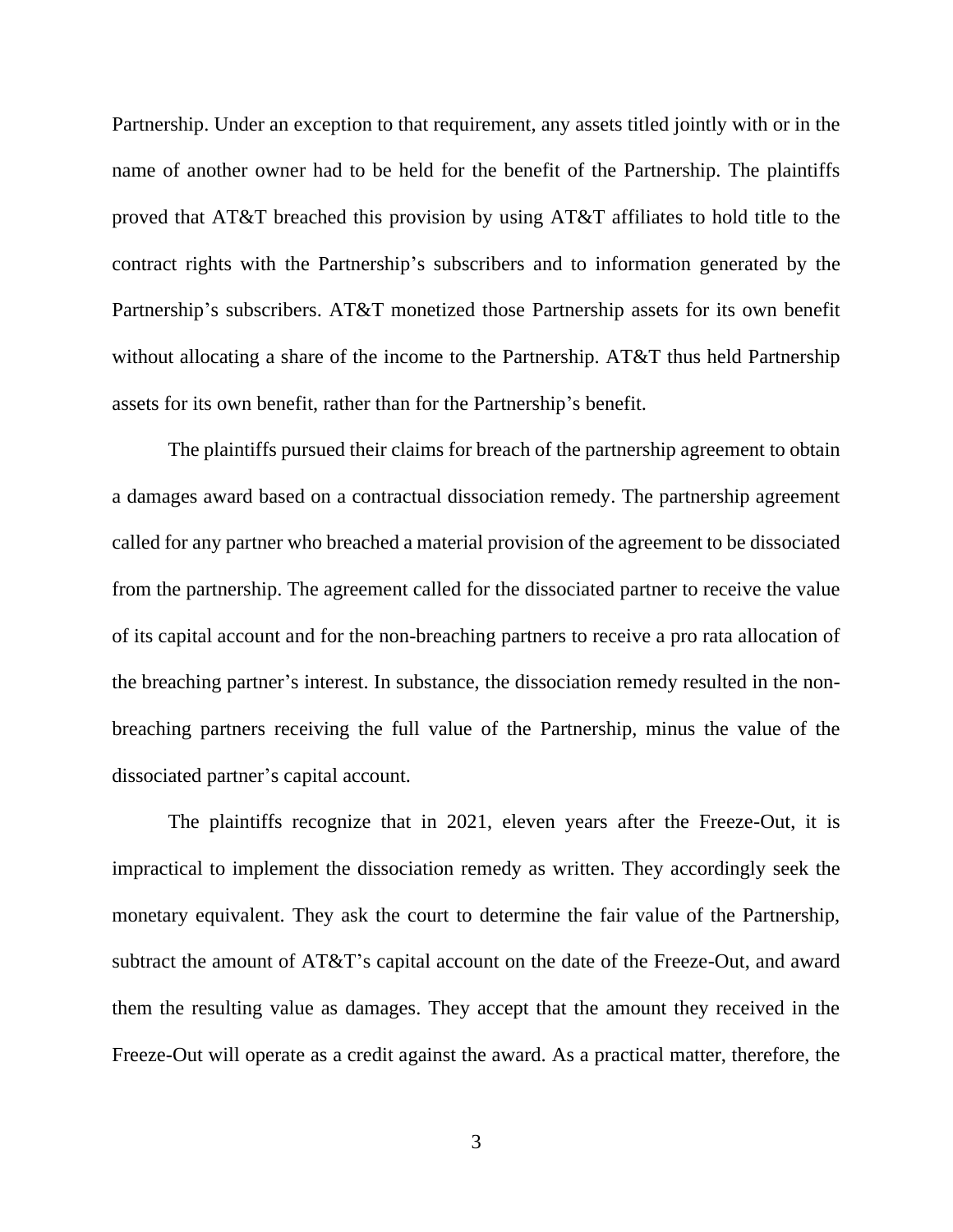plaintiffs would receive as damages the entire amount by which the judicially determined fair value of the Partnership exceeds the price AT&T paid in the Freeze-Out.

This decision declines to award dissociation damages, because such an award easily could become so large as to be unconscionable. Under a compensatory damages remedy, if the court were to determine that the fair value of the Partnership was 10% higher than the Freeze-Out price, then the plaintiffs would receive a damages award reflecting a 10% increase in their share of the Freeze-Out price. The plaintiffs received \$4,119,390 in the Freeze-Out, so an award of compensatory damages reflecting a 10% increase would result in damages of \$411,939. Under the dissociation remedy, however, the plaintiffs would receive 100% of the value of the Partnership, minus the value of AT&T's capital account and minus a credit for what the plaintiffs already received. For a 10% increase, that translates into a damages award of \$21.9 million, or roughly a 432% increase over the plaintiffs' share of the Freeze-Out. If the court were to determine that the fair value of the Partnership was 50% higher than the Freeze-Out price, then an award of compensatory damages would yield \$2.06 million to the plaintiffs, while an award of dissociation damages would yield \$109.5 million. As the degree of underpricing increases, the results diverge exponentially.

The plaintiffs insist that dissociation damages are warranted under Delaware's contractarian approach. They point out that AT&T sought to enforce a dissociation remedy against minority partners in a prior litigation, that AT&T had the power to eliminate the dissociation remedy but never did, and that AT&T should have to live with its agreement.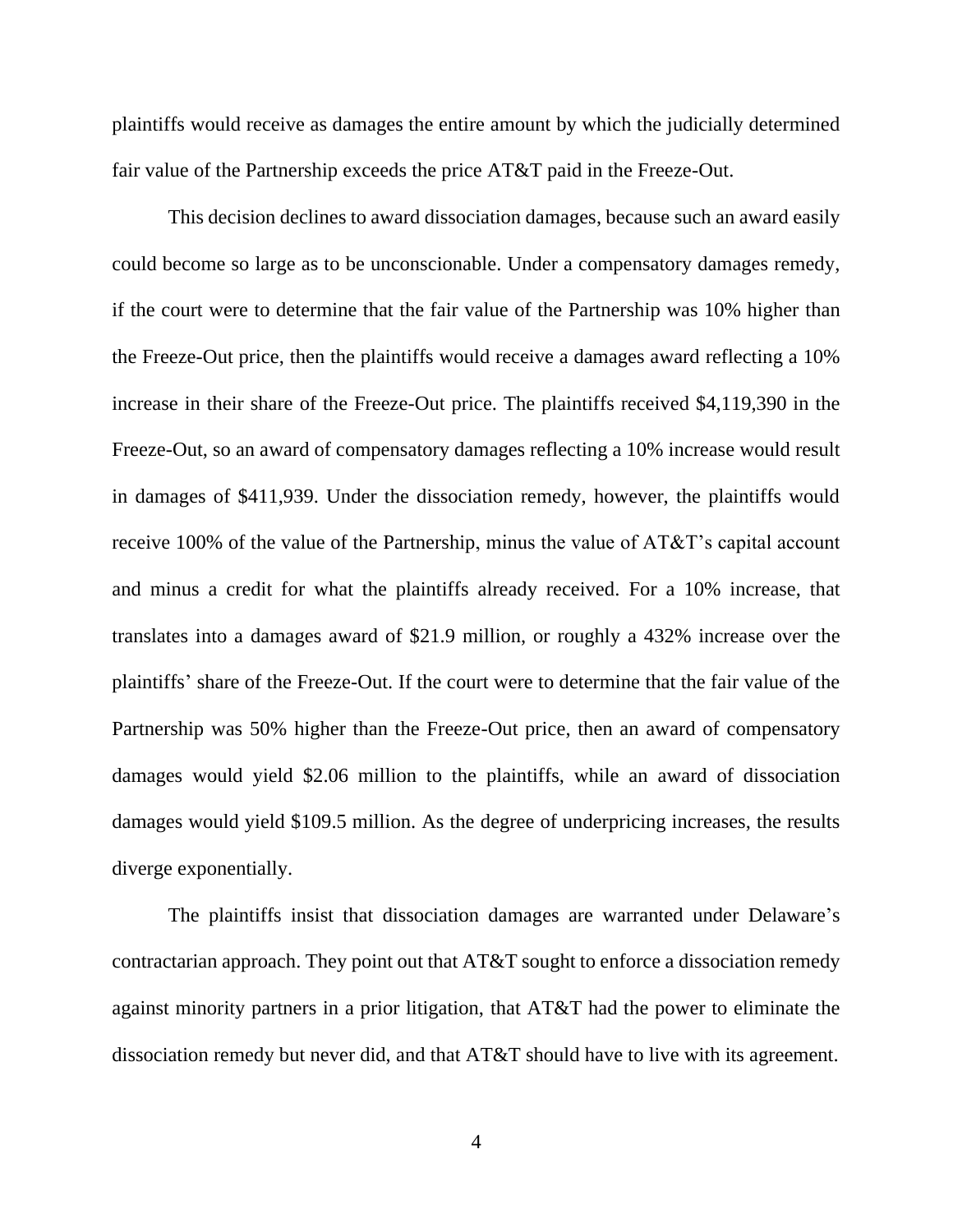If the plaintiffs had shown that AT&T had committed a breach that deprived the minority partners of meaningful value, and particularly if AT&T's breach was willful or persistent, then dissociation damages could be warranted. But the plaintiffs only proved that AT&T deprived the minority partners of a negligible amount of value. The record also reflects that AT&T engaged in significant administrative efforts to allocate revenue and expense to the Partnership in accordance with the same principles that AT&T used to allocate revenue and expense to AT&T's other market-level entities.

There is a strong argument that AT&T deprived the minority partners of meaningful value by failing persistently and pervasively to follow certain contractually specified methodologies for allocating revenue to the Partnership that appear in a management agreement between the Partnership and an AT&T affiliate. The plaintiffs attempted to pursue this claim under the guise of a breach of the partnership agreement, but this decision rejects that approach. And although the record establishes clearly that AT&T ignored the agreed-upon methodologies, the plaintiffs failed to develop the factual record necessary to estimate how compliance with the agreed-upon methodologies would have affected the value of the Partnership. One of the provisions mandated that AT&T add a premium of 25% when allocating revenue to the Partnership, so that increase would need to be taken into account. Beyond that step, however, the impact is unclear. It seems likely that the other contractual methodologies would have benefited the partnership, but the court cannot say more than that.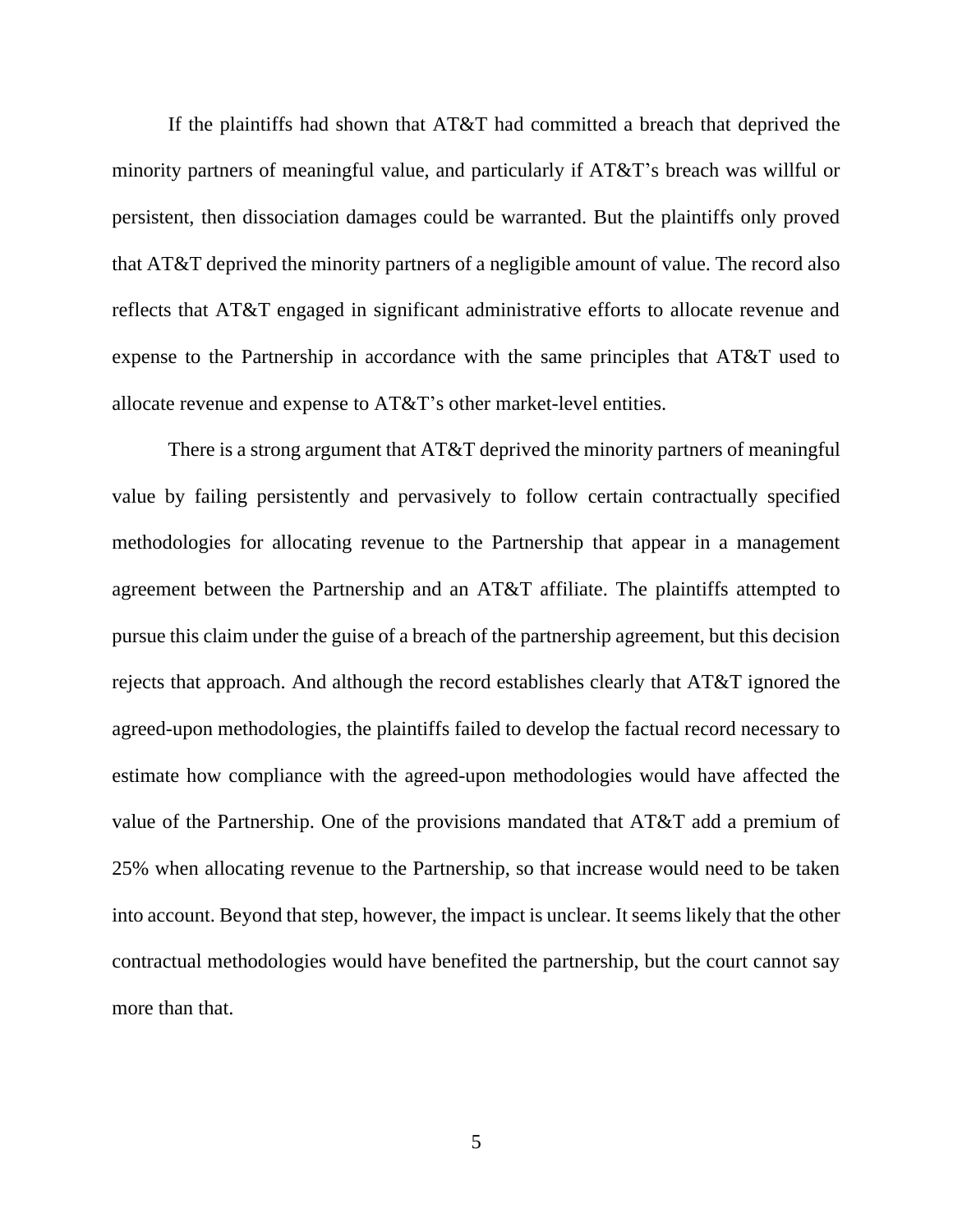On these facts, the court will not award dissociation damages as a remedy. The plaintiffs are awarded compensatory damages in the amount of \$39,847, plus pre- and postjudgment interest on that amount.

### **I. FACTUAL BACKGROUND**

Trial took place over five days. The parties introduced 3,187 exhibits, including thirty-nine deposition transcripts. Four fact witnesses—all present or former AT&T executives—and three experts testified live. The following factual findings represent the court's effort to distill this record.<sup>3</sup>

#### **A. The Formation Of The Partnership**

In the 1980s, during the early days of the cellular telephone industry, the Federal Communications Commission (the "FCC") conducted lotteries to award the rights to construct cellular telephone networks in particular geographic areas. If the lottery winner built out the network and complied with other regulatory requirements, then the FCC granted the lottery winner a license to provide cellular telephone service in that area. The

<sup>&</sup>lt;sup>3</sup> Trial was held in the Coordinated Action and addressed all of the partnerships and all of the coordinated lawsuits. Unless otherwise noted, citations to docket entries refer to items filed in the Coordinated Action. Citations in the form "PTO ¶ ––" refer to stipulated facts in the pre-trial order. Dkt. 600. Citations in the form "[Name] Tr." refer to witness testimony from the trial transcript. Citations in the form "[Name] Dep." refer to witness testimony from a deposition transcript. The parties deposed some witnesses multiple times. For those witnesses, the citation includes the year of the pertinent deposition. Citations in the form "JX —— at  $\rightarrow$ " refer to a trial exhibit with the page designated by the last three digits of the control or JX number or, if the document lacked a control or JX number, by the internal page number. If a trial exhibit used paragraph numbers, then references are by paragraph.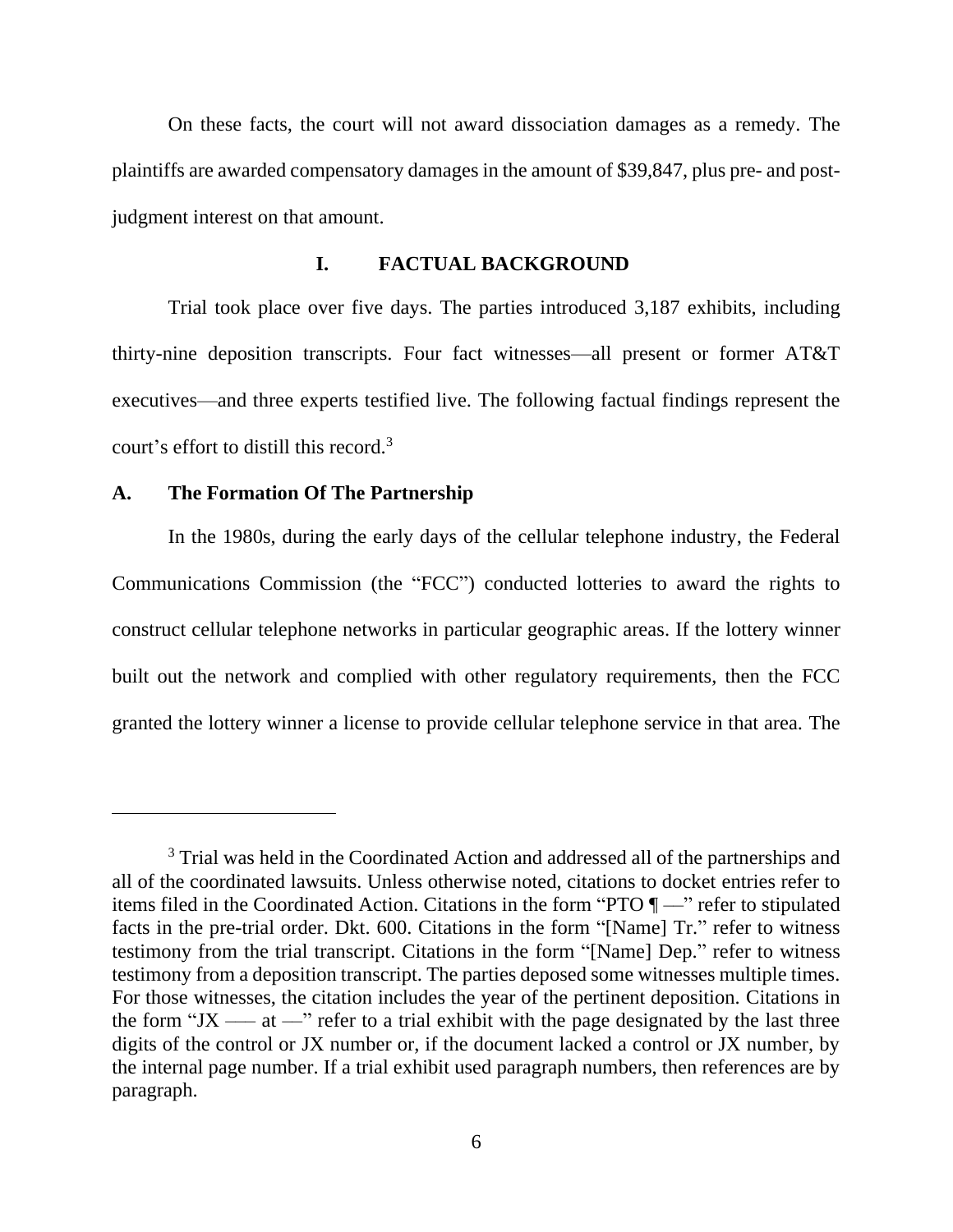legacy wireline carrier received its own permit and was not allowed to participate in the lottery, ensuring that a new entrant would receive a license. PTO  $\P$  4, 20.

No one expected a lottery winner to build and operate an isolated wireless business limited to a particular geographic area. The value of the rights lay in the ability of the local system to become part of a larger wireless network.

At the time, pioneering cellular telephone companies were trying to build everlarger networks. One method of expanding involved partnering with a lottery winner. For the cellular provider, the lottery winner's license added a geographic area to its network. For the lottery winner, the cellular provider took over the task of building, maintaining, and operating the local system as part of its larger network.

Many investors participated in the FCC-sponsored lotteries. To increase their odds of winning, participants often formed groups, called settlement associations. In an arrangement similar to an office pool, the members of a settlement association agreed that if one of them won the lottery, then the winning member would contribute the rights to a partnership comprising all of the members of the association. The winning member would receive a 50.01% interest in the partnership. Subject to potential adjustments, the other members would receive equal shares of the remaining 49.99% interest in the partnership. With the FCC conducting lotteries in regions across the country, standardized agreements emerged with typical terms. *See, e.g.*, JX 4 at 1, 12–15.

One of the geographic areas where the FCC conducted a lottery was the metropolitan statistical area centered around Salem, Oregon. A group of lottery participants formed a settlement association using a standard settlement agreement. One of the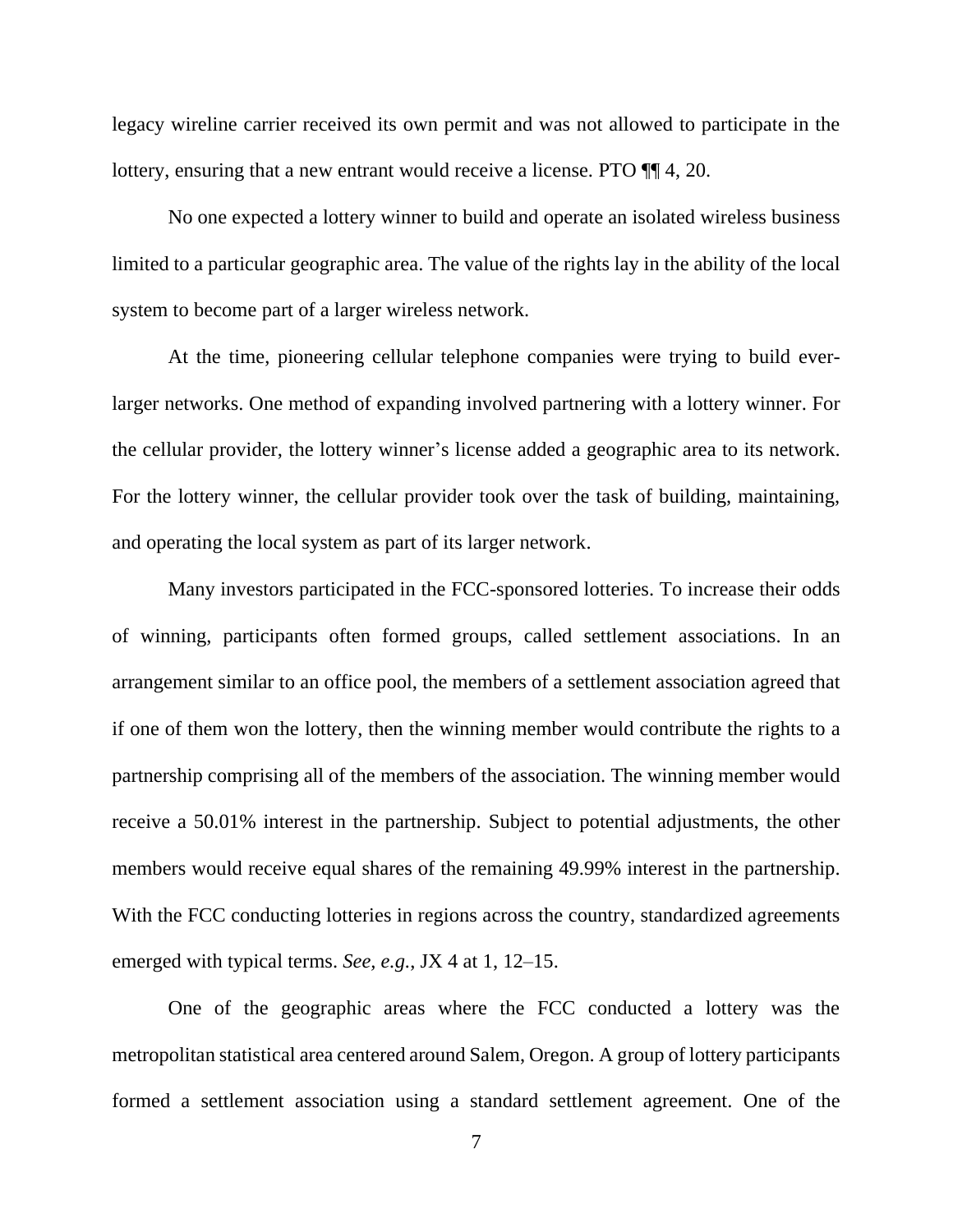members of the association won the lottery and received the rights to build, maintain, and operate a wireless network in that market. The winning member sold her rights to a predecessor of AT&T.<sup>4</sup>

In 1988, the members of the settlement association formed the Partnership. They entered into a partnership agreement to govern their rights and obligations as partners. JX 15 (the "Partnership Agreement" or "PA"). As the party contributing the rights to build, maintain, and operate the network, AT&T received a 50.01% interest in the Partnership. Over 110 members of the settlement association shared the minority interest, with each member initially receiving a 0.3424% interest in the Partnership. *See id.* at '432–33.

The Partnership Agreement recited that the purpose of the Partnership was "to engage in the business of constructing, owning, investing in and operating, directly or indirectly, nonwireline cellular telephone systems, including the system for the Market and for other areas and MSA's [sic] and to engage in related activities in the communications business in such form as the Partnership shall determine." *Id.* § 1.3. The Partnership Agreement defined the "Market" by referring to the area centered around Salem, Oregon. The Partnership's business, however, was not limited to that area, and it encompassed "related activities in the communications business." *Id.* That aspect of the Partnership's

<sup>4</sup> The predecessor of AT&T was McCaw Cellular Communications, Inc. *See* JX 42 at '021 (describing McCaw's acquisition of majority of Salem); JX 2634 (diagram of partnerships' ownership over time); *see also* JX 59 at 4 (brief in support of petition for consolidation of actions against the "McCaw Empire").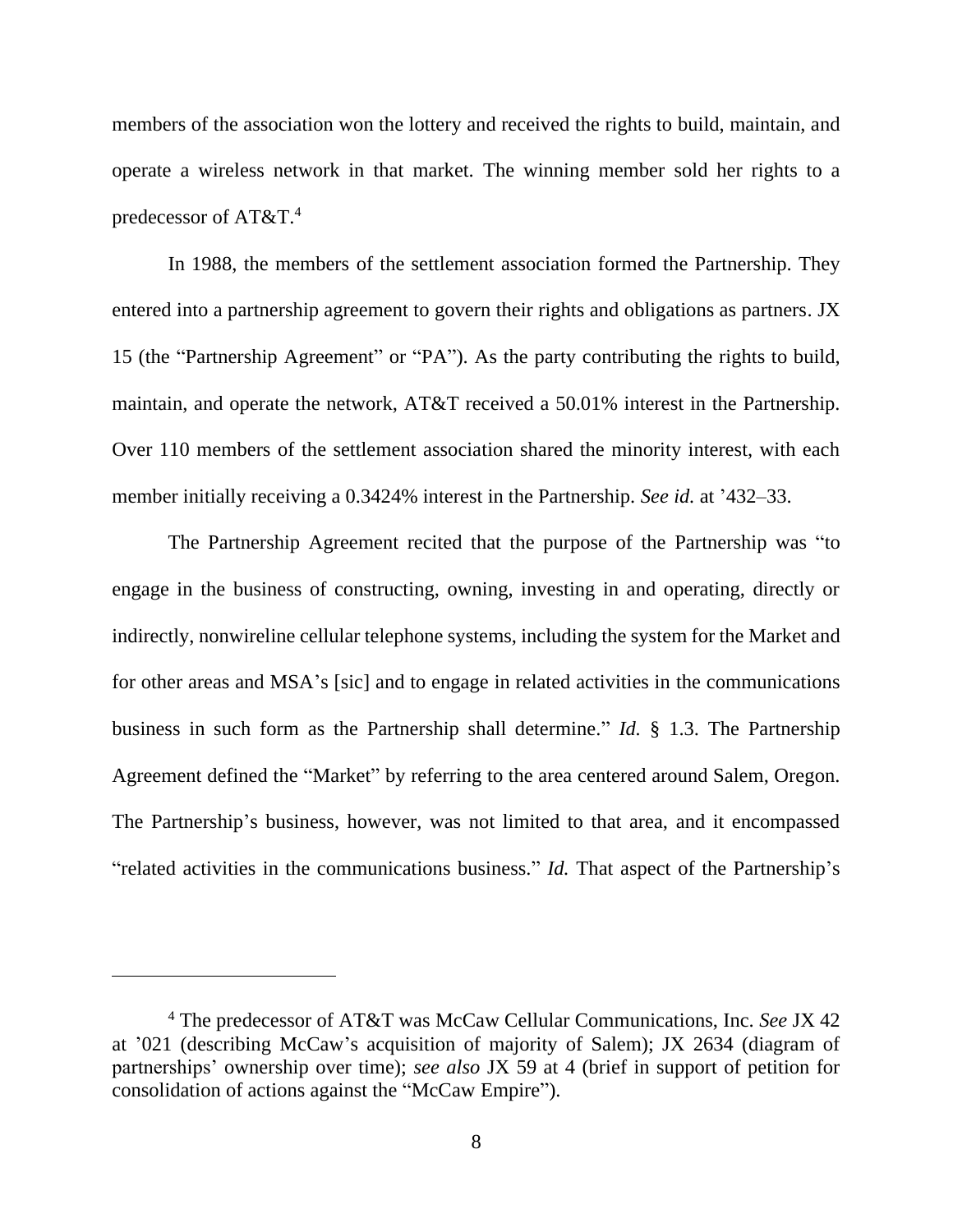purpose becomes pertinent later, because AT&T adopted a narrower interpretation of the Partnership's business.

As the owner of a majority interest in the Partnership, AT&T controlled the Partnership from the outset. First, AT&T controlled the Partnership at the partner level. The Partnership Agreement generally authorized the partners to take action by majority vote. *Id.* § 4.1. As the holder of a majority interest in the Partnership, AT&T controlled the outcome of any partner-level vote.<sup>5</sup>

Second, in a provision central to the case, the Partnership Agreement stated that "[e]xcept as otherwise provided in this Partnership Agreement, complete and exclusive power to conduct the business affairs of the Partnership is delegated to the Executive Committee." *Id.* § 4.3 (the "Governance Provision"). The Partnership Agreement provided for a three-member Executive Committee, with two representatives appointed by the majority partner and one by the minority partners. PTO ¶ 24.

<sup>&</sup>lt;sup>5</sup> The Partnership Agreement contemplated a two-thirds supermajority vote to amend (i) the sections describing the Partnership's purpose and the nature of its business and (ii) the sections governing the admission of persons as partners who did not acquire an interest in compliance with the Partnership Agreement. *Id.* The Partnership Agreement was later amended to require a unanimous vote to convert the Partnership into a different form of entity. *Id.* None of these limitations are relevant to this proceeding. Moreover, AT&T soon gained a sufficient partner-level interest to dictate the outcome of any supermajority vote. The Partnership Agreement contemplated that the Partnership could make capital calls, and if a partner did not meet a capital call, then the Executive Committee could permit another partner to fulfill the call and increase its ownership interest in the Partnership to reflect its additional contribution. *See id.* §§ 2.3, 2.5. Building and maintaining a network required lots of capital, and AT&T funded the capital calls. By doing so, AT&T increased its percentage interest in the Partnership. From time to time, AT&T also purchased interests from minority partners.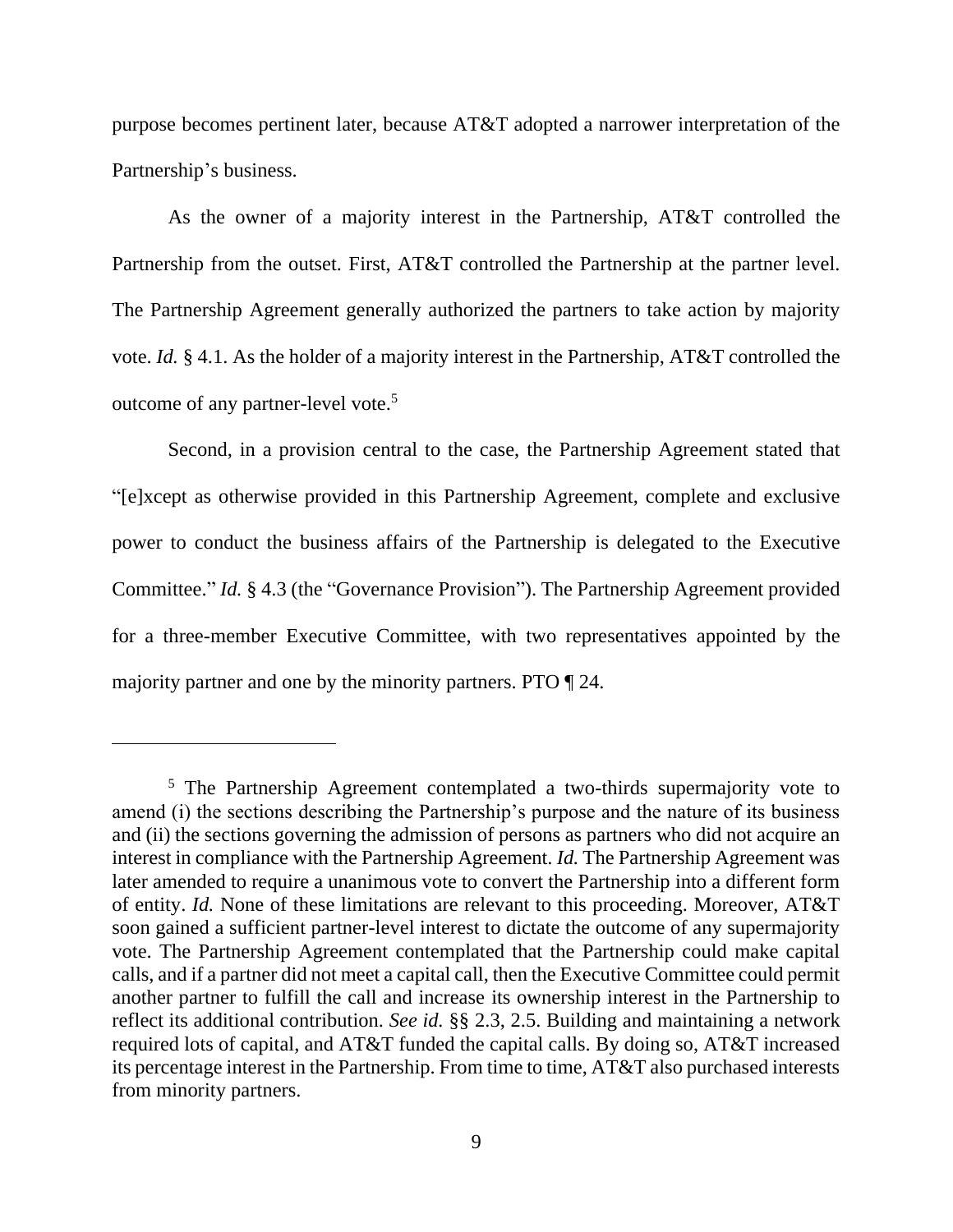As the majority partner, AT&T appointed two representatives to the Executive Committee. The Governance Provision authorized the Executive Committee to act by majority vote, meaning that AT&T's representatives could dictate the outcome.

During the period relevant to this case, Eric Wages served as one of AT&T's representatives. Wages was an AT&T executive who oversaw AT&T's Partnership Accounting Group.<sup>6</sup> The other representative was the director of the regional business unit that included Salem, Oregon. *See* Wages Tr. 129.

In practice, AT&T only held Executive Committee meetings to the extent required in the Partnership Agreement. *Id.* at 131. The Partnership Agreement initially required two meetings of the Executive Committee per year, but AT&T amended that provision to eliminate the requirement for a minimum number of meetings. *See* PA at '436. In practice, AT&T only acted through the Executive Committee on formal matters, such as authorizing a distribution to the partners. Wages Tr. 131–32, 276. AT&T generally ran the business of

<sup>6</sup> Wages served as AT&T's principal witness. In addition to appearing at trial, AT&T proffered him for deposition on five different occasions, each time as a Rule 30(b)(6) witness on the topics that the plaintiffs had identified. Wages Tr. 213. During trial, Wages gave unsatisfying testimony. His counsel conducted the bulk of his direct examination with leading questions, resulting in counsel testifying and Wages assenting to counsel's statements. On cross examination, Wages initially lost his ability to answer questions directly. He became less evasive after an admonishment from the court, but he had convenient failures of memory. He often deflected questions by claiming not to be a lawyer, even though it was clear that he was the point person responsible for overseeing AT&T's compliance with its contractual obligations. On redirect, his counsel again conducted the examination using leading questions. It is not possible to decide the case without taking Wages' testimony into account, but his performance caused the court to approach his statements with care.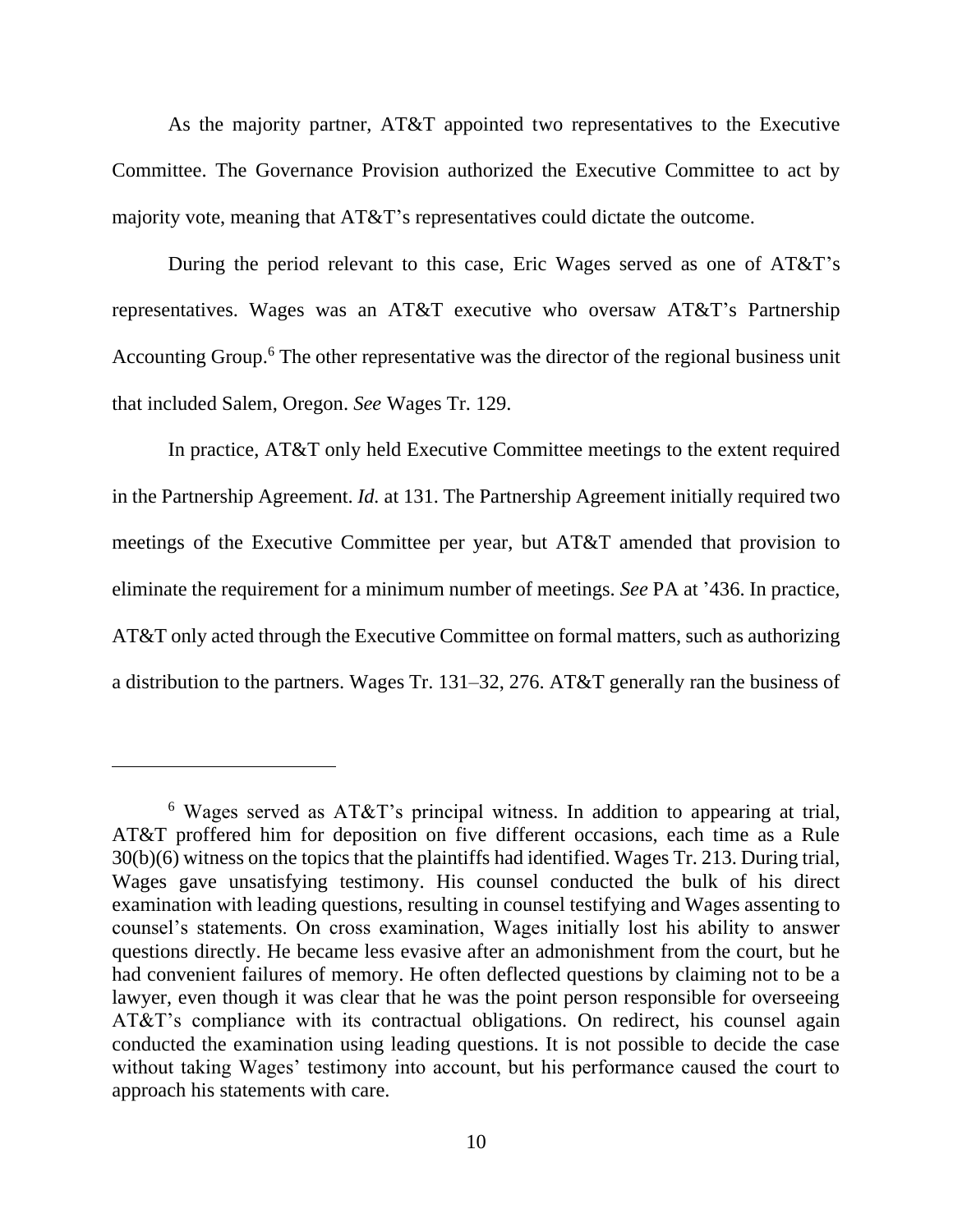the Partnership as an integrated part of AT&T's wireless network, without seeking or obtaining Executive Committee approval for particular decisions.

Third, AT&T controlled the day-to-day management and operations of the Partnership. The Partnership Agreement authorized the Executive Committee to enter into agreements with partners or their affiliates to provide management services to the Partnership. PTO ¶ 24. The key language stated:

All Partners recognize that the Partnership may enter into agreements from time to time with Partners and/or Partner Affiliates for management services in connection with design, development, construction and operation of the Partnership's nonwireline cellular systems, and with other persons, firms or corporations which are Affiliates of Partners for goods and services related to the Partnership Business.

PA § 4.8 (respectively, the "Affiliate Provision" and an "Affiliate Agreement").<sup>7</sup>

The Affiliate Provision initially required that the Executive Committee approve any Affiliate Agreement. That provision was amended in 1997 to require the approval "of the Executive Committee or its delegee." *Id.*; *see* JX 150. After this amendment, the Executive Committee could delegate to AT&T the power to approve Affiliate Agreements.

 $<sup>7</sup>$  The Affiliate Provision contained requirements for Affiliate Agreements that the</sup> plaintiffs have not placed at issue. For example, the Partnership Agreement mandated that any Affiliate Agreement "shall be on terms no less favorable to the Partnership than could be obtained if it was made with a person who is not a Partner." PA § 4.8(a). It also required that any Affiliate Agreement "provide for fees to be paid by the Partnership, representing reasonable profit and overhead allowances to the contracting parties." *Id.* And the Partnership Agreement required that when negotiating, administering, executing, amending, or terminating any Affiliate Agreement, the Executive Committee and any delegee of the Executive Committee owed a duty "to the Partnership and to the Partners . . . to act in good faith." PA § 4.8(c) (the "Good Faith Obligation"). The plaintiffs did not assert claims under these aspects of the Affiliate Provision. *See* Dkt. 640 at 94–96.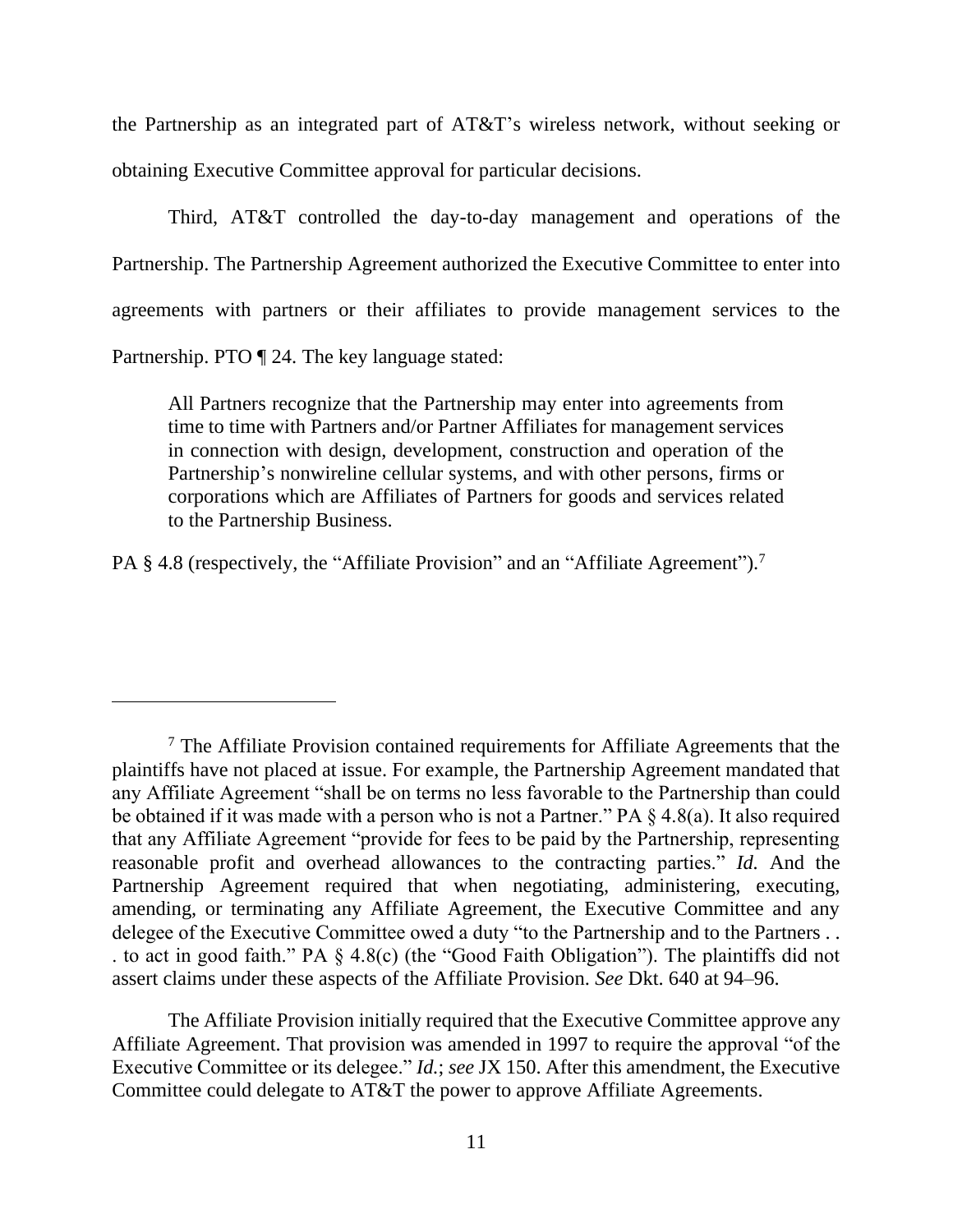From the earliest days of the Partnership, there was a settled understanding that AT&T operated the day-to-day business of the Partnership and had authority to build, maintain, and operate its cellular network as part of its wider network.<sup>8</sup> In effect, there was an unwritten Affiliate Agreement in place from the formation of the Partnership that authorized AT&T to manage the Partnership.

Consistent with this reality, the Partnership did not have its own officers or employees. The Partnership did not have a CEO or a Director of Sales and Marketing. The Partnership did not have personnel who sold phones or maintained its network. The Partnership did not even have its own bank accounts. *See* Wages Tr. 134. AT&T employees performed all of those tasks. *See id.* at 125. AT&T then billed the Partnership for those expenses by either assigning specific items of expense to the Partnership, such as the cost of an employee's salary, or by allocating to the Partnership a portion of a broader expense, such as a share of corporate overhead. AT&T effectively treated the Partnership as an accounting exercise supported by periodic legal documentation.

#### **B. The Title Provision And The Protected Information Provision**

In addition to the Governance Provision, two other provisions in the Partnership Agreement play significant roles in the case. Both provisions reflected an understanding

<sup>8</sup> The minority partners testified to that understanding. *See, e.g.*, Dutta Dep. 49; Stone Dep. 39–41. AT&T's representatives held a similar understanding. *See* Wages Tr. 225, 239–42, 245–47, 286–87.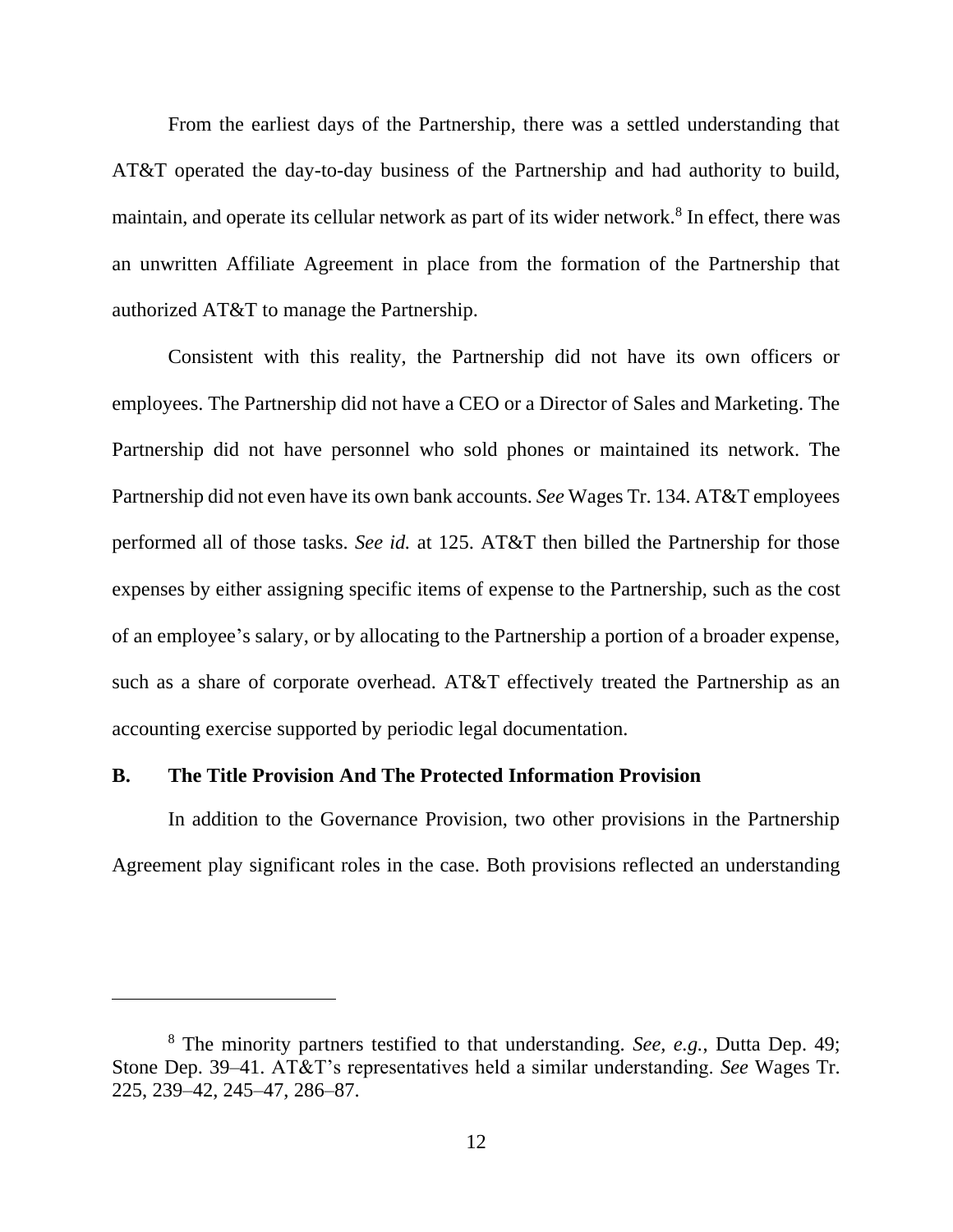that the Partnership would be managed for the benefit of all of the partners, and not just for

the benefit of the majority partner.

The first provision generally required that the Partnership hold title to all of its

assets. In full, it stated:

The Partnership shall hold title to the capital of the Partnership and to all applications, authorizations, equipment and other property and assets, whether real, personal or intangible, acquired by the Partnership.

The Partnership may, however, acquire, own and utilize assets jointly with other entities, including entities affiliated with a Partner, and may commingle assets to the extent the Executive Committee reasonably considers, in its sole discretion, such activities appropriate and in the best interests of the Partnership, and title may be held in the name of persons designated by the Executive Committee so long as the Partnership's interest in such title is held for the benefit of the Partnership.

PA § 3.1 (the "Title Provision") (formatting added). The Title Provision thus permitted

another entity—such as AT&T—to hold title to a Partnership asset if (i) the Executive

Committee concluded that doing so was in the best interests of the Partnership, and (ii) the

assets were held for the benefit of the Partnership.

The second provision generally mandated that partners use certain categories of

protected information only for the benefit of the Partnership. It stated:

Without the prior written consent of the Executive Committee, no Partner or Partner's Affiliate shall assign, transfer, license, disclose, make available, use for personal gain, or otherwise dispose of any patents, patent rights, trade secrets, customer lists, proprietary information, or other confidential information of the Partnership, whether or not the information is explicitly designated as confidential.

*Id.* § 10.2 (the "Protected Information Provision"). By its terms, the Protected Information

Provision extended to four familiar types of information: "patents, patent rights, trade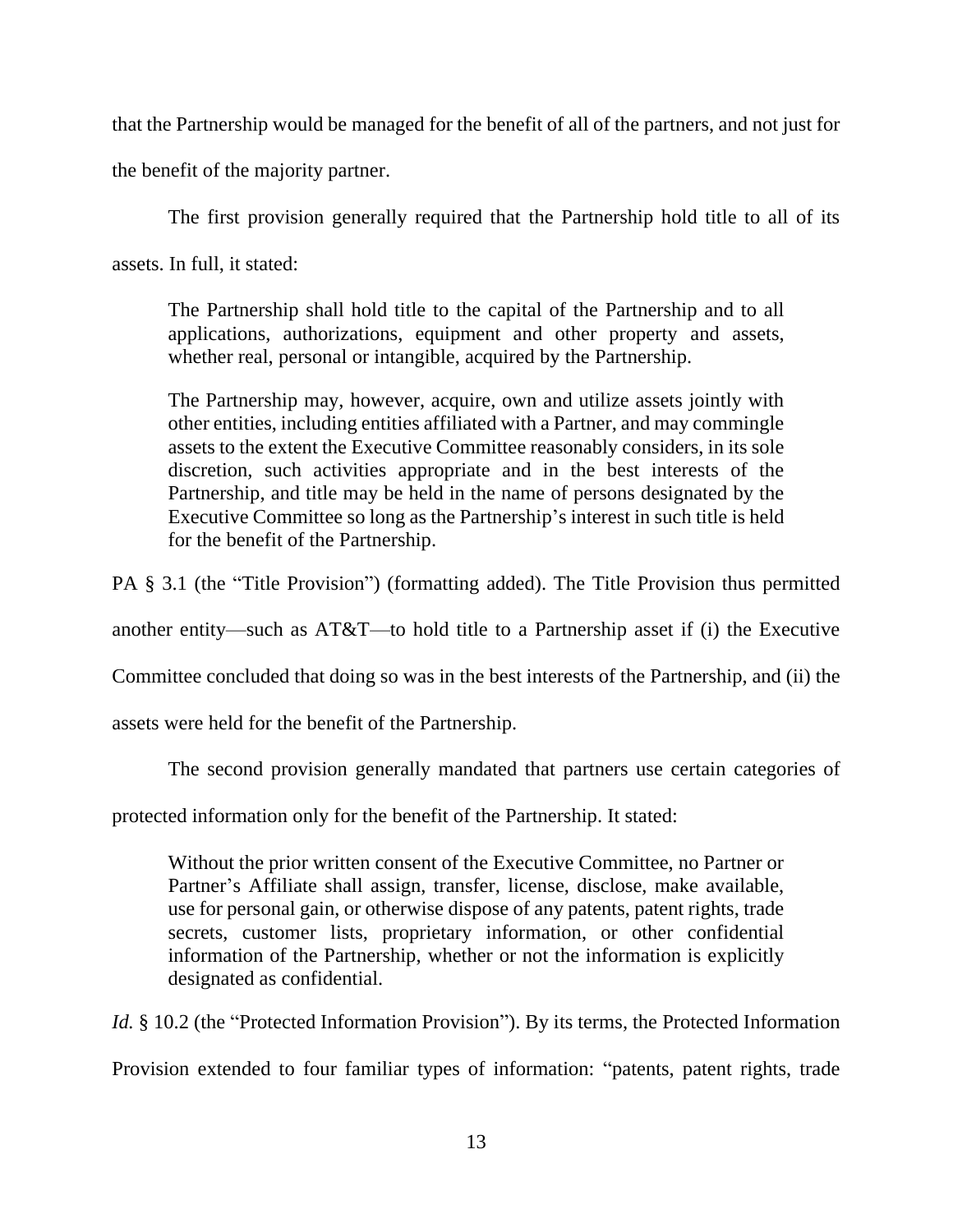secrets, [and] customer lists." The provision then added catchall references to "proprietary information" and "other confidential information." It also stated that information need not be designated as confidential to qualify for protection. This decision refers to these categories collectively as "Protected Information."

The Protected Information Provision established a general rule against any partner taking action to "assign, transfer, license, disclose, make available, use for personal gain, or otherwise dispose" of Protected Information. A partner could not do any of these things without the permission of the Executive Committee.

## **C. The Use Of NPA-NXX In The Early Years Of The Cellular Industry**

From the beginning of the cellular telephone industry until the early 2000s, carriers billed their subscribers for the number of minutes that the subscriber used the wireless network during the previous billing period. Across the industry, it became standard for wireless companies to track subscribers and usage using a system known as "NPA-NXX," a shorthand term for the area code and next three digits of the subscriber's phone number.<sup>9</sup> For example, in the phone number (999)-555-1234, the NPA-NXX is 999-555. The last

<sup>&</sup>lt;sup>9</sup> Wages Tr. 350–51; Taylor Tr. 710. The "NPA" referred to the fact that wireless carriers received blocks of 10,000 telephone numbers from the North American Number Plan Administration, a publicly funded entity run by an FCC contractor. The FCC used NPA-NXX "to approximate the number of subscribers that each provider has in each of the approximately 18,000 rate centers in the country." JX 1142 ¶ 169 n.518; *see* Taylor Tr. 710; Taylor Rebuttal Report at 24.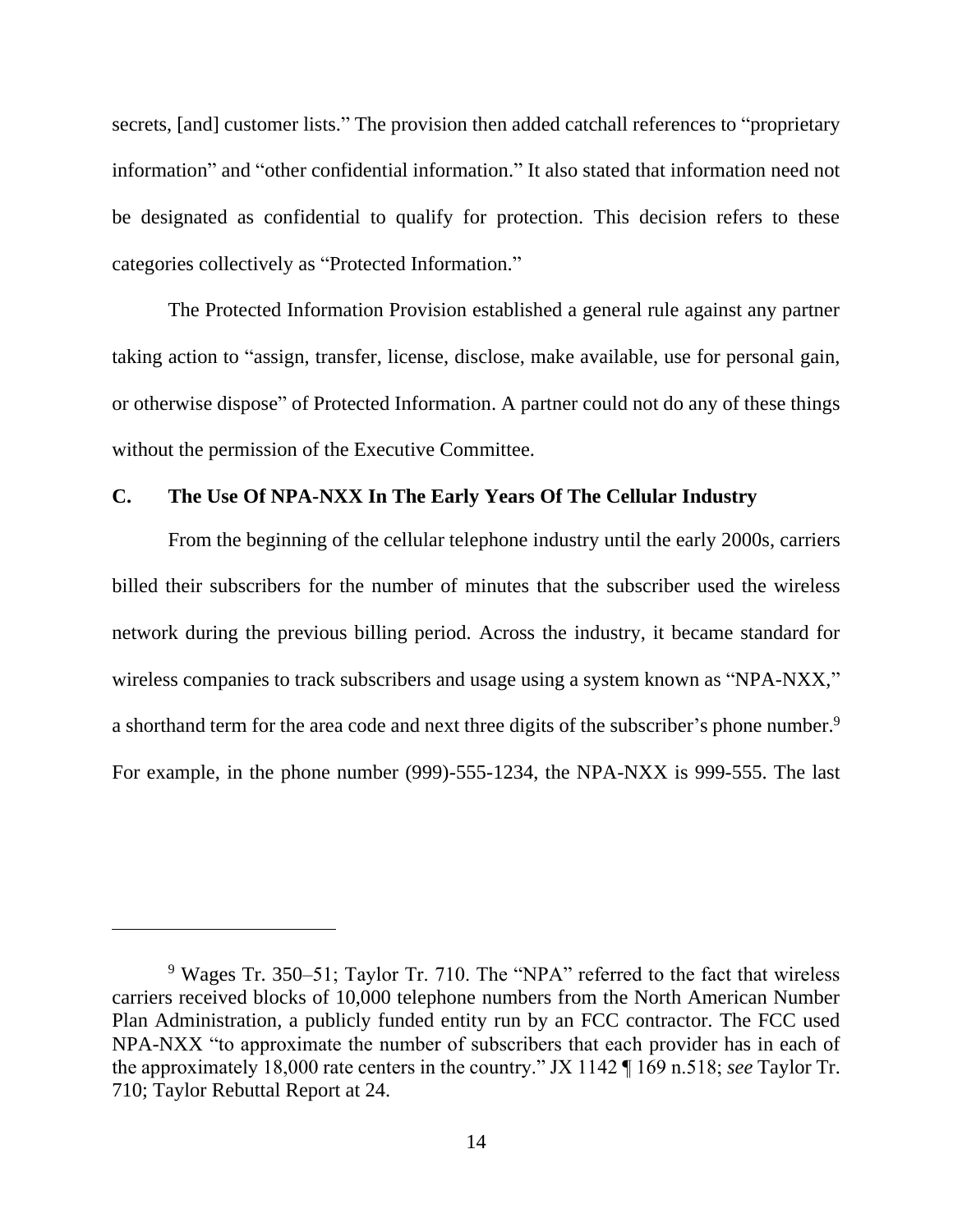four digits produce a block of 10,000 phone numbers, ranging from 0000 to 9999, associated with a particular NPA-NXX. $10$ 

Wireless carriers assigned particular NPA-NXX blocks to their market-level entities based on geography. Within its accounting system, AT&T assigned company codes to its blocks of NPA-NXX numbers. AT&T then used the codes to attribute revenue and expense to particular market-level entities, such as the Partnership. Wages Tr. 176–77.

To assign the proper NPA-NXX number to a new subscriber, AT&T asked the subscriber to identify the phone's primary place of use. An AT&T employee then assigned the subscriber an NPA-NXX number based on the primary place of use. If the subscriber identified a primary place of use that corresponded to the geographic area covered by the Partnership, then the customer received an NPA-NXX number assigned to the Partnership and was treated thereafter as a subscriber of the Partnership. *Id.* at 352; Wages 2019 Dep. 167.

By assigning NPA-NXX numbers based on primary place of use and allocating revenue and expense to the market unit corresponding to the NPA-NXX number, AT&T sought to connect portions of its network with the revenue and expense that those portions generated. The system broke down if a customer moved to a new market, because AT&T had no mechanism for assigning the existing NPA-NXX number to a new market. Instead, the customer's usage continued to be attributed to the original market associated with the

<sup>10</sup> Wages Tr. 348–51; Wages 2019 Dep. 160; JX 3596 at 4; *see* JX 643 at 7; JX 2681 at '359, '361; Taylor Rebuttal Report at 24.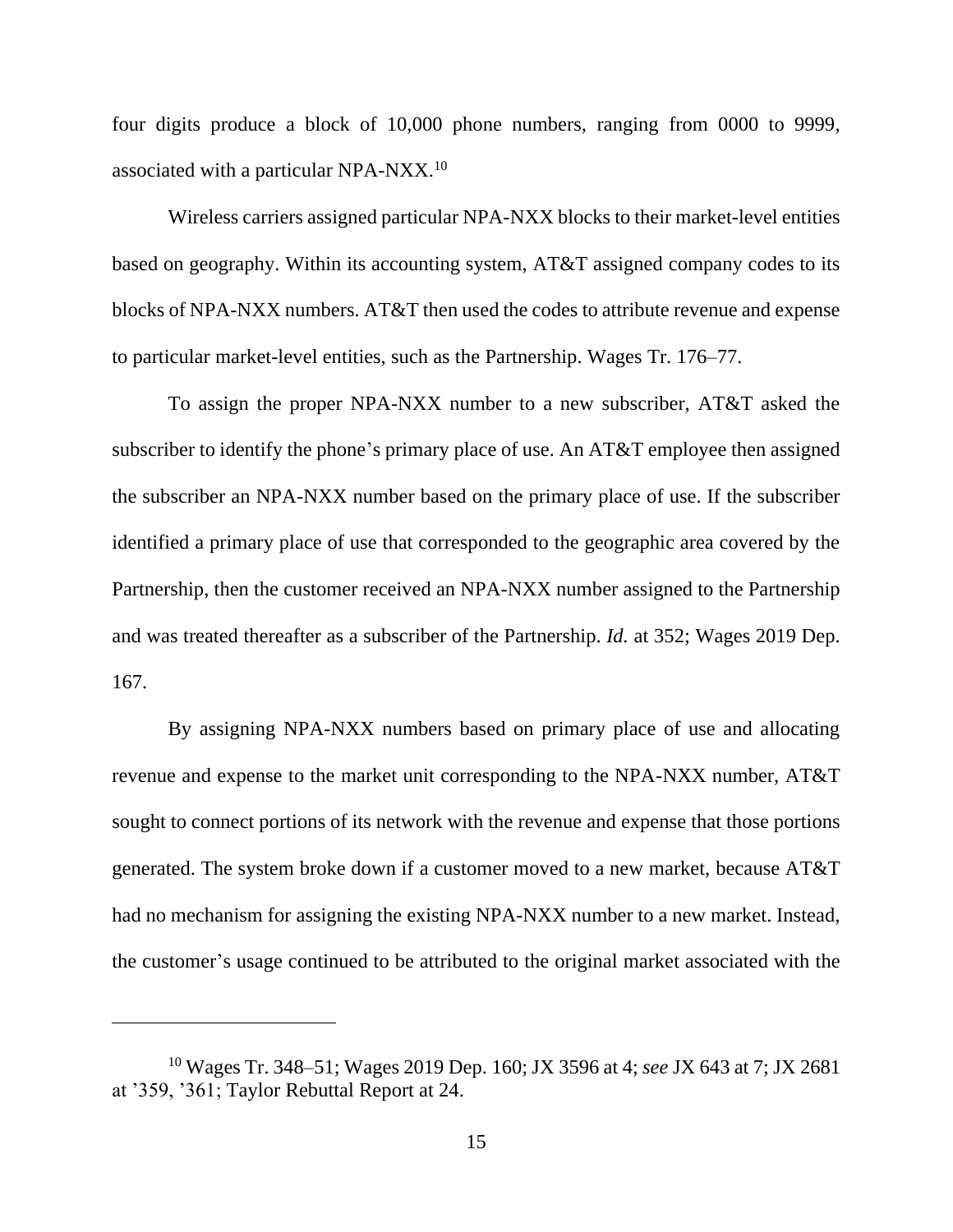customer's NPA-NXX number. Taylor Report at 67; Wages Tr. 176–77. In other words, if a customer with a number assigned to the Partnership moved from Salem, Oregon, to Salem, Massachusetts, then the customer's revenue and expense would continue to be assigned to the Partnership.

Until the mid-aughts, that major defect was not a significant problem, because other aspects of the wireless industry's business model resulted in an NPA-NXX number acting as a strong proxy for primary place of use. During that era, wireless carriers provided postpaid plans, under which a subscriber entered into a long-term contract (typically one or two years) that provided for a particular number of minutes of usage per month. The postpaid plans during this era only covered usage in the subscriber's local market. If a subscriber used her cellular phone outside of her local market, then the carrier charged the subscriber a higher rate for "roaming." *See* Wages Tr. 173; Taylor Tr. 709–10; Taylor Report at 46.

Competing carriers entered into agreements that permitted their subscribers to roam on their competitors' networks. As a result, there were two types of roaming. Intracompany or intra-carrier roaming referred to a customer who used her phone outside of her home area, but still used her provider's network. Inter-company or inter-carrier roaming referred to a customer who used her phone outside her home area, but used a different carrier's network.<sup>11</sup>

 $11$  For example, if a subscriber assigned to Salem used her phone in Bremerton, Washington, then the Salem subscriber's use of the Bremerton network would constitute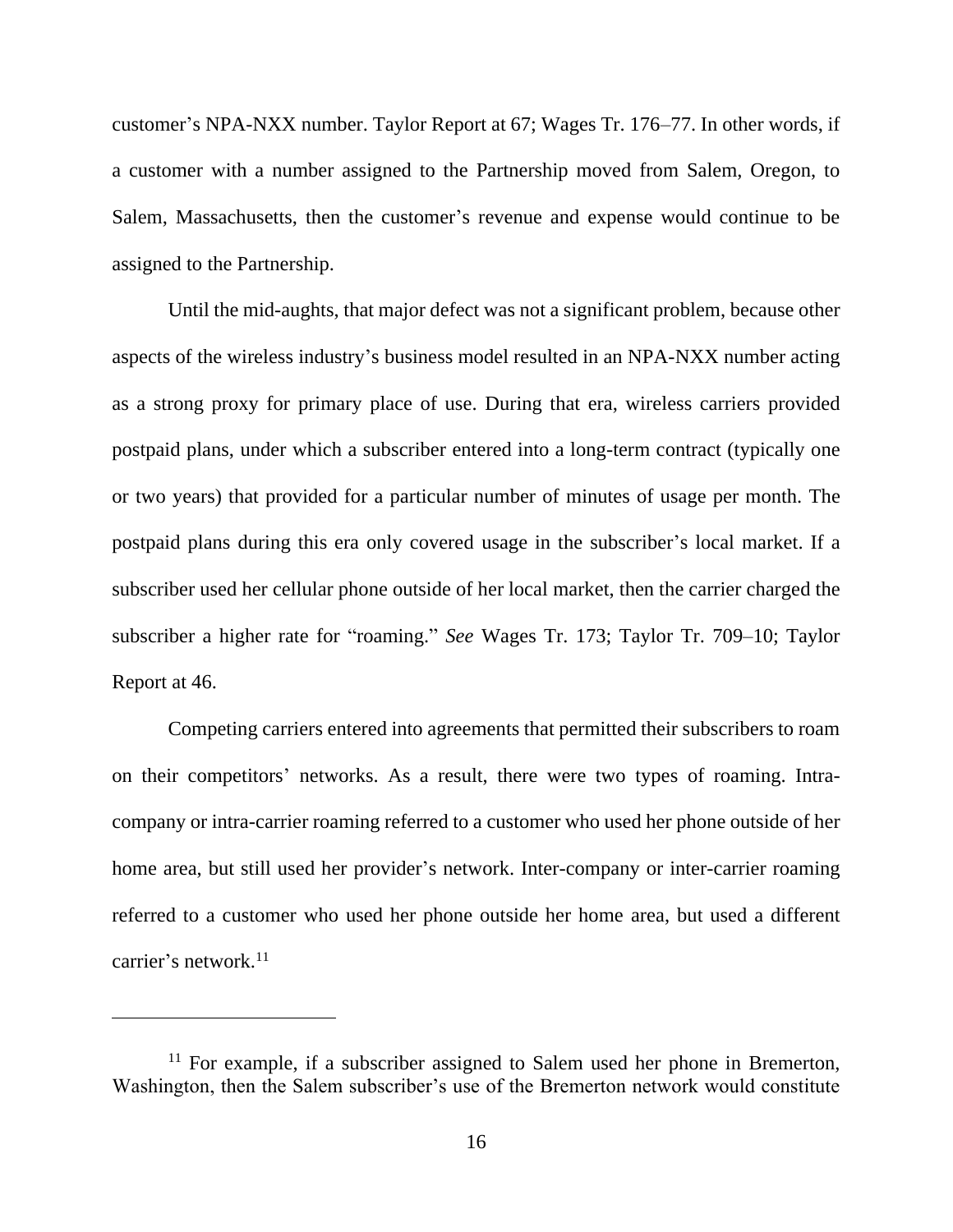Regardless of type, roaming was expensive. Due to the high cost of roaming, a customer who relocated outside of her home area had a strong financial incentive to obtain a new NPA-NXX number. Wages Tr. 354; Taylor Tr. 709–11. Moreover, until the advent of number portability in 2004, any subscriber who changed carriers was treated as a new subscriber and received a new NPA-NXX number. Generally speaking, therefore, during this period in the history of the cellular telephone industry, a customer's NPA-NXX number correlated strongly with the customer's primary place of use. As a result, customers holding NPA-NXX numbers associated with the Partnership were highly likely to be primarily using the Partnership's portion of  $AT&T$ 's network.<sup>12</sup>

## **D. The Cellular Agreement And The Switch Agreement**

In 1995, seven years after the Partnership was formed, the Executive Committee formally delegated managerial authority over the Partnership to AT&T. The Executive Committee also caused the Partnership to enter into two agreements with an AT&T

intra-carrier roaming. If the Salem subscriber used her phone in a region of Oregon where AT&T did not offer wireless coverage, and if the customer obtained coverage from a competitor like T-Mobile, then the customer's use would constitute inter-carrier roaming.

 $12$  That said, the system was not foolproof. For example, a college student with an NPA-NXX number associated with the geographic area where her family lived might use her phone in a different geographic area while attending college. Or a "snowbird" with an NPA-NXX number associated with New York might use her phone in Florida during the winter. Wages Tr. 178–79. But while imperfect, the NPA-NXX system operated as a reliable proxy for use. *See* Taylor Rebuttal Report at 24–26.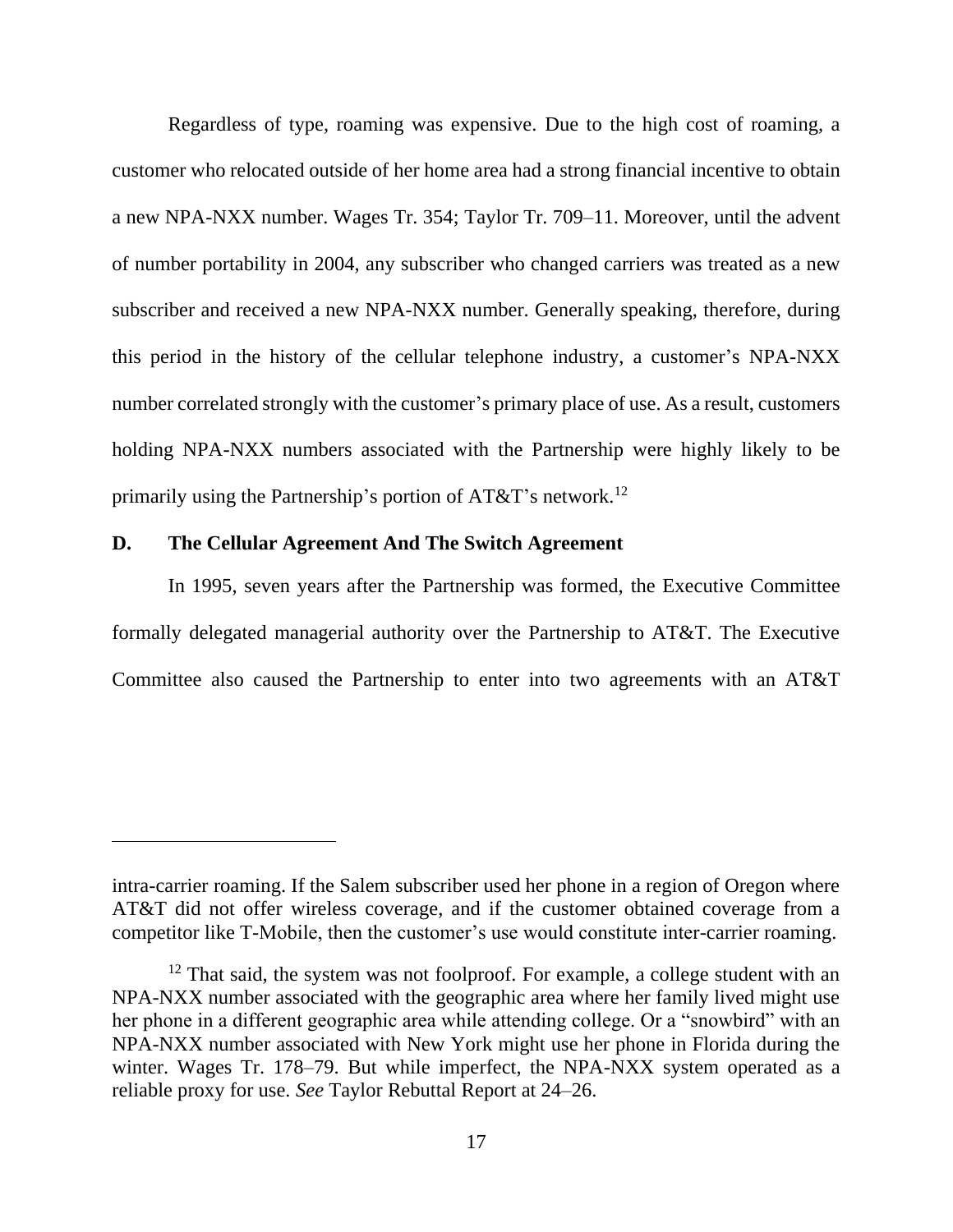affiliate.<sup>13</sup> One agreement was a Cellular System Operating Agreement. JX 110 (the "Cellular Agreement"). The other agreement was a Switch Sharing Agreement. JX 112 (the "Switch Agreement").

During the meeting of the Executive Committee held to discuss these changes, an AT&T representative explained that minority partners in other markets had questioned the absence of any written agreement governing how AT&T managed their partnerships. *See*  JX 91 at '466. AT&T drafted the Cellular Agreement and the Switch Agreement to address that concern. *Id.* The representative stated that "[t]he net effect will be positive for the Salem market." *Id.*

In the resolutions adopting the agreements, the Executive Committee recognized that the Partnership had not previously had any written agreement with AT&T regarding management services or switch sharing services. The Executive Committee then formally resolved that "the Majority General Partner is hereby delegated full, complete and exclusive authority to manage and control the business of the Partnership." *Id.* at '469 (the "1995 Resolution"). The Executive Committee also formally approved the Cellular

<sup>&</sup>lt;sup>13</sup> PTO ¶ 45. The relevant predecessor of AT&T at the time was AT&T Corporation ("Old AT&T"), which acquired McCaw in September 1994. JX 70. Old AT&T was then a separate corporation from the entity now known as AT&T, which was then known as Southwestern Bell Corporation. The latter was one of the Regional Bell Operating Companies, or "Baby Bells" spawned from the breakup of Old AT&T in 1982. In 1995, Southwestern Bell Corporation changed its name to SBC Communications, Inc., and in 2005, SBC acquired Old AT&T and changed its name to AT&T, Inc.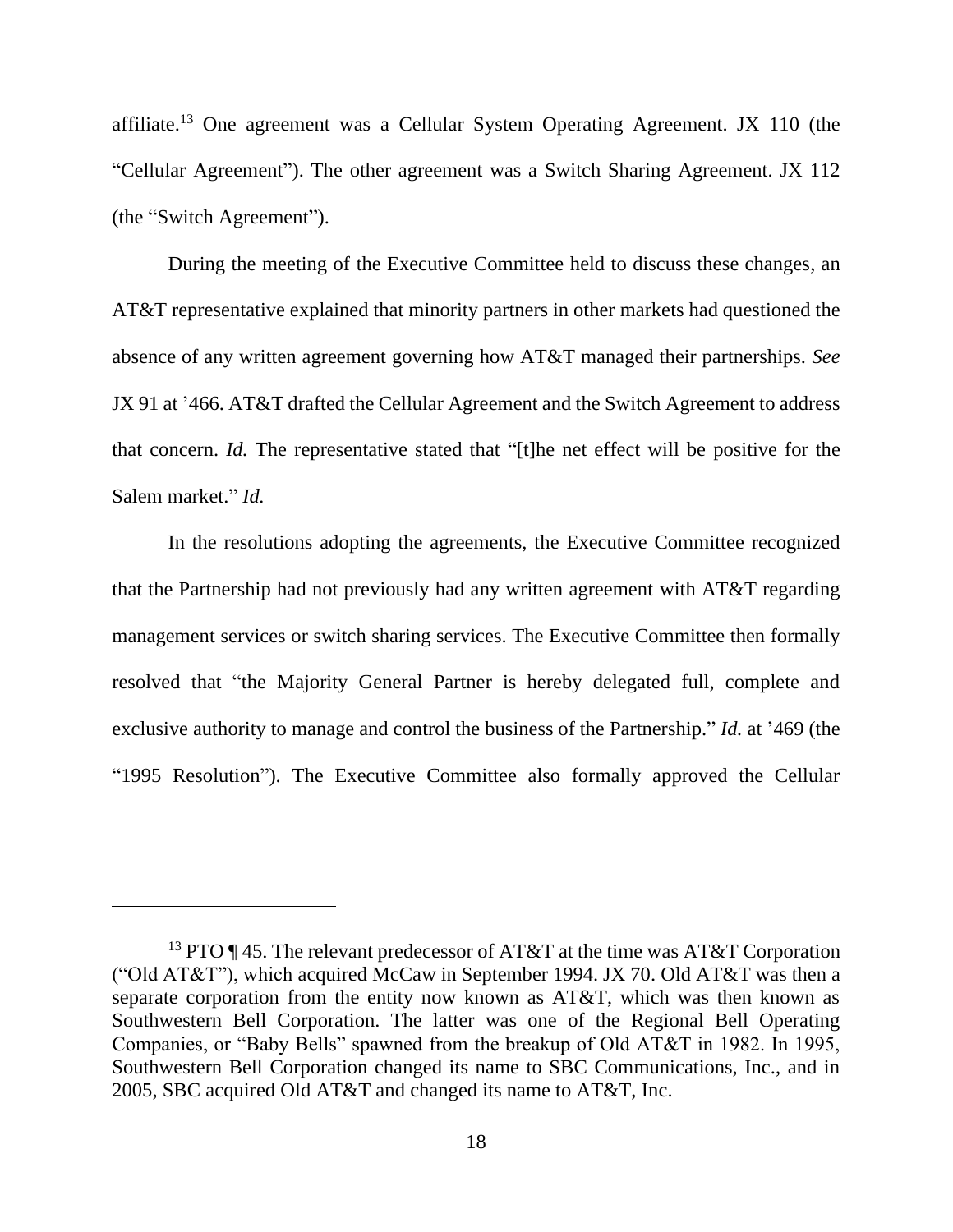Agreement and the Switch Agreement and resolved that "[they] may be executed by the Majority General Partner." *Id.*

The agreements contemplated identifying subscribers by NPA-NXX and allocating revenue and expense on that basis. *See* JX 112 §§ 4.1(a)–(b). The Cellular Agreement provided that "common costs" would be attributed to the Partnership based on its number of subscribers. JX 110 § 5.1(b). The Switch Agreement provided that (i) all roaming revenue generated in the Partnership's market by non-Partnership subscribers would be allocated to the Partnership and (ii) all roaming charges incurred by the Partnership's subscribers in non-Partnership markets would be allocated to an affiliate of AT&T. JX 112  $§$  4.2(b).

### **E. The Business Model Changes.**

The basic business model in the cellular telephone industry remained relatively stable until late 2003. Throughout the pre-2003 period, postpaid plans remained the dominant source of revenue, and NPA-NXX served as an effective proxy for primary place of use. *See generally* JX 1994 ¶¶ 94–95. The period of relative stability came to an end as a result of two developments: nationwide rate plans and number portability.

During the pre-2003 period, competition among carriers increased steadily. *See* JX 166 at '538; *see also* JX 148 at 2. One consequence of increased competition was a shift to nationwide plans that eliminated roaming fees. Those plans in turn removed the financial incentive for a customer to obtain a new NPA-NXX number after relocating to a new geographic area. Instead, there was a natural disincentive for a customer to go through that personally burdensome process. Wages Tr. 355–56.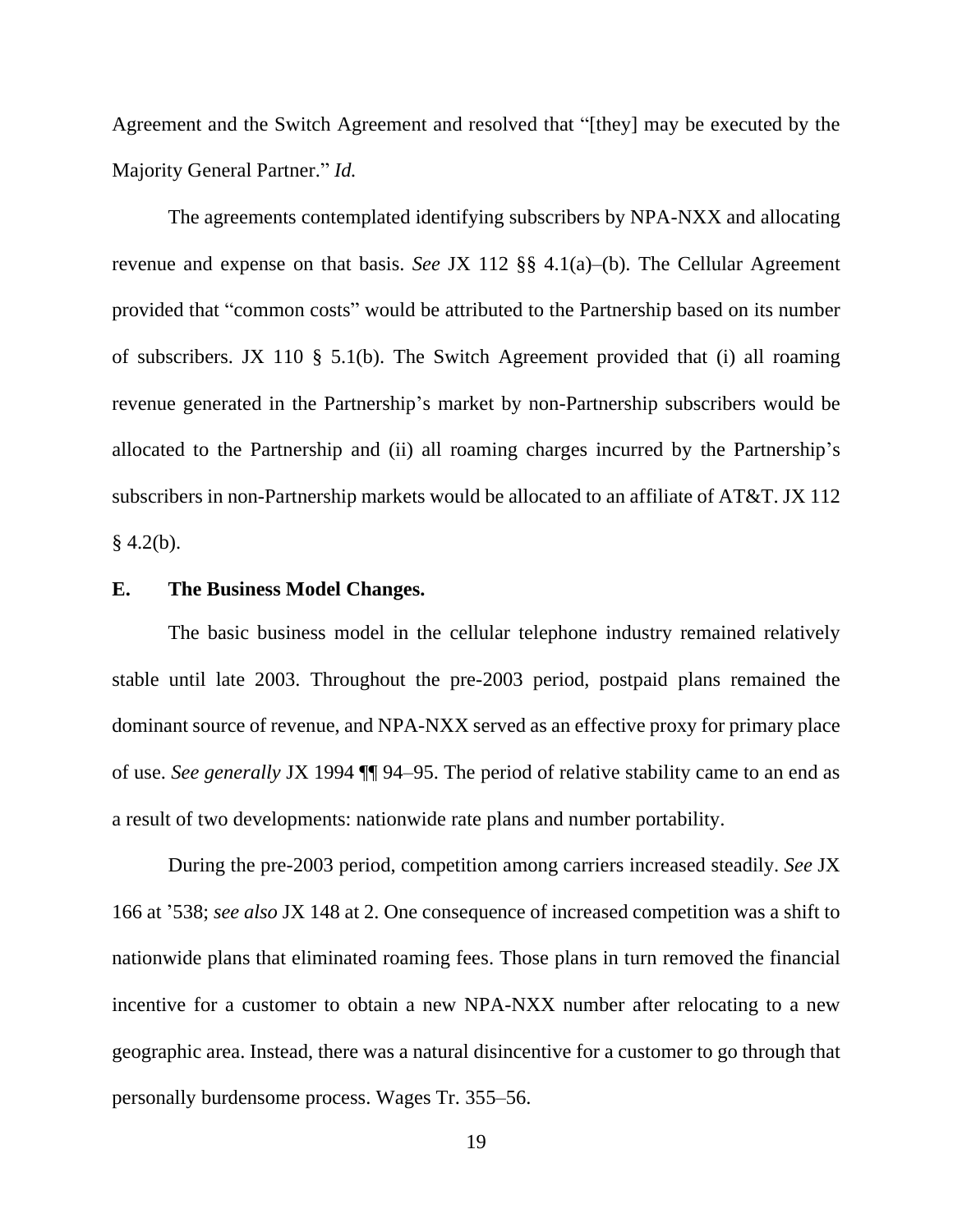As fewer subscribers changed their NPA-NXX numbers, tracking subscribers' usage by NPA-NXX became less reliable. *See id.* at 357; Wages 2019 Dep. 259–60, 273– 75. AT&T was aware of these limitations and explored alternative methods, such as tracking subscribers by billing address. But AT&T concluded that the existing technology made it "difficult . . . if not impossible" to identify subscribers' home markets at the individual subscriber level. Wages Tr. 178. AT&T permitted subscribers to change their billing address or designate a new primary place of use, but even if a subscriber did both of those things, the subscriber and her NPA-NXX number still remained associated with her original billing market. *See* Wages 2019 Dep. 243–55, 259–60.

The other major industry development was number portability. That concept refers to the ability of a subscriber to keep the same phone number if the subscriber switches carriers. Before the advent of number portability, a subscriber who switched wireless carriers had to obtain a new NPA-NXX number. The new number was associated with the subscriber's primary place of use at the time, so the need to change numbers when changing carriers helped maintain the correlation between a customer's NPA-NXX number and their geographic area.

In the Telecommunications Act of 1996, Congress mandated that cellular carriers take steps to enable number portability. But Congress gave the companies until 2004 to make the change. *See* 47 U.S.C. §§ 251(b)(2), 153(37); Wages Tr. 355; JX 300 at 4; JX 1142 ¶ 242 & n.682. The implementation of number portability in 2004 meant that going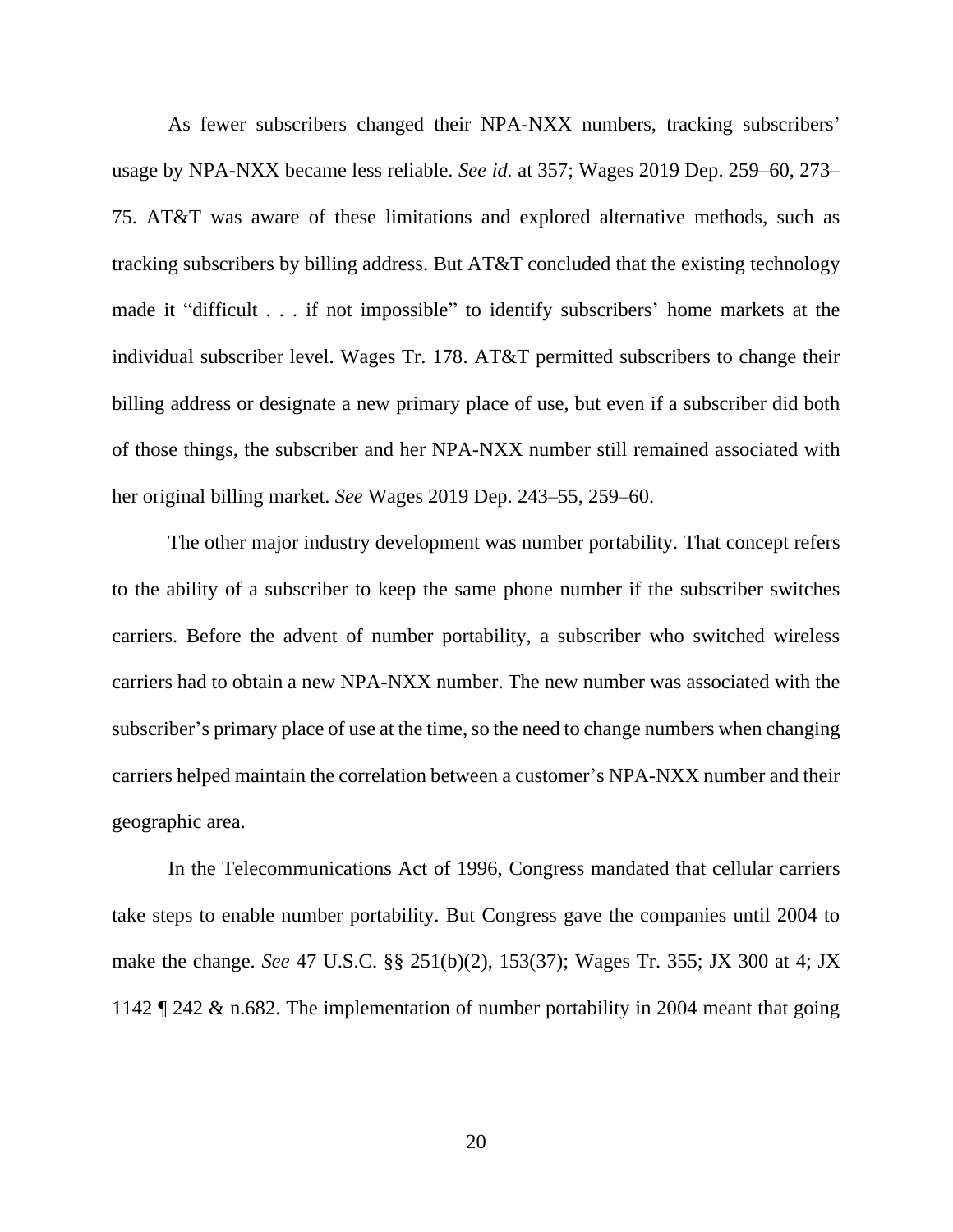forward, a subscriber did not have to receive a new NPA-NXX number when changing carriers. 14

The combination of nationwide plans and number portability fatally undermined the association between a subscriber's NPA-NXX number and primary place of use. Over time, as more subscribers relocated, tracking subscribers using NPA-NXX became less reliable. By the time of the events giving rise to this litigation, the NPA-NXX system had become so unreliable that AT&T could not provide basic information about its subscribers or the Partnership's:

- AT&T did not know the number of AT&T subscribers who resided in the Partnership's service area but used a non-Partnership NPA-NXX number. *See*  Wages Tr. 364.
- AT&T did not know the number of AT&T subscribers who resided in a non-Partnership service area and used an NPA-NXX number assigned to the Partnership. *See id*.
- AT&T did not know the number of AT&T subscribers who moved to the Partnership's service area, changed their billing address and primary place of use to an address in the Partnership's service area, yet continued to use a non-Partnership NPA-NXX number. *See id.* at 365.

<sup>14</sup> *See* JX 2122 at 2–3 & n.14. For purposes of regulatory reporting, the FCC mandated that the ported number remain associated with its original rate center, which was the FCC-designated "geographic area used to determine distances and prices for local and long distance calls." *Id.* at 6 n.20; JX 2160 at 3; JX 1296 at 1. To comply with the FCC requirement, wireless carriers established "Location Routing Numbers" that identified the carrier that previously served the ported number. *See* JX 2160 at 5; JX 2431 at 4; Wages 2019 Dep. 253. The carriers thus created a system that could distinguish between the original rate center, which was used for regulatory reporting, and the customer's primary place of use, which was used for other purposes.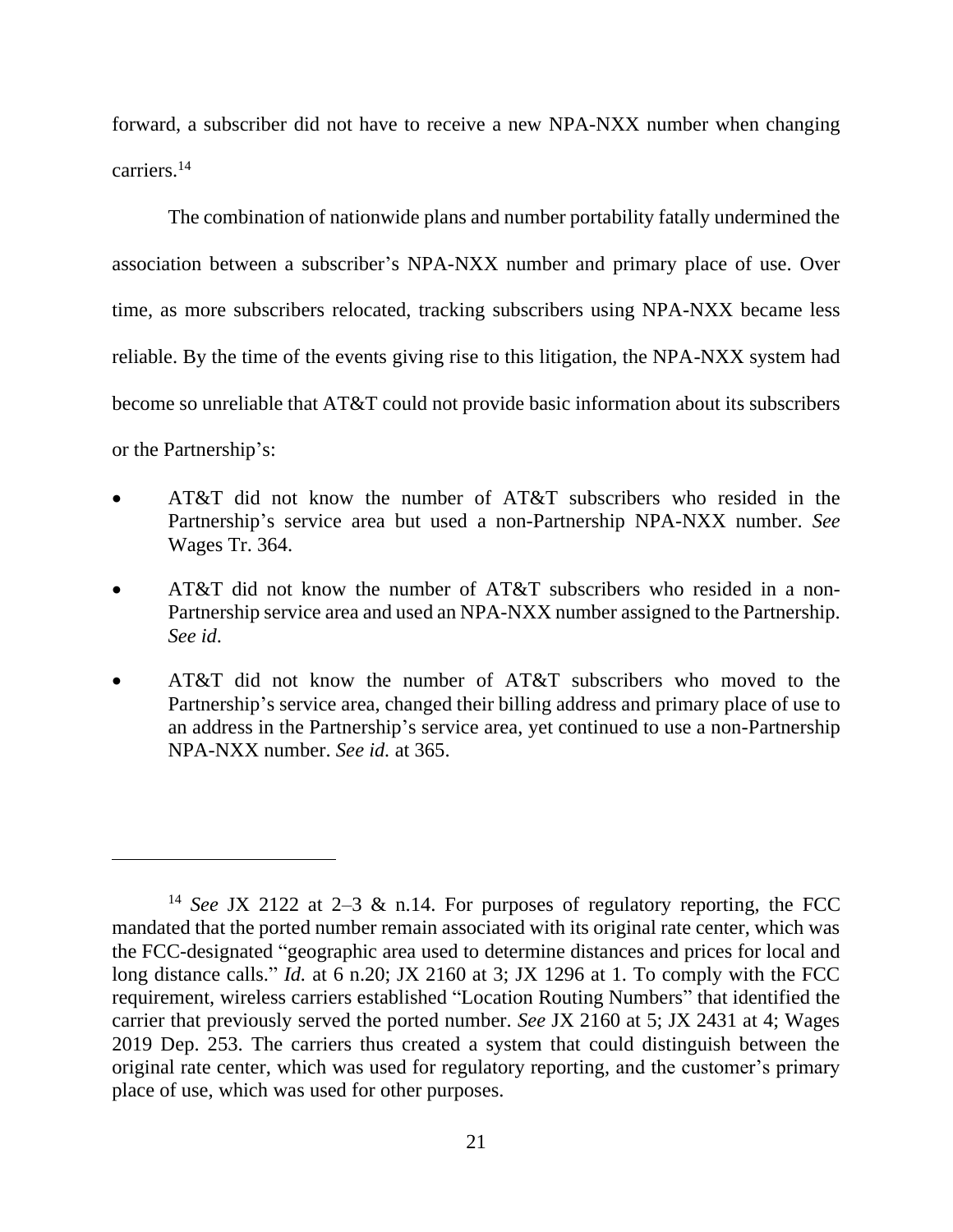• AT&T did not know the percentage of AT&T subscribers nationwide who resided in AT&T service areas different from the one that issued their NPA-NXX number. *See id.* at 364.

#### **F. The Management Agreement**

In 2005, in response to the changing business model in the cellular industry, AT&T caused the Partnership to enter into a Management and Network Sharing Agreement. JX 217 (the "Management Agreement" or "MNSA").<sup>15</sup> The Management Agreement was backdated so that it became effective as of January 1, 2003. PTO ¶ 48.

AT&T informed the minority partners that it would be adopting the Management Agreement during the Partnership's annual meeting on April 7, 2004. JX 191. According to the minutes, the AT&T representative explained that the Management Agreement was replacing the Cellular Agreement and Switch Agreement "because the business has changed dramatically over the past nine years." *Id.* at 2. The AT&T representative also explained that "[t]he new agreement more closely reflects how the business is currently managed." *Id.* AT&T represented that it "made sure that the agreement will have either a neutral or positive financial impact on the Partnership." *Id.* The Management Agreement reflects those points, reciting that it was adopted "to adapt to changing market and

<sup>&</sup>lt;sup>15</sup> At this point, the AT&T predecessor that ultimately controlled the Partnership was Cingular Wireless, LLC, which had acquired Old AT&T's wireless business in October 2004. JX 263 at 28; *see* JX 188; JX 3563 at 10. Cingular was a joint venture owned 60% by SBC and 40% by BellSouth Corporation. JX 359 at 3; *see* JX 526 at '016. In 1995, shortly after causing the Partnership to enter into the Management Agreement, SBC acquired Old AT&T and changed its name to AT&T Inc.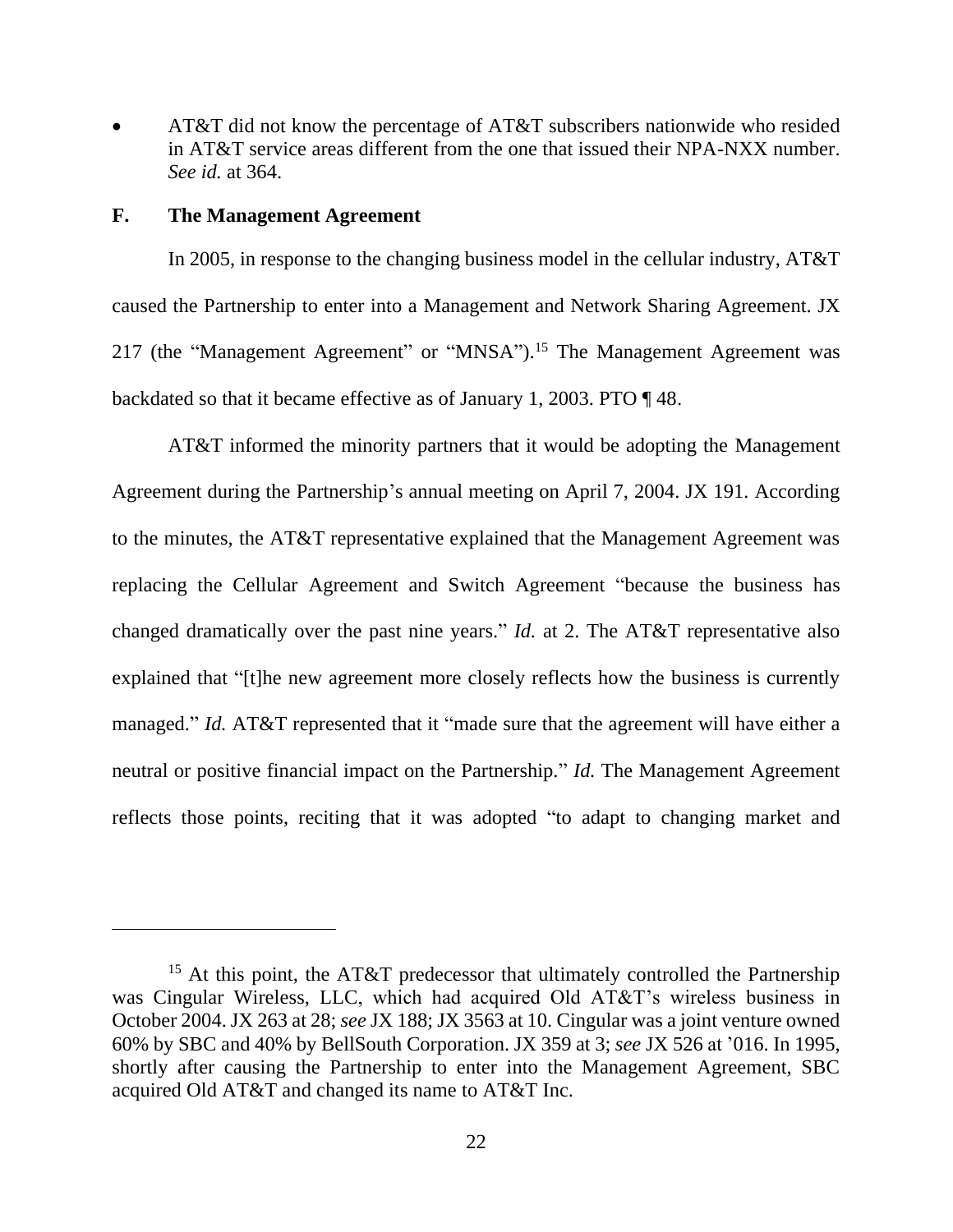technological conditions." MNSA at '748. Those changes included the rollout of nationwide plans and the advent of number portability.

AT&T personnel drafted the Management Agreement. Wages Tr. 373. The Executive Committee authorized the Partnership to enter into the Management Agreement during a meeting on August 10, 2005. JX 229. The Management Agreement was executed in October 2005. MNSA at '748. The same AT&T executive, Sean Foley, executed the Management Agreement for both the Partnership and the AT&T affiliate. *Id.* at '759.

The Management Agreement figures prominently in this case. The plaintiffs have contended that AT&T breached the Governance Provision in the Partnership Agreement by managing the Partnership unilaterally, rather than through the Executive Committee. AT&T has relied on its delegated authority to manage the Partnership, regularly invoking the Management Agreement as a source of that authority. AT&T's reliance on the Management Agreement was evident during trial, when AT&T's counsel used leading questions on direct examination to elicit testimony from AT&T's principal witness, Wages, about the Management Agreement and the authority that it conferred on  $AT&T.^{16}$  The record shows, however, that when overseeing the Partnership Accounting Group in real

<sup>16</sup> *See* Wages Tr. 126–29, 142–43, 145–147. Wages returned to the Management Agreement on cross-examination when confronted with provisions in the Partnership Agreement, like the Governance Provision, which limited AT&T's ability to manage the Partnership, or when questioned about AT&T's authority to take particular actions. *See id.*  at 221–23, 233, 274, 276, 278, 280–81, 285, 320, 325, 443, 447. AT&T's counsel then revisited the Management Agreement on redirect and used leading questions to walk Wages through various provisions conferring authority on AT&T. *Id.* at 495–502.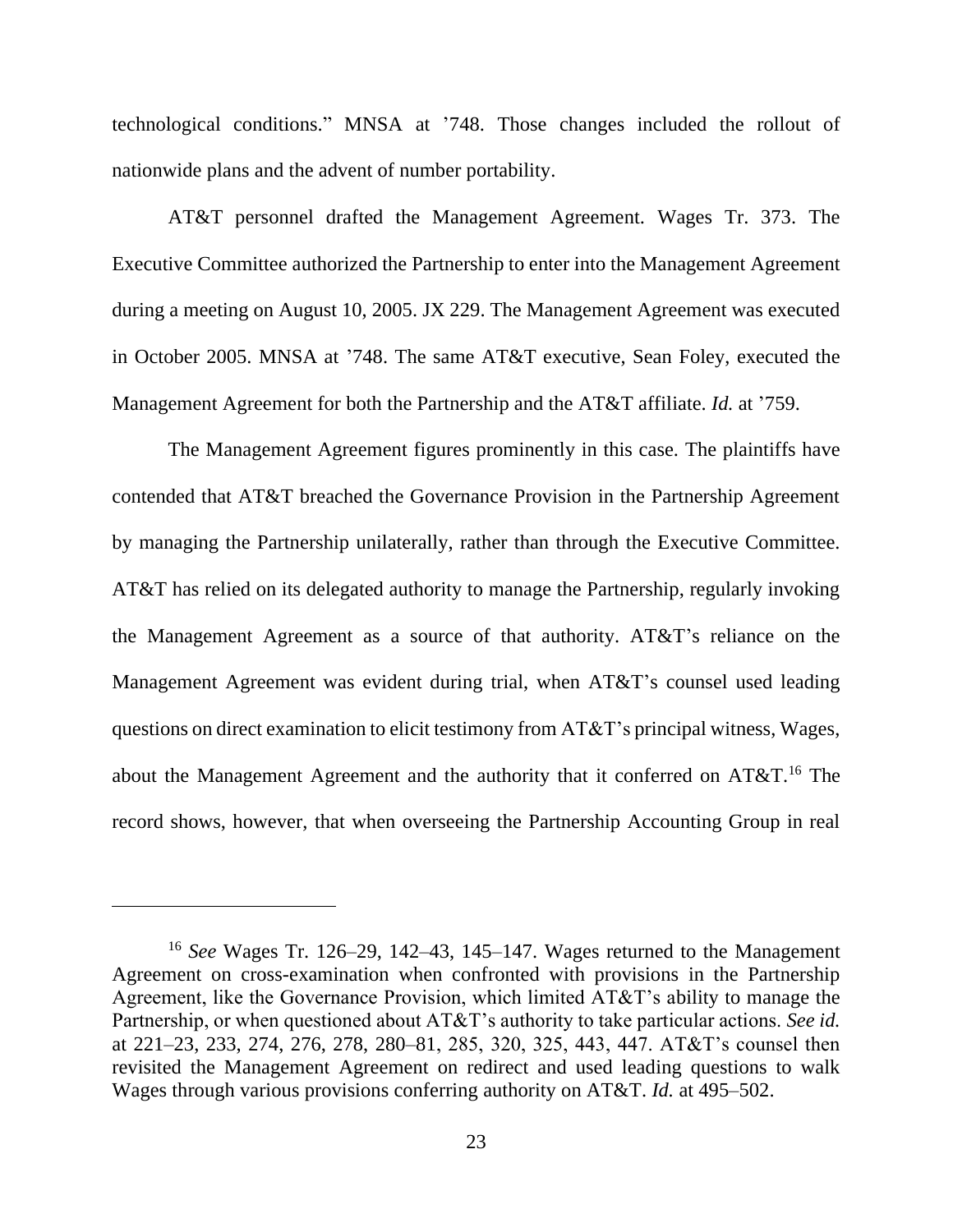time, Wages did not pay meaningful attention to the Management Agreement. He simply thought that AT&T had the ability to run its business, and he believed that any agreements or other understandings necessarily allowed AT&T to do that. Wages Tr. 274, 285. But as Wages recognized, neither the Partnership Agreement nor the Management Agreement enabled AT&T to do anything it wanted with the Partnership.<sup>17</sup>

## **1. Provisions Empowering AT&T**

The first substantive section in the Management Agreement, titled "Obligations and Operational Responsibilities," required AT&T as "Manager" to provide the services to the Partnership as "Owner." That section both empowered AT&T to operate the Partnership and required AT&T to perform specific functions. The operative language stated:

Manager shall provide strategic direction and guidance, management and operation of the Owner's Business and shall provide all services as are necessary to assure the commercially reasonable development and operation of the Owner's Business, including, without limitation:

- (A) Construction and procurement of tangible and intangible assets, goods and services acquired for, or associated with the operation and utilization of, the Owner's System and Shared Network;
- (B) General and Administrative Services;
- (C) Technical Operating Services for the Owner's System and the Shared Network;
- (D) Sales and Marketing Services; and

<sup>&</sup>lt;sup>17</sup> Wages Tr. 126 ("Q: Did you believe that as the manager,  $AT&T$  and its affiliates could do anything they wanted? A: No."); *see id.* at 147 (Wages expressing view that AT&T had to share revenue with the partnerships if it used their information in its business).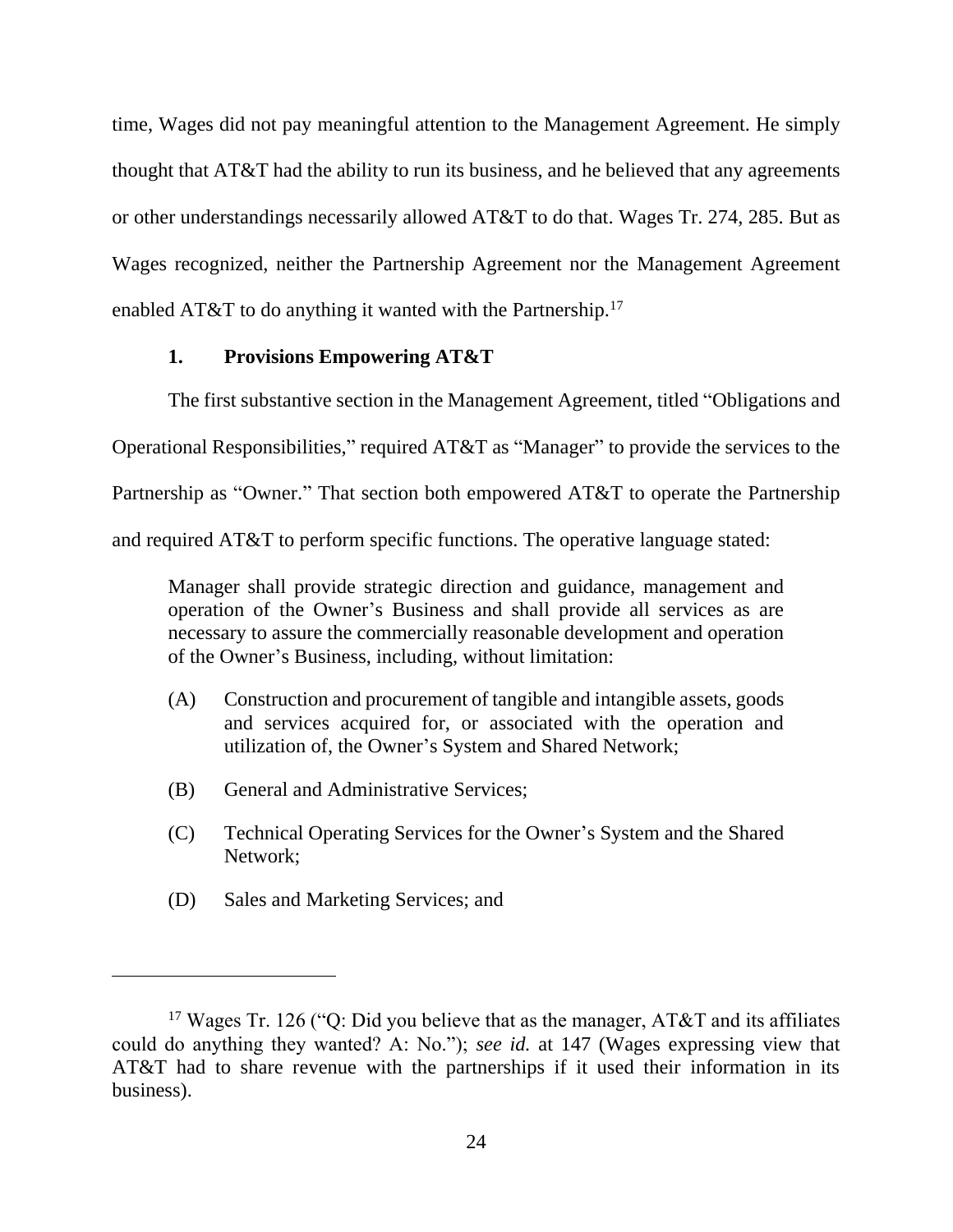(E) Maintenance of Owner's Licenses.

MNSA art. I (the "Services Provision").

The second substantive section in the Management Agreement, titled "Authority,"

gave AT&T broad authority to manage the Partnership. It stated:

Manager shall have the authority to undertake, and may undertake, any and all other commercially reasonable actions necessary or advisable to develop, manage, and operate the Owner's Business, which are not prohibited by law or regulation, including, without limitation, the authority to act as agent for and on behalf of Owner (a) in entering into contractual arrangements, and (b) before federal, state, and local governmental authorities.

*Id.* art. II (the "Authority Provision").

The same provision in the Management Agreement authorized AT&T-as-Manager

to enter into additional agreements with its affiliates to provide services to the Partnership:

The foregoing authority includes the authority of Manager, on behalf of Owner, to enter into agreements, contracts, or arrangements with Manager and its Affiliates, pursuant to which Manager and its Affiliates provide tangible or intangible assets, goods, or services to the Owner, in connection with the Manager's activities hereunder.

*Id.* AT&T-as-Manager also had the power to "select the Persons who shall perform all services necessary to the development, management, and operation of the Owner's Business." *Id.* art. III. The Management Agreement explicitly provided that AT&T-as-Manager "may, in its sole discretion, elect to rely upon its own employees or employees of its Affiliates for the performance of services hereunder." *Id.* 

Notably, the Management Agreement defined "Owner's Business" and "Manager's Business" in parallel terms. The "Owner's Business" was "the business of providing wireless communications services in Owner's Area and all the activities associated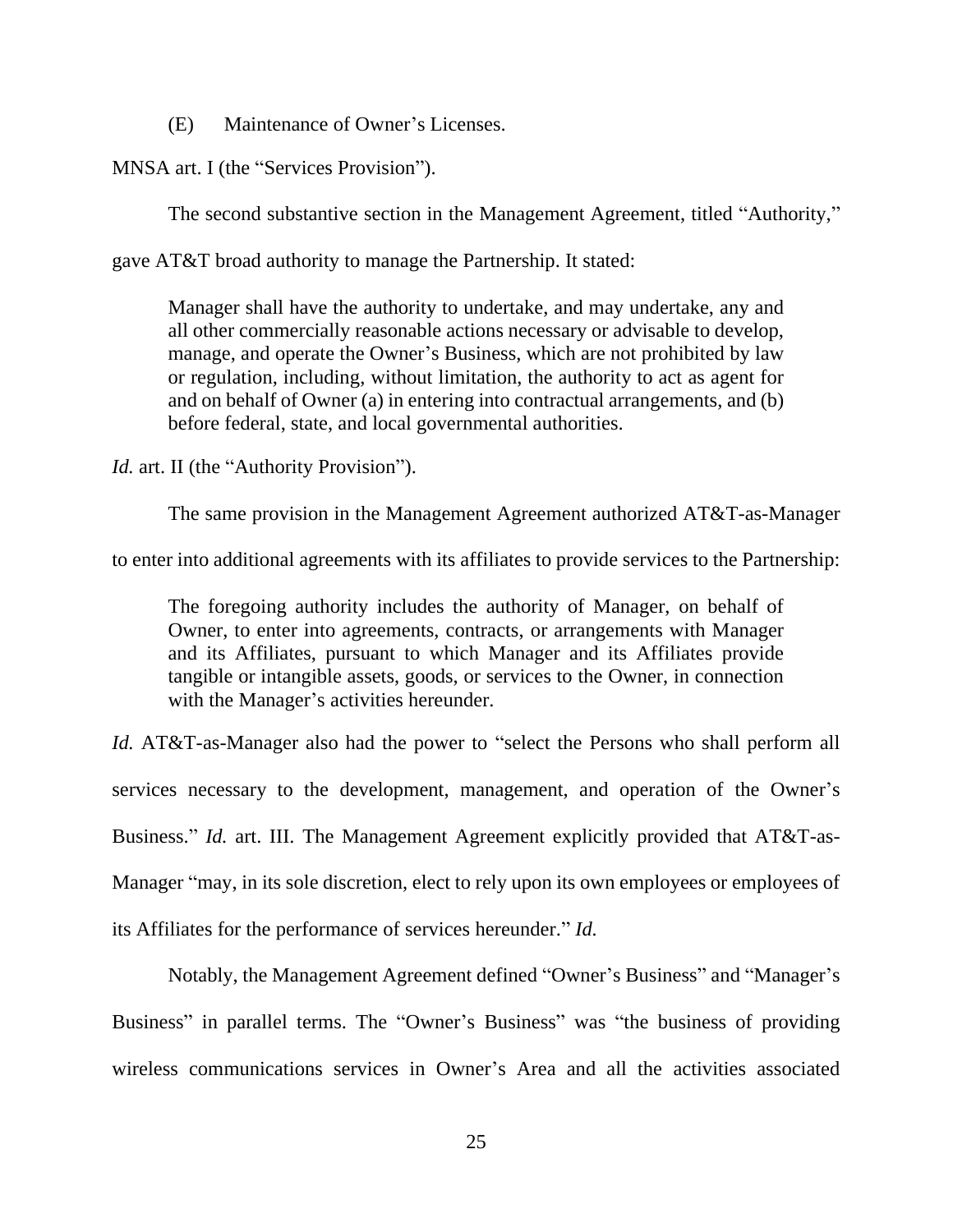therewith, including, without limitation, the development, construction, management, and operation of a wireless communications system and the acquisition and maintenance of Subscribers." *Id.* at '750.<sup>18</sup> Except for a distinction as to area, that definition tracked word for word the definition of "Manager's Business," defined as "the business of providing wireless communications services in Manager's Area and all the activities associated therewith, including, without limitation, the development, construction, management, and operation of a wireless communications system and the acquisition and maintenance of Subscribers." MNSA at '750. The same parallelism appears in the definitions of "Owner's System" and "Manager's System." *See id.*

The parallel definitions recognized that the Partnership and AT&T were in the same business. To that end, the Management Agreement contemplated that AT&T-as-Manager would manage and operate the Partnership's business as part of the "Shared Network," defined as

all wireless communications system equipment that is owned, leased or used by Manager and its Affiliates and that allows the cell sites of Manager and its Affiliates (including Owner) to operate as a single nationwide network, including, without limitation, switches, base station controllers, data centers, certain circuits, SS7 network, and all related hardware and software required for such equipment to operate in accordance with its specifications.

<sup>&</sup>lt;sup>18</sup> The Management Agreement defined "Subscriber" as "a user of wireless communications services, acquired and maintained by Owner or Manager and its affiliates pursuant to an ongoing agreement for wireless communications services." *Id.* at '751. AT&T recognizes that the Partnership was an affiliate of AT&T doing business as AT&T. Wages Tr. 151.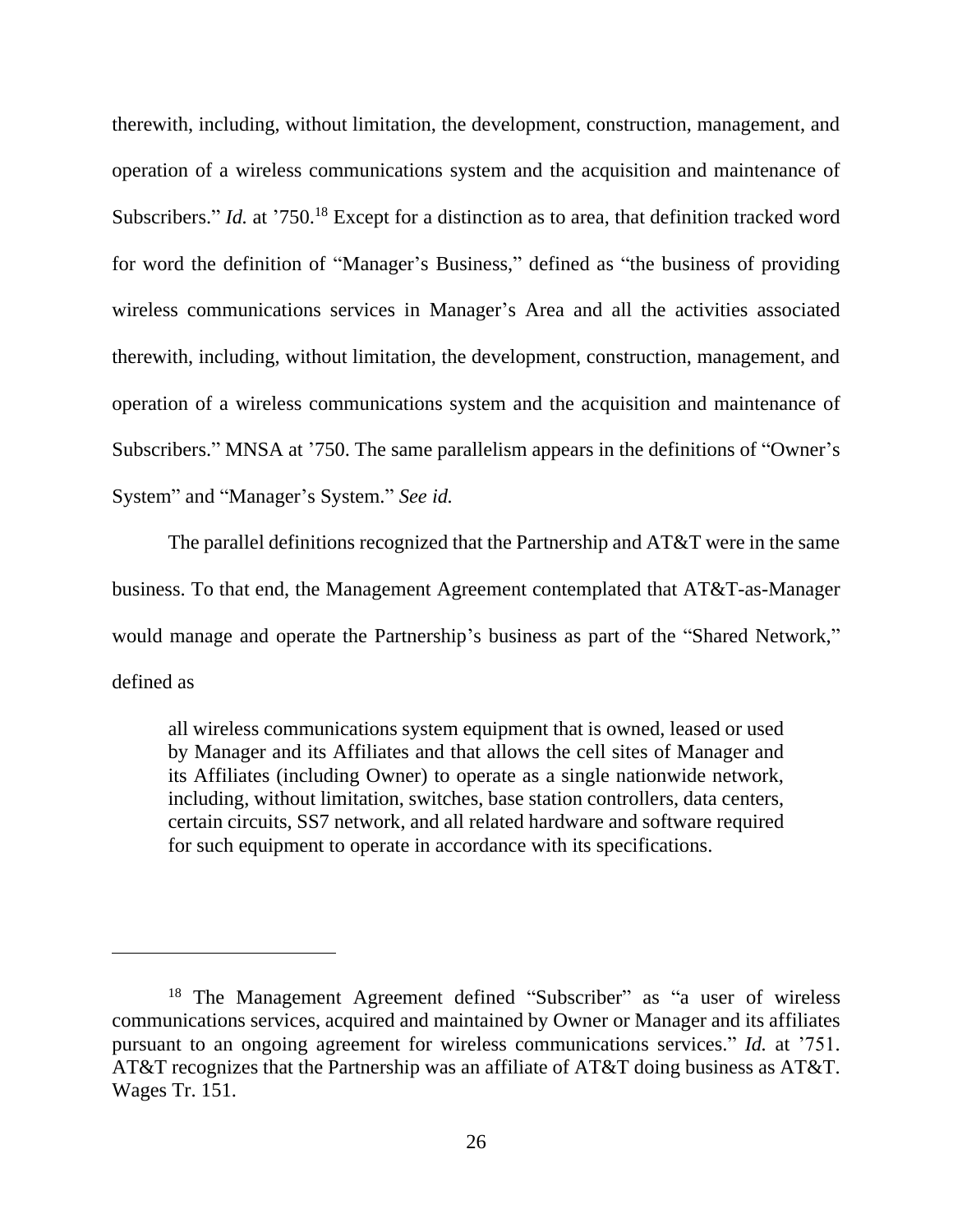*Id.* at '751. The obvious purpose of the Management Agreement was to enable AT&T-as-Manager to operate the Partnership as part of "a single nationwide network."

## **2. Provisions Constraining AT&T**

As noted, the Management Agreement obligated AT&T to provide services to the Partnership, including "General and Administrative Services." The Management Agreement defined those services to include "administrative, legal and regulatory, accounting and tax, billing, credit and collection, Subscriber retention and care, insurance, information systems, purchasing, human resources, clerical and other general and administrative services." *Id.* at '749.

The Management Agreement thus authorized AT&T-as-Manager to provide accounting services to the Partnership. The Management Agreement did not, however, empower AT&T to proceed however it wanted. It contained specific procedures for AT&T to follow. Those procedures reflected the changed business model of the wireless industry.

#### **a. Identifiable Versus Non-Identifiable Items**

The Management Agreement began by recognizing that AT&T's nationwide cellular network generated some categories of revenue and expense that could be identified with reasonable effort as attributable to the Partnership or another AT&T business unit and assigned to the Partnership or other business unit. Other categories of revenue and expense, however, could not be identified and attributed in that manner. For the latter, the Management Agreement contemplated that AT&T would use an appropriate metric to allocate a proportionate share of the revenue and expense to the Partnership.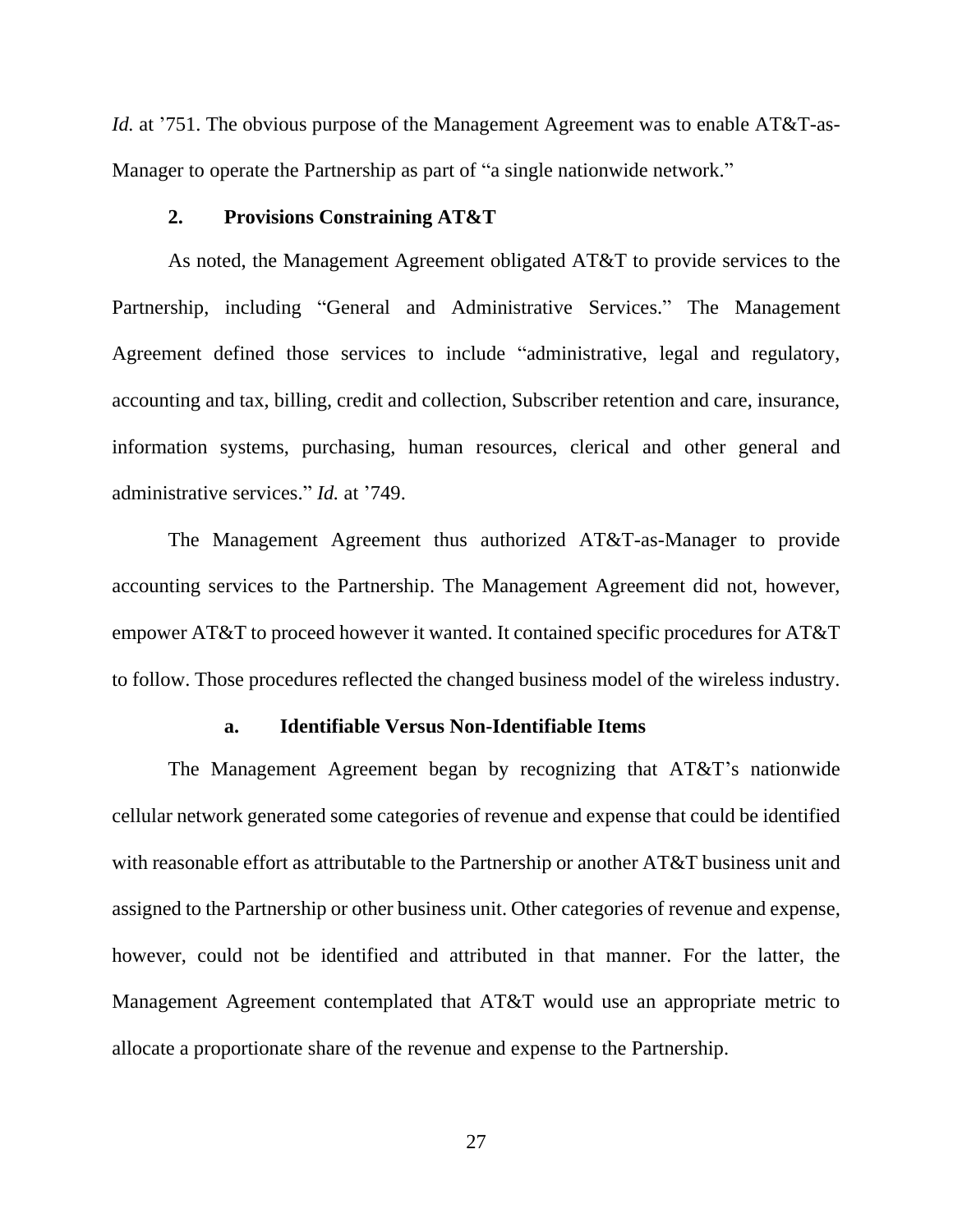The Management Agreement did not give AT&T-as-Manager unbridled discretion to determine which items fell into which bucket. Nor did it give AT&T-as-Manager unconstrained discretion over what allocation methodologies to use. The Management Agreement specified that the categories of identifiable items of revenue and expense were "as described herein." *Id.* § VI(A). The Management Agreement then stated that for categories without identifiable items, AT&T "will assign such revenues and expenses to Owner through the allocation methodologies described in paragraph B below and Exhibit A." In its entirety, the pertinent section states:

Owner and Manager acknowledge that (a) it is reasonable and practical to specifically identify certain revenues and expenses to Owner, as described herein, (b) it is not reasonable or practical to specifically identify certain other revenues and expenses to Owner, and Manager will assign such revenues and expenses to Owner through the allocation methodologies described in paragraph B below and Exhibit A.

*Id.* (the "Allocation Requirement").

Properly understood, the only prescriptive language in the Allocation Requirement is "Manager will assign such revenues and expenses to Owner through the allocation methodologies described in paragraph B below and Exhibit A." The rest of the section is a contractual stipulation about the state of the world that gives rise to the prescriptive language. It is analogous to a recital, but with binding effect.

As contemplated by the Allocation Requirement, Section IV(B) specified six methodologies that Manager "will use . . . to determine revenues and expenses related to the Owner's business in each period." *Id.* They included methodologies for (i) "Shared Revenues," (ii) "Outcollect Roaming Revenues," (iii) "Out-of-Pocket Expenses," (iv)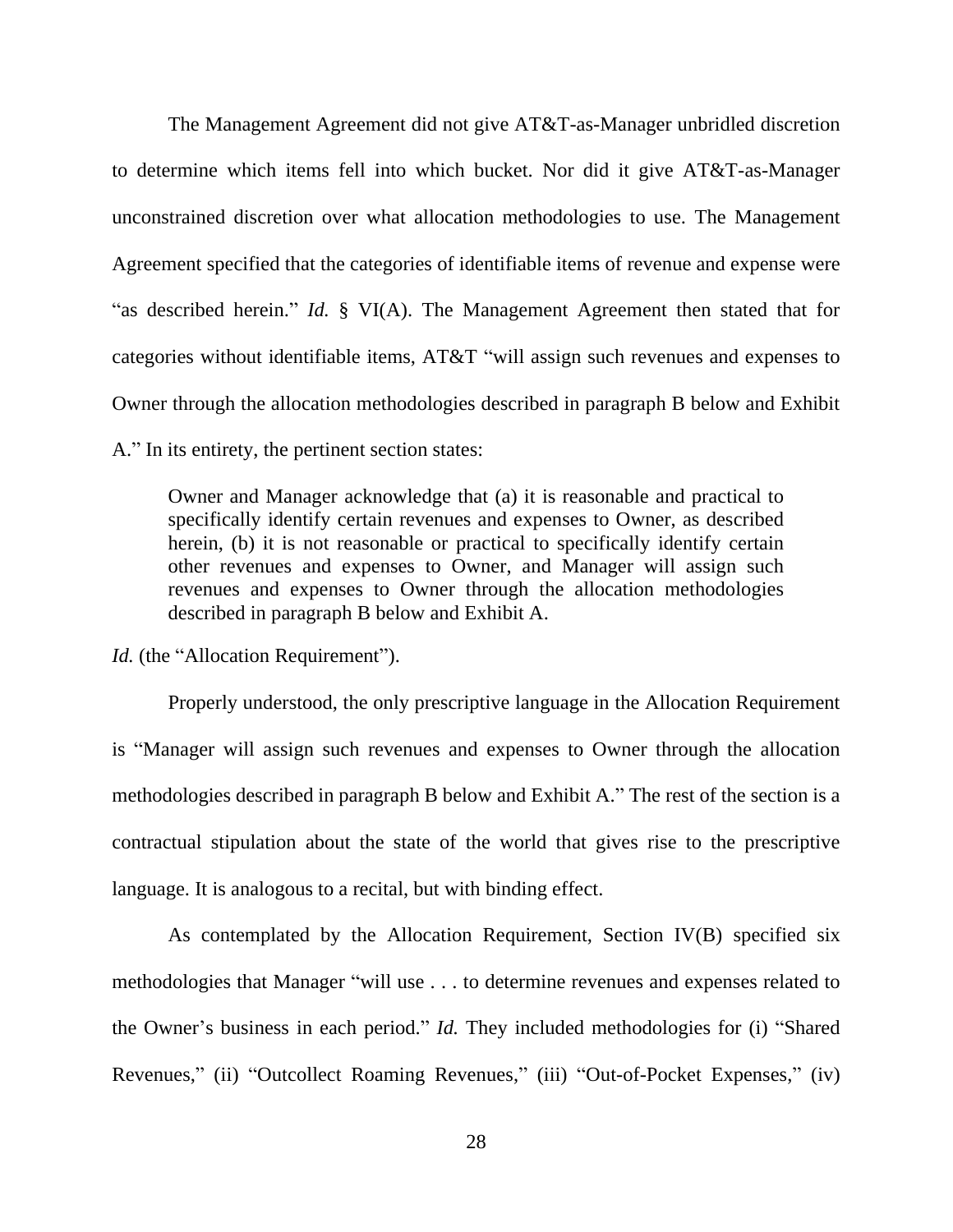"Shared Expenses," (v) "Shared Network Costs," and (vi) "Other" types of expense. As described in greater detail below, the Management Agreement called for AT&T to allocate Shared Revenues, Shared Expenses, and Shared Network expenses to the Partnership based on a formula. The Management Agreement called for AT&T to identify Outcollect Roaming Revenues, Out-of-Pocket Expenses, and Other expenses individually and assign them to the Partnership.

For Shared Revenues and Shared Expenses, the Management Agreement required AT&T to use a formula to allocate those expenses to the Partnership. The definitions of Shared Revenues and Shared Expenses are important, and this decision discusses them below. For present purposes, what matters is that the Management Agreement directed AT&T-as-Manager to follow a procedure set forth on Exhibit A. That exhibit stated: "Each period, Manager shall determine Owner's share of Shared Revenues and Shared Expenses, as listed in the table below." *Id.* Ex. A. The exhibit then called for AT&T-as-Manager to determine the Owner's share of Shared Revenues or Shared Expenses using the following equation.

| Shared Revenue or Shared Expense of              |            | Owner's Statistic for         |
|--------------------------------------------------|------------|-------------------------------|
| Manager's Business plus Owner's Business         | Multiplied | <b>Calculating Percentage</b> |
| Statistic for Calculating Percentage Sharing for | by         | Sharing                       |
| Manager's Business plus Owner's Business         |            |                               |

*Id.* (the "Sharing Equation"). Below the Sharing Equation, the exhibit identified a single statistic for allocating Shared Revenues: System Traffic Less Outcollect Roaming Traffic. It identified a series of statistics for allocating different types of Shared Expenses. In each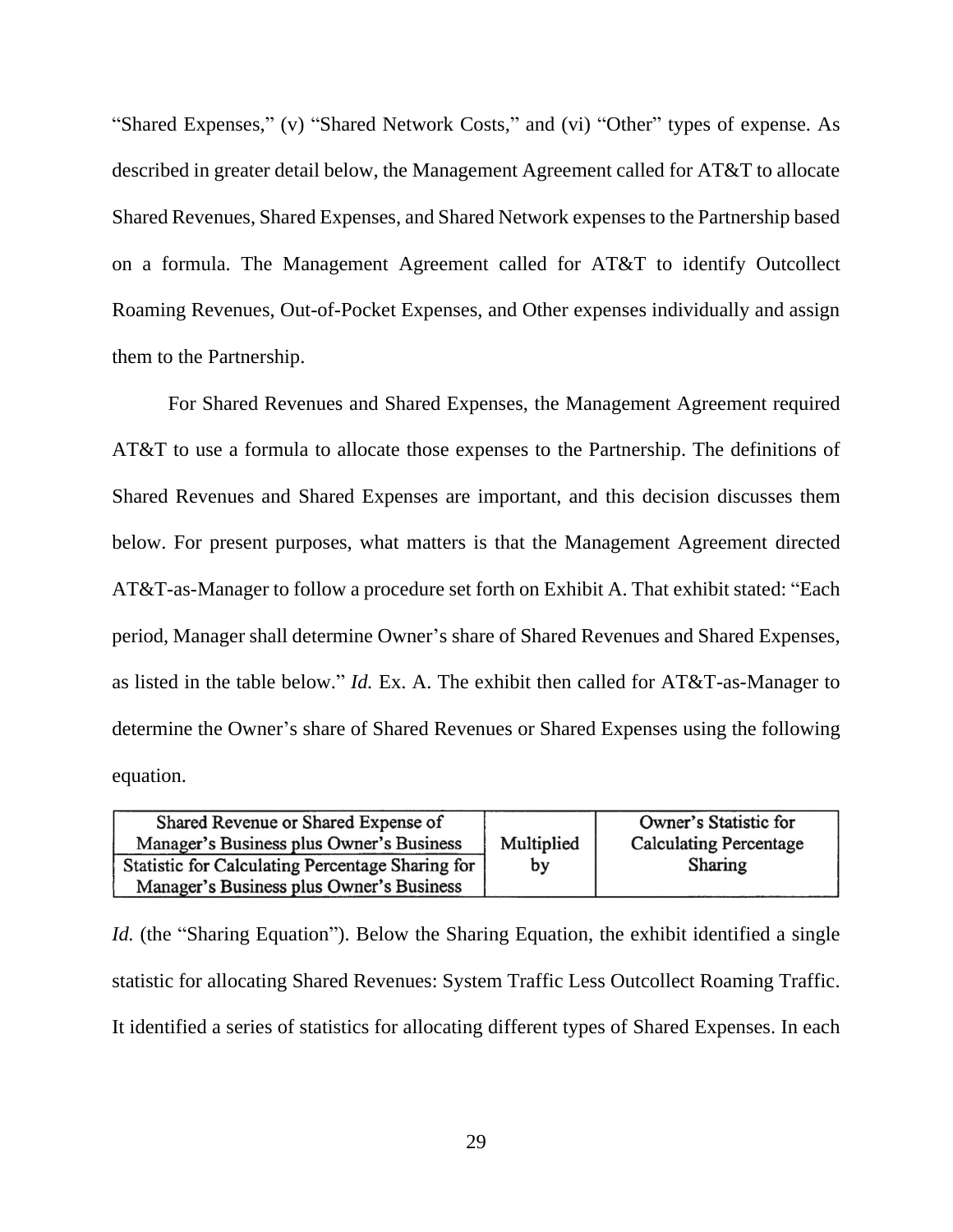case, however, the basic principle was the same—AT&T was obligated to use the Sharing Equation.

Notably, the exhibit that specified the Sharing Equation also called for AT&T to apply a premium to benefit the Partnership. The operative language stated:

Manager may apply a premium to certain revenues and/or a discount to certain expenses to ensure that the allocation method set forth below is no less favorable to the Owner than the allocation method used in prior periods. Initially, Manager will apply a premium of 25% to Owner's share of Shared Revenues and a discount of 10% to Owner's share of Sales and Marketing Expenses.

*Id.* (the "Premium Provision"). The Management Agreement defined the Sales and Marketing Expenses where the discount applied as "expenses associated with Sales and Marketing Services," which the agreement defined as "marketing, sales, advertising, and other promotional and subscriber acquisition and retention services." *Id.* at '751. Through the Premium Provision, AT&T committed to treat the Partnership better than its own business units and indisputably better than an arm's-length third party.

### **i. Shared Revenues**

The first allocation methodology in the Management Agreement called for AT&Tas-Manager to allocate "Shared Revenues" by using the Sharing Equation and applying the Premium Provision. *Id.* § VI(B)(1). The operative language stated: "Manager shall determine Owner's share of Shared Revenues in the manner described in Exhibit A." *Id.*

The Management Agreement defined "Shared Revenues" as "the aggregate revenue generated by Subscribers of Owner's Business and Manager's Business utilizing Owner's System and Manager's System, and any other applicable revenues generated by utilization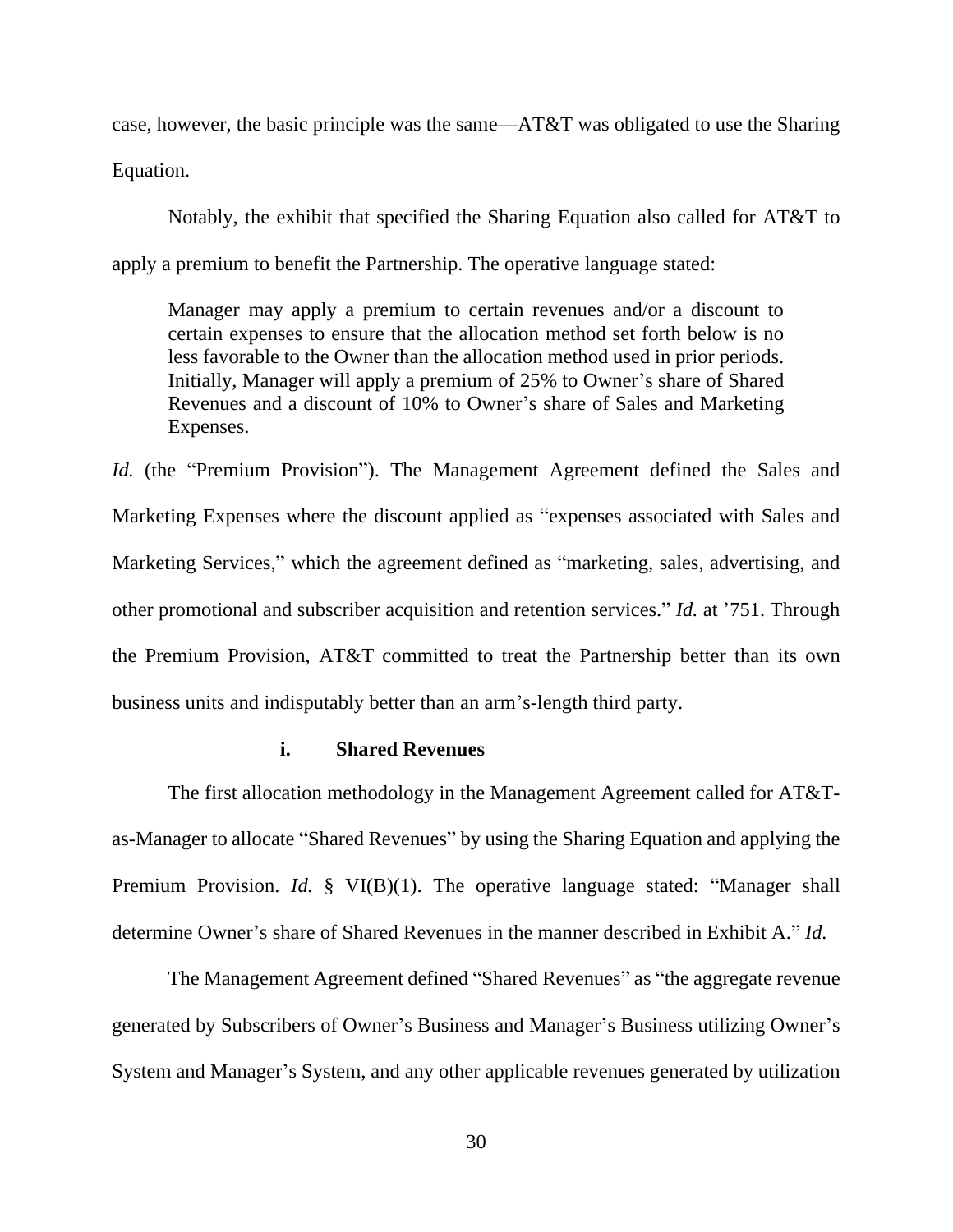of the Entire Network, but excluding Outcollect Roaming Revenues." *Id.* at '751 (the "Shared Revenues Definition"). The Management Agreement defined "Entire Network" as "collectively, the Owner's System, the Manager's System, and the Shared Network." *Id.* at '748. In other words, Shared Revenues meant all revenue of any kind generated from the utilization of the Entire Network, other than Outcollect Roaming Revenues, which the Management Agreement addressed separately.

After AT&T-as-Manager had totaled up all revenue generated by any and all subscribers using the Entire Network, the Management Agreement mandated that AT&T allocate a portion of the aggregate revenue to the Partnership using a specified statistic. For Shared Revenues, the exhibit stated that the sharing percentage would be calculated using the ratio of "System Traffic less Outcollect Roaming Traffic." *Id.* Ex. A. Once again, the omission of Outcollect Roaming Traffic recognized that the Management Agreement provided a separate allocation methodology for that source of revenue.

The Management Agreement defined System Traffic as the total minutes of usage "generated on a wireless communications system." *Id.* at '752. At the time, network traffic predominantly involved voice calls, which were measured in minutes of use ("MOUs"). The definition of System Traffic noted that "[i]n the future, other Units of Traffic may be included in the definition of System Traffic as that type of Traffic becomes material and as it becomes technologically feasible to track that Unit of Traffic." *Id.* 

The resulting allocation methodology for Shared Revenues obligated AT&T to aggregate all revenue generated by the Entire Network. The allocation methodology then required that AT&T allocate to the Partnership a proportionate share of AT&T's aggregate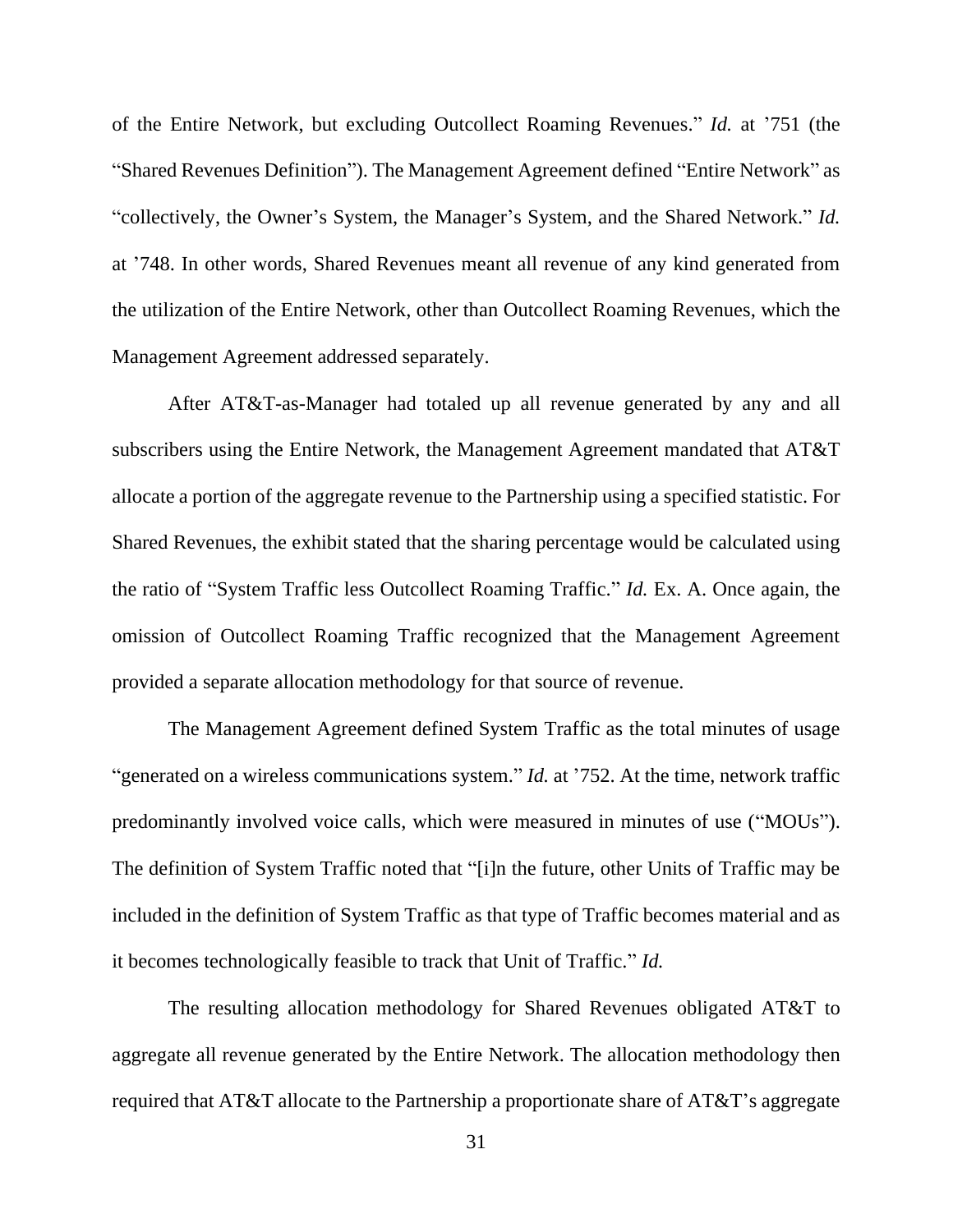revenue based on the share of voice traffic carried by the Partnership's system *and* add the premium required by the Premium Provision. As an unrealistic example, if the Entire Network generated a total of \$1 million in revenue, and if the Entire Network carried 1,000,000 MOUs while the Partnership's network carried 1,000 of the MOUs, then the Partnership's share of the revenue before the addition of the premium would be \$1,000. After the addition of the premium, AT&T would allocate \$1,250 in Shared Revenues to the Partnership.

This decision refers to this allocation methodology as the "Shared Revenues Formula."

## **ii. Outcollect Roaming Traffic**

The second allocation methodology in the Management Agreement addressed Outcollect Roaming Traffic. *Id.* § VI(B)(2). The Management Agreement defined "Outcollect Roaming Revenues" to mean "revenues generated when Third Party Subscribers use the Owner's System or Manager's System, based on provisions of the Roaming Agreements." *Id.* at '750. The Management Agreement defined "Third Party Subscriber" as "a user of wireless communications services acquired and maintained by a Third Party Carrier." *Id.* at '752. The Management Agreement defined "Third Party Carrier" as "a domestic and/or international wireless communication carrier that is not affiliated with either Owner or Manager." *Id.*

The allocation methodology directed AT&T to "identify Owner's Outcollect Roaming Revenues by multiplying the Outcollect Roaming Traffic each Third Party Carrier generates on Owner's System times the applicable rate per Unit of Traffic set forth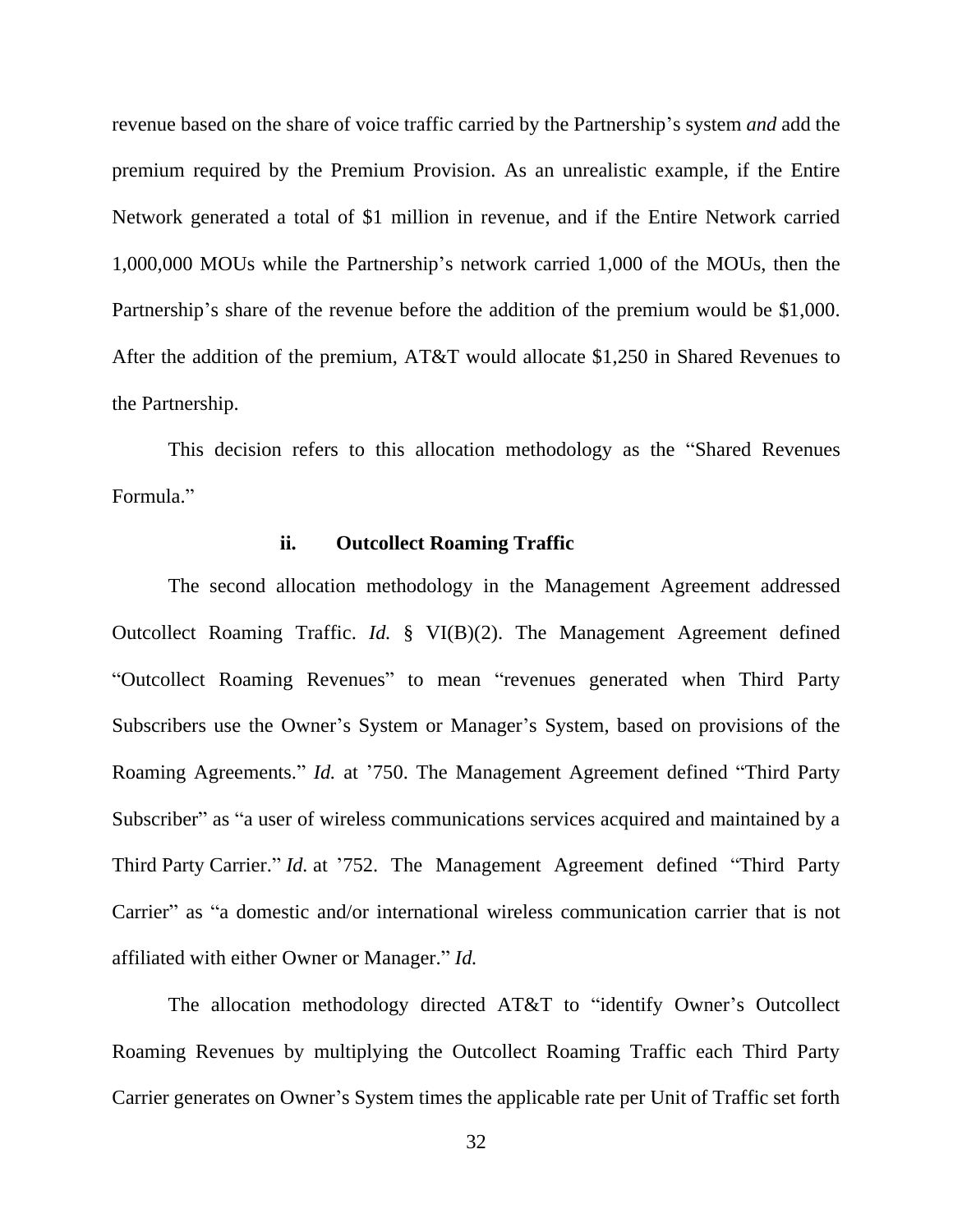in the Roaming Agreement with such Third Party Carrier." *Id.* § VI(B)(2). That methodology required that AT&T identify the extent to which a Third Party Subscriber used the Partnership's network, then multiply that usage by the contract rate that AT&T received from the Third Party Carrier. AT&T then was required to assign that revenue to the Partnership.

AT&T rendered this allocation methodology irrelevant by entering into reciprocal bill-and-keep agreements with third-party carriers. Under the bill-and-keep arrangements, the subscriber's home carrier retained the incremental roaming revenue generated when the subscriber roamed on another carrier's network. In other words, if an AT&T subscriber roamed on T-Mobile's network, then AT&T (and not T-Mobile) received the incremental roaming fees. AT&T did not pay anything to T-Mobile. The same was true for a T-Mobile subscriber roaming on AT&T's network.

Under the bill-and-keep method, "the applicable rate per Unit of Traffic set forth in the Roaming Agreement with such Third Party Carrier" became zero, so there was no revenue to allocate to the Partnership. The plaintiffs do not advance any arguments regarding Outcollect Roaming Revenues from third-party subscribers to the Partnership. The Outcollect Roaming methodology therefore does not figure in this decision. The principal significance of this allocation methodology lies in its exclusion from the scope of Shared Revenues. By specifically excluding Outcollect Roaming Revenues, the Management Agreement implicitly confirmed an intent to include all other sources of revenue within the definition of Shared Revenues.

#### **iii. Out-Of-Pocket Expenses**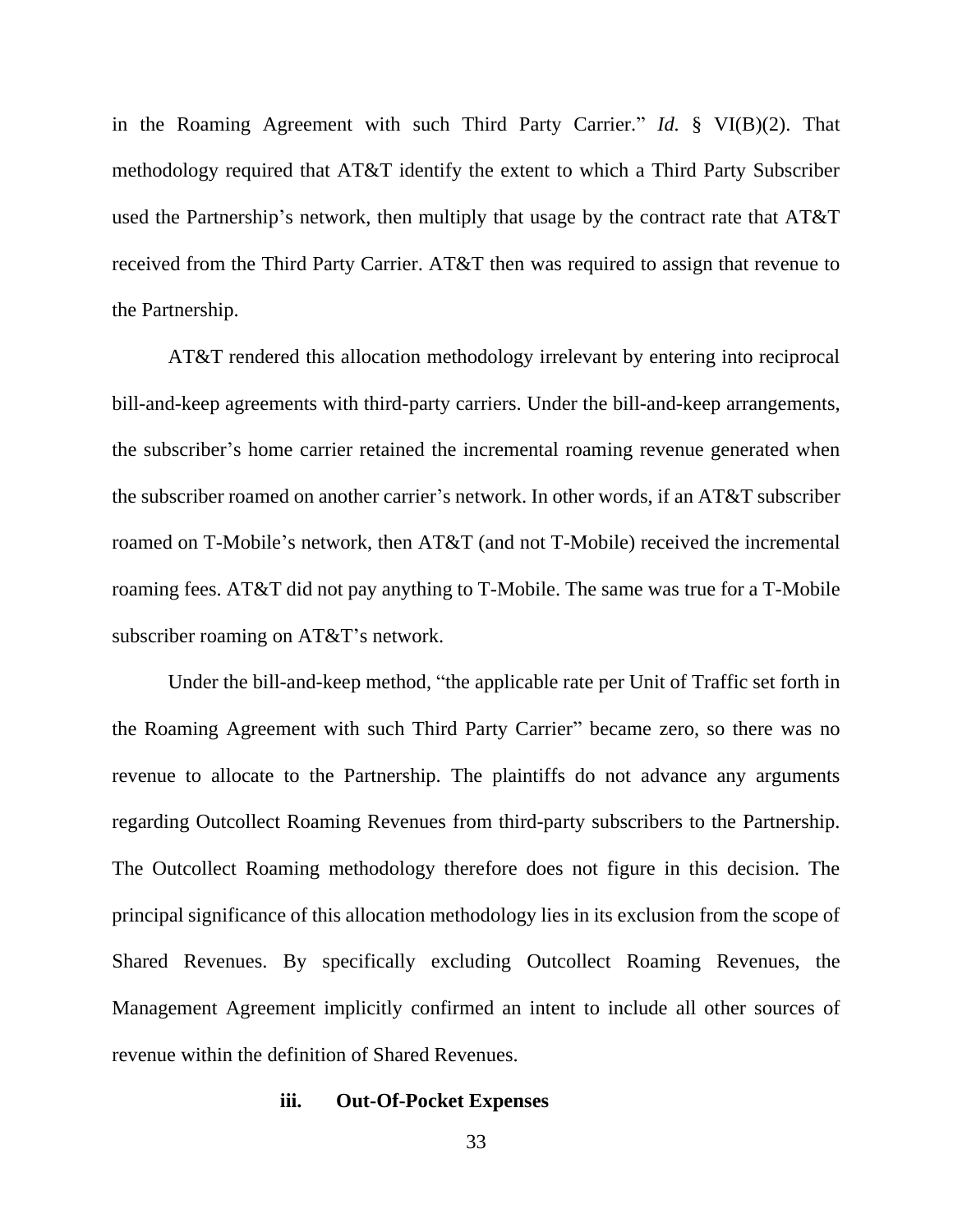The third allocation methodology addressed "Out-of-Pocket Expenses." This methodology called for the identification of specific expenses. It stated simply: "Manager shall identify Owner's Out-of-Pocket Expenses." *Id.* § VI(B)(3). The Management Agreement defined "Out-of-Pocket Expenses" as "those expenses which can be specifically associated with the construction and operation of Owner's System, including the expense of any tangible or intangible assets, goods, or services performed by personnel of Manager . . . or by a third party," and including "the cost of wireless communications equipment, network/subscriber toll charges, system leases, rents, and utilities, interconnect expenses, and other expenses related to cell sites in Owner's System." *Id.* at '750. The Management Agreement thus contemplated the direct identification of out-of-pocket expenses and their assignment to the Partnership.

The plaintiffs do not contend that AT&T failed to assign Out-of-Pocket Expenses to the Partnership. The methodology for Out-of-Pocket Expenses therefore does not figure prominently in this decision. The principal significance of this allocation methodology lies in the fact that the Management Agreement specifically called for identification of those items, but demonstrated an intent to use the Sharing Equation for other sources of revenue and expense.

## **iv. Shared Expenses**

The fourth allocation methodology addressed "Shared Expenses." *Id.* § VI(B)(4). This lengthy provision explained the concept of Shared Expenses as follows:

To the extent that expenses incurred by Manager and its Affiliates in performing their duties under this Sharing Agreement are incurred to support both Owner's System and Manager's System and are of a type such that a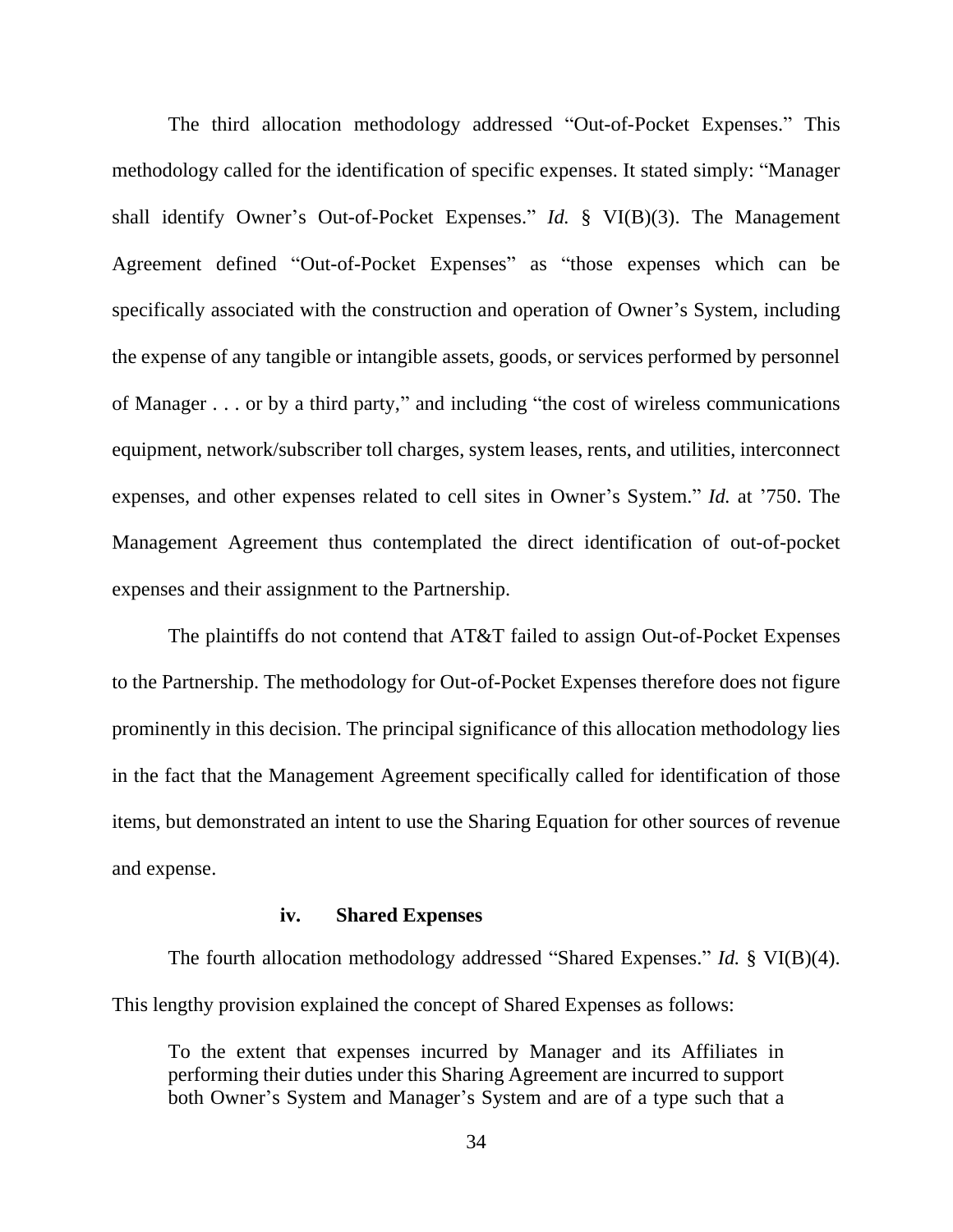direct charge as an Out-of-Pocket Expense is not reasonably practical, such expenses shall be considered "Shared Expenses."

*Id.* (formatting added). The concept of Shared Expenses thus encompassed (i) any expense incurred to support both Owner's System and Manager's System that was (ii) of a type such that a direct charge as an Out-of-Pocket Expense was not reasonably practical. Stated conversely, AT&T could identify expenses and assign them to a particular Partnership if the expenses were incurred *only* to support the Owner's System *or* the expenses were of a type where a direct charge was reasonably practical.

If an expense category qualified as Shared Expenses, then the Management Agreement required that AT&T allocate the expenses using the Sharing Equation. The operative language stated:

Manager shall allocate a portion of each Shared Expenses to Owner in proportion to the benefit Owner's Business receives from the Shared Expenses relative to the benefit Manager's Business receives.

Manager shall identify the total Shared Expenses for both Owner's Business and Manager's Business; in addition, Manager shall determine Owner's share of Shared Expenses, as described in Exhibit A.

*Id.* This decision refers to this allocation methodology as the "Shared Expenses Formula."

As with the allocation methodologies generally, the Management Agreement did

not leave it to AT&T to determine on the fly what constituted Shared Expenses. The

Management Agreement stated:

Shared Expenses shall initially be divided into the following categories: Technical Operating Expenses, Sales & Marketing Expenses, General & Administrative Expenses, Subscriber Bad Debt Expenses, Pass-Through Tax Expenses, Incollect Roaming Charges, Handset Equipment Margin for new Subscribers and Handset Equipment Margin for existing subscribers.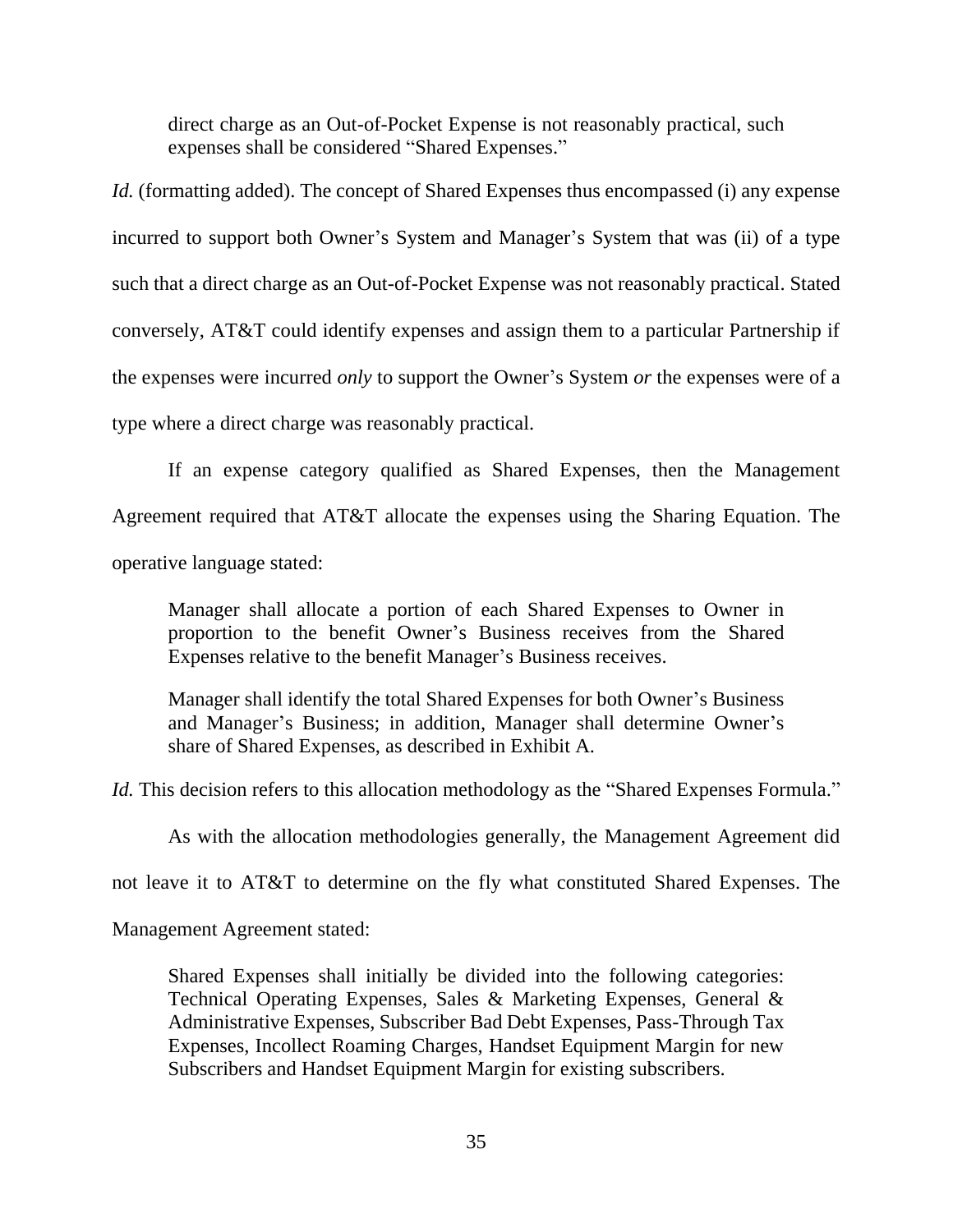*Id.* The Management Agreement thus required that AT&T use the Sharing Equation for these identified categories. The Management Agreement identified the following sharing statistics for each category:

| <b>Type Of Shared Expenses</b>             | <b>Statistic For Calculating</b><br><b>Percentage Sharing</b> |
|--------------------------------------------|---------------------------------------------------------------|
| <b>Technical Operating Expenses</b>        | <b>System Traffic</b>                                         |
| Sales & Marketing Expenses                 | Gross Subscriber Additions <sup>19</sup>                      |
| General & Administrative Expenses          | <b>Ending Subscribers</b>                                     |
| <b>Subscriber Bad Debt Expenses</b>        | <b>System Traffic Less Outcollect</b>                         |
|                                            | Roaming Traffic                                               |
| Pass-Through Tax Expenses                  | <b>System Traffic Less Outcollect</b>                         |
|                                            | Roaming Traffic                                               |
| Incollect Roaming Charges <sup>20</sup>    | <b>System Traffic Less Outcollect</b>                         |
|                                            | Roaming Traffic                                               |
| Handset Equipment Margin <sup>21</sup> for | <b>Gross Subscriber Additions</b>                             |
| new Subscribers                            |                                                               |
| Handset Equipment Margin for               | <b>Ending Subscribers</b>                                     |
| <b>Existing Subscribers</b>                |                                                               |

<sup>&</sup>lt;sup>19</sup> The Management Agreement defined "Gross Subscriber Addition" as "a Person who becomes a new Subscriber during a given period." *Id.* at '749.

 $20$  The Management Agreement defined "Incollect Roaming Charges" as "charges" generated when the Subscribers of Owner's Business or Manager's Business use the wireless communications systems of Third Party Carriers, based on provisions of the Roaming Agreements." *Id.* That allocation methodology thus only addressed third-party roaming, not intra-carrier roaming. As discussed below, the Management Agreement eliminated any revenue or expense associated with intra-carrier roaming.

<sup>&</sup>lt;sup>21</sup> The Management Agreement defined "Handset Equipment Margin" as "the net of handset equipment revenues less the expense of handset equipment sales, such expense including, without limitation, the cost of the handset and expenses associated with storage, distribution, fulfillment, obsolescence, and incentives expense (i.e., rebates or other promotional expenses), as they each relate to wireless handsets, devices, and related accessories." *Id.*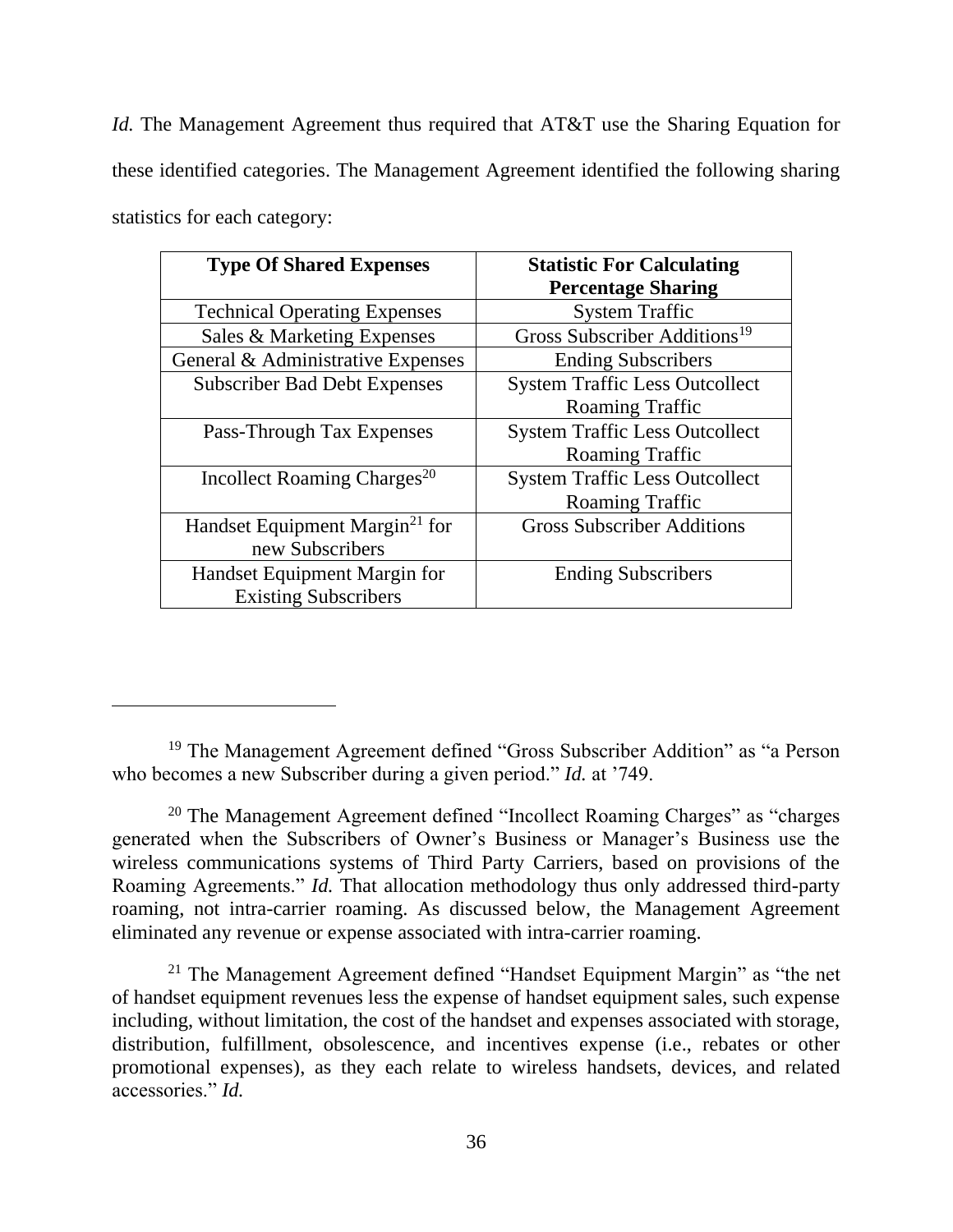Although five of the eight categories called for AT&T to allocate Shared Expenses using a statistic related to System Traffic, three of the eight categories called for AT&T to make an allocation based on subscribers. To administer those methodologies, AT&T needed a means of tracking the subscribers that were assigned to the Partnership.

There is ample evidence that AT&T did not adhere to the Shared Expenses Formula. Nevertheless, the plaintiffs have not sought to establish that point. The Shared Expenses Formula therefore does not figure prominently in this decision.<sup>22</sup> The principal significance of the allocation methodology lies in the fact that (i) the Shared Expenses Formula called upon AT&T to allocate certain categories of Shared Expenses based on a subscriber count, which required that AT&T have a method for assigning subscribers to the Partnership; and (ii) the use of subscriber-based allocation methodologies for the Shared Expenses Formula contrasted with the traffic-based methodology used for the Shared Revenues Formula.

#### **v. Shared Network Costs**

The fifth allocation methodology addressed "Shared Network Costs." *Id.* § VI(B)(5). The Management Agreement defined those costs as defined as "the capital costs incurred by the Manager to develop and construct the Shared Network." *Id.* at '751. The

 $22$  The allocation methodology for Shared Expenses contained language authorizing AT&T to "add to, eliminate, or modify these categories of Shared Expenses, as necessary, to adapt to changing market and technological conditions, so long as any such new or modified categories are within the scope of Shared Expenses, as defined above." *Id*. § VI(B)(4). AT&T thus could depart from Shared Expenses Formula if necessary "to adapt to changing market and technological conditions" and as long as AT&T adhered to the principles of what constituted Shared Expenses. This provision is not at issue in the case. In substance, it closely resembles the Modification Right, discussed below.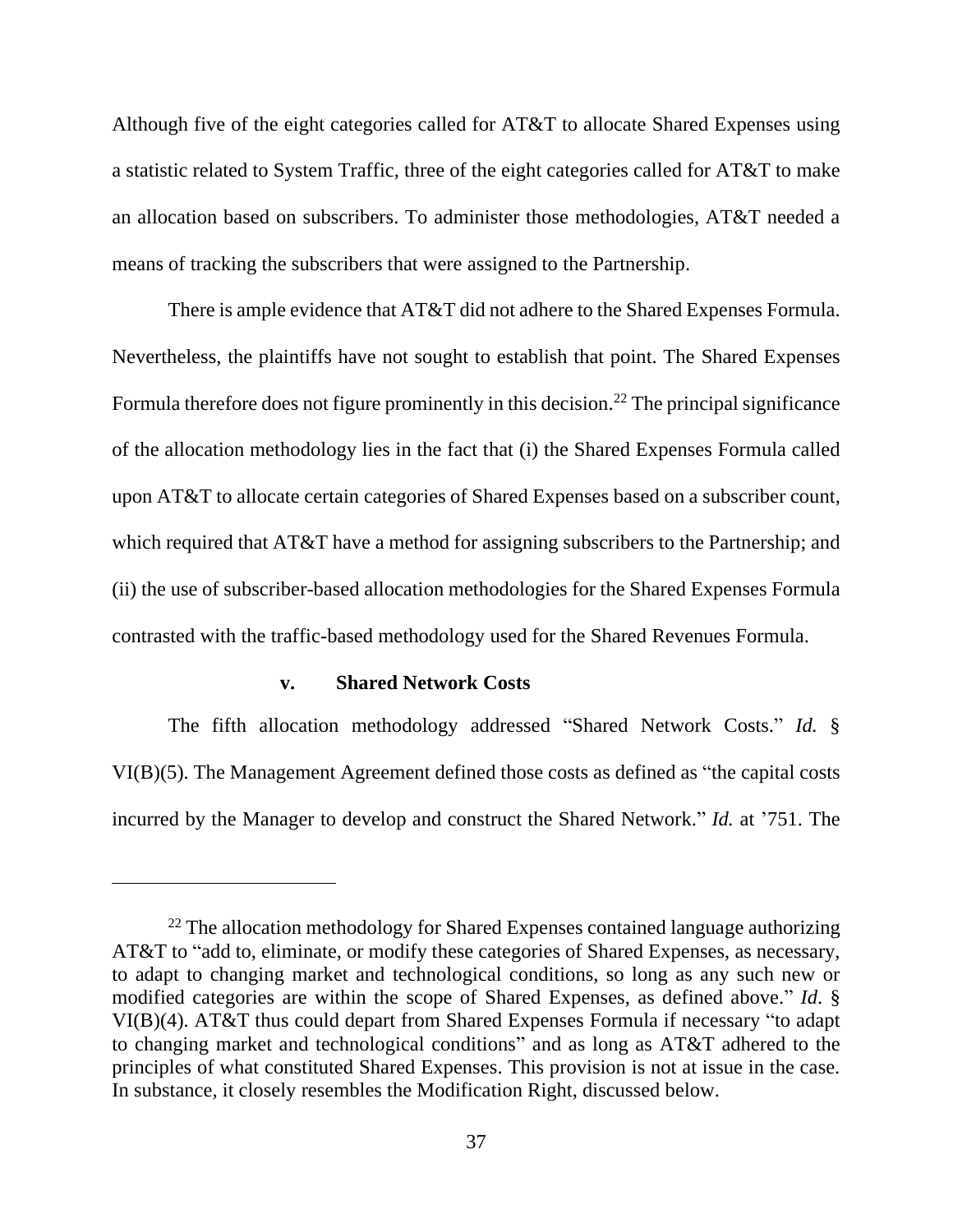lengthy provision for allocating Shared Network Costs ultimately required that AT&T allocate those costs based on the extent of the Units of Traffic "originating or terminating on Owner's System" relative to the total System Traffic during that period. *Id.* § VI(B)(5). It thus was another traffic-based allocation methodology, comparable to the Shared Revenues Formula and some of the expense categories governed by the Shared Expenses Formula.<sup>23</sup>

The plaintiffs do not contend that AT&T failed to follow the methodology for allocating Shared Network Costs. That methodology therefore does not figure prominently in this decision. The allocation methodology is significant only because it represents another traffic-based allocation method.

# **vi. Other Expenses**

The last methodology was a catchall for "Other." It stated that "Manager may charge Owner for other expenses not specifically identified herein to the extent the expenses benefit Owner and provided that such expenses are charged at Manager's actual cost." *Id.*

 $23$  Like the Shared Expenses Formula, the allocation methodology for Shared Network Expenses authorized AT&T to

change the way it calculates the specified rate from time to time in order to adapt to changing market and technological conditions, provided that the rate is always calculated in a way that the cost Owner pays is in proportion to the benefit Owner's Business receives from the Shared Network relative to the benefit Manager's Business receives.

*Id.* This provision is not at issue in the case. In substance, it too closely resembles the Modification Right, discussed below.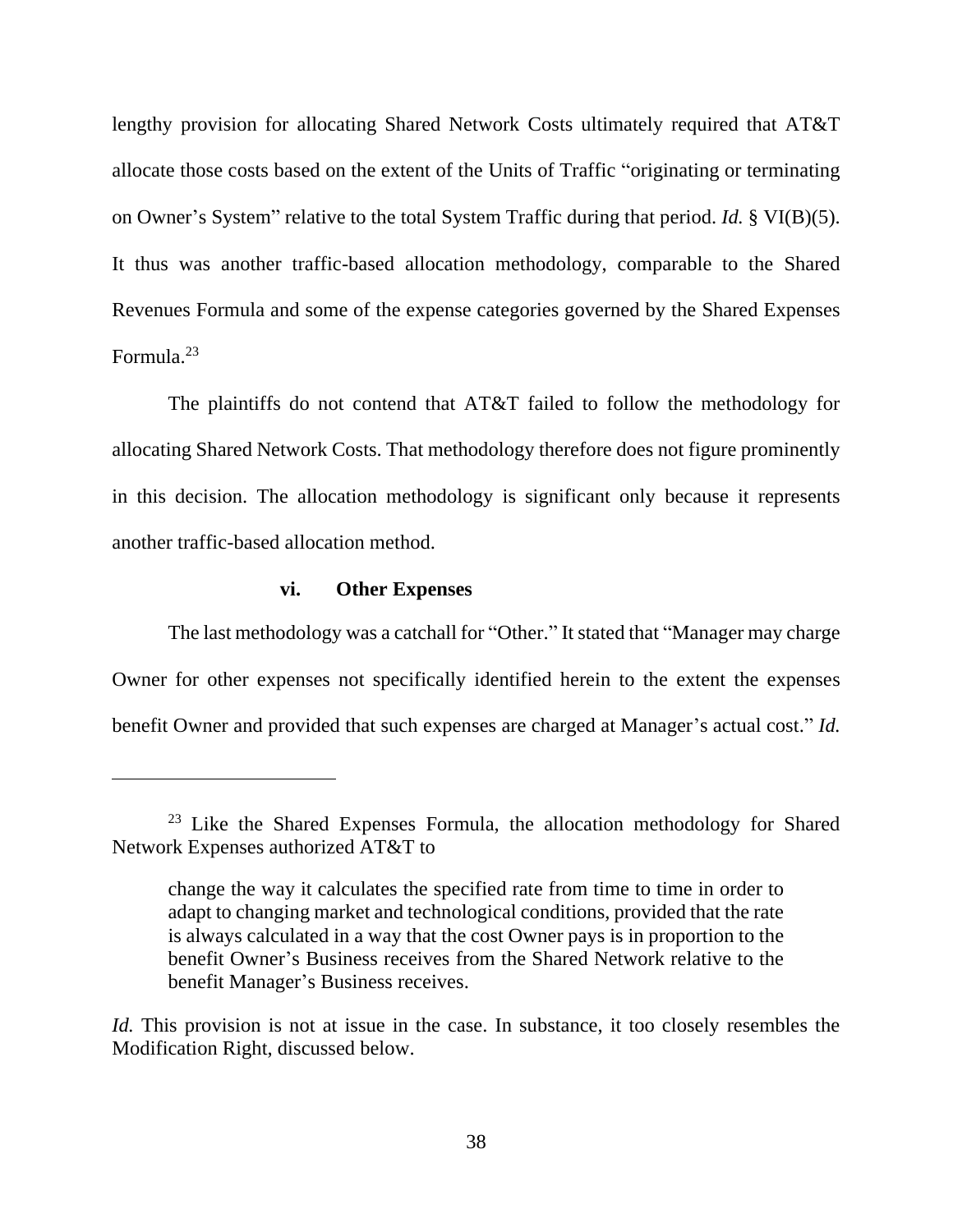§ VI(B)(6). The Management Agreement thus contemplated direct identification of "Other" expenses and the assignment of those expenses to the Partnership.

This methodology does not play a role in the case. Its principal significance lies in the fact that the Management Agreement did not contain a similar catchall category for revenue. The absence of such a category emphasizes that the Management Agreement envisioned AT&T using the Shared Revenues Formula for revenue other than Outcollect Roaming Revenues.

### **b. The Modification Right**

As discussed previously, the Management Agreement framed the allocation methodologies as mandatory obligations for AT&T to follow. Reinforcing that requirement, after listing the methodologies, the Management Agreement stated that "Manager shall charge or allocate revenue and expenses to Owner for each given period using the above methodologies." *Id.* § VI(B). The Management Agreement then explained that the Manager was required to maintain a running intra-company balance between the Partnership and the Manager based on the positive or negative cash flows from each period, and the Manager would be charged or earn interest on the net amounts due to or from the Manager "at the Prime Rate, compounded quarterly." *Id.*

Although the Management Agreement plainly contemplated mandatory methodologies, it also granted AT&T some flexibility. The Management Agreement provided that

Manager may from time to time amend these allocation methodologies, including, without limitation, the types of Shared Revenues and Shared Expenses, statistics for calculating percentage sharing, and the applications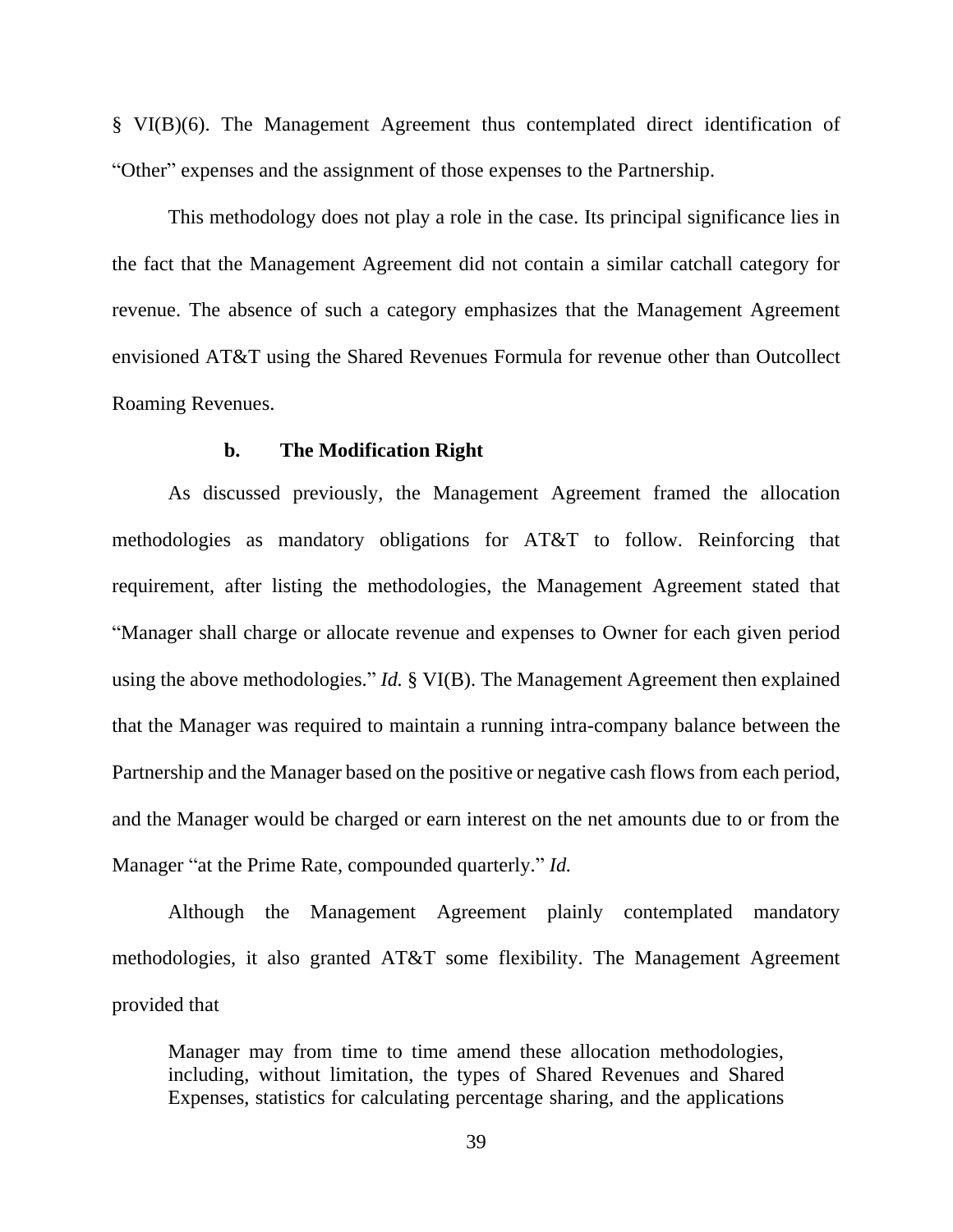of premiums and discounts, to adapt to changing market and technological conditions, provided that any new methodology fairly accounts for the revenues and expenses of Owner's Business.

*Id.* § VI(A) (the "Modification Right").

Under this provision, AT&T could exercise the Modification Right if two conditions were met. First, the change had to respond "to changing market and technological conditions." *Id.* (the "New Conditions Requirement"). Second, the new methodology had to "fairly account" for the revenue and expense of Owner's Business. *Id.* (the "Fair Accounting Requirement").

In addition to the two requirements built into the Modification Right, the Management Agreement imposed a third requirement. Any new allocation method that AT&T used be "no less favorable to the Owner than the allocation method used in prior periods." *Id.* Ex. A (the "No-Less-Favorable Requirement").

The Modification Right figures prominently in the case. As will become apparent, AT&T did not follow the Shared Revenues Formula. To defend its actions, AT&T relied on the Modification Right.

# **c. The Intra-Company Roaming Provision**

As discussed previously, the Management Agreement contained provisions specifying how AT&T would allocate revenue associated with third-party roaming, defined as a situation when a subscriber from another cellular carrier roamed on AT&T's network or an AT&T subscriber roamed on another cellular carrier's network. The Management Agreement also addressed intra-company roaming, which involved an AT&T subscriber using the network outside of the subscriber's home area.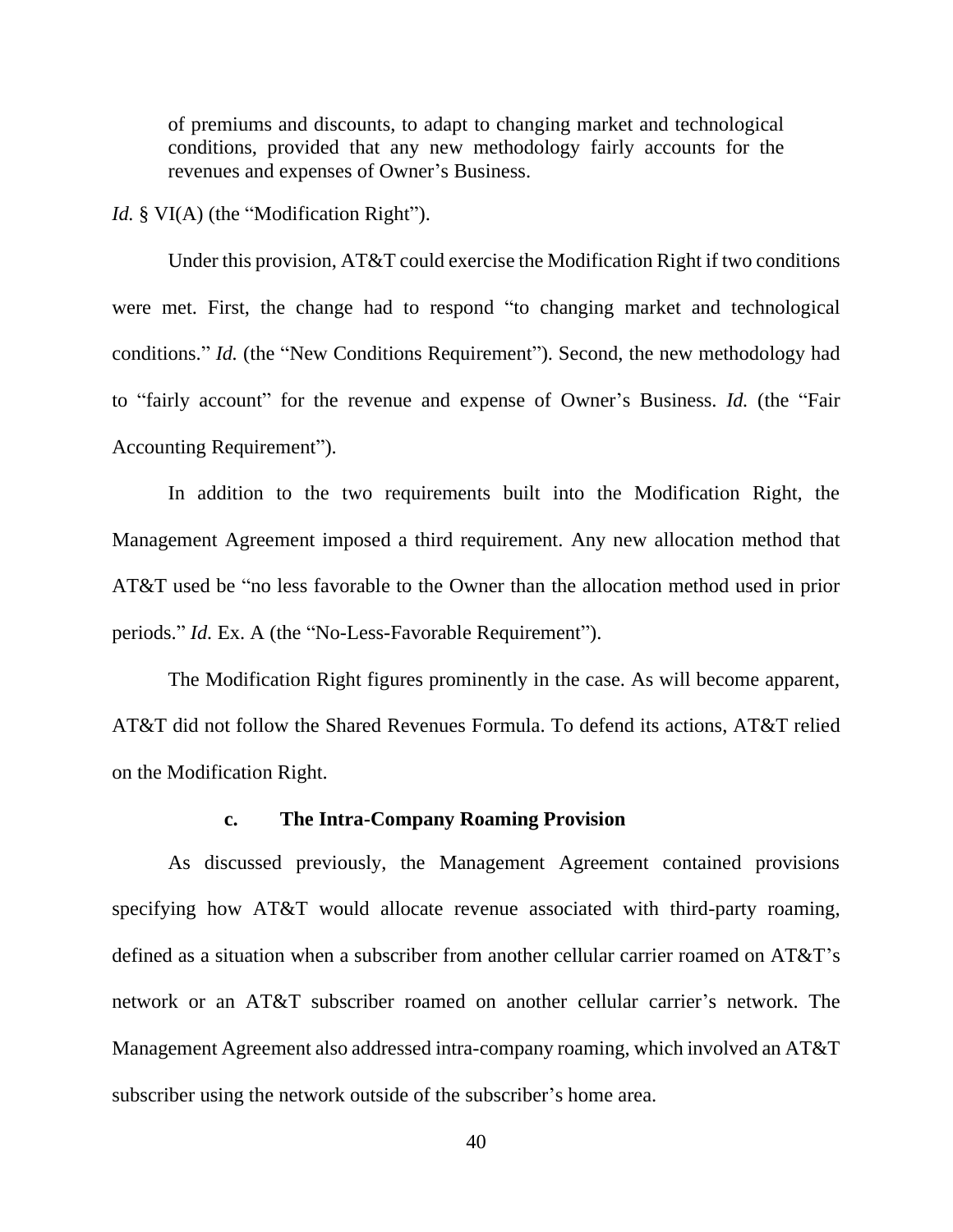The Switch Agreement had called for AT&T to assign intra-company revenue and expense generated by roaming. JX 112 § 4.2(b). In a significant change, the Management Agreement eliminated any direct charges associated with intra-company roaming. The operative language stated:

Affiliate Roaming Activity. Owner acknowledges and agrees that Subscribers of Owner's Business shall be entitled to Roam in Manager's Area, and Subscribers of Manager's Business shall have the right to Roam on Owner's System, without any direct charges.

MNSA § V(F) (the "Intra-Company Roaming Provision"). Any revenue generated by intracompany roaming instead fell within the Shared Revenues Formula as revenue generated by subscribers using the Entire Network. AT&T therefore was obligated to allocate a proportionate share of the revenue to the Partnership based on the Traffic Ratio, then add a premium to comply with the Premium Requirement.

# **G. AT&T Disregards The Management Agreement.**

Despite implementing the Management Agreement, AT&T did not follow the specified allocation methodologies. AT&T did not rescind or amend the Management Agreement. AT&T did not specifically invoke the Modification Right. AT&T simply developed its own internal allocation methodologies without considering the Management Agreement. Those methodologies generally involved identifying items of revenue and expense and assigning them to the Partnership whenever possible, even if the Management Agreement specified a different allocation methodology.

By doing so, AT&T adopted an internally inconsistent system. For purposes of running its own business, AT&T managed the Partnership's assets with its own assets as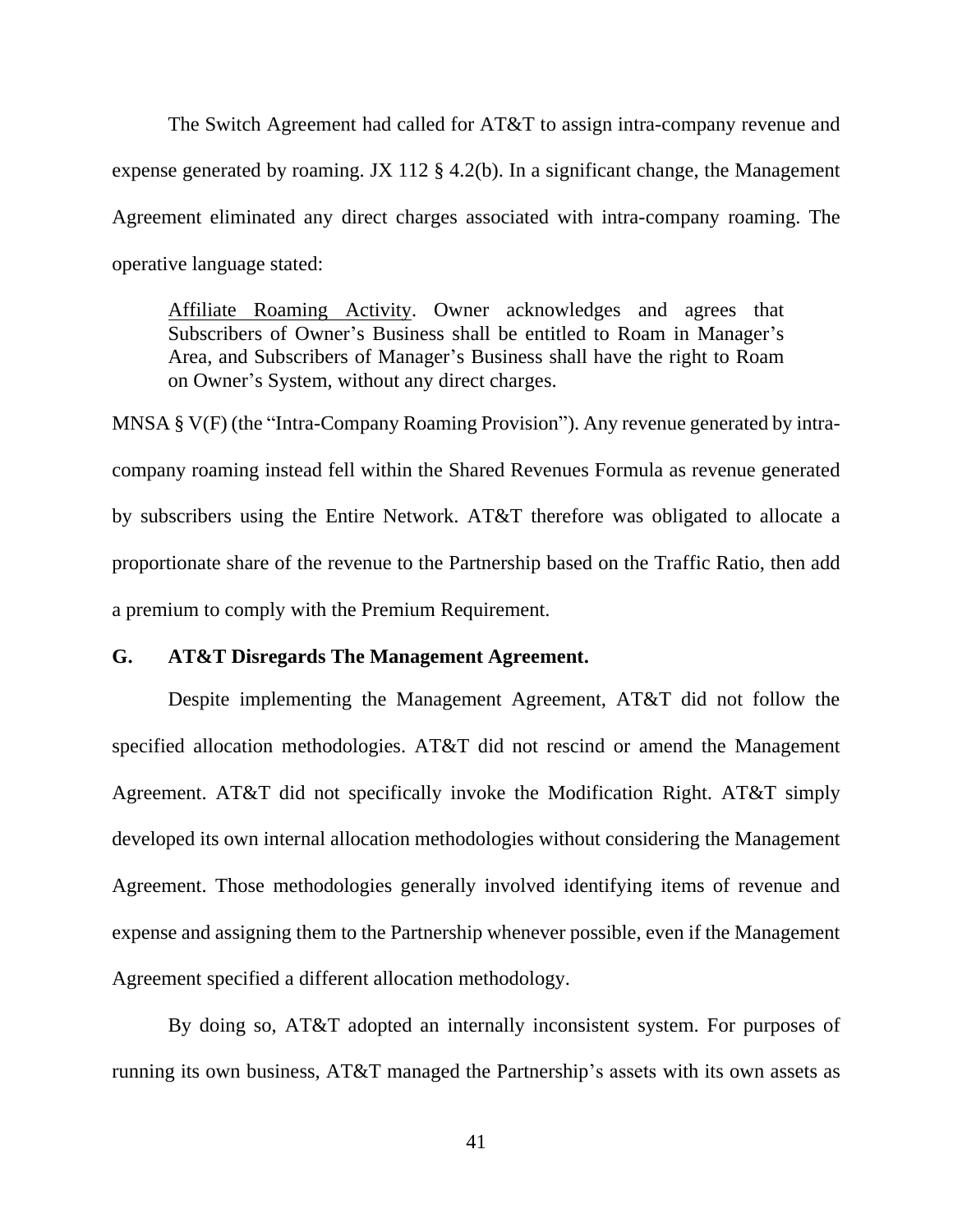an integrated part of a single nationwide network. From an operational standpoint, AT&T's senior executives and regional managers treated the Partnership's assets like any other part of  $AT&T$ 's national footprint.<sup>24</sup> And that is what the Management Agreement envisioned, namely that AT&T-as-Manager would operate the Partnership as part of "a single nationwide network." MNSA at '751.

For purposes of allocating revenue and expense to the Partnership, however, AT&T treated the Partnership as an independent, stand-alone entity whose business had not progressed beyond providing voice and basic data services to a limited group of subscribers in a specific geographic area.<sup>25</sup> To that end, AT&T's Partnership Accounting Group sought whenever possible to identify specific items of revenue and expense and assign them to the Partnership, regardless of whether the Management Agreement specified a different methodology.

<sup>24</sup> Stephens Tr. 15; *see* Hall Dep. 51 ("Q: Were the partnership networks operated separately and apart from AT&T's Wireless networks? A: No."); *id.* at 59–60 ("Q: So no distinct[ion] between a partnership's day-to-day activities as a business entity and AT&T Mobility Wireless? A: Not to the customers. . . . Or the public, no. There was no difference."); Wages 2019 Dep. 146 ("Q: Do you agree that Mobility fully integrated the partnership's assets into its business and operated those partnership assets as a fully integrated part of Mobility's business? A: My general understanding, yes, I believe it was fully integrated.").

<sup>25</sup> Stephens Tr. 22; *see* Teske Tr. 526–27 ("I think of an AT&T partnership as a mini wireless business within the larger AT&T Mobility business."); Hall Dep. 60 ("In the back office, we had to make sure we did the accounting correctly for the separate legal entities throughout the entire company.").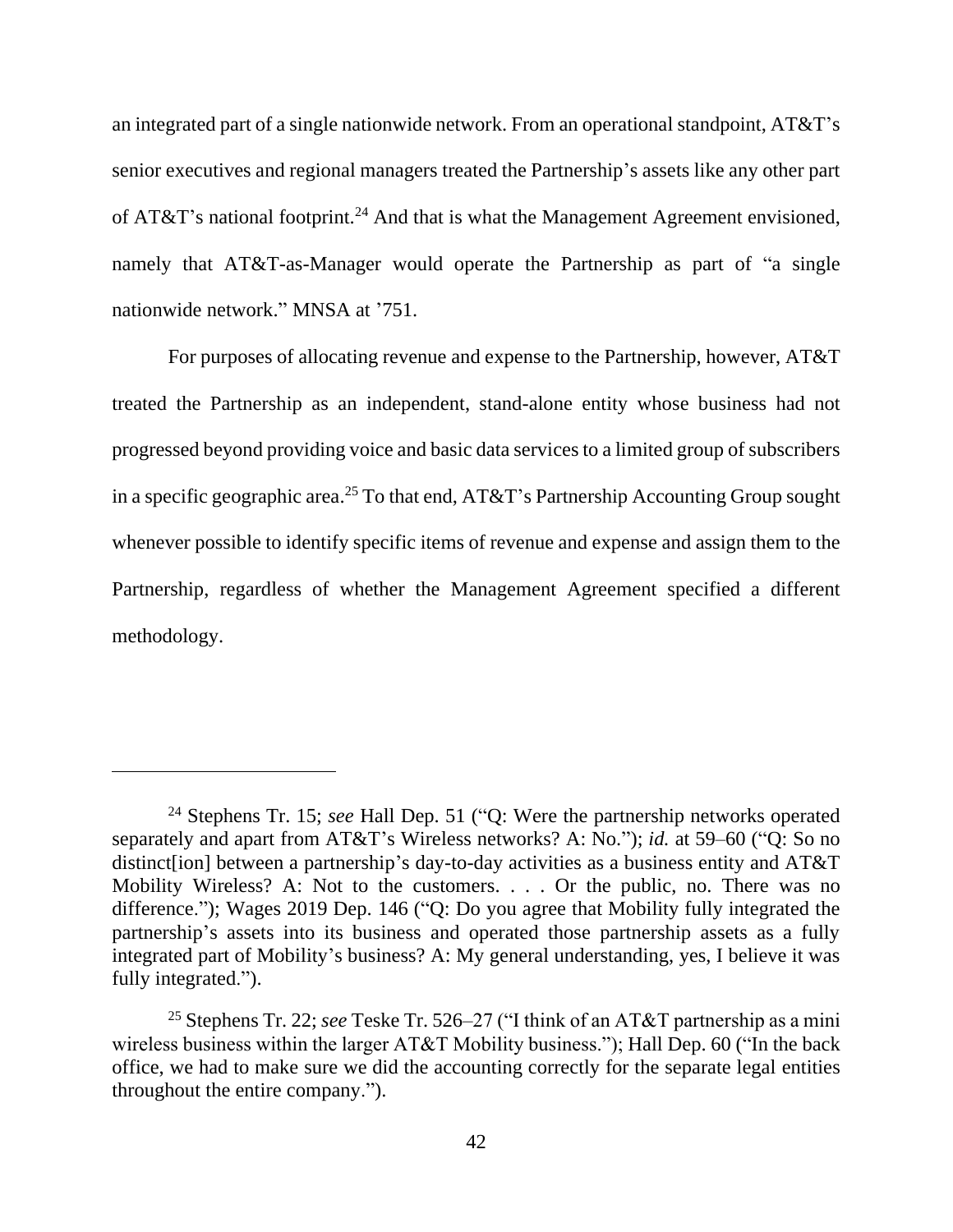During the relevant period, AT&T was a partner in scores of partnerships, including the thirteen partnerships that are the subject of the Coordinated Action. Between ten and fifteen accountants comprised the Partnership Accounting Group. They determined how to assign or allocate revenue and expense and how to administer the methodologies that they decided upon. They also interacted with AT&T's outside auditors. Wages Tr. 117–18. Wages oversaw the Partnership Accounting Group throughout the relevant period. *Id.* In 2004, he took over the group as Director of Financial Reporting and Technical Accounting. In 2009, he was promoted to the position of Director of Finance for AT&T Mobility LLC, the entity that managed AT&T's wireless business, and Bradley Gifford took over as the head of the Partnership Accounting Group. *Id.* at 191, 193. After his promotion, Wages continued to play a supervisory role in the allocation of revenue and expense to AT&T's partnerships. *Id.* at 193. Throughout his tenure, Wages reported to Philip Teske, who was an Executive Director of AT&T Mobility. *Id.* at 197; Teske Tr. 524. Teske reported to Gregory Hall, the controller of AT&T Mobility. Hall Tr. 1083; Teske Tr. 526; Hall Dep. 50.

Wages could not recall anyone at AT&T ever reading the Partnership Agreement. *See* Wages Tr. 216. He thought he might have read portions of the agreement from time to time. *See id.* at 272–73. He struggled to answer questions about whether AT&T had agreed to specific provisions in the Partnership Agreement, and he claimed at times that AT&T had not agreed to specific provisions in the Partnership Agreement. *See id.* at 216–21.

Wages exhibited a similar lack of recollection about the Management Agreement. During Wages' direct examination at trial, AT&T's counsel subjected him to a series of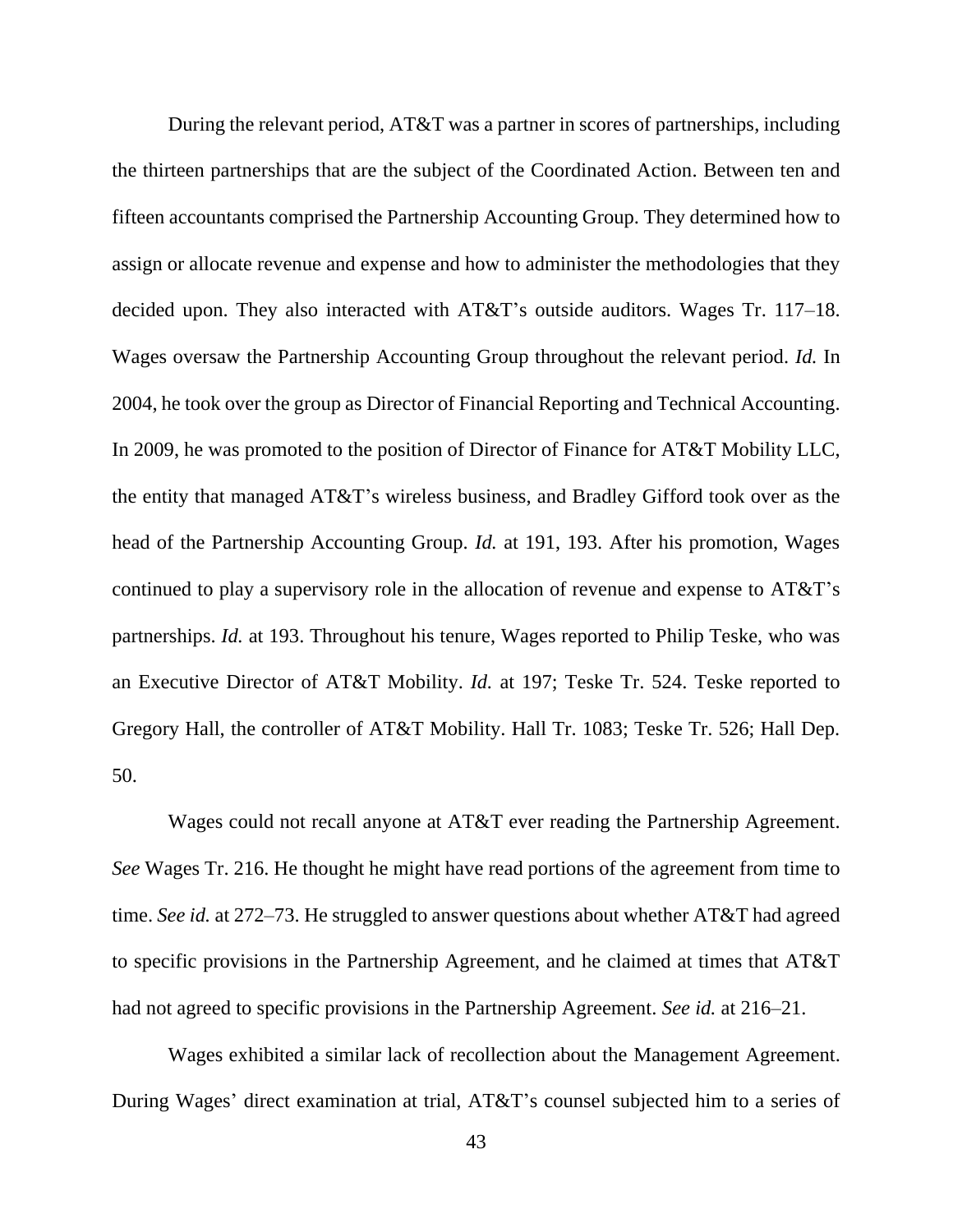leading questions about the Management Agreement, with Wages dutifully giving the answers that counsel's questions suggested. On cross-examination, it became clear that Wages and the Partnership Accounting Group had not paid attention to the Management Agreement when determining how to assign or allocate revenue and expense to the Partnership. Wages admitted that he could not recall what the Management Agreement said.<sup>26</sup> He simply believed that the Management Agreement gave AT&T the ability to manage and operate the Partnership. *Id.* at 221; *see id.* at 241–42, 274, 276, 278. That understanding conflicted with express language in the Management Agreement, which stated: "Nothing in this Agreement permits, or will be deemed to permit, Manager to exercise de facto or de jure control over Owner or its operations." MNSA § X(E).

Consistent with that loose and general understanding, Wages thought that AT&T had "overarching[,] broad" power to identify and assign items or make allocations "as long as we're within the confines of the general ways that we run the business and it's been apparent that those are the general ways we're running the business." *Id.* at 273–74. As a result, Wages did not seek guidance about whether AT&T could deploy a particular allocation methodology unless AT&T began providing a new product or service and used what Wages viewed to be assets that belonged to the Partnership. *Id.*

<sup>26</sup> *See id.* at 242. In one telling example, Wages testified that there was never a writing that defined the term "subscriber" for purposes of AT&T's assignment or allocation of revenue and expense to the Partnership. *Id.* at 349. The Management Agreement contains a definition of "subscriber." MNSA at '751. Wages could not recall ever reading it. Wages Tr. 374. He admitted that it was different than the definition of "subscriber" that AT&T used when allocating revenue to the Partnership. *Id.* at 375, 378.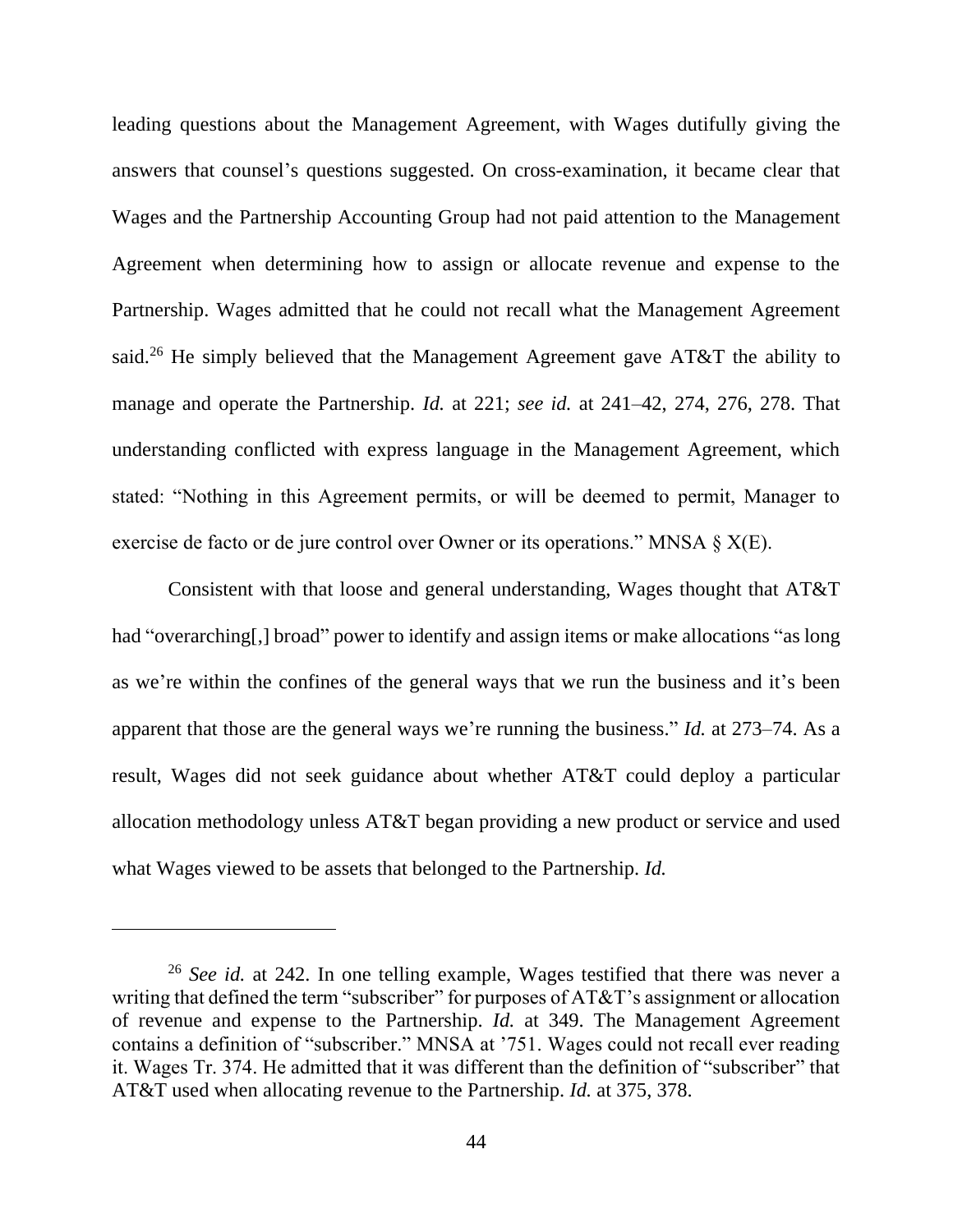Wages and the Partnership Accounting Group generally believed that the Partnership should receive revenue if AT&T used the Partnership's assets to conduct business. On behalf of AT&T, Wages characterized the Partnership's assets as consisting of either (i) *classical assets*, meaning the types of assets typically listed on a balance sheet, and (ii) *non-classical assets*, meaning the types of assets not typically listed on a balance sheet. *Id.* at 288–89.

From AT&T's standpoint, the Partnership's classical assets included things like antennae, radio equipment, land and buildings, leases, and FCC-issued spectrum licenses *Id.* at 288, 291. From AT&T's standpoint, the Partnership's non-classical assets included its customers, customer service contracts, and information about or generated by the Partnership's customers, such as data concerning their use of the network or their geolocation when using the network. *Id.* at 294, 318–19. AT&T came to its understanding regarding the customer service contracts late in the case. When being deposed as AT&T's Rule 30(b)(6) witness on the subject, Wages did not know if the contracts between the Partnership's subscribers and the Partnership were assets of the Partnership. *See id.* at 327– 28 (counsel for plaintiffs cross-examining Wages with deposition testimony, where he testified, "I think of the customers as being assets of the partnership. The contracts, I don't know if they are or not").

Using their concepts and understandings, Wages and the Partnership Accounting Group sought to assign to the Partnership other types of revenue that they believed should be associated with the Partnership's business. In making these determinations, however, Wages and the Partnership Accounting Group took a narrow view of what constituted the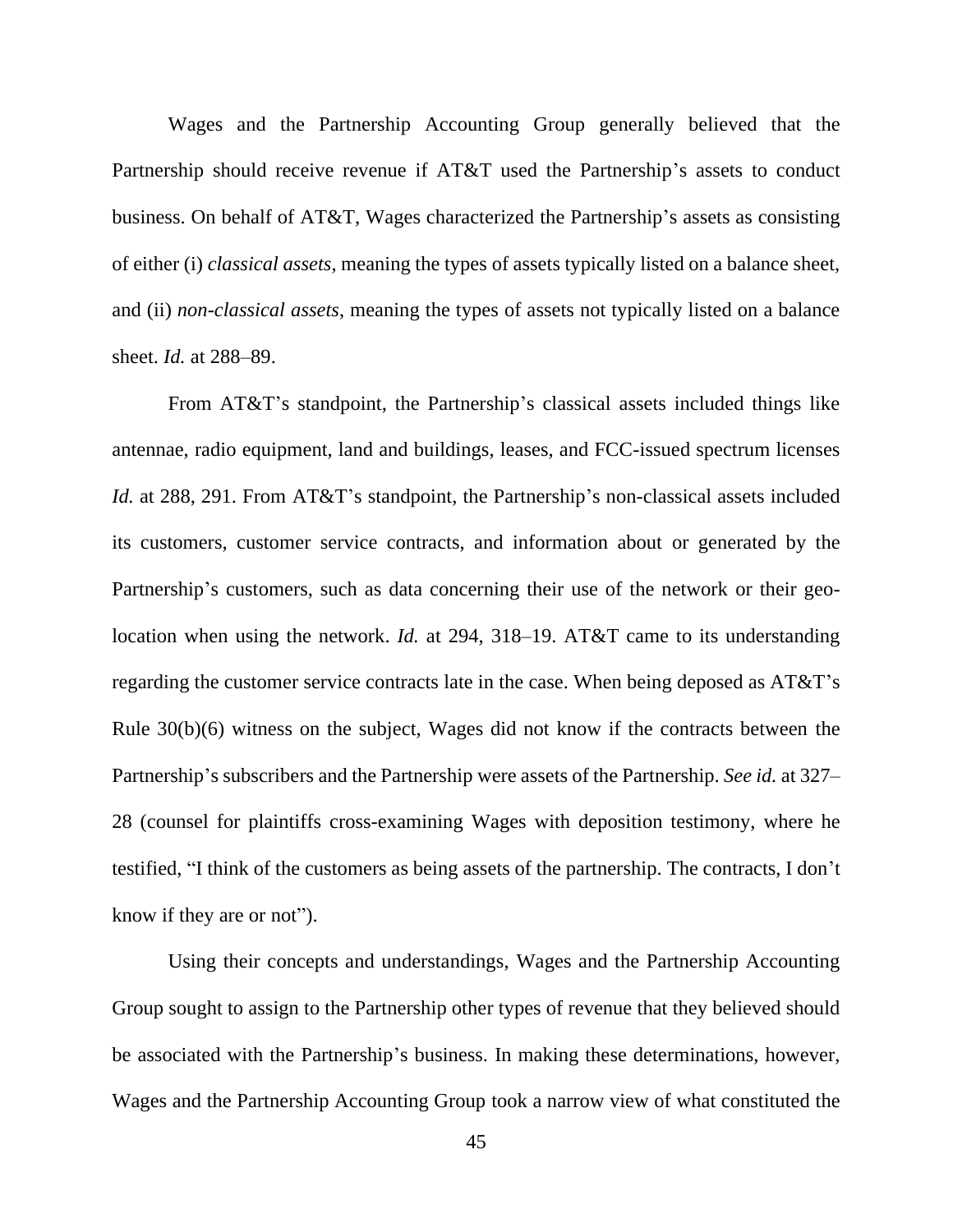Partnership's business. They viewed the business of the Partnership as limited to "wireless activity," meaning activity involving "cellular phones, voice, data, SMS text, those things . . . we do with our phones." *Id.* at 395–97. As a result, they believed that the Partnership was "not entitled to participate in the profits of every AT&T business venture that used partnership assets." *Id.* at 406.

For activities not involving their definition of wireless activity, Wages and the Partnership Accounting Group believed that the Partnership only was entitled to be "made whole" for AT&T's use of its assets. *Id.* They did not think that the Partnership was entitled to an allocation that would enable it to receive a share of the profit from those businesses. *Id.* And they did not think that more limited right to be "made whole" always applied; they thought it applied only "in certain instances." *Id.*

The different approach that Wages and the Partnership Accounting Group used was not written down anywhere. *Id.* at 397. AT&T's Partnership Accounting Group also did not think they had any reason to seek Executive Committee approval for their determinations. Hall Tr. 1096.

That unwritten understanding of the Partnership's business differed significantly from the Partnership Agreement, which defined the Partnership's business as involving "the business of constructing, owning, investing in and operating, directly or indirectly, nonwireline cellular telephone systems, including the system for the Market and for other areas and MSA's [sic] and to engage in related activities in the communications business in such form as the Partnership shall determine." PA § 1.3. It also was contrary to the language of the Management Agreement, which defined the Partnership's business and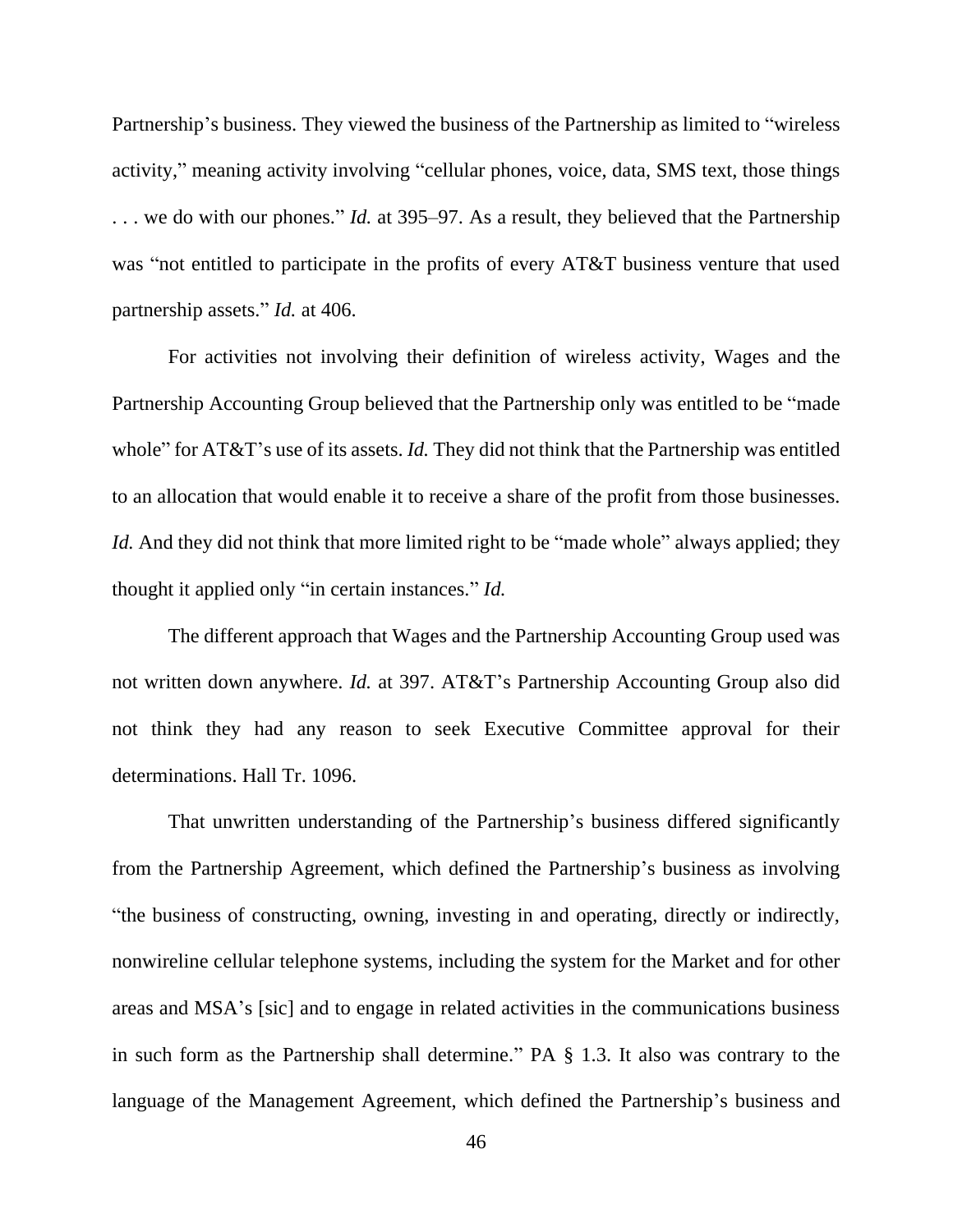AT&T's business in parallel terms. The Management Agreement envisioned that AT&T and the Partnership were in the same business—operating and benefiting from the Entire Network.

The Shared Revenues Formula therefore contemplated aggregating all revenue derived from any subscriber's use of the Entire Network, then allocating to the Partnership a portion of that revenue based on its share of network traffic. Instead, Wages and the Partnership Accounting Group continued to use a subscriber-based model to allocate revenue. They treated the Partnership as having a specific number of subscribers based on the NPA-NXX numbers associated with the Partnership. *See* Wages Tr. 176; *see also*  Stephens Tr. 64 (testifying that the partnerships had "specific customers tied, for example, to those partnerships"). The Partnership Accounting Group then identified and assigned to the Partnership the revenue that its subscribers generated. Wages and the Partnership Accounting Group did the same for expenses.

### **H. The Reliability Of AT&T's Accounting Records**

When Wages, the members of the Partnership Accounting Group, and their superiors assigned or allocated revenue and expense to the Partnership, they used their own, internal, decisional paradigm. Wages Tr. 397. Within the narrow confines of that worldview, Wages, the members of the Partnership Accounting Group, and their superiors attempted to treat the Partnership fairly. They also sought to identify and assign or allocate revenue and expense accurately.

Rather than following the Management Agreement, the Partnership Accounting Group believed it had the discretionary authority to determine how to identify and assign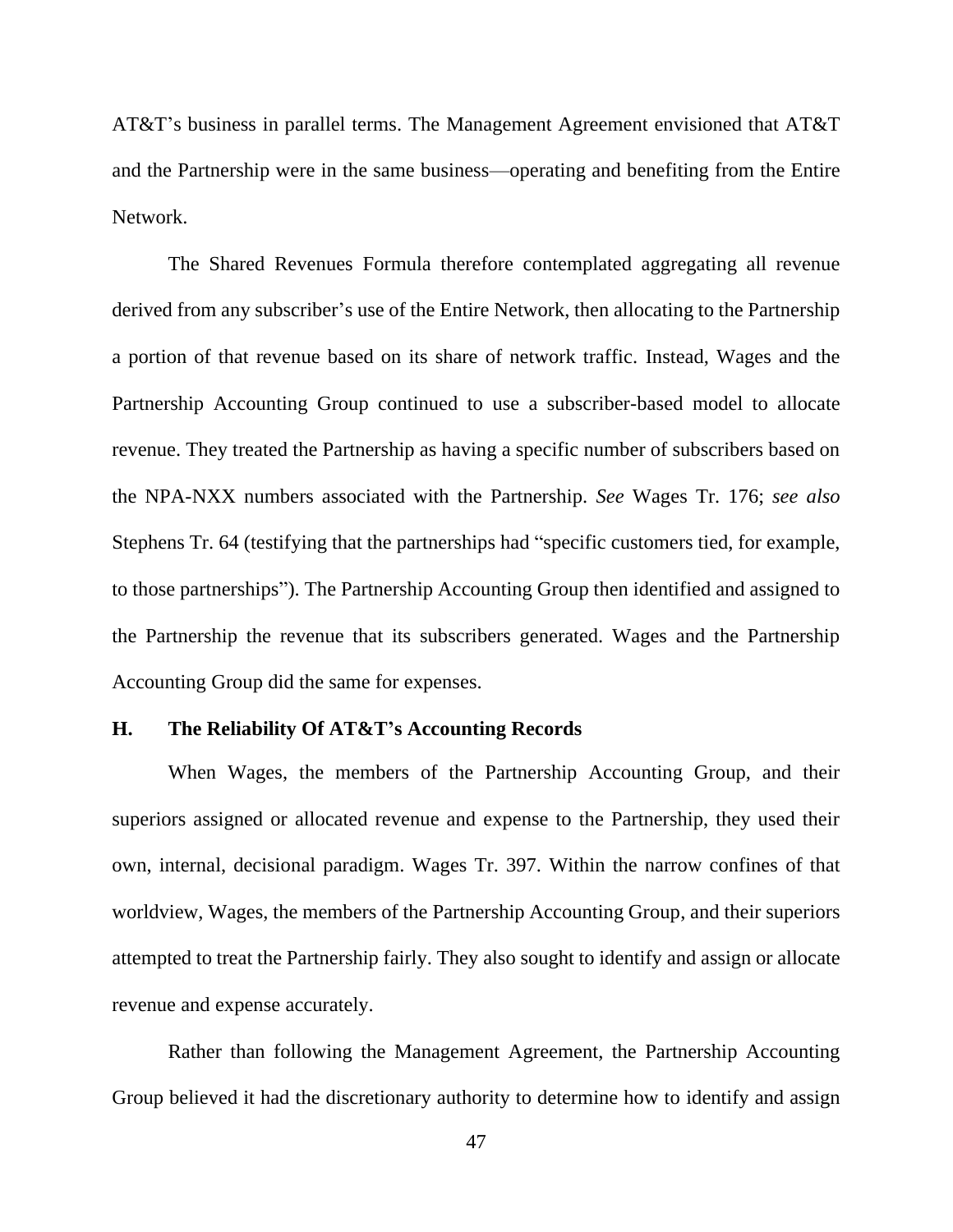or allocate revenue and expense to the Partnership. When creating, applying, and reviewing the results of its methods, the Partnership Accounting Group attempted to determine "the fair and reasonable way" to assign or allocate revenue and expense to the Partnership. Wages 2020 Dep. 189–90. When making decisions, AT&T's accountants looked for "the most directly causal metric" to use to assign or allocate an item. Hall Tr. 1023. Wages testified that AT&T operated under the principle that a "tie goes to the minority partner if we didn't have a . . . better, clearer, way to differentiate" among available methods. Wages Tr. 513.

The Partnership Accounting Group made significant efforts to identify and assign or allocate revenue and expense consistently and accurately. Beginning in 2008, the Partnership Accounting Group held semiannual sign-off meetings where employees and executives discussed issues and worked on solutions. *Id.* at 128–29, 493–94, 502–03; Teske Tr. 531–32; Hall Tr. 1034; *see* JX 1296; JX 1561; JX 1642; JX 1761; JX 2645. The Partnership Accounting Group kept minutes of the sign-off meetings. When the meeting resulted in a new procedure or the resolution of a disputed issue, a series of individuals, including Hall, Teske, and Wages, had to approve the decision. *See* 1296 at '737.

AT&T's outside auditors reviewed and gave feedback on AT&T's methods. *See* Stephens Tr. 12–13. As the auditors for AT&T's corporate organization, they had insight into the reliability and fairness of AT&T's methodologies from an accounting perspective. *See* Hall Tr. 1019–20. AT&T's outside auditors also audited AT&T's partnerships. *Id.* at 1020–21. The Partnership did not require an outside audit, but AT&T conducted audits for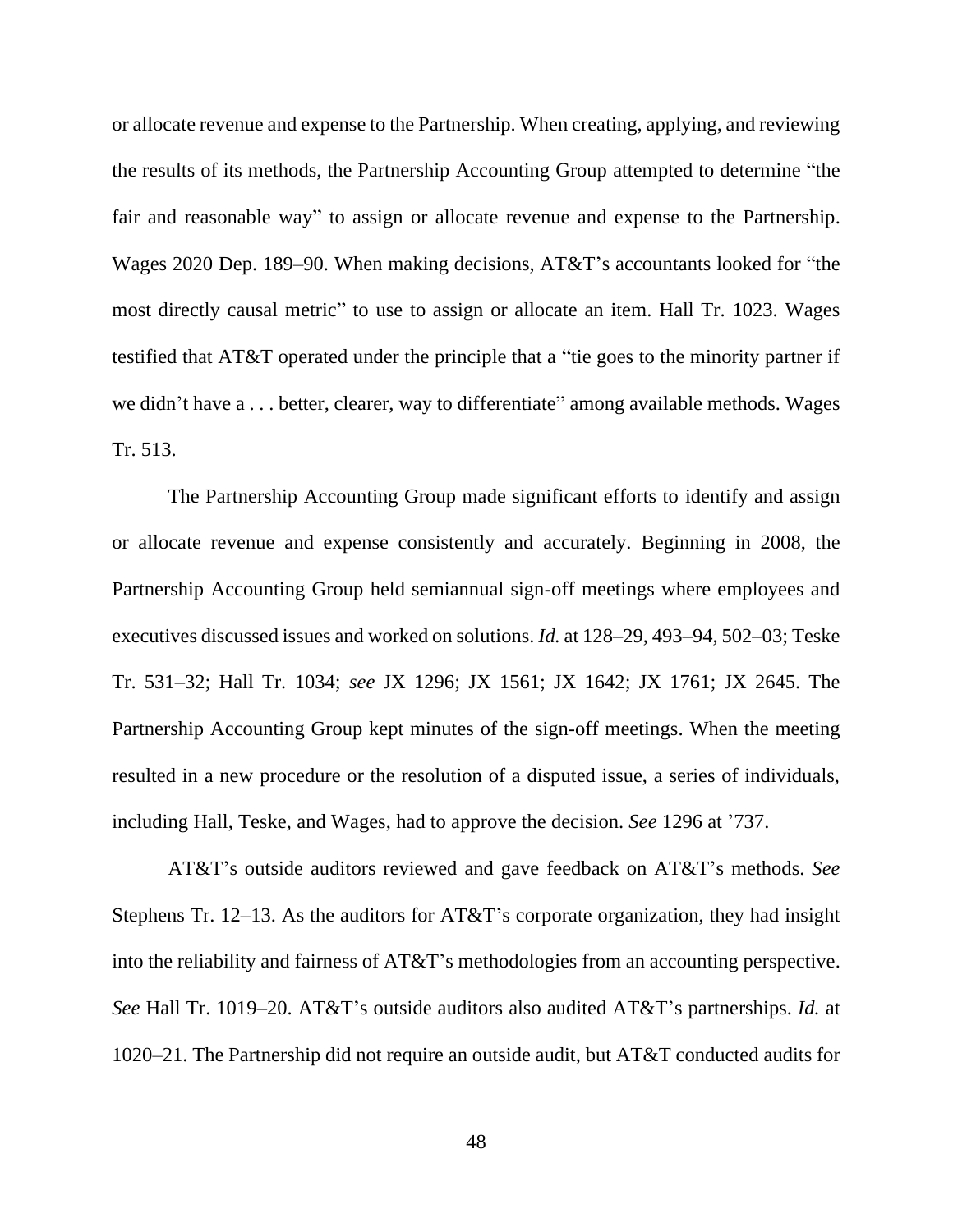all of its partnerships, and AT&T "used [the] same principles, methodologies, on all the partnerships." Stephens Tr. 23–24.

Other AT&T executives and employees provided input to the Partnership Accounting Group. *Id.* at 25; Teske Tr. 530. AT&T's regional business operations directors oversaw regional AT&T market clusters and were tasked with supporting and monitoring the market-level entities within their territories, including any partnerships. Wages Tr. 130. Each regional business operations director had to explain any variations between the budget projections and the actual results from year to year. *Id.* The compensation of the regional business operations directors varied based on the financial performance of their market clusters. Hall Tr. 1023–24. The regional business operations directors therefore were "very interested" in ensuring that AT&T's methodologies accurately identified and assigned or allocated revenue and expense to the market-level entities, including any partnerships. *Id.* at 1024; *accord* JX 2419 at 61–62.

The finance teams for AT&T's various business units also provided the Partnership Accounting Group with feedback about the "quality and accuracy" of its methods. Hall Tr. 1024–25. The finance teams created budgets and competed for funding based on the results of projects they sponsored, which gave them an incentive to make sure that revenue and expenses were identified and assigned or allocated accurately. *Id.* Employees responsible for regional sales and marketing had similar incentives. *Id.* at 1025.

To memorialize the assignments and allocations of revenue and expense, AT&T maintained a complex general ledger system that relied on both automatic and manual allocations. *See* JX 2145 at 19–23; JX 2610. Automatic or "mass" allocations followed a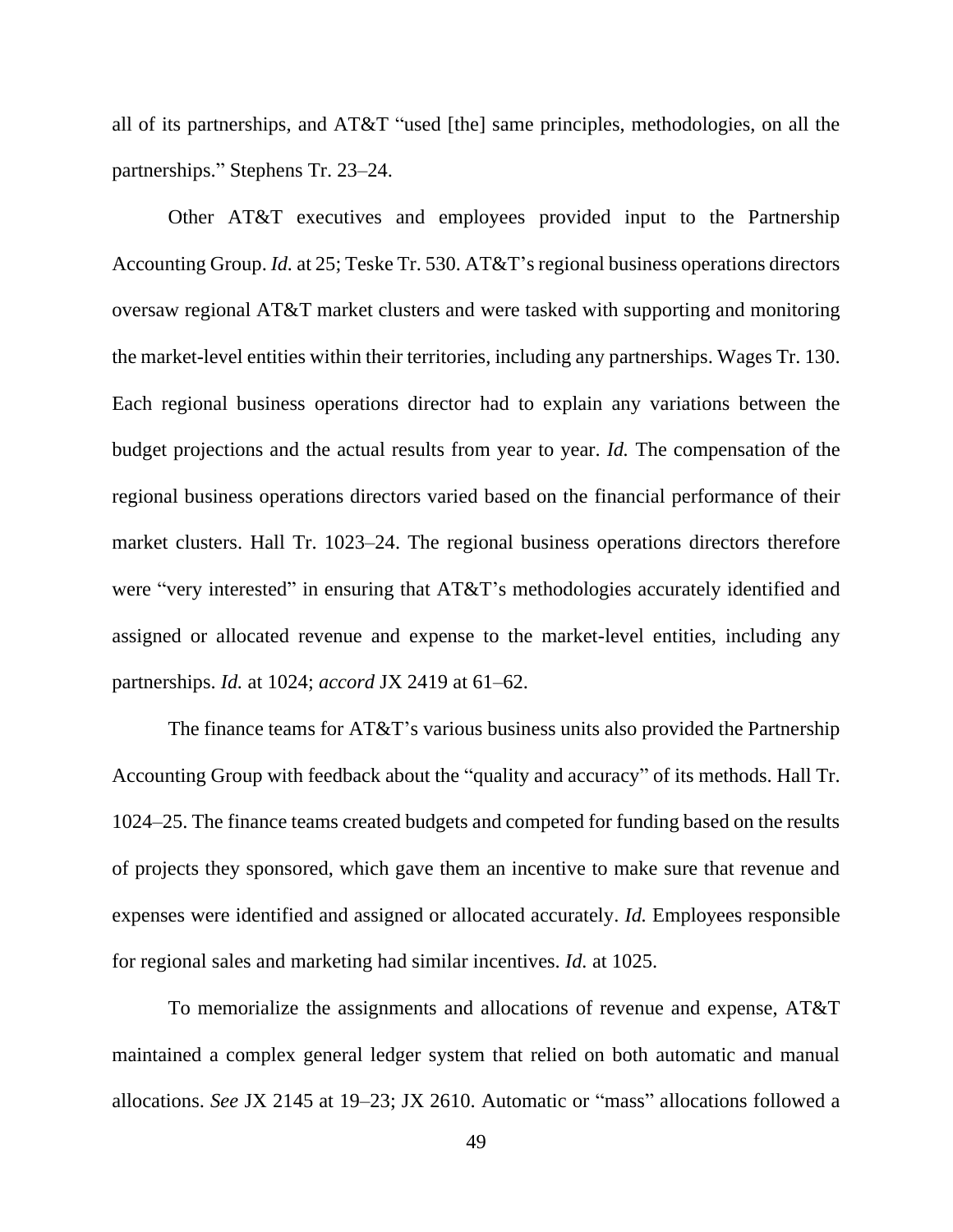procedure in which "allocated revenues and expenses were initially booked to certain headquarter-level companies and then allocated to the market-level companies, including [AT&T's partnerships], on a monthly basis." JX 2403 at 2; *see* JX 2610. Mass allocations distributed revenue and expense down to the Partnership using allocation rules created by AT&T's GL Expense Group. Woodall Dep. 104, 127–28. The Partnership Accounting Group then allocated revenue and expense to the Partnership based on the minority ownership percentage of the Partnership, which AT&T tracked continuously. *Id.* at 103–  $04$ .

The Partnership Accounting Group also made "manual journal entries," meaning entries in AT&T's accounting system made on a one-off basis by a human accountant. JX 2403 at 5; *see* Hall Tr. 1040. AT&T used a "multi-step approval process" for manual journal entries:

- The preparer of a manual journal entry had to attest that the entry was prepared correctly and appropriate to record in the applicable business month based on the supporting documentation.
- An approver also had to sign the manual journal entry to certify that it was correct, timely, and appropriate for the applicable business month. The approver could not be the same person as the preparer and had to be a second-level manager or higher.
- A manual journal entry could not be recorded in the general ledger of a Mobility entity without the approval of the individual in charge of the general ledger for that entity.
- If a manual journal entry was prepared by a business unit other than the Controller's unit, then it had to be approved by the Finance group of that business unit.

JX 2145 at 22.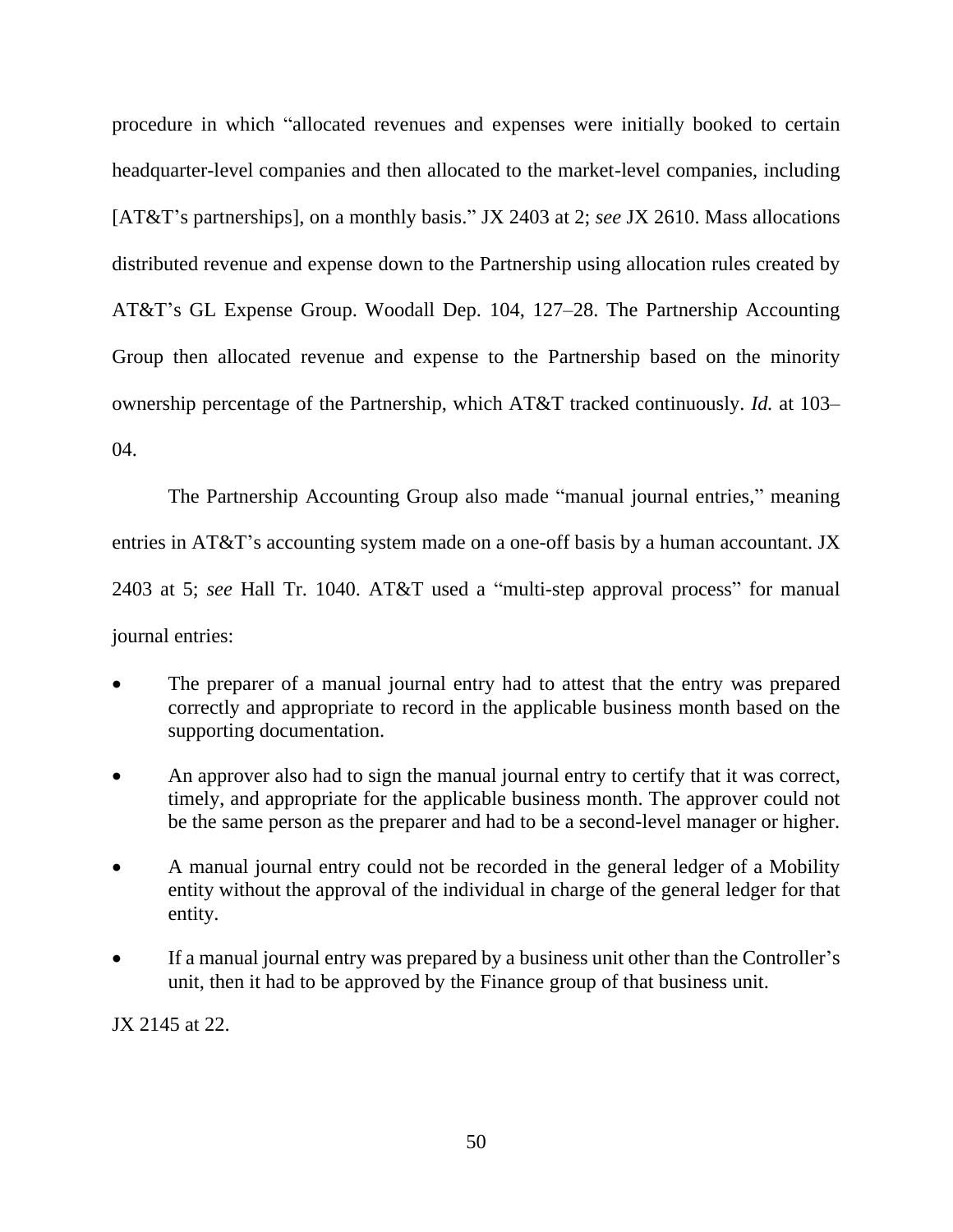Until 2009, the process of making manual journal entries "was a paper process" with documentation "maintained in binders in whichever accounting organization prepared the entry." *Id.* at 21; *see* JX 2403 at 6. Starting in 2009, AT&T began transitioning to a computer-based system. JX 2145 at 21; JX 2403 at 5. The transition was not yet complete when the Freeze-Out took place. *See* JX 2145 at 21–23.

As a result of these careful procedures, AT&T's accounting records accurately reflected the revenue and expense that AT&T believed should be identified and assigned or allocated to the Partnership. AT&T's accounting records also accurately reflected the methodologies that AT&T used to identify and assign or allocate revenue and expense to the Partnership. It is not the case, for example, that AT&T decided that the Partnership should receive a particular type of revenue, and then the Partnership Accounting Group failed to allocate that revenue to the Partnership. Nor is it the case that the Partnership Accounting Group decided to use a particular methodology to allocate revenue to the Partnership, then implemented it errantly or inaccurately.

Because AT&T's accounting records present an accurate picture of how AT&T treated the Partnership, the absence of a particular entry for a type of revenue in the accounting records establishes that AT&T believed that the Partnership was not entitled to receive a share of that type of revenue. The absence of evidence of a particular allocation methodology similarly demonstrates that AT&T did not use that methodology to allocate revenue to the Partnership.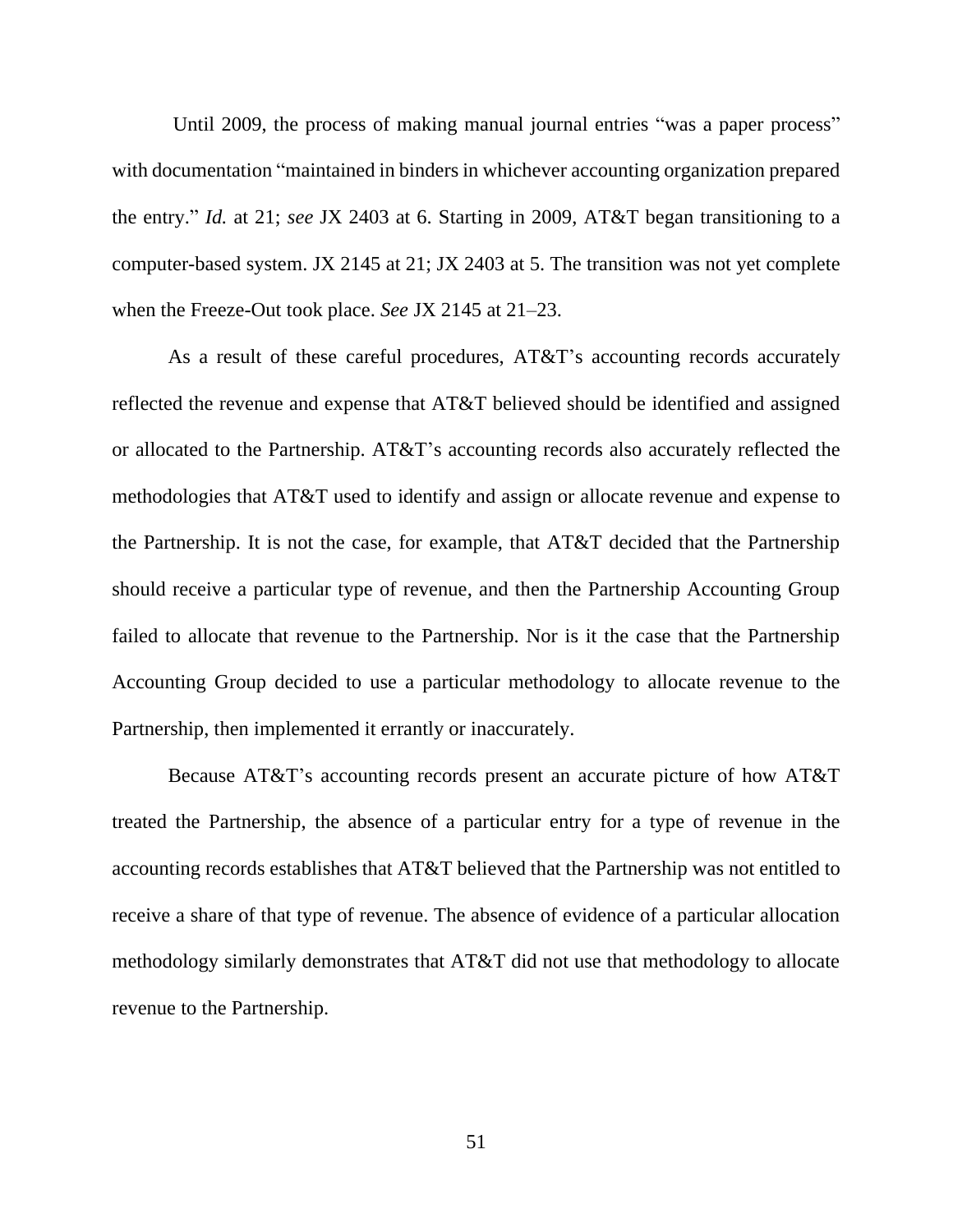# **I. The Data Revolution**

By 2007, the market for wireless voice communications was relatively mature, and the double-digit subscriber growth of the early 2000s had leveled off to single digits. JX 526 at '022; *see* JX 279 at 25. Wireless providers began to see stronger growth in data services, driven by demand for applications such as downloadable music, games, ring tones, and text and photo messaging. JX 526 at '022; *see* JX 263 at 20; JX 279 at 4. The growth of data services opened up new revenue streams, including mobile internet advertising. JX 526 at '022.

AT&T planned to capitalize on these changes and expand its wireless business.<sup>27</sup> In June 2007, AT&T announced the appointment of Randall Stephenson as its new CEO. JX 282. The press release quoted Stephenson as saying, "Today's AT&T is a brand-new company, with wireless at the heart of what we do, supported by an unmatched heritage of innovation and service." *Id.* AT&T and other telecommunications companies viewed wireless capabilities as a "key driver" for the industry's future. Lurie Dep. 23.

A cornerstone of AT&T's plan was the introduction of the Apple iPhone, which launched on June 29, 2007. JX 285. AT&T was the exclusive wireless carrier for the iPhone. *See id.* AT&T correctly predicted that the iPhone would "transform the way people think about wireless communications." Dkt. 279 at 4; *see* Lurie Dep. 31. At an analyst

 $27$  By this point, SBC had completed its transformation into AT&T. SBC also had acquired Bellsouth, resulting in Cingular becoming a wholly owned subsidiary of the new AT&T. *See* JX 279 at 19; JX 526 at '016. AT&T caused Cingular to change its name to AT&T Mobility, LLC. PTO ¶ 50; *see* JX 287; JX 526 at '016.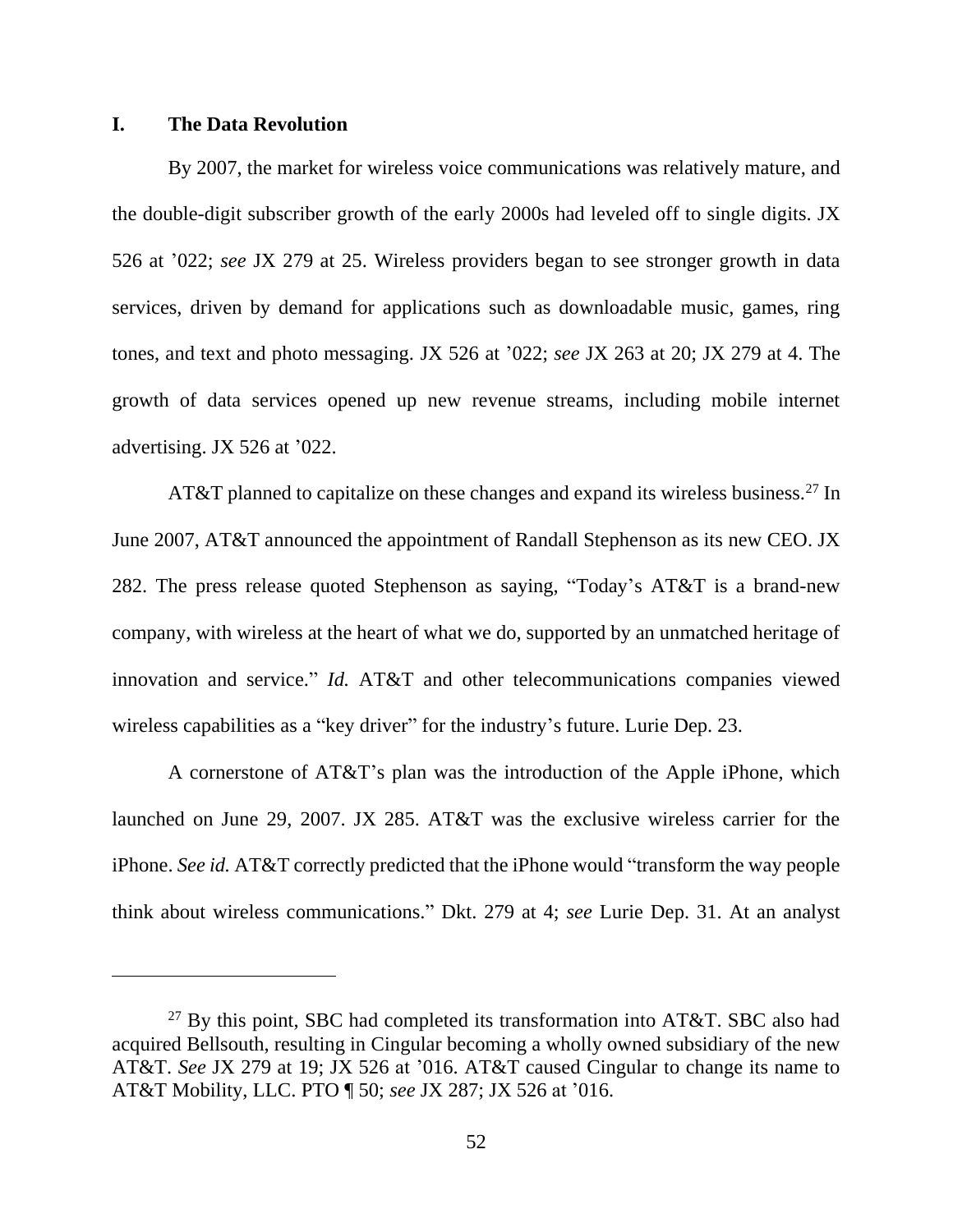conference at the end of 2007, AT&T touted the "huge potential in wireless data," a business that was quadrupling every year. JX 325 at 11–12. AT&T's customers had used significantly more data after the introduction of the iPhone. *Id.* at 12.

To expand its wireless capabilities, AT&T paid \$2.5 billion in October 2007 to purchase additional wireless spectrum covering "an area which is home to around 196 million people . . . including 72 of the 100 biggest US cities." JX 319. In the press release announcing the purchase, an AT&T executive stated that "[c]ustomer demand for mobile services, including voice, data and video, is continually increasing." *Id.*

On January 24, 2008, AT&T reported its earnings for the fourth quarter of 2007. *See* JX 342. AT&T announced "record wireless gains" that included "record gross subscriber additions, reduced subscriber churn, solid mid-teens percentage growth in revenues and robust growth in operating income." *Id.* at 1, 3. Year over year, AT&T reported 57.5% growth in revenue from wireless data services, which was "driven by increased adoption of smart phones and 3G wireless devices." *Id.* at 4. AT&T viewed data services as a promising new source of revenue growth, because growth from wireless voice subscribers continued to mature. *See* JX 359 at 30 (average voice service revenue per user for 2007 declined 4.1% while average data service revenue per user grew 46.9%); *see also*  Stephens Tr. 36 (explaining that during the years leading up to the Freeze-Out, "data traffic on our networks was growing dramatically").

# **J. AT&T's Efforts To Monetize Its Network**

With the importance of data and other services blossoming, AT&T took practical steps to monetize its network. Those steps included launching new businesses. The record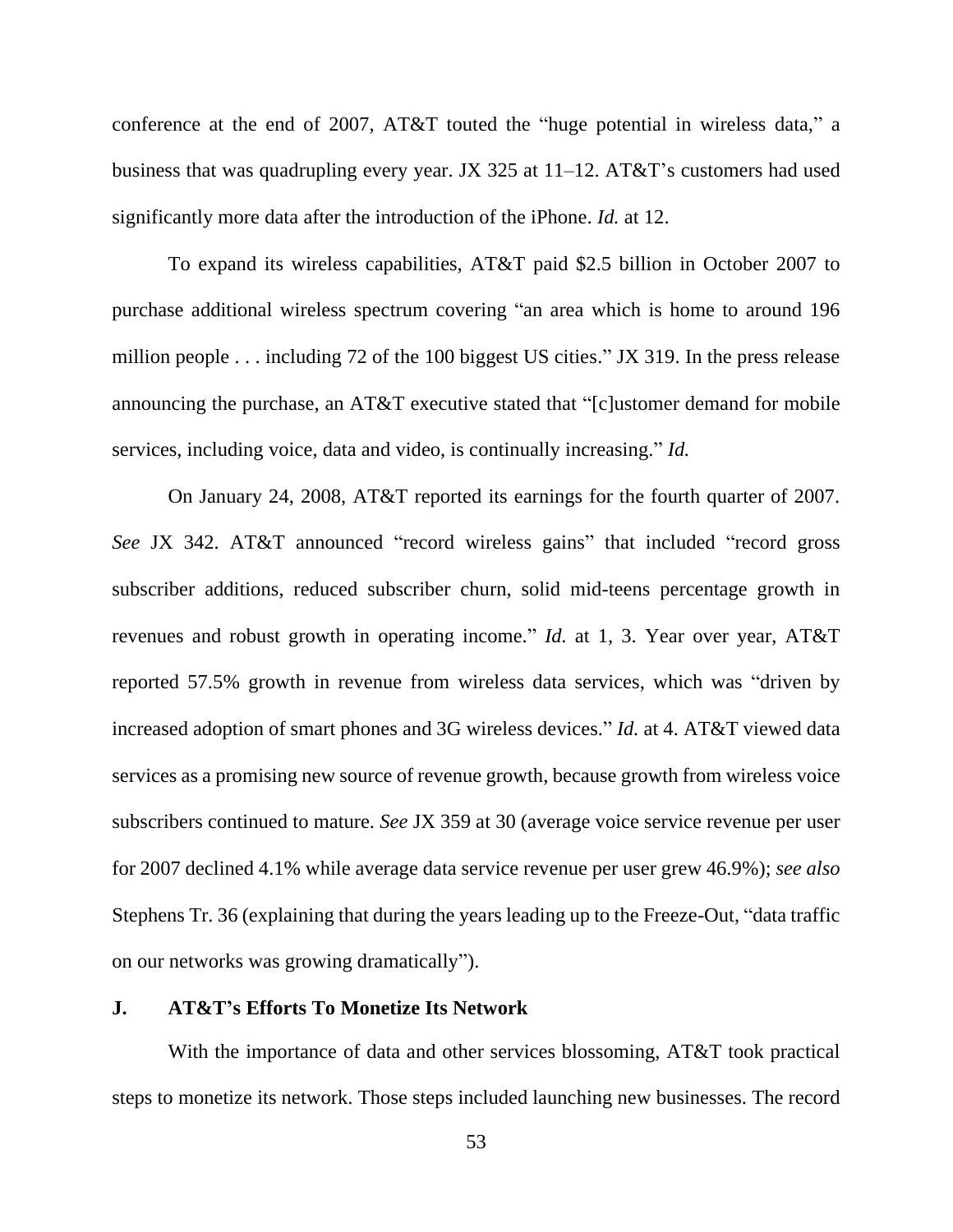on these topics is more abbreviated than it should be due to positions AT&T took in discovery.

As part of its efforts to monetize its network, AT&T realized that a customer's location information and other data that customers generated by using the Entire Network had value and could be monetized. During the period relevant to this litigation, the principal method of identifying a customer's location was by triangulating from multiple cell sites. Wages Tr. 155. During the relevant period, AT&T maintained a privacy policy under which AT&T only provided its customers' location-based data to service providers if they opted into that service. *Id.* at 153. In addition, whenever a subscriber made a call or used AT&T's system with a device, the system would generate information about the use, including the customer name, NPA-NXX number, date, start time of usage, end time of usage, connection type (voice or data) duration or kilobytes consumed, and destination. *Id.* at 136–37.

Wages and the Partnership Accounting Group did not view either location information relating to Partnership subscribers or the other types of information generated on AT&T's system by Partnership subscribers as proprietary information belonging to the Partnership. *See id.* at 146–47, 156–57. They decided that AT&T could use that information in its business, as long as AT&T shared that revenue to some degree with the Partnership. *Id.* at 147, 158.

AT&T did not have any formal process for identifying new revenue sources that could generate revenue that would need to be allocated to AT&T's various partnerships. Wages might hear about a new line of business, read about it, or be contacted by someone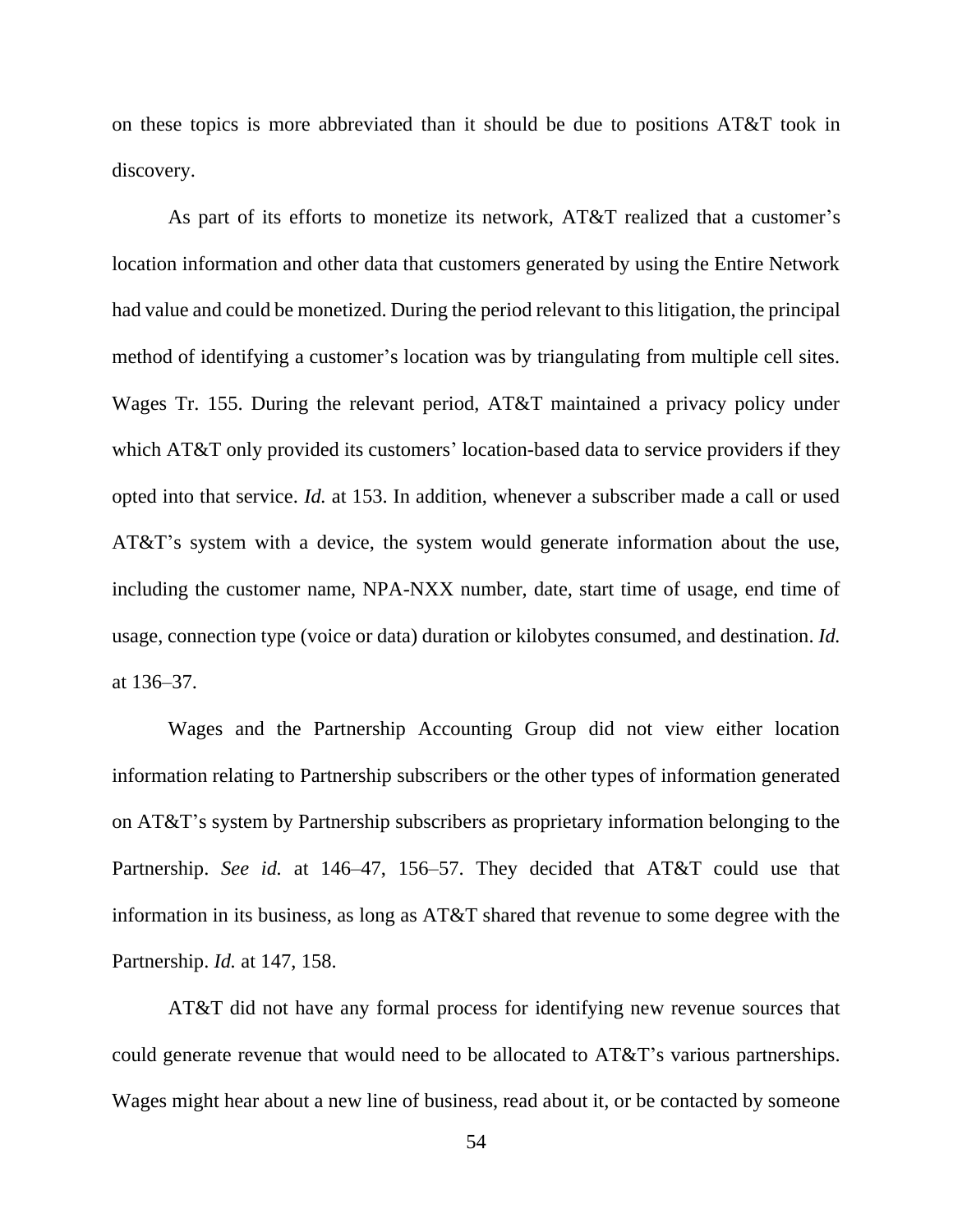else in AT&T. *See id.* at 175. If Wages or one of his colleagues learned about a new line of business and thought it might be something where the partnerships should participate, then they would consider it and make a decision. *See id.* at 175–76. The process was catchas-catch-can. *See id.* at 312 (Wages testifying that he was responsible "to know about what I could be aware of").

#### **1. The AT&T Navigator Application**

During the relevant period, AT&T launched the "AT&T Navigator" application, a location-based navigation service, through a contractual relationship with TeleNav, Inc. *See* JX 3867. AT&T made the AT&T Navigator available to iPhone users in 2009. *See* JX 493. By then, AT&T Navigator had become one of AT&T's "most popular and bestperforming apps." JX 493.

Wages could not recall if he knew about the TeleNav contract during the relevant period. *See* Wages Tr. 431. He believed that the Partnership Accounting Group assigned revenue related to TeleNav on a subscriber-by-subscriber basis. If a subscriber with an NPA-NXX number assigned to the Partnership purchased the TeleNav product, then AT&T assigned that revenue to the Partnership. *Id.* at 439–40, 494–45. AT&T did not treat the revenue from the TeleNav contract as Shared Revenues for purposes of the Shared Revenues Definition and Shared Revenues Formula.

# **2. The Geolocation Aggregators**

During the relevant period, AT&T began selling information about its subscribers to "geolocation aggregators" such as LOC-AID Technologies, Inc., and Zumigo Corporation. *See* JX 1435. A geolocation aggregator purchases location data from cellular

55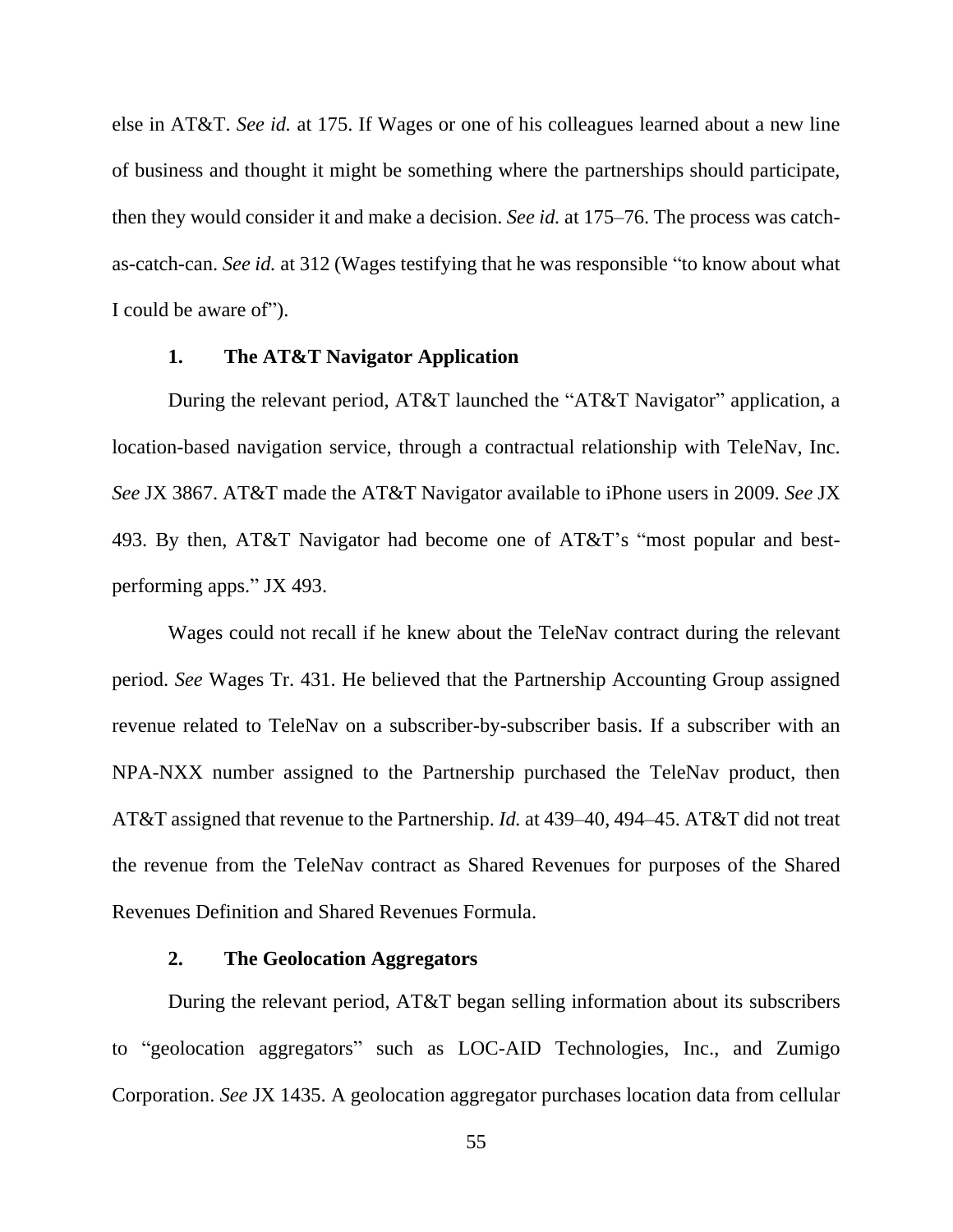carriers that is derived from their subscribers' cellular phone usage. The aggregator then sells the information to companies who provided services using the data. *See* Wages Tr. 442.

During the relevant period, Wages and the Partnership Accounting Group did not know about AT&T's sales of geolocation information to aggregators. Wages did not know about AT&T's contract with LOC-AID until November 2020, when AT&T proffered him as its Rule 30(b)(6) witness on that topic. *Id.* at 445.

As a result, Wages and the Partnership Accounting Group did not determine whether the Partnership was entitled to any revenue from the LOC-AID contract. *Id.* Departing from the view he said he held for purposes of the TeleNav contract, Wages agreed that geolocation information regarding subscribers assigned to the Partnership belonged to the Partnership for purposes of the LOC-AID contract. *Id.* at 443. Wages also agreed that the revenue from the contracts with the location aggregators fell within a strict reading of the Shared Revenues Definition. *Id.* at 449.

The agreement with LOC-AID that is in the record was executed in September 2010, just one month before the Freeze-Out. *See* JX 1435 at 56. AT&T projected revenue of only \$100,000 in 2010. *See* JX 3828 at 23. AT&T actually generated only \$952 in revenue from the LOC-AID contract in 2010. JX 2971, "2010 Pivot" tab, row 187.

# **3. The Commercial Network Agreements**

During the relevant period, AT&T entered into commercial agreements with companies like Amazon, General Motors, and Garmin (the "Commercial Network Agreements"). Under those agreements, commercial partners contracted with AT&T to use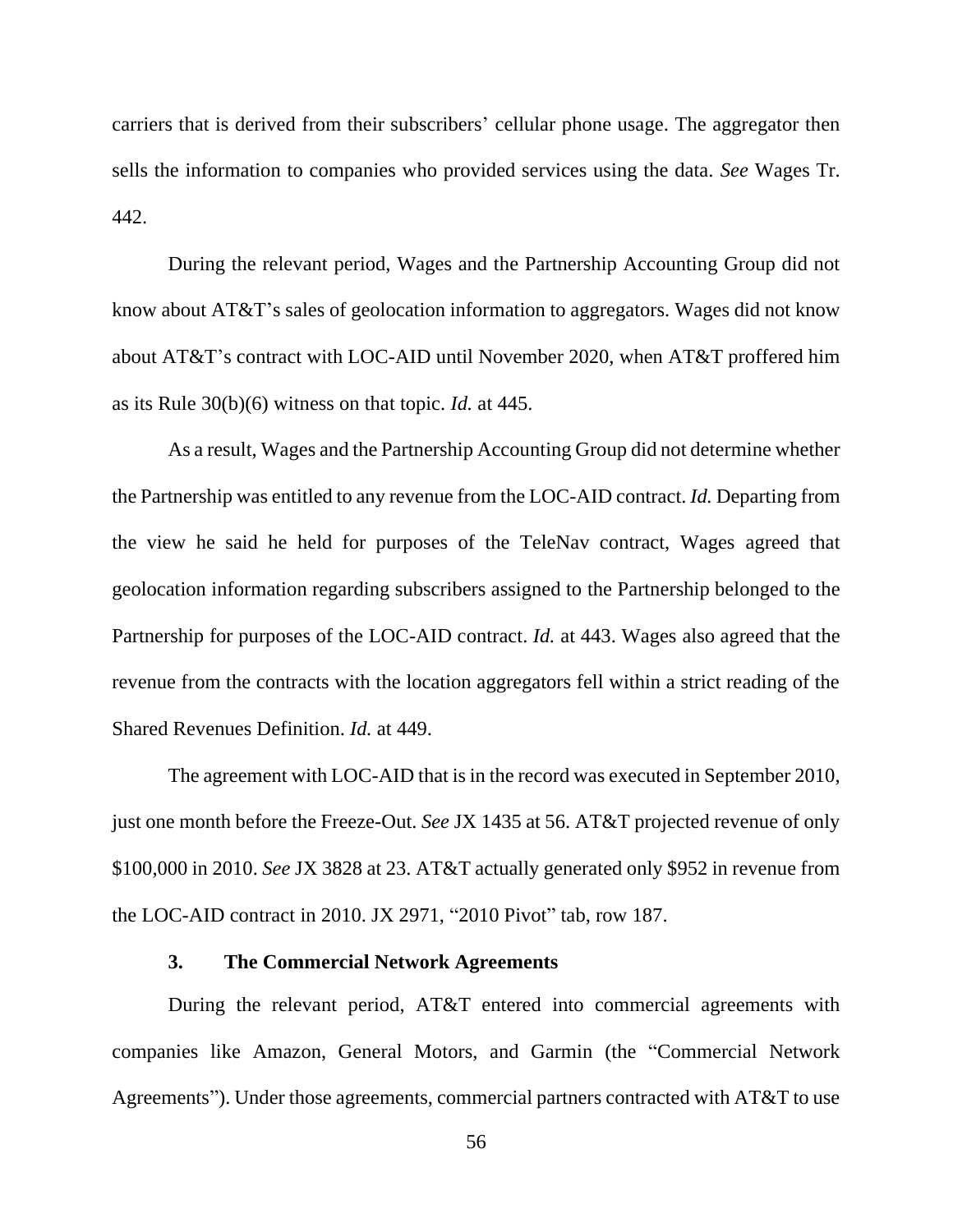its network. For example, Amazon entered into a Commercial Network Agreement to use AT&T's network for its Kindle product. General Motors entered into a Commercial Network Agreement to use AT&T's network for its On-Star vehicle security system. And Garmin entered into a Commercial Network Agreement to use AT&T's network for its navigation devices. This decision refers to the various devices—other than phones—that connected to AT&T's network as "Connected Devices."

AT&T pursued other Commercial Network Agreements that potentially covered a wide range of commercial applications, including consumer products, fleet management systems, building automation systems, cargo monitoring systems, medical devices, and other types of "machine-to-machine" communications. *See* JX 2166 at 24; JX 2090 at 29. There is evidence that AT&T entered into Commercial Network Agreements with particular businesses, such as AT&T's announcement in November 2009 that it had entered into "a five-year, \$2.6 million contract for wireless services and applications to United Road Services, Inc., a leading U.S. provider of vehicle logistics." JX 620.

Under the Commercial Network Agreements, AT&T received data service revenue from Connected Devices based on "data package rate structures," which involved either "(1) a fee per kilobyte or megabyte; (2) a monthly access fee plus a reduced rate per kilobyte or megabyte; or (3) a monthly fee for a specified amount of data plus a fee for kilobyte or megabyte of data used in excess of that amount." JX 2166 at 33–34; *see* JX 252 at '002–06 (tiered pricing plan for contract with KORE Telematics Inc., a reseller of wireless data services); JX 2090 at 39–40 (tiered pricing plan with monthly recurring charges for contract with Spacenet Inc.). AT&T allocated revenue from Commercial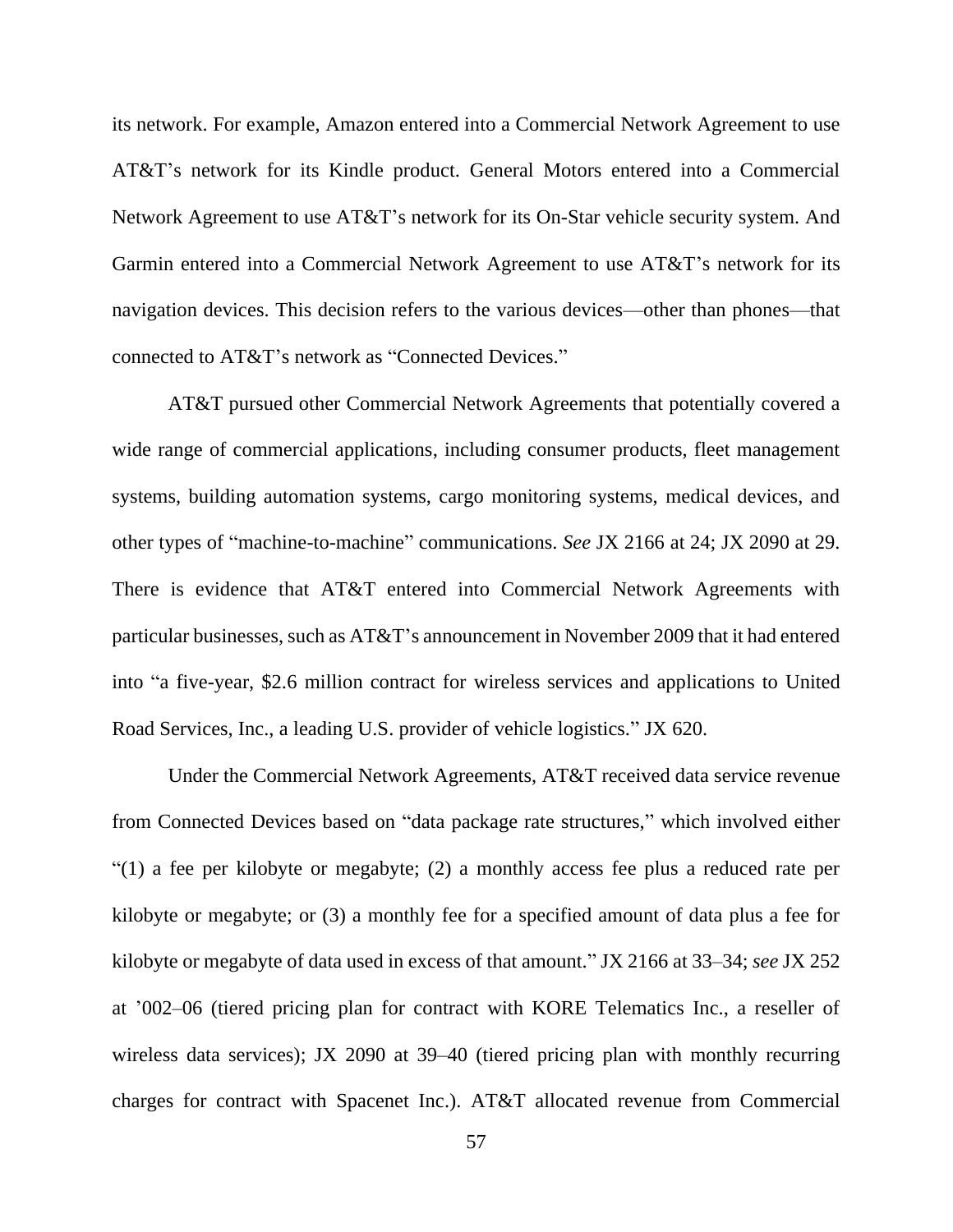Network Agreements to the Partnership "based upon a weighted average of kilobytes" for each geographical area. JX 2412 at 13–14, 18. AT&T calculated allocation factors every month and maintained detailed usage statistics for each market, including the Partnership's market. *See* JX 2409; JX 2412 at 18; *see also* Hall Tr. 1023 (commercial Connected Device revenue was allocated based on usage). AT&T then applied the allocation factor to the total revenue generated by each commercial Connected Device subscriber each month. *See* JX 2407; Wages Tr. 189; *see also* JX 2419 at 54–59, 62–63.

The record indicates that AT&T also received other forms of compensation and streams of revenue under the Commercial Network Agreements. AT&T did not allocate a share of those amounts to the Partnership.

# **4. Services To Law Enforcement And Other Governmental Agencies**

During the relevant period, AT&T also provided services to law enforcement and other government agencies that involved monetizing Partnership information.<sup>28</sup> AT&T repeatedly refused to provide information about the revenue it generated by providing services to law enforcement and other government agencies, resulting in a series of motions and rulings. The court ultimately ordered AT&T to identify "on a year-by-year basis . . . the gross consideration that AT&T received from monetizing Partnership Information to

<sup>28</sup> *See* Wages Tr. 166–67. This decision does not consider whether AT&T sold information to government entities involved in national security activities. The plaintiffs agreed to waive any claims involving that issue. Dkt. 573 Ex. A. The record establishes that AT&T sold information to other government entities that were not involved in national security activities. This decision only considers the latter aspect of AT&T's business.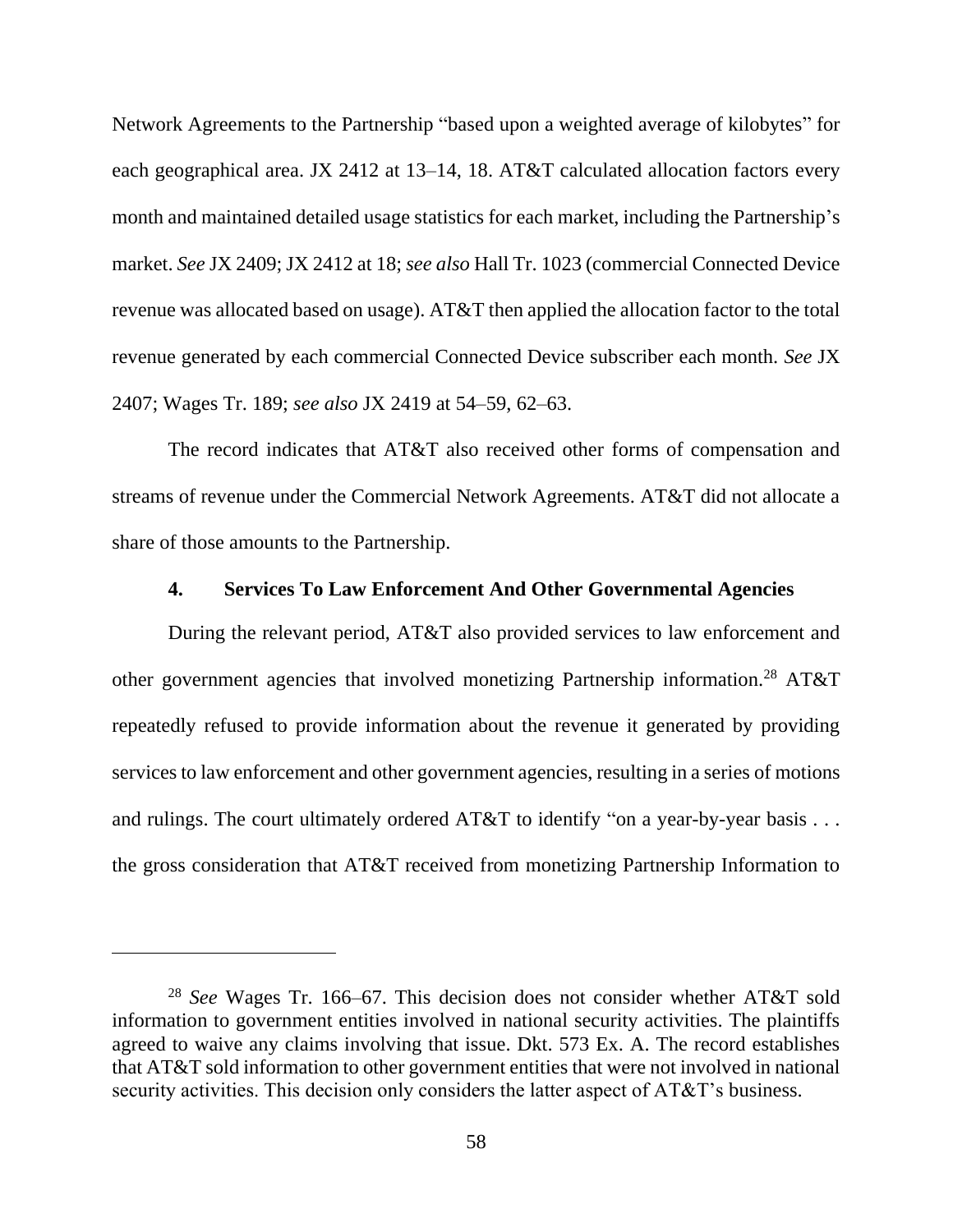government entities." Dkt. 283 ¶ 16. In response, AT&T disclosed the "*total* revenues and expenses of one or more business units within AT&T Corp." JX 2416 at 1 (emphasis added); *see* Wages Tr. 477–81. AT&T stated that the figures it disclosed were

the total revenues and expenses from certain AT&T Corp. sales organization[s] that sell many different types of goods and services to the federal government, including internet services, telecom services, consulting services, engineering and design service, etc. Accordingly, the revenues and expenses identified above also include revenues and gross operating margin for sales of goods and services to the federal government wholly unresponsive to the Plaintiffs' pled and otherwise stated allegations regarding Defendants' monetization of partnership assets or information.

JX 2416 at 2. AT&T represented that "[f]urther isolation and presentation of revenues and operating margins is not practical, however, in light of the risk of disclosure of information the Company is not free to disclose." *Id.* The aggregate revenue figures thus did do not show the extent to which AT&T profited by selling Partnership subscribers' information to government entities. *See id.*; JX 2567, "Para 16 Funnel" tab.

AT&T concedes that it generated revenue by selling Partnership subscriber data to government entities under contractual relationships with those entities. *See* JX 2403; JX 2416. AT&T concedes that it booked the revenue from contracts with government agencies at the corporate level and that the resulting revenue was "not allocated to AT&T Mobility companies, including [AT&T's partnerships]." JX 2416 at 2. The Partnership thus did not receive any benefit from AT&T's contracts with government entities.

### **5. Handset Insurance**

In addition to new services, AT&T operated a business between 2002 and 2009 that offered handset insurance to cover customers' phones against loss or damage. *See* Wages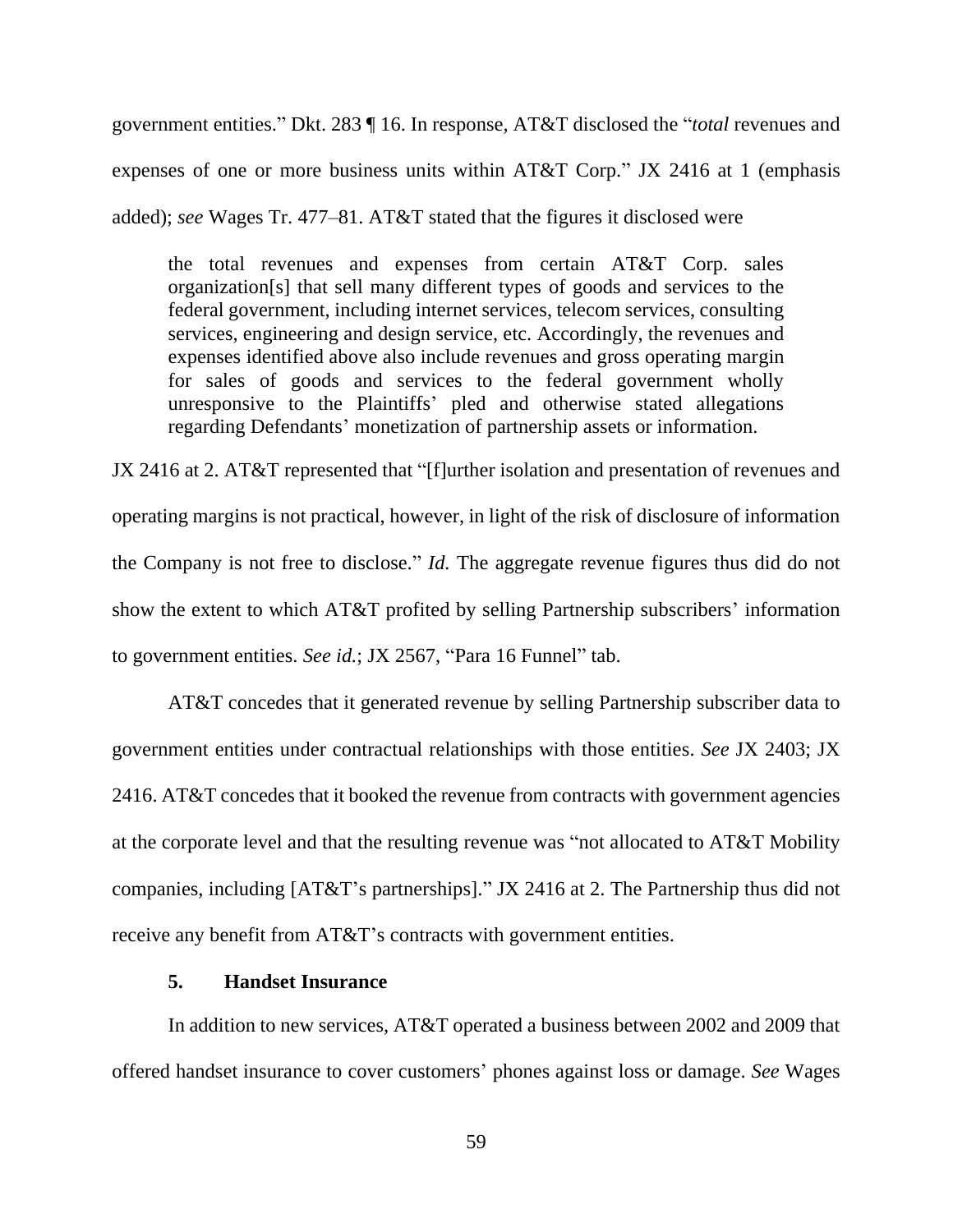Tr. 182–83. Wages admitted that the handset insurance business was "[d]efinitely associated" with providing wireless communications services. *Id.* at 413, 420–21. But Wages did not think it was part of his duties to advocate for AT&T's partnerships to receive a share of the revenue from the handset insurance business. *Id.* at 426.

AT&T offered the insurance through a wholly owned subsidiary named Peachtree Insurance Company, Ltd. Employees in the Partnership's AT&T-branded stores offered the handset insurance to customers. If a customer chose to participate, then the employee in the Partnership's store facilitated the subscriber's enrollment in the program. *See* JX 2591 at 5. Under the program, the customer paid a monthly fee to an AT&T affiliate for insurance to "cover damage to, or loss of, their cell phones." *Id.* The AT&T affiliate received the payments from the customers, paid the administrative costs, satisfied claims, and retained the net profits.<sup>29</sup>

From the beginning of the program until 2005, AT&T did not provide any compensation to the Partnership for using Partnership's assets in the handset insurance business. JX 2403 at 11. After AT&T's outside auditors questioned that decision, AT&T adopted a new system: If an employee whose compensation was identified as an expense for the Partnership sold a handset, and if the employee received a commission for the sale as an incremental component of compensation expense, then AT&T credited the

<sup>&</sup>lt;sup>29</sup> Technically, a third party administered the insurance program for AT&T, with the AT&T affiliate acting as reinsurer. JX 2403 at 9–12. The distinction is not material to the analysis.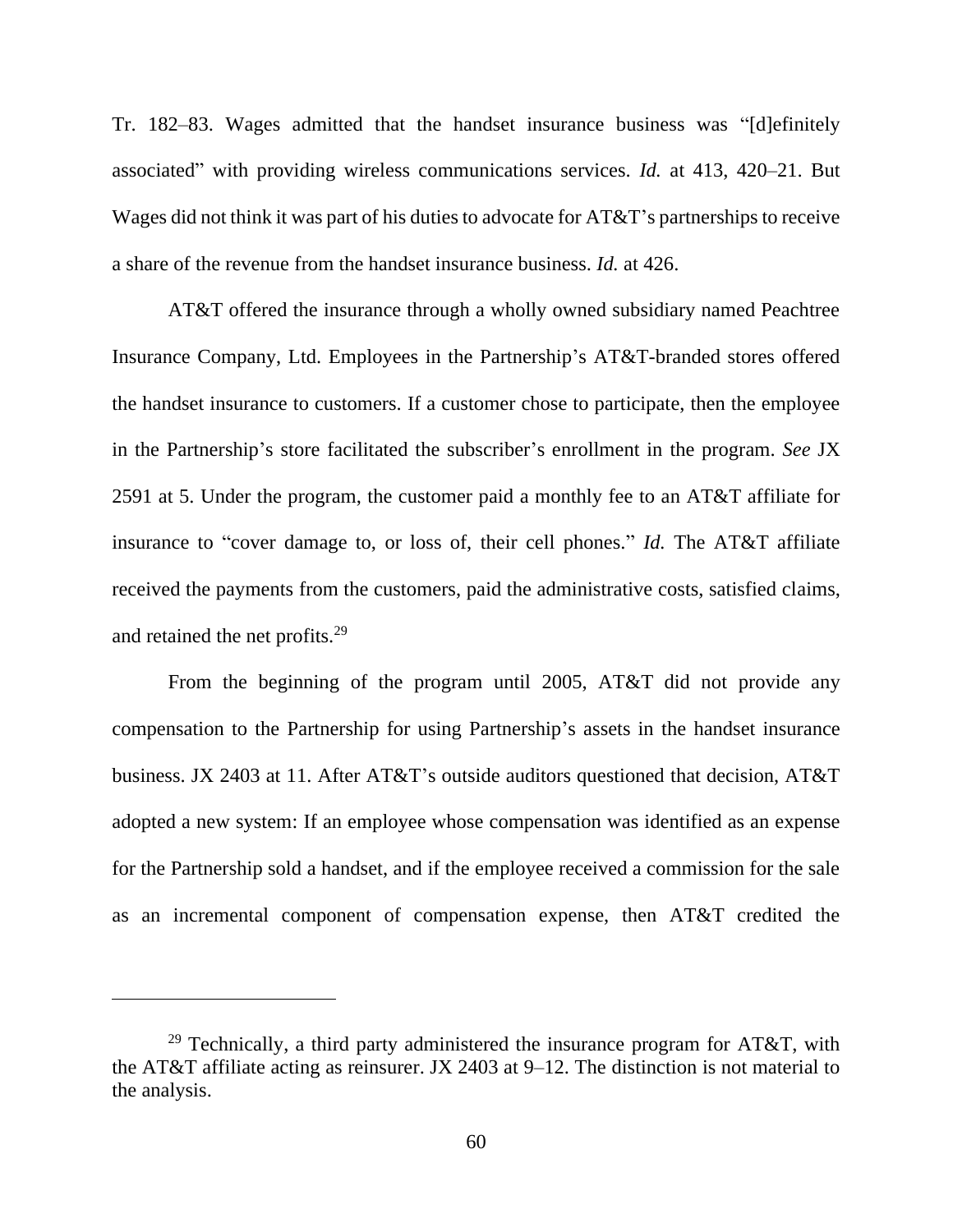Partnership for the commission expense.<sup>30</sup> AT&T did not compensate the Partnership for the use of its other assets, such customer relationships, customer lists, and customer information. *See* JX 3866 at '315; Wages Tr. 418. AT&T did not allocate revenue and expense to the Partnership so that it participated in the benefits of the business. Wages Tr. 415, 419.

# **K. AT&T Considers Eliminating The Minority Partners.**

With data usage expected to balloon, AT&T began to explore ways to eliminate the minority partners. In August 2007, Chris Reeves, an executive in AT&T's Corporate Development department, gave a presentation to Teske and Wages in the Partnership Accounting Group.

Reeves' presentation was titled "Partnership Relations - Restructuring Update and Buyout Analysis." JX 310. The presentation identified fifty-one partnerships where AT&T could benefit by eliminating the minority partners. *See id.* at '765–67. The presentation

<sup>30</sup> At trial, Wages did not know if the commission was paid "specifically to the employee" who sold the insurance or "if it was a commission to . . . recognize the benefit to the partnership." Wages Tr. 418. The financial statements for Bradenton mention that handset insurance was offered to subscribers as an optional feature, but do not explain how Bradenton earned revenue from handset insurance or break out handset insurance as a separate line item. *See* JX 541 at 3, 8. The financial statements do show commissions to Bradenton employees as an expense, and the logical inference is that AT&T simply reimbursed the partnerships for the sales commissions that the partnerships paid to their employees. *See id.* at 3, 17. Regardless, the record makes clear that AT&T did not compensate the Partnership for the use of its customers. JX 3866 at '315. *But see* JX 2591 at 5 (2005 memorandum from Ernst & Young LLP asserting that commission reflected what AT&T management believed "would be a reasonable approximation of amounts earned by the partnership for use of its subscriber in the handset insurance plan").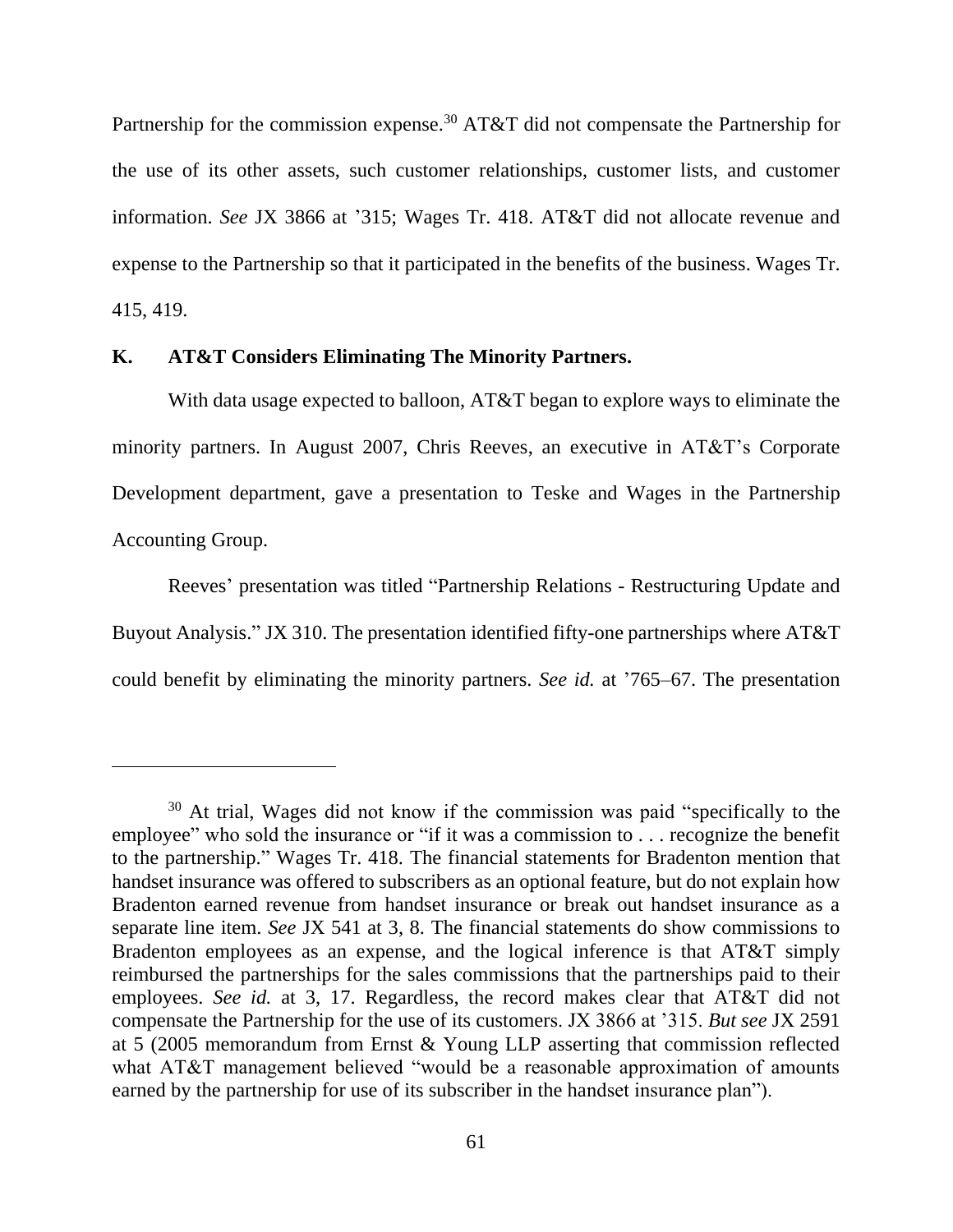explained that "[a] buyout today will be much less expensive than 1 or 2 years down the road given OIBDA growth rates." *Id.* at '765.<sup>31</sup> Among a list of "Ongoing Issues" that AT&T faced, the presentation listed the "[i]nability to capture data roaming revenues within the partnerships." *Id.* at '762.

In early 2008, Reeves gave a presentation to AT&T's CFO, Pete Ritcher, about buying out the minority partners. JX 344; Teske Tr. 535. The presentation stated that "[p]ending asset mergers and accelerating valuations provide an opportune time to buyout certain minority partnerships." JX 344 at 2. The presentation contemplated an acquisition strategy that "would focus on the 18 legacy AT&T wireless partnerships" where AT&T could "execute a purchase without partner consent." *Id.* By acquiring the minority partners' interests, AT&T projected that it could "[e]liminate[] \$186M of Distribution and Dividend payments over 10 years" or "\$113M on a DCF basis." *Id.* at 2, 4.

The presentation explained that the minority partners' lack of "knowledge of the industry and historically poor relations" had led to "consistent conflict on issues such as CAPEX spending, and allocations." *Id.* at 3. AT&T identified "Internal Systemic Barriers" that affected relations with its partnerships, including AT&T's "[i]nability to track data roaming" and the "[i]nconsistent booking of revenues, expenses and allocations." *Id.* at 4.

<sup>31</sup> "OIBDA" means "operating income before depreciation and amortization." *See* Teske Tr. 583. It is "essentially the same" as the more familiar "EBITDA," a profitability metric that measures "earnings before interest, taxes, depreciation, and amortization." *Id.*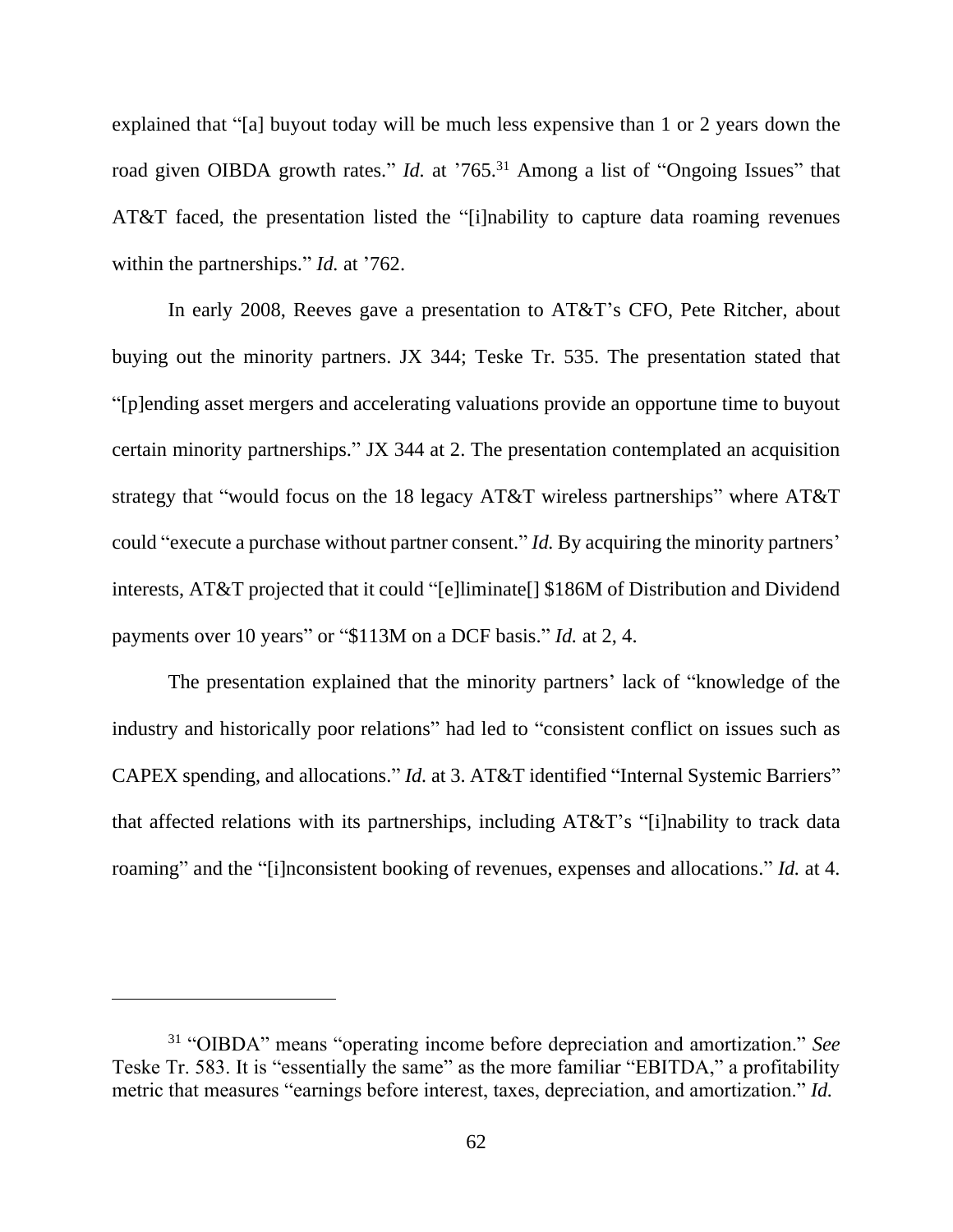Both issues resulted in the "extensive use of accounting and field personnel to resolve ongoing issues." *Id.* 

The presentation contemplated buyouts at eighteen partnerships. At a total cost of \$100 million, the buyouts would create "total savings of \$243M in perpetuity." *Id.* at 7. The presentation observed that for those partnerships, "[v]alue is projected to increase 60% from 2007 to 2010 based on Mobility OIBDA growth rates," equivalent to an OIBDA compound annual growth rate of 18%. JX 344 at 8. The buyouts would enable AT&T to "retain [the] lift in value driven by [the] projected growth of the business." *Id.* The presentation noted that the partnership assets would be "acquired at a discount to future growth." *Id.* at 9.

AT&T ultimately decided not to buy out the minority partners in 2008. AT&T preferred to buy additional spectrum and to invest in its network. Teske Tr. 535–36.

As suggested by its spectrum purchases, AT&T remained bullish on the prospects for growth in data usage. On October 15, 2008, AT&T announced the appointment of Glenn Lurie to be the head of its Emerging Devices Organization. JX 401. Lurie stated that "[h]igh speed wireless broadband service can enhance a huge variety of gadgets." *Id.* Lurie stated that there also were "a host of exciting new applications – from social networking to navigation to location-based solutions – being developed that will rely on wireless connectivity." *Id.*

# **L. AT&T Again Considers Eliminating The Minority Partners.**

In late summer and fall 2009, AT&T again considered eliminating the minority partners. Teske Tr. 536. The economic rationale remained compelling, and the buyouts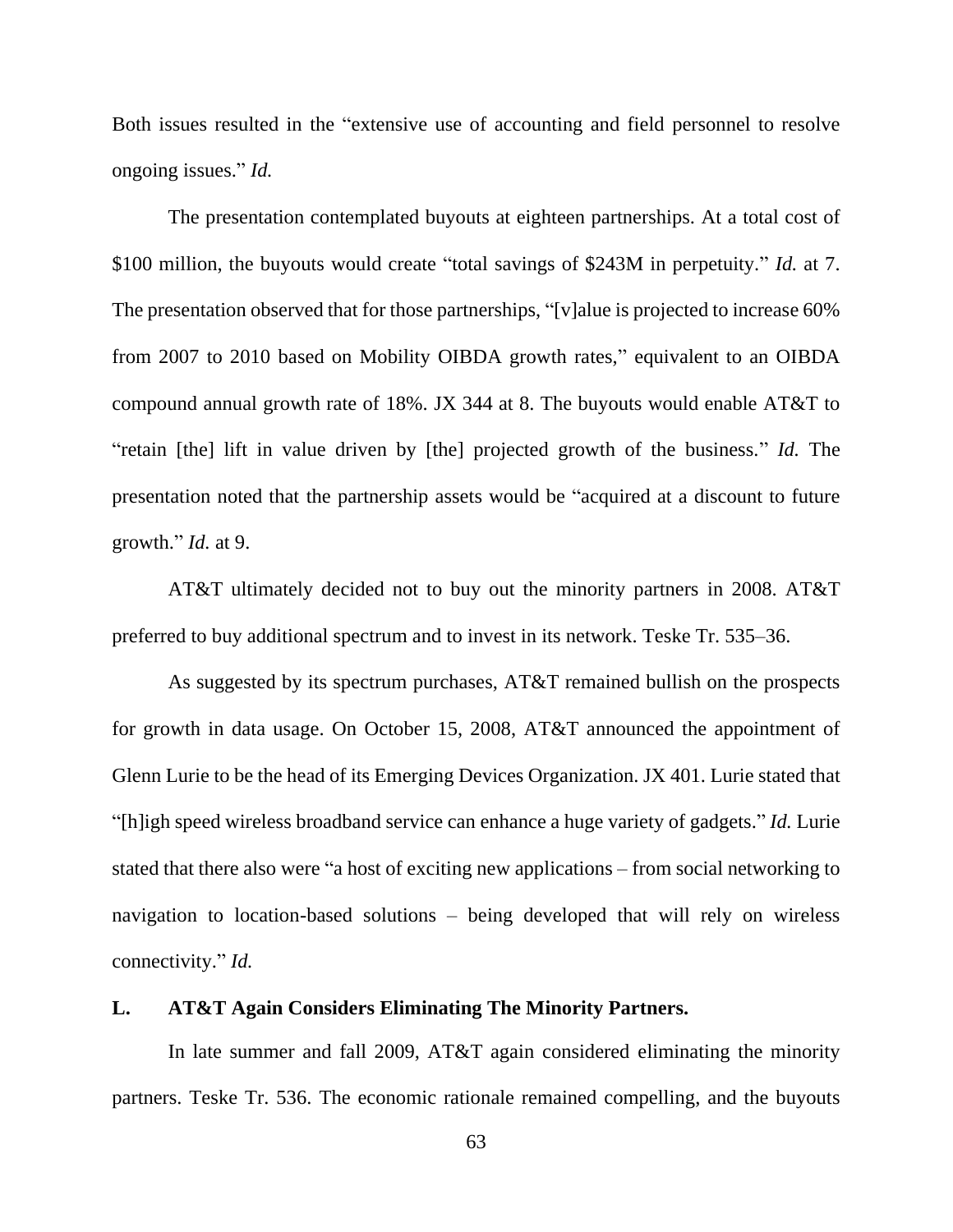would have the additional benefit of simplifying AT&T's internal corporate structure. Over the preceding decade, AT&T had pursued an effort known as Project LESS that sought to reduce the number of entities in the AT&T corporate family. Under the auspices of Project LESS, AT&T had eliminated hundreds of legal entities. Stephens Dep. 153–54.

The Project LESS team was the logical group to spearhead the buyouts of the minority partners. The effort was by Debbie Dial, an executive who handled special projects for John Stephens, AT&T's CFO. Stephens Tr. 34; Teske Tr. 536–37; Wages Tr. 191–92.

Dial directed Teske, Wages, and others to compile information about the partnerships and assess the potential savings achievable under various streamlining options. *See* Teske Tr. 536–38; Wages Tr. 190–91,193–95; JX 587. The team based its analysis on the "Minority Entity Acquisition Summary" that Reeves prepared in January 2008. *See* JX 518; JX 547.

Contemporaneously, AT&T's senior executives were reviewing AT&T's strategy for mobile applications and emerging devices. *See* JX 532. AT&T executives viewed initiatives in those areas as critical to "provid[ing] AT&T a stronger foothold in the value chain" and enabling AT&T to compete with the likes of Apple, Microsoft, and Google. *Id.* at 5. The strategy depended on "[l]everag[ing] and expos[ing] AT&T assets to promote application innovation." *Id.* at 5. AT&T believed that by using its network to play "a meaningful role in the delivery of applications to AT&T subscribers," AT&T would protect its competitive position in the rapidly changing telecommunications sector. *Id.* AT&T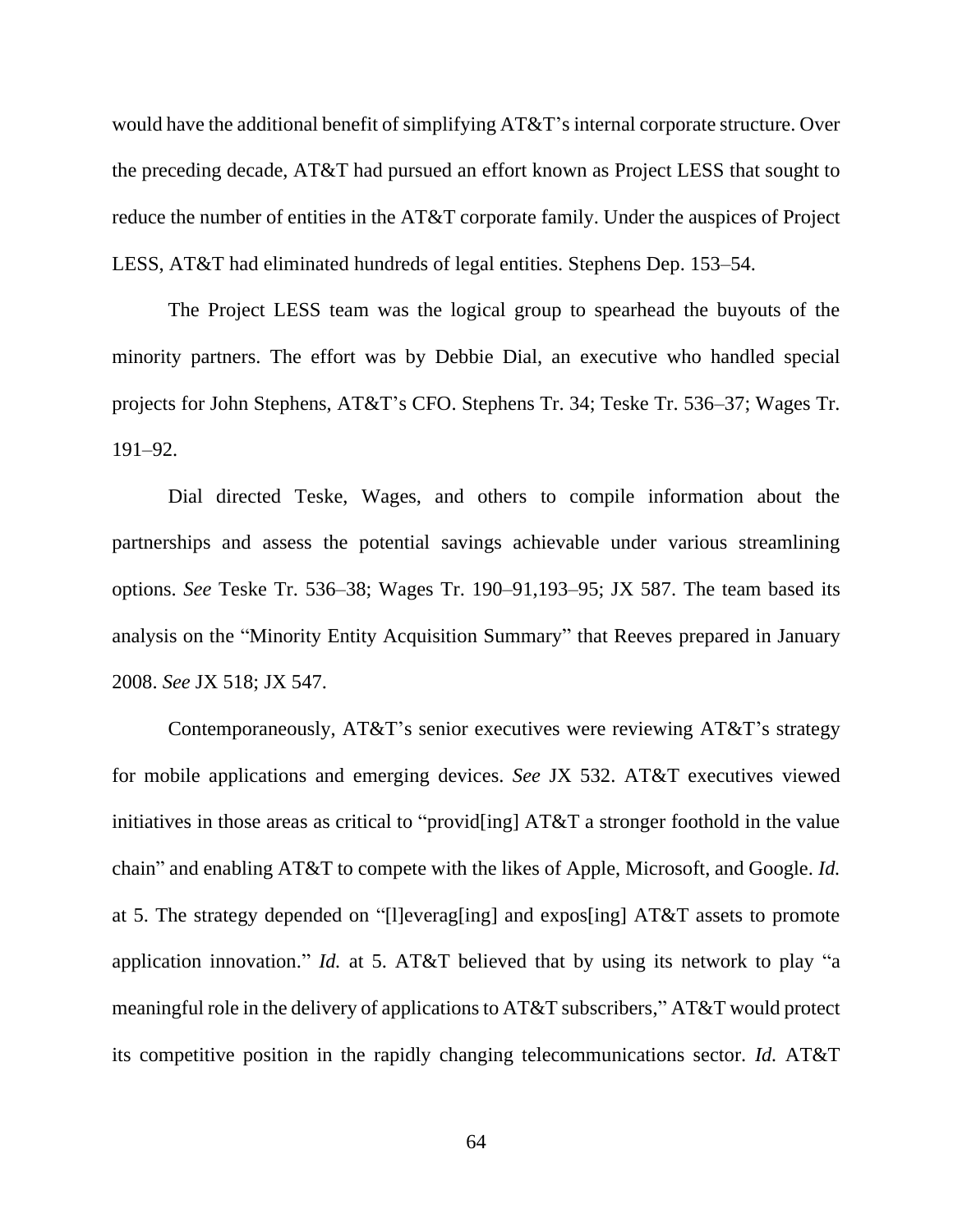projected that its business plan would "drive a 10% uplift in AT&T data revenue," equal to \$8 billion, by 2014. *Id.* at 7.

In November 2009, the Project LESS team presented its findings on the possibility of eliminating the minority partners. JX 616. The team described multiple "Current Challenges," including:

- Multiple audit/operational processes, inconsistent with the manner in which management runs the business
- Cost allocation and operational issues of accounting for distinct partnerships
- Additional processes to account for non-wireless activities in partnerships

*Id.* at '935 (formatting added). The presentation evaluated three alternative structures: a national asset roll-up, regional asset roll-ups, and minority buyouts. *Id.* at '937. The team strongly preferred the minority buyouts, describing it as the "[s]traightfoward/simple alternative" that would (i) "[a]void[] litigation risks associated with business unit integration," (ii) provide a "[c]lear legal path forward," and (iii) "[e]liminate 360 ownership stakes" associated with the entities. *Id.* at '638.

After the presentation, Stephens directed Teske and Greg Hall, Mobility's controller, to engage a valuation firm to estimate the value of the minority partners' interests. Teske Tr. 544–45. In February 2010, AT&T retained PricewaterhouseCoopers LLP ("PwC") to value the partnerships.

In April and May 2010, PwC sent AT&T its final valuation analyses. PWC valued the Partnership at \$219 million. JX 1039 at 41. AT&T used PwC's valuation to set the price it paid in the Freeze-Out. PTO ¶ 16.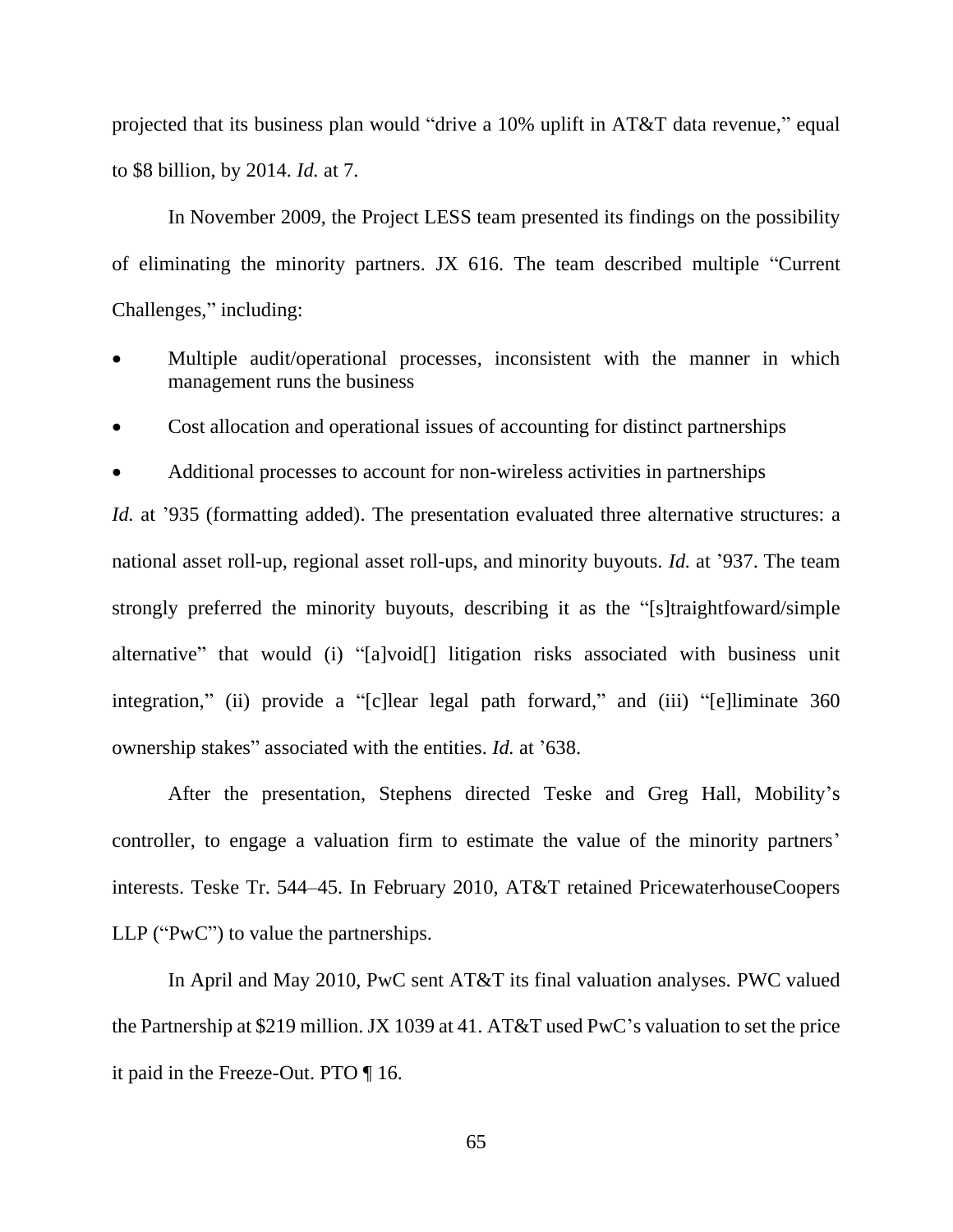After receiving the valuations from PWC, Stephens met with Stephenson, AT&T's Chairman and CEO, to obtain his approval for eliminating the minority partners. Stephens Tr. 34–35; Teske Tr. 575. In connection with the meeting, AT&T executives sent Stephenson a memorandum that quantified the administrative, audit, and tax savings that AT&T would achieve. JX 3514. The memorandum also identified a benefit in the form of a "[d]ecreased distribution payment stream." *Id.* at '575. The memorandum conspicuously failed to quantify the decreased payment stream. But AT&T necessarily knew the value of the payment stream, because AT&T observed that eliminating the minority partners "will be slightly accretive to AT&T's earnings and free cash flow per share." *Id.*

On June 3, 2010, Stephenson approved the Freeze-Out. JX 3514. *Id.* at '575–76. After receiving Stevenson's approval, AT&T formed Holdings as a new subsidiary to effectuate the Freeze-Out. *See* PTO ¶¶ 53–54. AT&T transferred its interest in the Partnership to Holdings. JX 1273; JX 1285.

### **M. AT&T Eliminates The Minority Partners.**

In July 2010, AT&T offered to purchase the minority partners' interests at a 5% premium above the pro rata value determined by PwC. For the Partnership, PwC's valuation worked out to \$2,190,000 for each 1% of the Partnership. AT&T offered to pay \$2,299,500 for each 1% interest. *See* JX 1309; JX 1316; JX 1319.

The offer letter informed the minority partners that if they did not accept AT&T's offer, then AT&T would convene a meeting of the partners and vote its interest in favor of selling the Partnership's assets and liabilities at the value determined by PwC. The letter explained that after the sale, the Partnership would be dissolved and each remaining partner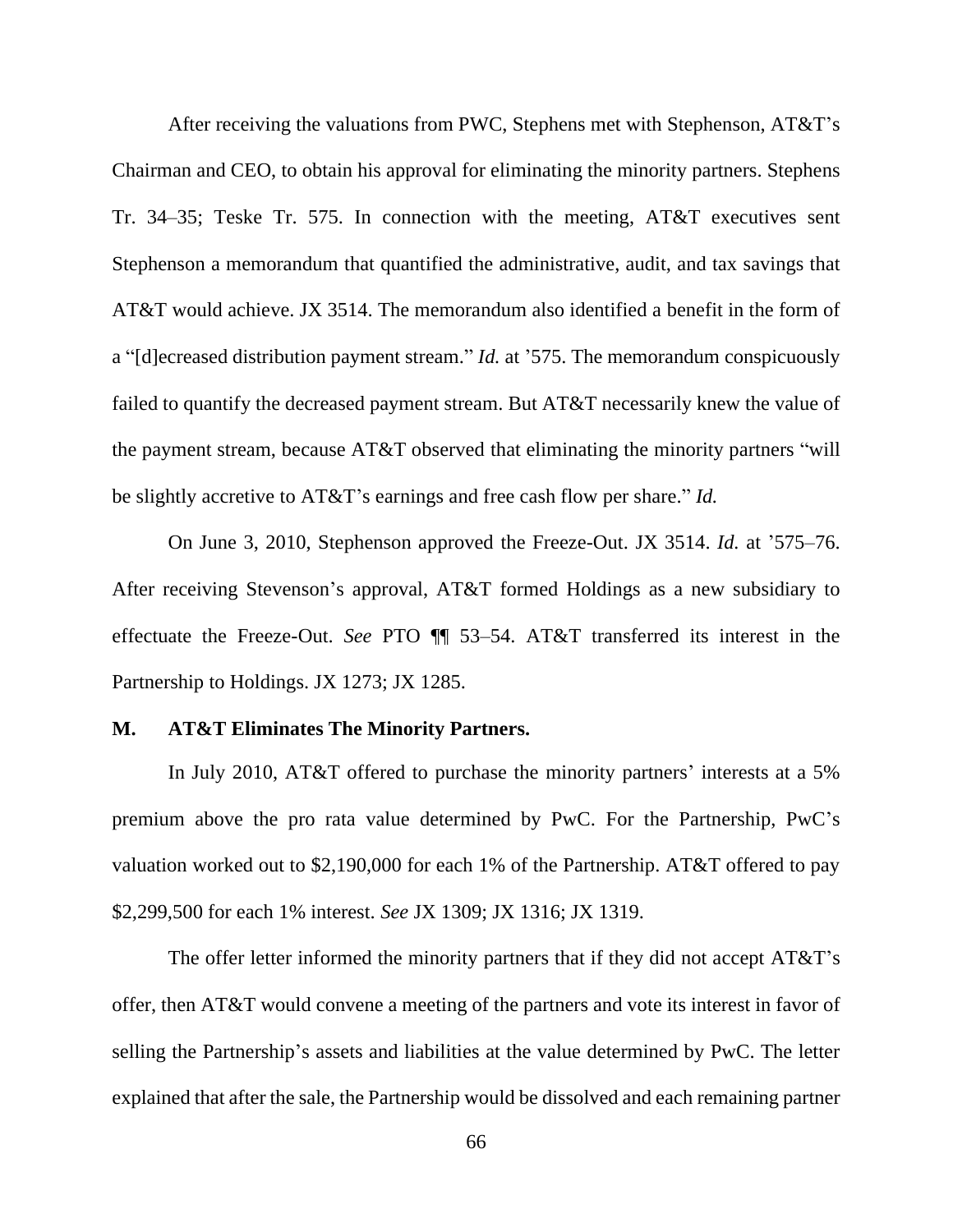would receive its pro rata share of the purchase price. PTO ¶ 59. In other words, minority partners who declined the buyout offer would receive their pro rata share of PwC's valuation, rather than a 5% premium over that valuation.

Some minority partners accepted AT&T's offer and sold their interests to AT&T. *See, e.g.*, JX 1365. Others did not. PTO ¶ 61.

In September 2010, AT&T caused an affiliate named New Salem Cellular Telephone Company LLC ("New Salem") to send an offer to the Partnership to purchase all of its assets and assume all of its liabilities for a cash payment of \$219 million. JX 1433; *see* PTO ¶ 63. Next, AT&T called a special meeting to vote on the offer. JX 1452; JX 1453; *see* PTO ¶ 64.

On October 12, 2010, the Partnership held a special meeting to consider the Freeze-Out. At the meeting, AT&T voted its interest in favor of the Freeze-Out. JX 1485; *see* PTO ¶ 65. The minority partners in attendance voted against the Freeze-Out. JX 1485; *see* PTO ¶ 66.

Immediately after the vote, AT&T caused the Partnership to enter into an asset purchase agreement with New Salem. JX 1489. Immediately after that, the Partnership and New Salem entered into a bill of sale and assignment and assumption agreement to effectuate the transfer of the Partnership's assets and liabilities. JX 1526. Having done so, Wages executed a "Statement of Dissolution," also dated October 12, 2010, reciting that the Partnership had dissolved as a result of completing a sale of all of its assets. JX 1493. That same day, AT&T sent checks to the minority partners reflecting their share of a liquidating distribution in the amount of the sale price. JX 1534.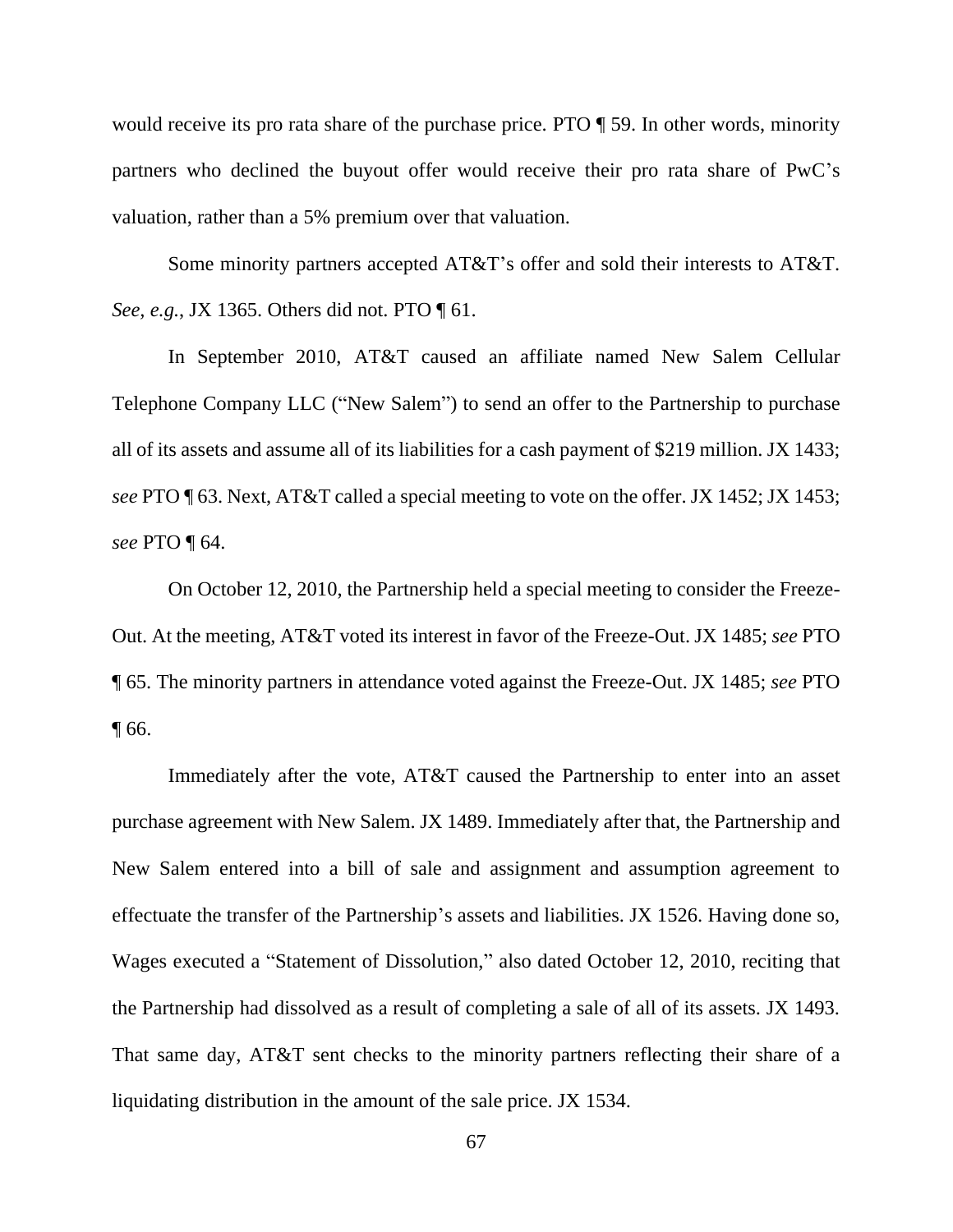Roughly contemporaneous with the Freeze-Out, AT&T engaged in similar transactions at five other partnerships. Over the following months, AT&T engaged in similar transactions involving seven additional partnerships, bringing the total number of freeze-outs to thirteen.

#### **N. Litigation Commences.**

On August 26, 2011, former minority partners in the Partnership sent AT&T a letter asserting that AT&T had breached the Partnership Agreement when engaging in the Freeze-Out. JX 2030; *see* PTO ¶ 70. The former minority partners demanded that AT&T "cure its material defaults" within thirty days. JX 2030 at 2; *see* PTO ¶ 70.

On September 23, 2011, AT&T filed a lawsuit seeking declaratory relief against the nine former minority partners in the Partnership. C.A. No. 6886-VCL, Dkt. 1. AT&T's complaint sought broad declarations absolving AT&T of any contractual or fiduciary liability for its actions. *Id.* ¶ 59; PTO at 3. On October 4, 2011, five of the minority partners in the Partnership filed suit against AT&T. C.A. No. 6908-VCL, Dkt. 1.

Either AT&T or the minority partners or both filed lawsuits addressing the transactions involving the other partnerships. In total, fifteen lawsuits were filed involving thirteen different partnerships. Because of the manner in which the lawsuits were filed, minority partners appeared as the plaintiffs in some civil actions and as defendants in others. AT&T occupied the converse positions. To achieve a measure of consistency, the court realigned all of the minority partners as plaintiffs and AT&T and its affiliates as defendants.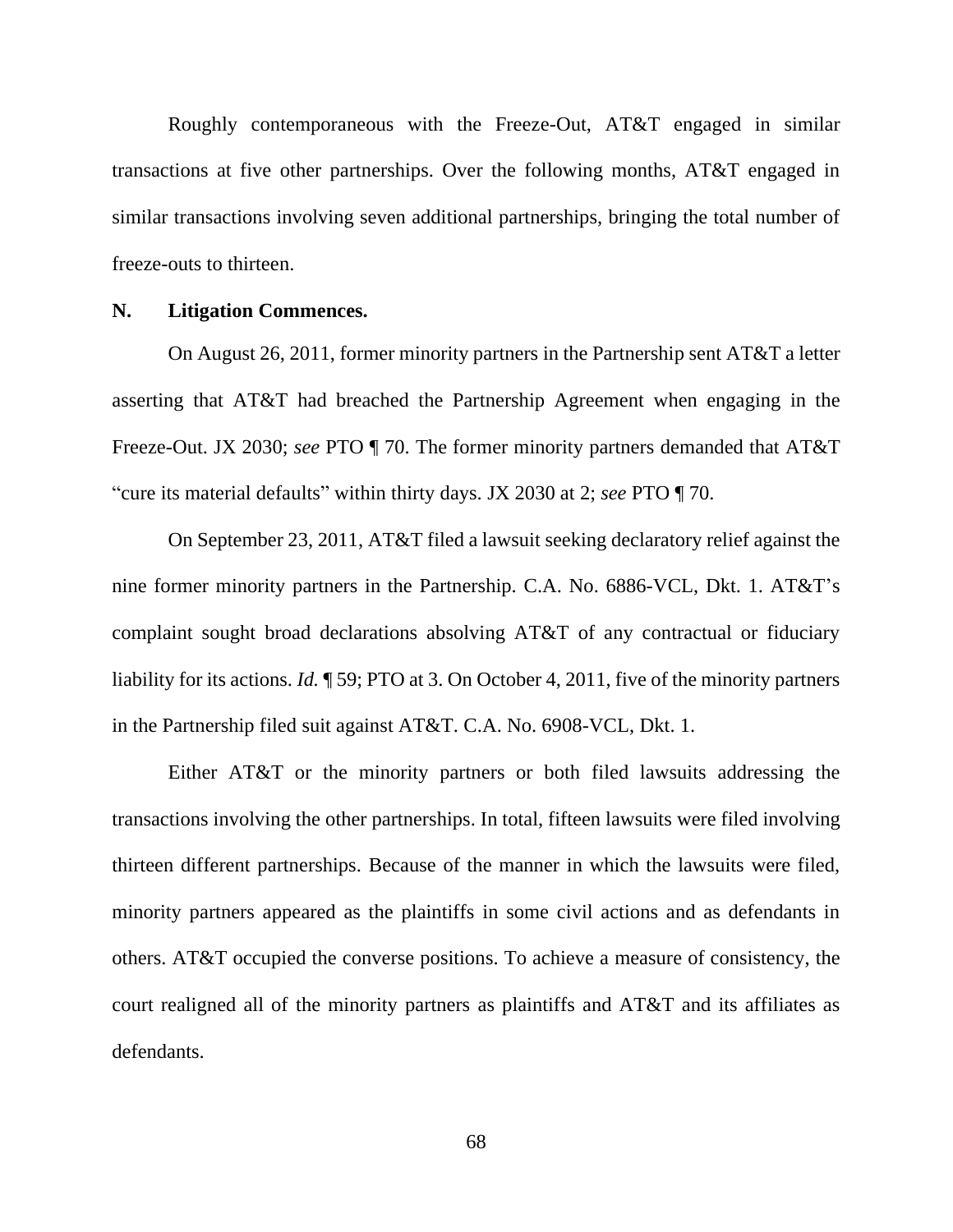As a result of the court's orders, the following minority partners are the plaintiffs for purposes of claims relating to the Partnership. The chart identifies their minority interest in the Partnership at the time of the Freeze-Out.

| <b>Salem Minority Partners</b>                                       | <b>Interest</b> |
|----------------------------------------------------------------------|-----------------|
| Alan R. Bell                                                         | 0.3420\%        |
| Michael T. Bowers                                                    | 0.1710\%        |
| The Ronald J. Gotchall Living Trust (Rosa Lee)<br>Gotchall, Trustee) | 0.1710\%        |
| The Rosa L. Gotchall Living Trust (Ronald J.<br>Gotchall, Trustee)   | 0.3420%         |
| Om Parkash Kalra                                                     | 0.3420\%        |
| Ellen M. Martin                                                      | 0.1710\%        |
| Roam-Tel Partners                                                    | 0.3420\%        |

PTO ¶ 9. Collectively, the minority partners held a 1.881% interest in the Partnership, with AT&T holding the remaining 98.119% interest. *See* PTO ¶ 10. Based on the consideration that AT&T paid for the assets and liabilities of the Partnership, the plaintiffs received \$4,119,390 in the aggregate.

# **O. The Coordination Order**

Initially, the actions proceeded separately, albeit with the parties making parallel moves across their multiple lawsuits. In June 2012, AT&T filed motions to dismiss the claims which asserted that AT&T failed to comply with the Partnership Agreements when effectuating the freeze-outs. *E.g.*, C.A. No. 7030-VCL, Dkt. 16. In March 2013, the court issued a series of orders granting the motions. In summary, the court held that AT&T had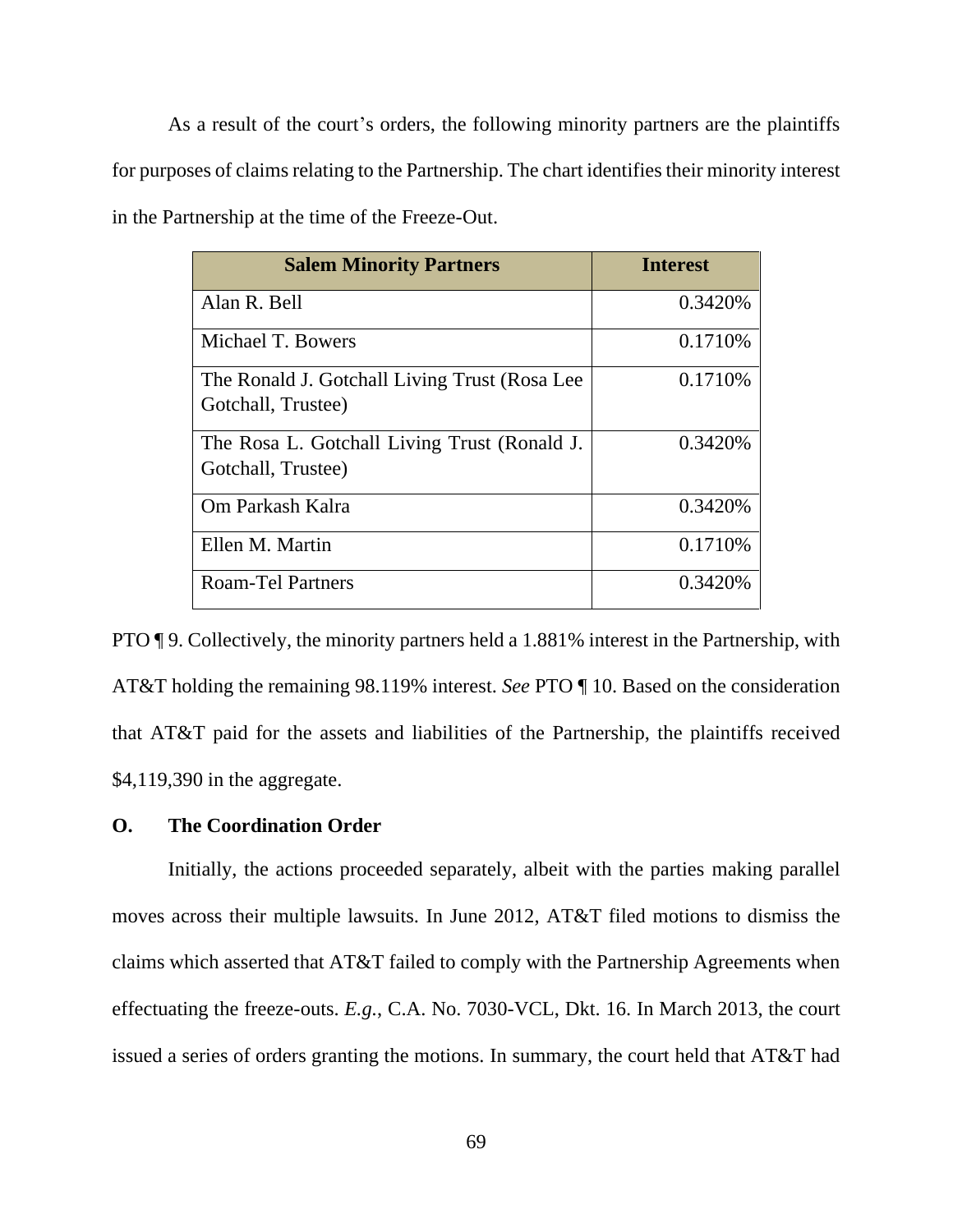the power under the Partnership Agreements to effectuate the freeze-outs. *E.g.*, Dkt. 64 ¶¶ 8–9.

In June 2013, the court entered a stipulated order coordinating the actions for purposes of pre-trial discovery under the caption of the Coordinated Action. The actions were not formally consolidated. The court directed the parties to make all filings in the Coordinated Action and designate them as pertaining to all of the coordinated actions or to specific cases.

# **P. Discovery**

Discovery unfolded over the better part of eight years. During the process, AT&T aggressively resisted discovery, even after the court ruled against AT&T on specific issues. As the court noted on several occasions, AT&T was the most obstructive litigant that this judge has ever seen, whether in private practice or on the bench.<sup>32</sup>

<sup>32</sup> *See, e.g.*, Dkt. 283 ¶ 1 ("The court has considered in particular the defendants' attempts to portray as excessive and unfounded the discovery that the plaintiffs served in response to the guidance the court provided, the numerous issues raised by the defendants in response to that discovery, and the defendants [sic] repeated efforts to argue the merits of the case in the context of discovery disputes."); Dkt 454 at 35–36 ("[T]his has been an effort by the plaintiffs to hack through the – one of the largest forests of discovery, objections, and delays and problems that I have seen. And that goes for both on being on the bench and in practice. And you guys are No. 1, you know. It's good to be No. 1, I guess. But the number of problems and inability to understand things and need to revisit issues that you-all have raised over the course of these nine years, both before and after me bringing in the Special Master, dwarfs anything I have ever encountered."); *see also* Tr. 481 ("THE COURT: . . . . I read that [objection in AT&T's discovery response]. And what that suggests to me is that it was a contemporaneous admission from you-all that you weren't providing what I ordered you to provide.").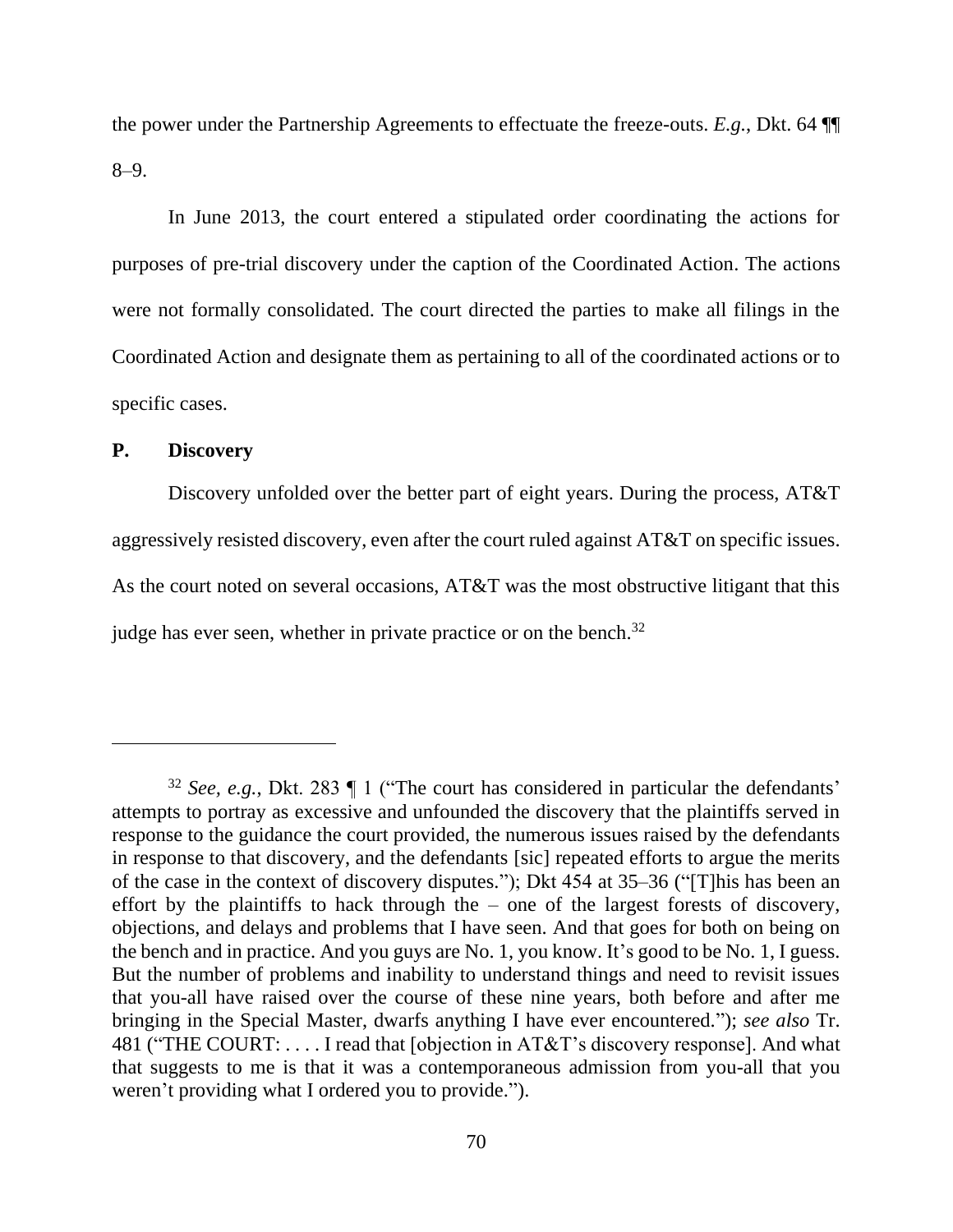## **1. The Disputes That Led To The Appointment Of The Discovery Master**

In late 2015, the plaintiffs pursued a motion to compel that sought to follow up on information that the plaintiffs obtained during depositions taken in 2014. The plaintiffs sought to explore the extent to which AT&T sold information belonging to the partnerships in the Coordinated Action to third parties, including government agencies, without the approval of their Executive Committees. Dkt. 131. The plaintiffs detailed their extensive and unsuccessful efforts to obtain this information from AT&T. *Id.* at 6–12.

AT&T responded to the discovery motion with a fifty-nine page brief, supported by forty-six exhibits, that advanced a barrage of arguments. AT&T claimed that the discovery did not relate to any claim in the case. Dkt. 140 at 27–28. AT&T claimed that the plaintiffs should have sought the discovery earlier. *Id.* at 29–30. In an effort to obtain summary judgment under the guise of a discovery ruling, AT&T argued that the materials sought could not support a breach of the partnership agreements as a matter of law. *Id.* at 31–35. In support of that contention, AT&T relied on the fact that certain of the partnerships had entered into management agreements, which AT&T claimed "explicitly authorized the Defendants' affiliates to 'act as agent for and on behalf of [those partnerships] . . . before federal, state, and local governmental authorities.'" *Id.* at 34 (ellipsis in original) (quoting MNSA art. II). AT&T also claimed that the sharing of subscriber information could not support a breach of the partnership agreements as a matter of law because federal law declared that the information belonged to individual subscribers, not the partnerships. *Id.* at 35–36. And AT&T claimed that even if the plaintiffs were correct about the meaning of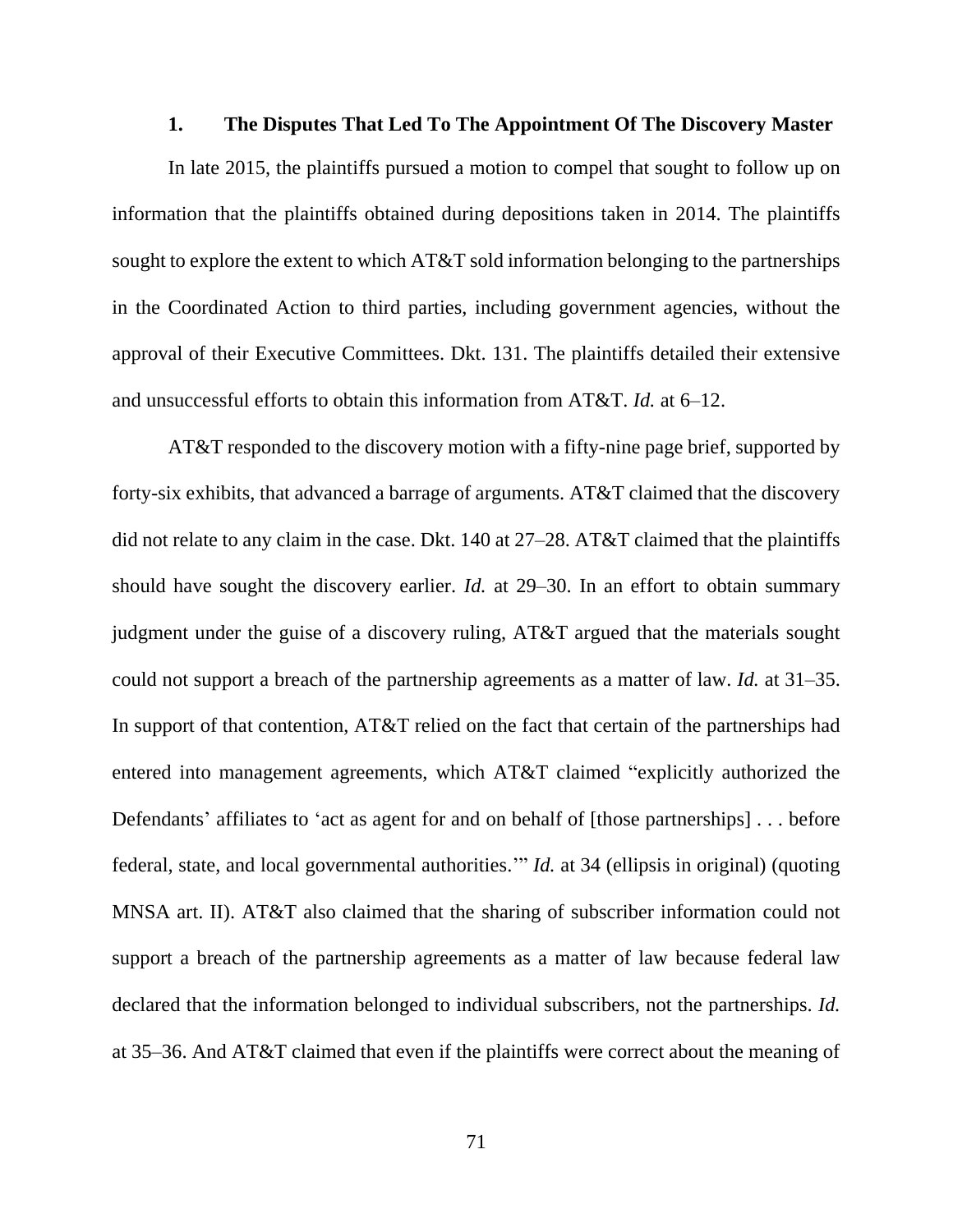the provision in the partnership agreements, then the provisions would be invalid as a matter law. *Id.* at 36.

AT&T also advanced arguments more appropriate to a motion to compel. AT&T argued that it had provided all the information to which the plaintiffs were entitled and that providing any additional information would be unduly burdensome. *Id.* at 36–44. And AT&T claimed that federal law prohibited them from providing much of the information. *Id.* at 44–53.

In their reply, the plaintiffs confirmed that they were seeking information about how much money AT&T made by selling proprietary information belonging to the partnerships to third parties. Dkt. 149 at 2. The plaintiffs noted correctly that AT&T had never denied that it sold the partnerships' information to third parties. *Id.* at 7. The plaintiffs also made clear to AT&T that they were pursuing a claim for breach of the Partnership Agreement based on AT&T's sharing of information with third parties. *Id.* at 16–18.

AT&T then sought leave to file a sur-reply. AT&T claimed that the plaintiffs' responses to AT&T's arguments actually constituted new arguments to which AT&T should have a chance to respond. Dkt. 163. The court denied the request. Dkt. 165.

The court held a hearing on February 11, 2016. Dkt. 203. The court ruled that the information that the plaintiffs sought about revenue that AT&T received and had not allocated to the partnerships was relevant and discoverable. *Id.* at 6, 47. To the extent the information related to non-governmental counterparties, the court directed AT&T to provide it. *Id.* at 9. To the extent the information related to government entities, the court directed AT&T to determine whether any revenue streams existed that were not allocated,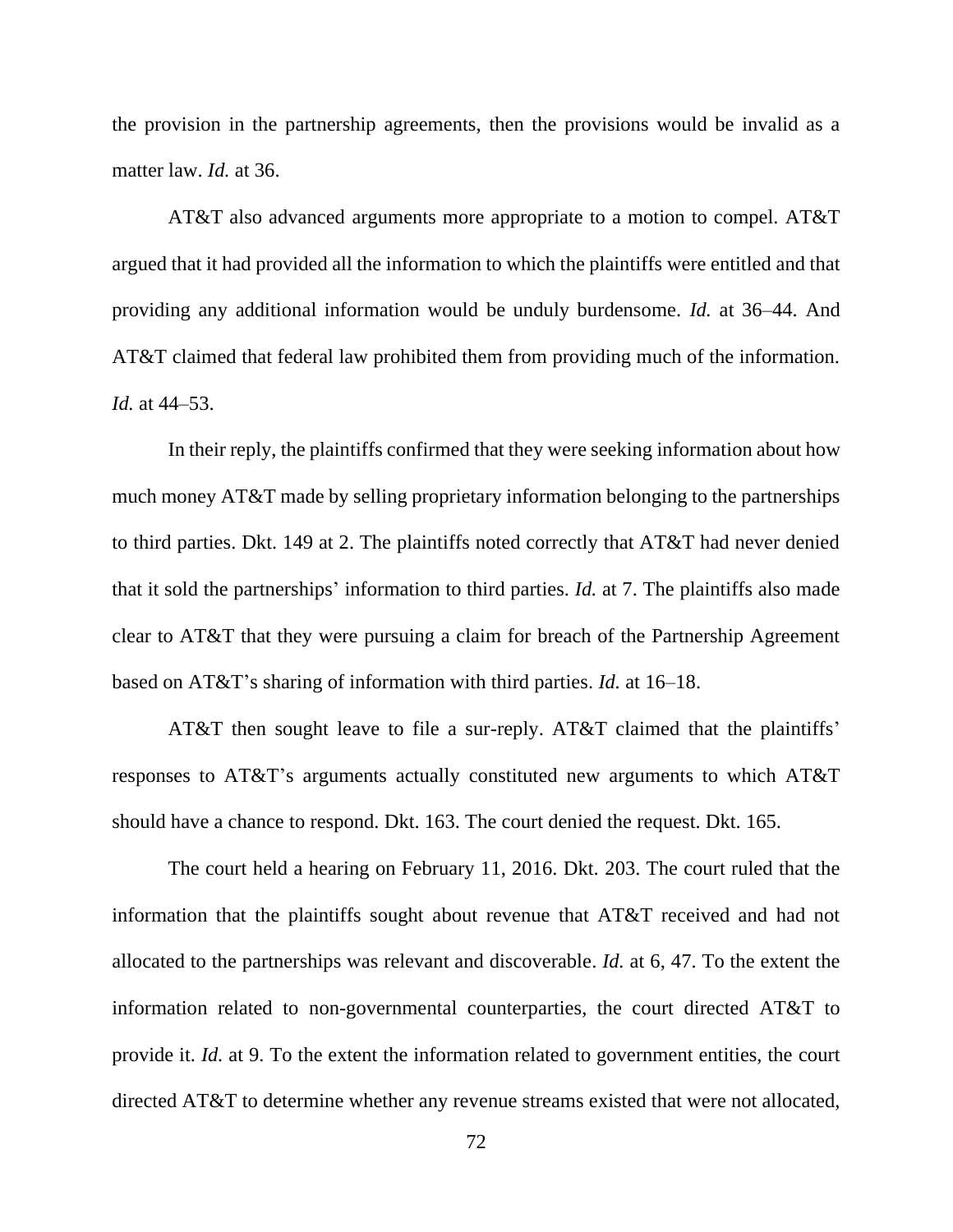then "figure out a way to provide the information at a sufficiently aggregate level so that it doesn't implicate national security concerns, and figure out a way to give the plaintiffs that information." *Id.* at 48. The court instructed the plaintiffs to serve a new set of interrogatories and requests for production that refined their requests. *Id.* at 65. The court also admonished AT&T against relying on overly broad, general objections. *Id.* at 70–71.

AT&T did not comply with those rulings. AT&T instead served responses cabined by a host of overly broad, general objections. Dkt. 222 Ex. B; *see* Dkt. 251; Dkt. 252. AT&T objected to approximately 100 requests for admission, interrogatories, and requests for production. AT&T refused to provide any documents in response to thirty-two requests for production. AT&T effectively disregarded the court's instructions.

The plaintiffs again moved to compel, styling their effort as a supplemental motion. Dkt. 222. The plaintiffs also moved to compel discovery regarding revenue that AT&T generated from contracting with third parties for data-related services. *See* Dkt. 220. Through the latter motion, the plaintiffs sought to ensure that they received information about AT&T's revenues from what this decision has referred to as Connected Devices and Commercial Network Agreements. *See id.* at 8–13. AT&T responded to the supplemental motion with a thirty-eight page answering brief supported by 320 pages of exhibits. Dkt. 251. AT&T responded to the additional motion to compel with a fifty-one page answering brief supported by fifty-four different exhibits. Dkt. 252; Dkt. 253.

The court convened a hearing on both motions on June 3, 2016. Dkt. 272. During the hearing, the court discussed the practical challenges that the motions presented. *Id.* at 5. In summary, the plaintiffs sought to understand how AT&T generated revenue from its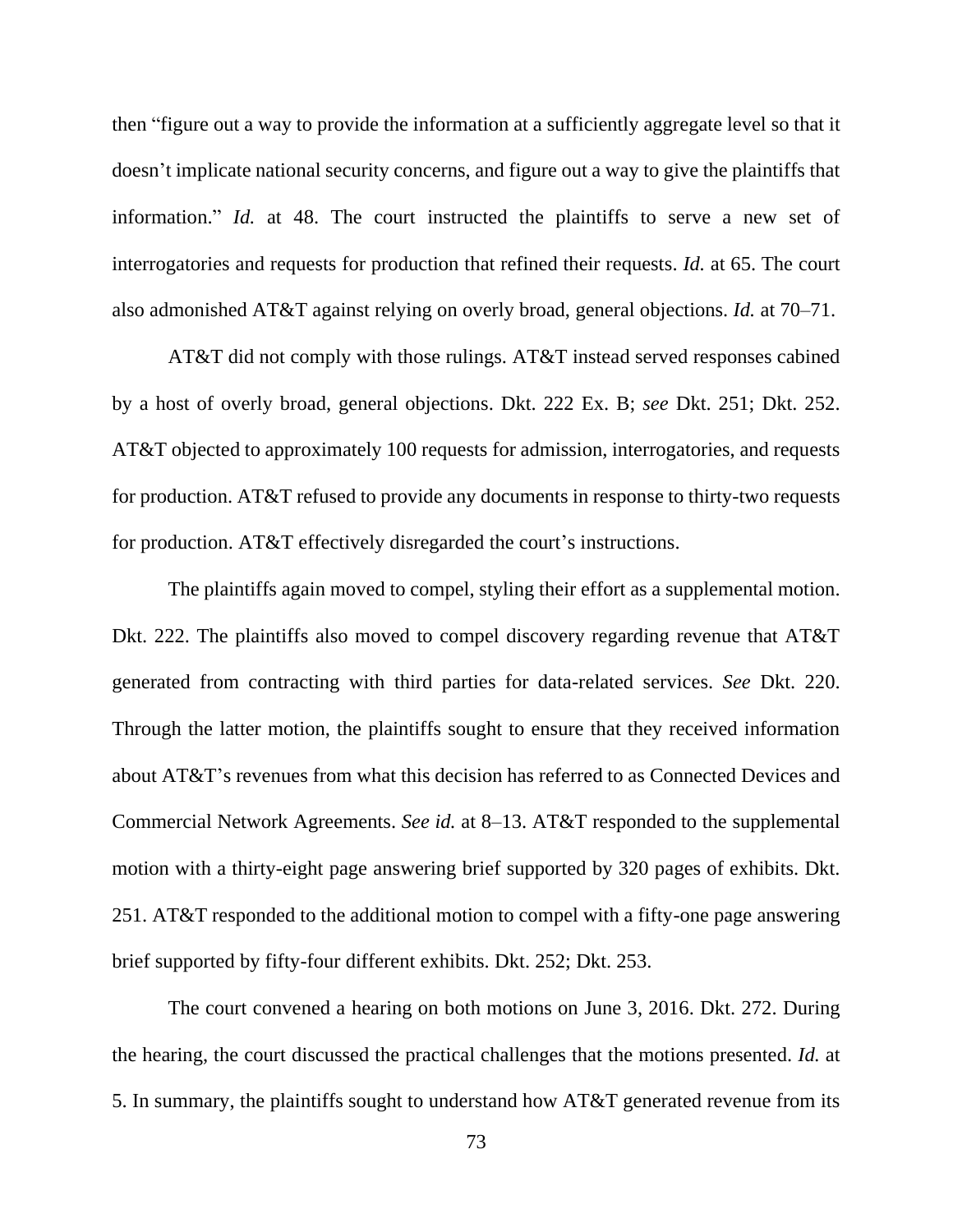nationwide cellular business, so the scope of discovery was potentially vast. The burden of that discovery also could be disproportionate, because regardless of the metric used, the partnerships at issue in the Coordinated Action made up a small fraction of AT&T's business. An additional problem was that to evaluate the scope of discovery, the court would need to develop a deep understanding of AT&T's business. The court typically would acquire that level of understanding only after a trial on the merits. The court thus faced the prospect of conducting a multi-day evidentiary hearing akin to a trial so that the court could determine what discovery was warranted in preparation for a trial.

Confronted with a seemingly intractable Gordian knot, the court hazarded the possibility of a special discovery master. If the parties could agree on an independent, subject-matter expert, then that person could investigate AT&T's business and make a recommendation on the extent of discovery that was warranted. *Id.* at 23–30.<sup>33</sup>

The court asked the parties to suggest candidates for the position of special discovery master. Dkt. 272 at 39. The plaintiffs proposed Jim Timmins, a Managing Director of Teknos Associates LLC. Dkt. 271. Timmins is an expert in both valuation and technology companies. Dkt. 284 ¶ 5; *see* JX 2419 at 25–26; Dkt. 271 Ex. A. Notably, Timmins is not a lawyer.

<sup>&</sup>lt;sup>33</sup> The court also envisioned that as a result of addressing the scope of discovery, the special discovery master might acquire subject matter expertise so that it would make sense to transition the special discovery master into a valuation role. *Id.* As events transpired in the litigation, the plaintiffs objected to special discovery master transitioning into a valuation role. As a result, the special discovery master only made a recommendation regarding the appropriate scope of discovery.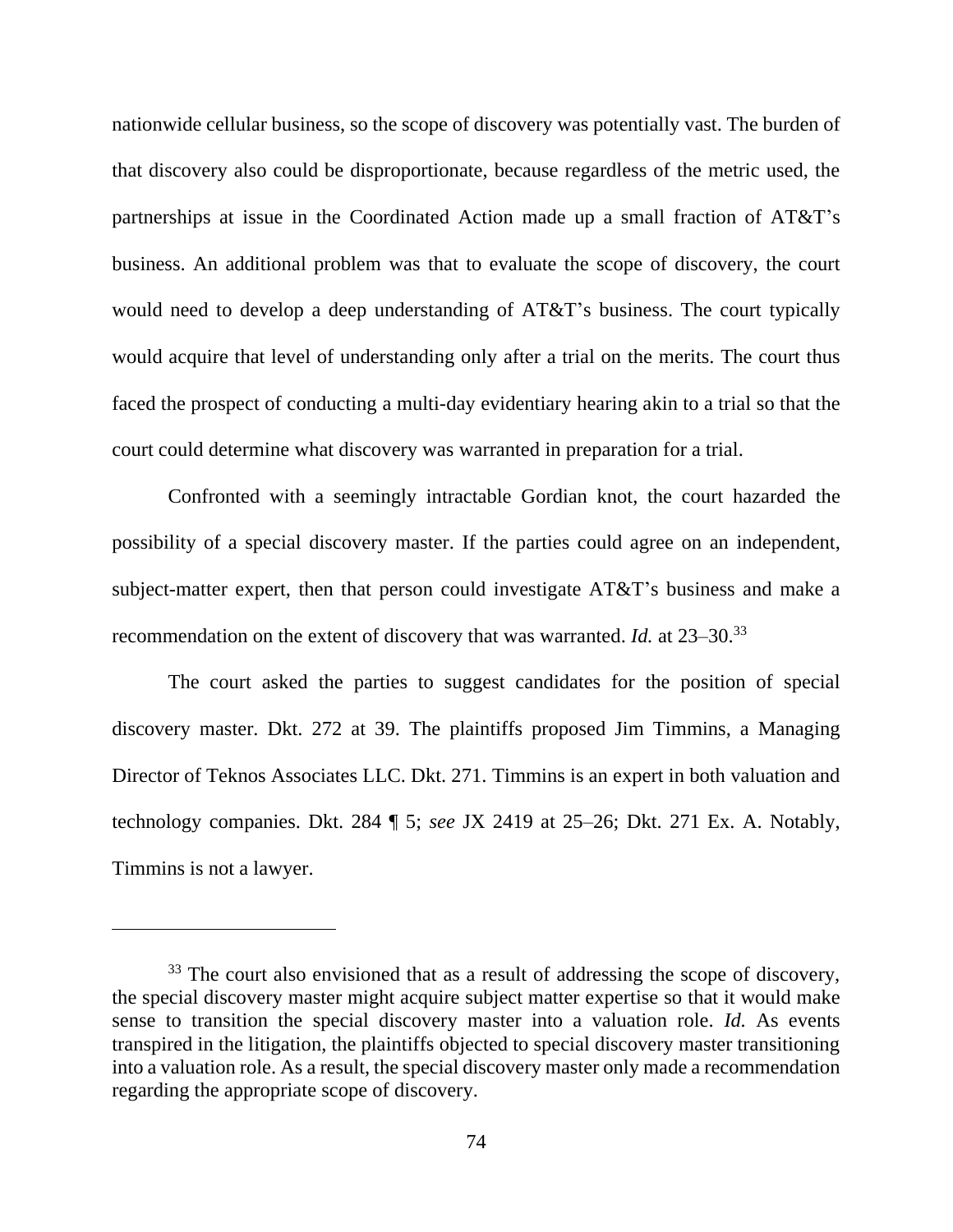On July 27, 2016, the court issued two orders. The first order granted the supplemental motion. Dkt. 283 (the "Supplemental Order"). The opening paragraph stated:

The court has spent multiple days reviewing the history of this proceeding. As part of that process, the court has given detailed review to the motion to compel that the plaintiffs filed in November 2015, the briefing in connection with that motion, and the hearing during which the court ruled on certain issues and, as to others, gave the parties substantial guidance on how to proceed. The court also has reviewed the discovery that the plaintiffs served following the hearing, the defendants' responses to that discovery, and the briefing that ensued on the plaintiffs' motion to compel and supplemental motion to compel. The court has considered in particular the defendants' attempts to portray as excessive and unfounded the discovery that the plaintiffs served in response to the guidance the court provided, the numerous issues raised by the defendants in response to that discovery, and the defendants [sic] repeated efforts to argue the merits of the case in the context of discovery disputes. Having done so, the plaintiffs' supplemental motion to compel is GRANTED.

# *Id.* ¶ 1.

The court overruled AT&T's objections. Among other things, the court reiterated a

ruling it had made during the hearing on February 11, 2016, regarding the scope of

discovery:

Information about all revenue streams that potentially resulted from partnership assets is plainly relevant to the valuation issues presented in this case and therefore discoverable. In addition, many of the categories of Partnership Information appear likely to be held to be confidential partnership information. Discovery into their use by AT&T is also relevant to the plaintiffs' claims for breach of the partnership agreements that contained limitations on the use of confidential partnership information.

# *Id.* ¶ 10.

In the Supplemental Order, the court directed AT&T to provide information about

how it monetized Partnership information: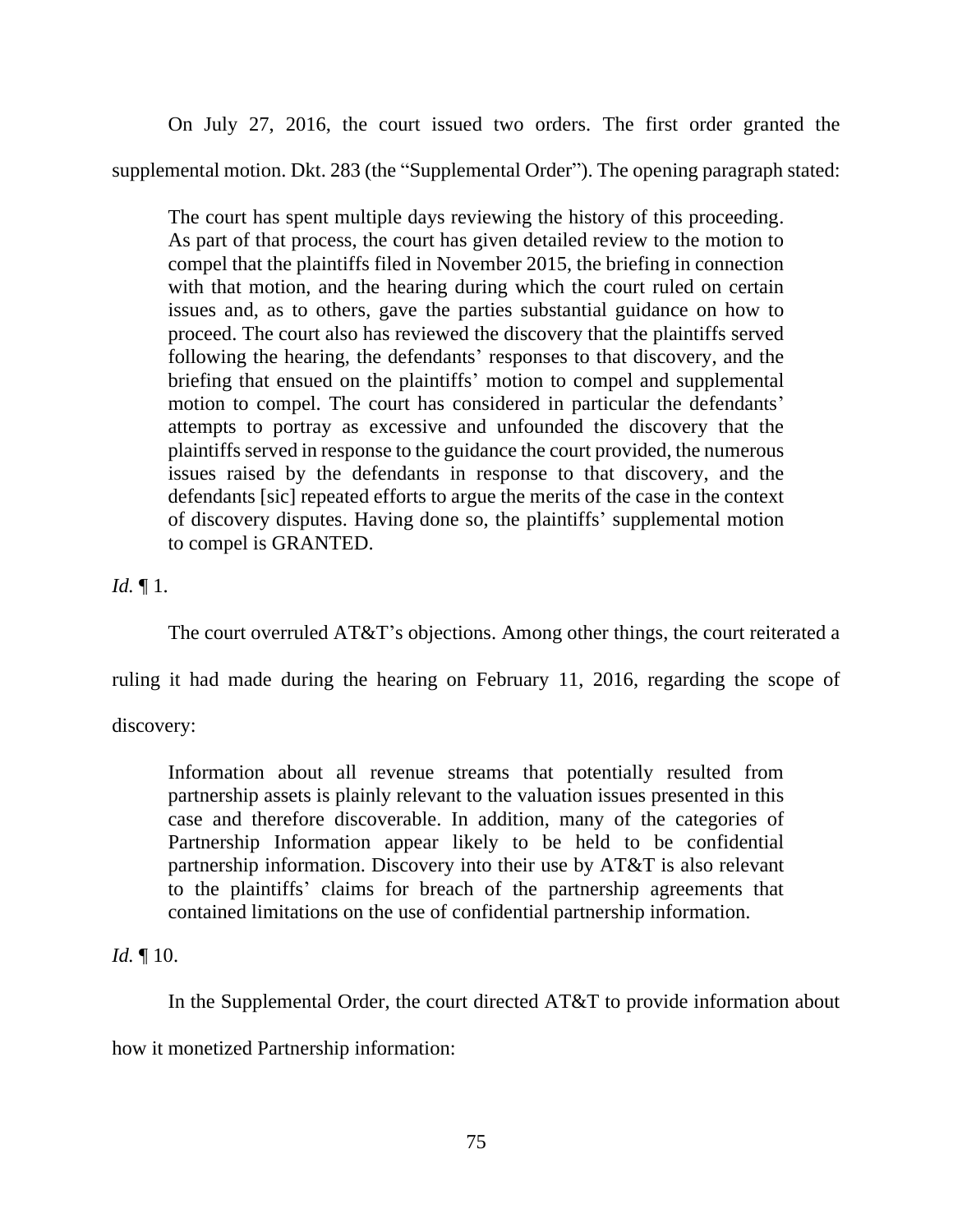14. To the extent that Partnership Information was monetized as an unsegregated part of a larger sale, license, or agreement to provide the information, AT&T shall (i) identify the larger sale, license, or agreement and (ii) identify on a year-by-year basis the gross consideration received from monetizing the information through that channel.

15. AT&T shall identify on a year-by-year basis the gross consideration that AT&T received from monetizing Partnership Information to government entities. AT&T shall identify on a year-by-year basis the gross consideration that AT&T received from monetizing Partnership Information to commercial entities. AT&T shall provide this information regardless of whether some or all of the consideration was allocated or conveyed to the Partnership. The plaintiffs are entitled to the gross consideration to test the fairness of AT&T's allocations or conveyances.

16. The identification on a year-by-year basis of the gross consideration that AT&T received from monetizing Partnership Information to government entities shall include consideration derived from contracts or legal processes that may be subject to national security protections, but the information provided pursuant to this order shall neither (i) identify the amounts derived from contracts or legal processes that may be subject to national security protections, nor (ii) identify amounts derived from other sources that would enable the plaintiffs to determine or estimate the amounts derived from contracts or legal processes that may be subject to national security protections. . . .

17. Defendants' objection to "gross consideration" is overruled. Consideration means anything of value received from the monetization of a partnership asset. Gross consideration means the aggregation of the consideration received. Defendants shall provide discovery using the term "gross consideration" and not subject to their objections.

*Id.* ¶¶ 14–17.

The second order appointed Timmins as the special discovery master. Dkt. 284 (the "Discovery Master"). The court directed Timmins to conduct proceedings to develop a recommendation as to whether the plaintiffs should be permitted to conduct further discovery into the four categories of information. The court vested Timmins with the authority typically afforded to a special master, including the authority to schedule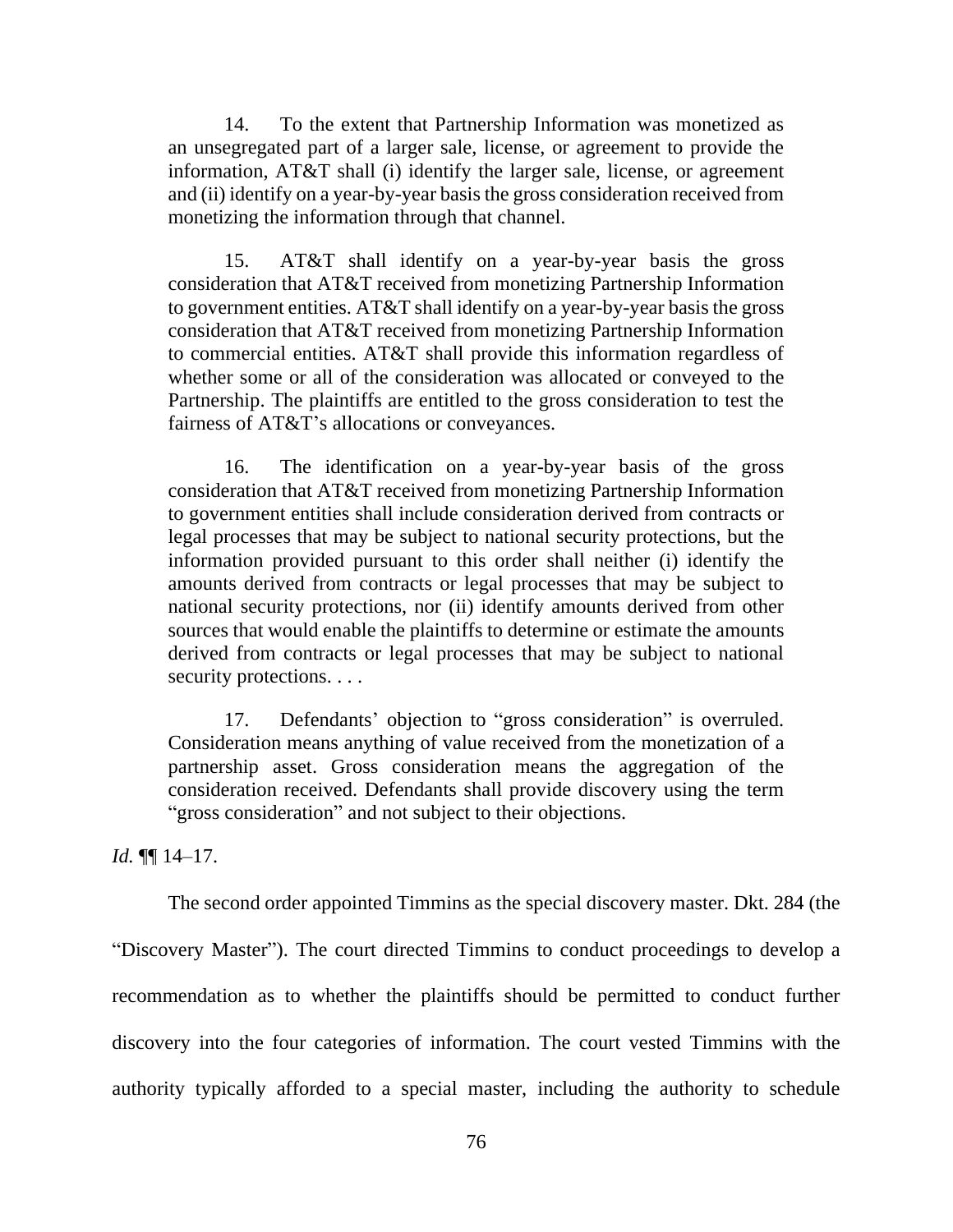proceedings, to conduct hearings, and to take testimony under oath. *Id.* ¶ 6. The court stayed all other proceedings in the case pending receipt of Timmins' recommendations. *Id.*  ¶ 13.

### **2. The Discovery Master's Investigation**

As Discovery Master, Timmins conducted a detailed investigation that spanned the better part of two years. He reviewed hundreds of documents. *See* JX 2419 at 26–27, 31– 33. He interviewed eleven witnesses under oath, including Lurie, Wages, Teske, Hall, and other AT&T accounting executives. *Id.* at 33–34, 36–37. He also conducted an informal interview with Aaron Gilcreast, the leader of the PwC team AT&T retained to value the partnerships in connection with the freeze-outs. JX 2419 at 36. Timmins met frequently with counsel for the plaintiffs and AT&T to understand their positions. *Id.* at 27–28.

Timmins issued a draft report in October 2017. *See* Dkt. 352. Both sides took exceptions. Dkt. 354 Exs. 1–6; Dkt. 358. Timmins addressed those exceptions in his final report dated March 12, 2018. JX 2419 (the "Discovery Report").

#### **a. Discovery Into Revenue From Connected Devices**

The Discovery Report first addressed the plaintiffs' efforts to conduct discovery in support of their theory that AT&T "created or anticipated a large business based on Connected Devices, that these Connected Devices generated substantial activity and revenue on AT&T's mobile network, and that this revenue was not presented to and/or appropriately considered by PwC in preparing its valuations of the Partnerships." *Id.* at 45. Based on concerns about proportionality, Timmins recommended that discovery into revenue from Connected Devices "be limited, or declined entirely." *Id.* at 137.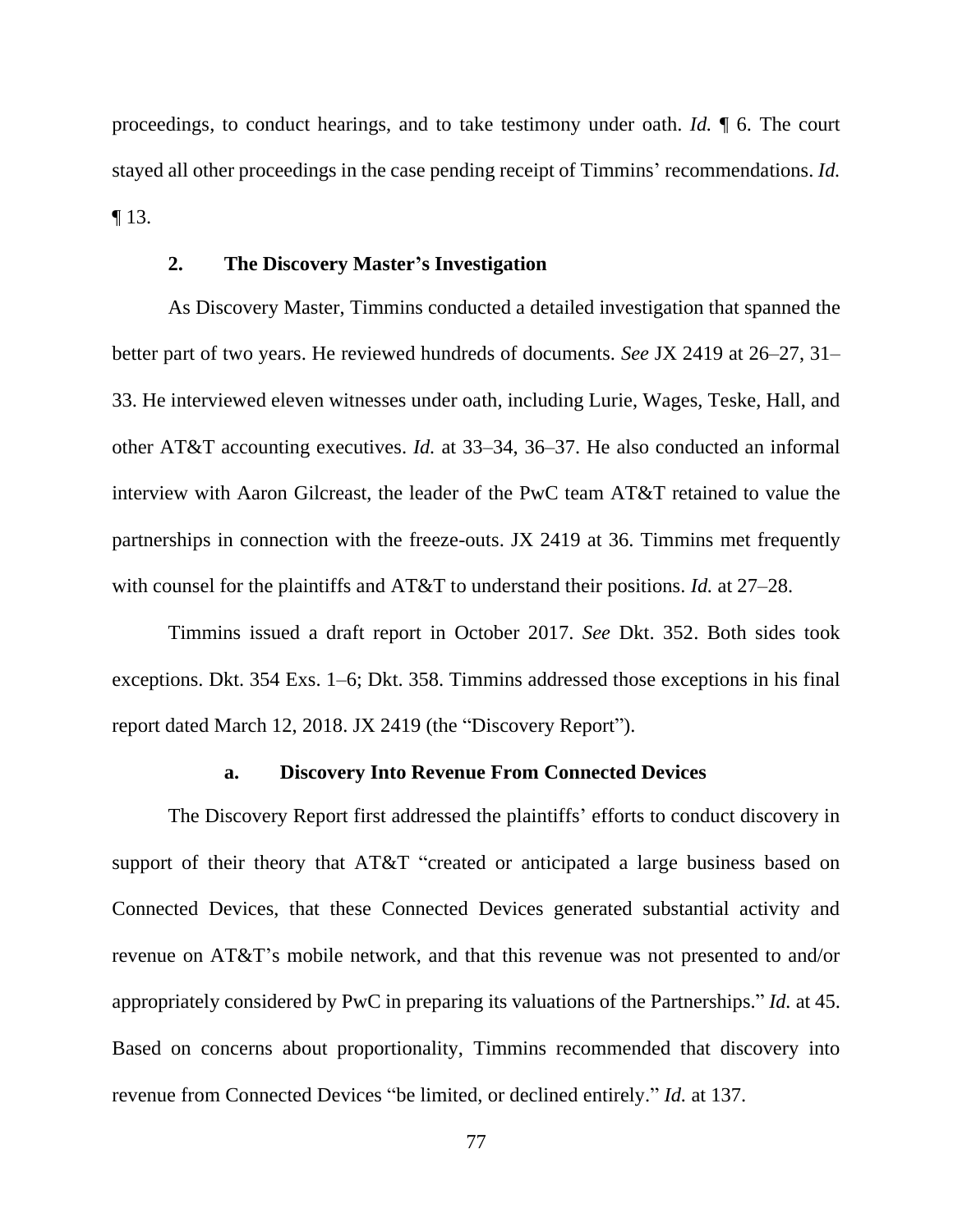In seeking discovery related to Connected Devices, the plaintiffs cited publicly available materials which showed that AT&T's executives were optimistic about the future of the business. *Id.* at 45–46. Timmins confirmed that "the AT&T wireless business was doing well and its future prospects looked bright," but he also noted that revenue from Connected Devices during the relevant period remained "small relative to AT&T's overall revenue." *Id.* at 47–48. To support these observations, Timmins noted that AT&T's annual revenue from Connected Devices ranged from \$110 million in 2008 to a run-rate of \$332 million in 2013. *Id.* at 48–49. He observed that this revenue was

small when compared to revenues for all of AT&T Mobility (*e.g.*, \$66,627,051,447 in 2012) or even compared to allocated revenues from sources attributable to the Partnerships other than wireless service and equipment revenues (*e.g.*, \$412,648,534 in 2012) or the fair value estimated for the Partnerships by PwC (*e.g.*, Bremerton was valued at \$76,000,000), especially in light of the fact that the Plaintiffs owned only – at most – a few percent of each Partnership.

*Id.* at 49–50 (footnotes omitted). Timmins also observed that "[t]he number of Connected Devices did not reach the bullish goals of some industry executives . . . , although the [plaintiffs] are correct that the number of Connected Devices on AT&T's network has risen dramatically over time." *Id.* at 51–52 (footnote omitted). Timmins therefore recommended against additional discovery into Connected Devices and mobile data revenue, believing it was unlikely to be productive and would be unduly burdensome. *Id.* at 54.

As an additional reason for his recommendation against permitting further discovery into revenue from Connected Devices, Timmins noted that AT&T allocated Connected Device revenue to the partnerships using "processes, procedures, and an outside audit firm to ensure that revenues and expenses were allocated appropriately . . . in accordance with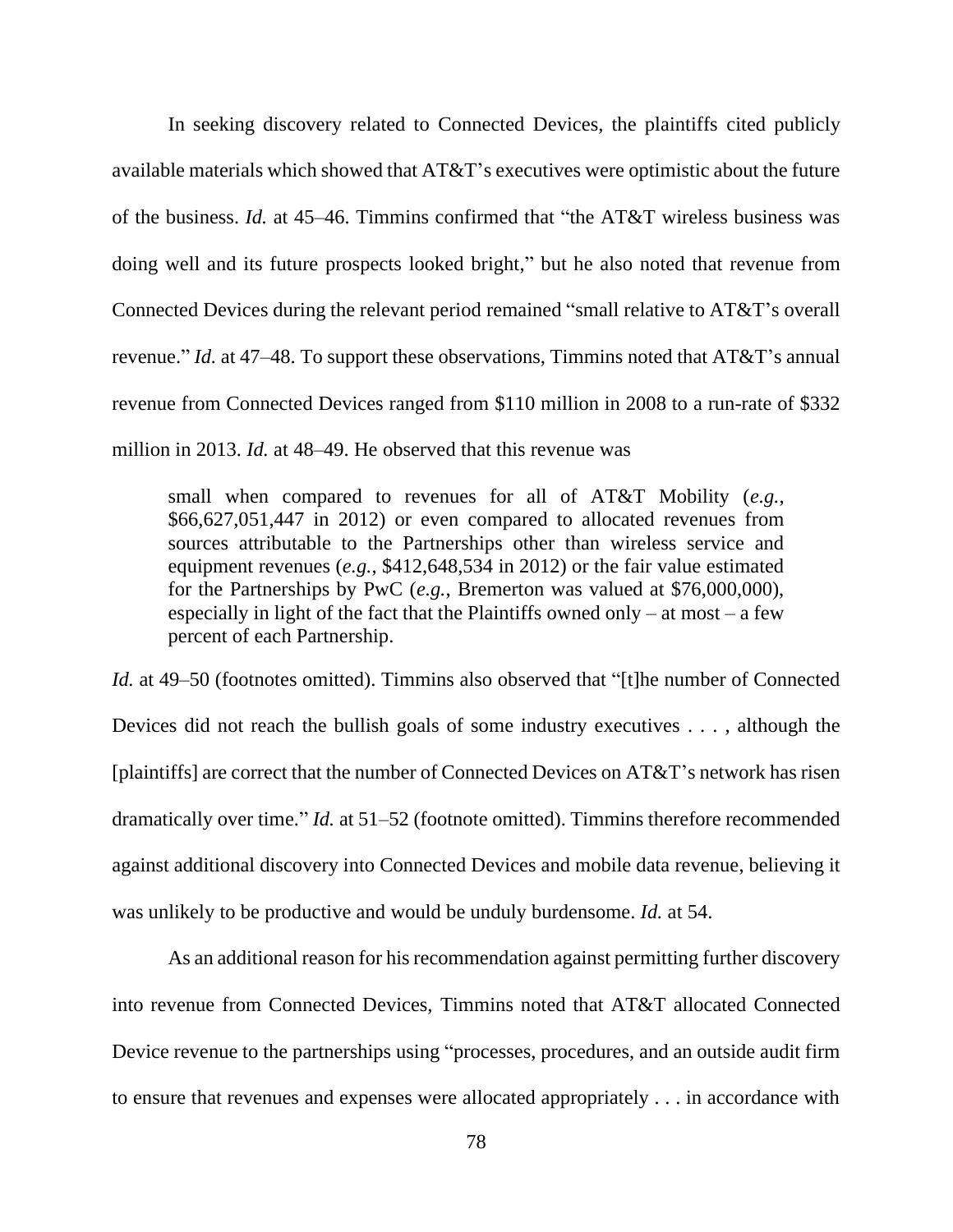good management practices and generally accepted accounting principles." *Id.* at 55–56 (footnote omitted). Timmins observed that "AT&T utilized appropriate accounting managers with the requisite knowledge, training, and experience to carry out these functions and that these managers were provided with a workforce, software, and systems to carry out these functions." *Id.* at 56. Timmins also noted that "other checks and balances were at work within the organization that would ensure revenues were allocated appropriately." *Id.* Timmins based these conclusions on interviews of AT&T personnel, "accounting walkthroughs" with AT&T executives, and his review of AT&T's audited financial statements. *Id.* at 58. He also examined a sample of revenue allocations to confirm that AT&T allocated revenue from Connected Devices to the partnerships. *Id.* at 57–59, 65. Timmins' investigation did not disclose "any deficiencies in AT&T's accounting practices." *Id.* at 134.

Timmins cited the complexity of AT&T's accounting system as an additional factor that made it less likely that further discovery into revenue from Connected Devices would be productive. He observed that due to the complexity of AT&T's general ledger and other aspects of AT&T's accounting system, "a number of systems would need to be examined by personnel with relevant expertise in order for such data to be properly collected, reviewed, and produced." *Id.* at 65–66. For example, after AT&T introduced a new "subledger accounting system" for manual allocations in 2009, it ran "nearly 70,000" manual revenue and expense allocations through the system in the following four-and-ahalf years. *Id.* at 63–64. Before 2009, AT&T used an accounting system that was "no longer online." *Id.* at 64. Before that, AT&T used "a paper process." *Id.* Timmins recommended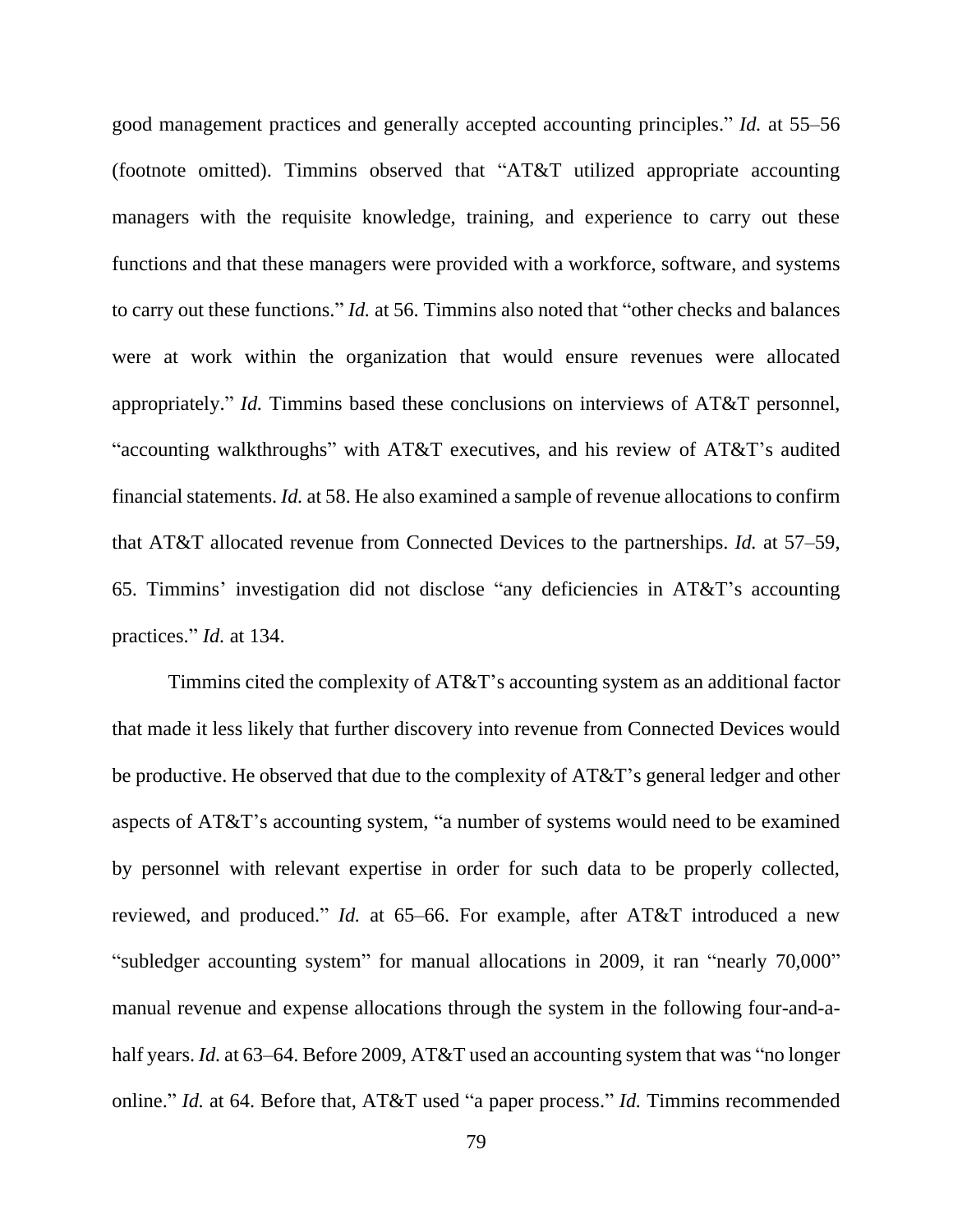that "it would be overly burdensome and of little benefit" to require AT&T to provide additional information about the allocations of revenue from Connected Devices. *Id.* at 66.

Timmins also believed that revenue from Connected Devices was "included in the financial results and financial forecasts provided to PwC for the purpose of preparing the valuations of the Partnerships." *Id.* at 73. Timmins believed that even if revenue from Connected Devices continued to grow quickly, then those revenues "would make up only a small part of total revenues during the period of the financial forecast" that PwC used in its valuations. *Id.* at 77. Timmins therefore recommended against additional discovery because "no proportionate benefit to the Plaintiffs would result." *Id.*

# **b. Discovery Into Revenue From Commercial And Governmental Entities**

The second category of information that Timmins investigated related to the plaintiffs' efforts to conduct discovery to support their claim that AT&T "gathered data from the use by Partnership customers of the wireless communications network and similar activities, that these data were monetized in sales to commercial and government entities," and that these revenues were not reflected in PwC's valuations. *Id.* at 78. Based on concerns about proportionality, Timmins recommended against additional discovery into this area.

Timmins reasoned that discovery into the sale of customer data to commercial entities would be unduly burdensome for AT&T and likely would produce no benefit for the plaintiffs. Timmins observed that "the first notable commercial use of Big Data by AT&T did not occur until after the Relevant Period." *Id.* at 85. As a result, Timmins "determined that Big Data activities did not generate any material revenues during the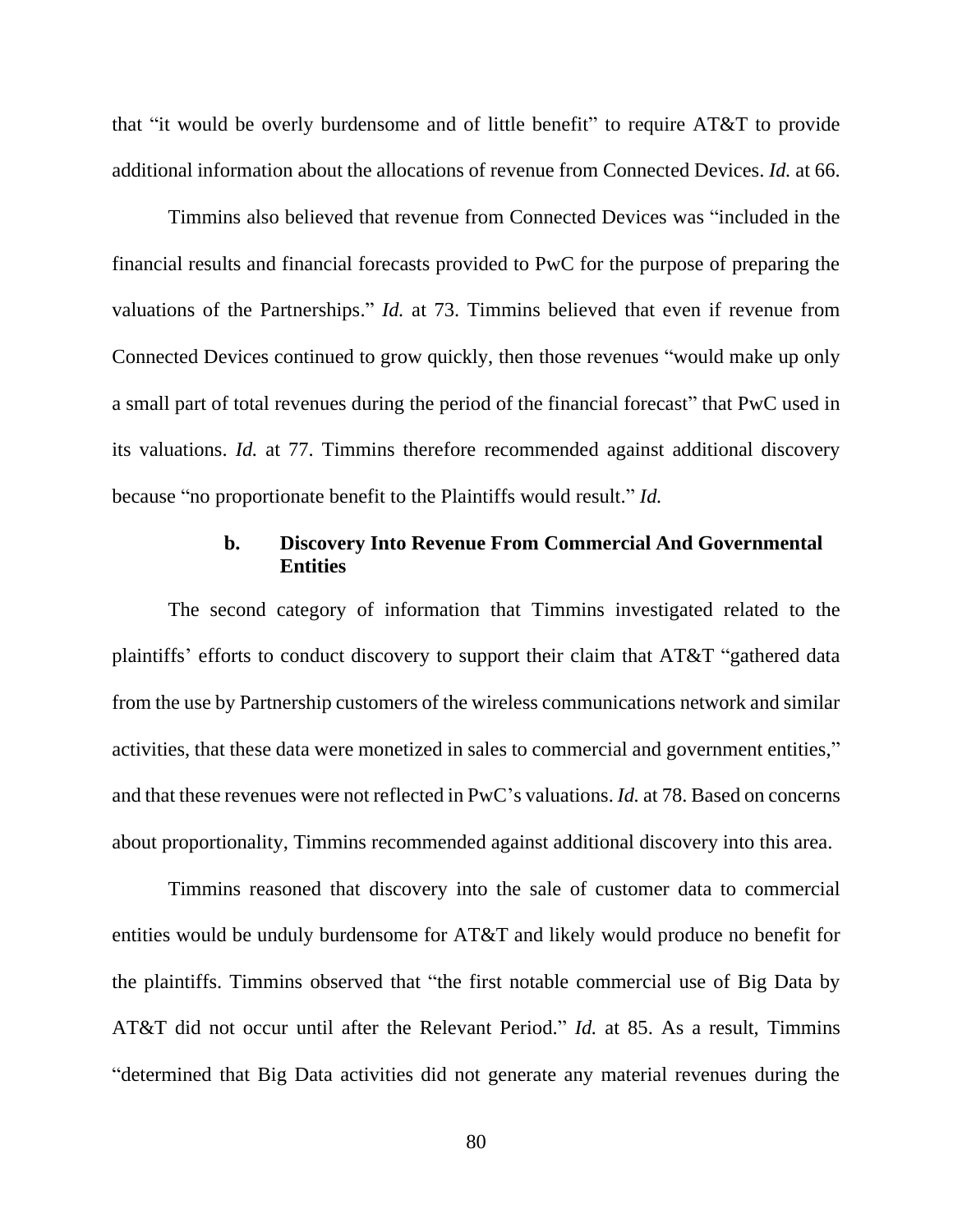Relevant Period." *Id.* He accordingly recommended "that broad discovery into AT&T's Big Data initiative during the Relevant Period should be denied." *Id.* at 88.

Timmins believed that AT&T generated "somewhat more revenues" by selling Partnership information to governmental entities, but he regarded those revenues as "not large or material to AT&T" and "not . . . material to the Partnerships." *Id.* at 89. He explained that AT&T monetized its data, including Partnership information, through two government revenue sources: AT&T's National Compliance Center, and the sale of analytics services.

The National Compliance Center responded to subpoenas from law enforcement agencies and other litigants. Timmins noted that his investigation was "constrained by the government's insistence, for national security purposes, that there be no denial or confirmation of whether AT&T supports or undertakes sales to national security agencies." *Id.* at 90 n.253. He nevertheless believed that revenue from the National Compliance Center was booked either as a "contra-expense directly on AT&T Mobility's general ledger, or netted with expense and billed to AT&T by a separate affiliate. The net expense thereafter was allocated to the market-level entities including the Partnerships." *Id.* at 92. Timmins recommended against any additional discovery in this area because AT&T appropriately allocated the revenue to the partnerships.

For the data analytics contracts, Timmins believed that AT&T did not allocate any of the revenue to the partnerships. AT&T instead booked the revenue to a separate subsidiary with an independent billing system. *Id.* at 105–06. Timmins nonetheless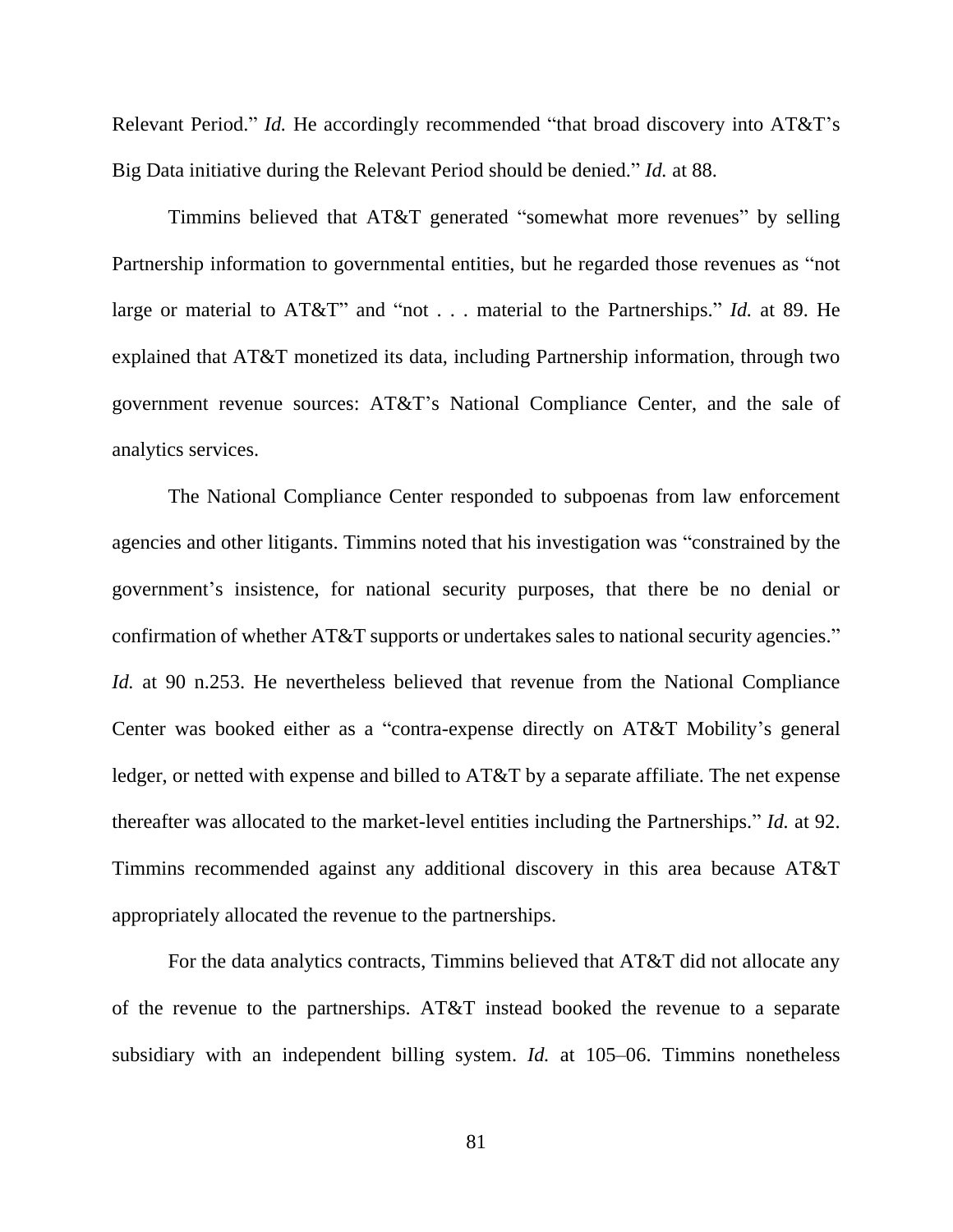recommended against additional discovery, citing the fact that the revenue would have been small from the perspective of the partnerships. *Id.* at 106.

# **c. Discovery Into The Monetization Of Partnership Information Through Intellectual Property**

The third category of information that Timmins investigated related to the plaintiffs' claim that AT&T "derived value from the sale or licensing of intellectual property created with the use of Partnership Assets or Partnership Information." *Id.* at 107. Based on concerns about proportionality, Timmins recommended against additional discovery in this area.

Timmins believed as a result of his investigation that AT&T had "a business team devoted to realizing value from the intellectual property it develops." *Id.* at 112. He also believed that the resulting revenue was "small from the perspectives of AT&T and the Partnerships," and that "AT&T's Intellectual Property division monetized little to no Partnership Information during the Relevant Period." *Id.* at 112, 115. For example, of the \$342.5 million in revenue AT&T generated through patent licensing during the relevant period, the overwhelming majority was generated from patents for compressing audio files. *Id.* at 114–15. Timmins saw no reason to believe that AT&T's internal startup incubator or its R&D division had "monetized Partnership information, or utilized Partnership Assets, in their R&D efforts." *Id.* at 115. Individuals associated with the incubator did not have access to customer or network information, and the R&D division used customer data "solely for AT&T internal purposes." *Id.* at 116. Timmins believed that given AT&T's massive patent portfolio "and the very small amount of revenues that would flow to the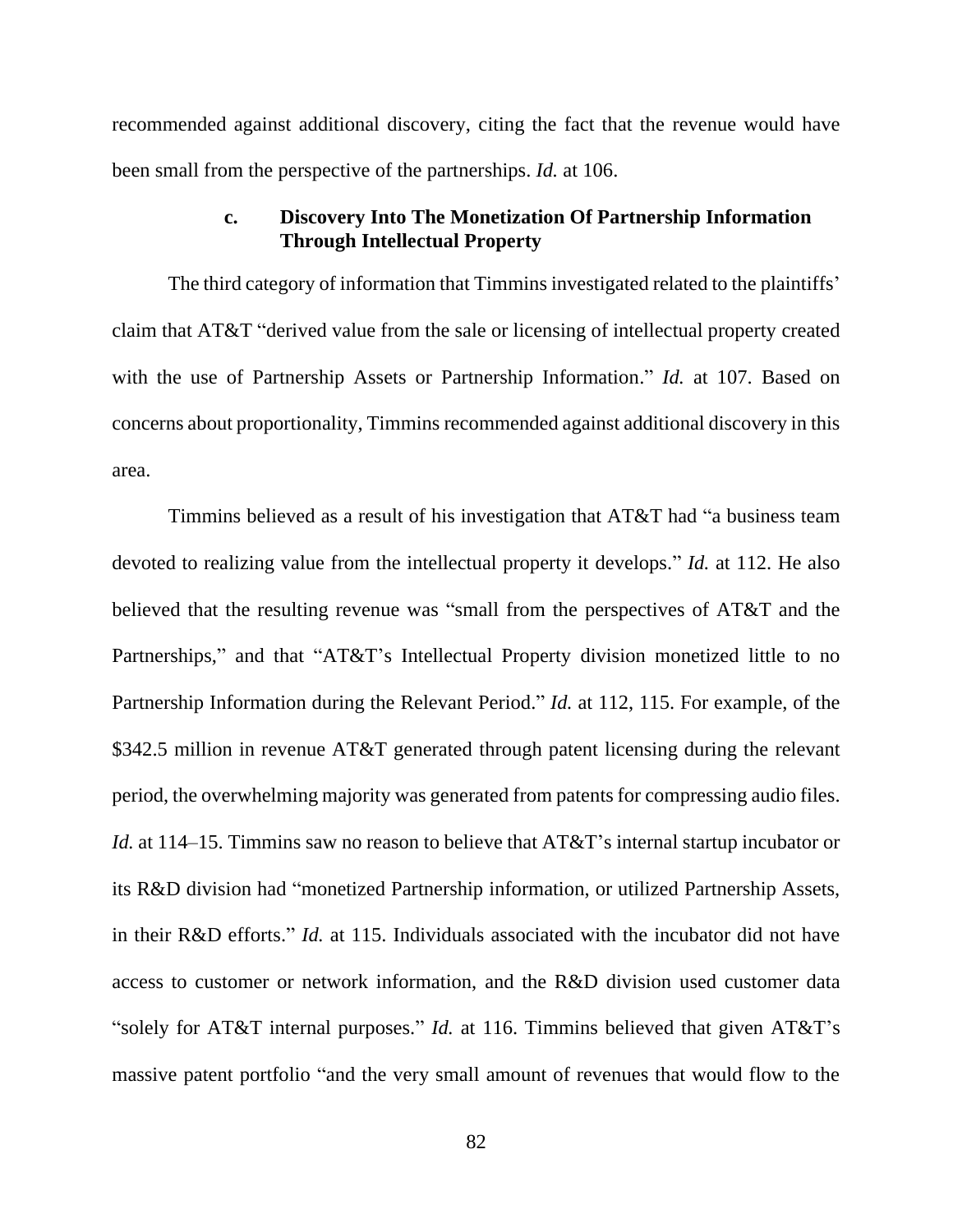Partnerships" from a hypothetical patent, "it would be disproportionately burdensome" for AT&T to "locate, review, and produce all potentially relevant information about its intellectual property development during the Relevant Period." *Id.*

#### **d. Discovery Into Non-Monetary Consideration**

The last category of information that Timmins investigated related to the plaintiffs' claim that AT&T "derived non-monetary consideration from barter or peering or similar arrangements" that involved the transfer of information that included Partnership Information. *Id.* at 117. Timmins "found nothing to support these concerns." *Id.* at 118. Timminstherefore recommended against permitting any discovery into this area. *Id.* at 122.

## **3. The Court Adopts The Discovery Report's Recommendations.**

The Discovery Master's bottom-line conclusion, conveyed in the Discovery Report, was that AT&T's internal accounting records depicted how AT&T allocated revenue to the partnerships with a sufficiently high degree of accuracy that discovery into the areas that the plaintiffs wanted to explore would be overly burdensome and disproportionate to the needs of the case. The Discovery Master discussed factual matters when making these recommendations, but he did not make factual findings that would be binding through trial. Nor did he not make rulings about whether AT&T complied with its contractual obligations. And he did not make rulings about whether AT&T complied with its fiduciary duties in connection with the freeze-outs.

As Delaware law requires, the court undertook a *de novo* review of the Discovery Report. Dkt. 381 ¶ 5; *see DiGiacobbe v. Sestak*, 743 A.2d 180, 184 (Del. 1999). The court accepted the Discovery Master's recommendations regarding discovery, denied the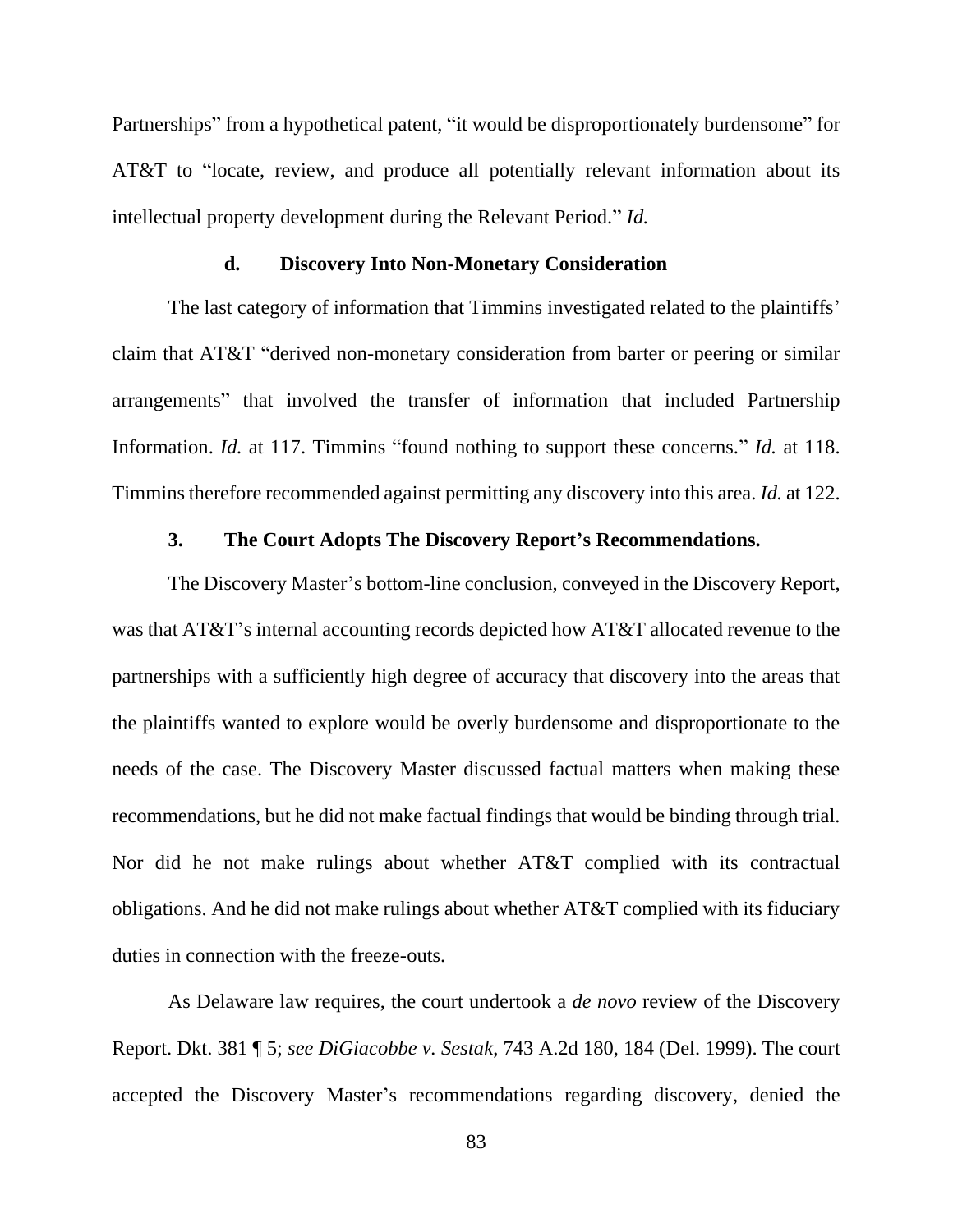plaintiffs' motion to compel, and entered a protective order barring further discovery into the four categories of information addressed in the Discovery Report. Dkt. 381 ¶ 5. In making this ruling, the court addressed a motion to compel production of documents. The court did not make factual findings that would be binding through trial. The court did not make rulings about whether AT&T complied with its contractual obligations. And the court did not make rulings about whether AT&T complied with its fiduciary duties in connection with the Freeze-Out.

### **4. AT&T Finally Provides Limited Discovery.**

As part of his work, the Discovery Master noted that AT&T had not produced certain information that the Supplemental Order had directed AT&T to provide. AT&T previously had sought to evade the Supplemental Order by asking the court to refer the subject matter of the order to the Discovery Master. The court issued a letter ruling that rejected AT&T's request and directed AT&T to comply. Dkt. 292. The letter ruling stated: "Paragraphs 14 through 16 [of the Supplemental Order] addressed specific requests for discoverable information. AT&T has been ordered to provide that information. It should already have done so." *Id.* at 1.

During a teleconference on December 22, 2016, the court reiterated that AT&T needed to produce the information. Dkt. 301 at 23, 27–28. The court also ordered that AT&T produce a witness pursuant to Court of Chancery Rule 30(b)(6) to confirm or deny whether AT&T disclosed Partnership Information to third parties and to produce a witness from PwC to testify about its valuation process. Dkt. 381 ¶ 5; *see* Dkt. 383 at 67–75.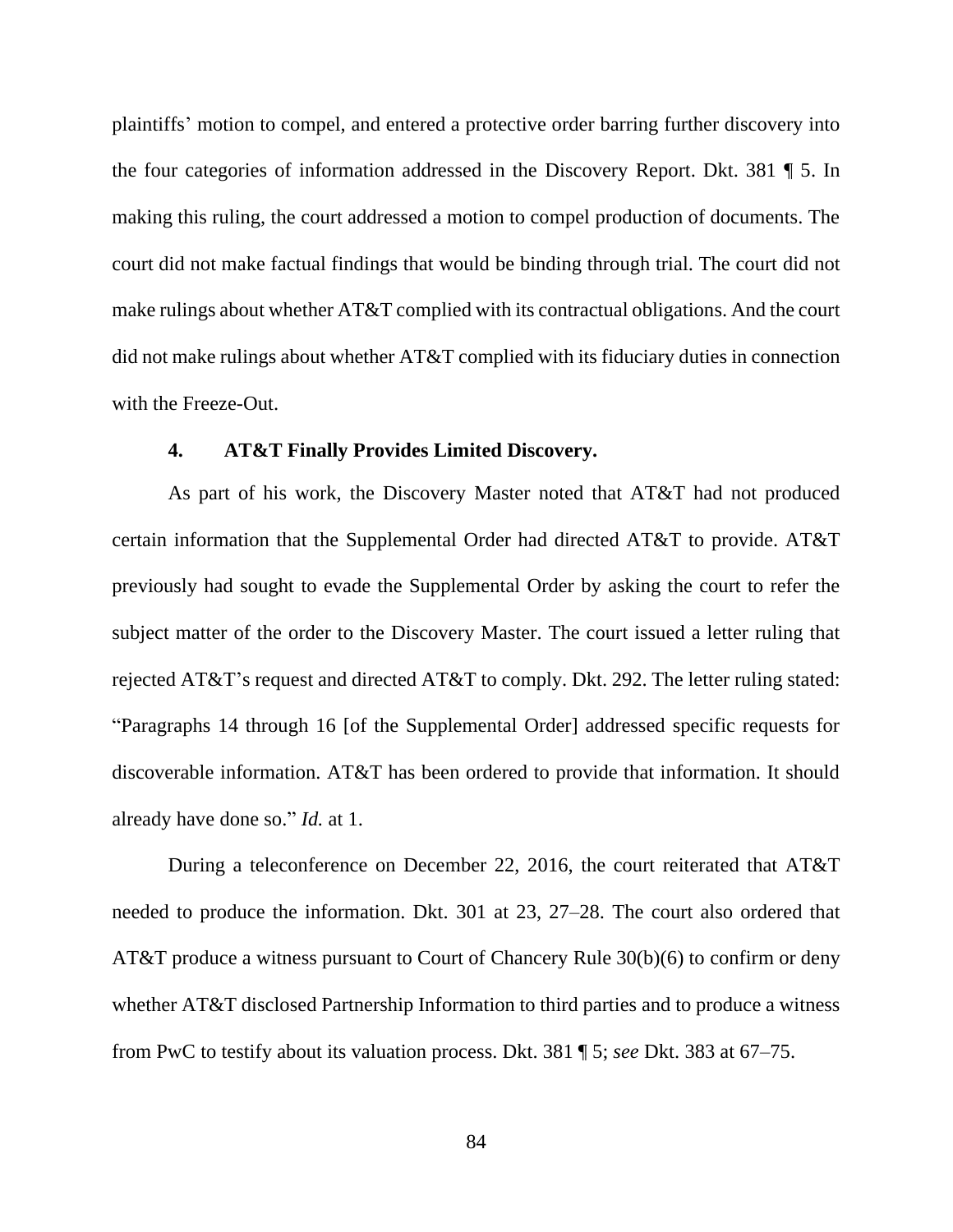On June 9, 2017, AT&T finally served an interrogatory response addressing the information covered by the Supplemental Order. In that response, AT&T identified on a year-by-year basis the aggregate revenue, expense, and operating margin associated with providing services to the government that involved the monetization of Partnership Information:

| Year          | <b>Revenue</b> | <b>Expense</b> | <b>Operating</b><br><b>Margin</b> |
|---------------|----------------|----------------|-----------------------------------|
| 2005          | \$340,020,899  | \$321,609,683  | \$18,411,216                      |
| 2006          | \$301,758,469  | \$276,247,643  | \$25,510,826                      |
| 2007          | \$323,337,184  | \$292,099,912  | \$31,237,272                      |
| 2008          | \$385,271,417  | \$341,553,542  | \$43,717,875                      |
| 2009          | \$445,138,157  | \$372,038,648  | \$73,099,509                      |
| 2010          | \$476,930,483  | \$388,390,003  | \$88,540,480                      |
| 2011          | \$489,950,426  | \$405,676,189  | \$84,274,237                      |
| 2012          | \$418,666,959  | \$337,391,719  | \$81,275,239                      |
| YTD 6/30/2013 | \$207,522,260  | \$174,155,903  | \$33,366,358                      |

JX 2416 at 2. AT&T admitted that none of these amounts were allocated to the partnerships. *Id.* In an objection, AT&T asserted that the figures included revenue that the partnerships were not entitled to receive. *Id.* AT&T admitted that "[f]urther isolation and presentation of revenues and operating margins is not practical, however, in light of the risk of disclosure of information the Company is not free to disclose." *Id.* At trial, the court overruled AT&T's objection. Tr. 477–81. The data provides persuasive and reliable evidence of the existence of revenue associated with government contracts that falls within the Shared Revenues Definition.

# **Q. The Summary Judgment Motion**

In May 2019, AT&T moved for summary judgment on the plaintiffs' claims that AT&T had failed to manage the partnerships in compliance with their partnership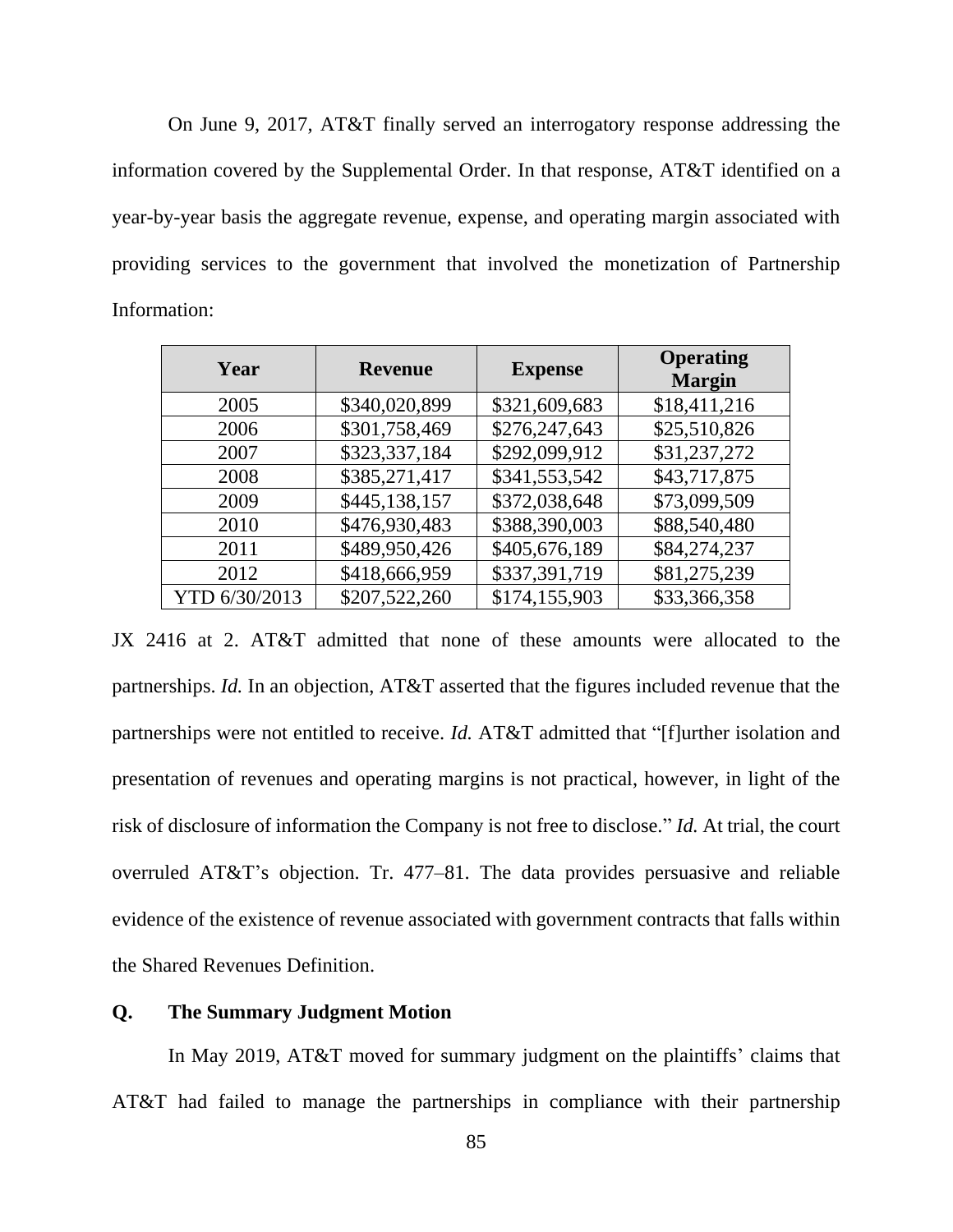agreements. AT&T argued that the plaintiffs were bound by the releases in settlements reached in 1997 and 2007 between some of the minority partners and AT&T's predecessor.<sup>34</sup> AT&T also contended that the plaintiffs' claims were time-barred. Dkt. 467 at 26–31.

The court denied AT&T's motion. Dkt. 551. The court rejected the argument that by entering into the settlements, the plaintiffs had conceded that AT&T had the necessary authority as majority partner to engage in the challenged business practices. The court explained that the settlements were just that—settlements—and "the plaintiffs did not give up their right to litigate the same issues later if the majority partner decided to engage in the same conduct that the plaintiffs regarded as problematic." *Id.* ¶¶ 9–10. The court also held that because the "plaintiffs have represented that they are suing only based on conduct that took place from 2008 forward," the doctrine of laches did not bar their claims. *Id.* ¶ 8.

### **R. AT&T Removes The Case To Federal Court.**

In August 2019, the plaintiffs moved to compel AT&T to produce witnesses to confirm or deny (i) whether AT&T had disclosed confidential information about Partnership subscribers "to one or more Unaffiliated Third Parties," (ii) whether AT&T received any payment for the disclosures, and (iii) whether AT&T had allocated any of the resulting revenue to the partnerships. Dkt. 525 ¶ 2. The plaintiffs sought this information

<sup>34</sup> Dkt. 467 at 25–26; *see Linney v. Cellular Alaska P'ship*, 1997 WL 450064 (N.D. Cal. July 18, 1997) (approving settlement of 1997 action); JX 145 (notice of pendency of settlement of 1997 action); JX 144 (stipulation of settlement of 1997 action); Dkt. 467 Ex. 10 (petition in 2007 action); JX 317 (settlement agreement in 2007 action).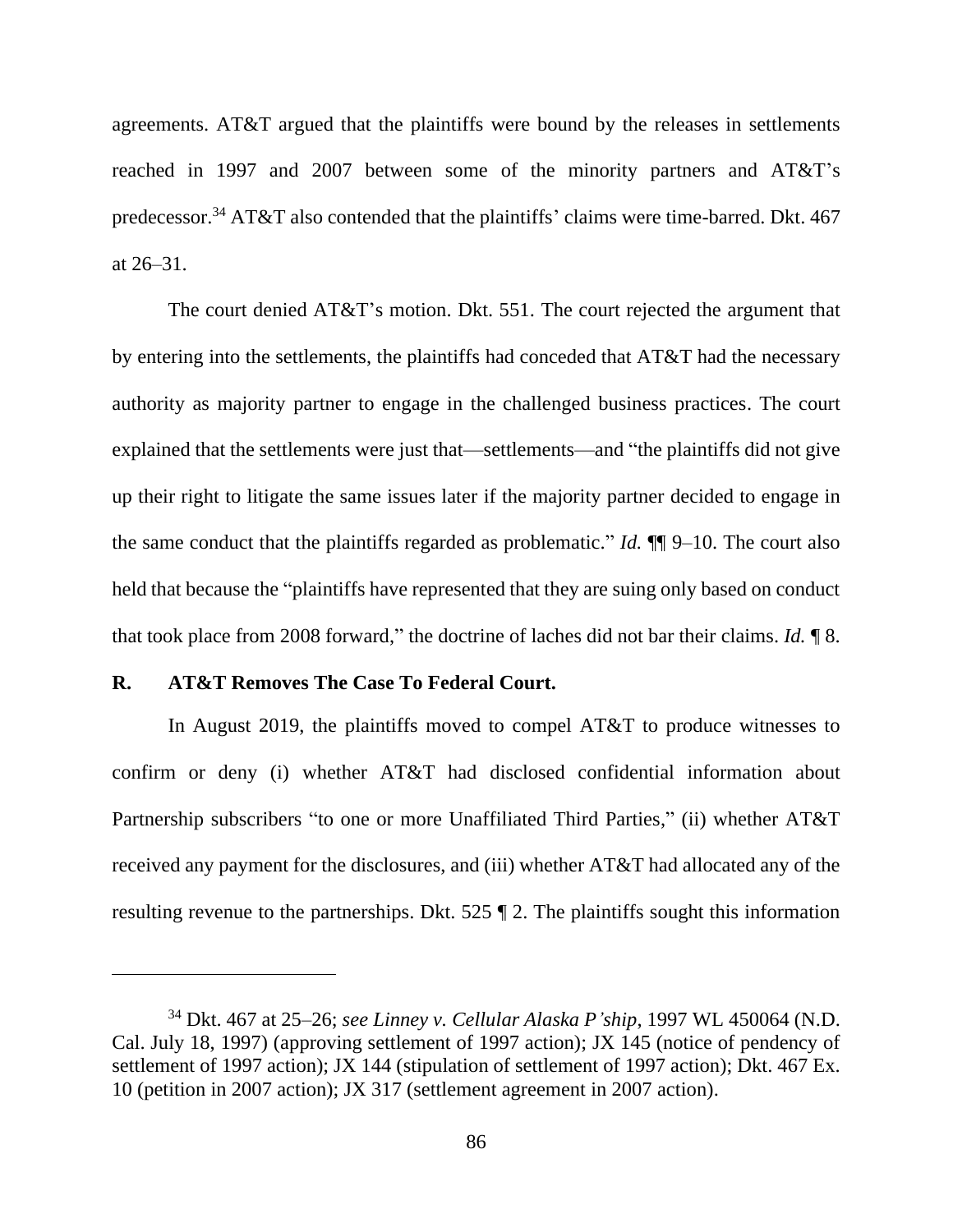because they continued to believe that AT&T had generated revenue by providing confidential information, including subscriber information, to government entities. *See id.*

The United States Department of Justice (the "DOJ") opposed the motion, asserting that "[a]ny confirmation of whether or not particular telecommunications service providers, including the AT&T Defendants, have assisted the United States in national security and intelligence matters . . . reasonably could be expected to cause exceptionally grave harm to the national security of the United States." Dkt. 542 at 2. After hearing argument, the court granted the plaintiffs' motion. Dkt. 547; *see* Dkt. 571.

On October 7, 2019, the DOJ intervened for the purpose of removing the case to federal court. Dkt. 567. Later that day, AT&T removed the litigation to the United States District Court for the District of Delaware. Dkt. 569.

The case remained in federal court for the next nine months. As the price of returning the case to this court and moving forward with the litigation, the plaintiffs agreed to "forever disclaim and relinquish" any claim based on AT&T's use of any Partnership Information to provide assistance to any element of the intelligence community. Dkt. 573, Ex. A  $\P$  1. The plaintiffs also agreed that no evidence or argument about AT&T providing Partnership information to the intelligence community would be advanced in this case. *Id.* ¶ 3. Based on the stipulation, the district court entered orders remanding the cases. PTO at 10; *see* Dkt. 573, Ex. A ¶ 5.

## **S. Trial**

After the remand, the case proceeded to trial. The initial coordination order had provided for coordination only for purposes of pre-trial discovery. In the pre-trial order,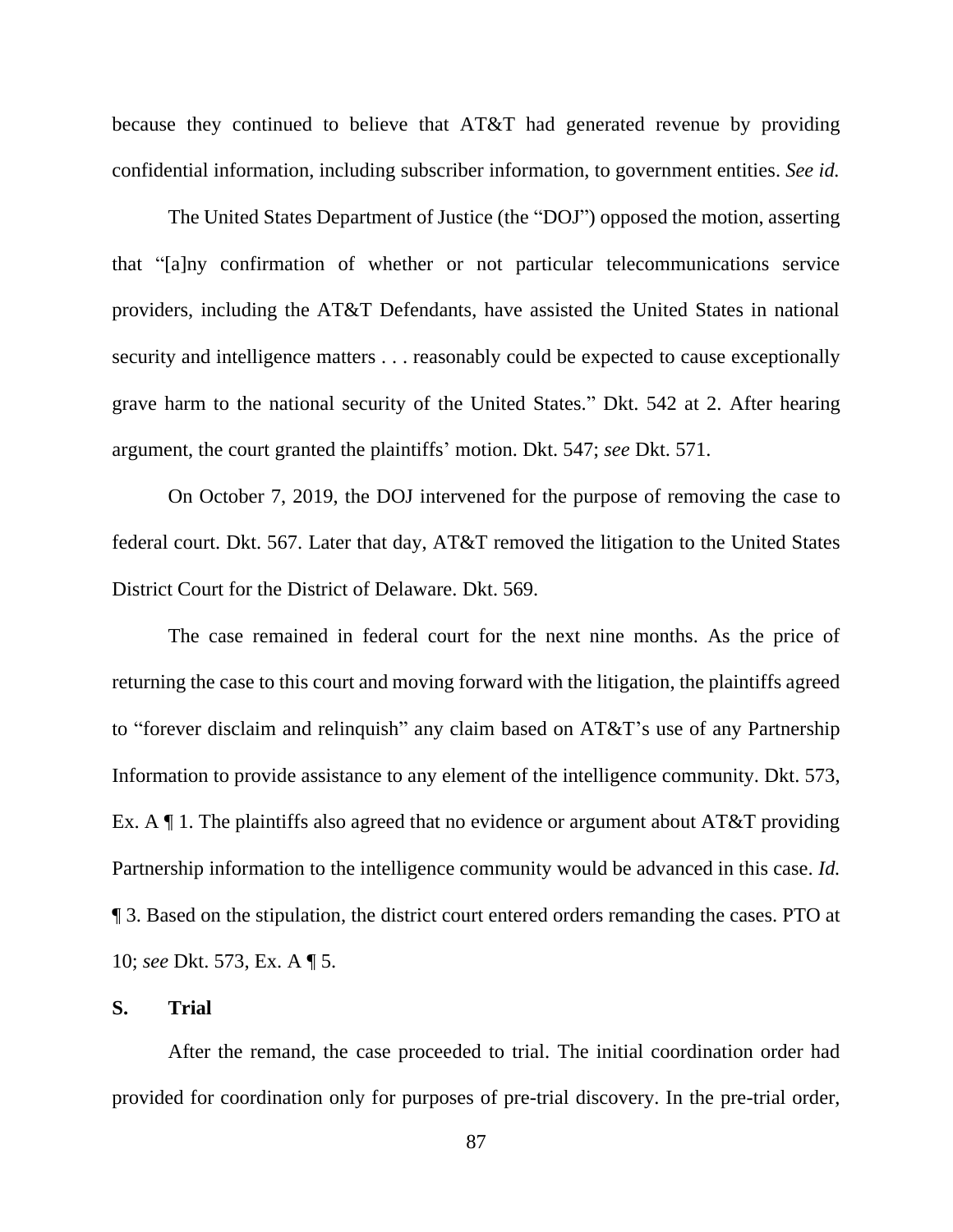the parties agreed to a coordinated trial. As noted, trial took place over five days, **t**he parties introduced 3,187 exhibits, and seven witnesses testified live.

# **II. THE CLAIMS FOR BREACH OF THE PARTNERSHIP AGREEMENT**

The plaintiffs sought to prove that AT&T breached the Partnership Agreement. In their post-trial briefs and during post-trial argument, the plaintiffs advanced three principal theories.

In their broadest claim, the plaintiffs sought to prove that AT&T breached the Governance Provision. According to the plaintiffs, AT&T managed the Partnership however it wished, without obtaining approval from the Executive Committee for any of the business-related actions it took. To defend its conduct, AT&T asserted that the Executive Committee delegated broad managerial authority to AT&T, including through the Management Agreement. To defeat AT&T's defense, the plaintiffs sought to prove that AT&T exceeded the scope of its authority in the Management Agreement.

The plaintiffs proved that AT&T pervasively disregarded the Management Agreement, but judgment nevertheless will be entered in favor of AT&T on this claim. The record shows that the Executive Committee delegated expansive authority to AT&T to manage the Partnership's business. That grant of authority pre-dated the Management Agreement, then later was confirmed in the Management Agreement. The provisions in the Management Agreement that AT&T disregarded are not restrictions on the scope of AT&T's authority, but rather contractual commitments regarding how AT&T would exercise its delegated authority. AT&T's failure to comply with the Management Agreement therefore does not give rise to a breach of the Governance Provision. AT&T's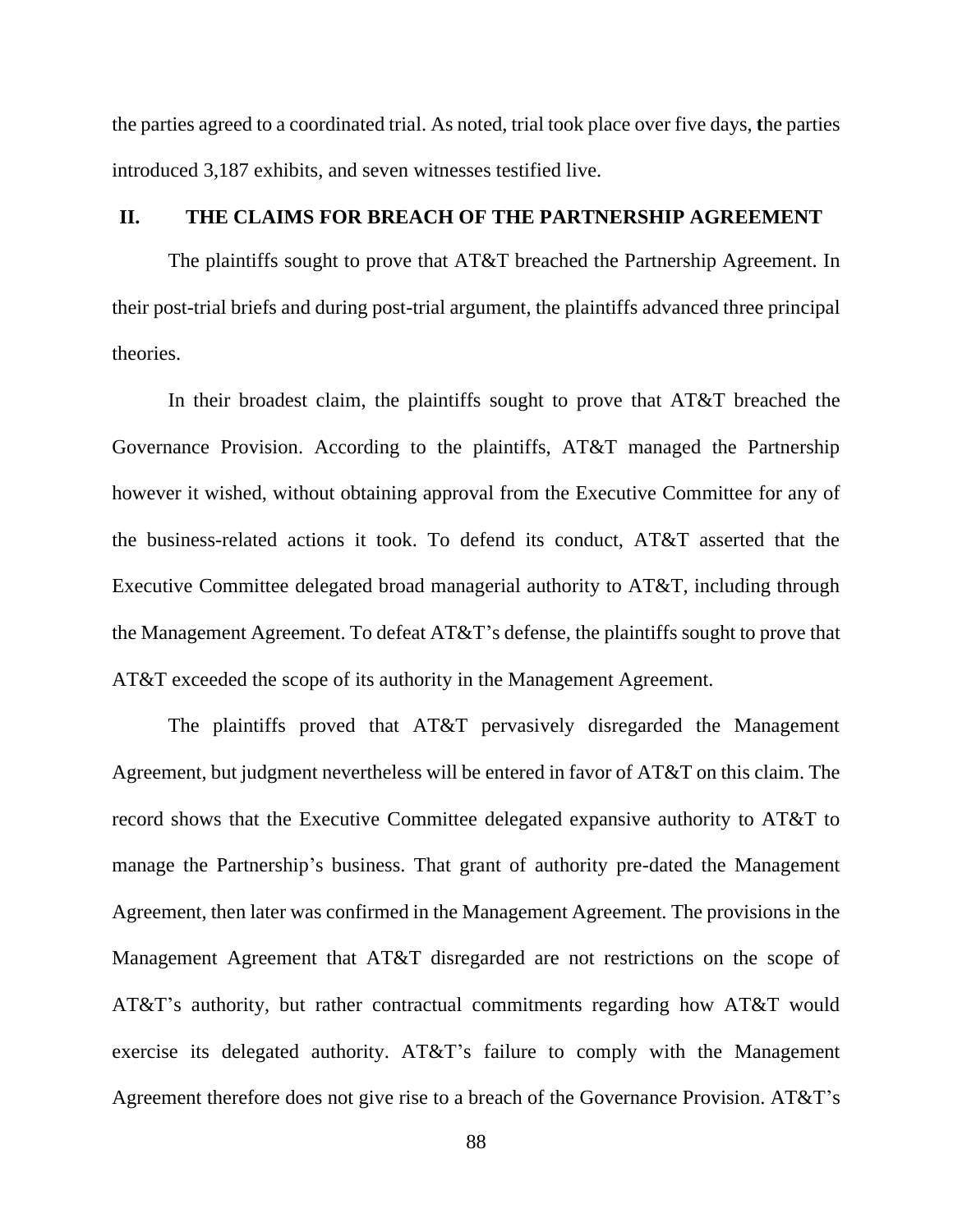failure to comply with the Management Agreement would have supported a derivative claim against AT&T for breach of the Management Agreement, but the plaintiffs did not assert that theory. They also did not take steps that might have been necessary to pursue that theory, such as reviving the Partnership.

Next, the plaintiffs sought to prove that AT&T breached the Title Provision, which generally required that AT&T hold title to Partnership assets in the name of the Partnership. The Title Provision permitted Partnership assets to be titled jointly with another entity or in the name of another entity if (i) the Executive Committee determined that titling the asset in that manner was in the best interests of the Partnership and (ii) the other entity held the asset for the benefit of the Partnership.

The plaintiffs proved that AT&T used an AT&T affiliate to hold title to (i) the contract rights with the Partnership's subscribers and (ii) information about the Partnership's subscribers, including data generated when the Partnership's subscribers used AT&T's network. The plaintiffs proved that the Executive Committee never formally made a determination that holding title to the asset in that manner was in the best interest of the Partnership, but the record shows that the Executive Committee delegated sufficiently broad authority to AT&T so that AT&T could make that determination. Nevertheless, the plaintiffs proved that with respect to two businesses, AT&T did not hold title to those assets for the benefit of the Partnership. AT&T used the Partnership's contracts with its subscribers, as well as information about those subscribers, to sell handset insurance, without allocating any of the benefits of the program to the Partnership. AT&T also sold information about Partnership subscribers to government agencies without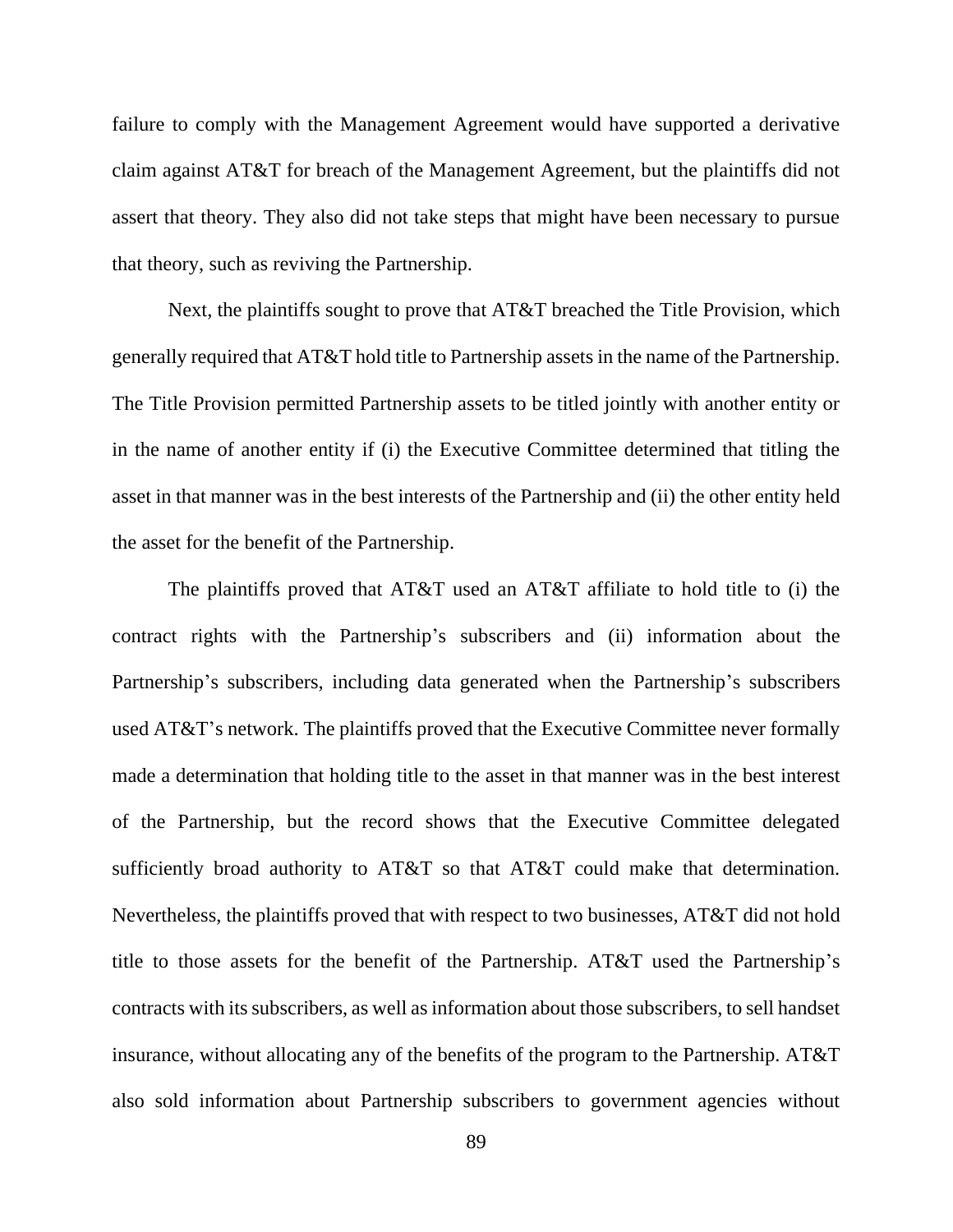allocating any of the benefits to the Partnership. AT&T's actions in connection with those businesses breached the Title Provision.

Finally, the plaintiffs sought to prove that AT&T breached the Protected Information Provision, which prevented AT&T from disclosing Protected Information without the prior consent of the Executive Committee. The plaintiffs proved that AT&T disclosed Protected Information when monetizing geolocation data relating to the Partnership's subscribers, but the plaintiffs failed to prove their claim for breach of the Protected Information Provision because the Executive Committee delegated sufficiently broad authority to AT&T that AT&T could use the information as part of its management of the Partnership's business.

### **A. Threshold Legal Issues**

Before addressing the merits of the plaintiffs' claims for breach of Partnership Agreement, it is helpful to address two threshold issues. The first involves the principles of law that apply to the plaintiffs' claims. The second involves the extent to which a ruling that the court made during discovery continued to govern for purposes of trial and posttrial proceedings.

### **1. Principles Of Law Governing The Plaintiffs' Claims**

This decision addresses the plaintiffs' claims for breach of the Partnership Agreement. Delaware law governs the Partnership Agreement. PTO ¶ 7. "Under Delaware law, the elements of a breach of contract claim are: 1) a contractual obligation; 2) a breach of that obligation by the defendant; and 3) a resulting damage to the plaintiffs." *WaveDivision Hldgs., LLC v. Millennium Digit. Media Sys., L.L.C.*, 2010 WL 3706624, at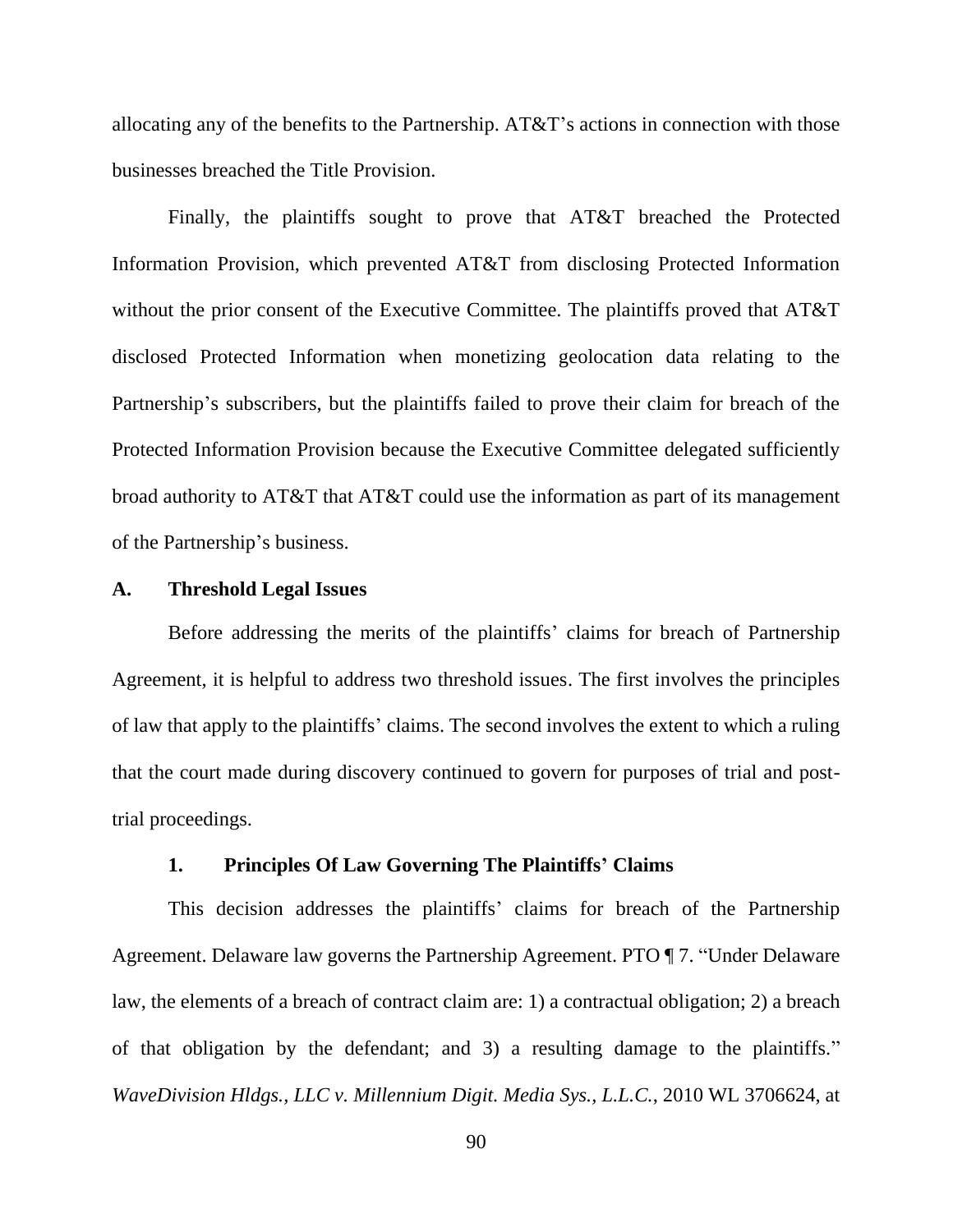\*13 (Del. Ch. Sept. 17, 2010). The plaintiffs bore the burden of proving each element of the claim by a preponderance of the evidence. *First State Constr., Inc. v. Thoro-Good's Concrete Co.*, 2010 WL 1782410, at \*3 (Del. Super. Ct. May 3, 2010).

When determining the scope of a contractual obligation, and when measuring the parties' conduct against that obligation to determine breach, "the role of a court is to effectuate the parties' intent." *Lorillard Tobacco Co. v. Am. Legacy Found.*, 903 A.2d 728, 739 (Del. 2006). Absent ambiguity, the court "will give priority to the parties' intentions as reflected in the four corners of the agreement, construing the agreement as a whole and giving effect to all its provisions." *In re Viking Pump, Inc.*, 148 A.3d 633, 648 (Del. 2016) (internal quotations omitted). "[A] contract is ambiguous only when the provisions in controversy are reasonably or fairly susceptible of different interpretations or may have two or more different meanings." *Rhone-Poulenc Basic Chems. Co. v. Am. Motorists Ins. Co.*, 616 A.2d 1192, 1196 (Del. 1992). By contrast, a contract is unambiguous "[w]hen the plain, common, and ordinary meaning of the words lends itself to only one reasonable interpretation." *Sassano v. CIBC World Mkts. Corp.*, 948 A.2d 453, 462 (Del. Ch. 2008). "A contract is not rendered ambiguous simply because the parties do not agree upon its proper construction." *Rhone-Poulenc*, 616 A.2d at 1196.

"In upholding the intentions of the parties, a court must construe the agreement as a whole, giving effect to all provisions therein." *E.I. du Pont de Nemours & Co., Inc. v. Shell Oil Co.*, 498 A.2d 1108, 1113 (Del. 1985). A reading of an agreement must be reasonable when the contract is "read in full and situated in the commercial context between the parties." *Chi. Bridge & Iron Co. N.V. v. Westinghouse Elec. Co. LLC*, 166 A.3d 912, 926–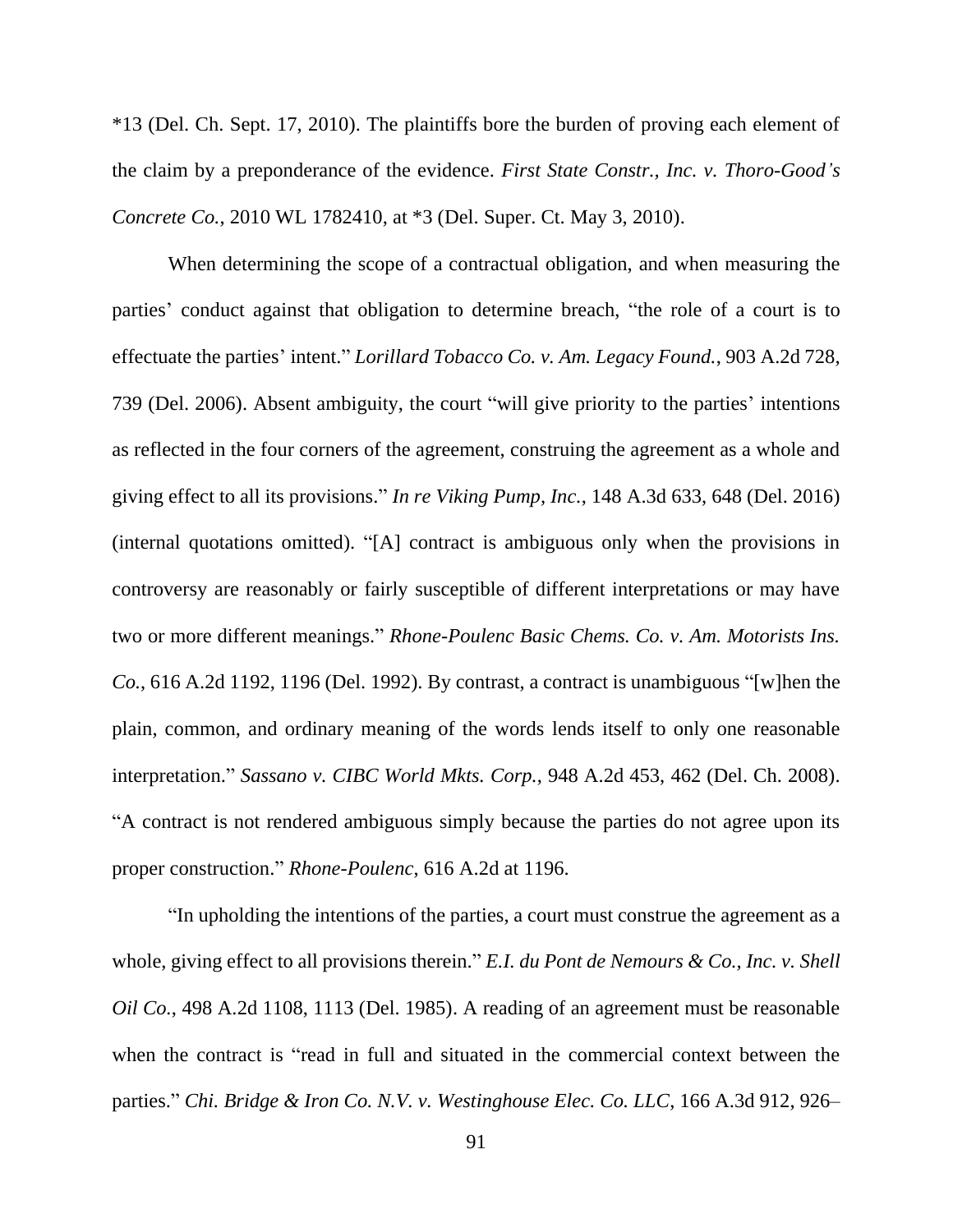27 (Del. 2017). "[T]he basic business relationship between the parties must be understood to give sensible life to any contract." *Id.* at 927. But this principle cannot be used to override the plain language of the agreement: While our courts "have recognized that contracts should be 'read in full and situated in the commercial context between the parties,' the background facts cannot be used to alter the language chosen by the parties within the four corners of their agreement." *Town of Cheswold v. Cent. Del. Bus. Park*, 188 A.3d 810, 820 (Del. 2018) (footnote omitted) (quoting *Chi. Bridge*, 166 A.3d at 926–27). "[I]t is not the job of a court to relieve sophisticated parties of the burdens of contracts they wish they had drafted differently but in fact did not." *DeLucca v. KKAT Mgmt., L.L.C.*, 2006 WL 224058, at \*2 (Del. Ch. Jan. 23, 2006).

This decision also refers frequently to the Management Agreement. That agreement selects the law of the State of Washington to govern its terms. MNSA  $\S X(F)$ . That difference is not significant, however, because when interpreting a contract, Washington law tracks Delaware law in looking to the plain meaning of the words of the agreement. *See Quadrant Corp. v. Am. States Ins. Co.*, 110 P.3d 733, 737 (Wash. 2005). Moreover, no one has argued that applying Washington law when interpreting the Management Agreement would lead to a different result. Consequently, there is no need for a choice-oflaw analysis, and the court will interpret the contract in accordance with its plain meaning as if Delaware law governed.<sup>35</sup>

<sup>35</sup> *See Deuley v. DynCorp. Intern.*, Inc., 8 A.3d 1156, 1161 (Del. 2010) (when "the result would be the same under both Delaware and [another jurisdiction's] law[,] ...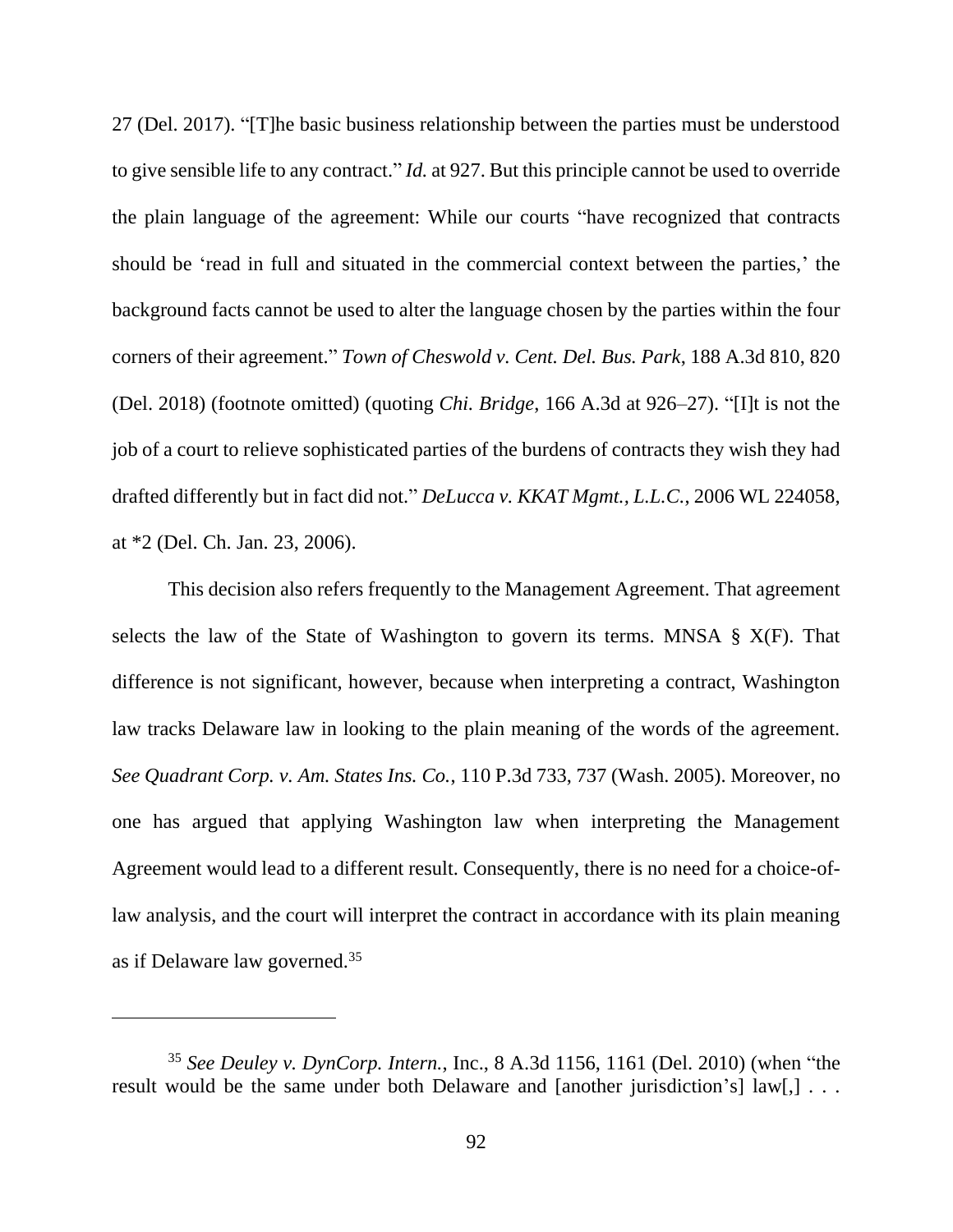# **2. Law Of The Case**

The second overarching issue is the extent to which the court's adoption of the Discovery Report resulted in findings of fact that govern for purposes of trial and post-trial proceedings. In its pre- and post-trial briefs, AT&T relied extensively on the Discovery Report, to the point where AT&T often cited it as the only factual support for its contentions. By relying on the Discovery Report, AT&T attempted to treat the assessments that the Discovery Master made for purposes of evaluating the proportionality of potential discovery as factual findings that would govern for the rest of the case. The Discovery Report did not have that effect.

AT&T correctly observes that the court adopted the recommendations in the Discovery Report as a ruling of the court. Dkt. 614 at 9; Dkt. 622 at 27; *see* Dkt. 381. But the court's adoption of the Discovery Master's recommendations merely resulted in those recommendations and his observations in the Discovery Report functioning like any other discovery ruling. A court's factual assessments in a discovery ruling do not constitute

according to conflicts of law principles . . . there is a 'false conflict,' and the Court should avoid the choice-of-law analysis altogether." (second omission in original) (alteration omitted)); *Lagrone v. Am. Mortell Corp.*, 2008 WL 4152677, at \*5 (Del. Super. Sept. 4, 2008) ("The Court has reviewed the applicable law from each of the competing jurisdictions and has concluded that the end result is the same regardless of which State's law the Court applies here. In such instances of 'false conflicts' of laws, the Court may resolve the dispute without a choice between the laws of the competing jurisdictions."); 15A C.J.S. Conflict of Laws § 31 ("If the laws and interests of the concerned states are not in conflict, the result is deemed a 'false conflict' or no conflict at all, and no choice-of-law analysis need be made."); 16 Am. Jur. 2d Conflicts of Laws § 4 ("An apparent conflict of laws may be treated as false when the laws of the two states are the same or would produce the same result; or do not conflict . . . ." (footnote omitted)).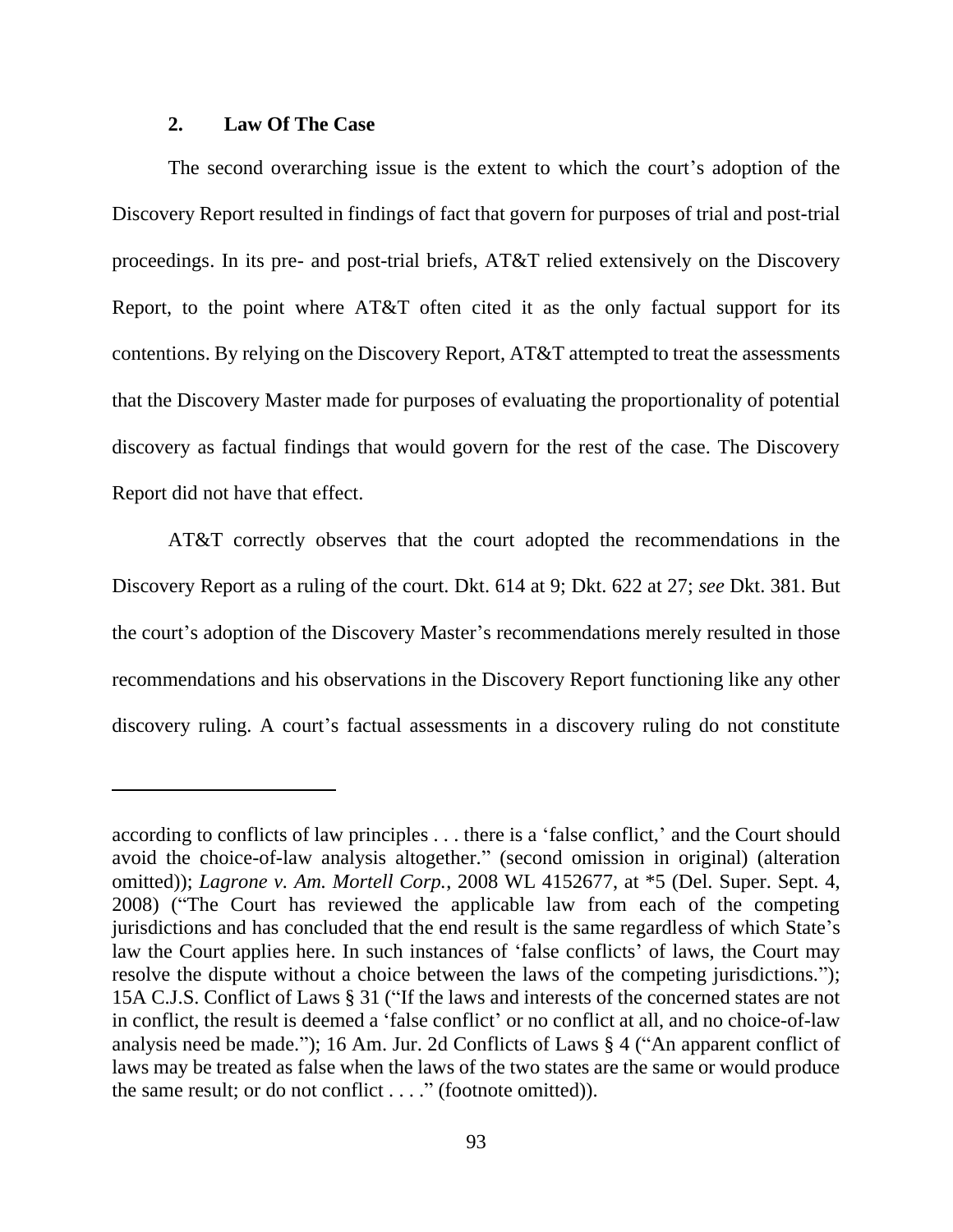factual findings that remain dispositive at later stages of the case. A court's factual assessments in a discovery ruling rather reflect how the evidence appears at that earlier stage of the case for purposes of informing the court's rulings on discovery.<sup>36</sup> The court does not bring those findings forward for purposes of trial. The parties instead introduce evidence at trial, and the court makes factual findings based on the evidence presented at trial.

In addition to being contrary to law, AT&T's approach runs contrary to express language in the Discovery Report. The Discovery Master pointed out that because he was making recommendations about the scope of discovery, his work "might not touch upon the 'concept of the breach of contract claim.'" JX 2419 at 66–67 n.185 (quoting Dkt. 336 at 73). The Discovery Master properly did not make any factual findings about whether the revenue streams he investigated were "'material' in the context of the dissociation or disgorgement remedies the [plaintiffs] seek." *Id.*

<sup>36</sup> *See Terramar Retail Ctrs., LLC v. Marion #2-Seaport Tr. U/A/D June 21, 2002*, 2018 WL 6331622, at \*1 (Del. Ch. Dec. 4, 2018) ("Because this is a discovery ruling, the description of events provided in this section does not constitute formal findings of fact. It only represents how the record appears at this preliminary stage."); *In re Info. Mgmt. Servs., Inc. Deriv. Litig.*, 81 A.3d 278, 282 (Del. Ch. 2013) (noting that "for purposes of a discovery ruling," the court does not make "formal factual findings" and "cannot resolve conflicting factual contentions"); *accord In re Activision Blizzard, Inc.*, 86 A.3d 531, 533 (Del. Ch. 2014) (same); *see also* 18B Edward H. Cooper, *Federal Practice and Procedure (Wright & Miller)* § 4478.1 (2d ed. 1990 & Supp. 2020) [hereinafter Wright & Miller] ("The pretrial rulings that may be reconsidered in continuing pretrial proceedings span the range of pretrial activity. Discovery orders are an example."); *see also id.* (explaining that a court may amend its findings of fact "whether or not labeled as tentative").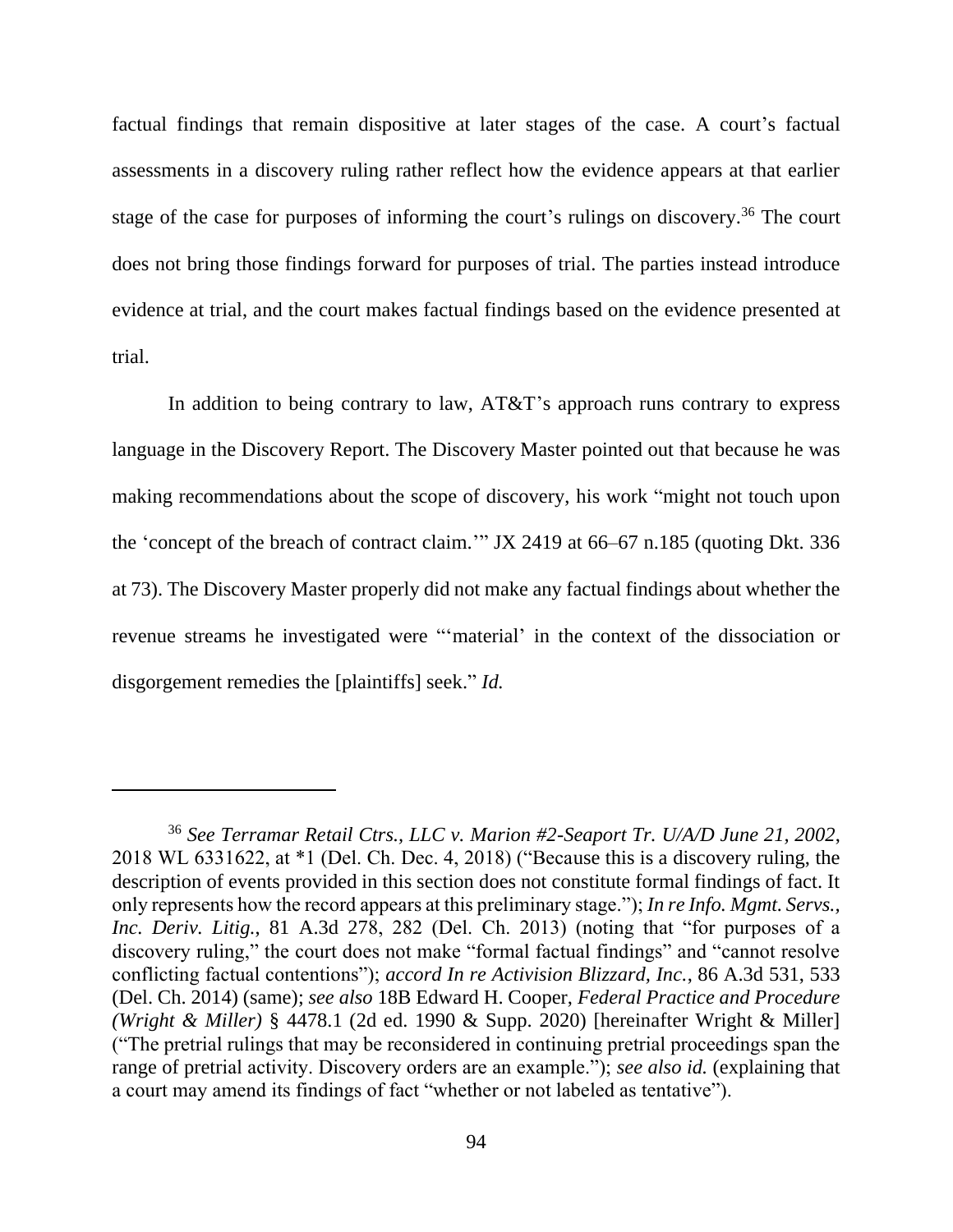AT&T has never explained why a discovery ruling that took the form of the court's adoption of recommendations from the Discovery Master would result in dispositive factual findings for purposes of trial. The closest potential source of authority would be the law of the case doctrine.

"The law of the case is established when a specific legal principle is applied to an issue presented by facts which remain constant throughout the subsequent course of the same litigation." *Gannett Co., Inc. v. Kanaga*, 750 A.2d 1174, 1181 (Del. 2000) (internal quotation marks omitted). The doctrine

requires that issues already decided by the same court should be adopted without relitigation, and once a matter has been addressed in a procedurally appropriate way by a court, it is generally held to be the law of that case and will not be disturbed by that court unless compelling reason to do so appears.

*May v. Bigmar, Inc.*, 838 A.2d 285, 288 n.8 (Del. Ch. 2003) (internal quotation marks omitted), *aff'd*, 858 A.2d 1158 (Del. 2004) (TABLE).

"The law of the case doctrine is a self-imposed restriction that prohibits courts from revisiting issues previously decided, with the intent to promote 'efficiency, finality, stability and respect for the judicial system.'" *State v. Wright*, 131 A.3d 310, 321 (Del. 2016) (quoting *Cede & Co. v. Technicolor, Inc.*, 884 A.2d 26, 39 (Del. 2005)). The doctrine "presumes a hearing on the merits and only applies to issues the court actually decided." *Wright*, 131 A.3d at 321 (footnote and internal quotation marks omitted) (quoting *United States v. Hatter*, 532 U.S. 557, 566 (2001)); *accord* Wright & Miller, *supra*, § 4478 ("Actual decision of an issue is required to establish the law of the case."). The law of the case most often applies to a trial court's "legal ruling at an earlier stage of the proceedings,"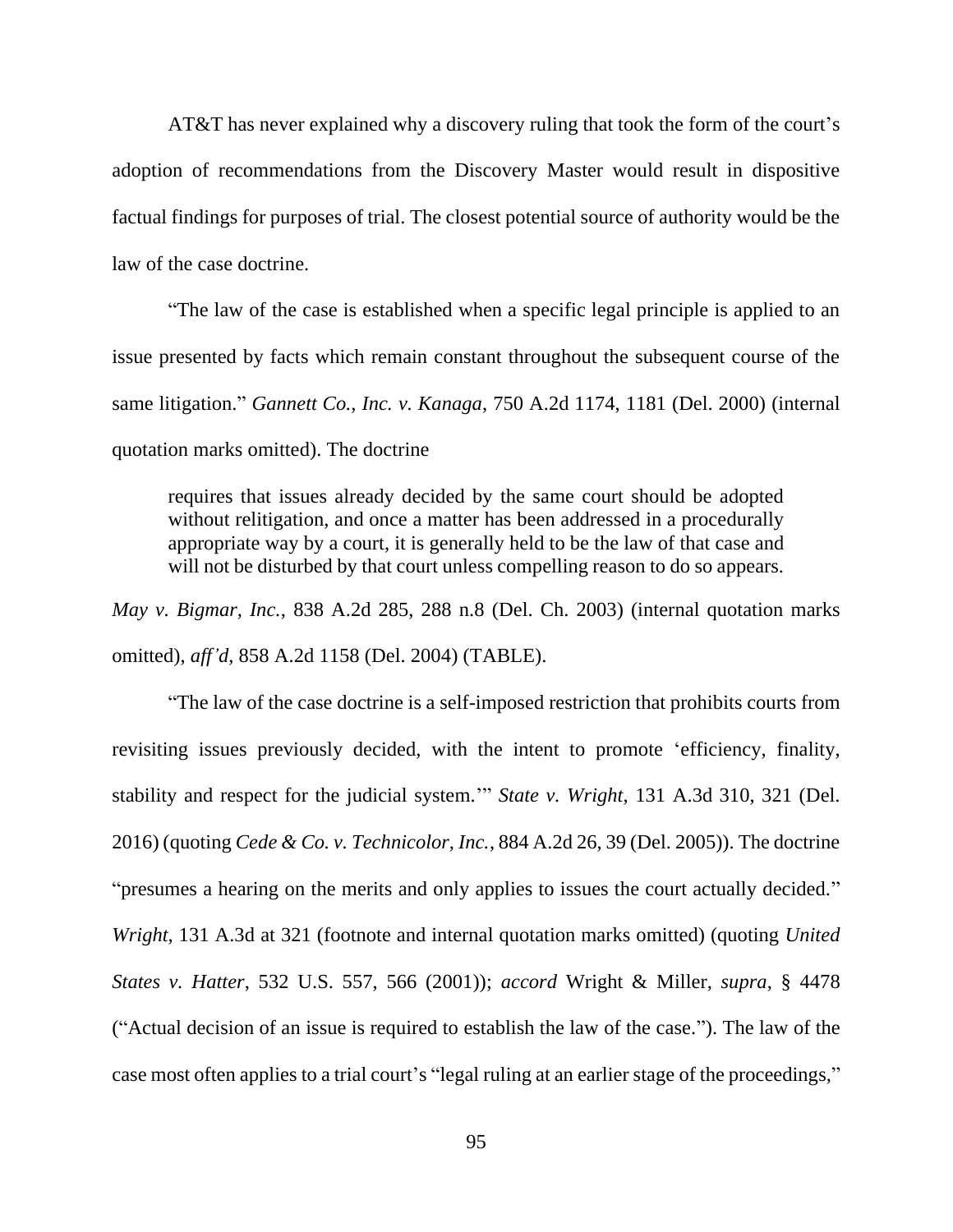which continues to control during later stages of those proceedings, "provided the facts underlying the ruling do not change." *Wright*, 131 A.3d at 322.

In the Discovery Report, the Discovery Master considered whether the plaintiffs should be permitted to seek further discovery into the subjects of their motion to compel. *See* Dkt. 288 ¶ 5 (appointing Discovery Master to "assess the requests that are the subject of [the plaintiffs' motion to compel discovery], evaluate AT&T's responses, and determine what information AT&T should produce"). The central issues that the Discovery Master assessed were the burden of producing the information and its proportionality to the needs of the case. In the course of developing his recommendations, the Discovery Master considered documentary evidence and testimony from AT&T witnesses. He also conducted witness interviews. Based on his assessment of the record at that stage, the Discovery Master recommended against further discovery into the topics that he considered.

The court's adoption of the Discovery Master's recommendations resulted in the denial of the plaintiffs' motion to compel. Dkt. 381 ¶ 5; *see* Dkt. 383 at 67–75. By adopting the Discovery Master's recommendations, the court made a discretionary decision on the scope of discovery, informed by the Discovery Report. The court did not elevate the assessments in the Discovery Report to the status of factual findings. The preliminary factual assessments in the Discovery Report have no greater weight or significance than would the court's factual recitation in a ruling on a motion to compel.

The Discovery Report is not a nullity, and the court considered it. A court may extend "some measure of deference" to a discovery ruling. *See* Wright & Miller, *supra*, §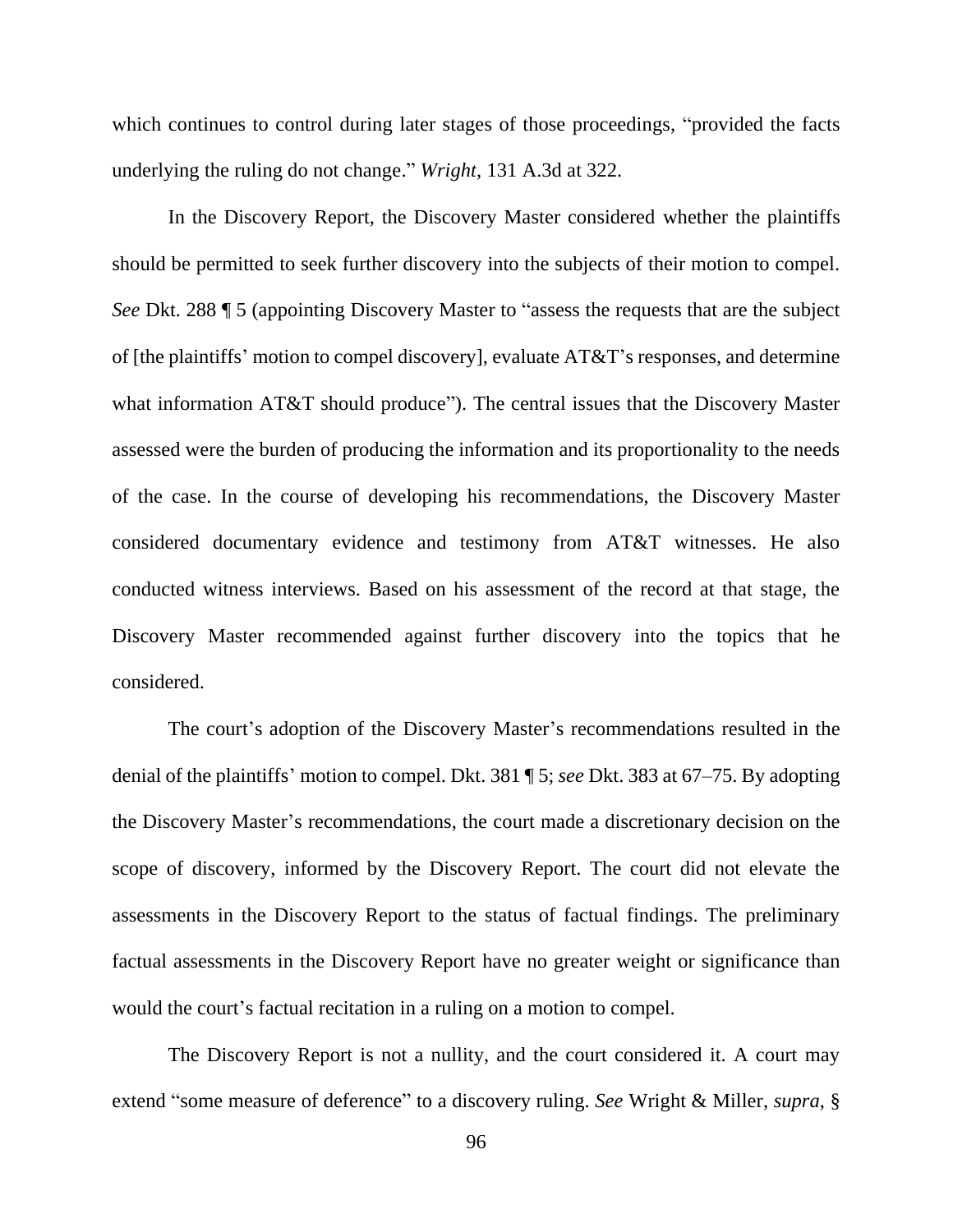4478.5. The court also has considered the evidence that the Discovery Master generated in connection with the Discovery Report. But the court has considered that evidence as part of the overall trial record. The court has not treated the Discovery Report as a set of factual findings that control for purposes of the trial on the merits.

# **B. The Claim That AT&T Breached The Governance Provision**

In their headline claim, the plaintiffs asserted in their post-trial briefs and during post-trial argument that AT&T breached the Governance Provision by managing the Partnership however it wished rather than by acting through the Executive Committee. As its defense to that claim, AT&T argued that the Executive Committee delegated broad managerial authority to AT&T, predominantly through the Management Agreement. In response, the plaintiffs sought to negate AT&T's reliance on the Management Agreement by showing that AT&T pervasively disregarded its terms, thereby exceeding its delegated authority.

# **1. The Competing Views Of The Claim**

The Governance Provision states that "[e]xcept as otherwise provided in this Partnership Agreement, complete and exclusive power to conduct the business affairs of the Partnership is delegated to the Executive Committee." PA § 4.3. As a baseline matter, therefore, the Executive Committee had "complete and exclusive power" to manage the Partnership.

The record shows, and it is essentially undisputed, that AT&T always managed the day-to-day business of the Partnership. As discussed in the Factual Background, the Executive Committee met periodically, and representatives of AT&T—including the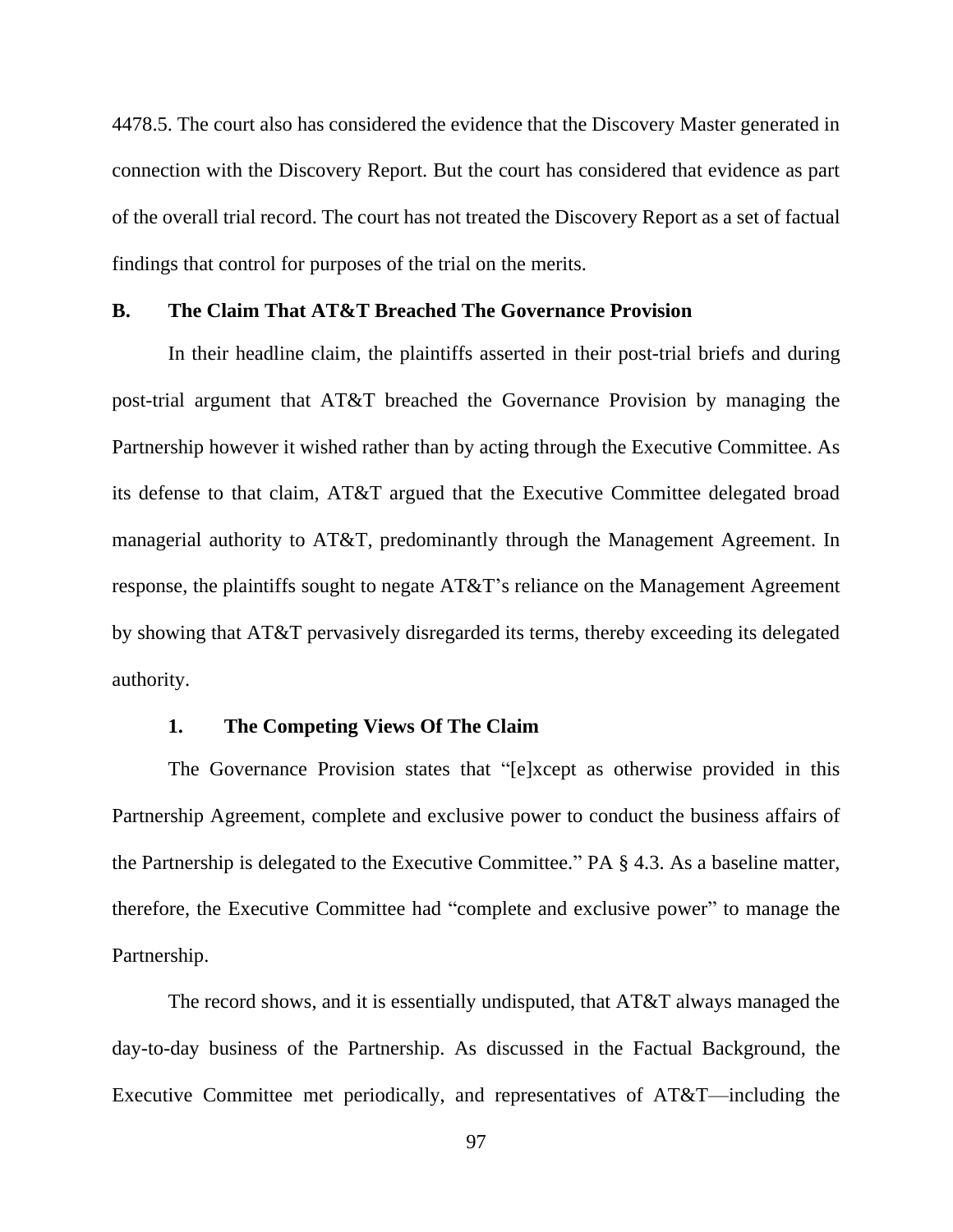representatives who served on the Executive Committee—provided information about how AT&T was conducting the business of the Partnership. The Executive Committee did not, however, manage the business of the Partnership. The Executive Committee only took action on formal matters, such as authorizing a distribution to the partners. AT&T managed the assets of the Partnership as part of its larger cellular telephone business. AT&T did not seek or obtain approval from the Executive Committee for the actions it took.

By demonstrating these facts, the plaintiffs proved a *prima facie* case of breach. If that were the whole story, then the plaintiffs would have established a breach of the Governance Provision. But that is not the whole story.

From the outset, it was understood that the Executive Committee had delegated authority to AT&T to manage the business of the Partnership. The structure of the Partnership Agreement as a whole made clear that the majority partner controlled the Partnership. The manner in which AT&T, the Executive Committee, and the minority partners conducted themselves evidenced that relationship. Deposition testimony from a minority partner who served on the Executive Committee confirms that a settled understanding existed from the outset that the majority partner had the authority operate the day-to-day business of the Partnership. *See* Stone Dep. 39–41. To that end, the Affiliate Provision authorized the Partnership to "enter into agreements from time to time with Partners and/or Partner Affiliates for management services in connection with design, development, construction, and operation of the Partnership's nonwireline cellular systems." PA § 4.8. The Affiliate Provision also authorized the Executive Committee to authorize its delegee—here, AT&T—to approve Affiliate Agreements. *Id.* That delegation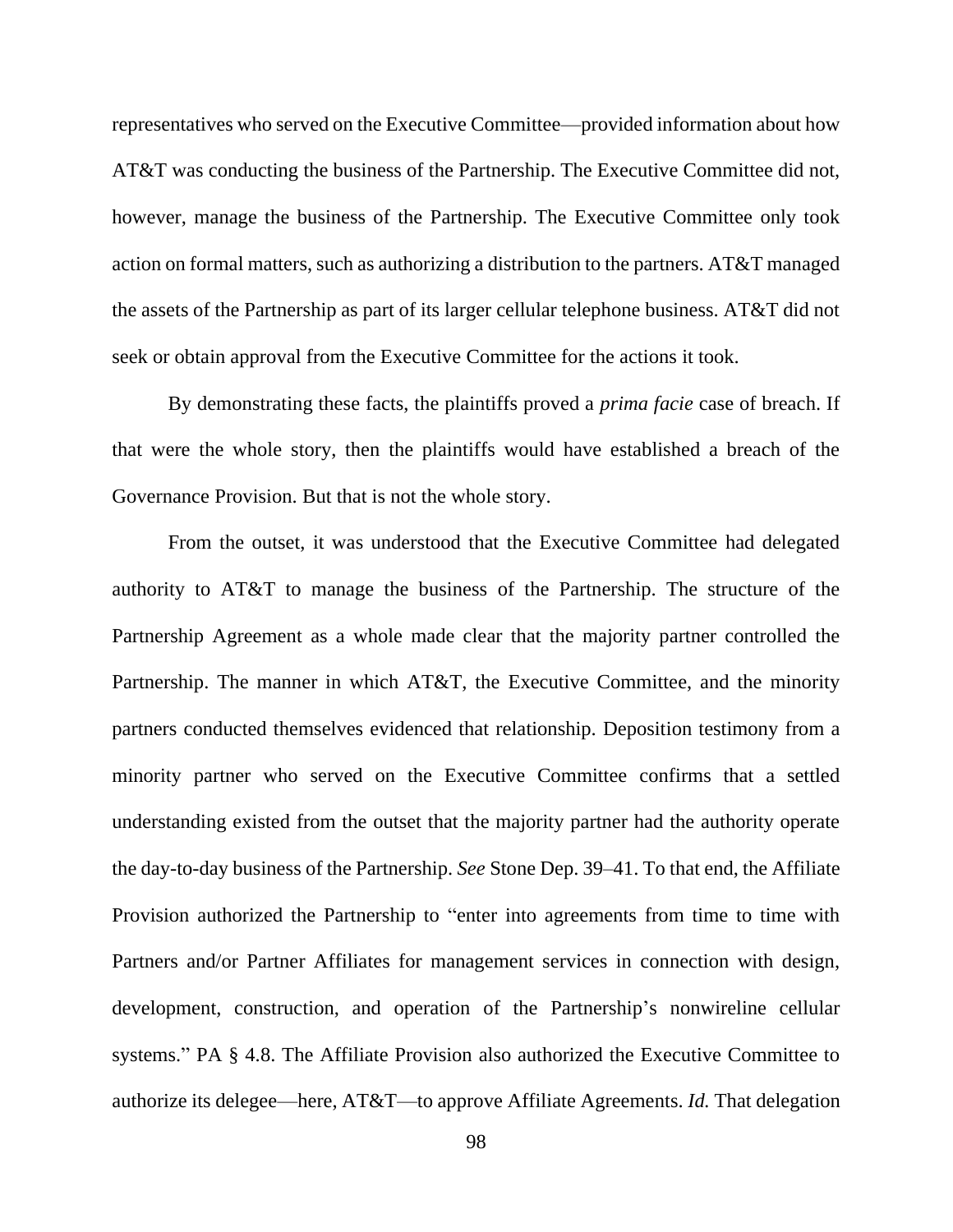of authority comports with the Delaware Revised Uniform Partnership Act ("DRUPA"), which provides that "[a] partner has the power and authority to delegate to 1 or more other persons any or all of the partner's rights, powers and duties to manage and control the business and affairs of the partnership." 6 *Del. C.* § 15-401(l).

Originally, the delegation to AT&T was unwritten. Then, in the 1995 Resolution, the Executive Committee formally delegated managerial authority to AT&T. The form of the resolution was expansive: "[T]he Majority General Partner is hereby delegated full, complete and exclusive authority to manage and control the business of the Partnership." JX 91 at '469. In conjunction with that grant of authority, the Partnership and AT&T entered into the Switch Agreement and the Cellular Agreement, in which AT&T committed to exercise its delegated authority in particular ways.

The Switch Agreement and the Cellular Agreement remained in place until 2005, when AT&T replaced them with the Management Agreement. When authorizing the Partnership to enter into the Management Agreement with AT&T, the Executive Committee did not change the general delegation to AT&T of "full, complete and exclusive authority to manage and control the business of the Partnership." *Id.* The Management Agreement reinforced that delegation of authority through the Services Provision and the Authority Provision, which gave AT&T expansive authority to manage the Partnership.

The Services Provision in the Management Agreement charged AT&T-as-Manager with the "management and operation of the [Partnership's] Business." MNSA § I. It further charged AT&T with providing "all services as are necessary to assure the commercially reasonable development and operation of the [Partnership's] Business." *Id.* Those services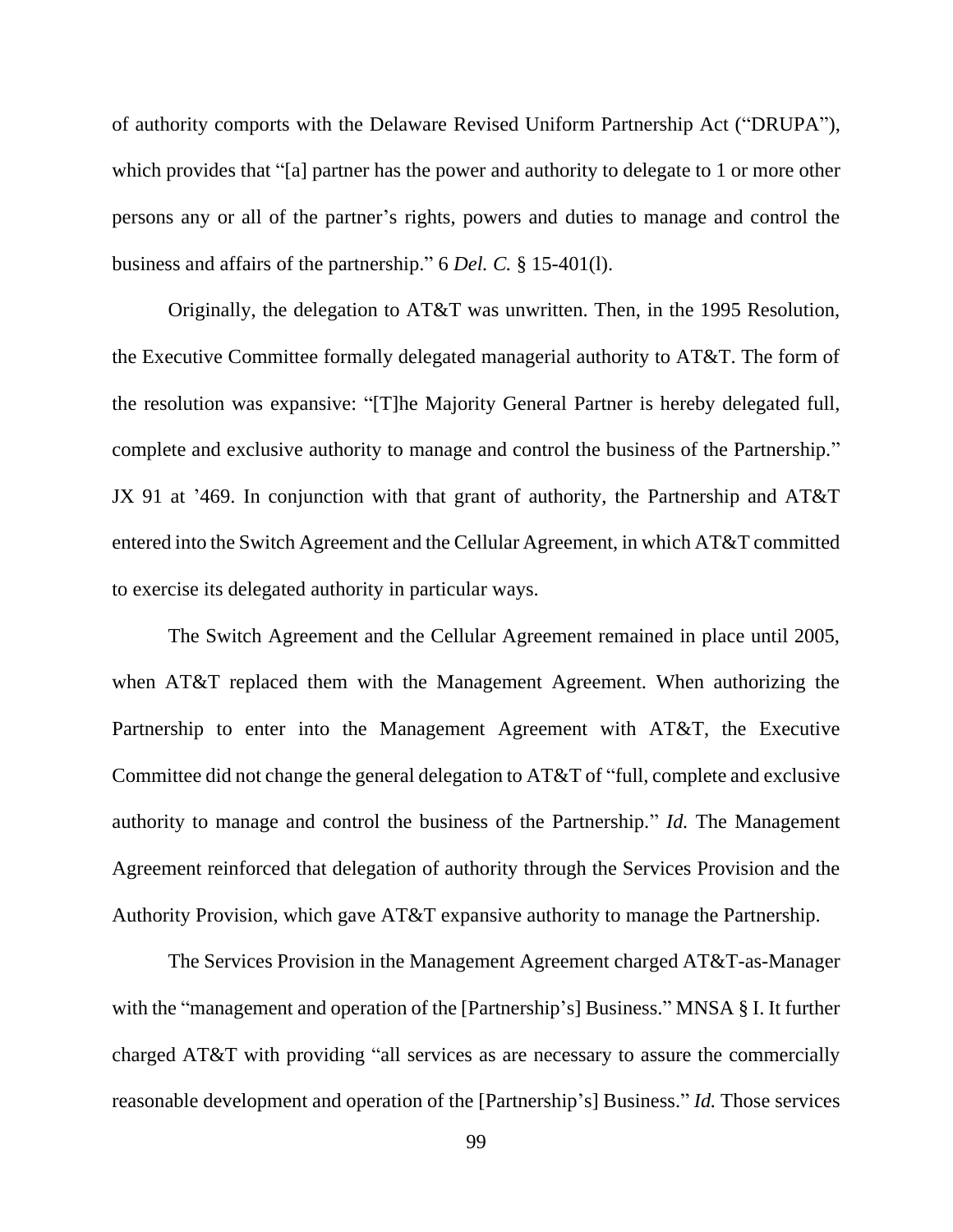included construction and procurement, general and administrative services, technical operating services, sales and marketing services, and maintenance of the Partnership's licenses. The Authority Provision then gave AT&T the authority "to undertake . . . any and all other commercially reasonable actions necessary or advisable to develop, manage, and operate the [Partnership's] Business, which are not prohibited by law." *Id.* § II. Against the backdrop of the 1995 Resolution, it is difficult to imagine an aspect of the Partnership's business that the delegation of authority did not encompass.

The plaintiffs contend that the Management Agreement imposed limitations on AT&T's delegated authority such that if AT&T failed to comply with the Management Agreement, then AT&T exceeded its authority and breached the Governance Provision. AT&T views matters differently. AT&T believes it possessed broad delegated authority to manage the Partnership and that the Management Agreement simply represented a contract between AT&T and the Partnership. AT&T concludes that any claim that AT&T failed to comply with its obligations under the Management Agreement is a breach of contract claim that belongs to the Partnership, which a minority partner must assert derivatively.<sup>37</sup>

 $37$  A simplistic example illustrates the difference between the theories. Assume a couple hires a painter to paint their house forest green. The painter paints the house ruby red. The plaintiffs would argue that the couple only gave the painter authority to paint their house forest green and that the painter exceeded that grant of authority by painting the house ruby red. AT&T would argue that the couple gave the painter authority to paint the house, and that the painter merely breached a contractual obligation to paint it the right color. In the simplistic example, the couple can assert both theories in the alternative and litigate both claims, subject only to the limitation that the couple can receive only one recovery. Only in the metaphysical world of entity law does the proper characterization of the claim become dispositive.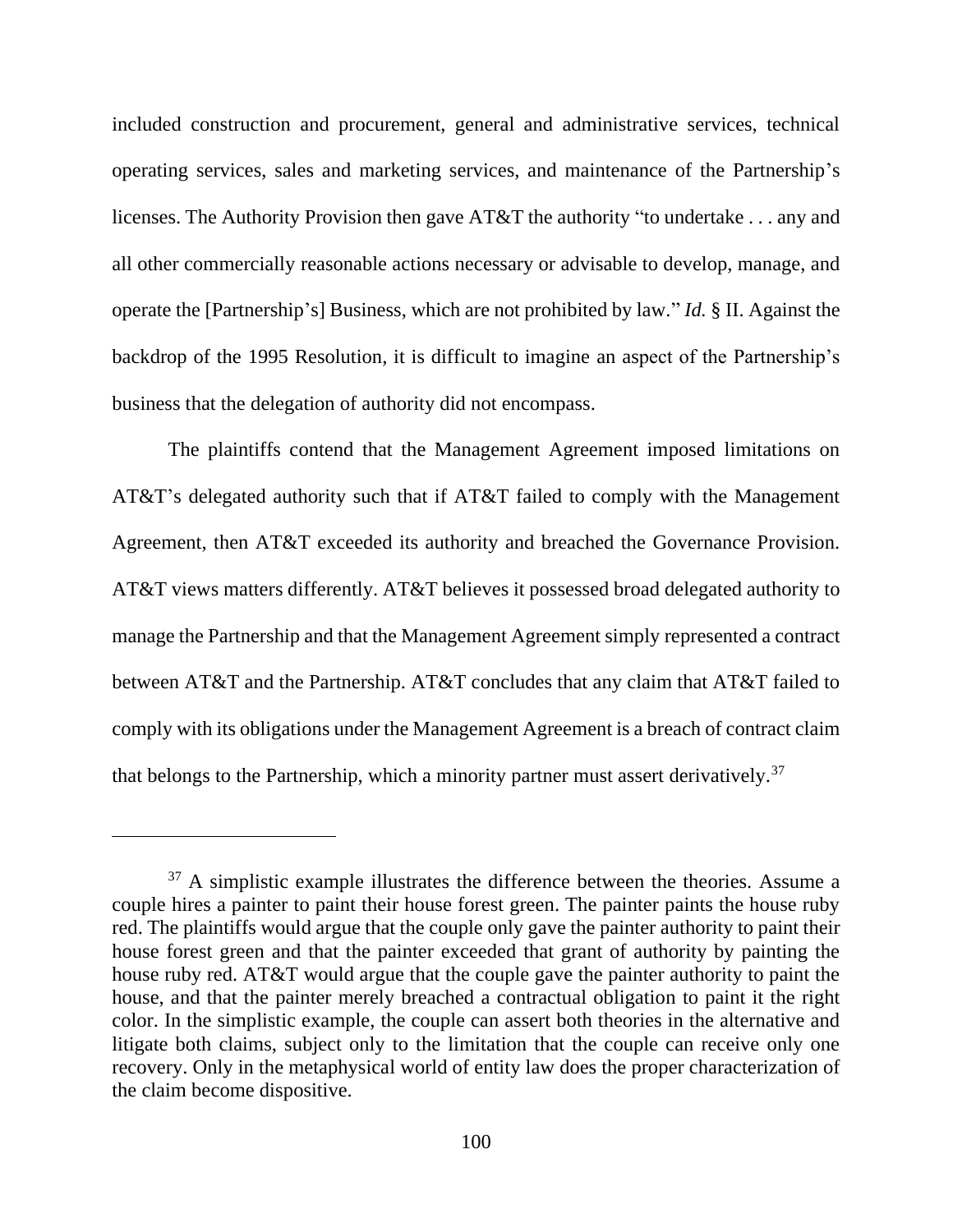The plaintiffs' approach finds support in the provision of DRUPA which provides that "[a] partner may maintain an action against the partnership or another partner for legal or equitable relief, with or without an accounting as to partnership business, to . . . [e]nforce the partner's rights under the partnership agreement." 6 *Del. C.* § 15-405(b)(1). For purposes of the plaintiffs' claim, the Governance Provision intersects with the black-letter principle that "[a]n agent has a duty to take action only within the scope of the agent's actual authority." *Restatement (Third) Of Agency* § 8.09(l) (2006 & Supp. 2021) Consequently, "[i]n the context of the agent's relationship with the principal, the boundary of an agent's rightful action is the scope of the agent's actual authority." *Id.* cmt. b. Thus, if the Management Agreement imposed requirements on how AT&T could exercise the authority that the Executive Committee delegated to it, and if AT&T failed to comply with those requirements, then AT&T exceeded its delegated authority. Under the plaintiffs' approach, demonstrating that AT&T failed to comply with the Management Agreement equates to proof that AT&T breached the Governance Provision.

AT&T's approach finds support in similarly well-settled principles. Under DRUPA, a general partnership "is a separate legal entity which is an entity distinct from its partners unless otherwise provided in a statement of partnership existence or a statement of qualification and in a partnership agreement." 6 *Del. C.* § 15-201(a). Neither the Partnership Agreement nor either a statement of partnership existence or a statement of qualification otherwise provide. Property acquired by a partnership, such as rights under a contract, "is property of the partnership and not of the partners individually." *Id.* § 15-203. Under DRUPA, "[a] partner may bring a derivative action in the Court of Chancery in the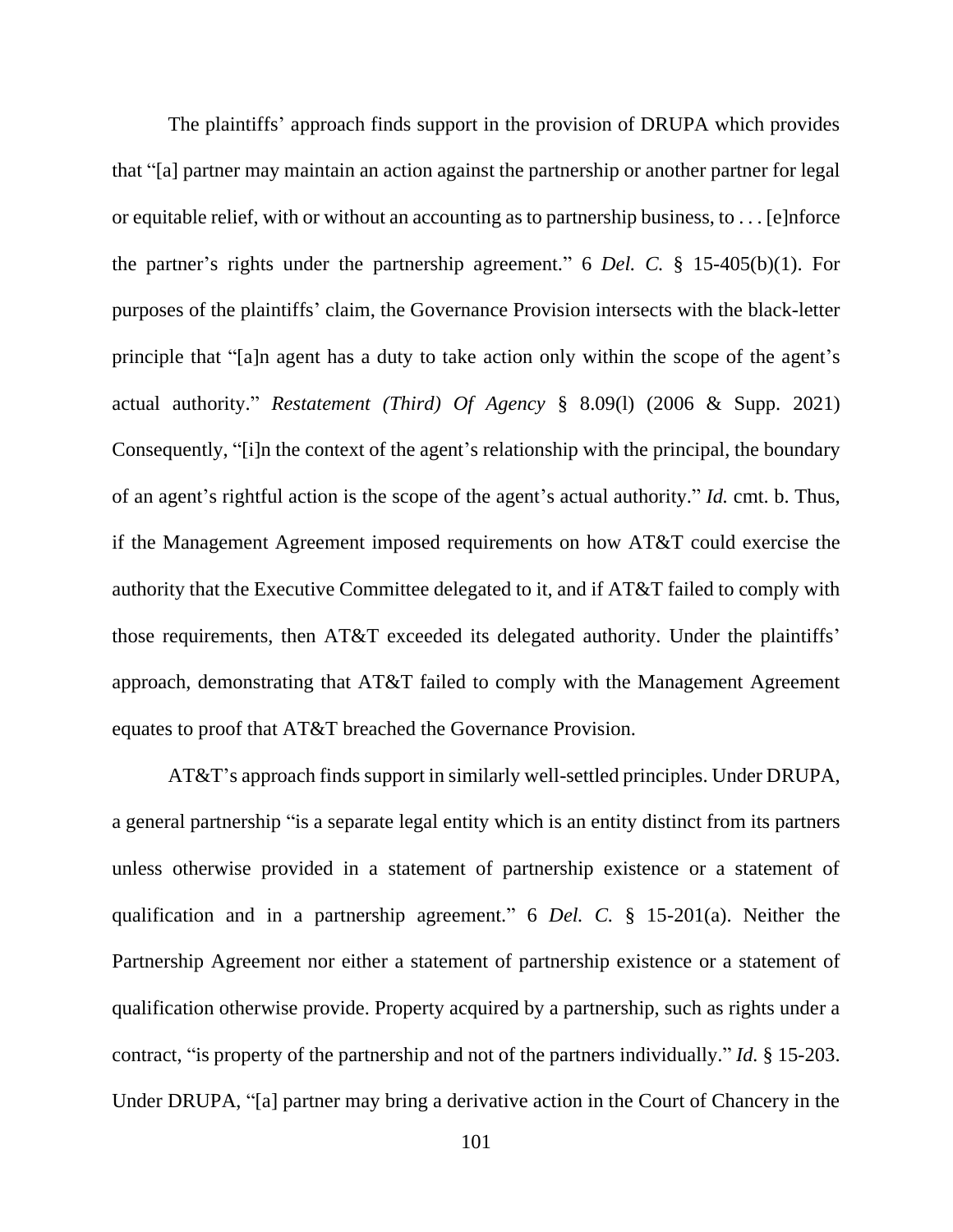right of a partnership to recover a judgment in the partnership's favor." *Id.* § 15-405(d). Although derivative actions typically involve internal claims for breach of fiduciary duty or mismanagement, "[a]ny claim belonging to the corporation may, in appropriate circumstances, be asserted in a derivative action," including a claim for breach of contract.<sup>38</sup>

It does not seem necessary to stake out a bright line view on which theory is correct. The answer will depend on the facts of the case.

AT&T's view better fits the facts of this case. The record establishes that from the outset, the Partnership gave AT&T expansive authority to operate its business. The provisions in the Management Agreement regarding the assignment and allocation of revenue and expense reflect AT&T's commitments as to how it would exercise its delegated authority, rather than limitations on its authority. AT&T's failure to comply with

<sup>38</sup> 3 Stephen A. Radin, *The Business Judgment Rule* 3612 (6th ed. 2009) (internal quotation marks omitted) (quoting *Midland Food Servs., LLC v. Castle Hill Hldgs. V, LLC*, 792 A.2d 920, 931 (Del. Ch. 1999)). Examples of derivative actions involving the assertion of an entity's claim for breach of contract include *First Hartford Corp. Pension Plan & Tr. v. United States*, 194 F.3d 1279, 1293 (Fed. Cir. 1999) (permitting "contract actions brought derivatively by shareholders on behalf of the contracting corporation"); *Slattery v. United States*, 35 Fed. Cl. 180, 183 (1996) (same); *Suess v. United States*, 33 Fed. Cl. 89, 93 (Fed. Cl. 1995) (denying motion to dismiss a derivative claim for breach of contract against the United States). *See also Ross v. Bernhard*, 396 U.S. 531, 542-43 (1970) (holding right to jury trial existed for breach of contract claim asserted by stockholder derivatively because "[t]he corporation, had it sued on its own behalf, would have been entitled to a jury's determination").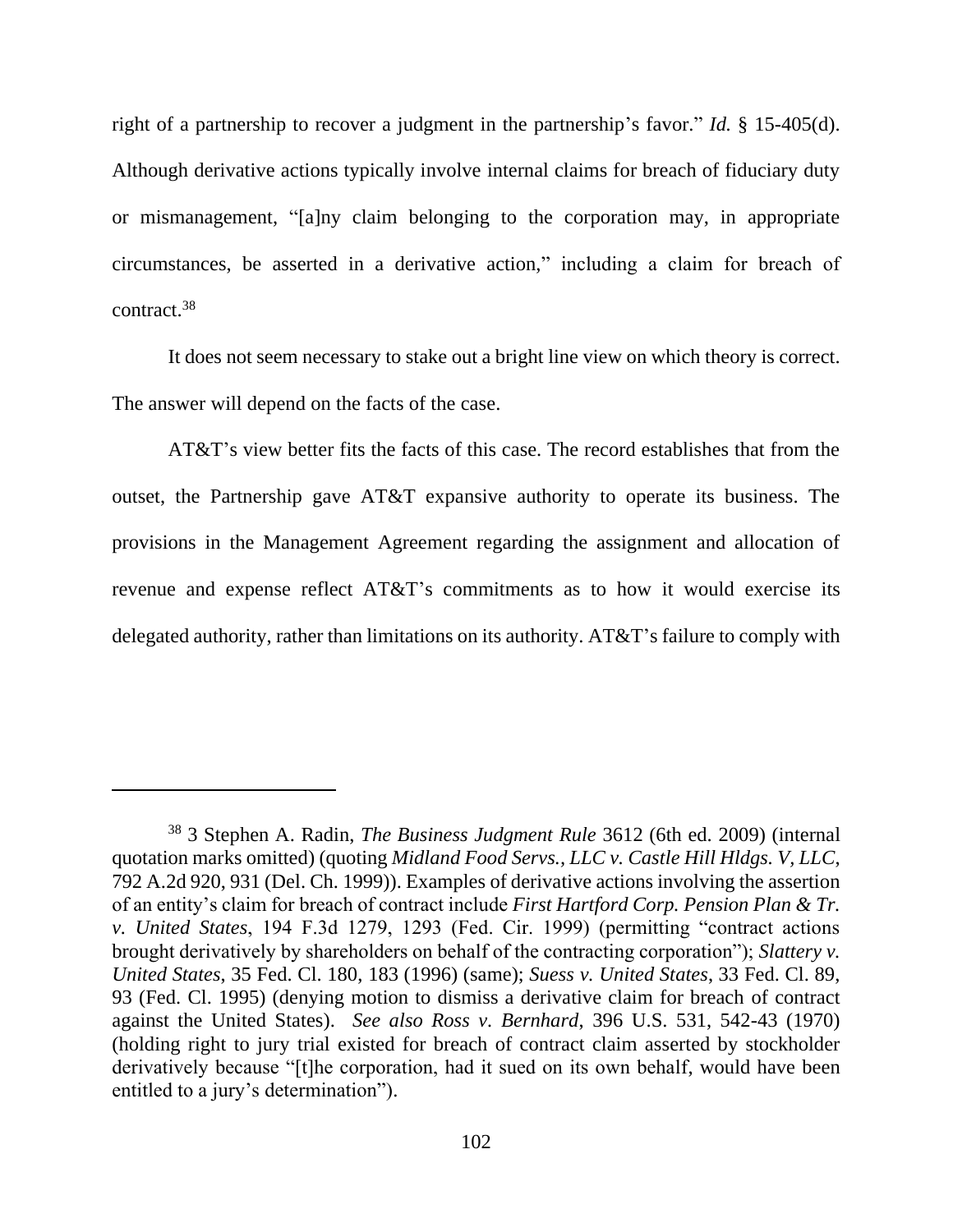those provisions thus would give rise to a breach of the Management Agreement, but it would not result in AT&T exceeding the scope of its delegated authority.<sup>39</sup>

From this perspective, the plaintiffs' contentions regarding the Governance Provision really are a derivative claim for breach of the Management Agreement. The plaintiffs recognize that they never asserted a derivative claim for breach of the Management Agreement. The court accordingly will enter judgment in favor of AT&T on the claim for breach of the Governance Provision because, in substance, it is a derivative claim for breach of the Management Agreement that the plaintiffs never pursued.

Although this holding is sufficient to dispose of the claim for breach of the Governance Provision, the parties each advanced a legitimate perspective. Given how vigorously the parties have litigated this dispute, it seems certain that appeals and crossappeals will follow. This decision therefore will analyze the claim for breach of the Governance Provision based on the assumption, solely for purposes of analysis, that the Management Agreement imposes limitations on AT&T's authority.

For purposes of analyzing this claim, the court has viewed the evidence with the burden placed on the plaintiffs to prove that AT&T caused the Partnership to act without

 $39$  A different outcome might be warranted on different facts. Envision a partnership with a similar governance structure, including a provision comparable to the Governance Provision, that lacked any history of the Executive Committee delegating its managerial authority. Further envision that the Executive Committee decides to delegate authority to a partner and that the sole documentation for the delegation is an agreement that specifies how the partner will allocate revenue and expense. On those facts, the argument that the agreement defined the scope of the partner's delegated authority would be more persuasive.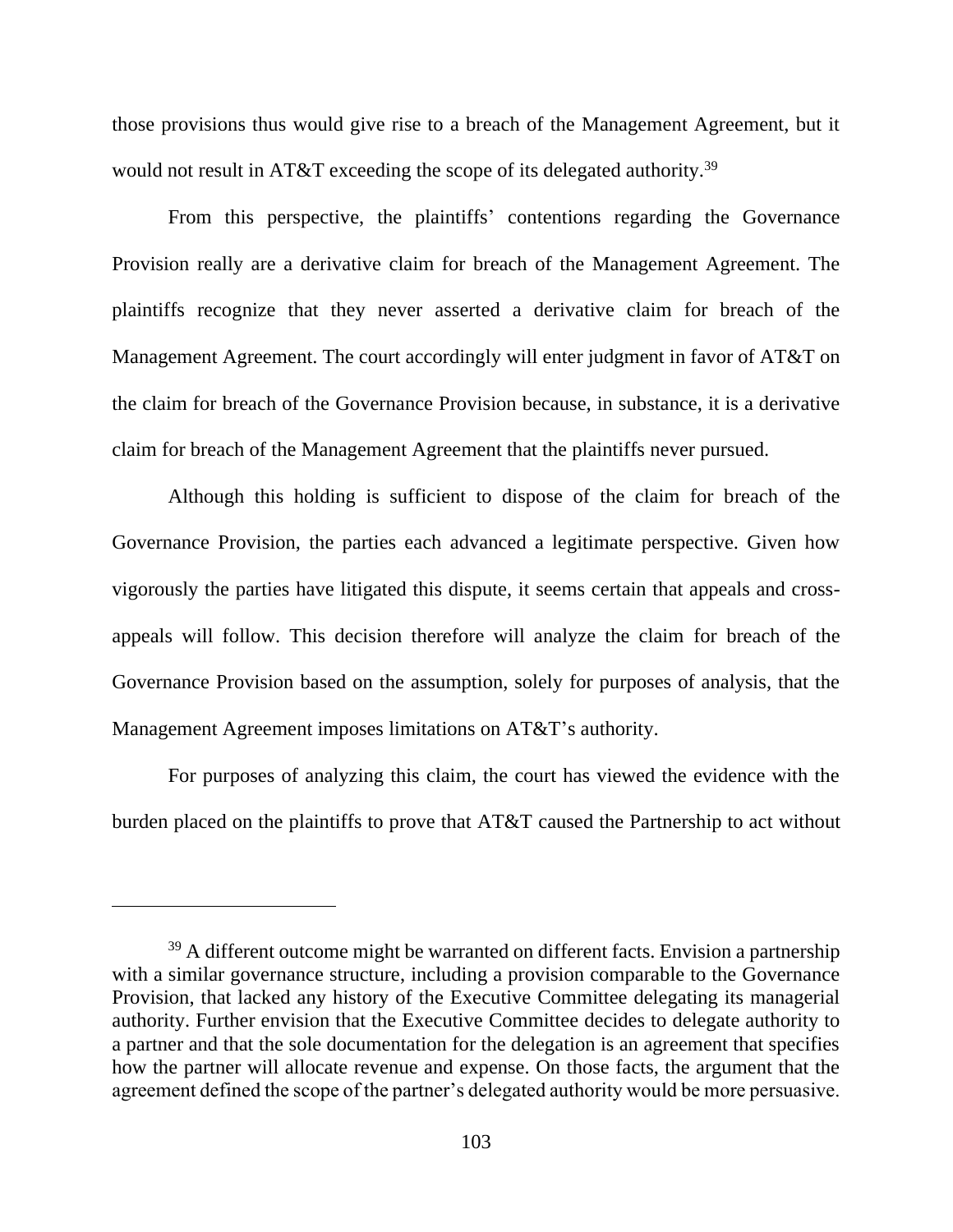obtaining Executive Committee approval. Once the plaintiffs carried that burden and established a *prima facie* case of breach, the burden shifted to AT&T to establish as its defense that it acted within its delegated authority. "As a general rule, the party asserting the agency relationship has the burden of proving both the existence of the relationship and the authority of the agent." 12 Williston on Contracts § 35:2 (4th ed. 1993 & Supp. 2021); *accord Restatement*, *supra*, § 1.02 cmt. d ("The party asserting that a relationship of agency exists generally has the burden in litigation of establishing its existence."); *see Zeeb v. Atlas Powder Co.*, 87 A.2d 123, 128 (Del. 1952) (explaining that "when the authority of an agent is in issue the burden rests on him who asserts the existence of the agency"). The burden of proving the existence of an agency relationship "extends to proof of agency as a defense."  $3 \text{ C.J.S.}$  Agency  $\S 541.^{40}$ 

# **2. AT&T Failed To Follow The Shared Revenues Formula.**

The plaintiffs proved that AT&T failed to follow the Shared Revenues Formula in the Management Agreement. The plaintiffs also proved that AT&T did not and could not have relied on the Modification Right to adopt different allocation methodologies.

<sup>&</sup>lt;sup>40</sup> The allocation of the burden of proof ultimately would not affect the outcome. The Delaware Supreme Court has explained that the real-world effect of the burden of proof is "modest" and only outcome-determinative in the "very few cases" where the "evidence is in equipoise." *Ams. Mining Corp. v. Theriault*, 51 A.3d 1213, 1242 (Del. 2012) (internal quotation marks omitted). In this case, the evidence was not in equipoise. Even if the burden of proof were placed on the plaintiffs as to all issues, the record establishes that AT&T failed to allocate revenue as the Management Agreement required.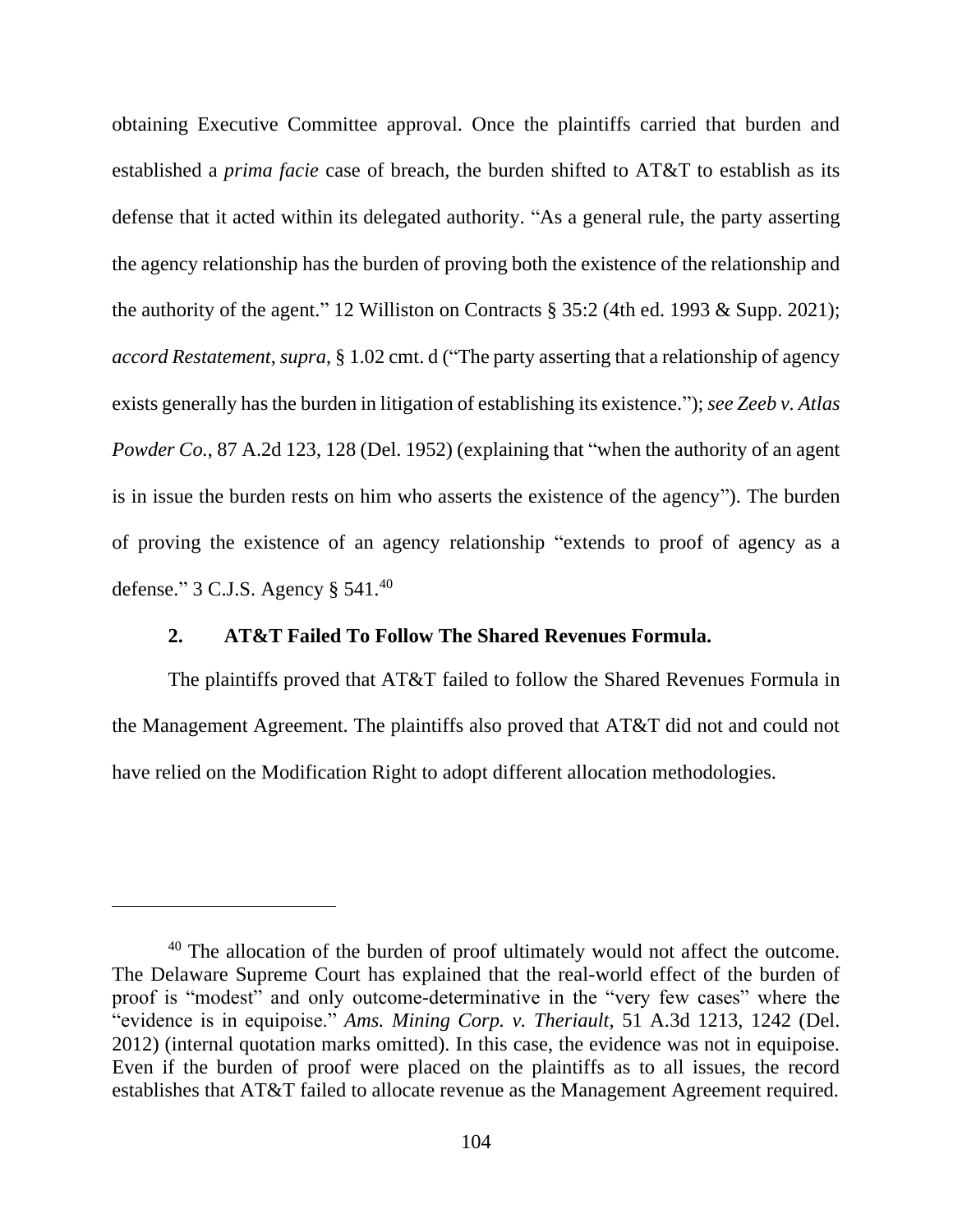#### **a. The Requirements Of The Shared Revenues Formula**

Under the plain language of the Shared Revenues Formula, AT&T committed to aggregate all of the revenue generated from the utilization of AT&T's Entire Network. AT&T committed that when aggregating revenue, AT&T would not distinguish between the Partnership's subscribers and other subscribers. AT&T further committed that when allocating a share of revenue to the Partnership, AT&T would use the ratio of the traffic carried by the Partnership's portion of the Entire Network compared to the traffic carried by the Entire Network as a whole. AT&T committed that it would not itemize the Partnership's share of revenue as if the Partnership were a separate, independent business with its own wireless network. Finally, AT&T committed to add a premium to the Partnership's share of revenue.

The plain language of the Shared Revenues Definition establishes these commitments. It defines Shared Revenues to mean "[1] the aggregate revenue generated by Subscribers of Owner's Business and Manager's Business utilizing Owner's System and Manager's System, and [2] any other applicable revenues generated by utilization of the Entire Network." MNSA at '751. (enumeration added). The first part of this definition encompasses revenue generated "by Subscribers of Owner's Business and Manager's Business utilizing Owner's System and Manager's System." It does not look only to revenue generated by Owner's Subscribers or from the use of Owner's System. The second part of this definition goes further and entitles the Partnership to a share of "any other applicable revenues generated by utilization of the Entire Network."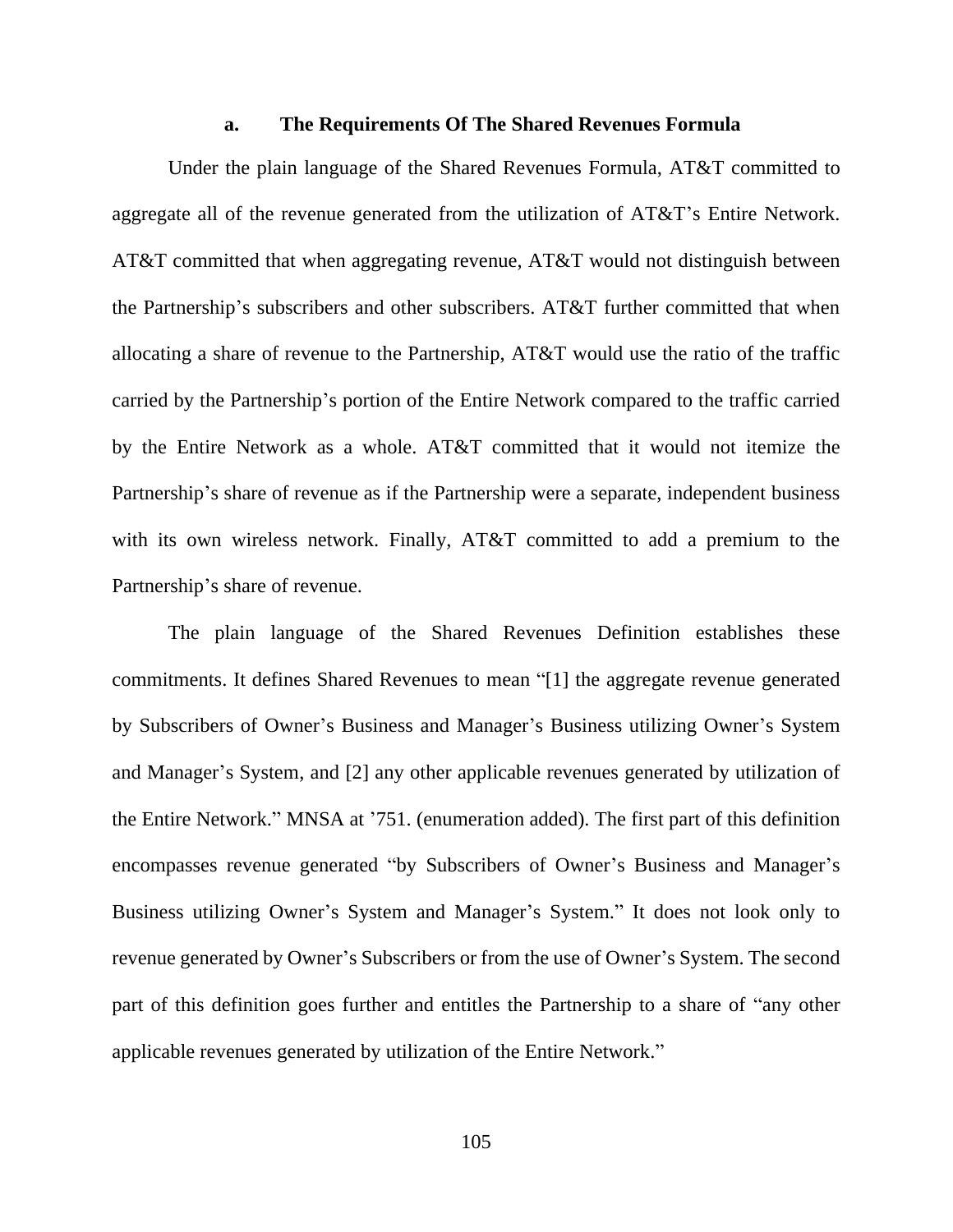Other components of the Shared Revenues Definition confirm that it encompasses

all revenue generated by AT&T's wireless business. The stack of component definitions

that aggregate as the Entire Network leads to that conclusion.

- The Management Agreement defines "Entire Network" as "collectively, the Owner's System, the Manager's System, and the Shared Network." *Id.* at '748.
- The Management Agreement defines "Owner's System" as all of the equipment, facilities, hardware, and software "which Owner uses, owns or leases in order to operate a wireless communications system in Owner's Area, to deliver Traffic between and among cell sites and any points of interconnection in Owner's Area directly or indirectly to the [landline telephone network], and to deliver Traffic to and from cell sites in Owner's Area to the Shared Network." *Id.* at '750*.*
- The Management Agreement defines "Manager's System" as all of the equipment, facilities, hardware, and software "which Manager and its Affiliates use, own or lease in order to operate a wireless communications system in Manager's Area, to deliver Traffic between and among cell sites and points of interconnection directly or indirectly . . . in Manager's Area, and to deliver Traffic to and from cell sites in Manager's Area to the Shared Network; but shall exclude Owner's System." *Id.*
- The Management Agreement defines "Shared Network" as "all wireless communications system equipment that is owned, leased or used by Manager and its Affiliates and that allows the cell sites of Manager and its Affiliates (including Owner) to operate as a single nationwide network, including, without limitation, switches, base station controllers, data centers, certain circuits, SS7 network, and all related hardware and software required for such equipment to operate in accordance with its specifications." *Id.* at '751.

The Management Agreement calls for the Partnership to share in all revenue "generated by

utilization of the Entire Network." *Id.* The concept of the Entire Network thus encompasses

every aspect of AT&T's wireless system.

The plain language of the Shared Revenues Formula required that AT&T aggregate

all revenue generated by any user of wireless communications services under an ongoing

agreement or from the utilization of the Entire Network, then allocate to the Partnership a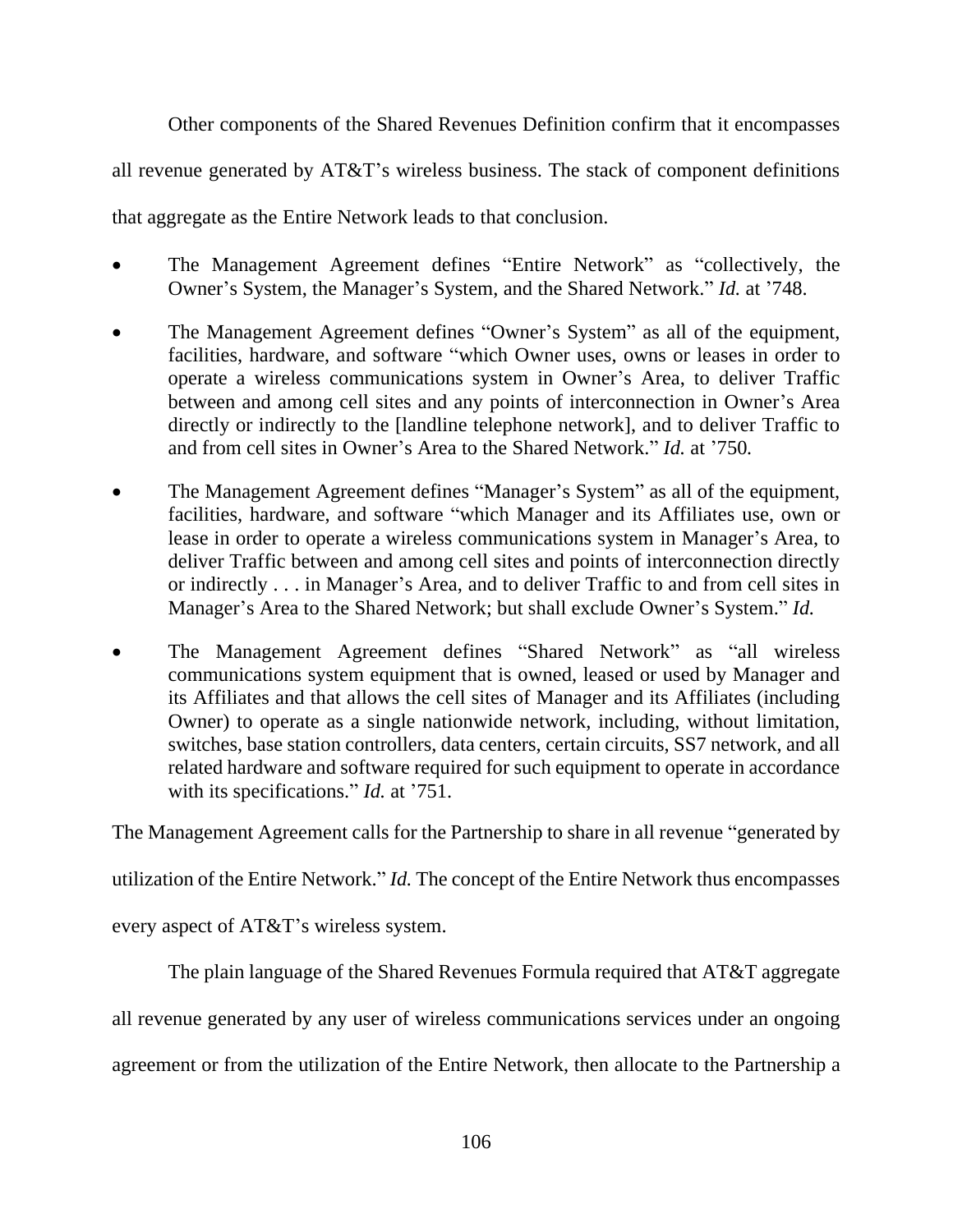share of the resulting revenue based on the proportion of "Traffic" carried by the Partnership's system. The Management Agreement defines "Traffic" broadly as "electronic signals, including voice data, and other associated electronic signals." *Id.* at '752. The Management Agreement calls for each "Unit of Traffic" to be allocated based on "the cell site that carries such Traffic, with the convention that the Unit of Traffic from any one call or transmission shall be assigned to the cell site upon which such call or transmission is first carried." *Id.* § V(G)(1). If AT&T owned a cell site as part of its system that served an Owner's Area, then AT&T committed to attribute Units of Traffic to the Partnership according to the percentage of site incursions in the Owner's Area, or otherwise in proportion to the relative benefits that AT&T and the Owner received from the cell site. *Id.* § V(G)(2).

Finally, to ensure fairness to the Partnership, AT&T committed to the Premium Provision. *Id.* Ex. A. Although AT&T reserved the right to apply a different premium, AT&T committed to the No-Less-Favorable Requirement, under which any revised method would be "no less favorable to the Owner than the allocation method used in prior periods." *Id.* AT&T thus committed to provide the Partnership with *at least* a 25% premium on its allocated share of revenue.

Extrinsic evidence explains why AT&T made these commitments. AT&T adopted the Management Agreement at a critical time in the development of the cellular telephone industry when carriers were shifting to nationwide plans and number portability had arrived. The Management Agreement was executed in October 2005, immediately after the arrival of number portability and AT&T's introduction of unlimited nationwide roaming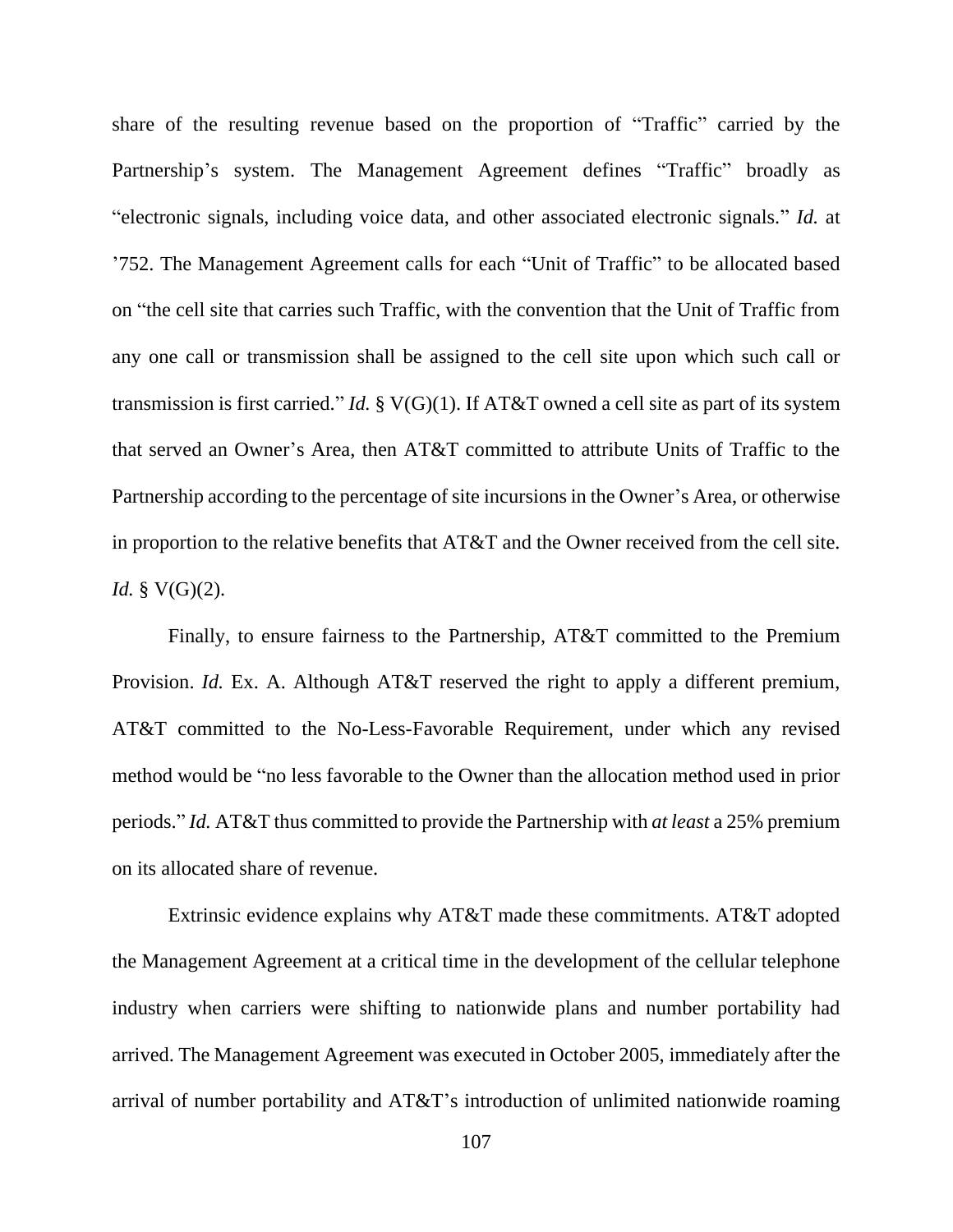as a component of its basic subscriber packages. The Management Agreement was made effective as of January 1, 2003, to reflect the fact that AT&T already had started managing the Partnership as an integral part of its nationwide wireless network. The Management Agreement confirms that AT&T replaced the Cellular Agreement and Switch Agreement "to adapt to changing market and technological conditions." *Id.* at '748; *see* JX 191. Two of the changing "market and technological conditions" were the arrival of number portability and nationwide plans.

The Management Agreement also arrived during a period of industry consolidation. When AT&T adopted it, the company was in the final stages of its M&A activity. The immediate predecessor to AT&T—SBC—was preparing to close on its acquisition of what was then AT&T, creating a combined company with the largest market share in wireless customers and data revenue in the United States. And Cingular, which SBC controlled, recently had completed its acquisition of the former AT&T's wireless business. *See* JX 188; JX 263 at 3. The FCC anticipated that large nationwide carriers would dominate the industry. *See* JX 300 at 70. The Management Agreement reflected AT&T's shift toward a nationwide business model.

Perhaps most notably for industry insiders, the Management Agreement made no explicit refence to NPA-NXX, the system that AT&T and its predecessors had used to identify subscribers since the 1980s. Wages Tr. 375; *See* JX 2681 at '361 (document dated November 18, 1988 detailing McCaw's allocation methodologies that used NPA-NXX). The Switch Agreement contained explicit references to NPA-NXX, stating that "[f]eatures revenue . . . shall be assigned according to the subscriber's NXX . . . , which is specific to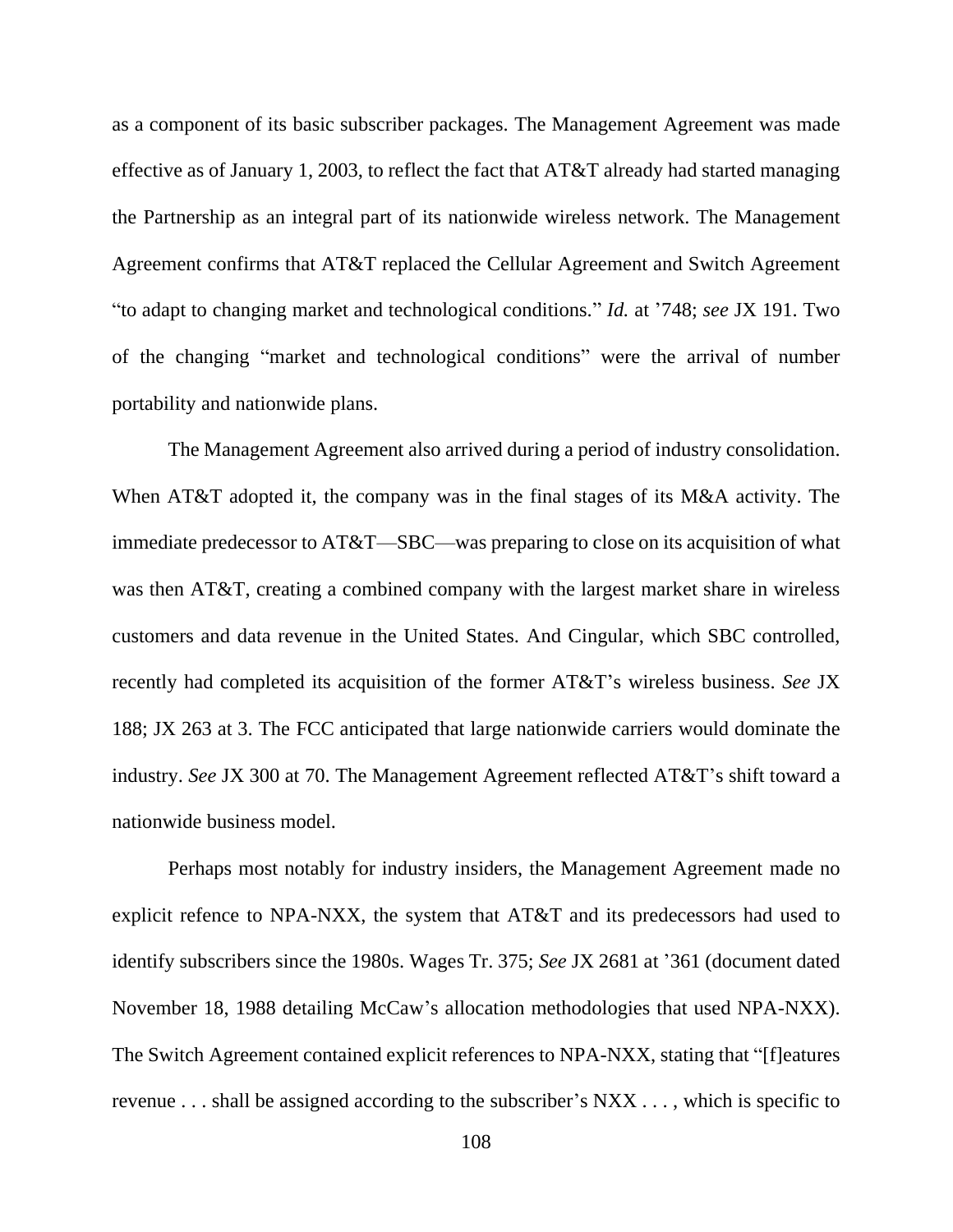[Owner's] or [Manager's] System," and noted that the Partnership would be liable for roaming charges generated by its subscribers with telephone numbers assigned to its NPA-NXX ranges. JX 112 §§ 4.1–4.2. By omitting any reference to NPA-NXX and substituting the Shared Revenues Definition, the Management Agreement demonstrated that AT&T had moved to a nationwide sharing model for revenue.

## **b. AT&T's Departed From The Shared Revenues Formula By Assigning Revenue By Subscriber And Using A Different Definition Of The Partnership's Business.**

AT&T failed to follow the Shared Revenues Formula. AT&T instead identified revenue generated by the subscribers with NPA-NXX numbers assigned to the Partnership. AT&T also used a different and narrower definition of the Partnership's business than what the Management Agreement contemplated. On cross-examination during trial, the plaintiffs elicited admissions to that effect from AT&T's principal witness.

At trial, Wages conceded that AT&T did not use the definition of "subscriber" that appeared in the Management Agreement. Wages Tr. 384 ("Q: Isn't it true that you did not identify subscribers in the partnerships on the basis of the management and network sharing agreement? A: Yes."); *id*. at 386 ("Q: . . . . You just didn't use the definition of subscriber that's in the [Management Agreement], did you? A: Not the one that's in that document, no."). Rather than using the Shared Revenues Formula, AT&T used a subscriber-based model that relied on NPA-NXX. *Id.* at 384. AT&T treated subscribers with an NPA-NXX associated with the Partnership's geographic area as subscribers of the Partnership. AT&T then identified revenue generate by those subscribers and assigned it to the Partnership. *Id.* at 176, 358–59, 383–87, 501–02; *see* PTO ¶¶ 196–200.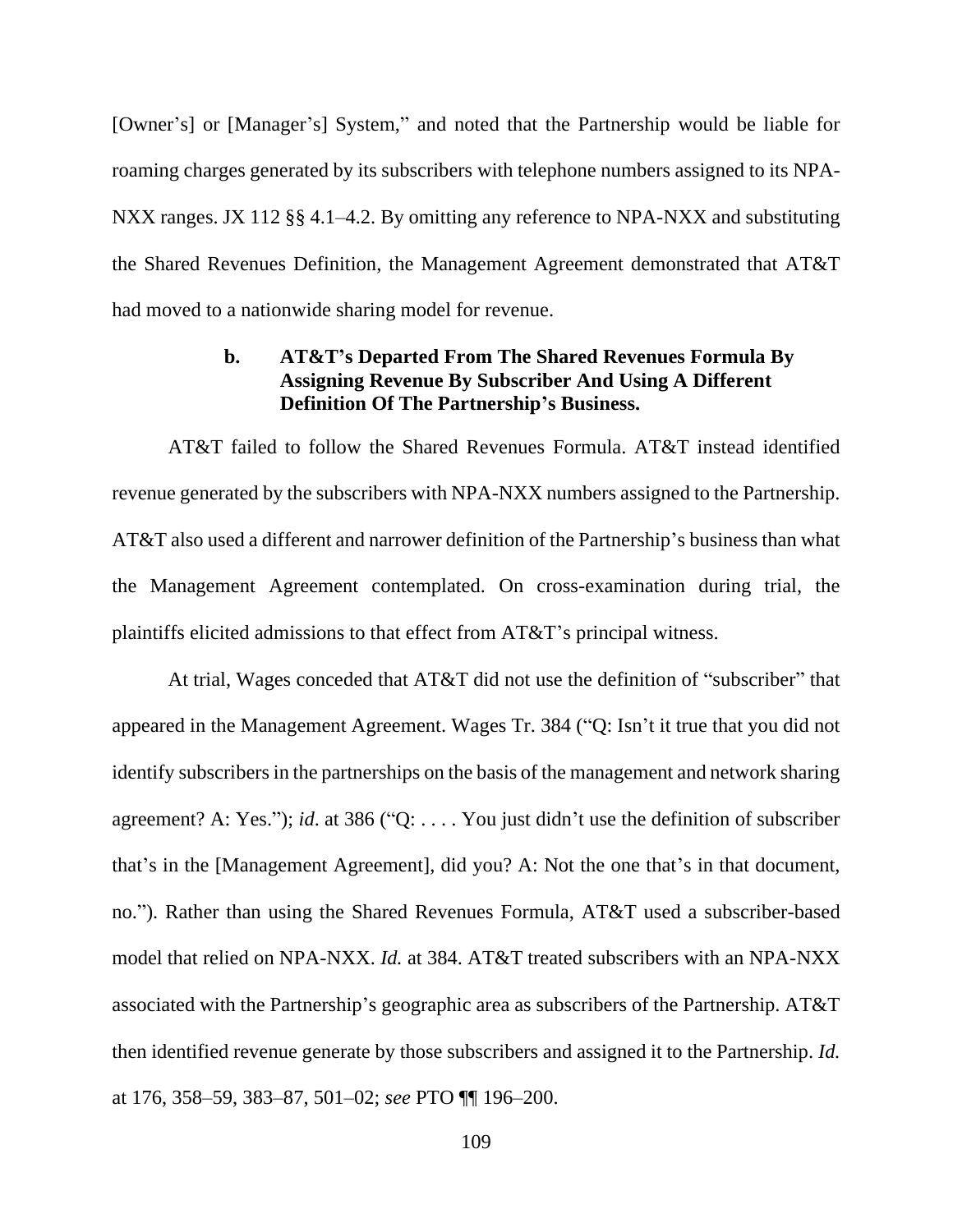The Shared Revenues Formula did not permit AT&T to identify and assign revenue based on a specific group of Partnership subscribers. The Shared Revenues Formula called for aggregating all revenue generated by all of the Partnership's subscribers and AT&T's subscribers, plus all other revenue derived from the utilization of the Entire Network. The Shared Revenues Formula then called for allocating the resulting pool of revenue based on traffic. Finally, the Premium Provision called for adding a 25% premium to the Partnership's share of revenue.

The Management Agreement did use subscriber-based concepts for other purposes. For example, the Shared Expenses Formula used subscriber-based concepts as the sharing statistic for certain categories of Shared Expenses. And in two sections addressing AT&T's administrative obligations, the Management Agreement used the phrase "Owner's Subscribers" in isolation.<sup>41</sup> Those provisions show that the Management Agreement could have used a subscriber-based metric in the Shared Revenues Formula, but did not.

AT&T also departed from the Shared Revenues Formula by using a different and more limited definition of the Partnership's business than what the Management Agreement specified. Wages Tr. 391–92 ("Q: You didn't define our business this way, did

<sup>&</sup>lt;sup>41</sup> In the first provision, the Management Agreement stated that "Manager shall provide to Owner, to the extent necessary, direct electronic access to certain information technology systems, for purposes of activating or deactivating Owner's Subscribers." MNSA § V(C). In the second provision, the Management Agreement stated that "Owner's Subscribers, if any, shall be entitled to Roam" in areas in which AT&T maintained reciprocal roaming agreements with third-party carriers. *Id.* § V(E). Neither suggests that AT&T could identify assign revenue to the Partnership based on a limited universe of subscribers identified by NPA-NXX.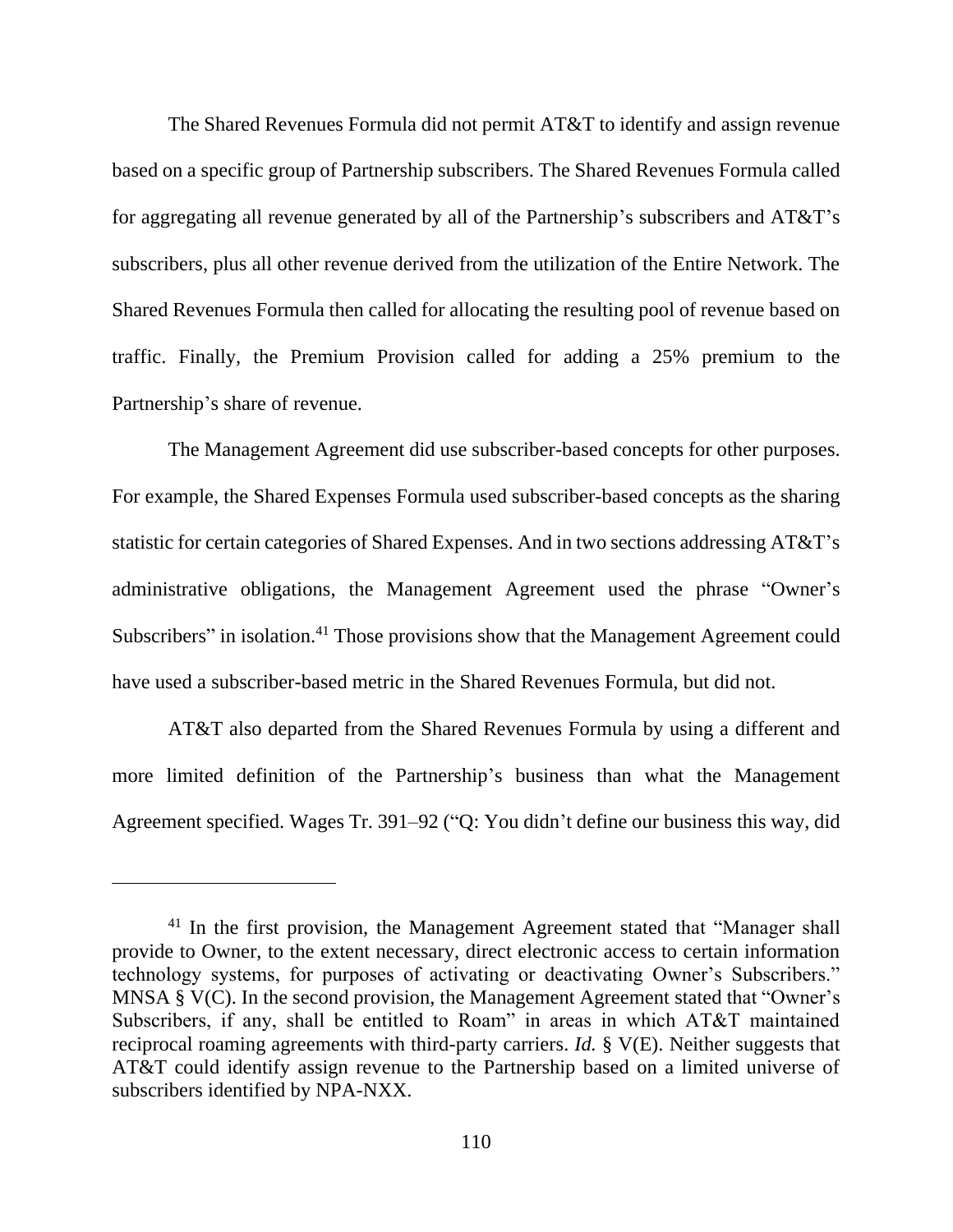you? A: From my perspective, no."). Wages and the Partnership Accounting Group viewed the business of the Partnership as limited to "wireless activity," meaning activity involving "cellular phones, voice, data, SMS text, those things . . . we do with our phones." *Id.* at 395–97. As a result, they believed that the Partnership was "not entitled to participate in the profits of every AT&T business venture that used partnership assets." *Id.* at 406. For activities not involving this narrow definition of wireless activity, Wages believed that the Partnership only was entitled to be "made whole" for AT&T's use of its assets. *Id.*

The Shared Revenues Formula called for the Partnership to receive (i) a share of any revenue generated by any subscriber, whether that subscriber was assigned to the Partnership or to AT&T and its other affiliates and (ii) a share of any revenue otherwise generated from the utilization of the Entire Network. The Shared Revenues Formula did not differentiate between the Partnership's business and AT&T's business. The Management Agreement defined "Owner's Business" and "Manager's Business" in parallel terms. *See* MNSA at '749, '750. Those parallel definitions make clear that the Partnership (the Owner) and AT&T (the Manager and its affiliates) were in precisely the same business: the business of operating and benefitting from the Entire Network. But AT&T never established the pool of Shared Revenues as contemplated by the Management Agreement. AT&T also never allocated Shared Revenues to the Partnership based on traffic. And AT&T never applied a premium to the Partnership's allocations, as contemplated by the Premium Provision. *See* JX 2558.

Wages admitted that AT&T never told the Partnership or its Executive Committee that AT&T was not using the definition of "subscriber" that appeared in the Management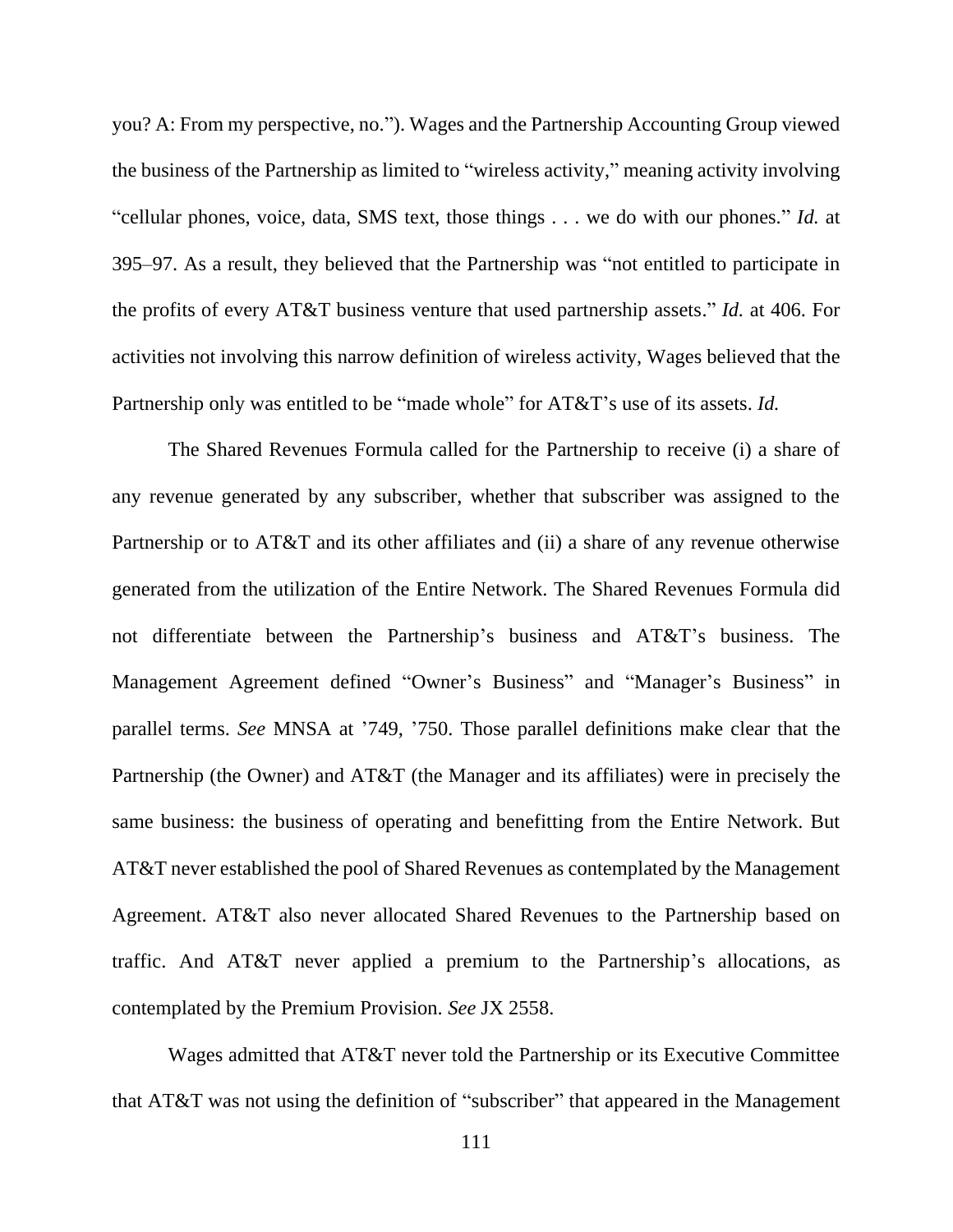Agreement. Wages Tr. 384. Wages also admitted that the different approach that AT&T used was not written down anywhere. *Id.* at 397. When the Partnership Accounting Group assigned or allocated revenue and expense and prepared the Partnership's financial statements, they used AT&T's unwritten definition, not the Management Agreement. *Id.*

Wages admitted that AT&T never determined how many people would have qualified as subscribers using the definition in the Management Agreement. *Id.* at 384. Wages admitted that AT&T never determined how much revenue the Partnership would have received if AT&T had followed the Shared Revenues Definition, then applied the Shared Revenues Formula and allocated revenue based on traffic. *Id.* at 385, 406–07. Wages admitted that it is impossible to know how much more the Partnership would have been worth if AT&T had followed the methodologies specified in the Management Agreement. *Id.* at 398.

### **c. AT&T Did Not And Could Not Have Invoked The Modification Right To Depart From The Shared Revenues Formula.**

To defend its alternative methodologies for allocating revenue, AT&T relied on the Modification Right. That argument fails because AT&T could not meet the requirements for invoking the Modification Right.

At the outset, the record establishes that AT&T never invoked the Modification Right in real time. To the contrary, there is ample evidence that AT&T's Partnership Accounting Group never thought AT&T had to invoke the Modification Right. Wages and the Partnership Accounting Group thought that AT&T had the discretion to make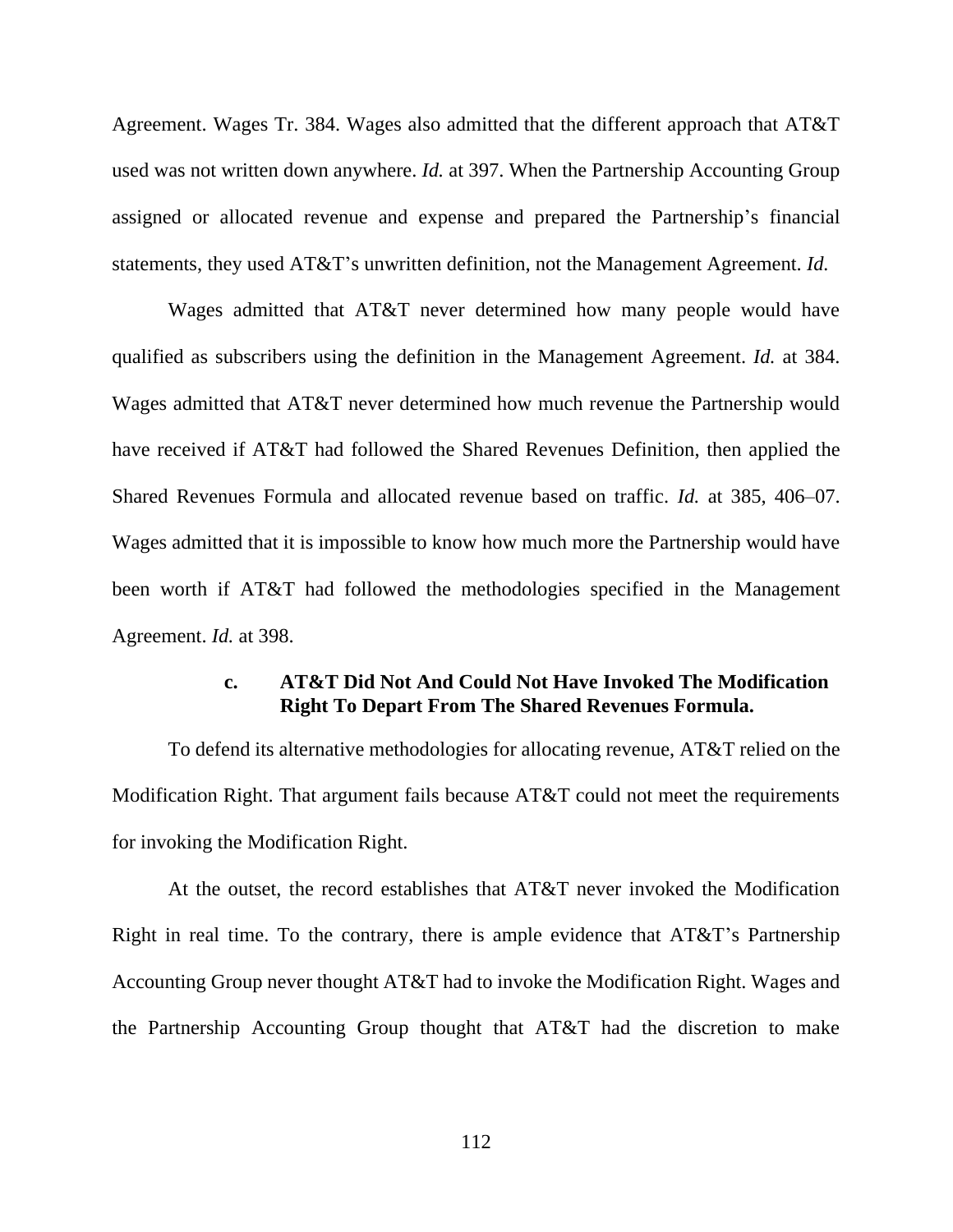judgments about how AT&T identified and assigned or allocated revenue and expense to the Partnership. They did not know about the Modification Right or its requirements.

The record also establishes that AT&T could not have met the conditions necessary to invoke the Modification Right. Under the New Conditions Requirement, a new allocation methodology had to address "changing market and technological conditions." MNSA § VI(A). Any decision to depart from the Shared Revenues Formula and revert to NPA-NXX could not have satisfied the New Conditions Requirement. AT&T began disregarding the Shared Revenues Formula promptly after implementing the Management Agreement. There was no change in market or technological conditions between the adoption of the Management Agreement and AT&T's failure to follow the Shared Revenues Formula. Instead, it was the Management Agreement's adoption of the Shared Revenues Formula that responded to changing market and technological conditions, including the arrival of number portability and nationwide roaming. The Management Agreement was progressive. AT&T's failure to follow it was regressive.

To properly invoke the Modification Right, AT&T also had to satisfy the Fair Accounting Requirement. That condition required that the new allocation methodology "fairly account" for the revenue and expense associated with Owner's Business. *Id.* AT&T could not have met that standard for purposes of an itemization scheme based on NPA-NXX.

During the early years of the wireless industry, NPA-NXX was a reasonable approximation for a subscriber's primary place of use, albeit an imperfect one. But after the arrival of number portability, a customer could move across the country and even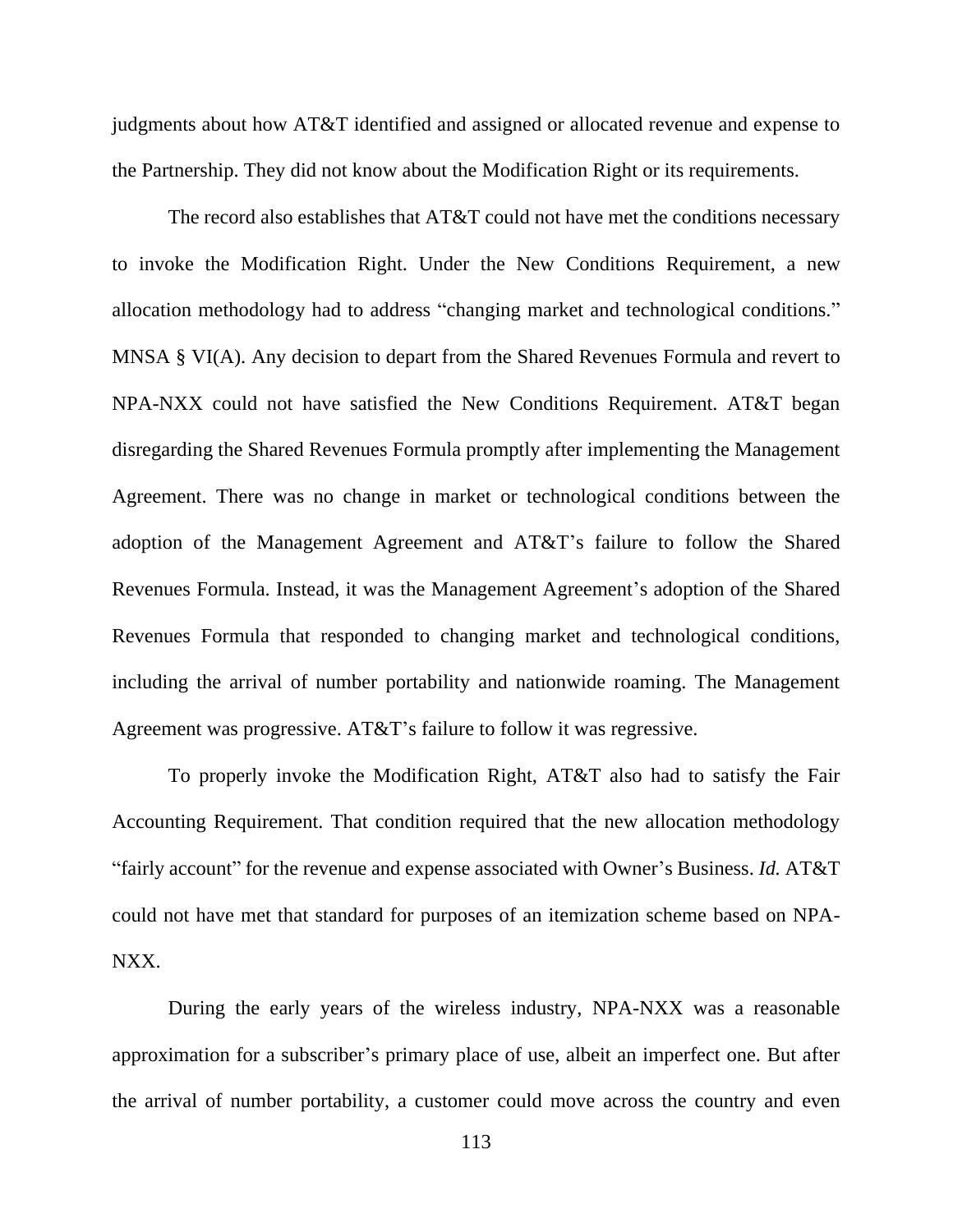switch wireless carriers, yet her usage still would remain associated with her phone number's original rate center. Wages Tr. 361–62. At the same time, the advent of nationwide roaming eliminated any incentive for the subscriber to obtain a new NPA-NXX number associated with her new location. Without the underpinnings that historically made NPA-NXX a reasonable proxy for primary place of use, that system became less reliable over time. By the time of the events giving rise to this litigation, the NPA-NXX system had become so unreliable that AT&T could not provide basic information about the number of subscribers for the Partnership, such as:

- The percentage of AT&T subscribers nationwide who resided in AT&T service areas different from the one that issued their NPA-NXX;
- The number of AT&T subscribers who resided in the Partnership's service area and used a non-partnership NPA-NXX;
- The number of AT&T subscribers who moved to the Partnership's service area, changed their billing address and primary place of use to an address in the Partnership's area, yet continued to use a non-Partnership NPA-NXX; or
- The number of AT&T subscribers who resided in a non-Partnership service area and use an NPA-NXX assigned to the Partnership.

*See id.* at 364–70; Wages 2019 Dep. 260. Wages admitted that he could not say whether the number of AT&T subscribers in the Partnership's services was twice as many, three times as many, or even five times as many as the number of NPA-NXX numbers issued to the Partnership. Wages Tr. 386.

The plaintiffs proved that after the introduction of nationwide rate plans and number portability, NPA-NXX became an increasingly unreliable means of allocating revenue to the Partnership. Having committed to using the Shared Revenues Formula, AT&T could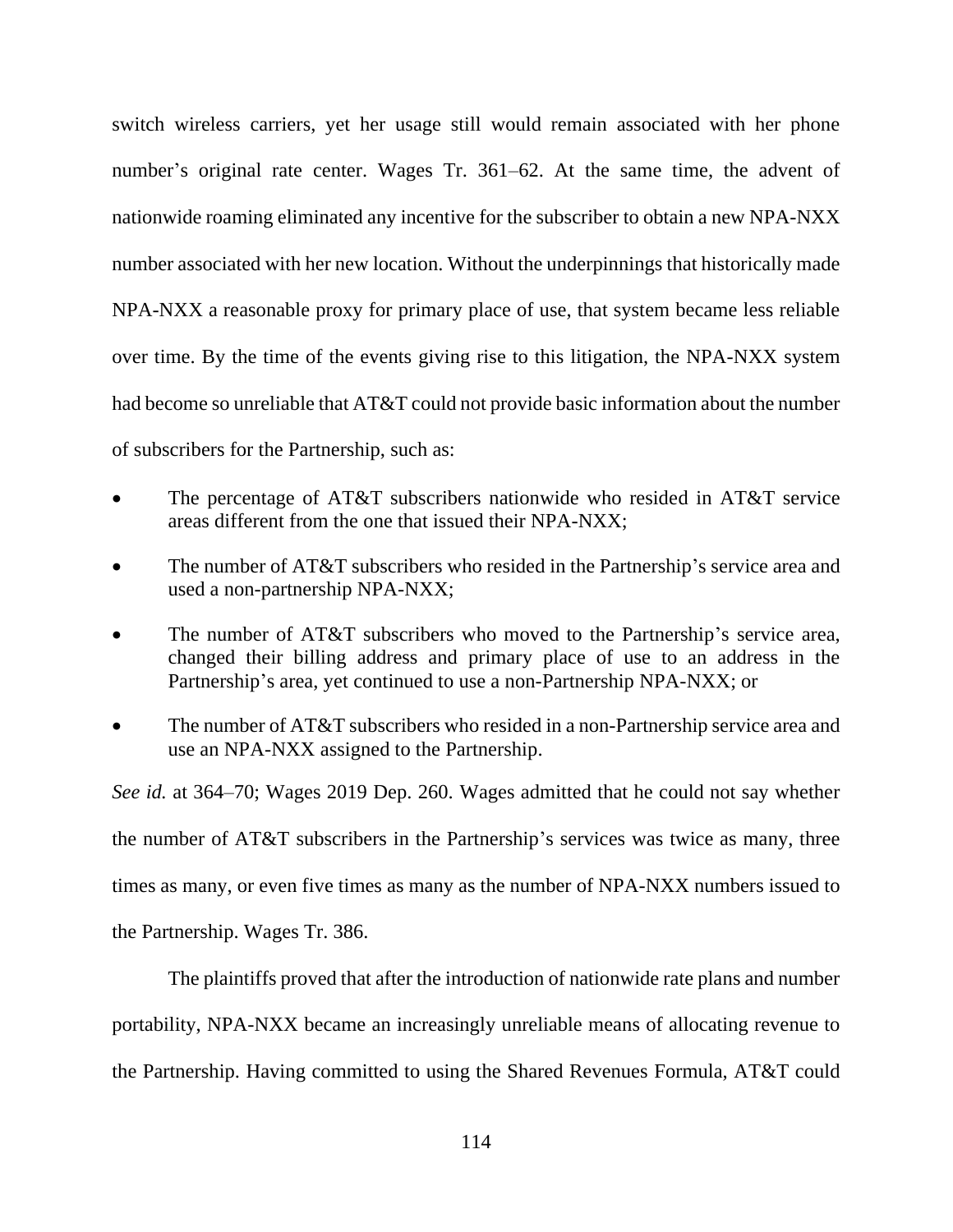not have reverted to the NPA-NXX methodology and satisfied the Fair Accounting Requirement.<sup>42</sup>

AT&T's system of identifying revenue and assigning it to the Partnership based on NPA-NXX also could not meet the No-Less-Favorable Requirement. That condition required that any new allocation methodology be "no less favorable to the Owner than the allocation method used in prior periods." MNSA Ex. A. In the Management Agreement, AT&T committed to the Premium Provision, which obligated AT&T to add a 25% premium to the share of revenue that AT&T allocated to the Partnership. When using the NPA-NXX methodology, AT&T never added a premium to the items of revenue that

 $42$  In an attempt to show that there remained some linkage between the customer's assigned NPA-NXX number and the customer's primary place of use, Wages testified that if a subscriber affirmatively told AT&T that her primary place of use had changed, then the customer could have her number ported to the new area, where it then would be identified with the market-level entity covering that area. Wages 2019 Dep. 211–12. Otherwise, her use and monthly recurring access charges would continue to be attributed to her original home market. *Id.* at 212. Wages' testimony overlooked the fact that ported numbers remained associated with their original rate center, meaning that even after porting, the customer's use and access charges would remain associated with her original home market. *See* JX 2122 at 6 n.20; JX 2160 at 3. Wages could not state the basis for his belief that ported numbers would be associated with their new geographic market in AT&T's accounting system. Wages described Location Routing Numbers as "ghost numbers," and he stated that once a customer was assigned a "ghost number," then "something happens in the system . . . that links it to" the new geographic market. Wages 2019 Dep. 189–93. When asked how he knew that "ghost numbers" could point to a specific geography, Wages testified only that he had "been told that that's the way it works." *Id.* at 208. AT&T's valuation expert credibly contradicted Wages' testimony, stating that both "intracarrier and intercarrier roaming charges . . . [were] settled by rate centers determined by NPA-NXX." Taylor Report at 68. Later in the same deposition, Wages contradicted himself, admitting that the Location Routing Number would remain associated with the NPA-NXX number's original geography. Wages 2019 Dep. 268–71.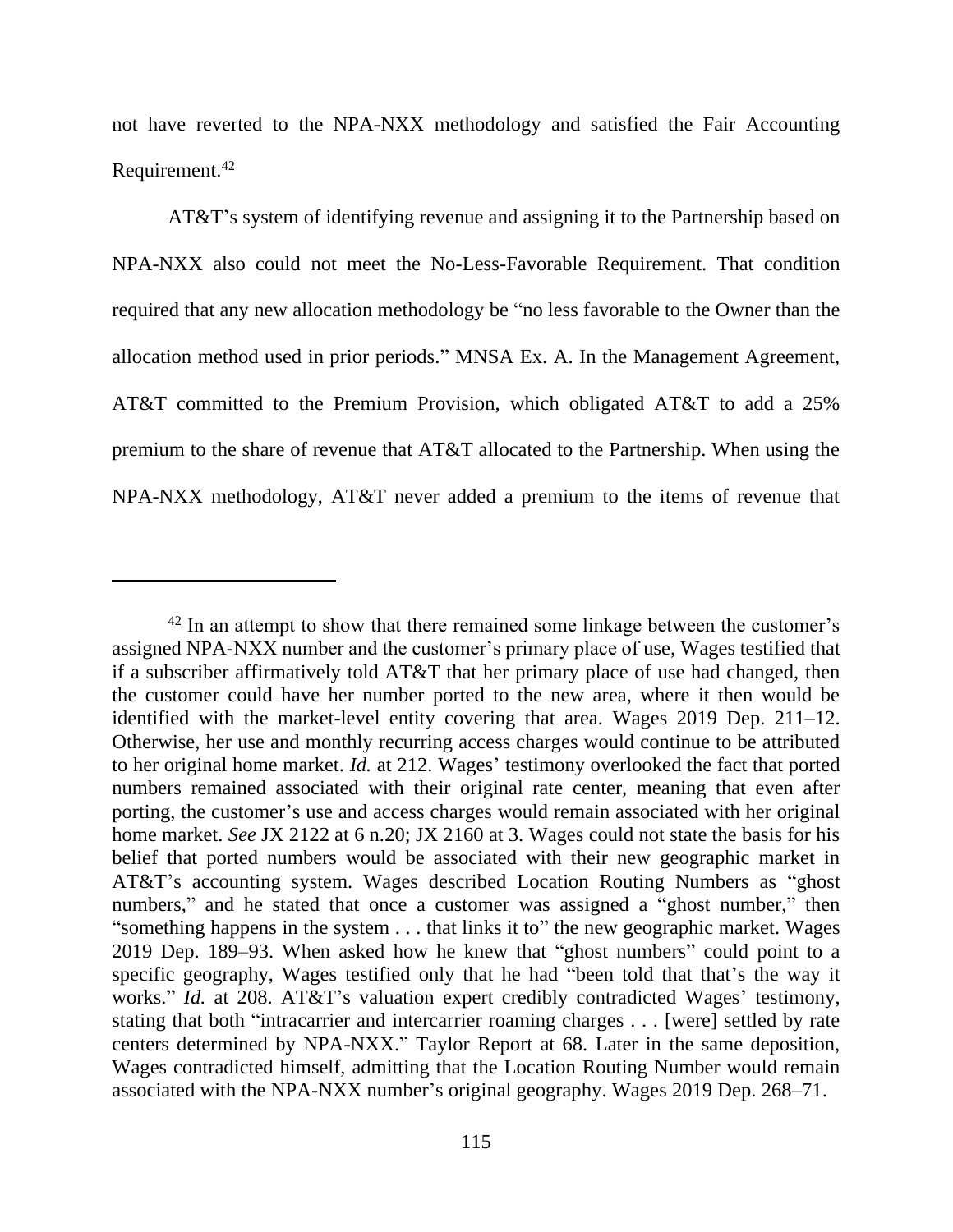AT&T assigned to the Partnership. AT&T's reversion to a subscriber-based, NPA-NXX methodology therefore could not meet the No-Less-Favorable Requirement.

As a general matter, therefore, AT&T failed to adhere to the Management Agreement by failing to follow the Shared Revenues Formula. Assuming for the sake of analysis that the Management Agreement defined the scope of AT&T's delegated authority, then AT&T exceeded its delegated authority by departing from the Shared Revenues Formula.

## **3. AT&T Failed To Abide By The Intra-Company Roaming Provision For Purposes Of Voice Roaming.**

AT&T also failed to abide by the Intra-Company Roaming Provision when allocating revenue and expense associated with voice roaming. The Intra-Company Roaming Provision established that AT&T would not identify and assign any direct charges associated with intra-company roaming.<sup>43</sup> The Shared Revenues Definition mandated that any revenue that AT&T collected as a result of intra-company roaming become part of the aggregate pool and allocated using the Shared Revenues Formula. AT&T did not do either of these things.

Instead, AT&T implemented a system for intra-company roaming that used the concepts of "outcollect revenue" and "incollect expense." The concept of "outcollect

<sup>&</sup>lt;sup>43</sup> Reinforcing the Intra-Company Roaming Provision, the Management Agreement called for AT&T to allocate assign identifiable Outcollect Roaming Revenues to the Partnership when generated by third-party carriers. The specific reference to the latter reinforces the prohibition on the former.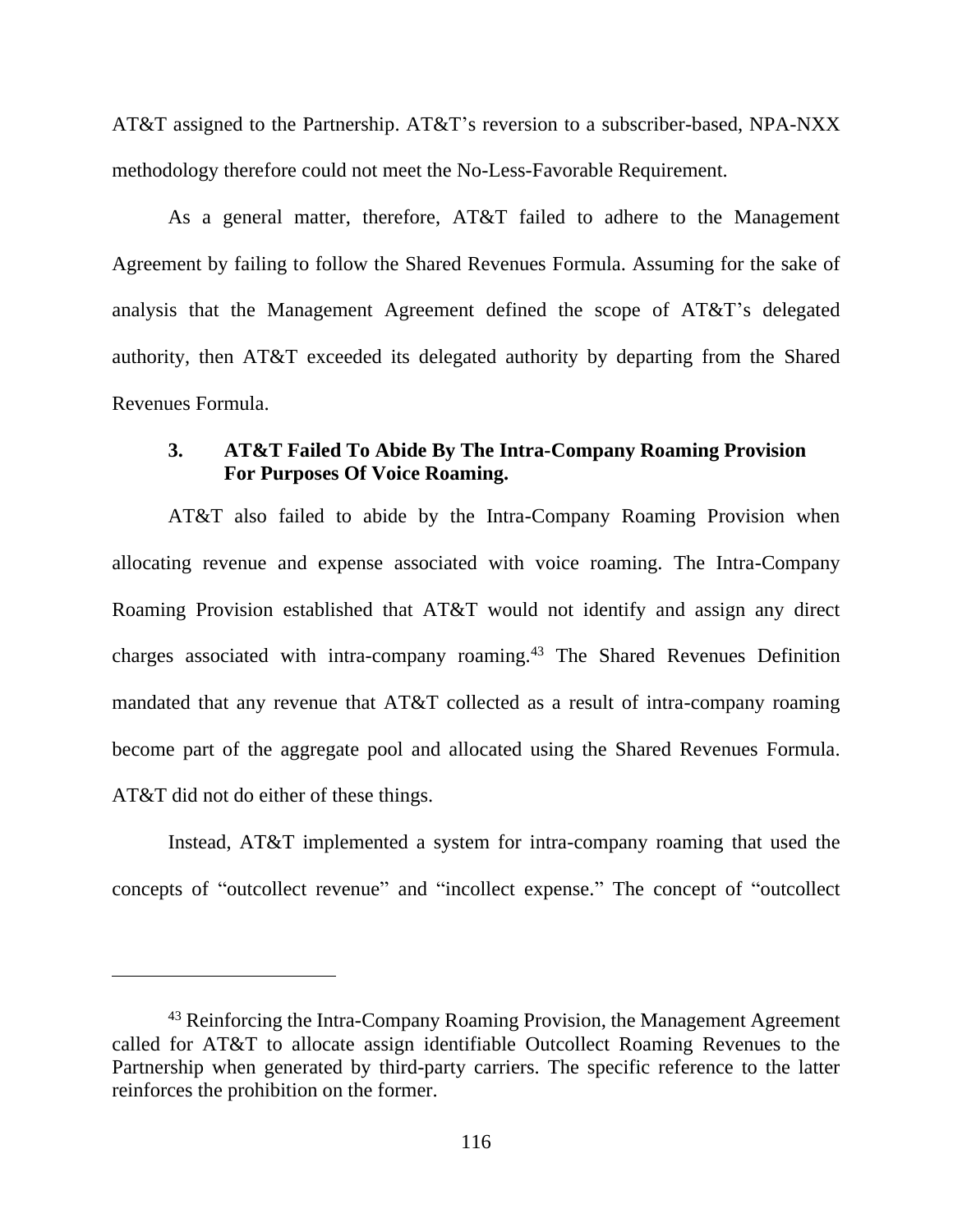revenue" referred to revenue generated from non-Partnership subscribers roaming in the Partnership's area and using its network. *See* JX 546 at '543–44. The concept of "incollect expense" referred to revenue generated Partnership subscribers roaming outside of the Partnership's area and using the rest of the AT&T network. *See id.* That was the same method that AT&T used to track third-party roaming revenue and expense with other carriers, such as Verizon or Sprint. *Id.* 

To defend its methodology, AT&T again relied on the Modification Right, but AT&T could not have invoked the Modification Right because the Intra-Company Roaming Provision did not describe an allocation methodology. It barred charges for intracompany roaming. To modify the Intra-Company Roaming Provision, AT&T would have needed to amend the Management Agreement, which it never did.

Assuming for the sake of analysis that AT&T could have invoked the Modification Right—and there is no evidence that AT&T ever did—then AT&T could not have met the New Conditions Requirement. AT&T's methodology for identifying and assigning revenue and expense for intra-company roaming did not respond "to changing market and technological conditions." MNSA § VI(B). The Switch Agreement had provided for assigning intra-company roaming revenue and expense based on subscribers. JX 112 § 4.2(b). The Management Agreement responded to changing market and technological conditions by banning any direct charges for intra-company roaming.

To properly invoke the Modification Right, AT&T also would have had to satisfy the Fair Accounting Requirement, including the No-Less-Favorable Requirement. AT&T claimed at trial that some of the partnerships were net winners under AT&T's intra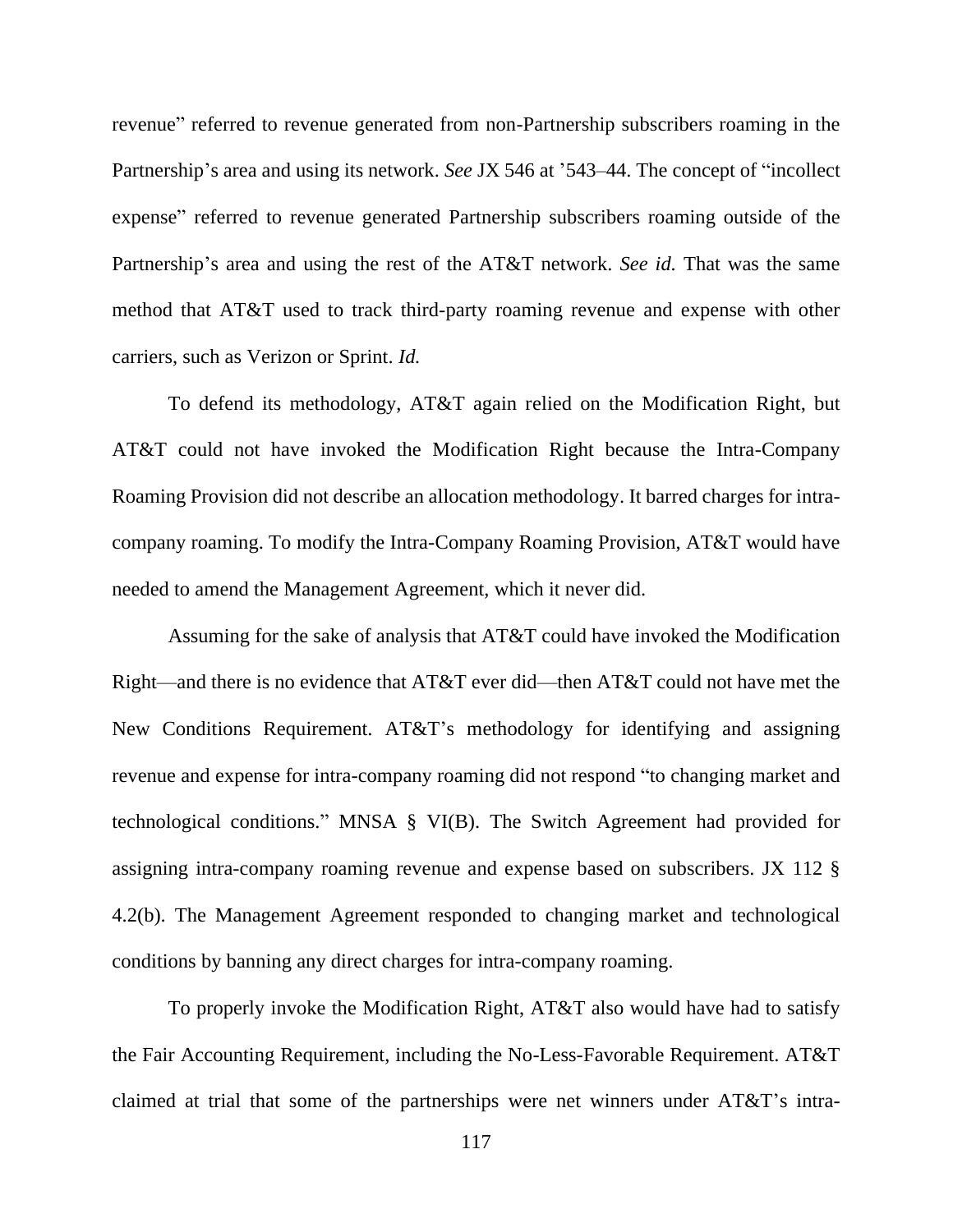company methodology, while others were net losers. By its own admission, AT&T could not satisfy the No-Less-Favorable Requirement if the Partnership was a net loser. AT&T did not prove that the Partnership was a net winner.

Instead, the record shows that the outcollect-incollect system did not fairly account for the revenue and expense of the Partnership. Under AT&T's system, a subscriber who moved out of the Partnership's area continued to generate incollect expense for the Partnership, but the subscriber no longer generated any offsetting network usage revenue for the Partnership. AT&T's methodology thus generated expense that had nothing to do with the operation of the Partnership's business.

AT&T contended in response that its system could have benefited the Partnership because a subscriber who moved out of the Partnership's area continued to generate monthly recurring access fees for the Partnership. Dkt. 614 at 12–13; *see* Wages Tr. 344– 45; Hall Tr. 1040–41. AT&T also asserted that because the Partnership incurred the expense of up-front customer acquisition costs,<sup>44</sup> the Partnership was entitled to recoup

<sup>44</sup> Framed broadly, customer acquisition costs included the costs of maintaining physical store locations and employing a sales staff. More significantly, customer acquisition costs included handset subsidies that AT&T offered as a promotion to new customers. Equipment subsidies caused the cost of equipment sales to exceed equipment sales revenue at the partnerships. *See* JX 647 at '528; Musey Tr. 1262; JX 627 at 22. In the years before the Freeze-Out, higher handset subsidies for the iPhone further increased the cost of equipment sales. *See* JX 499 at '558 (describing higher customer acquisition costs "driven by iPhone"); JX 874 at '006 ("We have seen sharp increases in the subsidy per unit since the launch of the iPhone."); *see also* JX 627 at 22 ("The importance of equipment subsidies to industry success can be seen in AT&T's exclusive agreement with Apple."). And as the wireless industry matured and carriers' competition for subscribers intensified, equipment subsidies and other acquisition costs increased. *See* JX 627 at 50 ("[C]arriers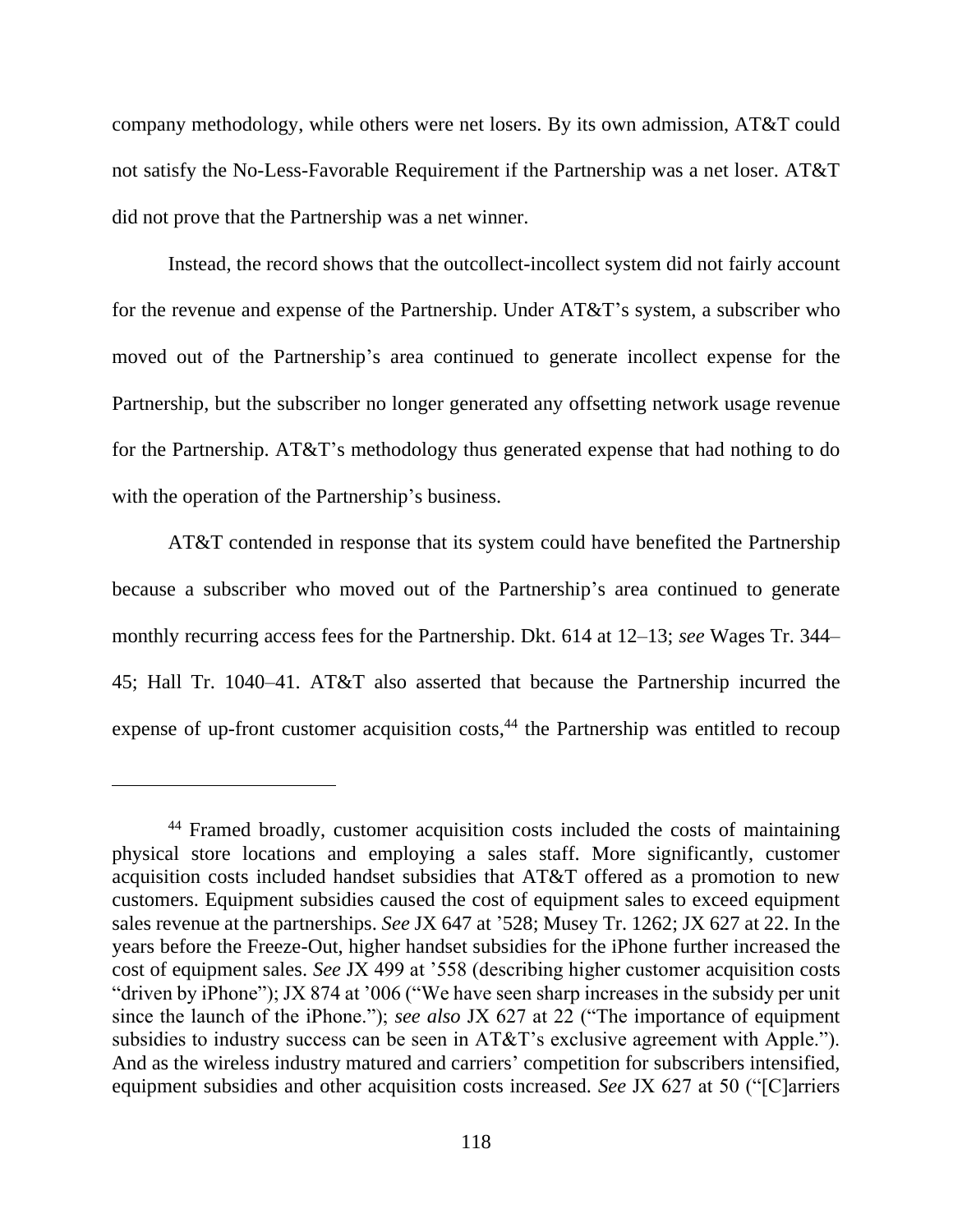those costs, and AT&T's method enabled the Partnership to do that. Although that argument has some intuitive appeal, the evidence does not establish that the monthly recurring access fees exceeded the incollect expense, and there is no evidence that anyone at AT&T ever conducted the cost-benefit calculation in real time. Instead, the record evidence makes it unlikely that the Partnership came out ahead. AT&T's valuation expert recognized that the opposite likely was true, meaning that many relocated subscribers generated *net losses* for the Partnership. Taylor Tr. 711–12. Making matters worse, the Partnership would continue to be billed for each customer's subsequent equipment upgrade, even though the subscriber no longer lived in the Partnership's geographic area or used the Partnership's wireless system. *See* MNSA Ex. A.

The Management Agreement also contemplated that AT&T would allocate three categories of General and Administrative expense to the Partnership based on the number of subscribers assigned to the Partnership. *Id.* Under the NPA-NXX system, the Partnership gained a subscriber and associated G&A expense whenever it activated a number in one of its NPA-NXX blocks. Wages 2019 Dep. 175. When that subscriber relocated, AT&T's accounting system did not remove the subscriber from the Partnership's count, meaning that the Partnership continued to incur G&A expense, but without offsetting revenue.

will focus more heavily on increasing customer value and handset subsidies to win subscriber share. Over the past five years, carriers [sic] value-boosting initiatives knocked about six percentage points off their gross margins.").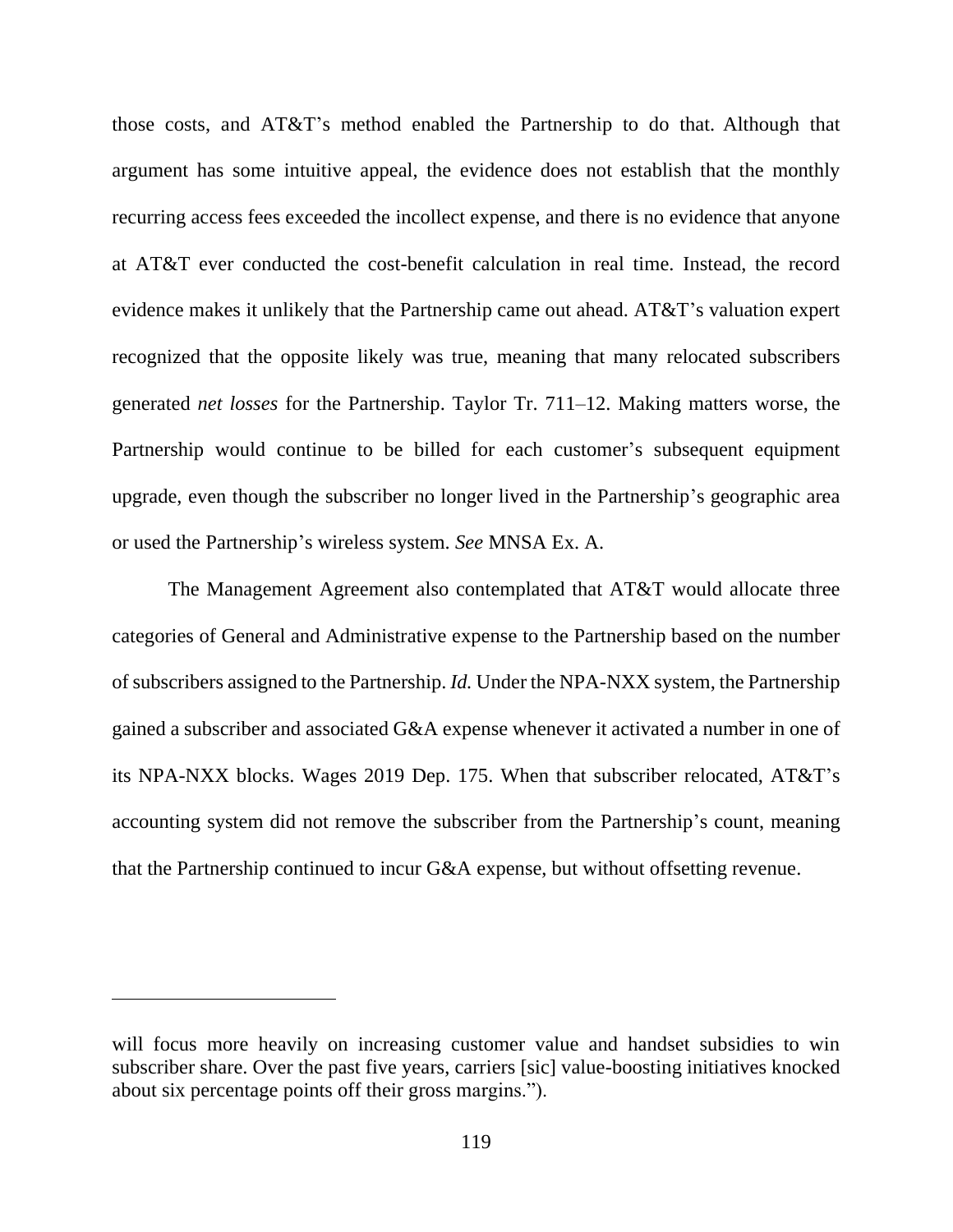AT&T could not have complied with the Modification Right when disregarding the Intra-Company Roaming Provision, departing from the Shared Revenues Formula, and using the incollect/outcollect methodology. AT&T could not have concluded that its system met the New Conditions Requirement, the No-Less-Favorable Requirement, or the Fair Accounting Requirement. Assuming for the sake of analysis that the Management Agreement defined the scope of AT&T's delegated authority, then AT&T exceeded its delegated authority by failing to comply with the Intra-Company Roaming Provision .

#### **4. AT&Ts Approach To Data Usage And Data Roaming**

AT&T did not follow the Management Agreement when addressing data usage and data roaming. AT&T was obligated to allocate all revenue from data usage under the Shared Revenues Formula, with an additional 25% premium as contemplated by the Premium Provision. Under the Intra-Company Roaming Provision, AT&T was not permitted to charge the Partnership for data roaming. Instead, AT&T used its subscriberbased framework for data usage, never applied a revenue premium, and developed methodologies for assigning revenue from intra-company data roaming based on NPA-NXX. In departing from the Management Agreement, AT&T did not and could not have met the requirements to exercise the Modification Right.

Subscribers generate data-usage revenue by using their cellular phones for various activities such as browsing the internet, sending photos and videos via text message, and downloading games and ringtones. Subscribers also generate data-usage revenue when they access the internet via Connected Devices, such as the Amazon Kindle.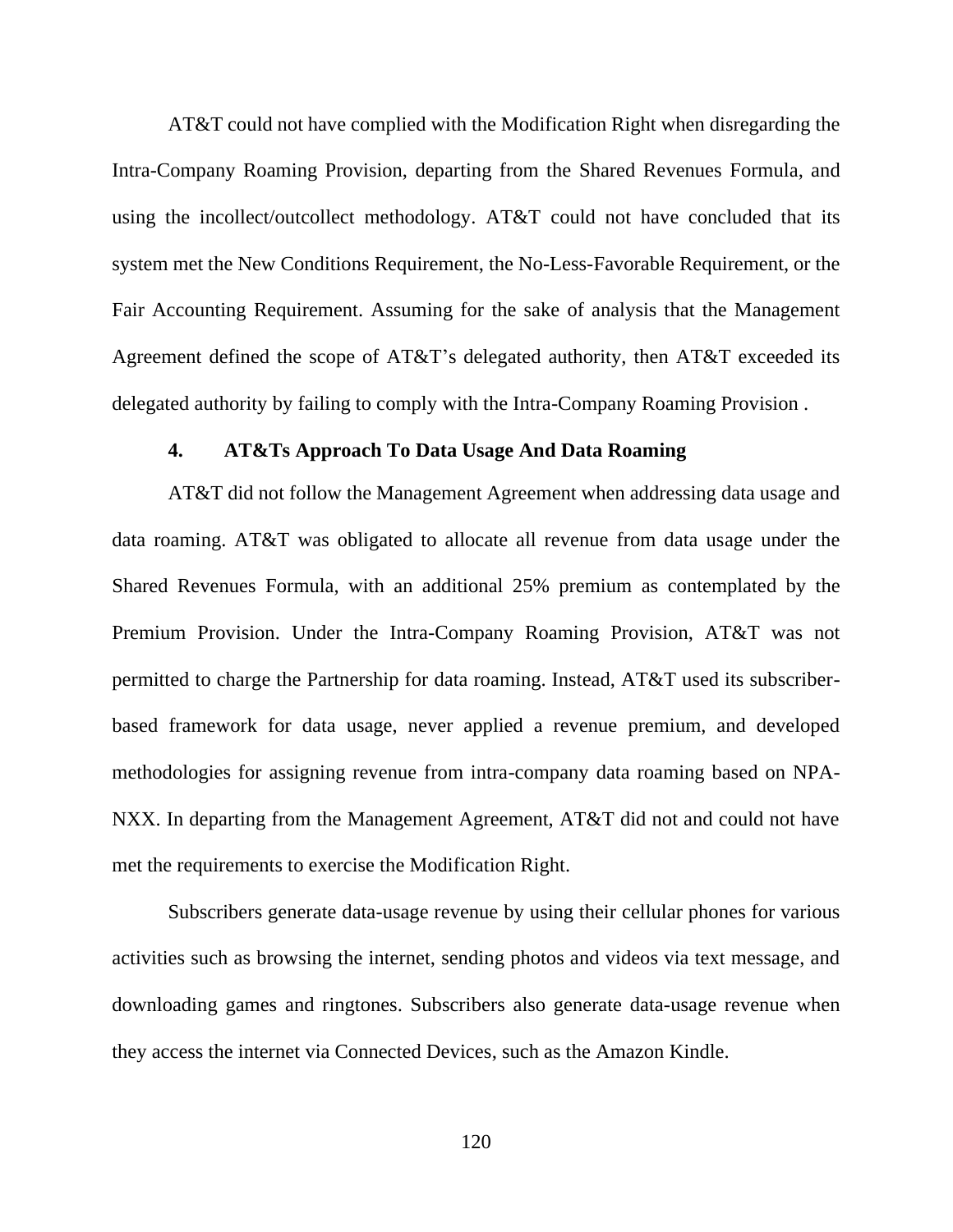Data-usage revenue met both aspects of the definition of Shared Revenues. It was both (i) part of the aggregate revenue generated by subscribers of Owner's Business and Manager's Business utilizing Owner's System and Manager's System and (ii) part of the revenue generated by utilization of the Entire Network. *See* MNSA at '751. AT&T therefore was obligated to allocate data-usage revenue using the Shared Revenues Formula, including the premium contemplated by the Premium Provision.

Instead of following the Shared Revenues Formula, AT&T applied its subscriberbased model to data usage. Just as with voice, if a subscriber assigned to the Partnership paid for data usage, then the Partnership received that revenue. AT&T did not aggregate the revenue and allocate it based on traffic, and AT&T did not apply the 25% revenue premium contemplated by the Premium Provision.

Just as with voice, AT&T came up with approaches to assign data roaming revenue. AT&T used two different methodologies during two different periods. AT&T did not and could not have relied on the Modification Right to adopt either method.

## **a. AT&T's Use Of The Bill-And-Keep Method To Allocate Intra-Company Data-Roaming Revenue Before July 2010**

The plaintiffs proved that AT&T failed to follow the Shared Revenues Formula to allocate intra-company data roaming revenue before July 2010. Until July 2010, AT&T permitted all of its subscribers to engage in data roaming in all AT&T markets without paying any roaming fees. *See, e.g.*, JX 647 at '533; JX 2591 at 6–7. This approach utilized the same bill-and-keep method for intra-company data roaming that AT&T traditionally used for inter-carrier voice roaming. *See* JX 647 at '533.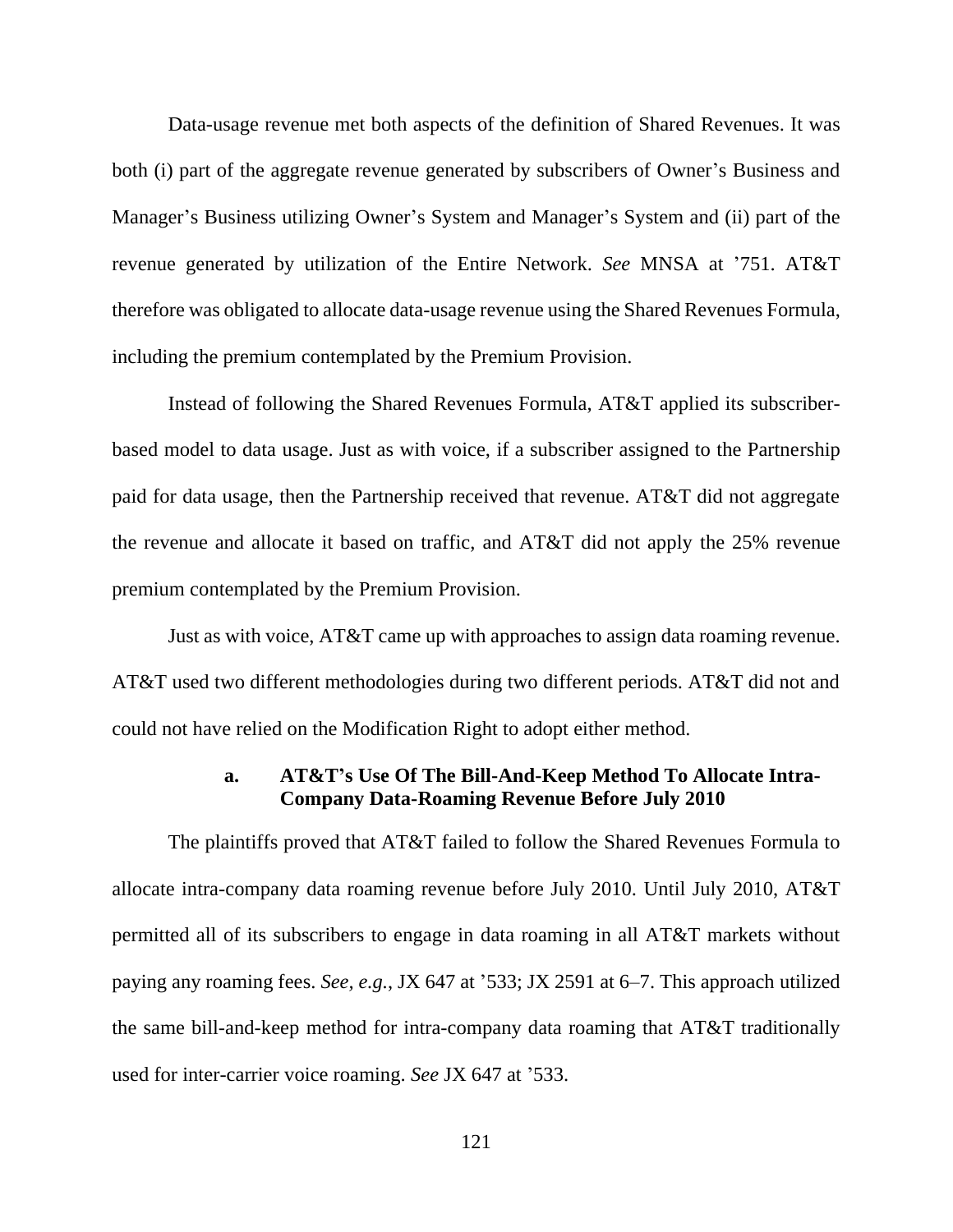AT&T's use of the bill-and-keep method for intra-carrier data roaming failed to comply with the Shared Revenues Formula. As noted, data-usage revenue fell within the definition of Shared Revenues. AT&T was obligated to include the data-usage revenue in the overall pool, allocate the data-usage revenue using a traffic-based measure, and add a 25% premium to the Partnership's share of revenue.

AT&T did not do any of these things. AT&T instead only allocated to the Partnership the data-usage revenue generated by subscribers with NPA-NXX numbers assigned to the Partnership.

AT&T did not and could not invoke the Modification Right to adopt the bill-andkeep method. There is no evidence that AT&T ever invoked the Modification Right. AT&T simply used the bill-and-keep approach. AT&T also could not have met the New Conditions Requirement or the Fair Allocation Requirement.

AT&T argued that it used the bill-and-keep method because it was not technologically possible to track data roaming based on the device's geographic location. Dkt. 622 at 46. AT&T thus tried to invert the New Conditions Requirement: Rather than arguing that new technological conditions necessitated the change, AT&T argued that old technological conditions necessitated the change.

AT&T's argument is an exercise in misdirection. The Shared Revenues Formula did not call for allocating revenue based on the device's location. The Shared Revenues Formula called for allocating revenue based on the proportion of overall traffic carried on the Partnership's network relative to the Entire Network. AT&T had the ability to track those levels of data usage. In fact, as discussed below, AT&T contends that it used that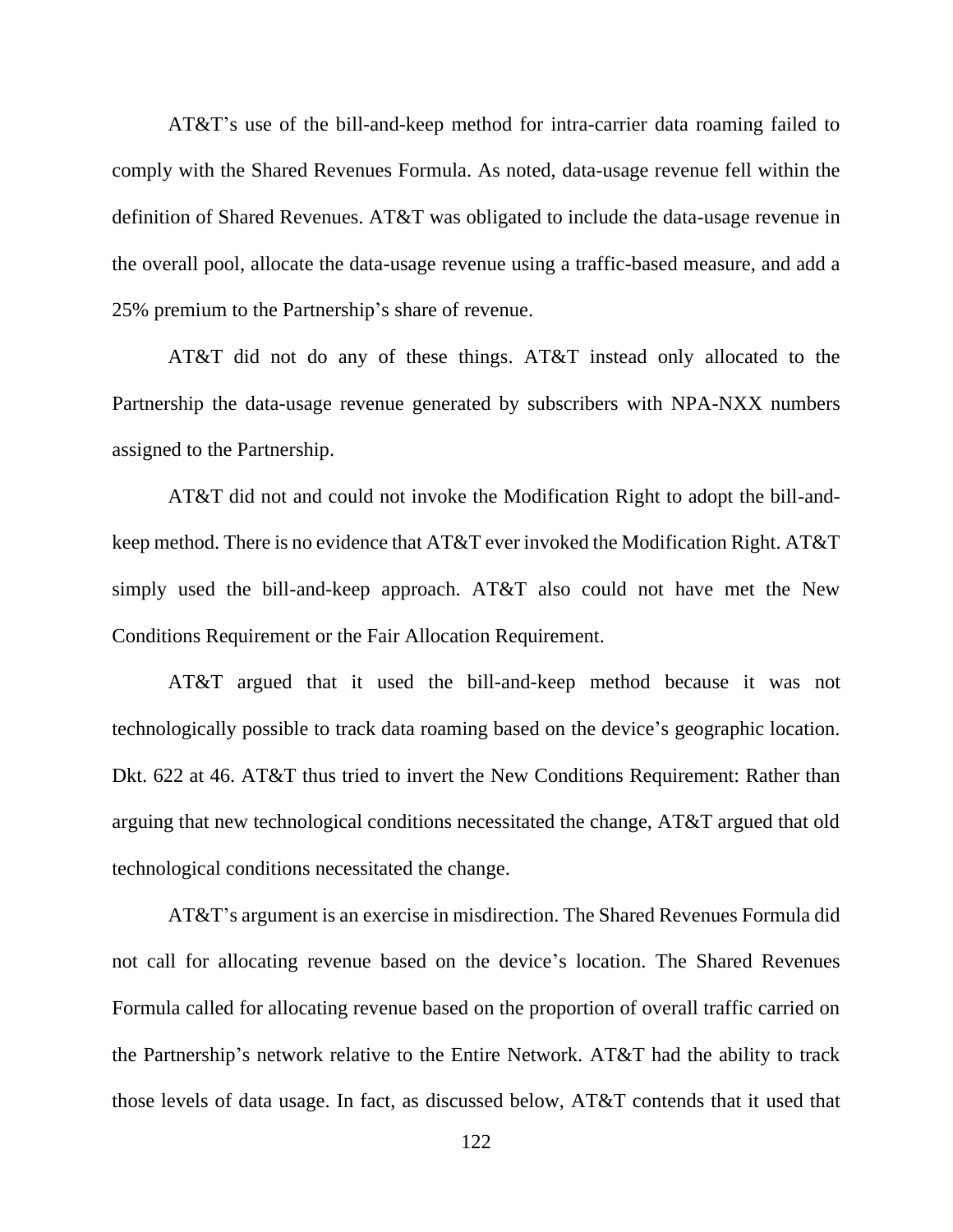method to allocate data-usage revenue from the Commercial Network Agreements that AT&T entered into with companies like Amazon, General Motors, and Garmin. *Id.* at 21 (citing JX 2419 at 58). AT&T thus could have allocated data-usage revenue using the Shared Revenues Formula.

Regardless, the record does not support AT&T's claim of technical impossibility. The record establishes that AT&T did not track intra-company data usage by device until July 2010, but that is a different question than whether AT&T could have done so earlier. Before trial, AT&T's witnesses simply claimed it was impossible; they could not explain why.<sup>45</sup> At trial, Wages asserted that many Connected Devices did not have an NPA-NXX number. Wages Tr. 402. So be it, but AT&T could have tracked revenue for devices that had NPA-NXX numbers. And AT&T could have assigned NPA-NXX numbers to the Connected Devices that lacked them, as it did when it began tracking data-roaming revenue

<sup>45</sup> *See, e.g.*, Hall Dep. 82 ("I think as the business [e]volved, we were able to track it; but, you know, some of it in the beginning, it was, you know, we couldn't."); Wages 2019 Dep. 84 ("I believe there was a time period in the relevant time period . . . where we could not if we're talking intra-company, and then we changed our methodology once we could track it."). AT&T also cited internal documents which identified the "[i]nability to track data roaming" as one of the motivations for the freeze-outs. JX 344 at 4; JX 547 at '319; *see* JX 310 at '765 (presentation recommending squeeze-out of other market-level AT&T entities to "[p]revent[] reconciling the inability to capture data roaming"). Those documents do not explain why either, and the references seem more geared to the accounting department's inability to track the information using AT&T's existing financial reporting systems, rather than commenting on whether or not AT&T had the technical chops.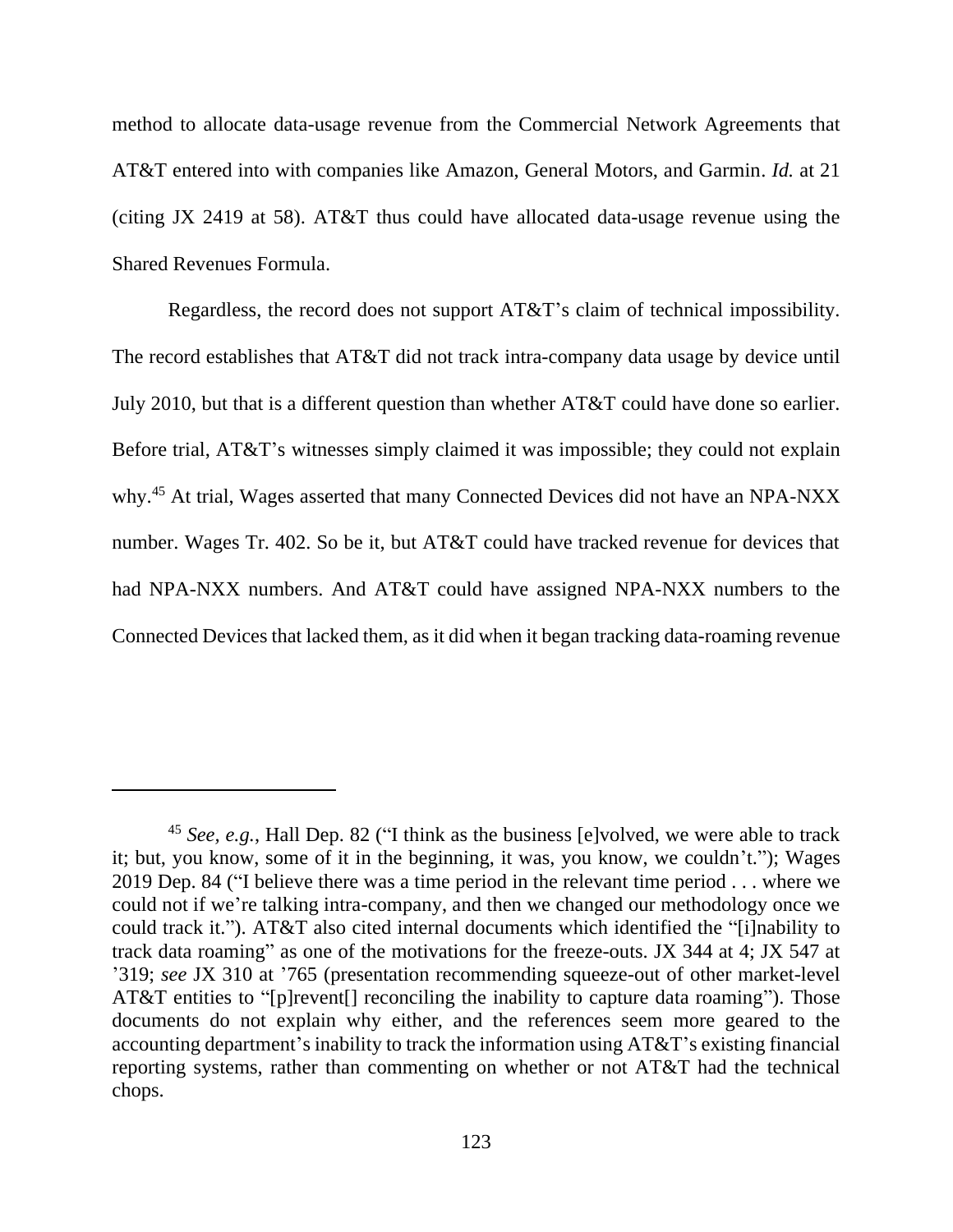in July 2010.<sup>46</sup> Other carriers assigned NPA-NXX numbers to Connected Devices as early as 2005. *See* JX 2122 at 10 (FCC report stating that since 2005, "the wireless [Number Resource Utilization Form] data has reflected the number of individual subscribers plus a share of the mobile wireless connections or connected devices").

AT&T thus had the capability to track data usage. AT&T simply chose not to do so. AT&T maintained bill-and-keep agreements with third-party carriers, meaning that modifying its systems to track data usage by location only would have affected the allocation among intra-company markets.<sup>47</sup> AT&T was indifferent to the revenue allocation among markets where AT&T owned the system, because AT&T received the value regardless. Tracking data roaming thus only had the potential to benefit entities like the Partnership. Even then, AT&T ultimately would receive the vast majority of the revenue, because it owned nearly all of the equity interests in those entities. AT&T thus did not have an economic incentive to expend resources on complying with the Shared Revenues Formula for data usage. Perhaps failing to comply with the Shared Revenues

<sup>46</sup> *See* JX 2419 at 55 ("Mr. Lurie confirmed that each Connected Device that attaches to AT&T's network has a ten-digit number associated with it that is tracked and allocated like any other ten-digit device."); Lurie Dep. 94–98 (AT&T "was able to track data roaming . . . in other networks, absolutely"); *see also* JX 2503 at 9 (FCC report stating that consumers often "use more than one mobile device that have been assigned telephone numbers – particularly non-voice devices, such as Internet access devices . . . , e-readers, tablets, and telematics systems").

<sup>47</sup> *See* Taylor Tr. 963 (before 2010 "it was all bill and keep, including . . . third parties"); Taylor Report at 80 ("[I]ntercarrier data roaming was not a revenue source during this period.").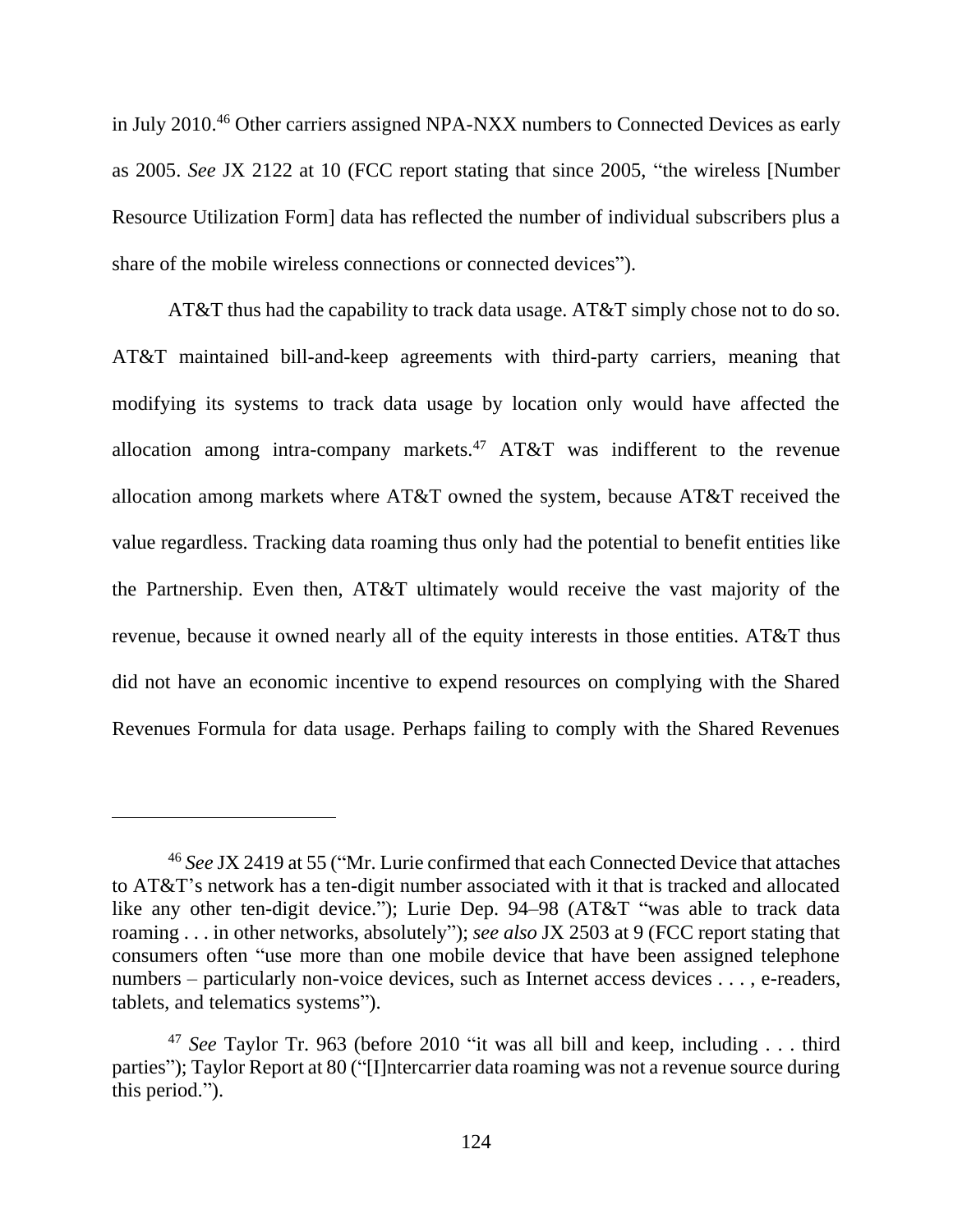Formula for data usage represented a case of efficient breach for AT&T, but it was a breach nonetheless.

AT&T only took steps to track data roaming in 2010 because of an FCC mandate that became effective in 2011.<sup>48</sup> To track data roaming, AT&T assigned each Connected Device an NPA-NXX number and tracked data usage like other network usage. *See* JX 2419 at 55. AT&T could have done that earlier and fulfilled its commitment under the Management Agreement to follow the Shared Revenues Formula.

AT&T thus could not meet the New Conditions Requirement. AT&T also could not meet the Fair Accounting Requirement. The plaintiffs proved that the bill-and-keep method did not fairly account for the data-usage revenue associated with the Partnership's portions of the Entire Network.

As noted, when applied to the Partnership, the bill-and-keep method meant that the Partnership received all of the service revenue that subscribers with NPA-NXX numbers assigned to the Partnership generated from data usage, regardless of where those subscribers were located when they generated the revenue. By contrast, the Partnership did not receive any share of the service revenue that other AT&T subscribers generated when they used the Partnership's system to carry data. In order for the bill-and-keep method to

<sup>48</sup> *See In re Reexamination of Roaming Obligations of Commercial Mobile Radio Service Providers and Other Providers of Mobile Data Services*, WT Dkt. No. 05-265, Order on Reconsideration and Second Further Notice of Proposed Rulemaking, 25 FCC Rcd. 4181 (2010) [JX 1012]; *Id.*, Second Report and Order, 26 FCC Rcd. 5411 (2011) [JX 1924]; Taylor Tr. 754.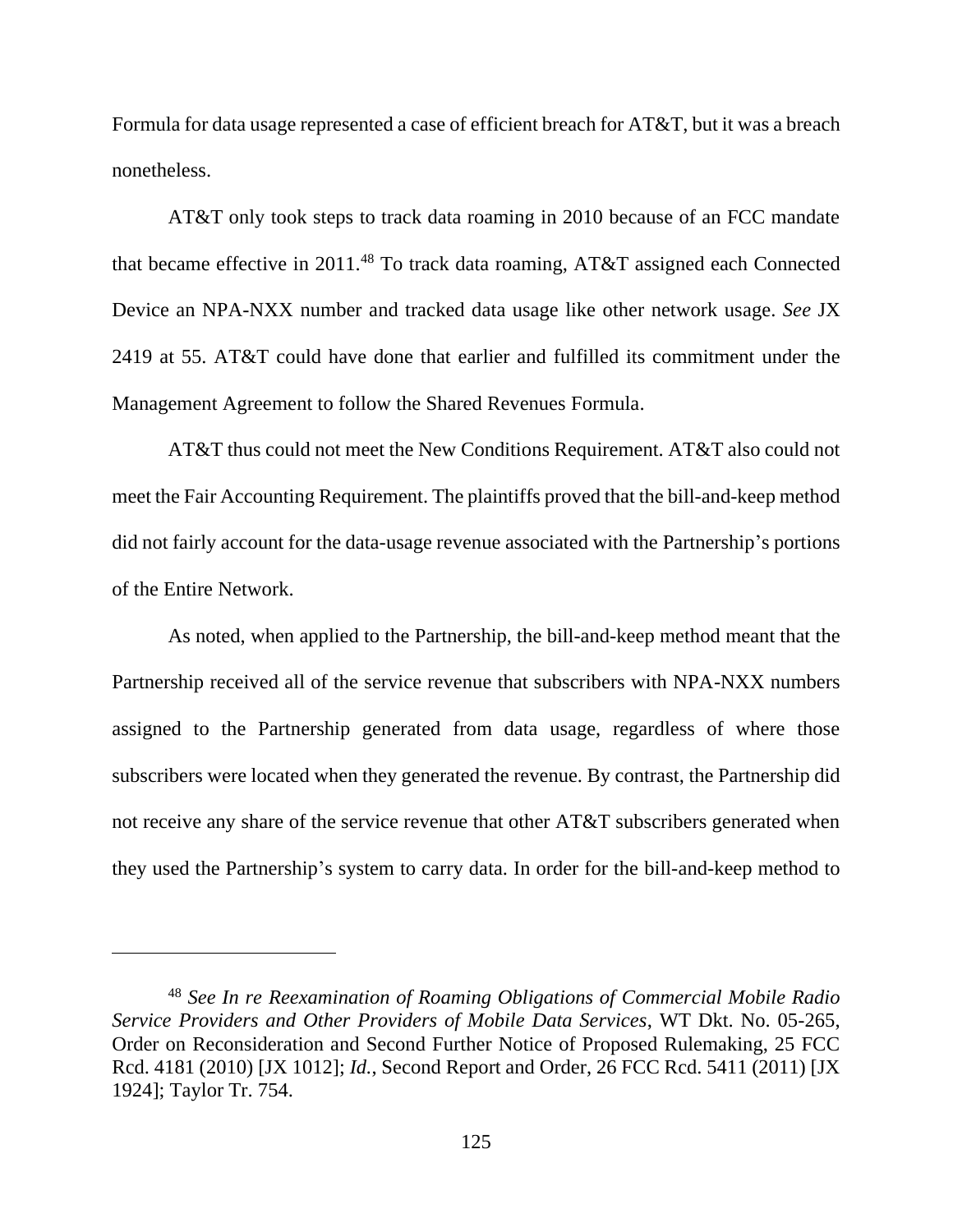"fairly account[] for the revenues and expenses of Owner's Business," the level of data usage by those subscribers would have had to be equal.

The record does not suggest that the usage was equal. Instead, AT&T's use of NPA-NXX to implement the bill-and-keep method means that the usage was unlikely to be equal. Because AT&T identified the subscribers assigned to market-level entities based on often outdated NPA-NXX designations, the Partnership received nothing when subscribers with NPA-NXX numbers assigned to a different market-level entity used its system. AT&T's principal witness could not testify with any confidence about the correspondence between an NPA-NXX number and primary place of use. *See* Wages Tr. 367–69.

Even if, by a remarkable coincidence, the usage balanced out, AT&T never applied the 25% premium to the revenue assigned to the Partnership. AT&T's use of the bill-andkeep method could not have not satisfied the Fair Accounting Requirement.<sup>49</sup>

<sup>49</sup> AT&T points out that for those partnerships that received audited financial statements, the notes to the financial statements for the year ended December 31, 2008, disclosed the bill-and-keep method. For example, the audited financial statements for Bradenton for the year ended December 31, 2008, stated that "[d]ata usage revenue is not allocated between affiliates." JX 539 at '926, '935. For those partnerships with audited financial statements, the fact that AT&T disclosed a methodology that ran contrary to the Management Agreement does not mean that AT&T validly exercised the Modification Right. It rather provides additional evidence that AT&T ignored its obligations under the Management Agreement. It also would affect the timelines of any claim for breach of the Governance Provision based on the use of the bill-and-keep method in connection with a partnership where the disclosure was made. The Partnership did not have audited financial statements, so the issue is irrelevant.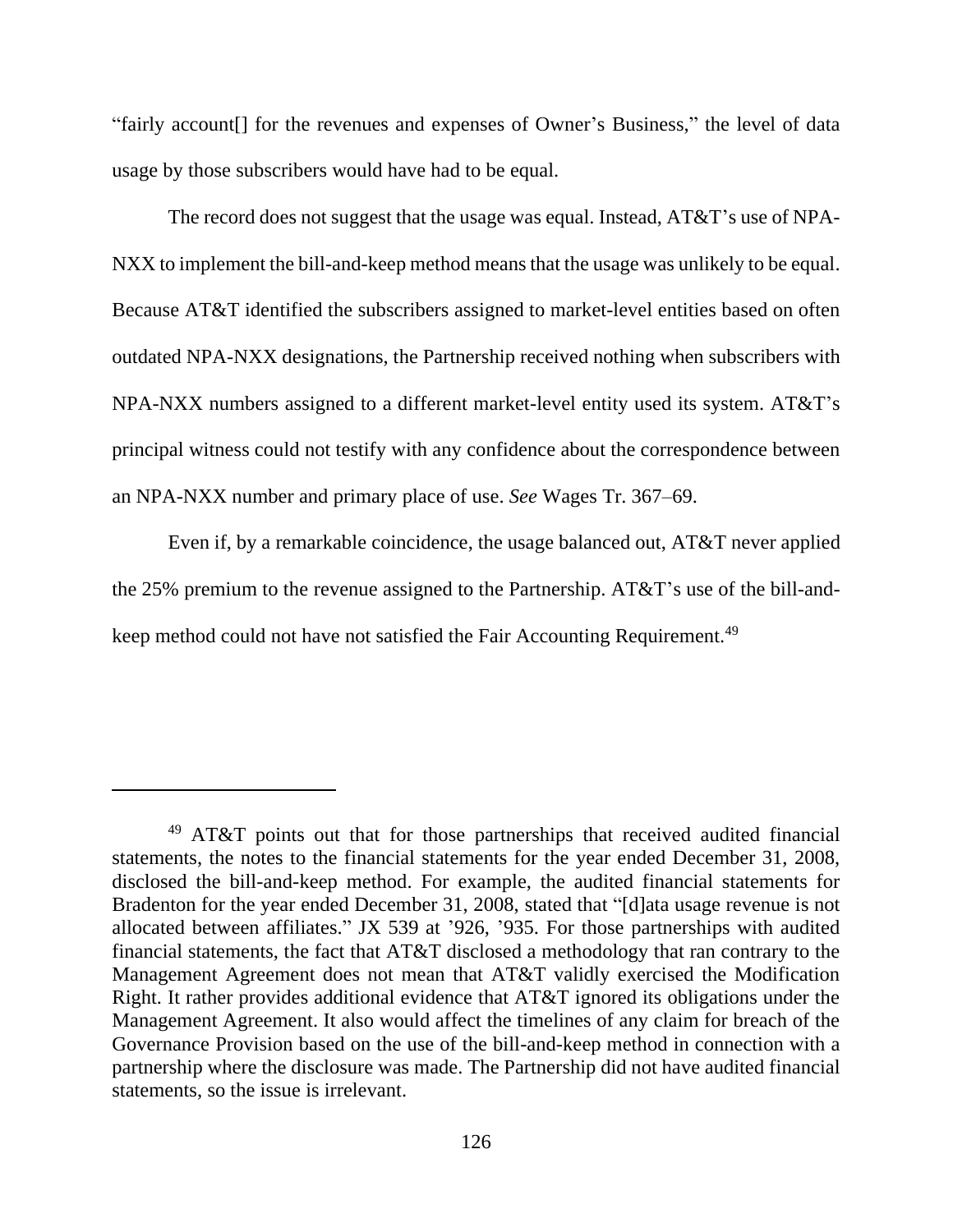### **b. AT&T's Use Of The Kilobyte-Fee Method To Address Data Roaming Revenue After July 2010**

The plaintiffs proved that AT&T failed to follow the Shared Revenues Formula after July 2010 when allocating intra-company data-roaming revenue. During this brief period before the Freeze-Out, AT&T continued to use NPA-NXX to assign to the Partnership any data revenue generated by the Partnership's subscribers. That approach ran contrary to the Management Agreement for the reasons explained in the prior section.

What changed was how AT&T priced a subscriber's use of data. Having assigned NPA-NXX numbers to track data usage, AT&T adopted an incollect/outcollect methodology similar to what it used for intra-company voice roaming. To charge for intracompany data roaming, AT&T's accounting department estimated a fee per kilobyte of data use (the "Kilobyte-Fee Method"). *See* Taylor Tr. 964; JX 2166 at 16, 18; JX 1335; JX 1336; JX 1338; JX 1347; JX 1761; JX 1872. If a Partnership subscriber used AT&T's network outside of the Partnership's area, then the Partnership was charged the fee in a manner comparable to incollect expense. If a non-Partnership subscriber used AT&T's network inside the Partnership's area, then the Partnership was credited with the fee in a manner comparable to outcollect revenue.

The use of the Kilobyte-Fee Method for intra-company data roaming contravened the Management Agreement for all the same reasons that the incollect/outcollect method did for intra-company voice roaming. For starters, it ignored the Intra-Company Roaming Provision, in which AT&T committed not to charge for intra-company roaming. Next, it ignored the principles of revenue aggregation and allocation by traffic prescribed by the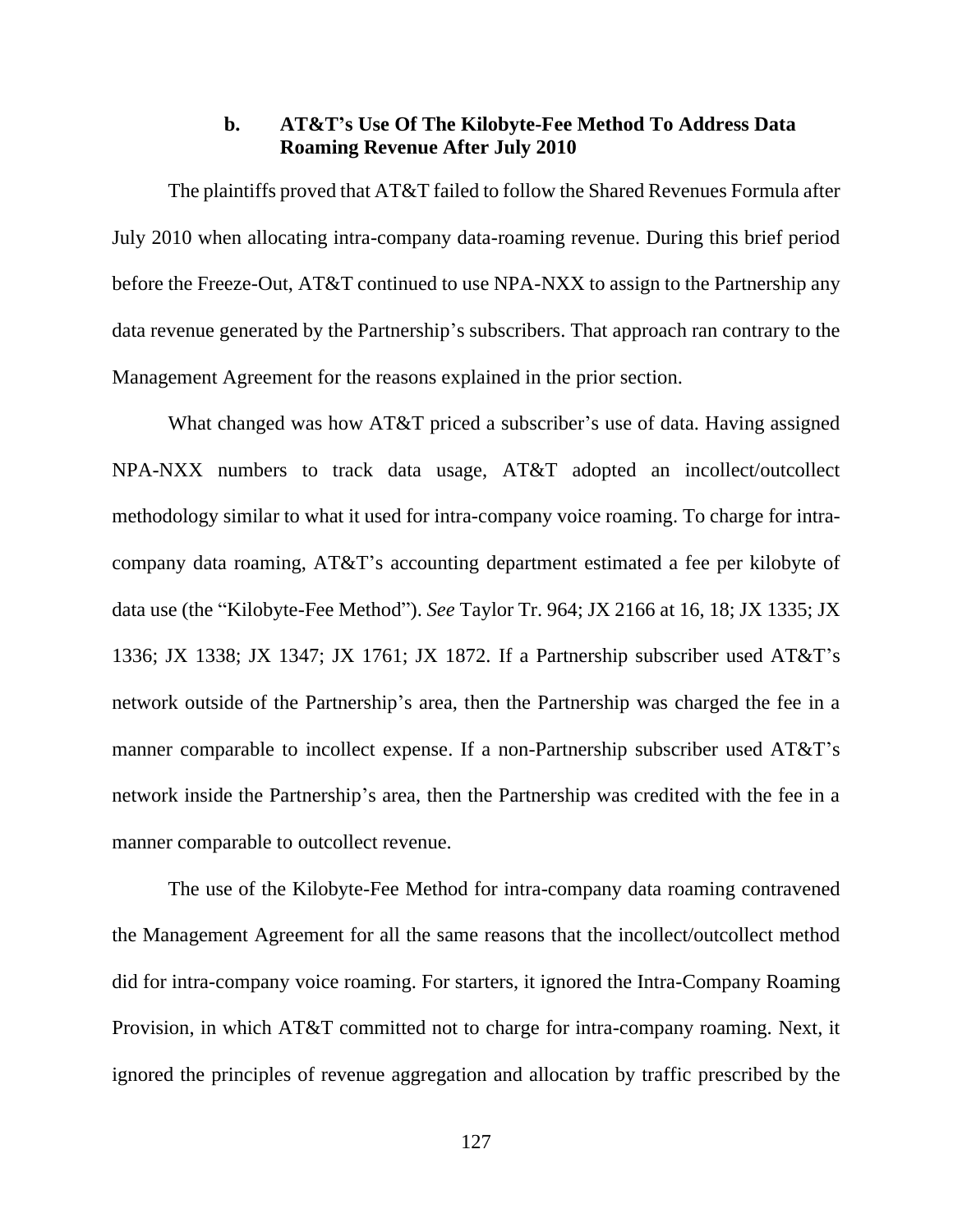Shared Revenues Formula. Finally, it ignored AT&T's commitment to add a 25% premium to the Partnership's share of revenue. The Kilobyte-Fee Method assigned revenue using the same method that AT&T would use if a subscriber of a competing carrier, such as T-Mobile, had used AT&T's network. Wages Tr. 408–09. AT&T thus treated the Partnership not as a partner, but as an arm's-length counterparty.

The record again shows that AT&T did not invoke the Modification Right to adopt the new methodology and could not have done so. The plaintiffs proved that AT&T could not have satisfied the New Conditions Requirement. AT&T used the Kilobyte-Fee Method at a time when it had the ability to use the Shared Revenues Formula. AT&T did not need to adopt the Kilobyte-Fee Method to respond to changing market and technological conditions.

The Kilobyte-Fee Method also could not have satisfied the Fair Accounting Requirement because the Partnership was a net loser under the system. Before implementing the Kilobyte-Fee Method, AT&T's accountants calculated that the Partnership would go from having no revenue or expense from data roaming under the billand-keep method to net-negative data roaming revenue of \$145,851.23 per quarter under the Kilobyte-Fee-Method, equating to net negative revenue of nearly \$600,000 per year. *See* JX 1335, "Data GL 2Q2010-Subtotal %" tab, at Cell S130. More broadly, when using the Kilobyte-Fee Method, AT&T systematically charged the Partnership and its sister partnerships a rate for intra-company incollect data roaming expense that was 4.87% greater than what AT&T used when allocating intra-company outcollect data roaming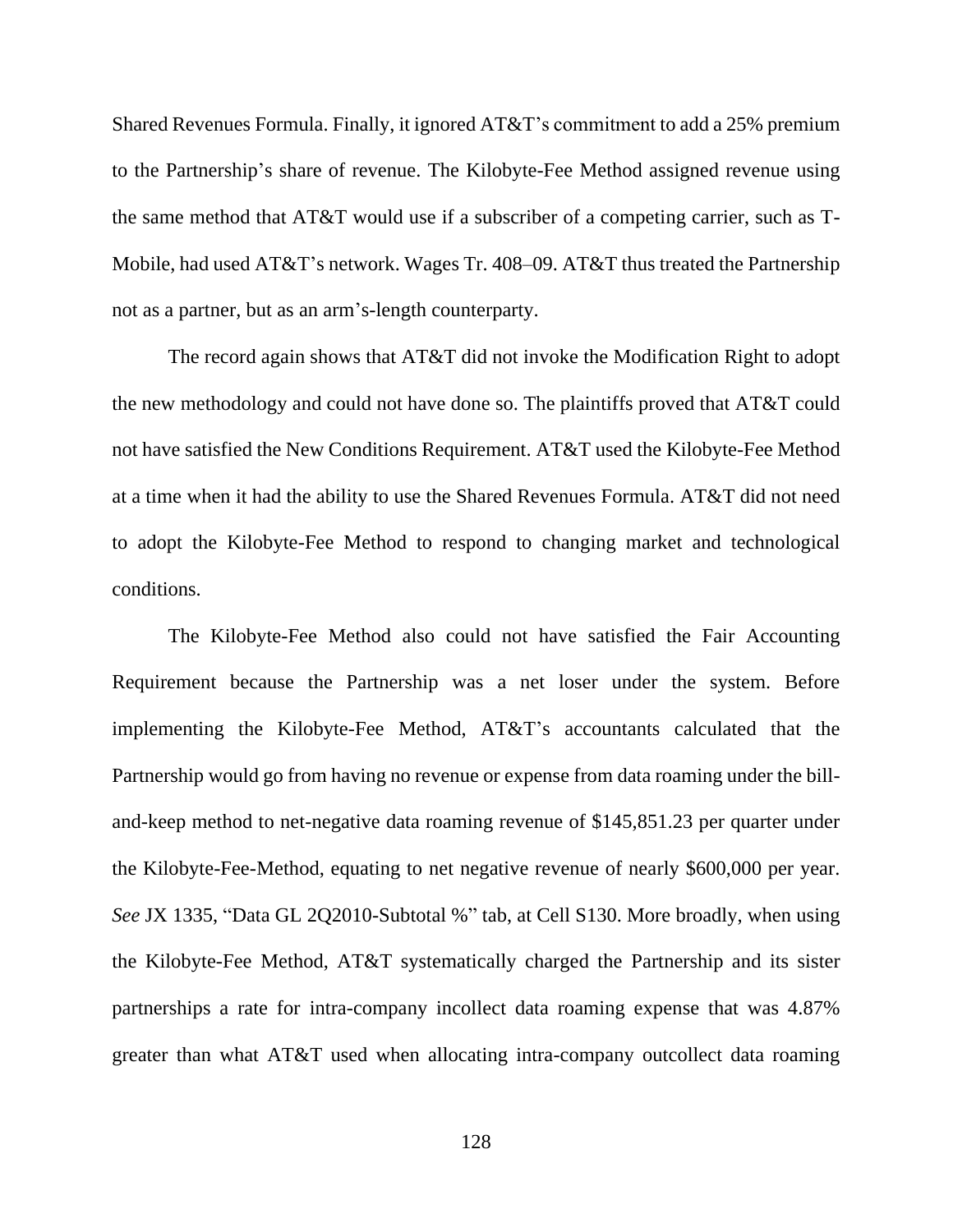revenue. JX 1872b; *see* JX 2166 at 16. And AT&T never applied the 25% revenue premium.

Neither the bill-and-keep method nor the Kilobyte-Fee Method complied with the Management Agreement.

# **5. AT&T's Allocation Of Revenue From Commercial Network Agreements**

AT&T also failed to follow the Management Agreement when allocating revenue from the Commercial Network Agreements. The revenue from the Commercial Network Agreements qualified as Shared Revenues, but AT&T did not allocate the revenue using the Shared Revenues Formula.<sup>50</sup>

As discussed in the Factual Background, AT&T entered into the Commercial Network Agreements with commercial counterparties like Amazon, General Motors, and Garmin. Generally speaking, the Commercial Network Agreements involved the commercial counterparties contracting to enable their Connected Devices, like the Amazon Kindle, to use AT&T's network. The Commercial Network Agreements covered an array of services derived from the utilization of AT&T's network, and AT&T received various types of revenue under the Commercial Network Agreements, including revenue based on the amount of data carried by the AT&T's network, which AT&T called data-service

 $50$  The same analysis applies to AT&T's contracts with geolocation aggregators. It is undisputed that AT&T did not allocate any revenue from these contracts to the Partnership. Wages Tr. 445. Wages did not know about those agreements until November 2020. *Id.*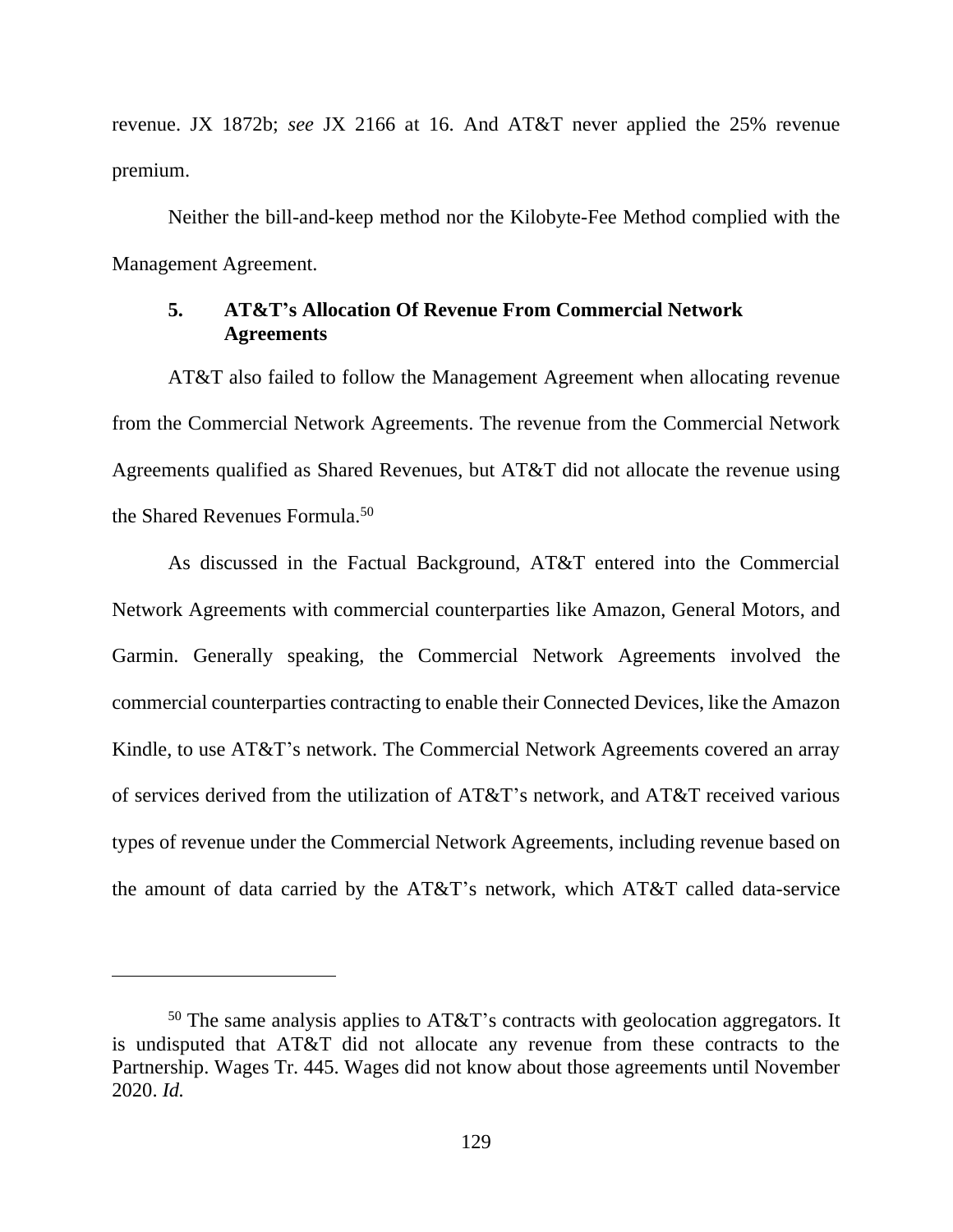revenue. The data-service revenue categories consisted of "(1) a fee per kilobyte or megabyte; (2) a monthly access fee plus a reduced rate per kilobyte or megabyte; or (3) a monthly fee for a specified amount of data plus a fee for kilobyte or megabyte of data used in excess of that amount." JX 2166 at 33–34; *see* JX 252 at '002–06 (tiered pricing plan for contract with KORE Telematics Inc., a reseller of wireless data services); JX 2090 at 39–40 (tiered pricing plan with monthly recurring charges for contract with Spacenet Inc.).

Wages and the Partnership Accounting Group decided that AT&T would compensate the Partnership for the use of its network by allocating to the Partnership a proportionate share of the data-service revenue generated by each Commercial Network Agreement subscriber each month. *See* JX 2407; Wages Tr. 189; *see also* JX 2419 at 54– 59. AT&T did not allocate to the Partnership any other categories of revenue that AT&T received under the Commercial Network Agreements.

Wages and the Partnership Accounting Group decided to allocate the monthly dataservice revenue from each Commercial Network Agreement subscriber "based upon a weighted average of kilobytes" for each geographical market. JX 2412 at 13–14, 18. For each contract, AT&T maintained detailed usage statistics for each market and calculated allocation factors every month. *See* JX 2409; JX 2412 at 18; *see also* Hall Tr. 1023 (commercial Connected Device revenue was allocated based on usage). AT&T then applied the allocation factor to the data-service revenue that that the Commercial Network Agreement generated and allocated the resulting share to the Partnership.

There is no evidence that AT&T sought to mimic aspects of the Shared Revenues Formula when deciding to use this allocation methodology. The outcome that AT&T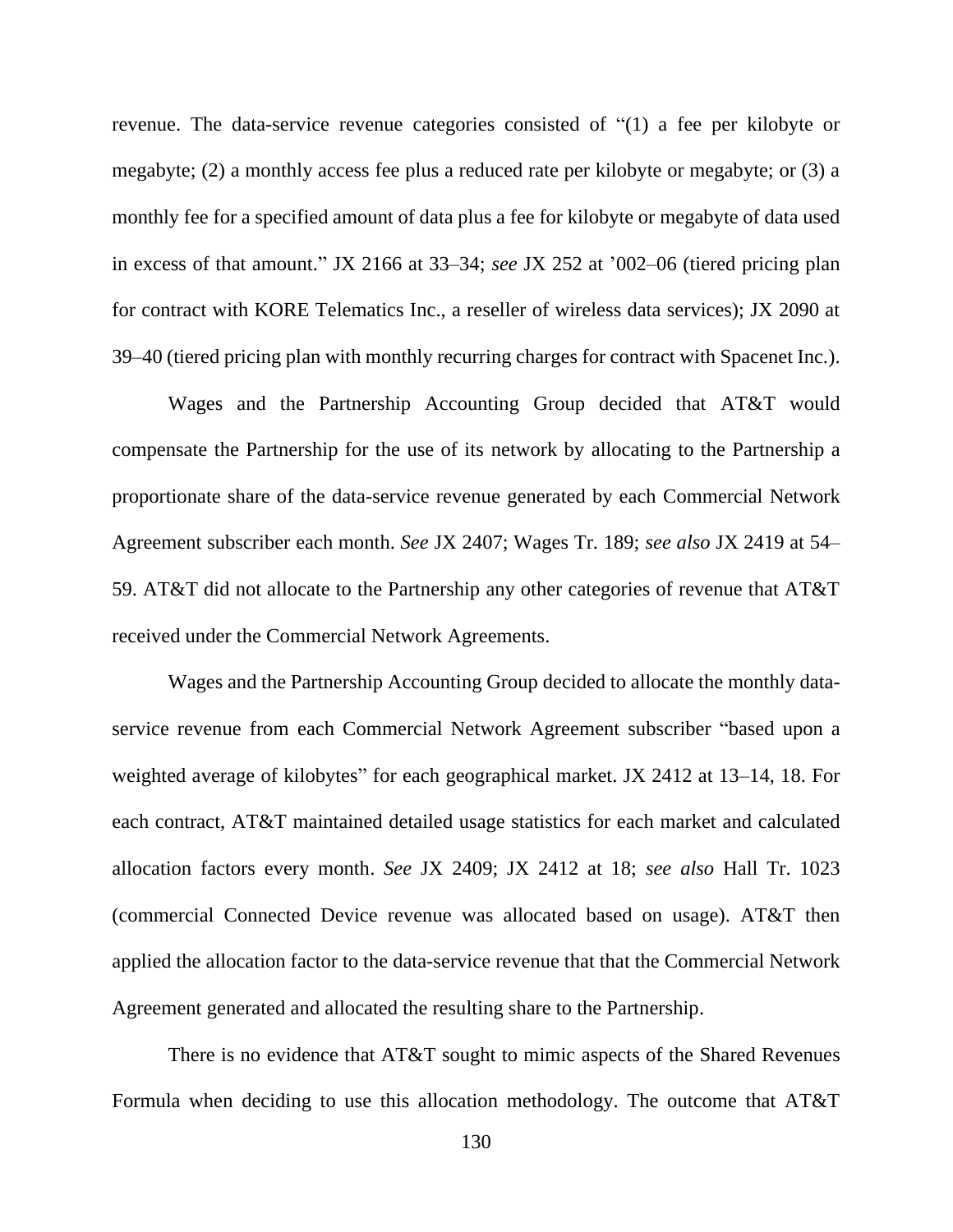independently reached nevertheless deployed some of the concepts that the Shared Revenues Formula required AT&T to use. Despite those similarities, the plaintiffs proved that AT&T's approach failed to comply with the Management Agreement.

First, the Shared Revenues Formula did not contemplate a contract-by-contract allocation of revenue. The Shared Revenues Formula contemplated a single, aggregated pot of revenue associated with the Entire Network. It then required AT&T-as-Manager to allocate the total pot of revenue using a traffic-based statistic for the Entire Network. That approach recognized that in a digital world, there was no distinction between or among voice calls, video calls, or data services. The network carried packets of data. That approach also recognized that the signature feature that AT&T sold to its customers was the ubiquity and reliability of the Entire Network, not pieces of the network.

It is theoretically possible that a contract-by-contract allocation would generate the same amount of revenue for the Partnership as a single-pot allocation. But there are infinitely more cases in which a contract-by-contract allocation would generate different results. Assume, for example, that a subset of commercial counterparties paid lower rates for data services, while a different subset of commercial counterparties paid higher rates for data services. A partnership that carried lots of data at the lower rates would lose under a contract-by-contract allocation relative to the single-pot allocation.

During cross-examination, Wages conceded this point. After counsel had elicited an explanation of the Kilobyte-Fee Method, the following exchange took place:

> Q. And we'll never know how much more money the partnerships were entitled to receive from the operation of Emerging and Connected Devices if AT&T had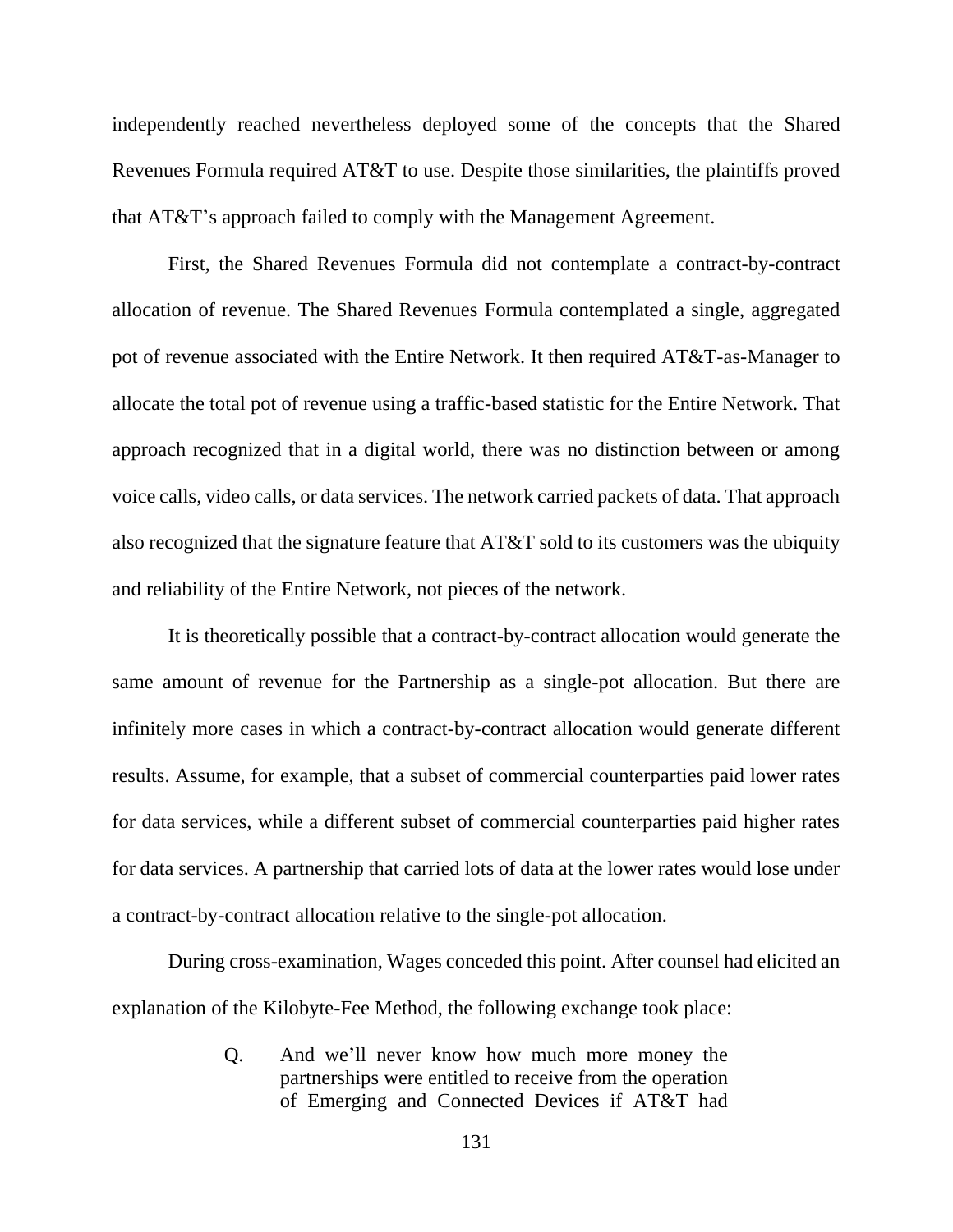accounted for them in accordance with the plain language of the Management and Network Sharing Agreements, will we?

A: No, we won't, if we looked at it specifically that way.

Wages Tr. 406–07. Wages subsequently agreed that the Kilobyte-Fee Method did not track the Shared Revenues Formula. *Id.* at 410. He also agreed that AT&T only allocated datausage revenue to the Partnership, not a share of any revenue from the "overall contract." *Id.* at 409. And he agreed that AT&T never wrote down the Kilobyte-Fee Method anywhere and that the Executive Committee never approved the methodology. *Id.* at 410.

AT&T's lawyers sought to argue that its allocation method was justified because a market that carried more data bore more of the burden and should receive more money. Absent the Management Agreement and the Shared Revenues Formula, that would be a reasonable approach. The Shared Revenues Formula, however, required AT&T to aggregate all revenue into a single pot. To deviate from it, AT&T had to invoke the Modification Right or amend the Management Agreement.

AT&T's actions failed to comply with the Shared Revenues Formula in two other ways. The Premium Provision required that AT&T add a premium to the Partnership's revenue allocation. AT&T did not apply a 25% revenue premium when allocating dataservice revenue to the Partnership.

AT&T also failed to allocate other forms of revenue that it received under the Commercial Network Agreements beyond data-service revenue. *See, e.g.*, JX 439 at '011– 12. The definition of Shared Revenues encompassed "[1] the aggregate revenue generated by subscribers of Owner's Business and Manager's Business utilizing Owner's System and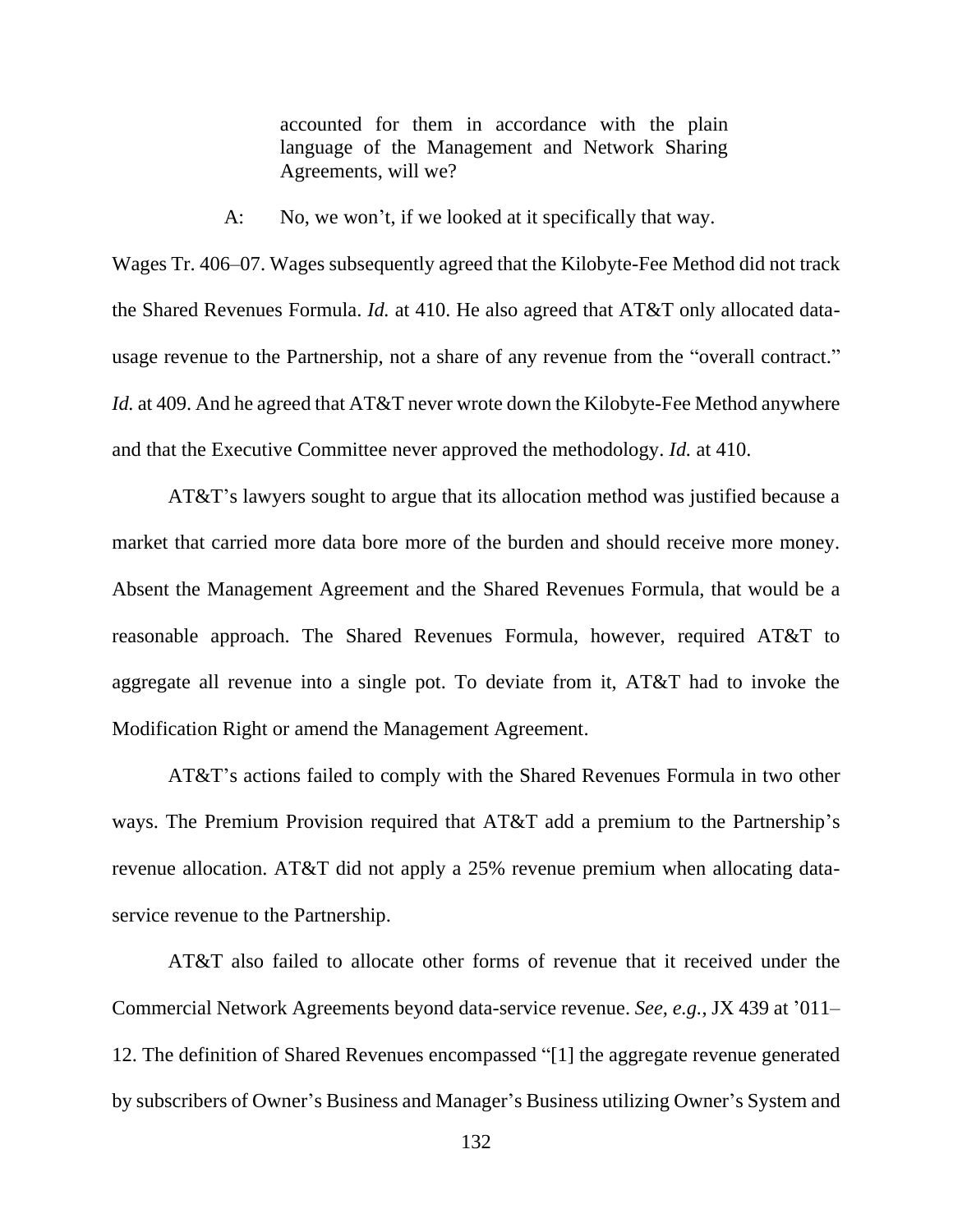Manager's System, and [2] any other applicable revenues generated by utilization of the Entire Network." MNSA at '751 (enumeration added). The counterparties to the Commercial Network Agreements were subscribers of Owner's Business and Manager's Business who were utilizing Owner's System and Manager's System. *See* Wages Tr. 380– 81 (agreeing that counterparties to Commercial Network Agreements qualified as subscribers under definition in Management Agreement). The revenue generated by the Commercial Network Agreements encompassed contained other fees and revenue streams generated by the utilization of the Entire Network. AT&T thus should have included all of the revenue from the Commercial Network Agreements in the Shared Revenues Formula, not just the data-services revenue.

AT&T also argued that the Partnership was not entitled to share in the benefits of other streams of revenue from the Commercial Network Agreements because the Partnership did not bear an equitable share of the expenses. AT&T asserted that it incurred a wide range of expenses on an enterprise level that it did not allocate to the Partnership.<sup>51</sup> The short answer is that the Management Agreement addressed this issue through its allocation methodologies for expenses, including the Shared Expenses Formula. The longer answer is that AT&T had the power to invoke the Modification Right, if it could

<sup>&</sup>lt;sup>51</sup> For example, by subpoenaing OnStar, LLC, the plaintiffs obtained the Commercial Network Agreement with that entity, which AT&T failed to produce. AT&T then pointed to the agreement to argue that it was obligated to remediate technical issues encountered by OnStar's end users, and AT&T bore the risk if it failed to fulfill those commitments. JX 2106 § 4.1(A).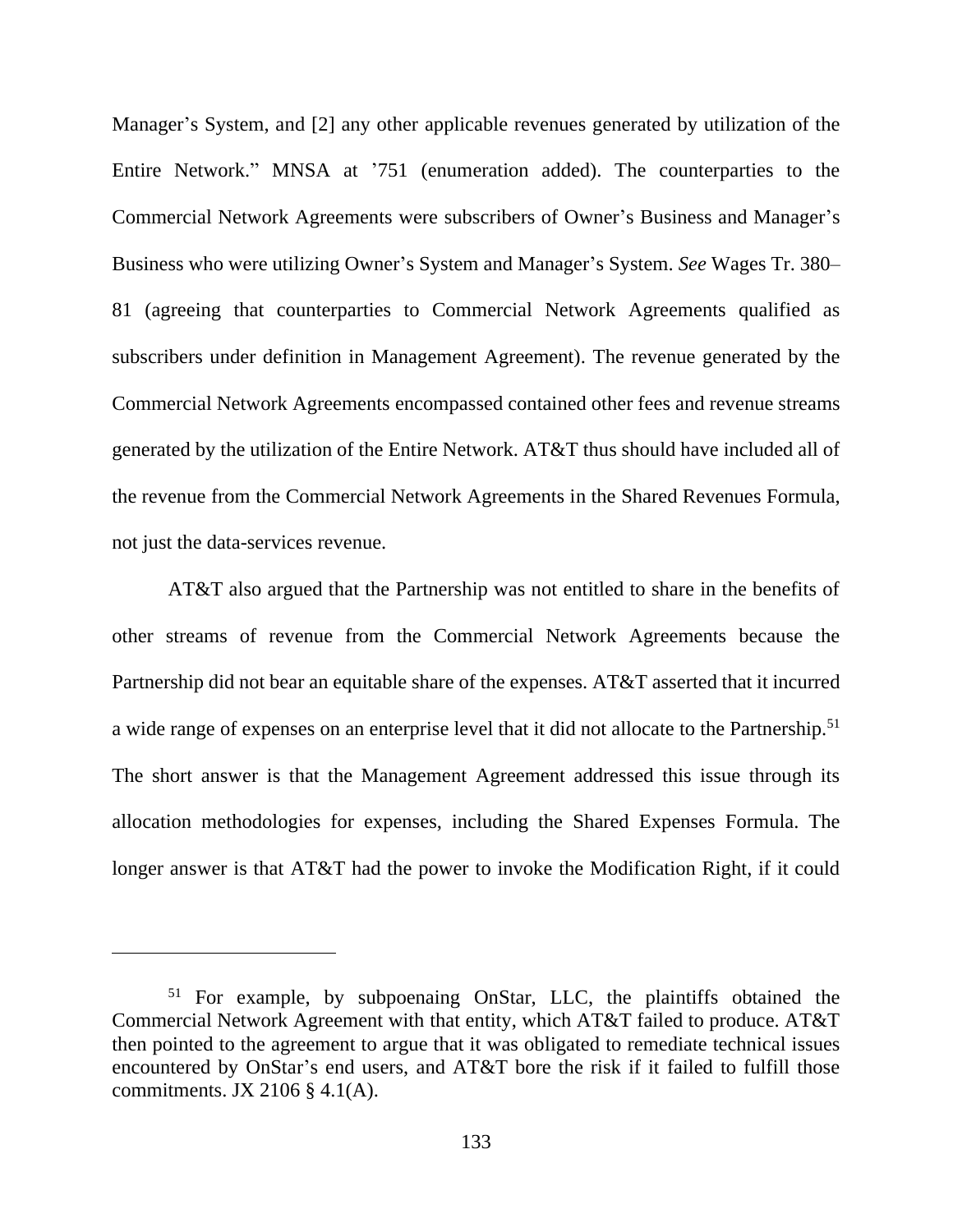satisfy the conditions for its use, and AT&T had the ability to amend the Management Agreement. What AT&T could not do was simply disregard the Shared Revenues Formula.

AT&T's methods for allocating revenue from Commercial Network Agreements did not comply with the Management Agreement.

#### **6. The Defense That The Allocation Issues Were Not Fairly Raised**

Faced with its witnesses' concessions about failing to comply with the Management Agreement, AT&T argued during post-trial briefing that the plaintiffs' claim for breach of the Governance Provision was never pled. To the extent that the plaintiffs were obligated to pursue their theory as a derivative claim for breach of the Management Agreement—as this decision has held—then that is a valid objection. The plaintiffs, however, maintain that they pled a claim for breach of the Governance Provision, then elicited proof at trial regarding AT&T's allocation practices to respond to the *defense* that AT&T had advanced as its principal reason why it did not breach the Governance Provision. Whether fairness would the prevent the court from considering that claim presents a difficult issue, but one where the court ultimately sides with the plaintiffs.

AT&T argues that the plaintiffs did not make clear in their pleadings that they were asserting a claim for breach of the Governance Provision based on AT&T's failure to comply with the Management Agreement. The failure to plead a particular legal theory is not inherently fatal. "Delaware has adopted the system of notice pleading that the Federal Rules of Civil Procedure ushered in, which rejected the antiquated doctrine of the 'theory of the pleadings'—*i.e.*, the requirement that a plaintiff must plead a particular legal theory." *HOMF II Inv. Corp. v. Altenberg*, 2020 WL 2529806, at \*26 (Del. Ch. May 19, 2020).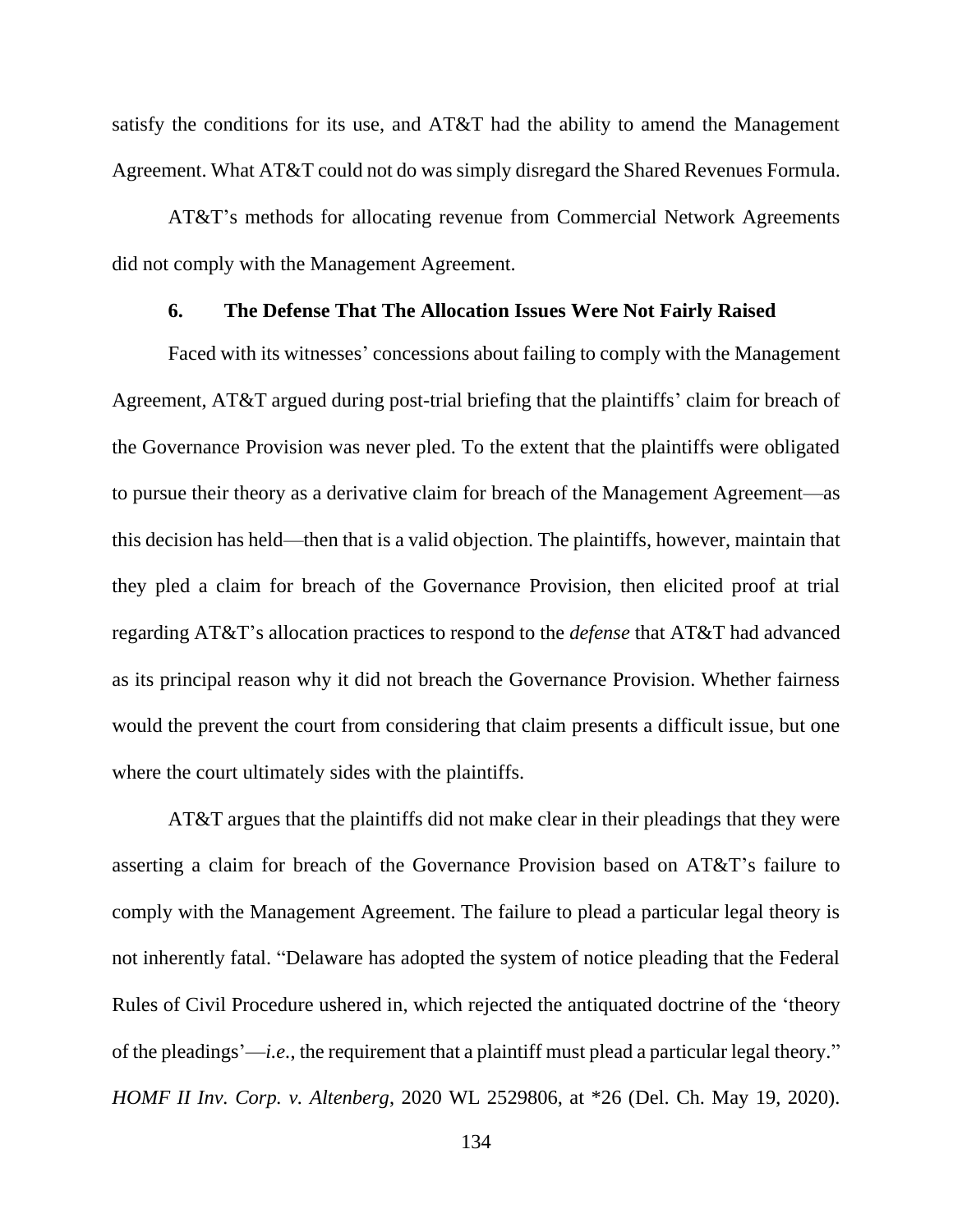Through a combination of provisions, the Federal Rules of Civil Procedure "effectively abolish[ed] the restrictive theory of the pleadings doctrine, making it clear that it is unnecessary to set out a legal theory for the plaintiff's claim for relief." 5 Arthur R. Miller et al., *Federal Practice and Procedure (Wright & Miller)* § 1219 (3d ed. 2004 & Supp. 2020). Under the Federal Rules of Civil Procedure, "particular legal theories of counsel yield to the court's duty to grant the relief to which the prevailing party is entitled, whether demanded or not." *Gins v. Mauser Plumbing Supply Co.*, 148 F.2d 974, 976 (2d Cir. 1945) (Clark, J.).

The federal rules, and the decisions construing them, evince a belief that when a party has a valid claim, he should recover on it regardless of his counsel's failure to perceive the true basis of the claim at the pleading stage, provided always that a late shift in the thrust of the case will not prejudice the other party in maintaining a defense upon the merits.

Miller, *supra*, § 1219 (footnote omitted). *See generally Johnson v. City of Shelby*, 574 U.S. 10, 11–12 (2014) (per curiam) (reversing dismissal of complaint for failure to articulate a claim under 42 U.S.C. § 1983; explaining that the Federal Rules of Civil Procedure rejected the "theory of the pleadings" and "do not countenance dismissal of a complaint for imperfect statement of the legal theory supporting the claim asserted"). The real question is whether the plaintiffs gave the defendant adequate notice that they were litigating a particular theory such that the defendant had "a fair opportunity to respond." *See Backer v. Palisades Growth Cap. II, L.P.*, 246 A.3d 81, 103 (Del. 2021).

The record is mixed on whether the plaintiffs met this standard. AT&T is correct that the plaintiffs did not formally plead a count titled, in substance, "Breach of the Governance Provision Based On AT&T's Allocation Methodologies." Instead, Count I of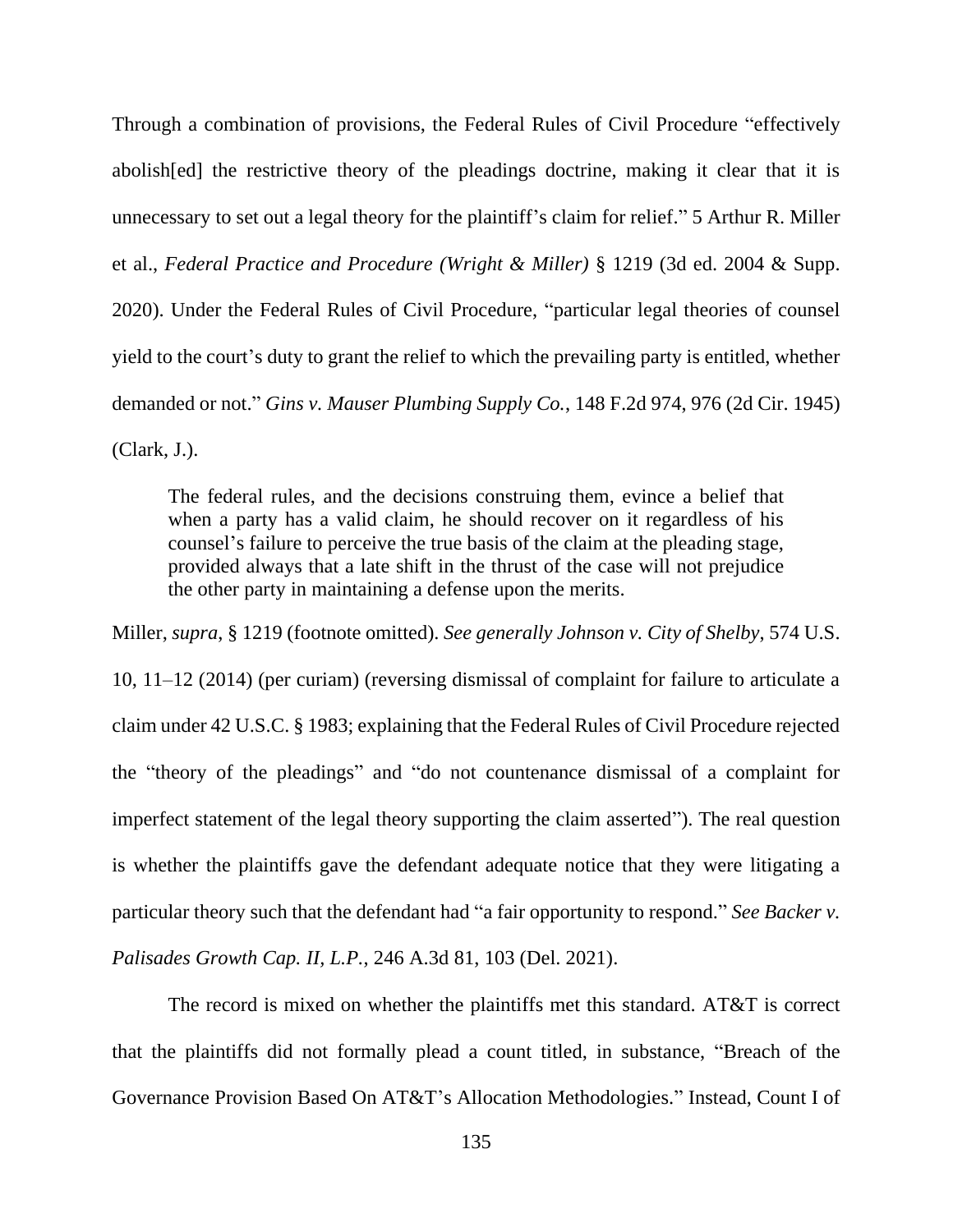the plaintiffs' pleading was called "Breach of Partnership Agreement." C.A. No. 6886-

VCL, Dkt. 27 at 42. The contentions in that count included the following:

- "The Partnership Agreement does not permit the majority partner to deprive the Executive Committee of its complete and exclusive authority to conduct the Partnership's business affairs, and thereby also deprive the minority partners of their indirect voice in the management of the Partnership." *Id.* ¶ 131.
- "The Partnership Agreement does not allow the majority partner to deprive the minority partners of the right to participate in management of the Partnership through the Executive Committee." *Id*. ¶ 132.
- "The Partnership Agreement does not allow a partner to conduct or control the Partnership's business and does not permit a partner to act for or on behalf of the Partnership, except as authorized by the Partnership's Executive Committee." *Id*. ¶ 133.
- "Under the Partnership Agreement, any partner who commits a material default or wrongfully causes a dissolution . . . is required to forfeit its interest in the Partnership. The Salem Partners gave [AT&T] notice of material default. [AT&T] made no attempt to cure. As a result, [AT&T] has forfeited its interest in the Partnership and vested in the non-defaulting partners the right to purchase its interest for an aggregate amount equal to the balance of [AT&T's] capital account." *Id.* ¶ 144.
- "The Salem Partners are entitled to the contractual remedy of forfeiture as a result of [AT&T's] uncured material breaches of Partnership Agreement and to damages as provided by law." *Id.* ¶ 145.

Viewed in isolation, those allegations point to a claim for breach of the Governance

Provision. Earlier allegations in the pleading also suggested a breach of the Governance

Provision.<sup>52</sup> Those allegations included specific contentions that AT&T "asserted its status

<sup>&</sup>lt;sup>52</sup> *See id.*  $\lceil 61 \rceil$  (alleging that AT&T "effectively took control of the Partnership"); *id.* ¶ 78(c) (citing Governance Provision); *id.* ¶ 84 (alleging that AT&T "acquired the majority general partner interest in the Partnership" and "entered into management and operations agreements with the Partnership" pursuant to which AT&T "provided, *inter*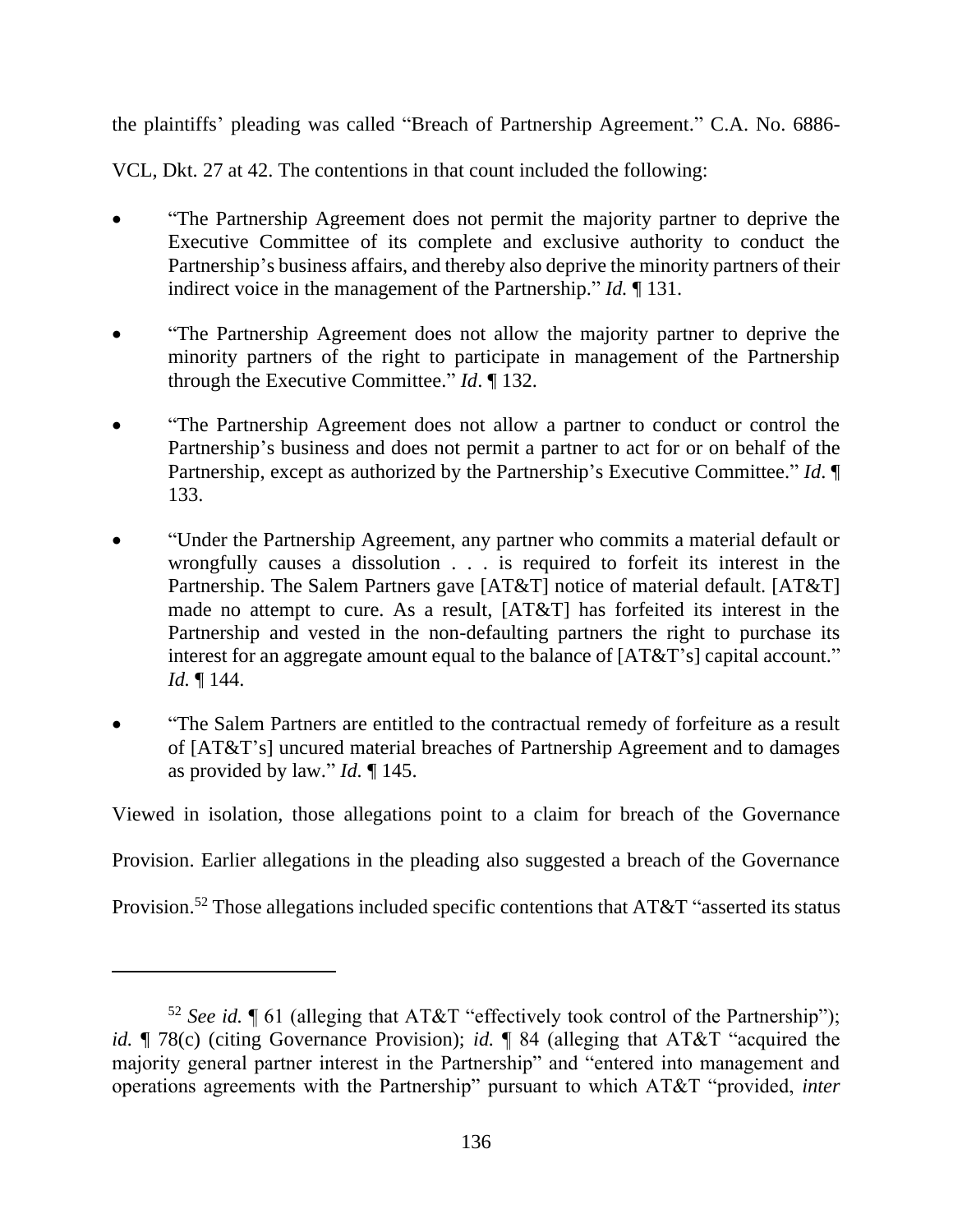as the majority general partner to by-pass the Executive Committee and to act unilaterally on behalf of the partnerships" and that AT&T's "attempt to act as a de facto Managing Partner is a knowing and intentional breach of the Partnership Agreement." *Id.* ¶ 92.

AT&T filed a motion to dismiss that construed the plaintiffs' allegations as only challenging the Freeze-Out. The plaintiffs opposed the motion to dismiss. They also filed a cross-motion for summary judgment asserting that the Freeze-Out breached the Partnership Agreement, including because it required Executive Committee approval. The court interpreted AT&T's motion as seeking dismissal of the plaintiffs' claims "only to the extent they contend that a sale of assets by [the Partnership] breached the terms of the [Partnership Agreement]." C.A. No. 6886-VCL, Dkt. 60 at 2. The court rejected the argument that the Governance Provision required that the Executive Committee approve the Freeze-Out and dismissed that claim. *Id.* ¶ 8. The plaintiffs moved for reargument, which the court granted as to a potential breach of the Protected Information Provision. C.A. No. 6886-VCL, Dkt. 68.

After these rulings, the parties conducted discovery. AT&T's interrogatories suggested that AT&T believed that the plaintiffs were pursuing claims for breach of the

*alia*, accounting services to the Partnership"); *id.* ¶ 86 (alleging that AT&T "has taken an active role in managing the Partnership's assets and running the Partnership's business"); *id.*  $\sqrt{\frac{1}{2}}$  87 (alleging that AT&T "consistently used their majority position to oppress the minority partners and commit breaches of the partnership agreements"); *id.* ¶ 88 (alleging that "AT&T never fully disclosed to the Executive Committees or the minority partners in the partnerships (including the Partnership) that AT&T committed the above material breaches of the partnership agreements").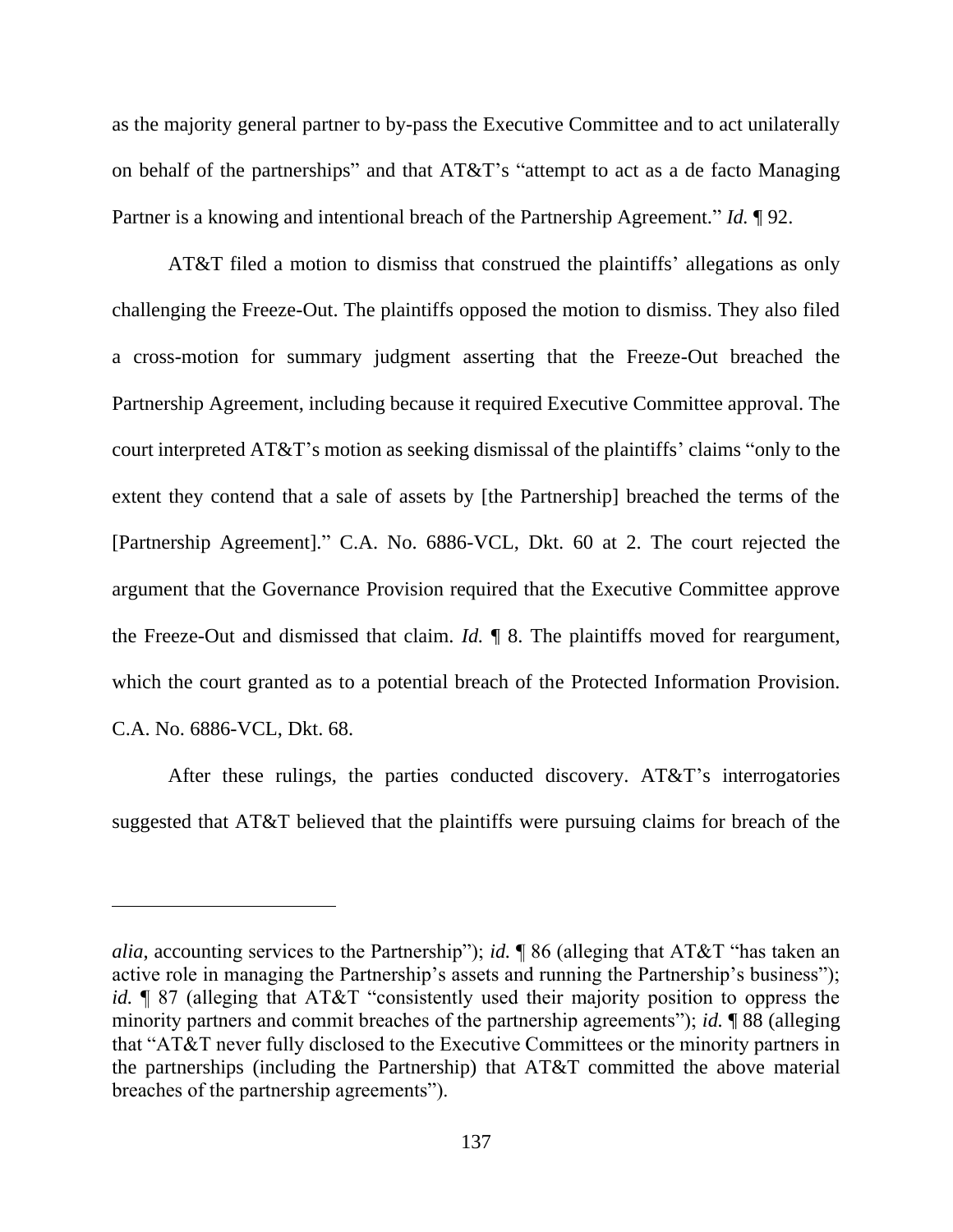Partnership Agreement, because AT&T asked each plaintiff to identify every "material breach or material default of the . . . Partnership Agreement . . . and state the complete factual basis for each such allegation." JX 2175 at 53–54. But the plaintiffs' responses did not clarify matters. The plaintiffs simply referred to their pleadings and objected that discovery still was ongoing. *Id.*; *see also id.*at 64–65. In responses to other interrogatories, the plaintiffs referred obliquely to allocation issues. *See id.* at 14–15, 40, 75 (asserting that "Defendants and/or ATTM improperly allocated their/its costs to the Salem Partnership."); *id.* at 63 (asserting that there were "other monetary benefits not shared proportionately" with the minority partners); *id.* at 64 (referring to improper allocations of expense).

Viewing these responses as inadequate, AT&T moved to compel. The court ordered the plaintiffs to provide supplemental responses that included providing "a description in the sense of a summary—of" any material breach or material default of the Partnership Agreements. Dkt. 217, Ex. A at 20. The court also ruled that if the plaintiffs intended to challenge conduct that had not been disclosed previously in the pleadings or in discovery responses, then they must disclose it because "the defendants are entitled to know what claims they have to defend against by receiving a reasonable summary of the facts in the plaintiffs' possession." Dkt. 218, Ex. A at 26–27. The plaintiffs served supplemental responses, but they did not meaningfully elaborate on the plaintiffs' earlier efforts. *See* JX 2264.

Meanwhile, the plaintiffs served discovery requests which indicated that they were litigating how AT&T generated revenue and expense from its network and whether AT&T properly allocated the resulting revenue and expense to the Partnership. Those document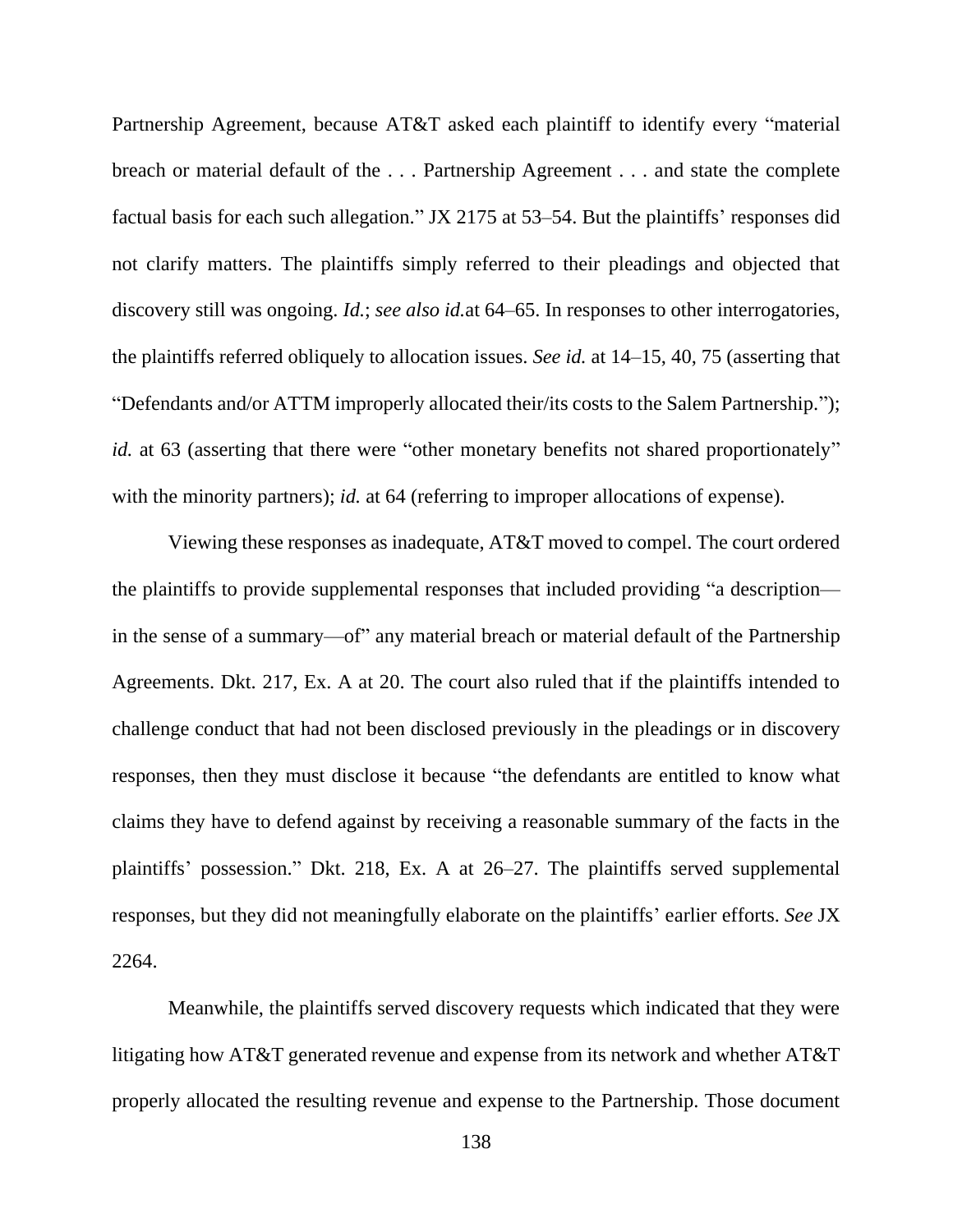requests and interrogatories also sought to explore how AT&T monetized Partnership information and allocated the resulting revenue and expense to the Partnership. AT&T vigorously resisted this discovery, and after one of the hearings on the plaintiffs' motions to compel, AT&T served a second set of interrogatories directed to those issues. The plaintiffs' responses identified the sources of revenue that the plaintiffs claimed had been misallocated. *See* JX 2281.

The battle over whether the plaintiffs could obtain discovery into these issues eventually resulted in the appointment of the Discovery Master. The process that the Discovery Master conducted and the report that he generated focused on sources of revenue that the plaintiffs claimed had been misallocated. The Discovery Master recommended against further discovery into these areas, and the court adopted that ruling. The substance of the Discovery Report, however, showed that these matters were at issue.

After the court adopted the Discovery Report, the plaintiffs continued to seek discovery into how AT&T monetized Partnership information. Using AT&T's public filings, the plaintiffs identified third parties with whom AT&T appeared to have Commercial Network Agreements, then served subpoenas on those parties. *See* Dkt. 478; Dkt. 493. The plaintiffs also sought additional discovery into the extent to which AT&T monetized Partnership information by providing services to the United States government. These efforts demonstrated that the plaintiffs were continuing to litigate allocation issues.

During the same period, the plaintiffs noticed a Rule 30(b)(6) deposition. As it had previously, AT&T designated Wages. During that deposition, plaintiffs' counsel questioned Wages about concepts in the Management Agreement including "Owner's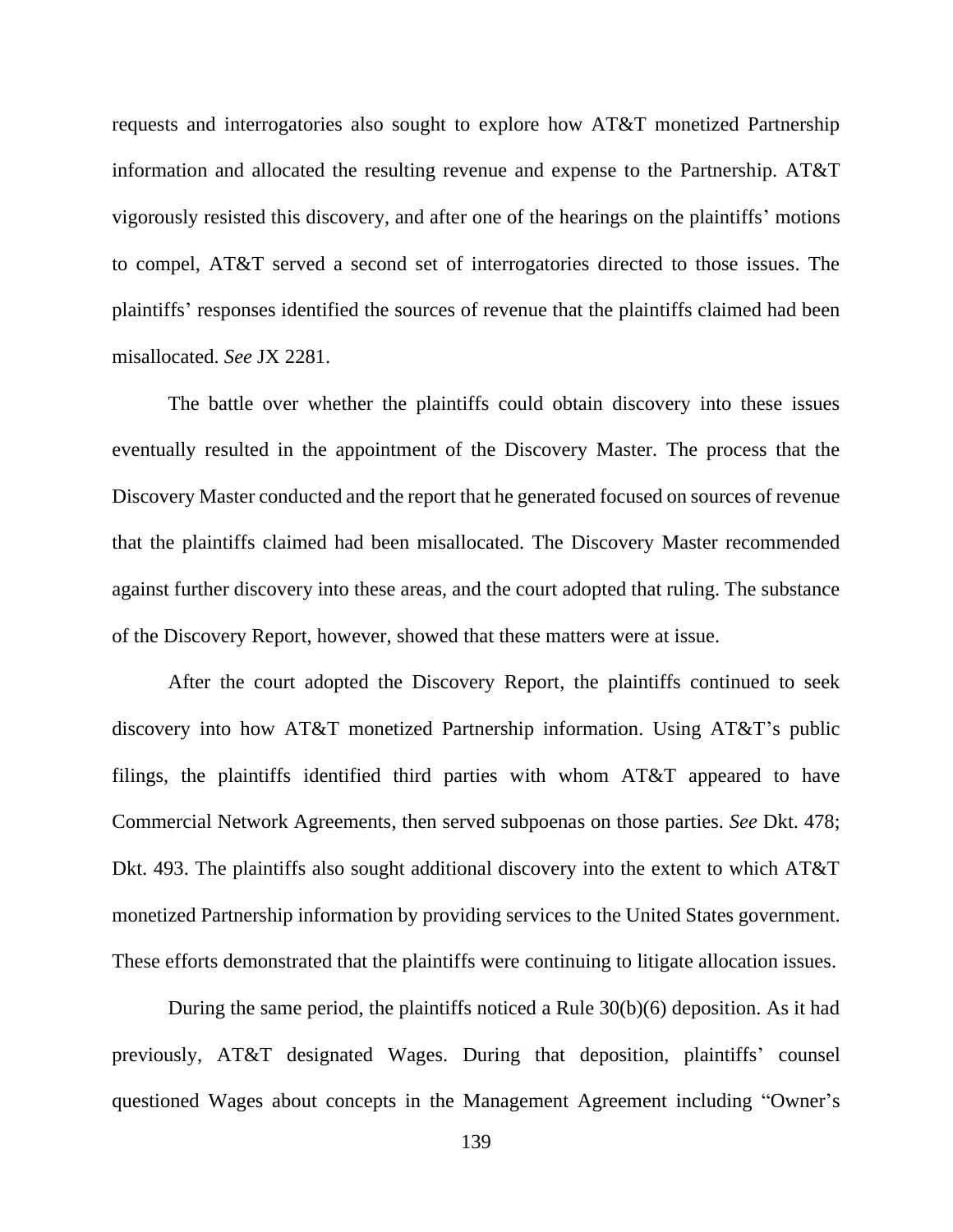Business," "Manager's Business," and "Shared Revenues." The plaintiffs also laid the groundwork to impeach Wages at trial regarding AT&T's approach to the term "subscriber." *See* Wages 2019 Dep. 41–42, 97, 116–53. The plaintiffs explored similar topics with Hall. *See* Hall Dep. 54–55, 62–64, 70–71.

The plaintiffs' efforts during discovery made clear that they were seeking to litigate allocation issues and pursuing a claim for breach of the Governance Provision. With discovery finally coming to a close, AT&T filed a motion for summary judgment which suggested that AT&T believed the plaintiffs were litigating those points. Dkt. 467. In its motion, AT&T asserted that the plaintiffs were relitigating what AT&T labeled "Historical Mismanagement Claims." *Id.* at 3. AT&T described the first of those theories as a claim that AT&T "breached the Partnership Agreements" by "[u]nilaterally managing the Partnerships' business and affairs without input or authorization from the Partnerships' Executive Committees." *Id.* In support of this assertion, AT&T quoted allegations from the plaintiffs' pleading, including the allegation that AT&T had "taken an active role in managing the Partnership's assets and running the Partnership's business" even though "[t]he Partnership Agreement does not permit the majority partner to deprive the Executive Committee of its complete and exclusive authority to conduct the Partnership's business affairs." *Id.* at 21. During argument on AT&T's motion, plaintiffs' counsel listed four claims that they were pursuing, including a claim for breach of the Governance Provision. *See* Dkt. 571 at 100 (referring to "operating the partnership except through the executive committee"). The court denied the motion, allowing the plaintiffs to proceed with their claims. Dkt. 551.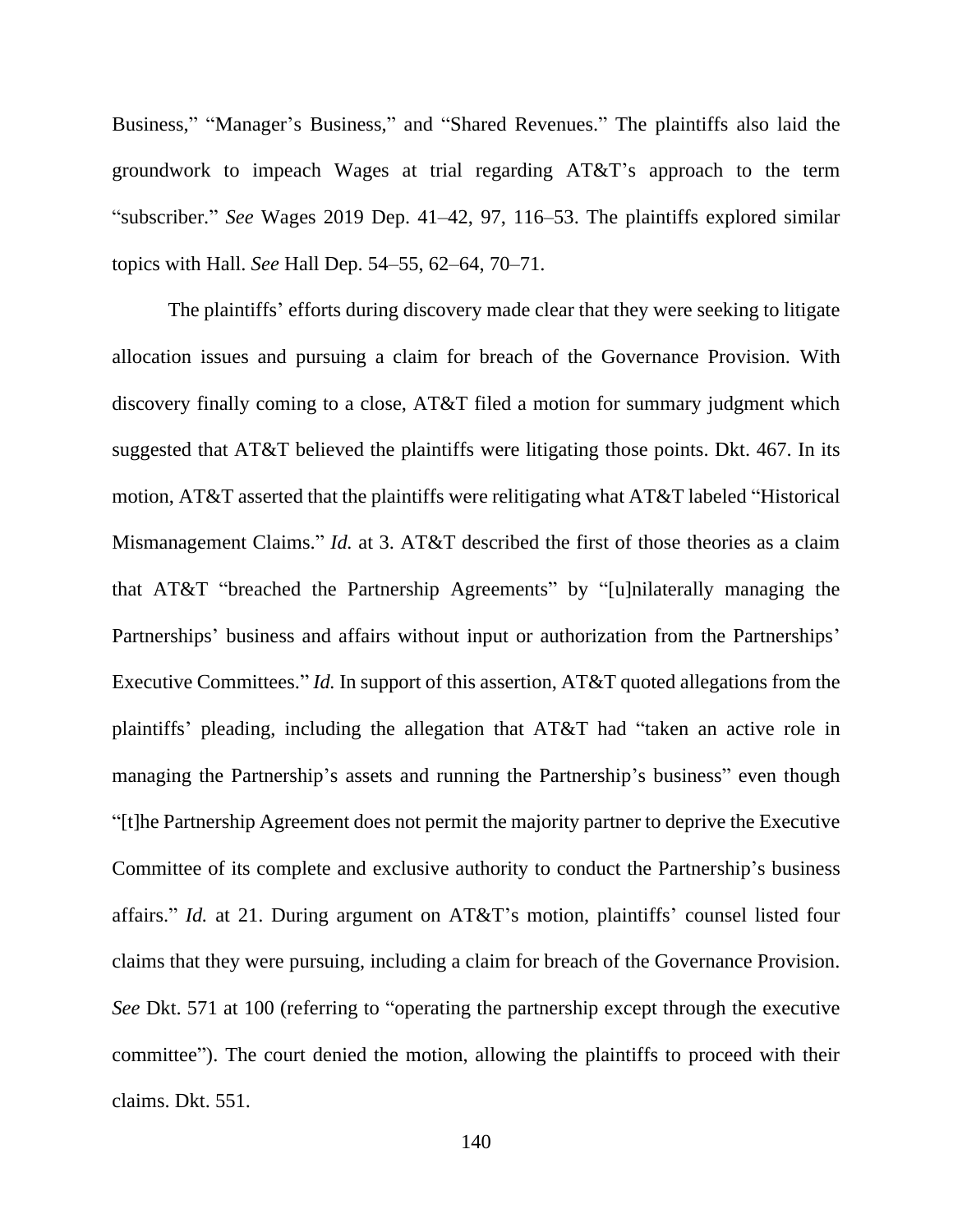After the summary judgment motion, AT&T was on notice that a claim for breach of the Governance Provision was one of the plaintiffs' theories. Consistent with that reality, when the plaintiffs listed their claims in the pretrial order, they identified one of their theories as whether the defendants breached the Partnership Agreement by "not operating the Partnership  $\lceil \cdot \rceil$  through the Executive Committee." PTO  $\lceil \cdot \rceil$  76(c).

In the lead-up to trial, AT&T confused matters by filing a motion *in limine* to exclude evidence that only was relevant to claims that the plaintiffs had not pled or which previously had been dismissed. Dkt. 550. The court granted the motion in part. Dkt. 585. The court held that any breach of contract theories relating to the Freeze-Out had been addressed earlier in the case. *Id.*  $\P$ [11–12. The court held that evidence regarding AT&T's alleged commingling of assets was admissible to the extent the parties had engaged in discovery on that topic. *Id.* ¶ 24. It is now clear that they had.

Against the backdrop of these rulings, the parties went to trial. During trial, AT&T presented extensive testimony and evidence from multiple witnesses regarding how it allocated revenue and expense to the Partnership. AT&T also was the party that first raised the Management Agreement. Using leading questions to conduct a direct examination, AT&T's counsel elicited testimony from Wages about the authority that the Management Agreement conferred on AT&T.<sup>53</sup> On cross-examination, Wages regularly returned to the Management Agreement when asked about AT&T's authority to manage the Partnership

<sup>53</sup> *See* Wages Tr. 126–29, 142–43, 145, 147.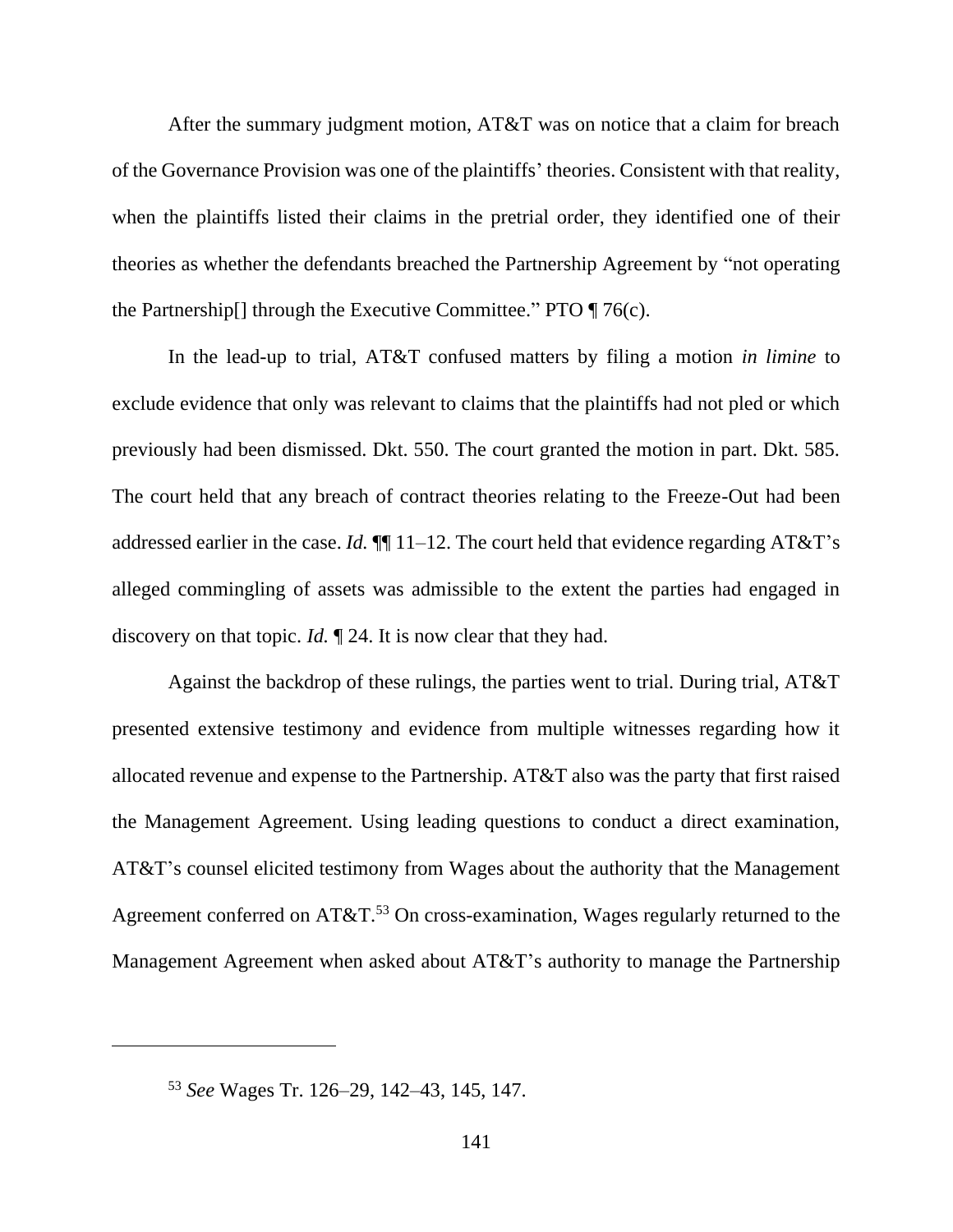or when confronted with provisions in the Partnership Agreement, like the Governance Provision, which limited  $AT&T$ 's ability to manage the Partnership.<sup>54</sup> On redirect,  $AT&T$ 's counsel again used leading questions to walk Wages through provisions in the Management Agreement to demonstrate the authority that they conferred on AT&T.

Given this history, it is clear that the parties engaged on how AT&T generated revenue from its network and how AT&T allocated the resulting revenue and expense to the Partnership. Those issues were the subject of discovery, and AT&T largely prevailed in its efforts to constrain the scope of discovery on those points on the basis of burden and proportionality. AT&T also substantially prevailed on its motion *in limine*. AT&T thus knew the issues that were being litigated, and AT&T succeeded in shaping the litigation environment to its advantage. AT&T confronted difficulties at trial not because the plaintiffs surprised AT&T with a new issue, but rather because the record showed—and AT&T's key witness admitted—that AT&T had not complied with the Management Agreement.

This also is not a situation in which the plaintiffs possessed the relevant evidence and sprung it belatedly on AT&T. All of the evidence about how AT&T monetized its network and allocated the resulting revenue and expense was in AT&T's possession. Indeed, the theory that the plaintiffs have advanced for breach of the Governance Provision

<sup>54</sup> *See id.* at 221–23, 233, 274, 276, 278, 280–81, 285.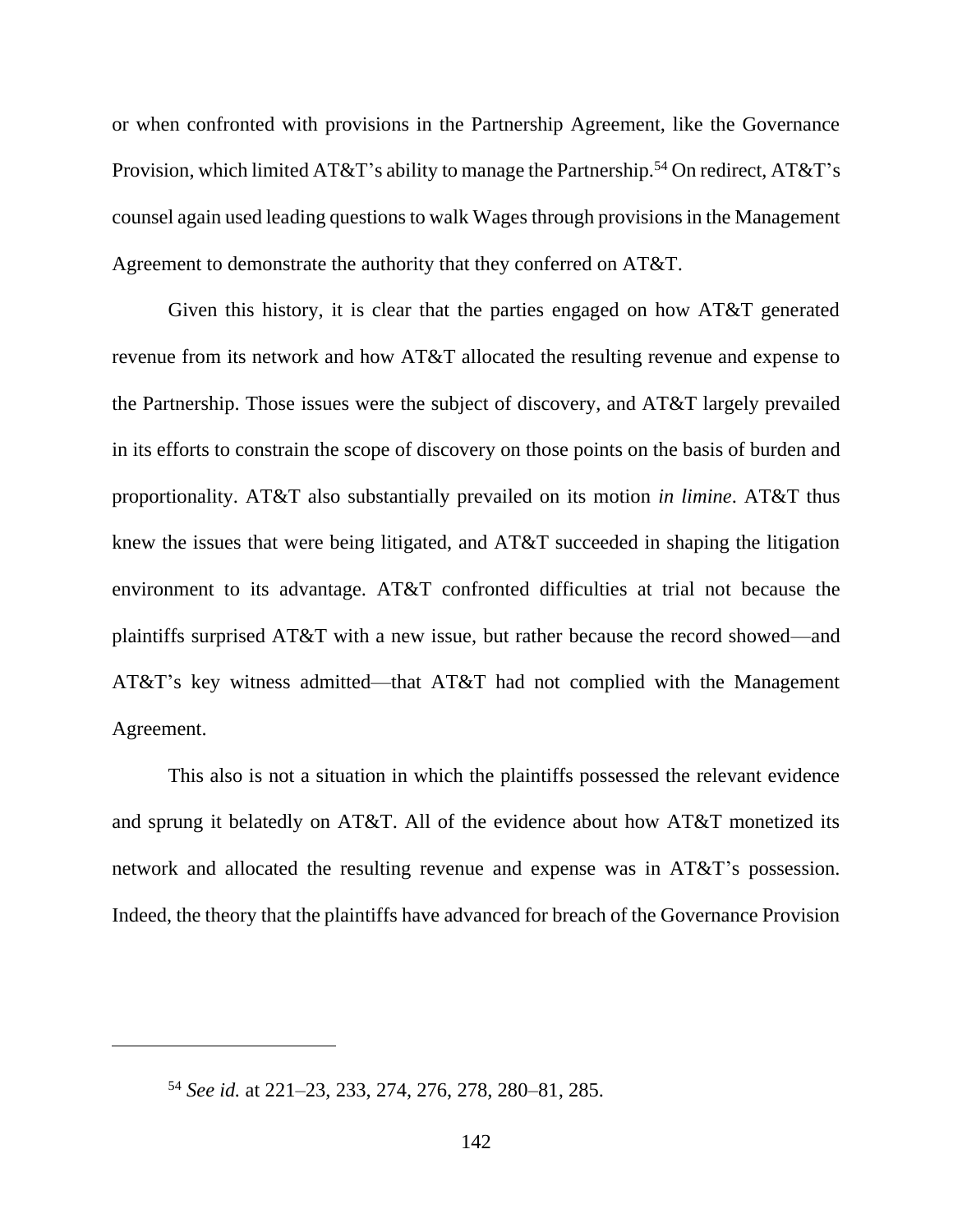rests primarily on a combination of what AT&T's accounting records show and admissions by AT&T's witnesses at trial.

Under the circumstances, therefore, the court will not bar the plaintiffs from asserting their theory for breach of the Governance Provision. AT&T understood that the theory was being litigated and had a fair opportunity to respond.

#### **7. The Laches Defense**

AT&T finally argues that the plaintiffs' claim for breach of the Governance Provision is barred by laches. As noted, AT&T previously moved for partial summary judgment on the basis of laches. The court denied the motion as to "the so-called mismanagement claims," noting that the claims generated many factual permutations and that it made little sense for the court to attempt to determine in the abstract which claims could be pursued. Dkt. 551 ¶ 16. The court noted, that "[a]fter trial, it will be clear what claims the plaintiffs have pursued," and that "[i]n post trial briefing, the defendants can advance their arguments and explain on a fact-specific and claim-specific basis why laches should bar the litigation of particular issues." *Id.* AT&T failed to prove that the laches defense would bar the claim for breach of the Governance Provision.

The equitable doctrine of laches is "rooted in the maxim that equity aids the vigilant, not those who slumber on their rights." *Adams v. Jankouskas*, 452 A.2d 148, 157 (Del. 1982). Laches protects a defendant from the "unfair prejudice[]" of a plaintiff waiting "an unreasonable length of time before bringing [a] suit." *Hudak v. Procek*, 806 A.2d 140, 153 (Del. 2002). "[L]aches generally requires the establishment of three things: first,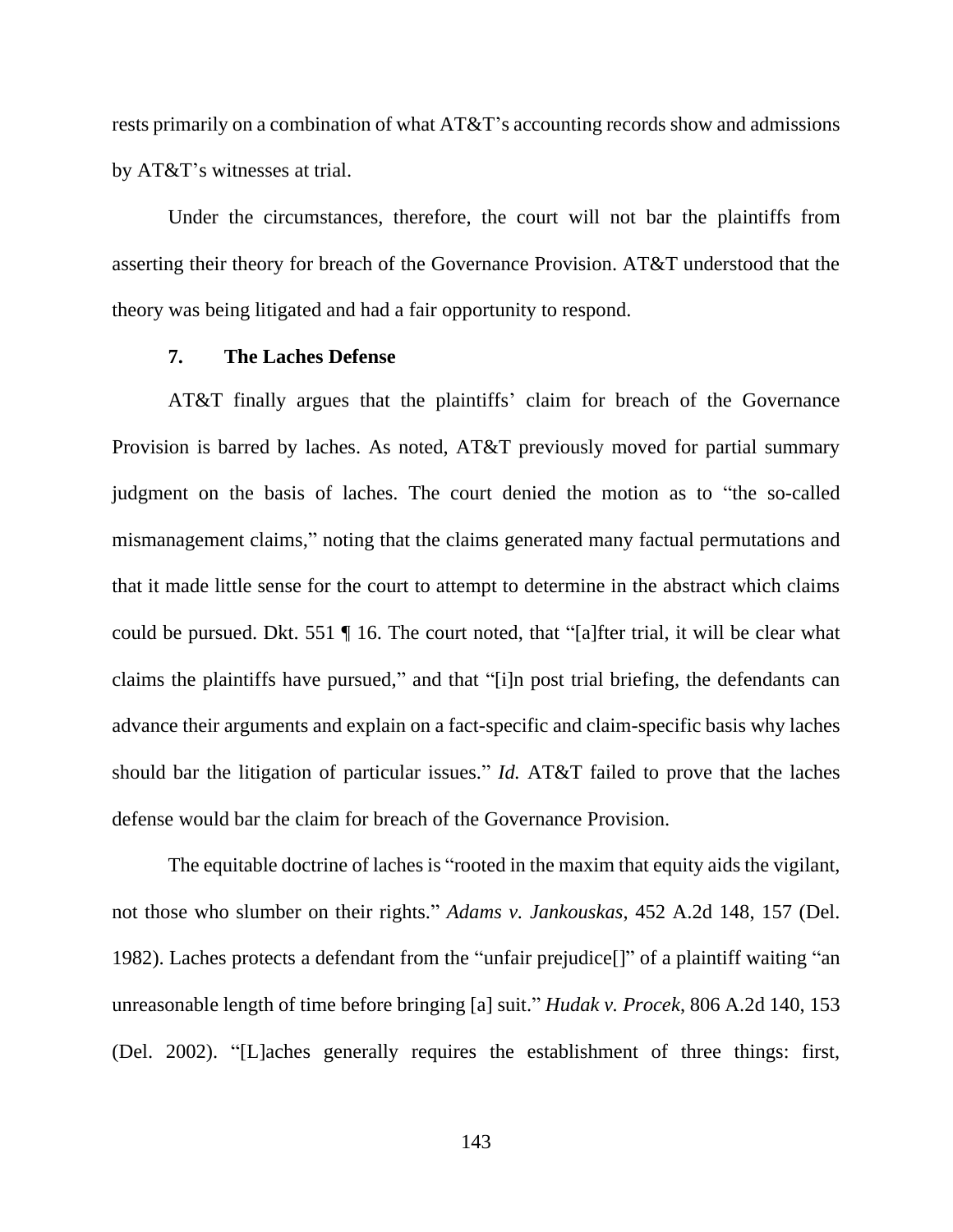knowledge by the claimant; second, unreasonable delay in bringing the claim; and third, prejudice to the defendant." *Homestore, Inc. v. Tafeen*, 888 A.2d 204, 210 (Del. 2005).

"A statute of limitations period at law does not automatically bar an action in equity because actions in equity are time-barred only by the equitable doctrine of laches." *Albert v. Alex Brown Mgmt. Servs., Inc.*, 2005 WL 1594085, at \*12 (Del. Ch. June 29, 2005). Nevertheless, a court of equity presumptively applies the statute of limitations by analogy when determining whether laches renders a claim untimely. *Whittington v. Dragon Gp., L.L.C.*, 991 A.2d 1, 9 (Del. 2009). Otherwise, a plaintiff could "be placed in a potentially better position to seek to avoid a statute of limitations than if she had filed in a Delaware court of law by invoking the more flexible doctrine of laches." *Kraft v. WisdomTree Invs., Inc.*, 145 A.3d 969, 976 (Del. Ch. 2016); *see Kim v. Coupang, LLC*, 2021 WL 3671136, at \*3 (Del. Ch. Aug. 19, 2021). "Absent a tolling of the limitations period, a party's failure to file within the analogous period of limitations will be given great weight in deciding whether the claims are barred by laches." *Whittington*, 991 A.2d at 9. For purposes of a breach of contract claim, the time period for suit begins to run at the time of breach, when the claim accrues. *Pulieri v. Boardwalk Props., LLC*, 2015 WL 691449, at \*11 (Del. Ch. Feb. 18, 2015).

"[E]quitable tolling will toll the limitations period 'while a plaintiff has reasonably relied upon the competence and good faith of a fiduciary.'" *Forman v. CentrifyHealth, Inc.*, 2019 WL 1810947, at \*8 (Del. Ch. Apr. 25, 2019) (quoting *In re Tyson Foods, Inc.*, 919 A.2d 563, 585 (Del. Ch. 2007)). "The obvious purpose of the equitable tolling doctrine is to ensure that fiduciaries cannot use their own success at concealing their misconduct as a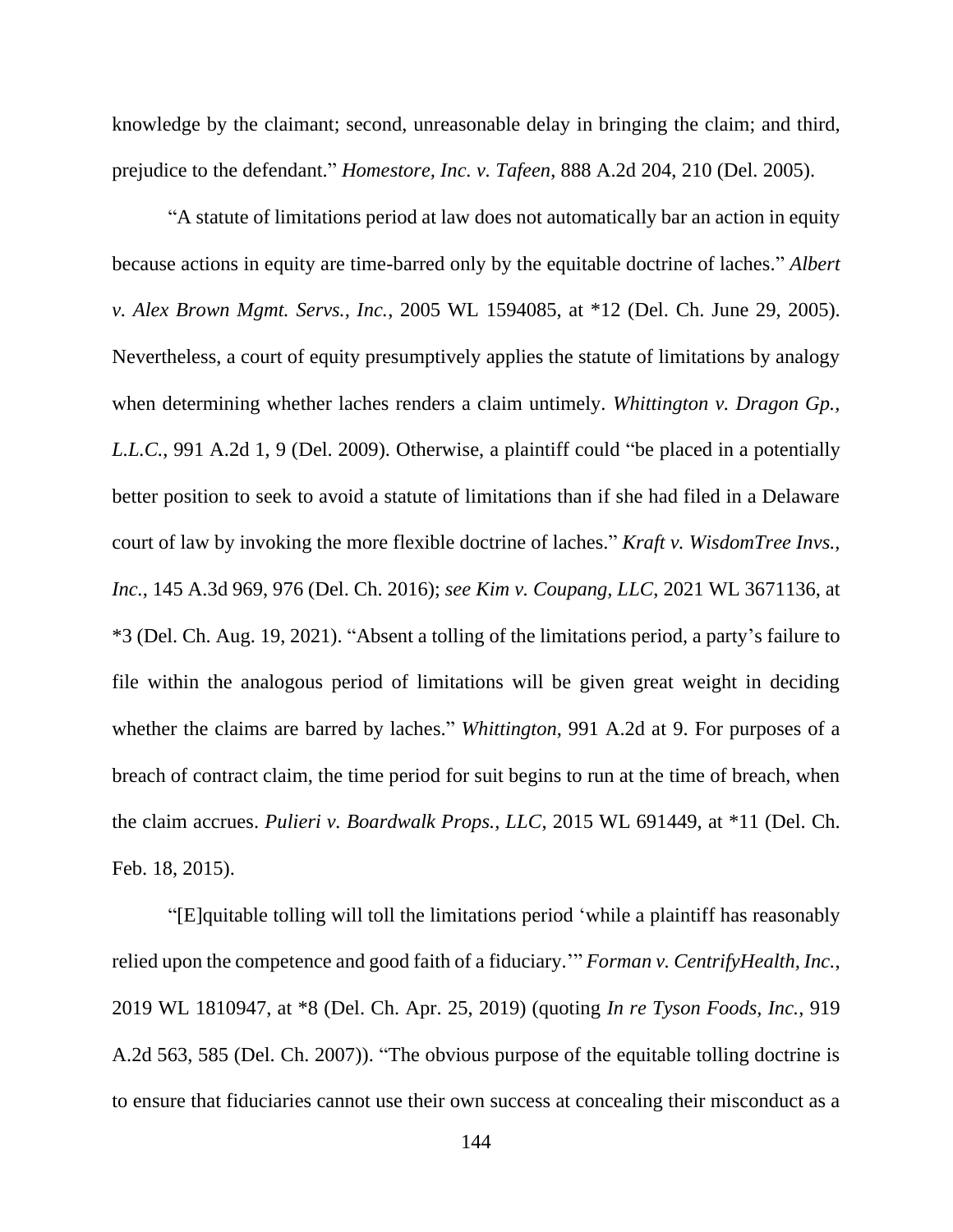method of immunizing themselves from accountability for their wrongdoing." *In re Am. Int'l Gp., Inc.*, 965 A.2d 763, 813 (Del. Ch. 2009). In line with this purpose, equitable tolling "usually [becomes] unavailable after the injured party is on inquiry notice of the claim." *In re Ebix, Inc. S'holder Litig.*, 2014 WL 3696655, at \*8 (Del. Ch. July 24, 2014). "Inquiry notice exists when the plaintiff is 'objectively aware of the facts giving rise to the wrong,' and in the context of inherently unknowable injuries, when 'persons of ordinary intelligence and prudence would have facts sufficient to place them on inquiry notice of an injury.'" *Whittington v. Dragon Gp. L.L.C.*, 2008 WL 4419075, at \*7 (Del. Ch. June 6, 2008) (quoting *In re Dean Witter P'ship Litig.*, 1998 WL 442456, at \*6–7 (Del. Ch. July 17, 1998)).

AT&T shared the Management Agreement with the minority partners before causing the Partnership to execute it. The minority partners were entitled to rely on the good faith of their fellow partner and assume that AT&T was complying with the Management Agreement, absent evidence to the contrary. Equitable tolling therefore applies until the point when AT&T provided information to the minority partners sufficient to put them on inquiry notice.

AT&T has not identified evidence in the record which establishes that the minority partners in the Partnership were on notice of AT&T's departures from the Management Agreement. The Partnership did not have audited financial statements, and its unaudited financial statements did not have notes that provided detail about significant accounting policies. For other partnerships with audited financial statements, the description of how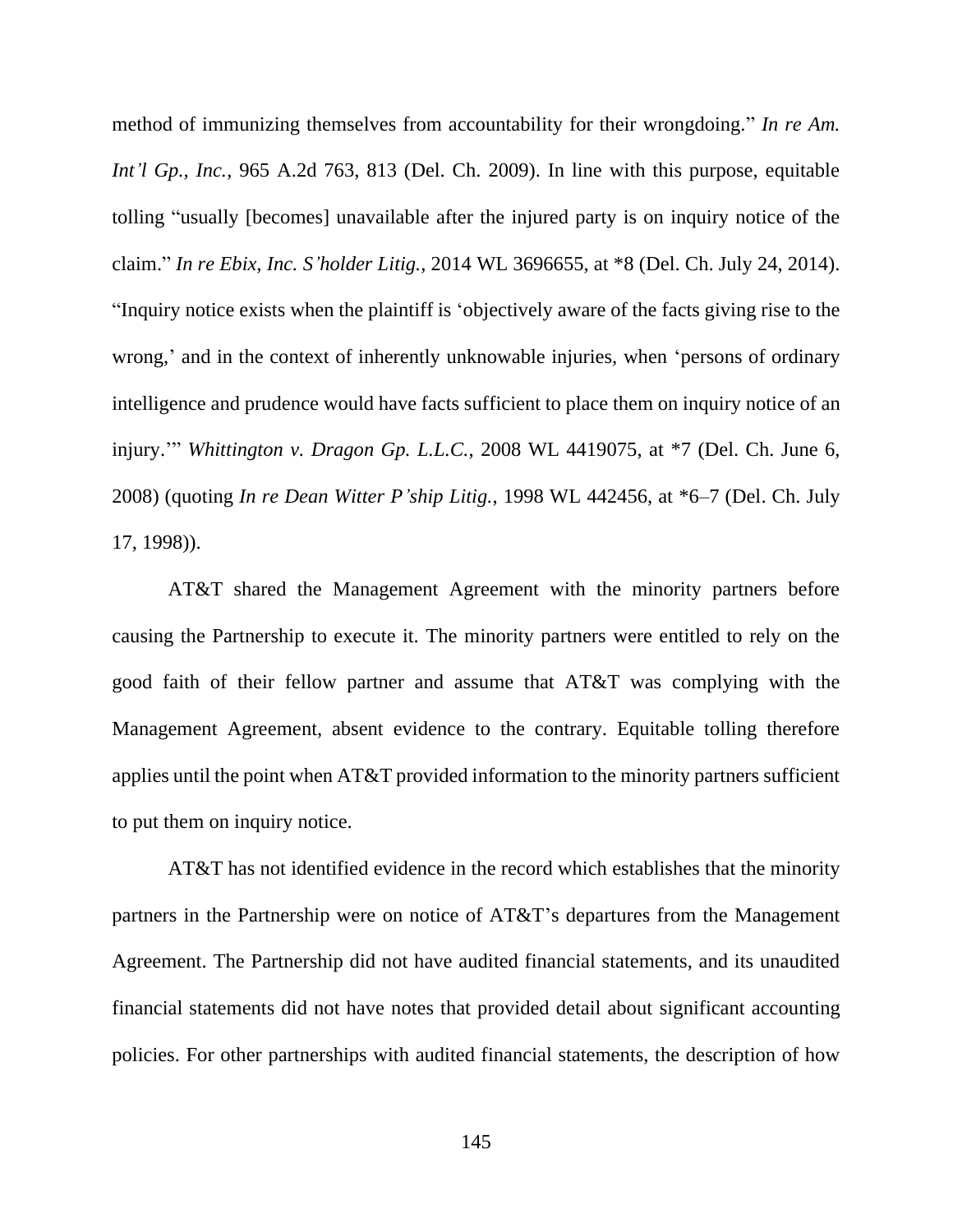revenue was recognized likely was sufficient to put the minority partners on inquiry notice as to particular aspects of AT&T's departures from the Management Agreement.

The record instead reflects that AT&T did not inform the Partnership or its minority partners about how AT&T approached allocation issues. For example, Wages admitted that AT&T never told the Partnership or its Executive Committee that AT&T was not using the definition of "subscriber" that appeared in the Management Agreement. Wages Tr. 384. AT&T also has not pointed to evidence in the record to which establishes that the minority partners in the Partnership were on notice that AT&T was not complying with the Premium Provision.

AT&T also has argued that the plaintiffs should be treated as if they had asserted their claims for the first time in post-trial briefing such that the disclosure of information in discovery put the plaintiffs on inquiry notice and caused the statute of limitations to run. This decision has held that the parties were litigating actively over how AT&T generated revenue from its network and allocated the resulting revenue and expense to the Partnership. The plaintiffs' theories therefore were validly in the litigation, and the time for analyzing their claims for purposes of laches is the filing of the lawsuits in 2011.

AT&T failed to prove the affirmative defense of laches as to the minority partners in the Partnership. That doctrine does not provide an independent basis for entering judgment in favor of AT&T on the claim for breach of the Governance Provision.

## **C. The Claim That AT&T Breached The Title Provision**

The plaintiffs next sought to prove that AT&T breached the Title Provision. They advanced three different theories. First, they sought to prove that AT&T used an affiliate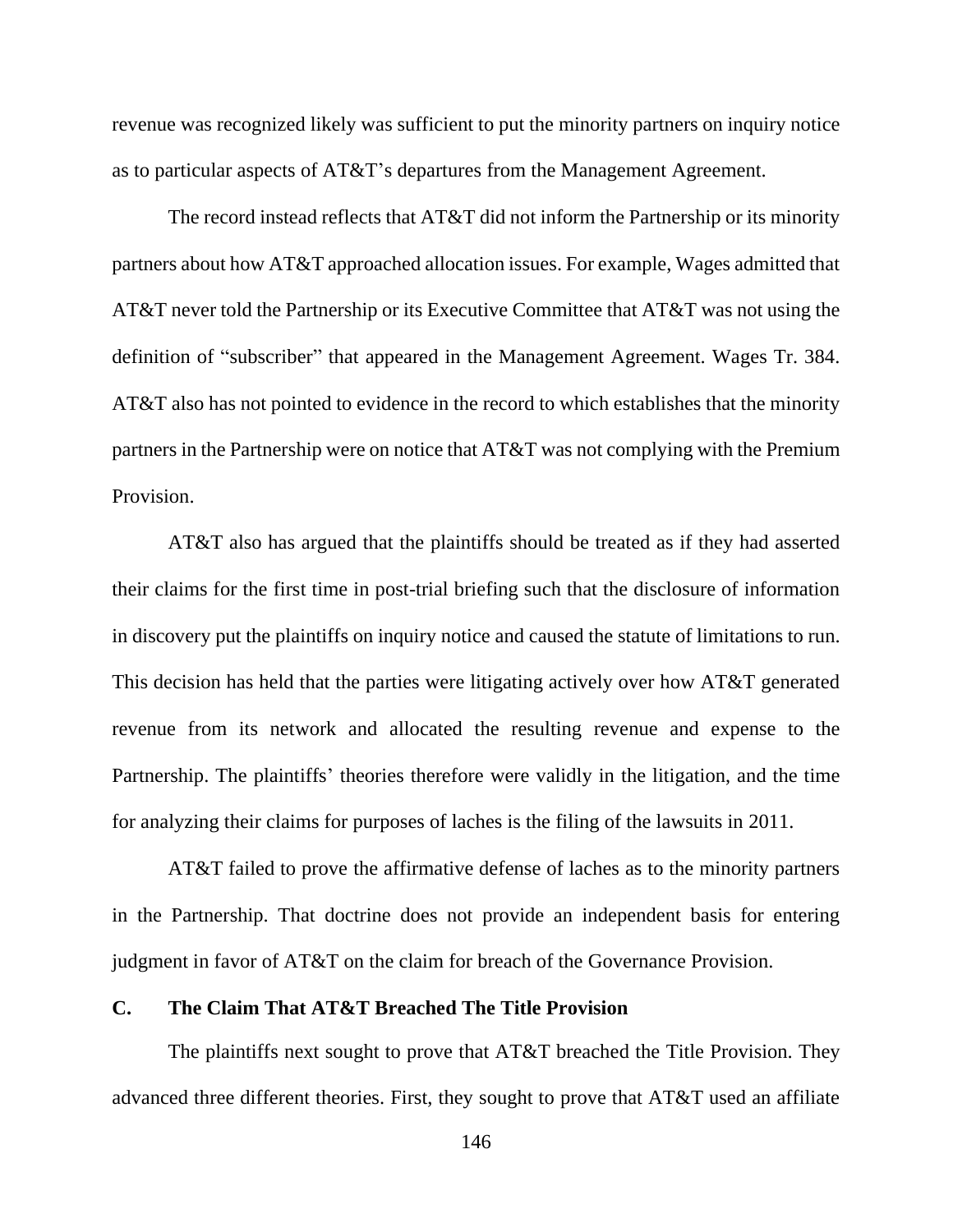to enter into subscriber agreements with Partnership subscribers, rather than titling the agreements in the names of the Partnership. Second, they sought to prove that AT&T used Partnership employees, stores, and other assets to sell handset insurance for AT&T. Third, they sought to prove that AT&T sold Partnership information to government entities. The plaintiffs failed to prove that AT&T's actions breached the Title Provision under the first theory. The plaintiffs proved that AT&T's actions breached the Title Provision under the second and third theory.

The plain language of the Title Provision establishes that as a general rule, "[t]he Partnership shall hold title to the capital of the Partnership and to all applications, authorizations, equipment and other property and assets, whether real, personal or intangible, acquired by the Partnership." PA § 3.1 (the "Exclusive Title Clause"). The Title Provision then creates an exception to the Exclusive Title Clause, but that exception has two requirements. First, the Partnership may "acquire, own and utilize assets jointly with other entities, including entities affiliated with a Partner, and may commingle assets," but only "to the extent the Executive Committee reasonably considers, in its sole discretion, such activities appropriate and in the best interests of the Partnership." *Id.* (the "Best Interests Condition"). Second, "title may be held in the name of persons designated by the Executive Committee so long as the Partnership's interest in such title is held for the benefit of the Partnership." *Id.* (the "Beneficial Ownership Condition").

## **1. The Claim Based On Subscriber Contracts**

The plaintiffs sought to prove that AT&T breached the Title Provision by failing to hold title to subscribers and subscriber contracts in the name of the Partnership. Dkt. 590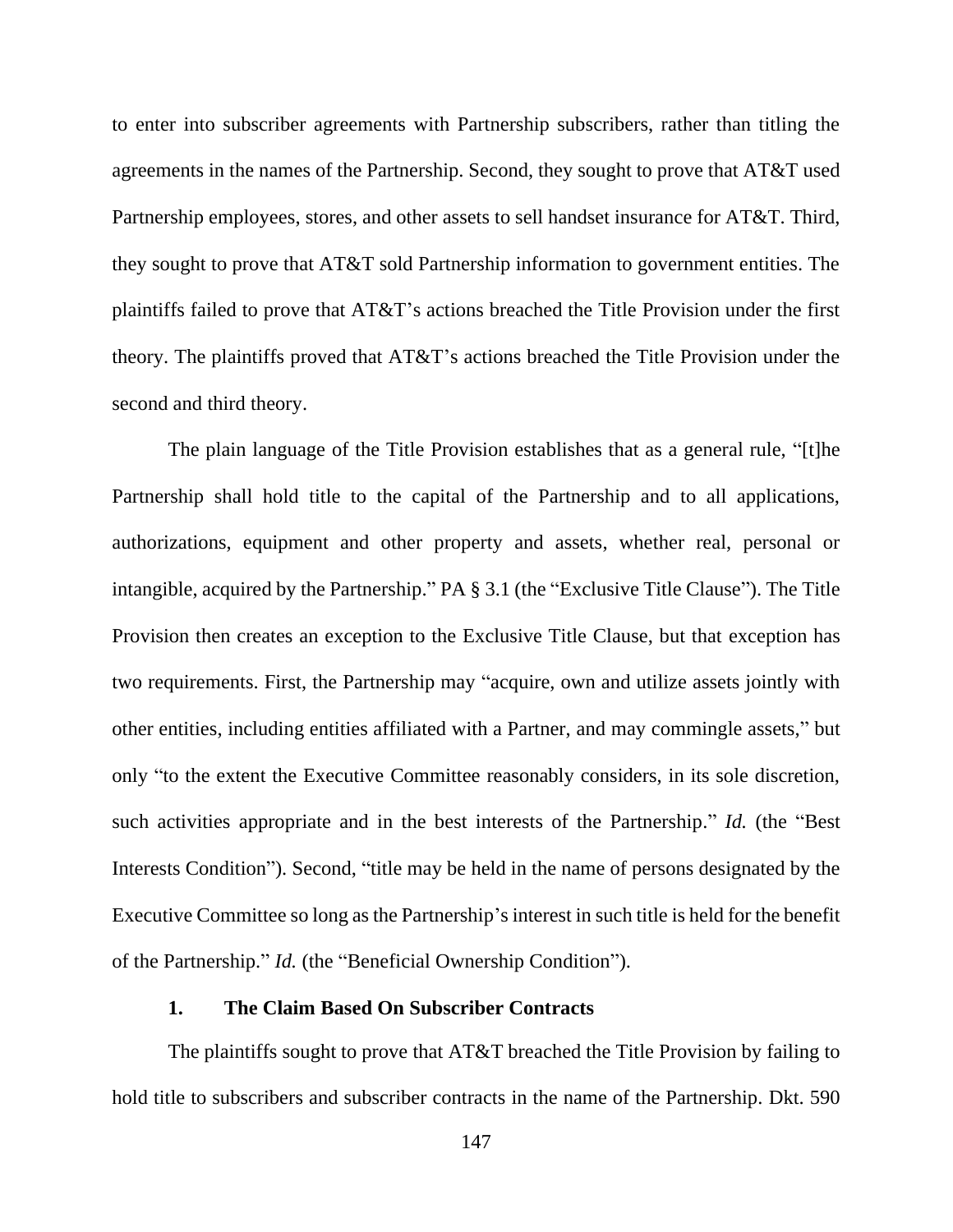at 39–43; Dkt. 615 at 40. The plaintiffs proved that AT&T failed to comply with the general obligation established in the Exclusive Title Clause. It is now undisputed that Partnership subscribers were Partnership assets. It also is now undisputed that the contracts with Partnership subscribers were Partnership assets. And it is now undisputed that when AT&T entered into contracts with Partnership subscribers, the counterparty was an AT&T affiliate, not the Partnership. AT&T thus took title to Partnership assets in the name of the AT&T affiliate.

The operative question, therefore, is whether AT&T complied with the exception to the Exclusive Title Clause. There is no evidence that the Executive Committee satisfied the Best Interests Condition by determining that allowing AT&T to enter into agreements with the Partnership's subscribers was in the best interests of the Partnership. Nevertheless, the delegation of authority that the Executive Committee gave to AT&T, first by unwritten agreement, later through the 1995 Resolution, and finally through the Management Agreement, was broad enough to empower AT&T to make that decision. For example, the Services Provision in the Management Agreement stated that AT&T would provide the Partnership with "Sales and Marketing Services," which the Management Agreement defined to include "subscriber acquisition." MNSA § I(D); *id.* at '751. AT&T was running a nationwide cellular business, and there were obvious efficiencies associated with using the same customer contract with all of its subscribers. AT&T therefore satisfied the Best Interests Condition.

The bigger problem for AT&T is whether it complied with the Beneficial Ownership Condition. If AT&T properly assigned and allocated the value of the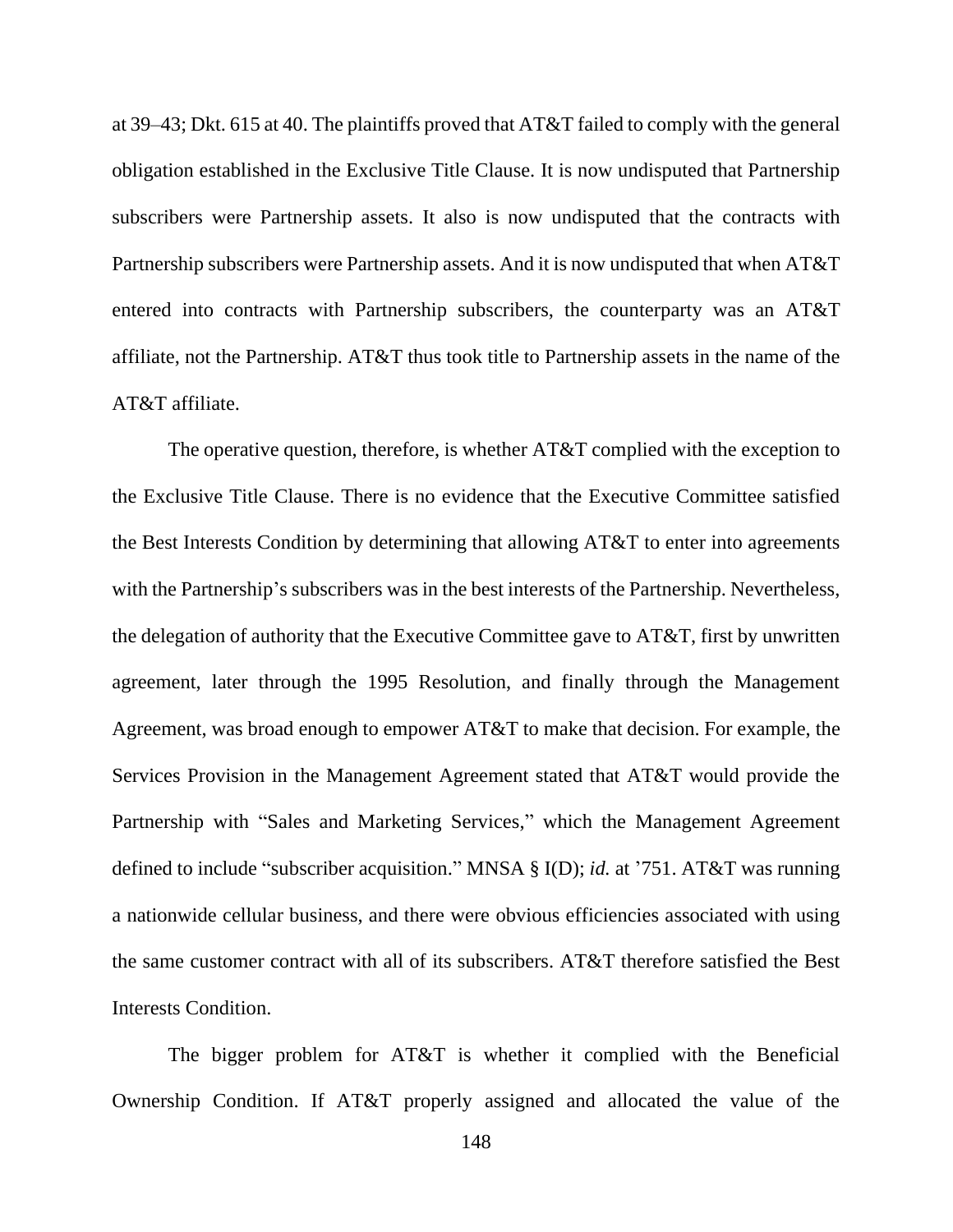Partnership's subscriber contracts to the Partnership, then AT&T appropriately held title to the contracts for the benefit of the Partnership, satisfying the Beneficial Ownership Condition. The question of whether AT&T complied with the Beneficial Ownership Condition thus devolves into a question of whether AT&T properly assigned and allocated revenue from those contracts to the Partnership.

This decision has found that AT&T did not comply with the Management Agreement, but it also has held that the plaintiffs cannot pursue that claim. Without the constraints imposed by the Management Agreement, the record shows that AT&T sought to identify items of revenue by subscriber and assign those revenues to the Partnership. The exceptions are handset insurance revenue and government services revenue, which this decision addresses separately.

Except for handset insurance revenue and government services revenue, the plaintiffs failed to show that AT&T did not allocate revenue from the Partnership's subscriber contracts to the Partnership. The plaintiffs therefore failed to prove that AT&T breached the Title Provision by holding all of the subscriber contracts with Partnership subscribers in the name of an AT&T affiliate. Except for the issues of handset insurance and government services, AT&T held those contracts for the benefit of the Partnership.

#### **2. The Claim Based On The Handset Insurance Program**

The plaintiffs next sought to prove that AT&T breached the Title Provision when selling handset insurance. The plaintiffs framed this claim as involving the misuse of the Partnership's retail stores, employees, customer lists, and subscribers to sell handset insurance for an AT&T affiliate. To establish a breach of the Title Provision, however, the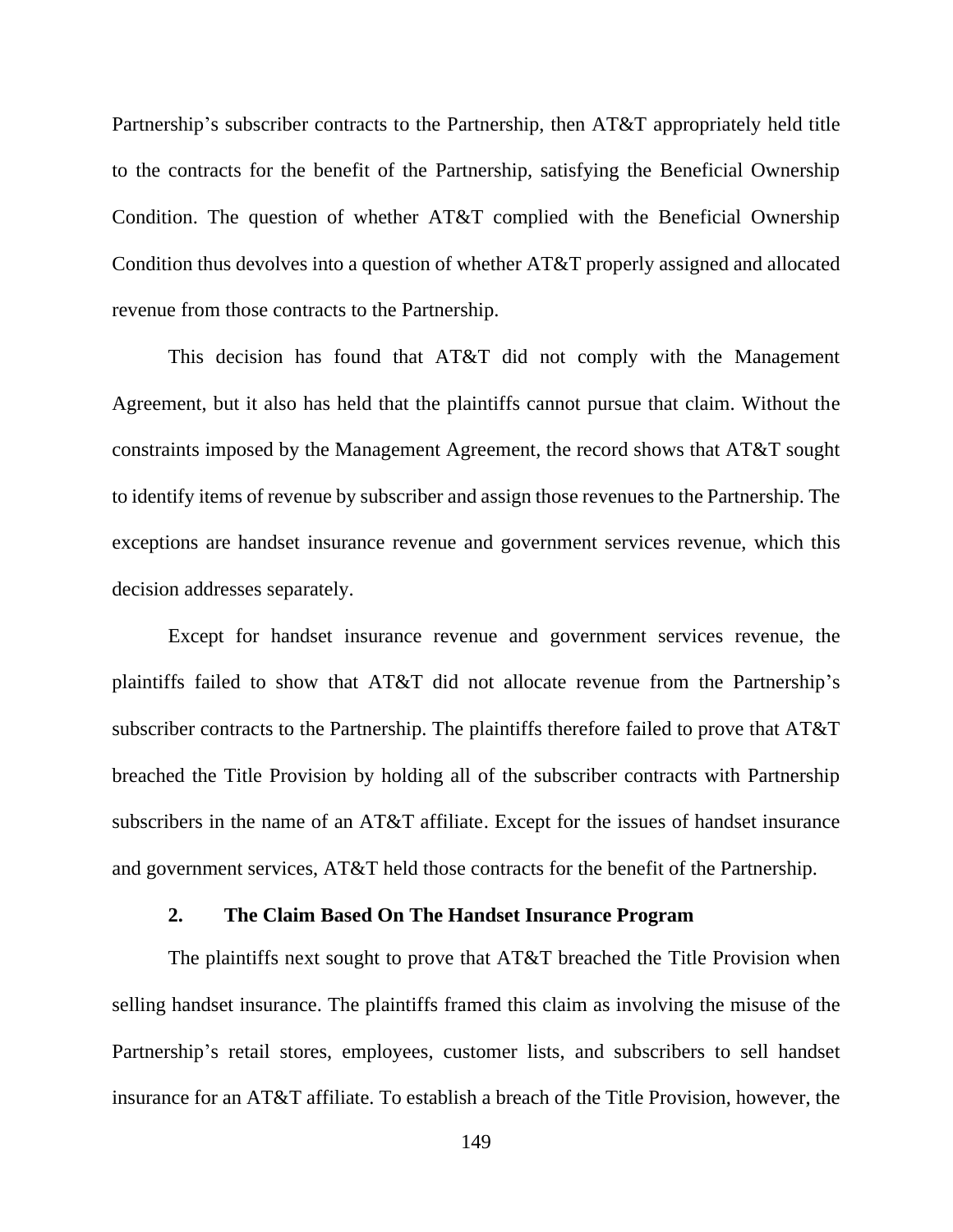plaintiffs must show a mis-titling of assets. The plaintiffs did not carry their burden for the Partnership's retail stores and employees, because they failed to prove how those assets were titled. The plaintiffs succeeded for the Partnership's subscribers, which collectively constituted the Partnership's customer list.

There is no dispute that the Partnership's subscribers were assets of the Partnership.<sup>55</sup> As discussed in the preceding section, there also is no dispute that AT&T entered into contracts with Partnership subscribers through an AT&T affiliate, thus taking title to the subscriber relationship in the name of the AT&T affiliate. As the preceding section explained, those practices are not inherently problematic, as long as AT&T complied with the Beneficial Ownership Condition. That exception required that AT&T hold the asset—here, the contract with the Partnership subscriber—for the benefit of the Partnership.

When selling handset insurance, AT&T did not comply with the Beneficial Ownership Condition. Instead, AT&T used its access to the Partnership's subscribers to sell handset insurance for its own benefit. *See* Wages Tr. 416–18. From the beginning of the program until 2005, AT&T did not provide any compensation to the Partnership for its use of the Partnership's assets. JX 2403 at 11. In 2005, after prompting by its outside

<sup>55</sup> *See* Hall Dep. 54 ("The partnership owned the subscriber."); Wages 2019 Dep. 377–81 (stating that the "partnerships own the . . . customers"); JX 3866 at '315 (AT&T "does not compensate the Partnerships for use of the Partnerships' customers"); *see also* JX 2591 at 5 (AT&T's auditors stating that "a subscriber who chooses to participate in the handset insurance program is a partnership's subscriber").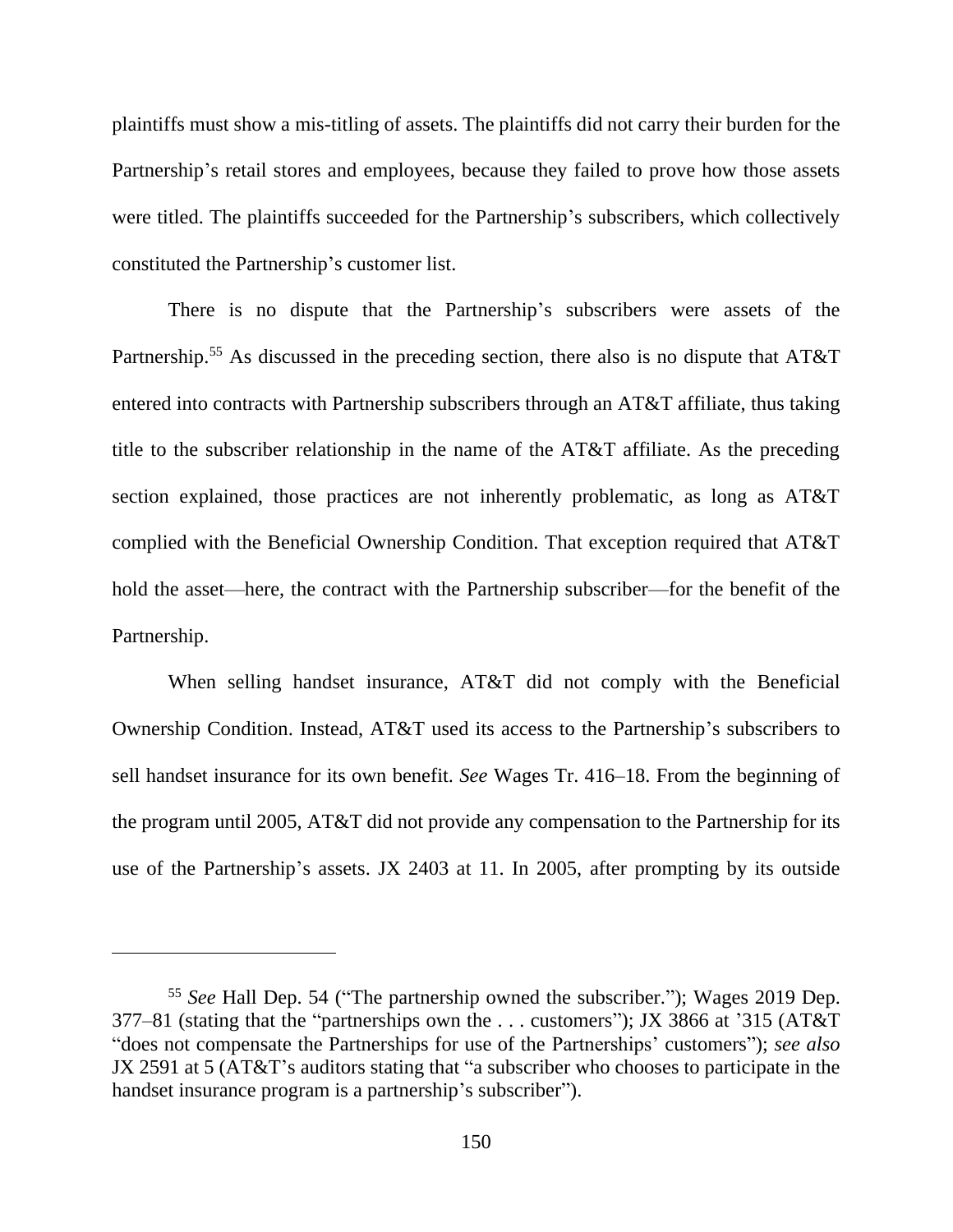auditor, AT&T began reimbursing the Partnership for certain costs by paying a commission for each sale of handset insurance, but AT&T did not compensate the Partnership for the use of the Partnership's subscribers. *See* JX 3866 at '315. AT&T never allocated revenue and expense to the Partnership so that it received a share of the profits associated with the handset insurance business. *See* Wages Tr. 415, 419.

AT&T's justifications for its conduct are not persuasive. AT&T asserted that the Partnership was not an insurance company and "did not bear the risk of profit and loss for the programs." JX 2415 at 5; *accord* Dkt. 622 at 20; Wages Tr. 423–24; JX 2403 at 9. AT&T also was not an insurance company, and there is no reason why AT&T could receive the benefits of the program but the Partnership could not. *See* Wages Tr. 423–24. AT&T easily could have ensured that the Partnership bore a share of the risk of loss. AT&T could have allocated a share of the net profits from the program to the Partnership, after accounting for risk, or AT&T could have allocated a share of any losses to the Partnership. The Management Agreement identified methods for doing just that. AT&T should have followed those methodologies rather than excluding the Partnership entirely from the handset insurance business, then later reimbursing the Partnership for employee commissions. Even without the Management Agreement, AT&T could have allocated a share of both revenue and expense to the Partnership.

To defend its conduct, AT&T also relied on a provision in the Partnership Agreement which states that "[n]othing contained in this Partnership Agreement shall restrict any Partner or Partner's Affiliate from engaging in any business outside of the Partnership[,] including business which may be deemed to be in competition with the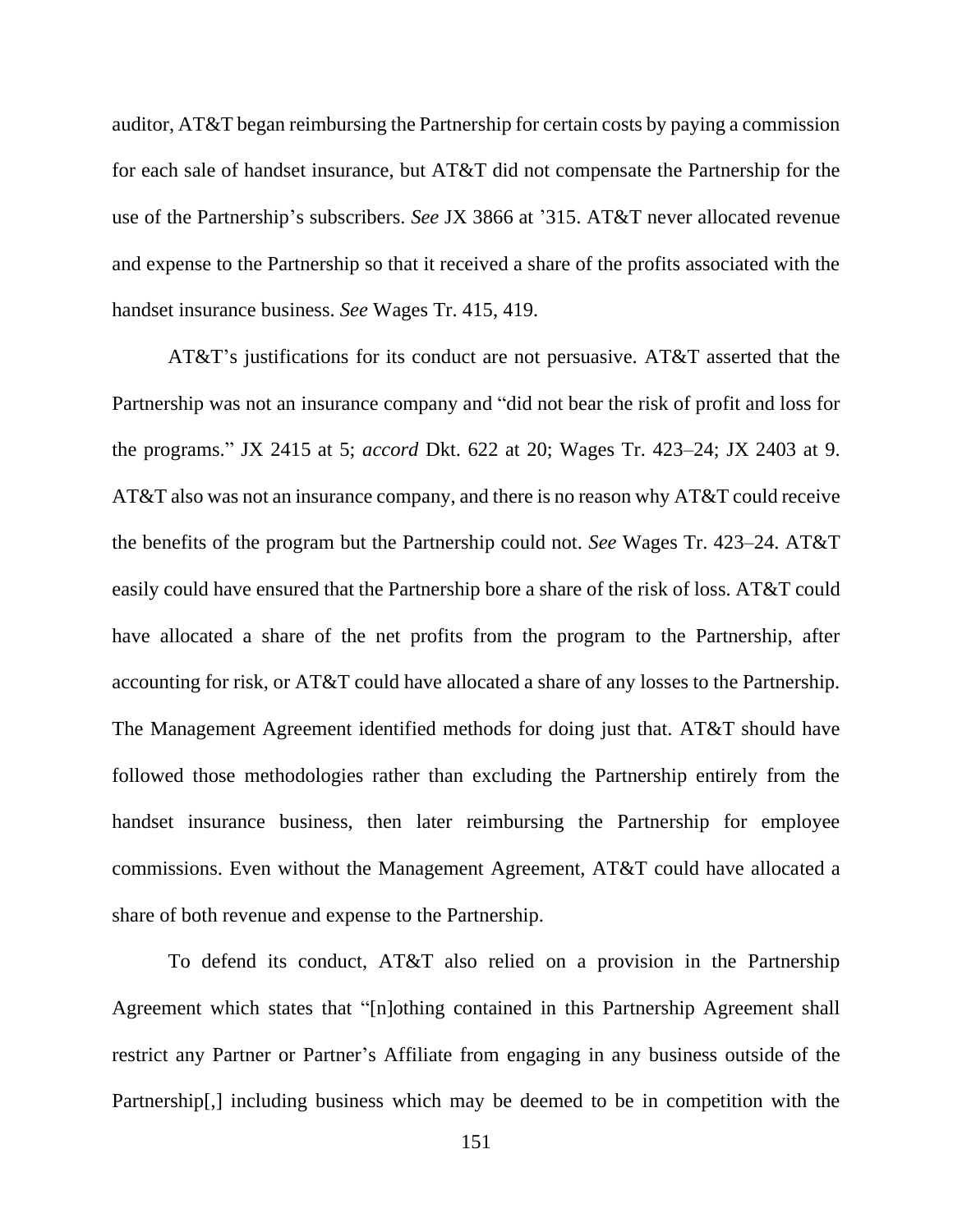business of the Partnership." PA § 10.3. That provision is irrelevant. The plaintiffs have not argued that AT&T could not engage in the handset insurance business; obviously AT&T could. AT&T breached the Partnership Agreement by conducting a business in which AT&T used assets that AT&T was obligated to hold for the benefit of the Partnership, but without sharing the benefits with the Partnership.

AT&T also observed that the amounts were immaterial. The following table shows the amount of income that AT&T generated from the handset insurance program, the percentage of AT&T subscribers that were assigned to the Partnership, the resulting proportionate share of income that the Partnership would have received, and the percentage to which the plaintiffs would have been entitled.

| Year | <b>Income</b><br>(in millions) | Salem % | Salem \$  | <b>Plaintiff</b><br>$\frac{0}{0}$ | <b>Plaintiff</b> \$ |
|------|--------------------------------|---------|-----------|-----------------------------------|---------------------|
| 2008 | \$126.3                        | 0.122\% | \$716,342 | 1.881%                            | \$13,484            |
| 2009 | \$139.8                        | 0.116\% | \$674,113 | 1.881%                            | \$12,680            |
| 2010 | \$136.3                        | 0.107%  | \$577,982 | 1.881%                            | \$10,872            |

JX 2567, "Handset Ins Funnel" tab, row 24. Although it is true that the amounts were small, there is no *de minimis* exception to the Title Provision. AT&T held Partnership assets in its own name and used the assets to generate profit for itself. Under this arrangement, AT&T treated the Partnership worse than it would treat a third-party vendor, who would have earned some amount of return on its assets. AT&T failed to hold the Partnership's assets for the benefit of the Partnership.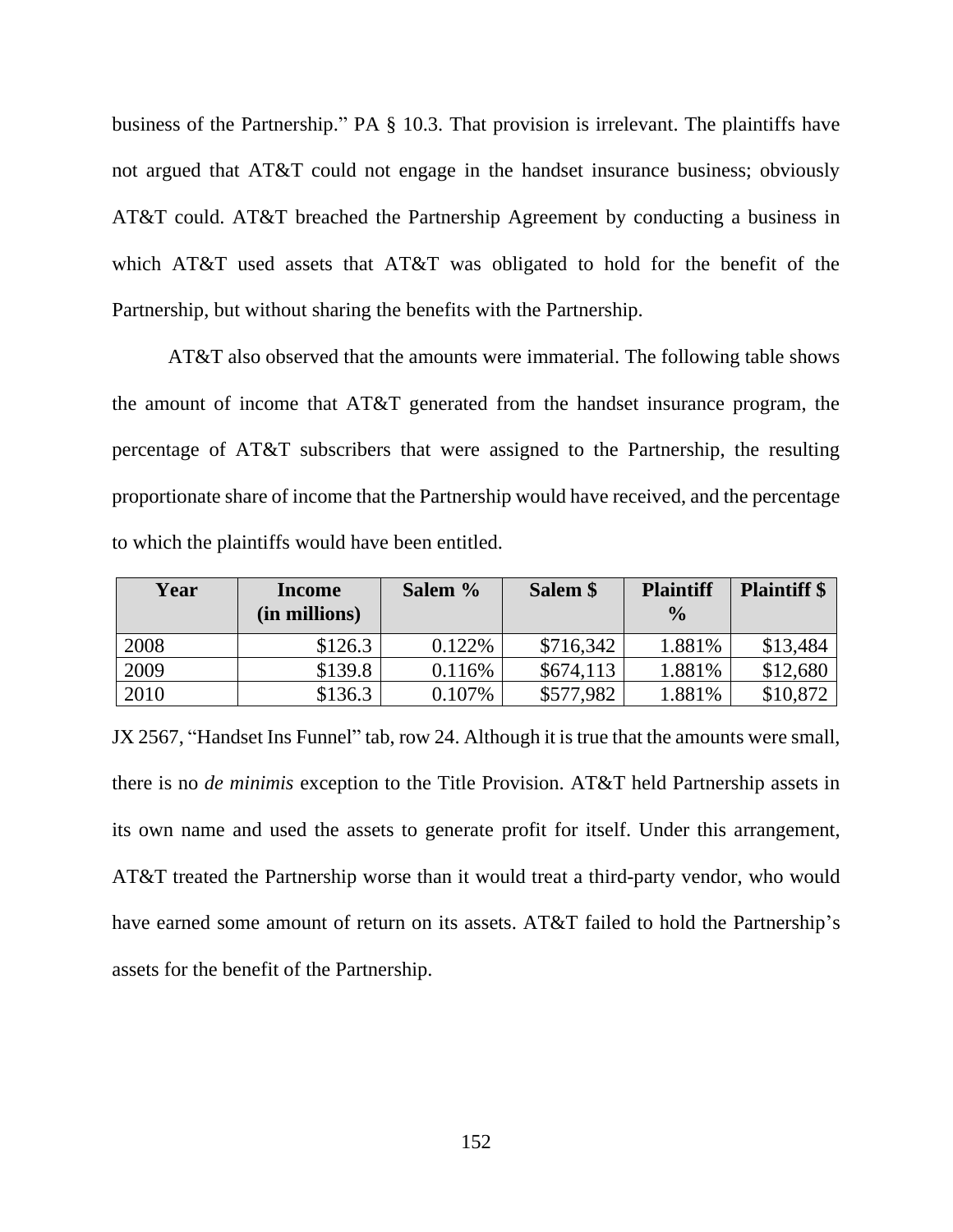## **3. The Claim Based On Selling Partnership Information To Government Entities**

The plaintiffs finally assert that AT&T breached the Title Provision by selling information belonging to the Partnership to government entities. The analysis of this claim resembles the analysis of the claim based on handset insurance.

AT&T admitted that it collected data generated by its subscribers, including by subscribers assigned to the Partnership. The Partnership's subscriber data belonged to the Partnership, yet AT&T did not hold that data in the name of the Partnership. As with the subscriber contracts, therefore, AT&T failed to comply with the general obligation established in the Exclusive Title Clause.

The operative question therefore becomes whether AT&T complied with the exception to the Exclusive Title Clause. AT&T had sufficient authority to determine that holding title to the Partnership's information in its own name was in the best interest of the Partnership. AT&T was running a nationwide cellular business that generated data about all of the subscribers to the network. It would have made no sense for AT&T to partition that data in an effort to title data generated by the Partnership's subscribers in the name of the Partnership. Holding the data in the aggregate was in the best interest of the Partnership and satisfied the Best Interests Condition.

The problem for AT&T again lies in its failure to comply with the Beneficial Ownership Condition. AT&T admitted that it booked the revenue earned from these contracts at the corporate level and that the resulting revenue was "not allocated to AT&T Mobility companies, including [the] Partnerships." JX 2416 at 2. The Partnership thus did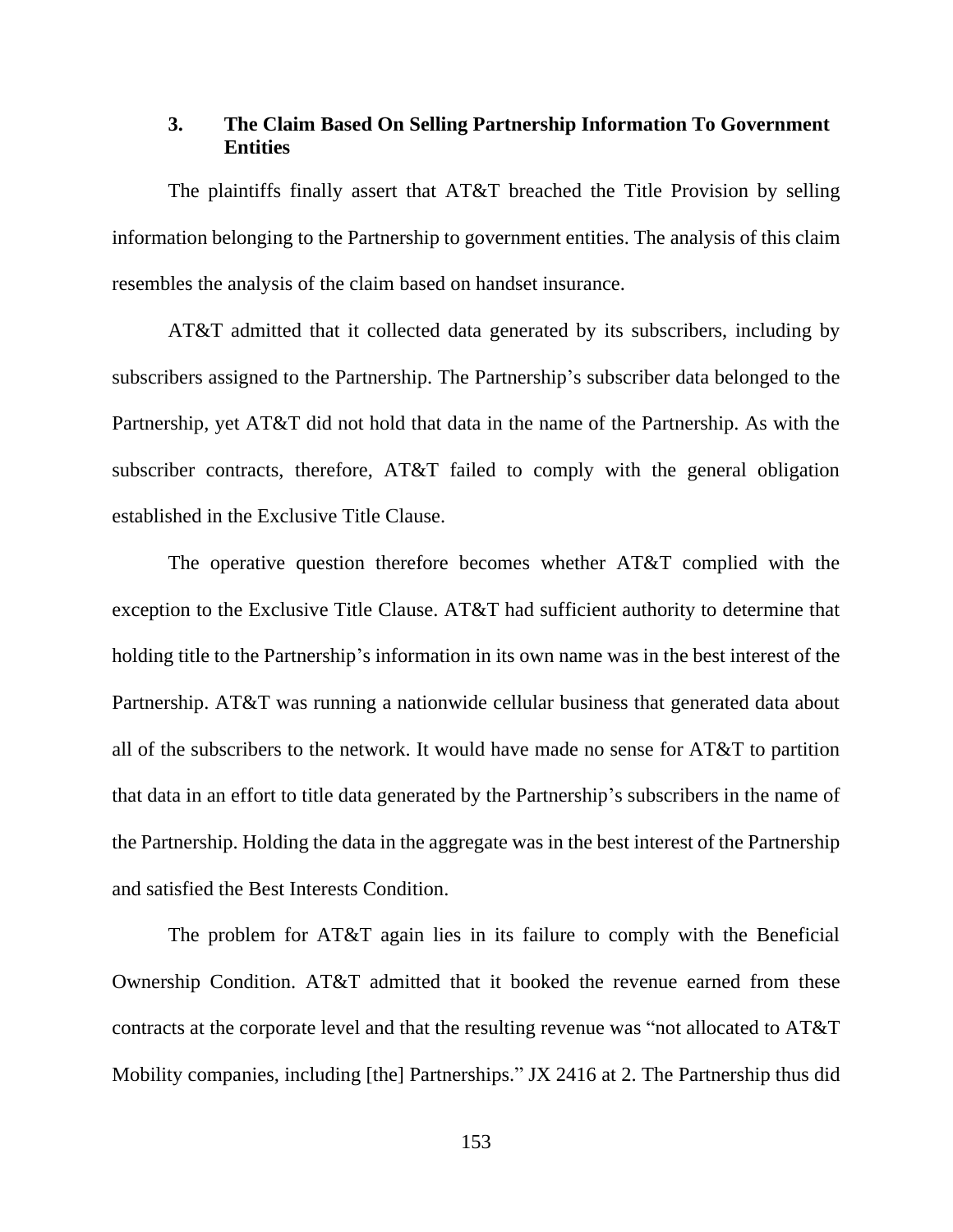not receive any benefit from AT&T's sales of Partnership information to government entities. Put differently, AT&T did not hold title to the information generated by Partnership subscribers for the benefit of the Partnership. AT&T held it for its own benefit.

The following table shows the amount of income that AT&T generated from selling information about its wireless and wireline subscribers to government agencies, the percentage of those subscribers that were assigned to the Partnership, the resulting proportionate share of income that the Partnership would have received, and the percentage to which the plaintiffs would have been entitled.

| Year | <b>Income</b><br>(in millions) | Salem % | Salem \$ | <b>Plaintiff</b><br>$\frac{0}{0}$ | <b>Plaintiff</b> \$ |
|------|--------------------------------|---------|----------|-----------------------------------|---------------------|
| 2008 | \$43.7                         | 0.071%  | \$31,033 | 1.881%                            | \$584               |
| 2009 | \$73.1                         | 0.073%  | \$53,629 | 1.881%                            | \$1,009             |
| 2010 | \$85.5                         | 0.073%  | \$64,807 | 1.881%                            | \$1,219             |

JX 2567, "Para 16 Funnel" tab, row 23. The amounts were negligible, but there remains no *de minimis* exception to the Title Provision.

AT&T thus breached the Title Provision. AT&T (i) collected data about the subscribers assigned to the Partnership and held that data in its own name, (ii) sold information about Partnership subscribers to government entities, and (iii) failed to allocate any amounts to the Partnership. AT&T thus did not hold title to the Partnership's asset for the benefit of the Partnership.

# **D. The Claim That AT&T Breached The Protected Information Provision**

Finally, the plaintiffs sought to prove that AT&T breached the Protected Information Provision by monetizing geolocation data relating to the Partnership's subscribers. The plaintiffs failed to prove their claim of breach because AT&T had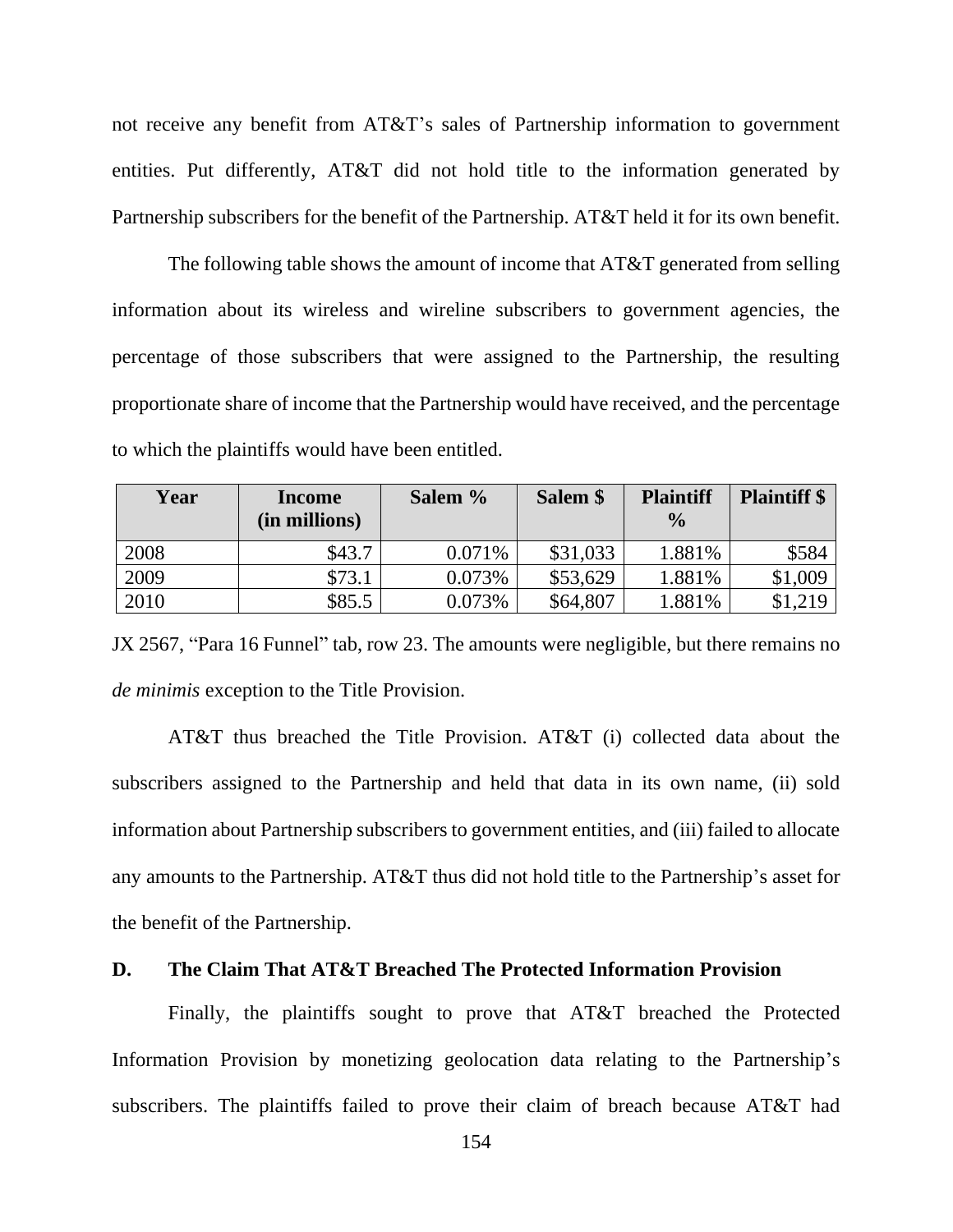authority to disclose the information. AT&T also acted appropriately by assigning the resulting revenue to the Partnership to the extent it was generated by subscribers assigned to the Partnership.

The Protected Information Provision applies only if geolocation data qualifies as Protected Information. To qualify as Protected Information, the information must be "information of the Partnership." There are multiple parties with legitimate claims of ownership over geolocation data, including the Partnership, AT&T, and the individual subscriber.

As between the Partnership and AT&T, any geolocation information generated by the subscribers that AT&T had assigned to the Partnership belonged to that Partnership. AT&T has conceded that the Partnership owned the customer geolocation data associated with its subscribers.<sup>56</sup> The information also was proprietary and confidential; AT&T did not share it openly. All of the agreements AT&T entered into with individual wireless

<sup>56</sup> Wages Tr. 319, 442–43. In its post-trial brief, AT&T argued that geolocation data was generated from GPS satellites and therefore was not subscriber use data. Dkt. 622 at 60–61. The record shows that during the relevant period, geolocation data was created by triangulating a subscriber's location from cellular phone towers. Wages Tr. 155; *see also* JX 3872 (LOC-AID executive describing how LOC-AID's technology "uses all three sides of the [cellular phone tower] to 'talk' to the mobile device," enabling the tower to "triangulate" an estimate of the device's location); JX 359 at 39 (AT&T used "a networkbased location solution to estimate the location" of 911 callers). The document AT&T cited to support its claim about GPS data is from 2020, long after the relevant period. *See* JX 3867. When the plaintiffs sought to rely on a Notice of Apparent Liability that the FCC issued against AT&T in 2020, AT&T argued vociferously that the document post-dated the relevant period and was therefore irrelevant. *See* Dkt. 622 at 63. The same is true for AT&T's document.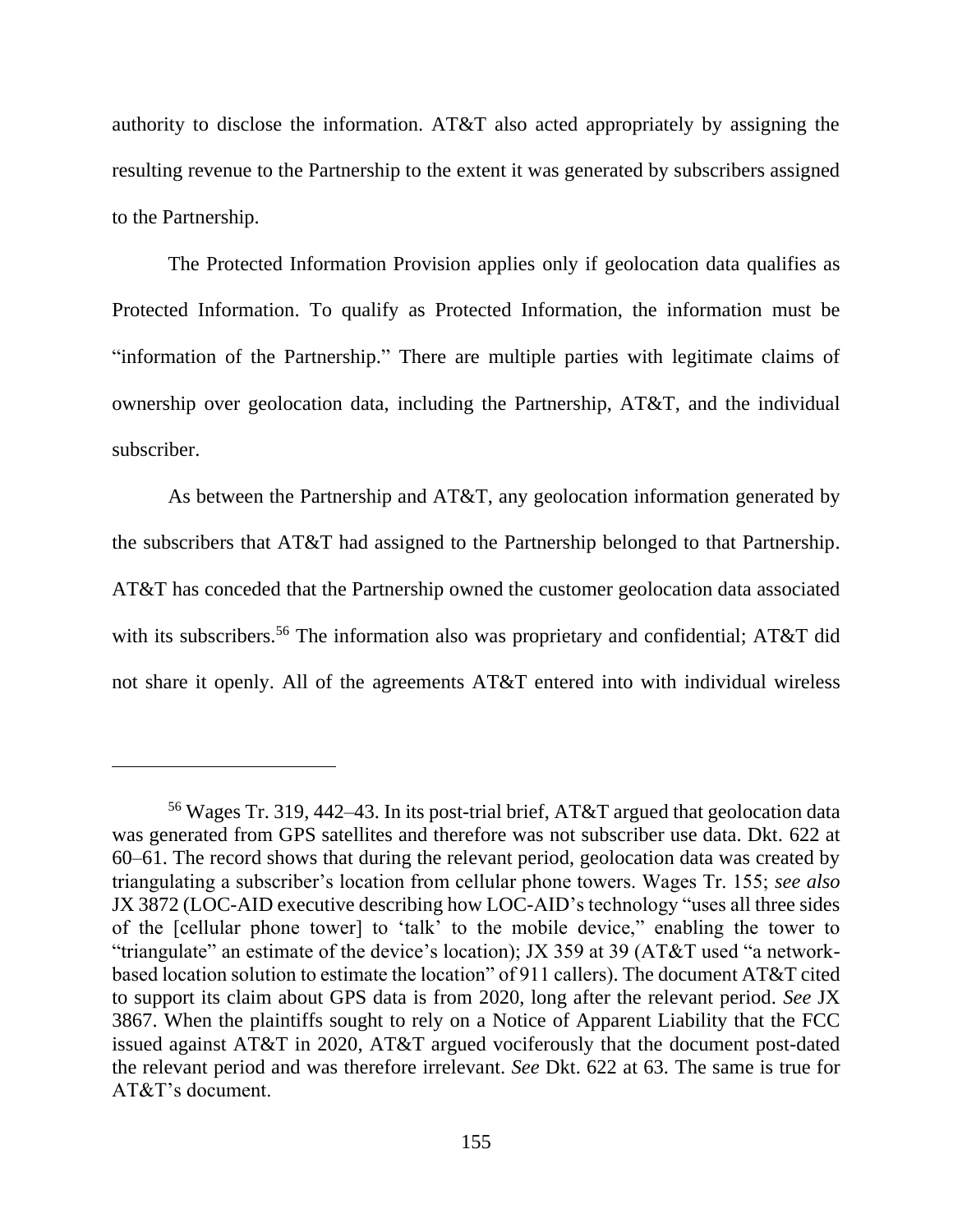subscribers, all of which were executed in the name of an AT&T affiliate, defined subscriber geolocation data as confidential information. Wages Tr. 319–20, 464; *see* JX 530 at 10–12 (AT&T customer privacy policy for location information).

Under the Protected Information Provision, AT&T only could provide Protected Information to third parties with the written consent of the Executive Committee. The plaintiffs proved that AT&T sold geolocation data for Partnership subscribers to geolocation aggregators. *See* Wages Tr. 323. The plaintiffs also proved that AT&T never obtained approval from the Executive Committee. *Id.* at 324. Those facts establish a *prima facie* claim of breach.

The claim fails, however, because AT&T proved that the Executive Committee had delegated authority to AT&T to share information on behalf of the Partnership. Under the original unwritten delegation of authority, under the 1995 Resolution, and in the Management Agreement, AT&T had broad authority to manage the Partnership's business. That grant of authority necessarily included the authority to provide Protected Information to third parties if necessary for AT&T to operate its business. *See id.* at 320, 325.

As part of operating the Partnership's business, AT&T had the concomitant obligation to allocate revenue and expense fairly to the Partnership. Under the Management Agreement, the revenue from the geolocation contracts constituted Shared Revenues, generated from the utilization of the Entire Network, that AT&T was obligated to allocate to the Partnership based on its relative share of traffic. The plaintiffs proved that AT&T did not allocate revenue from the geolocation agreements to the Partnership at the contract level. Instead, AT&T treated a geolocation application as a "bolt-on" service, so that if the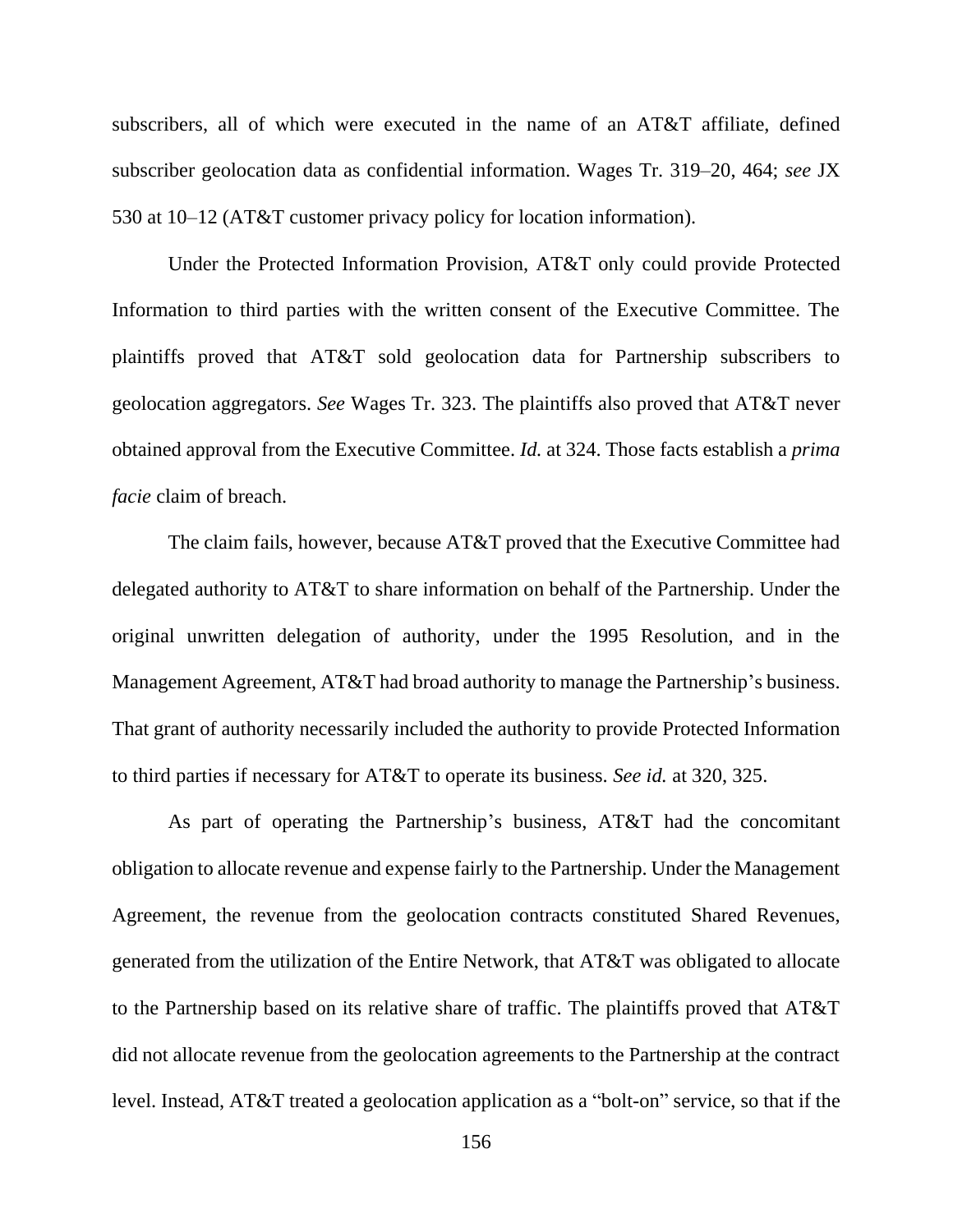Partnership subscriber paid for it, then AT&T assigned the revenue from that subscriber's subscription to the Partnership. *Id.* at 439–40, 448, 494–95. AT&T did not treat the overall contract revenue as Shared Revenues for purposes of the Shared Revenues Formula, nor did AT&T apply the premium contemplated by the Premium Provision.

This decision has found, however, that the plaintiffs cannot pursue a claim for breach of the Management Agreement because that cause of action is a derivative claim that belongs to the Partnership. Without the ability to rely on the allocation methodologies in the Management Agreement, the plaintiffs failed to prove that it was unreasonable for AT&T to allocate revenue among its market-level entities based on the subscribers assigned to those units. The plaintiffs therefore failed to prove a breach of the Protected Information Provision.

#### **E. Causally Related Harm**

The final element of a claim for breach of contract is causally related harm. That framing combines two concepts: (i) harm to the plaintiff that is (ii) causally related to the breach.

All that a plaintiff must prove is the fact of harm. A party's inability to prove precise harm is not fatal.

When a party breaches a contract, that party often creates a course of events that is different from those that would have transpired absent the breach. The breaching party cannot avoid responsibility for making the other party whole simply by arguing that expectation damages based on lost profits are speculative because they come from an uncertain world created by the wrongdoer. Rather, when a contract is breached, expectation damages can be established as long as the plaintiff can prove the fact of damages with reasonable certainty.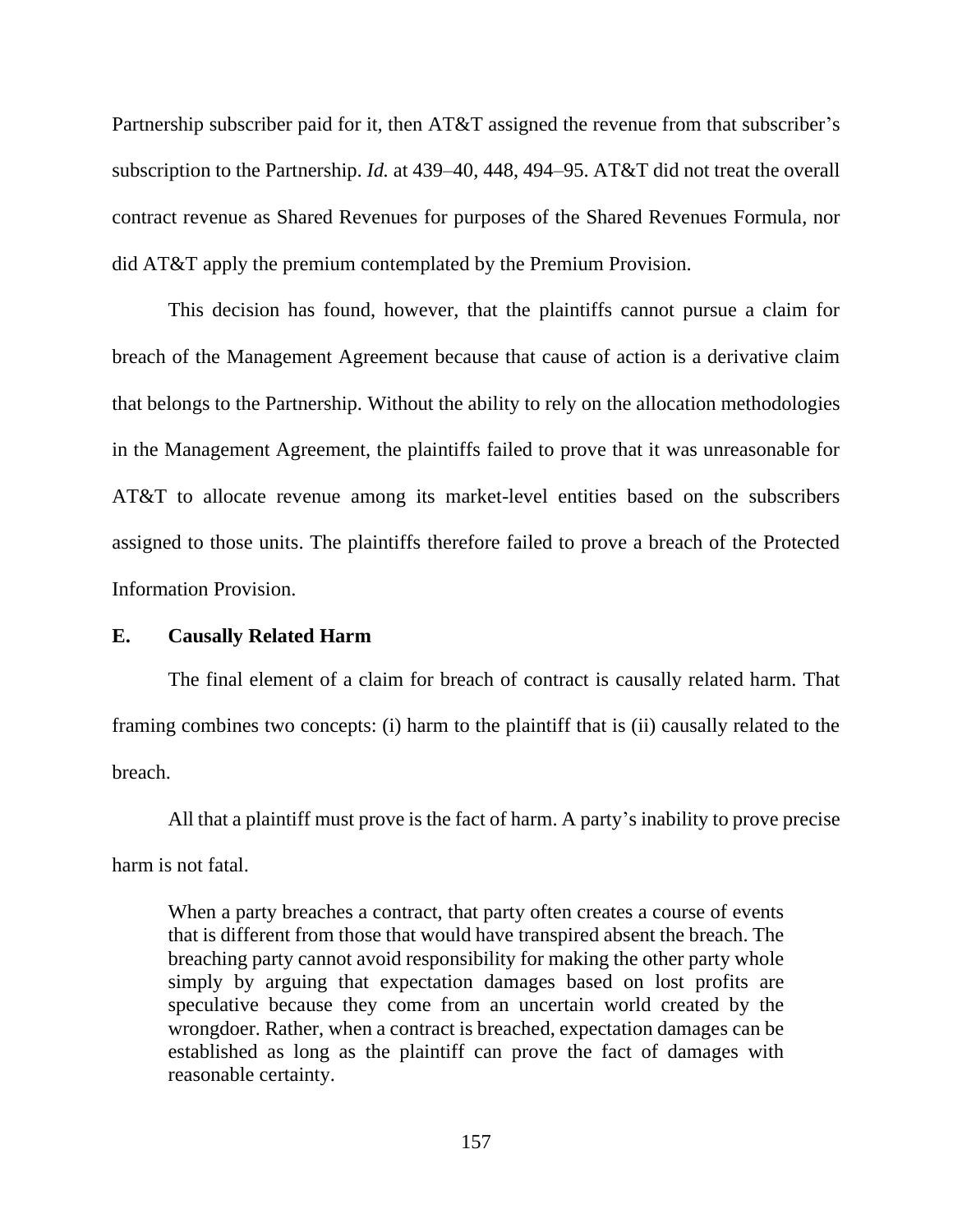*Siga Techs., Inc. v. PharmAthene, Inc.*, 132 A.3d 1108, 1111 (Del. 2015).

The plaintiffs proved that AT&T harmed the Partnership by using the Partnership's assets while failing to allocate to the Partnership a share of the resulting benefits. The plaintiffs thus proved all of the elements of a breach of contract claim.

# **III. THE REMEDY**

The plaintiffs proved a single breach of the Partnership Agreement: AT&T breached the Title Provision when it held Partnership assets in its own name without holding those assets for the benefit of the Partnership. The final question is what remedy should result.

The plaintiffs argue that the court should craft a damages remedy based on a contractual dissociation provision in the Partnership Agreement. That provision states that if a partner breaches a material term of the Partnership Agreement, then the partner must transfer its interest to the non-breaching partners in exchange for a payment from the Partnership equal to the value of the partner's capital account. Recognizing that it is impractical to enforce the remedy as written at this stage in the life of the Partnership eleven years after the Freeze-Out—the plaintiffs ask the court to award the monetary equivalent of the dissociation remedy. They correctly calculate that an equivalent award of dissociation damages could be crafted by determining the fair value of the Partnership and subtracting the value of AT&T's capital account.

The court declines to award this remedy, because to the extent it yields any remedy at all, the result would be unconscionably disproportionate. Instead, AT&T will pay to the plaintiffs their proportionate share of the net income that AT&T should have allocated to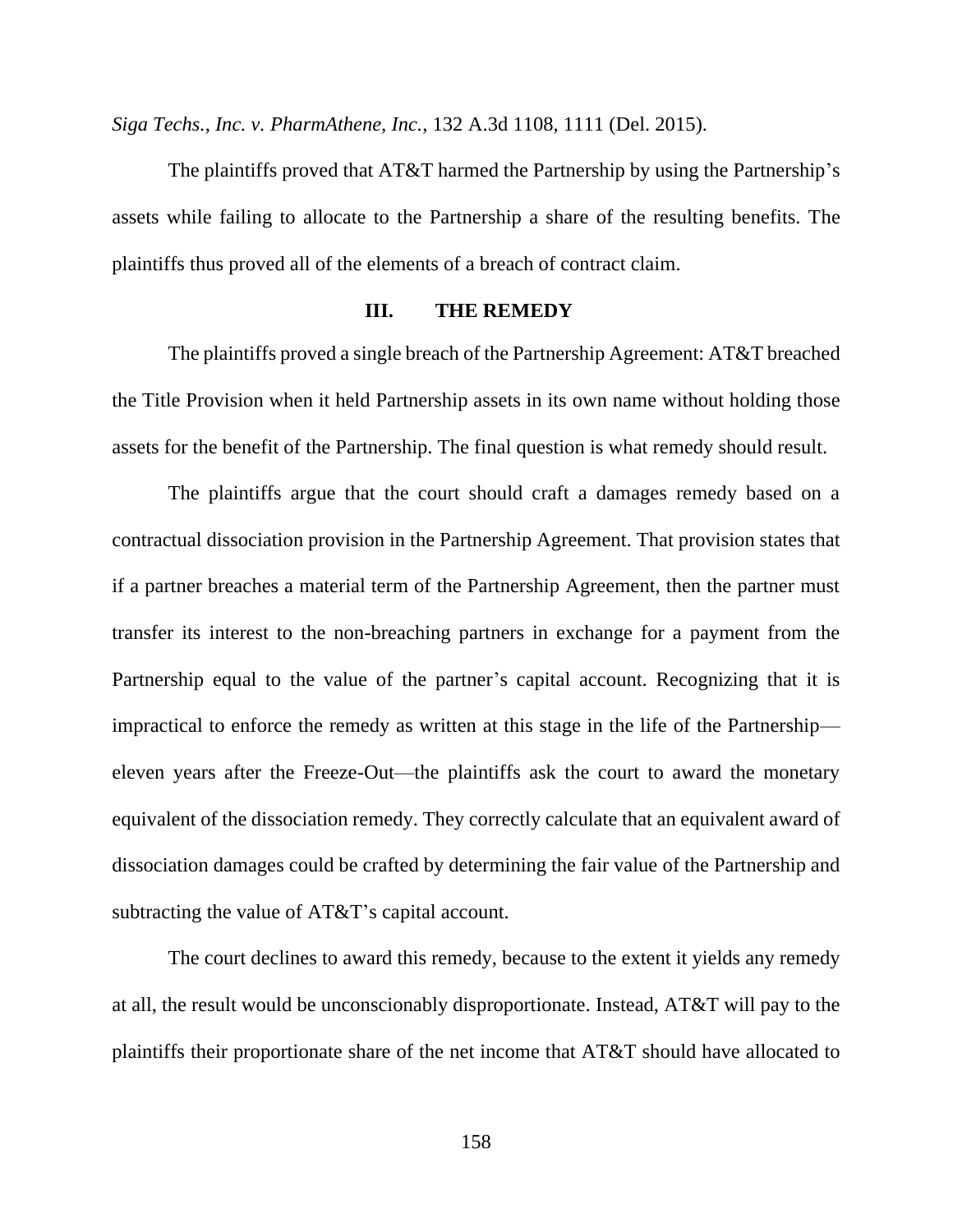the Partnership. When allocated to the Partnership based on its proportional number of subscribers, the resulting amount is trivial.

## **A. Applicable Principles Of Law**

As a general matter, a remedy for breach of contract should seek to give the nonbreaching party the benefit of its bargain. *Genencor Int'l, Inc. v. Novo Nordisk A/S*, 766 A.2d 8, 11 (Del. 2000). "Delaware is a pro-contractarian state." *Cent. Mortg. Co. v. Morgan Stanley Mortg. Cap. Hldgs. LLC*, 2012 WL 3201139, at \*26 n.211 (Del. Ch. Aug. 7, 2012). "In Delaware, the traditional method of computing damages for a breach of contract claim is to determine the reasonable expectations of the parties." *Cobalt Operating, LLC v. James Crystal Enters., LLC*, 2007 WL 2142926, at \*29 (Del. Ch. July 20, 2007).

Where parties have expressed their expectations through a specific contractual remedy, Delaware law favors enforcing that remedy. Requiring parties to live with "the language of the contracts they negotiate holds even greater force when, as here, the parties are sophisticated entities that bargained at arm's length." *Progressive Int'l Corp. v. E.I. Du Pont de Nemours & Co.*, 2002 WL 1558382, at \*7 (Del. Ch. July 9, 2002). The parties' contractual agreement to that remedy is sufficient, standing alone, to support awarding it.<sup>57</sup> That said, a contractual remedy does not bind the court, and the court has discretion to award a different remedy. "[E]ven if a contract specifies a remedy for breach of that

<sup>57</sup> *See Gildor v. Optical Sols., Inc.*, 2006 WL 4782348, at \*11 (Del. Ch. June 5, 2006) (specific performance); *Kan. City S. v. Grupo TMM, S.A.*, 2003 WL 22659332, at \*5 (Del. Ch. Nov. 4, 2003) (injunctive relief); *Dover Assocs. Joint Venture v. Ingram*, 768 A.2d 971, 974 (Del. Ch. 2000) (receiver).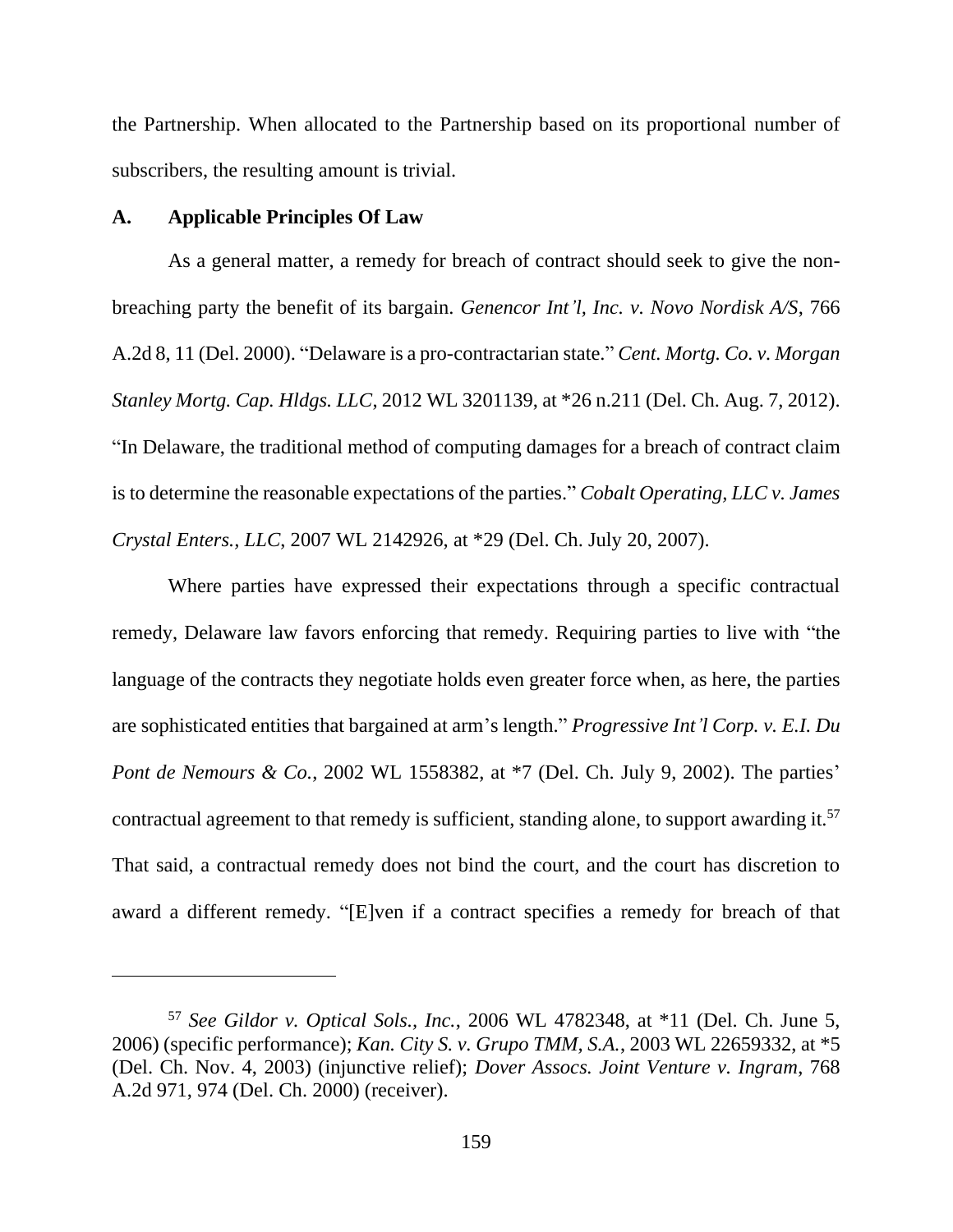contract, 'a contractual remedy cannot be read as exclusive of all other remedies [if] it lacks the requisite expression of exclusivity.'" *Gotham P'rs, L.P. v. Hallwood Realty P'rs, L.P.*, 817 A.2d 160, 176 (Del. 2002) (alteration in original) (quoting *Oliver B. Cannon & Son, Inc. v. Dorr–Oliver, Inc.*, 336 A.2d 211, 214 (Del. 1975)).

Delaware's contractarian approach applies all the more strongly to general partnerships governed by DRUPA, which articulates a policy of giving "maximum effect to the principle of freedom of contract and to the enforceability of partnership agreements." 6 *Del. C.* § 15-103(d). Enforcing the plain language of partnership agreements fulfills the public policy that the General Assembly has articulated. *Allen v. El Paso Pipeline GP Co., L.L.C.*, 90 A. 3d 1097, 1109 (Del. Ch. 2014).

DRUPA expressly authorizes a partnership agreement to specify the remedy that will apply in the event of breach. It states:

A partnership agreement may provide that (i) a partner who fails to perform in accordance with, or to comply with the terms and conditions of, the partnership agreement shall be subject to specified penalties or specified consequences, and (ii) at the time or upon the happening of events specified in the partnership agreement, a partner shall be subject to specified penalties or specified consequences. Such specified penalties or specified consequences may include and take the form of any penalty or consequence set forth in § 15-207(b) of this title.

6 *Del. C.* § 15-408.

The statutory language expressly permits the contractually designated remedies to include "specified penalties or specified consequences," including "any penalty or consequence set forth in § 15-207(b)." That section provides that if a partner fails to make a capital contribution, then the contractual penalty or consequence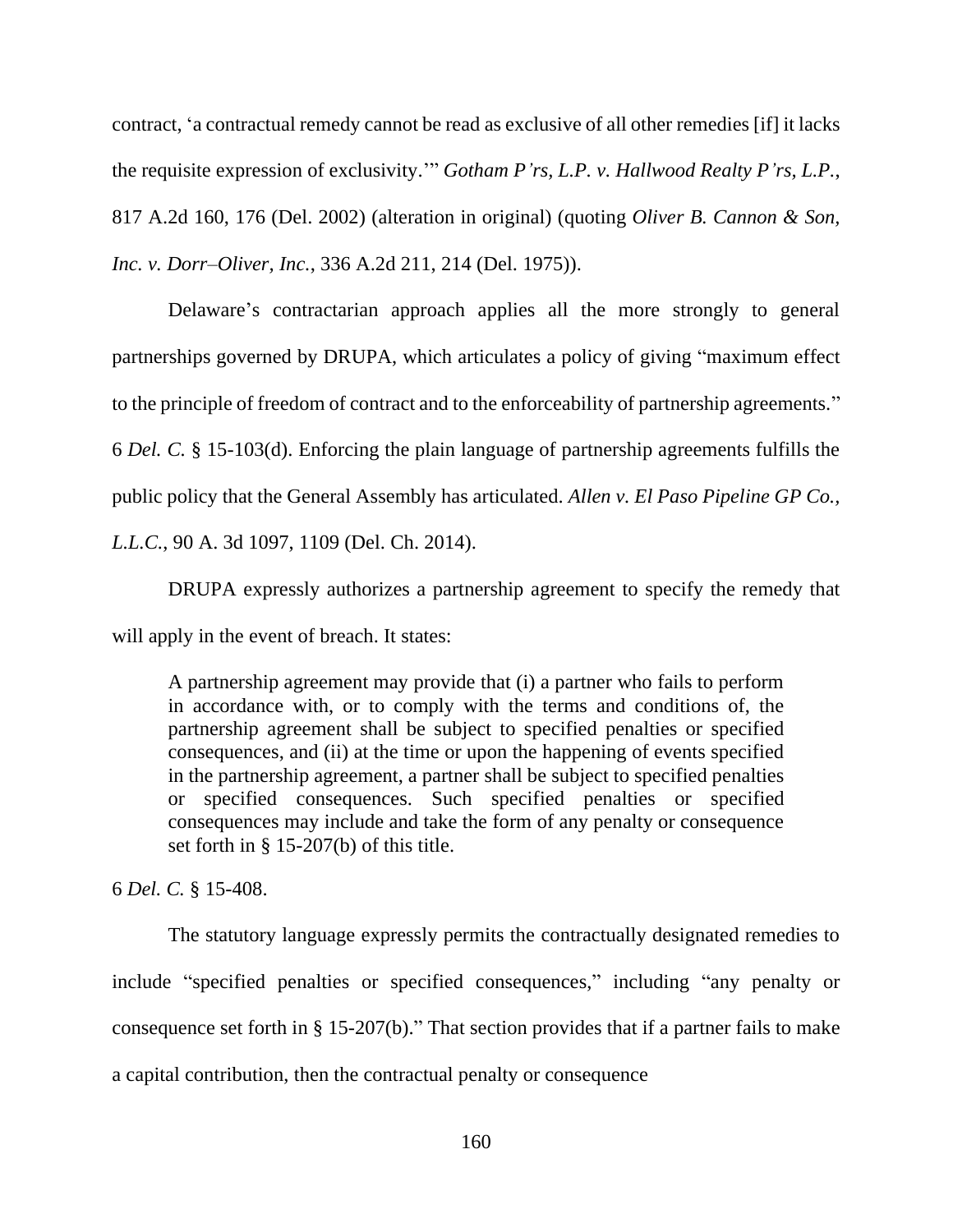may take the form of reducing or eliminating the defaulting partner's interest in the partnership, subordinating the partner's partnership interest to that of nondefaulting partners, a forced sale of the partner's partnership interest, forfeiture of the partner's partnership interest, the lending by other partners of the amount necessary to meet the partner's commitment, a fixing of the value of the partner's partnership interest by appraisal or by formula and redemption or sale of the partner's partnership interest at such value, or other penalty or consequence.

6 *Del. C.* § 15-207(b).

The authorization of penalties and forfeitures that appears in Sections 15-408 and 15-207 reflects a significant departure from standard contractarian principles. Under the common law, a court generally will not enforce a contractual provision aimed at punishing or penalizing the breaching party, rather than compensating the non-breaching party.<sup>58</sup> The common law also resists outcomes that result in a forfeiture.<sup>59</sup> DRUPA authorizes both.

<sup>58</sup> *See Restatement (Second) of Contracts* § 355 (1981 & Supp. 2021) (barring recovery of punitive damages as remedy for breach of contract); *id.* § 356(1) ("A [contract] term fixing unreasonably large liquidated damages is unenforceable . . . as a penalty."); *see also Del. Bay Surgical Servs., P.C. v. Swier*, 900 A.2d 646, 650 (Del. 2006) (analyzing whether a liquidated damages provision constituted "a 'penalty' . . . inserted into a contract that serves as a punishment for default, rather than a measure of compensation for its breach" and explaining that "if a [contract] provision is considered a penalty, it is void as against public policy and recovery is limited to actual damages"); *Brazen v. Bell Atl. Corp.*, 695 A.2d 43, 48 (Del. 1997) (determining whether termination fee cast as a liquidated damages provision represented an unjustified penalty). Comparable provisions appear in the Delaware Limited Liability Company Act. *See* 6 *Del. C.* §§ 18-306, 18-502; *CML V, LLC v. Bax*, 6 A.3d 238, 251 (Del. Ch. 2010), *aff'd*, 28 A.3d 1037 (Del. 2011). A leading scholar has cited the express authorization of penalties and forfeitures as one of a coven of reasons why LLCs are not truly creatures of contract; at best they are primarily contractual. *See generally* Mohsen Manesh, *Creatures of Contract: A Half-Truth About LLCs*, 42 Del. J. Corp. L. 391 (2018).

<sup>59</sup> *Jefferson Chem. Co. v. Mobay Chem. Co.*, 267 A.2d 635, 637 (Del. Ch. 1970) ("Equity . . . abhors a forfeiture."); *see Garrett v. Brown*, 1986 WL 6708, at \*8 (Del. Ch.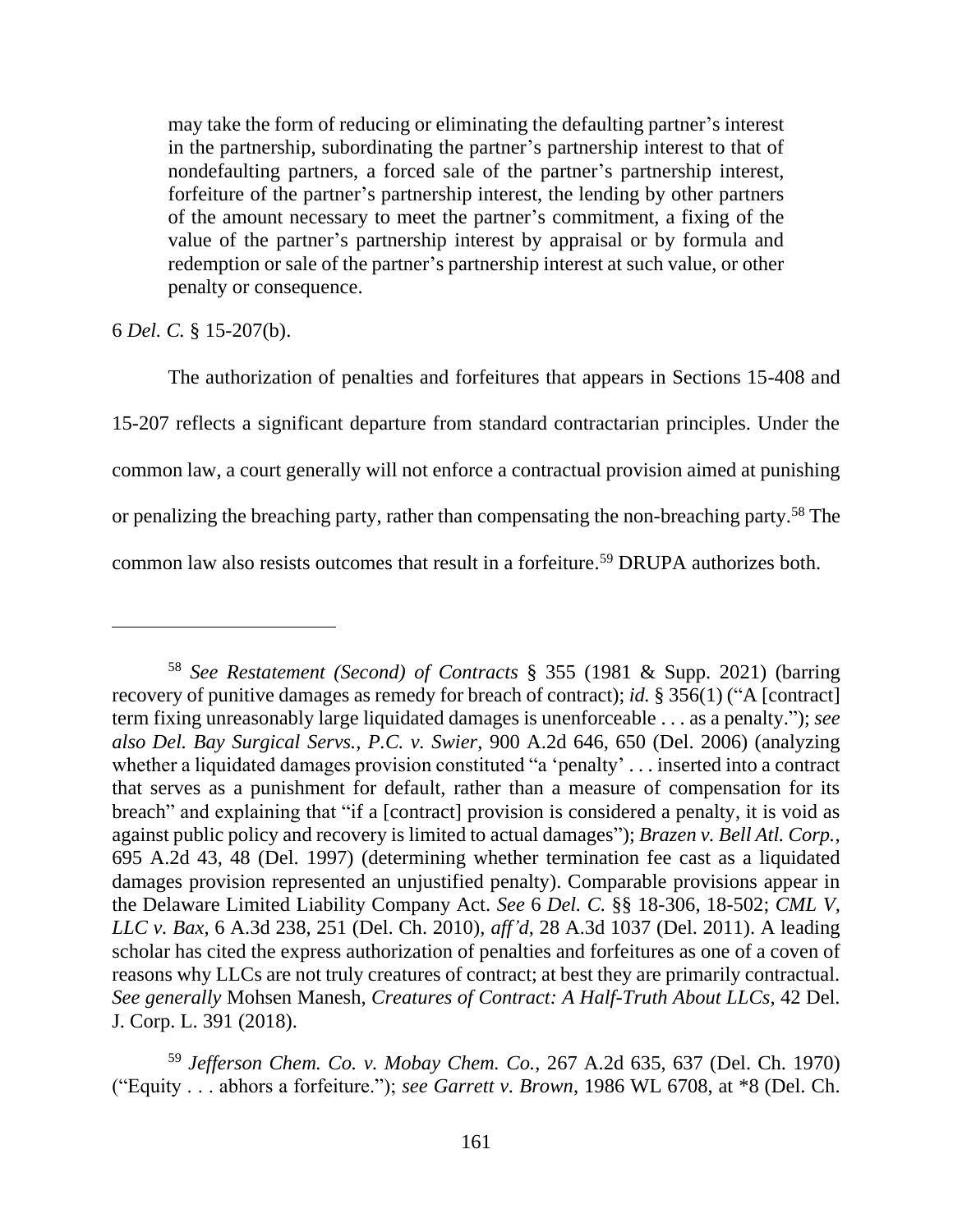While it authorizes contractual remedies, DRUPA also recognizes the broad scope of the court's discretion. The statute notes that "[i]n any case not provided for in this chapter, the rules of law and equity, including the law merchant, shall govern." 6 *Del. C.* § 15-104(a). Commentary to the analogous provision of the Revised Uniform Partnership Act ("RUPA"), on which DRUPA was based, states:

The principles of law and equity supplement RUPA unless displaced by a particular provision of the Act. This broad statement combines the separate rules contained in UPA Sections 4(2), 4(3), and 5. These supplementary principles encompass not only the law of agency and estoppel and the law merchant mentioned in the UPA, but all of the other principles listed in UCC Section 1-103: the law relative to capacity to contract, fraud, misrepresentation, duress, coercion, mistake, bankruptcy, and other common law validating or invalidating causes, such as unconscionability.

Uniform Partnership Act § 104 cmt. (2020-2021 ed.). *See generally* Robert S. Summers*,* 

*General Equitable Principles Under Section 1-103 of the Uniform Commercial Code*, 72

Nw. U. L. Rev. 906 (1978). Consequently, "even where a partnership agreement specifies a remedy for breach of that contract, the Court of Chancery is not prohibited from awarding other equitable or legal remedies, at least unless the partnership agreement explicitly states that the specified remedy is the exclusive remedy." *Gotham P'rs*, 817 A.2d at 176.

Consistent with these principles, in jurisdictions outside of Delaware, "[t]he approach of the cases has been to give effect to expulsion provisions as written." 2 Christine Hurt et al., *Bromberg and Ribstein on Partnership*, § 7.02(f) at 7:50 (1988 & Supp. 2014).

June 13, 1986) ("Forfeitures are not favored and contracts will be construed to avoid such a result."); *Clements v. Castle Mortg. Serv. Co.*, 382 A.2d 1367, 1370 (Del. Ch. 1977) ("Forfeiture as such is highly disfavored by the courts, including those of Delaware.").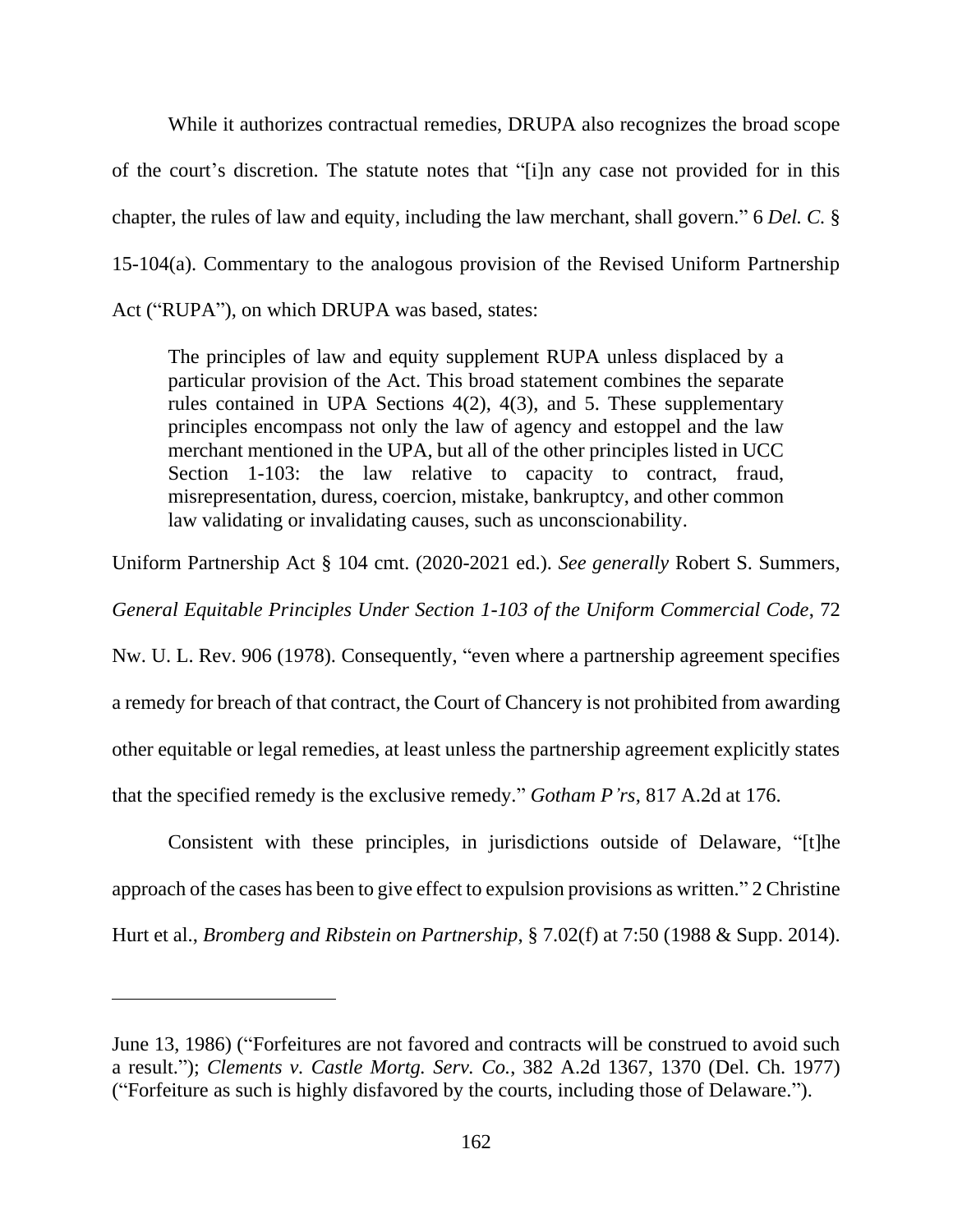But there also is authority "against enforcing an expulsion that results in substantial forfeiture of the expelled partner's interest." *Id.* at 7:51–52 (citing *Jones v. Chester*, 363 S.W.2d 150 (Tex. Civ. App. 1962) (refusing to enforce liquidated damages provision that would punish involuntarily terminated partner out of proportion to any damage caused to partnership)).

#### **B. The Dissociation Remedy**

As authorized by DRUPA, the Partnership Agreement establishes a contractual remedy that applies if a partner commits a "Material Default," defined as the breach of a material covenant, representation, or warranty in the Partnership Agreement. The language of the provision notably does not deploy the common law concept of a "material breach."

The baseline provision establishes the concept of a "Material Default" by stating as follows:

Material Default. If a Partner for any reason breaches any material covenant, representation or warranty of this Partnership Agreement, and the breach is not cured within thirty (30) days after written notice of the breach is provided to the defaulting Partner by the Executive Committee, then the Partner shall be considered to be in material default.

PA § 8.1 (the "Material Default Provision").

A separate provision prescribes dissociation as the contractual remedy for a Material

Default. The operative language states:

Sale on Material Default. Each Partner who commits an uncured material default or voluntarily causes a dissolution . . . shall be required to sell its Ownership Interest, and subject to any required FCC consent, to transfer to the other Partners pro rata its Ownership Interest, if any, for an aggregate amount equal to the balance of its capital account. The provisions of this Section 8.2 may be waived on a case by case basis by the Executive Committee in its sole discretion.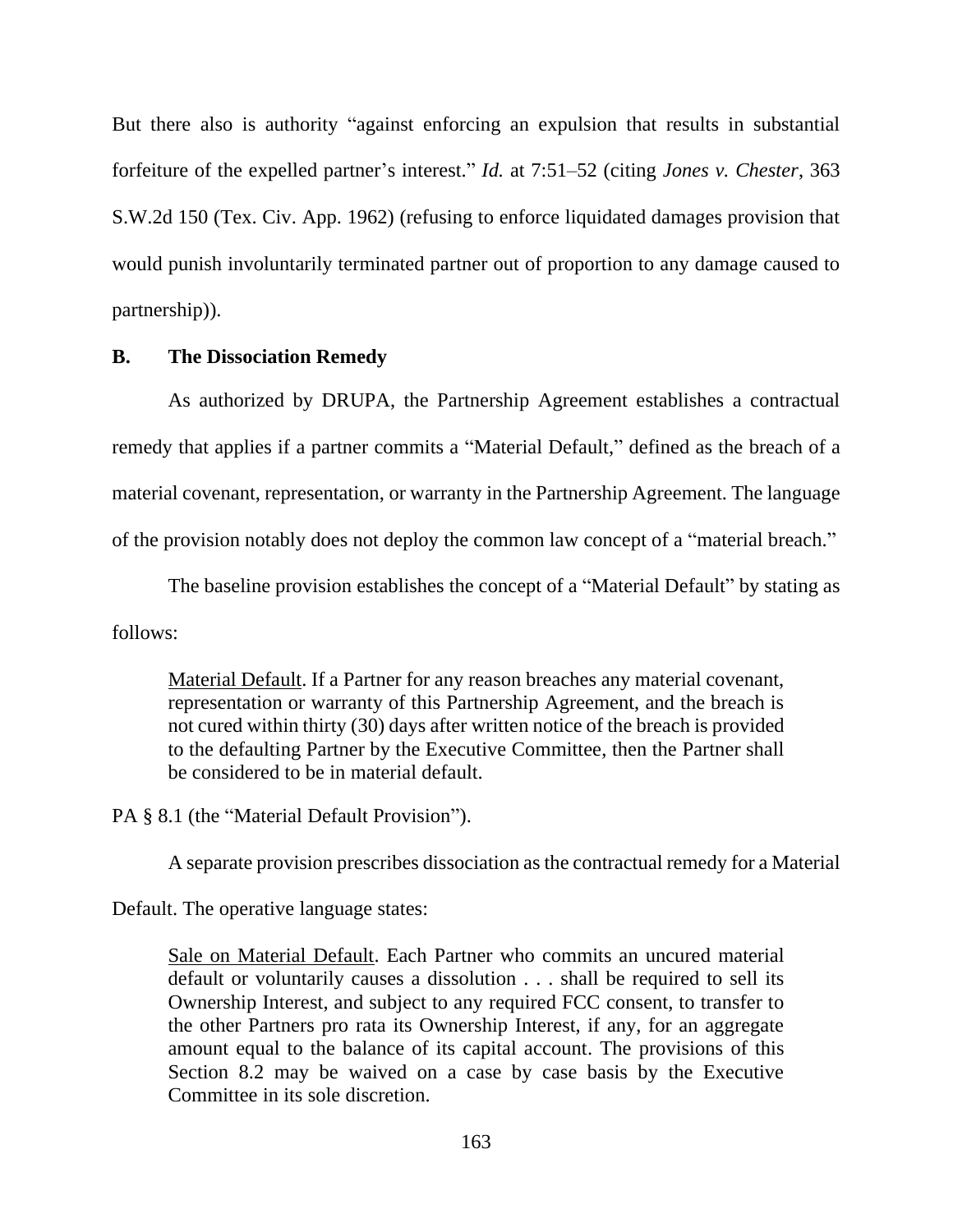*Id.* § 8.2 (the "Dissociation Provision"). The Dissociation Provision thus calls for a forced sale of the defaulting partner's interest in return for the balance of the defaulting partner's capital account (the "Dissociation Remedy"). By its terms, the Dissociation Remedy is mandatory ("shall be required to sell"), but the Executive Committee can waive its application "on a case by case basis . . . in its sole discretion." The combination of these provisions empowers the Executive Committee to determine whether the Dissociation Remedy applies, subject to fiduciary constraints and the strictures of the implied covenant of good faith and fair dealing.

The Partnership Agreement likewise makes clear that the Dissociation Remedy is not an exclusive remedy:

Any Partner who commits such a material default, or who causes the dissolution of the Partnership . . . shall be liable to the Partnership for, and shall indemnify the Partnership against, all resulting damages, losses, expenses and claims, including reasonable attorneys' fees and litigation expenses, suffered or incurred by the Partnership.

The exercise of rights provided in Section[] 8.2 [the Dissociation Remedy] . . . shall not relieve the Partner of such liability or indemnification and shall not constitute a waiver, by any Partner or the Partnership, of any right or remedy against the defaulting Partner under this Partnership Agreement, including the right to set off damages, losses and expenses against any amount owed to the defaulting Partner.

*Id.* § 8.1 (the "Non-Exclusive Remedy Provision") (formatting added).

In broad strokes, the Dissociation Remedy resembles the statutory dissociation remedy that appears in the DRUPA. Section 15-601 of DRUPA identifies events that will cause a partner's dissociation from a partnership. One such event occurs if the Court of Chancery enters an order directing the partner's expulsion for having "wilfully or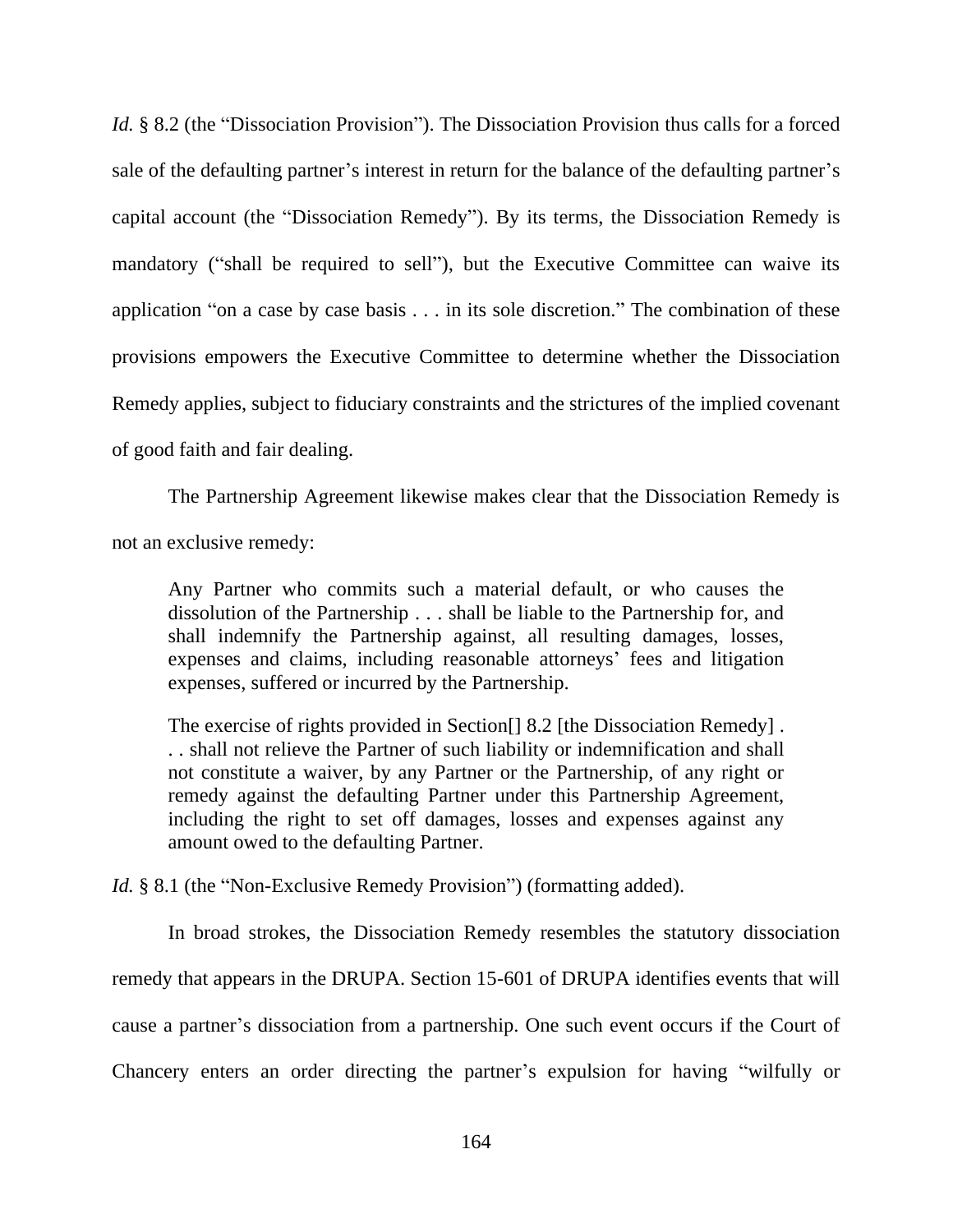persistently committed a material breach of either the partnership agreement or of a duty owned to the partnership or the other partners." 6 *Del. C.* § 15-601(5)(ii); *see* RUPA §  $601(5)(B)$ .

Despite strong conceptual similarities, the Partnership Agreement creates a more readily available dissociation remedy than the statute. For starters, the Dissociation Remedy uses a different and more easily satisfied trigger. The statute contemplates a material breach, which is a recognized term under the common law. *See generally Mrs. Fields Brand, Inc. v. Interbake Foods LLC*, 2017 WL 2729860, at \*28 (Del. Ch. June 26, 2017). The Material Default Provision, by contrast, requires only a breach of a "material covenant, representation or warranty." The United States Court of Appeals for the Second Circuit has distinguished the two standards explicitly, holding that it was error for a trial court to require a showing of "material breach" when the dissociation provision in a partnership agreement required only that the defaulting partner have breached a material provision. *See NCAS Realty Mgmt. Corp. v. Nat'l Corp. for Housing P'ships*, 143 F.3d 38, 46 (2d Cir. 1998) (applying New York law). The Court of Appeals concluded that the district court had erred because "[i]t required the breach itself to be material, instead of enquiring whether the breach was of a material provision." *Id.* The Court of Appeals also held that the district court had erred by relying "upon cases involving contracts negotiated at arm's-length, not partnership agreements." *Id.* This court has distinguished between the two concepts implicitly, holding that the majority partner in a general partnership breached a provision in the partnership agreement that prohibited the sharing of confidential information without formal partner-level approval—a material covenant—but awarded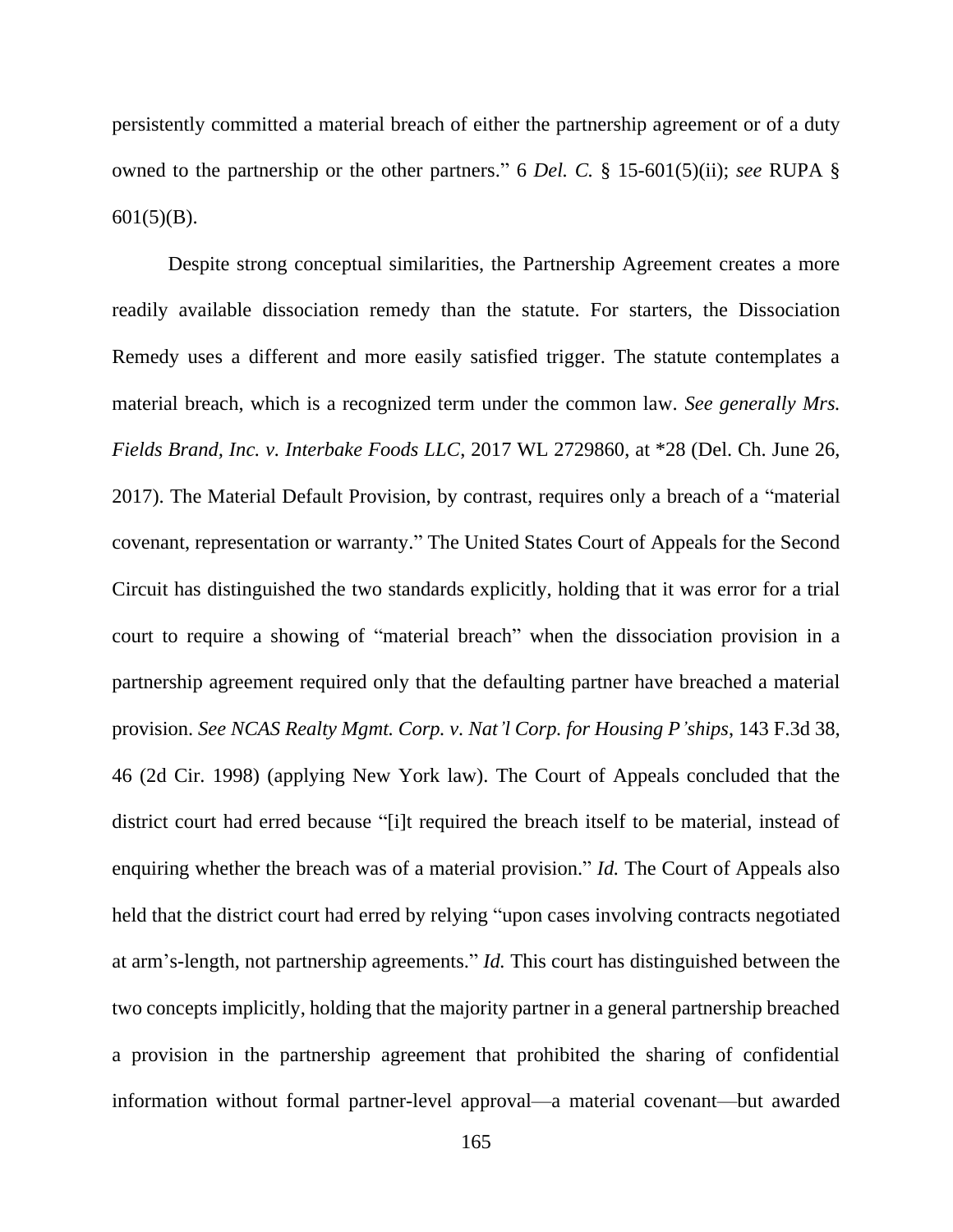only nominal damages because the plaintiff had failed to show proof of actual injury. *See B & L Cellular v. USCOC of Greater Iowa, LLC*, 2014 WL 6882207, at \*2 (Del. Ch. Dec. 8, 2014).

The Dissociation Remedy's trigger for dissociation also is lower than the statutory trigger in two other respects. The statute requires that the breaching party have acted "wilfully" or that the material breach have occurred "persistently." The Dissociation Provision requires only a single breach ("the breach"), and it envisions that the breach could occur "for any reason."

The statute and the Partnership Agreement also differ over who controls the remedy. The statute specifies that the Court of Chancery may enter such an order "[o]n application by or for the partnership or another partner." 6 *Del. C.* § 15-601(5). The statute thus makes plain that "another partner" can make the application. But the Dissociation Provision gives the Executive Committee the ability to waive the remedy in its sole discretion. That language ensures that the Executive Committee controls whether the Dissociation Remedy is available.<sup>60</sup>

<sup>60</sup> When determining whether to exercise the Dissociation Remedy, however, the members of the Executive Committee would be obligated to comply with their fiduciary duties. If AT&T's representatives on the Executive Committee declined to enforce the Dissociation Remedy against AT&T, then such a decision would be subject to fiduciary review. The Executive Committee also would have to exercise its discretion in conformity with the implied convent of good faith and fair dealing. *See Miller v. HCP Trumpet Invs., LLC*, 2018 WL 4600818, at \*1, 194 A.3d 908 (Del. 2018) (ORDER) ("[T]he mere vesting of 'sole discretion' did not relieve the Board of its obligation to use that discretion consistently with the implied covenant of good faith and fair dealing."). A provision granting a general partner "sole discretion" without "further flesh[ing] out what that term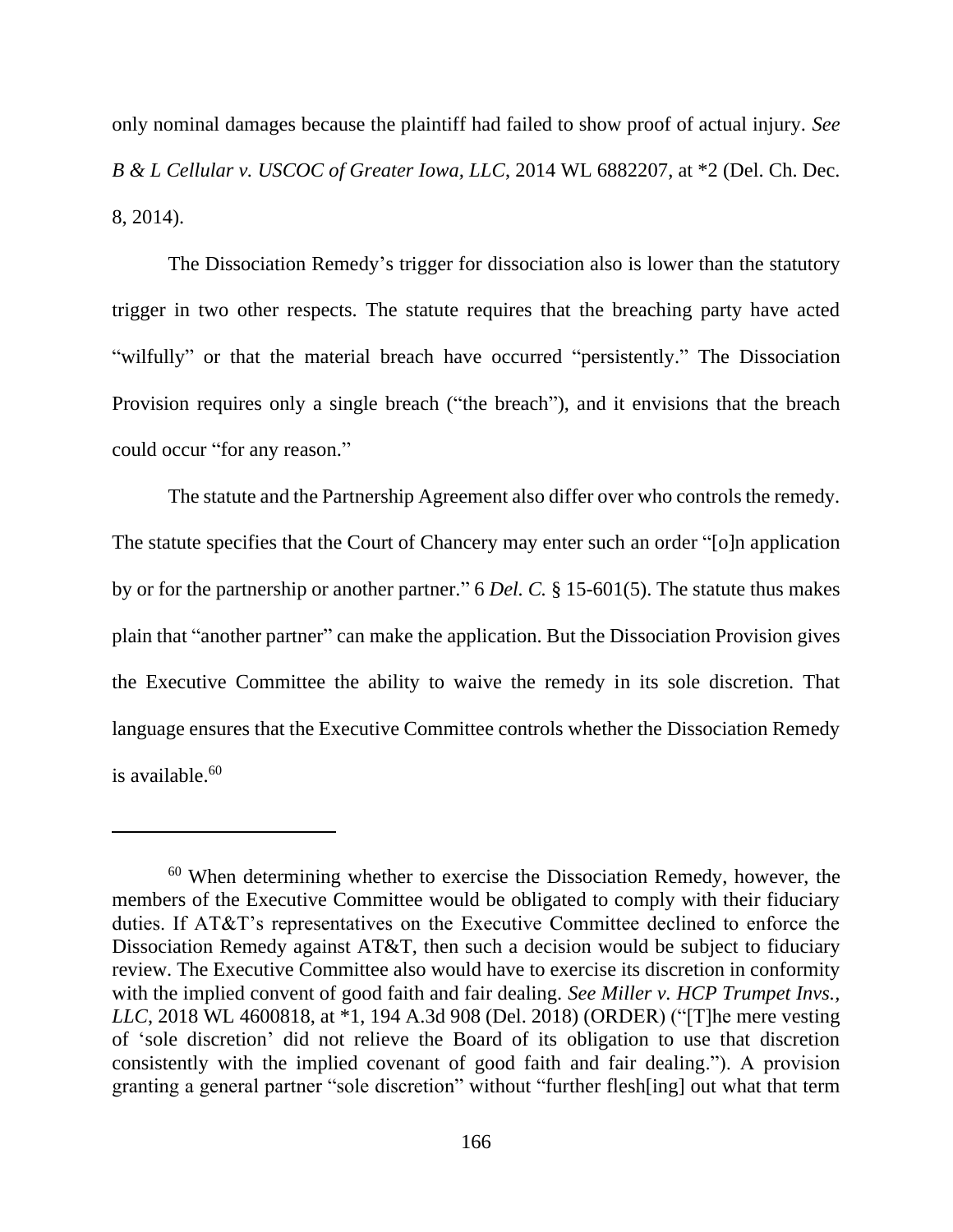The statute and the Partnership Agreement also differ in what the dissociated partner receives. Under the statute, a partner whose dissociation does not cause the partnership to dissolve is entitled to receive "an amount equal to the fair value of such partner's economic interest as of the date of dissociation based upon such partner's right to share in distributions from the partnership." 6 *Del. C.* § 15-701(b); *see Hillman v. Hillman*, 910 A.2d 262, 277 (Del. Ch. 2006) (interpreting statute). Under the Dissociation Remedy, the partner receives an amount equal to the balance of its capital account. That amount typically will be less than fair value, because the balance in the capital account reflects the partner's allocation of net income through the date of dissociation. It does not credit the partner with a share of the value of the business as a going concern.

Finally, both the statute and the Partnership Agreement make the dissociated partner liable for any damages to the partnership or the other parties. By statute, if a court orders the expulsion of a partner under the statutory provision, then the dissociation is wrongful. *See* 6 *Del. C.* § 15-602(b)(3). "A partner who wrongfully dissociates is liable to the partnership and to the other partners for damages caused by the dissociation. Such liability is in addition to any other obligation of the partner to the partnership or to the other partners." *Id.* § 15-602(c). The Non-Exclusive Remedy Provision establishes the same rule.

means" does not insulate the general partner's actions from review; it "simply says that [the general partner] has the singular (i.e., sole) authority (i.e., discretion) to consider and decide this matter." *Paige Cap. Mgmt., LLC v. Lerner Master Fund, LLC*, 2011 WL 3505355, at \*32 (Del. Ch. Aug. 8, 2011). Given those strictures, AT&T's representatives on the Executive Committee could not freely waive the Dissociation Remedy if it otherwise applied to AT&T.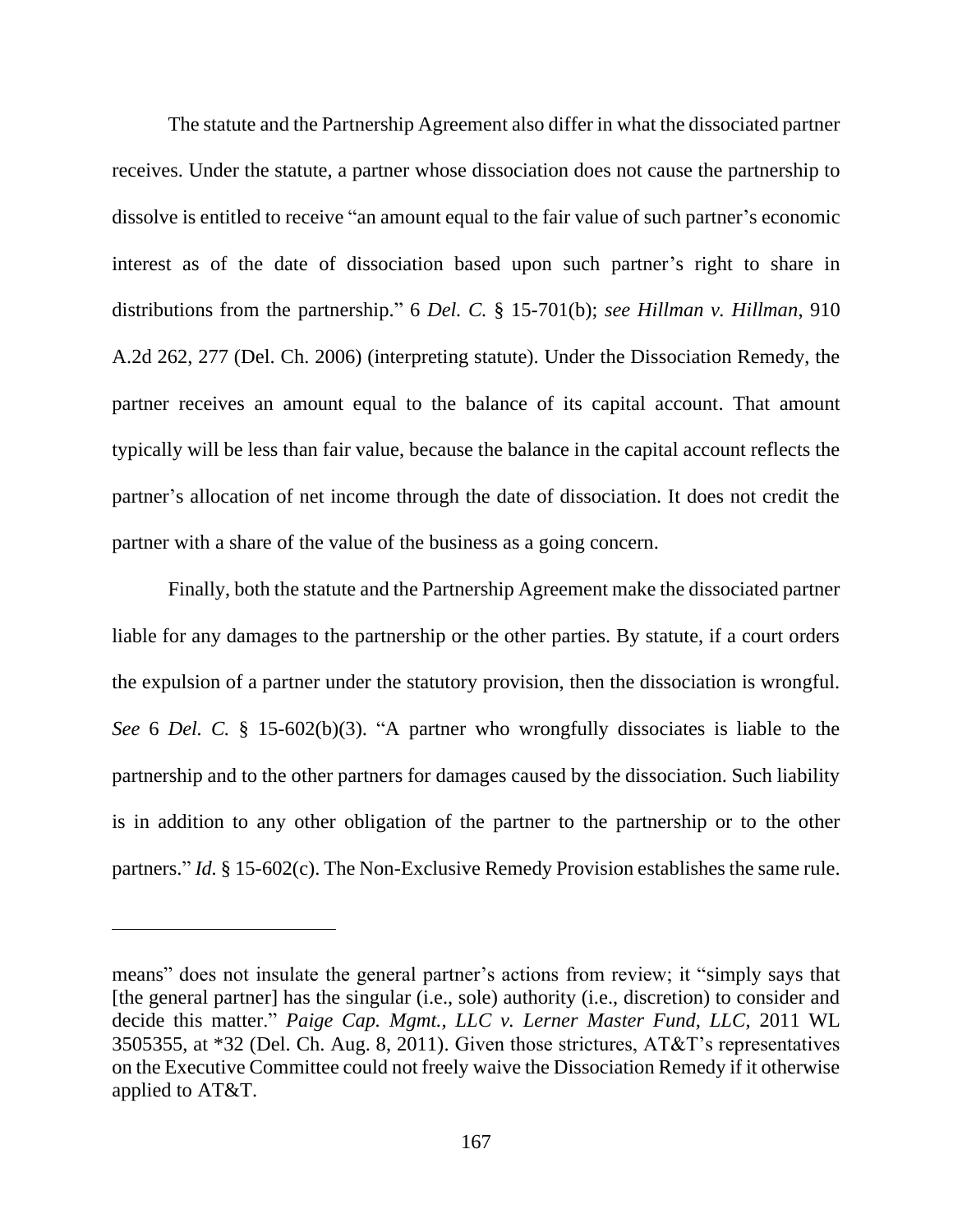The parties have not addressed whether the contractual Dissociation Remedy can co-exist with the statutory alternative. Although DRUPA generally is an enabling statute, some of its provisions are mandatory. *Id.* § 15-103(a). Section 15-103(b) identifies the provisions a partnership agreement cannot modify. *United States v. Sanofi-Aventis U.S. LLC*, 226 A.3d 1117, 1128 (Del. 2020). One of them is the statutory dissociation remedy: "The partnership agreement may not . . . [v]ary the right of a court to expel a partner in the events specified in § 15-601(5) of this title." 6 *Del. C.* § 15-103(b)(5). Commentary to Section 601(5) of the Uniform Act reinforces this point, stating that "[t]he partnership agreement cannot vary the stated grounds for expulsion . . . , but can choose an alternative forum – *e.g.*, arbitration." RUPA  $\S$  601(5) cmt. The Dissociation Remedy and the statute can be harmonized by recognizing that the statute does not prevent a partnership agreement from providing an additional contractual remedy, such as the Dissociation Remedy, but that a partner and the partnership always have resort to the statutory dissociation remedy.

# **C. The Plaintiffs' Request For The Monetary Equivalent Of Dissociation**

The plaintiffs recognize that on the facts of this case, it is not possible to enforce the Dissociation Remedy as written. The Partnership has dissolved, and AT&T claims to have wound up its affairs some eleven years ago. In October 2010, the Partnership made what AT&T contends is a liquidating distribution, and AT&T maintains that the Partnership's existence terminated once the distribution was complete. The record does not reveal what has happened to the assets of the Partnership since then. Once its affiliate became the sole owner of the Partnership's assets, it seems likely that AT&T would have taken steps to integrate the Partnership's business more deeply into its operations. It would be a stretch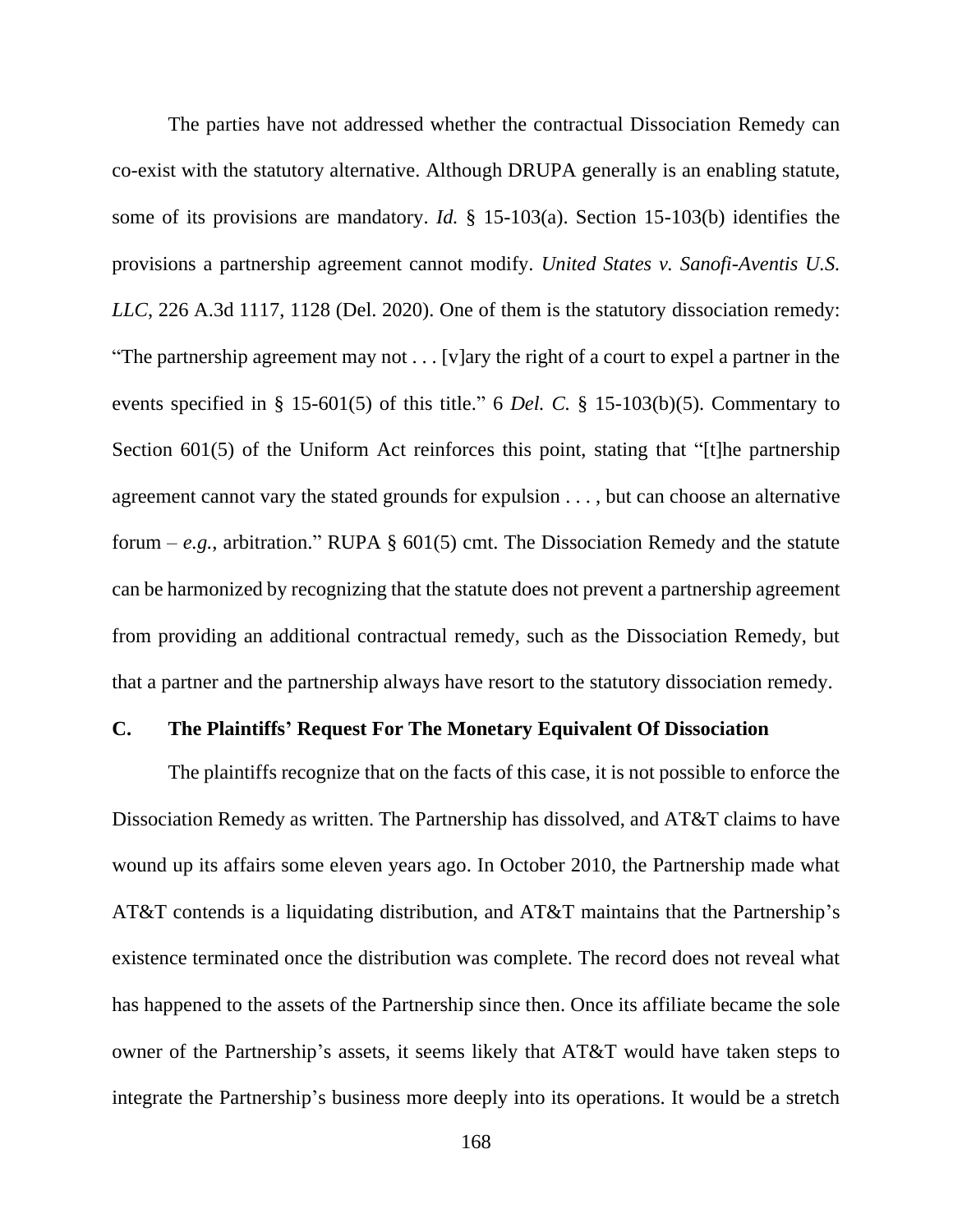to revive the Partnership at this point and attempt to enforce a buyout of AT&T's interests.<sup>61</sup>

Instead, the minority partners ask the court to award damages that will achieve the monetary equivalent of dissociation. The concept of rescissory damages provides an apt analogy for this request: When rescission is impractical, a court can award damages designed to achieve "the monetary equivalent of rescission." *In re Orchard Enters., Inc. S'holder Litig.*, 88 A.3d 1, 38 (Del. Ch. 2014). The plaintiffs seek the same result, but with dissociation as the baseline.

Nothing in the Partnership Agreement would prevent the court from crafting a remedy based on dissociation damages if the facts warranted it. The Non-Exclusive Remedy Provision makes clear that the Dissociation Remedy is non-exclusive. That rule comports with the common law principle that a court "will not construe a contract as taking

 $61$  The plaintiffs never sought to have the court revive the Partnership, whether for purposes of enforcing the Dissociation Remedy or to pursue derivative claims against AT&T. Presumably the court could do so, but only if the equities warranted it. *Cf. In re Krafft-Murphy Co., Inc.*, 82 A.3d 686 (Del. 2013) (contemplating revival of dissolved corporation and appointment of receiver to defend claims and pursue coverage under unexhausted insurance policies).

AT&T also argues that there are other impediments to enforcing the Dissociation Remedy as written. The Material Default Provision contemplates that the Executive Committee will provide notice to the defaulting partner and give the defaulting partner thirty days in which to cure the breach. In this case, the Executive Committee (controlled by AT&T) never gave notice to AT&T of a material breach, and the cure period never took place. The plaintiffs argue with some force that under the facts of the case, compliance with the notice requirement would be futile and would be excluded on that basis. They also argue with equal force that they only discovered the full nature of AT&T's actions by conducting discovery in this litigation.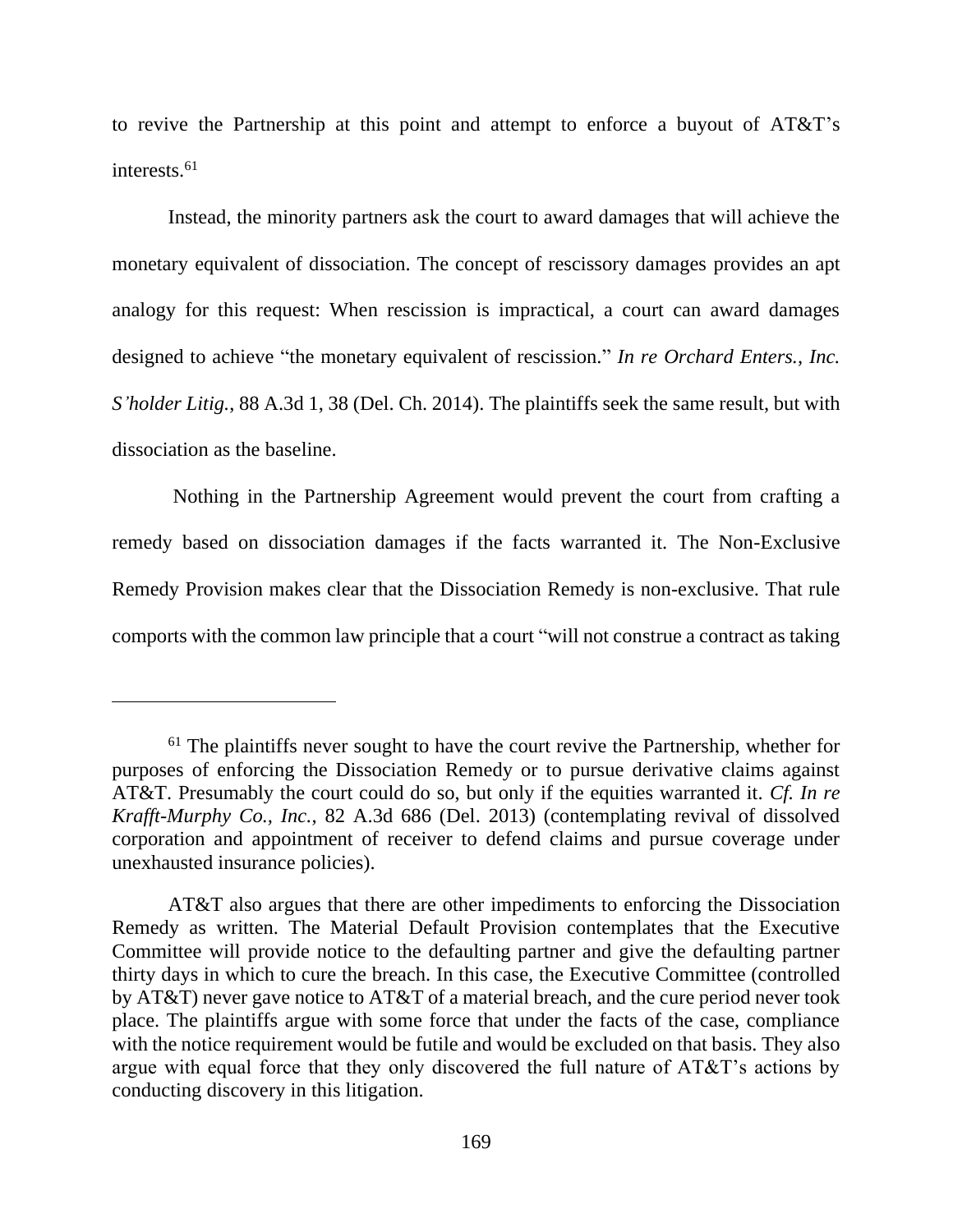away a common law remedy unless that result is imperatively required." *Gotham Pr's*, 817 A.2d at 176 (internal quotation marks omitted). When the contract does not specify that a particular remedy is exclusive, "the Court of Chancery has the discretion to award any form of legal and/or equitable relief and is not limited to awarding contract damages for breach of the agreement." *Id.* Relying on that principle, this court has ordered the dissociation of a member as a remedy when an LLC agreement did not provide for it, although in that case the court allowed the dissociated member to retain its economic interest in the entity as an assignee. *See Eureka VIII LLC v. Niagara Falls Hldgs. LLC*, 899 A.2d 95, 107, 115 (Del. Ch. 2006).

The plaintiffs ask the court to award the monetary equivalent of the Dissociation Remedy by placing them in the same position that they would have occupied if they had acquired AT&T's interest in the Partnership under the Dissociation Remedy, just before the Freeze-Out took place. It is relatively easy to calculate the monetary equivalent of the Dissociation Remedy. The core concept underlying the Dissociation Remedy is that the non-breaching partners receive the breaching partner's interest in the Partnership in return for the value of the breaching partner's capital account. The non-breaching partners thus benefit from the difference between the value of the interest and the value of the capital account.

In this case, the balance of each partner's capital account is known. It is that partner's proportionate share of the cash payment of \$219 million that AT&T paid for all of the Partnership's assets and liabilities. At the time that transaction took place, the minority partners held a 1.881% interest in the Partnership, and AT&T held the remaining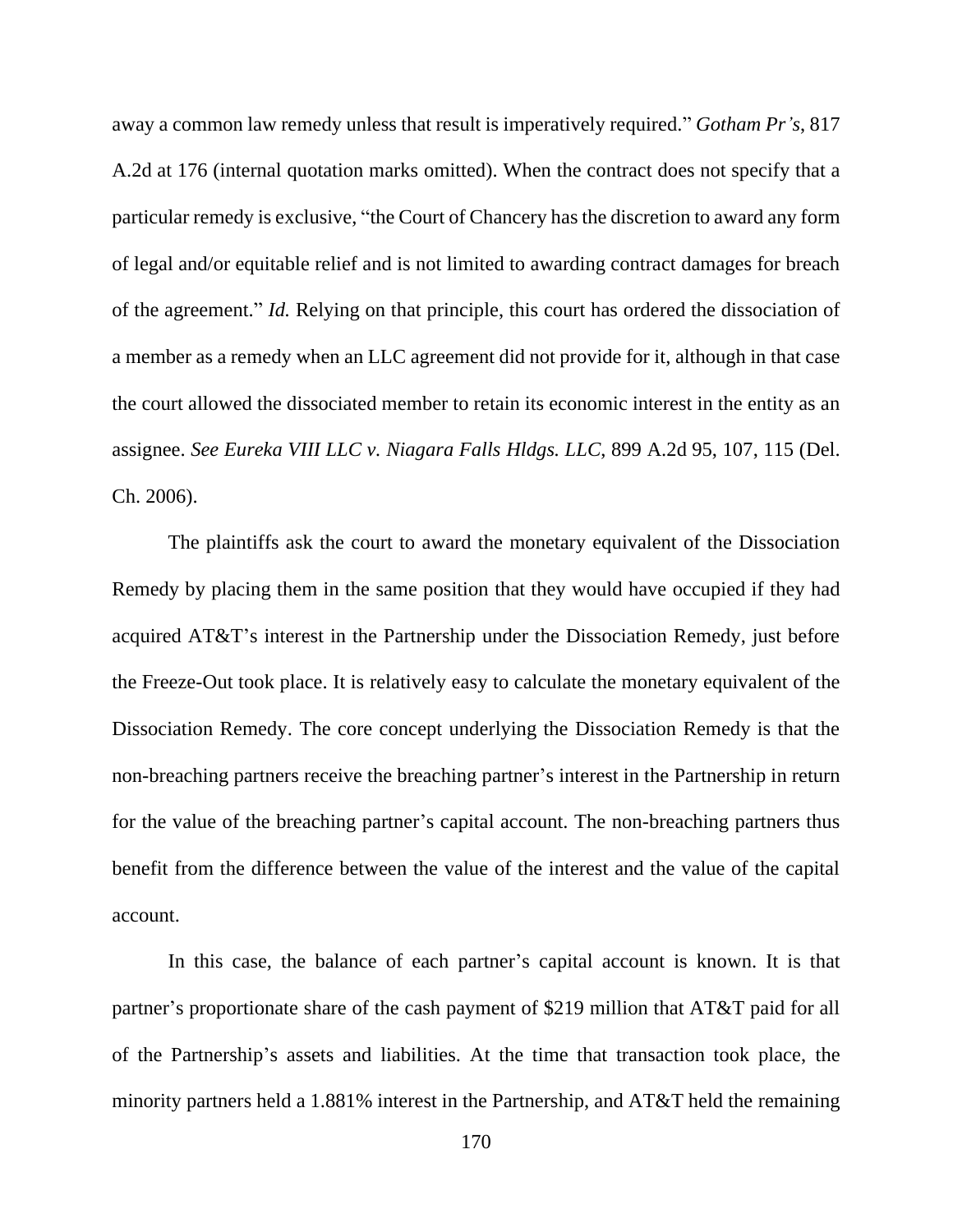98.119% interest. *See* PTO ¶ 10. Given these figures, in a hypothetical world where the minority partners could have enforced the Dissociation Remedy against AT&T, the minority partners would have received a pro rata allocation of AT&T's interest in the Partnership, and AT&T would have received \$214,880,610. After the transaction, AT&T no longer would have an interest in the Partnership. Instead, the no-longer-minority partners would own 100% of the post-payout value of the Partnership.

The critical step in the analysis therefore is to determine the post-payout value of the Partnership. The starting point is to determine the fair value of the Partnership before the payout. In this litigation, AT&T's expert has opined that the pre-payout value of the Partnership ranged from \$169,354,000 to \$222,119,000. Taylor Report at 123. The plaintiffs' expert made adjustments to that valuation and opined that the Partnership had a pre-payout value of \$478,978,000. Barrick Rebuttal Report at 8.

The high end of the range provided by AT&T's expert implies that if the plaintiffs could have enforced the Dissociation Remedy against AT&T, then they would have held interests in an entity worth \$7,238,390 (\$222,119,000 minus \$214,880,610). The plaintiffs already received \$4,119,390 from AT&T as their share of the proceeds from dissolution, so they would be entitled to an additional \$3,119,000 in damages from AT&T.

The valuation provided by the plaintiffs' expert implies that if the plaintiffs could have enforced the Dissociation Remedy against AT&T, then they would have held interests in an entity worth \$264,097,390 (\$478,978,000 minus \$214,880,610). The plaintiffs already received \$4,119,390 from AT&T as their share of the proceeds from dissolution, so they would be entitled to an additional \$259,978,000 in damages from AT&T.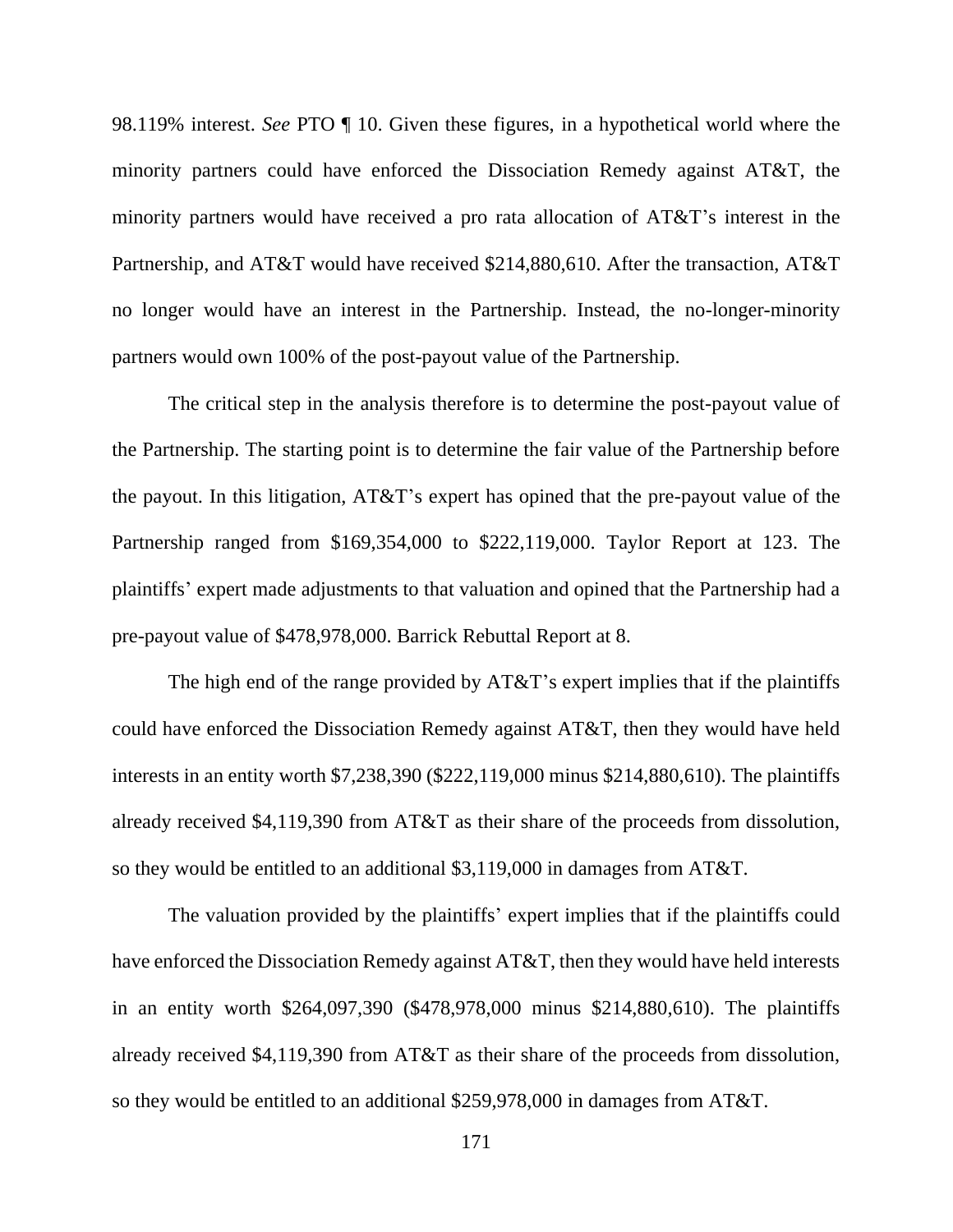Under this approach, the minority partners receive 100% of the court-determined value of the Partnership that is in excess of the price that AT&T set in the buyout. If the court determines that AT&T paid a fair price, then dissociation damages do not result in any recovery for the plaintiffs. But if the court determines that AT&T paid a price that was unfairly low, then the dissociation damages rapidly become disproportionate and punitive.

The plaintiffs advance several arguments as to why this result is warranted.

- They observe that in other litigation involving similar partnerships, AT&T has sought to impose the Dissociation Remedy on minority partners, making dissociation damages a fitting sauce for the gander.
- They note that as the holder of more 98% of the general partner interest in the Partnership, AT&T could have acted at any time to change or eliminate the Dissociation Remedy.
- They emphasize out that AT&T only will be required to pay damages if it set the price too low in the Freeze-Out. AT&T thus will keep its pro rata share of the value that it unilaterally placed on the Partnership and forced the plaintiffs to accept.

The facts of this case, however, convince me that an award of dissociation damages

would be too untethered from the nature of the proven breach. The plaintiffs only succeeded on their claim for breach of the Title Provision. The essence of that breach lay in AT&T's failure to allocate to the Partnership its share of the value that AT&T generated from monetizing information about the Partnership's subscribers. The amount of the misallocation was negligible.

Dissociation damages would have been warranted if the plaintiffs had proven their claim for breach of the Governance Provision. To recap, the Shared Revenues Formula called for allocating to the Partnership a proportionate share of a single, inclusive pot of revenue based on the relative share of network traffic that the Partnership carried. The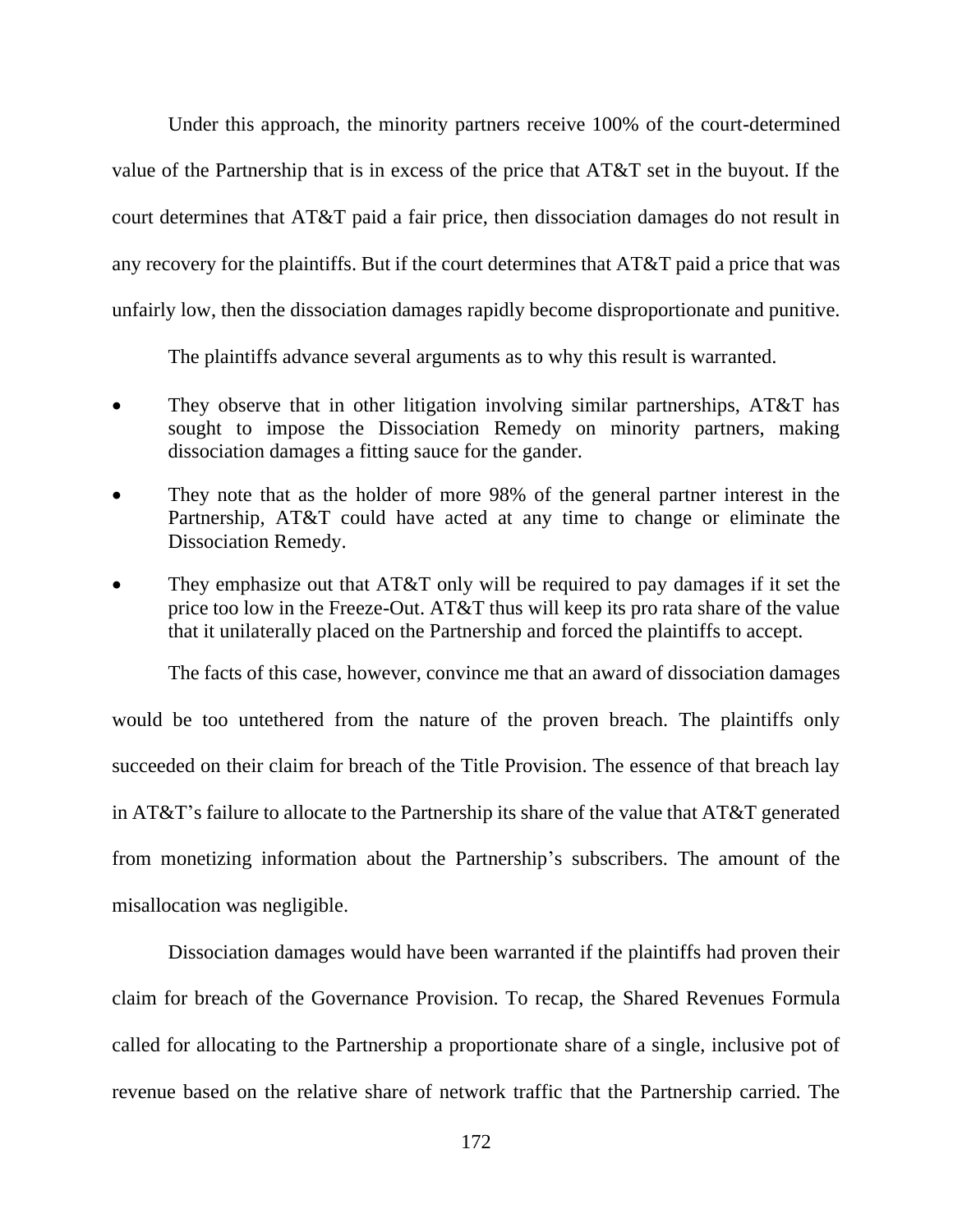Shared Revenues Formula also called for the Partnership to receive a 25% premium over and above its share of revenue. The evidence shows that AT&T either assigned or allocated to the Partnership at least some share of the vast majority of the revenue to which the Partnership could have been entitled. But the evidence also show that AT&T did not use a traffic-based allocation and did not comply with the Premium Provision.

It seems more likely than not that the Partnership would have benefitted materially from a traffic-based allocation. The evidence demonstrates that the NPA-NXX system for assigning subscribers to the Partnership became less accurate over time. The evidence also demonstrates that AT&T's system of assigning incollect roaming expense and Outcollect Roaming Revenues was disadvantageous to the Partnership. If one believed that there were more subscribers using the Partnership's network than the amount of NPA-NXX numbers assigned to the Partnership, then a traffic-based allocation could have benefitted the Partnership significantly. Wages could not say whether the subscriber accounts were off by 25%, 50%, or even 75%. Assuming the subscriber count was 75% lower than it should have been, then a traffic-based allocation might have resulted in four times as much revenue going to the Partnership. And on top of that, AT&T would have needed to add a 25% premium to the Partnership's allocation of revenue.

The plaintiffs, however, did not pursue a derivative claim for breach of the Management Agreement. They also did not obtain traffic-based metrics that would enable the court to assess, if only approximately, how the Partnership's revenue allocation would have changed under the allocation principles that AT&T committed to use in the Management Agreement.